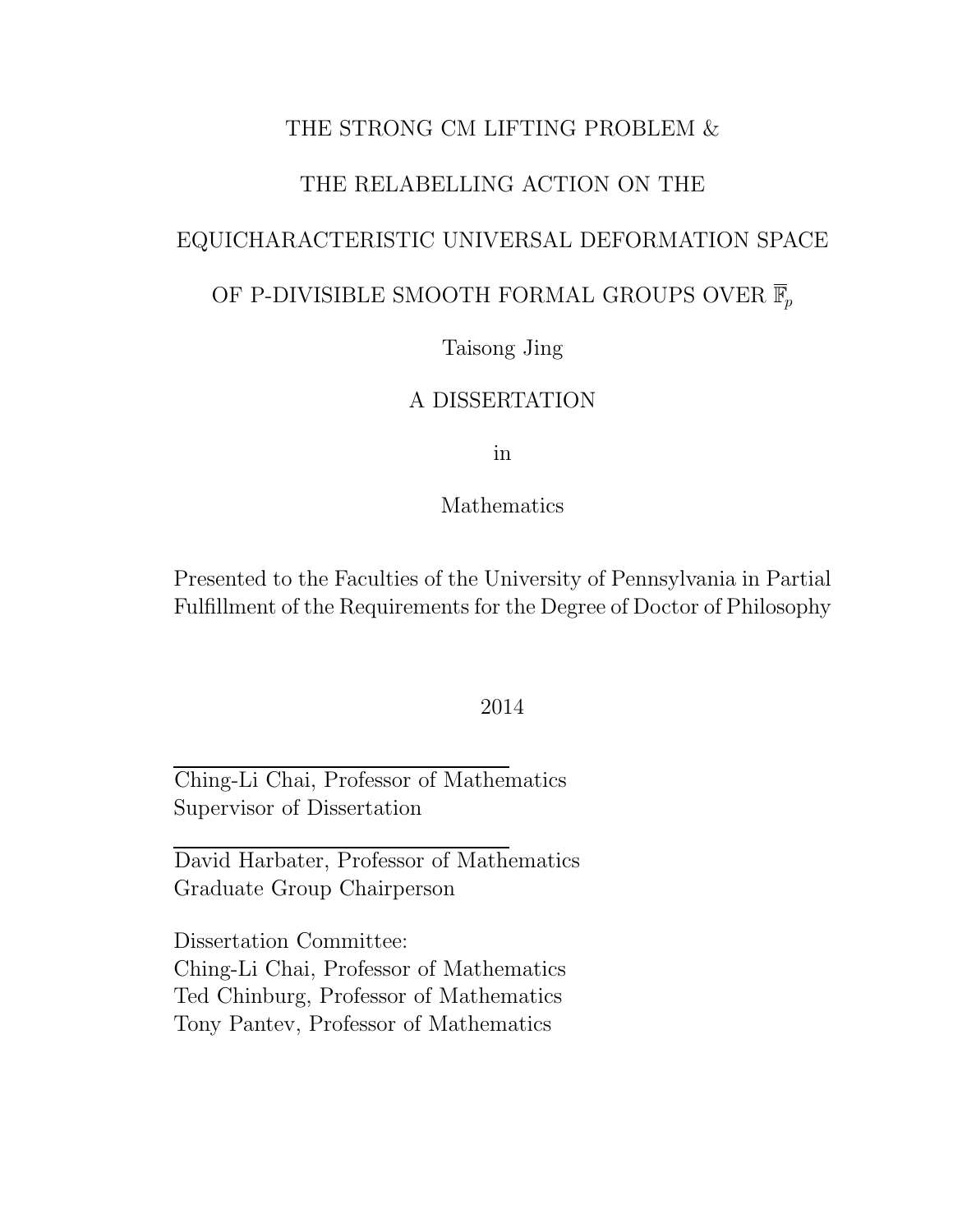### THIS THESIS IS DEDICATED TO

my grandfather, Huatai Jing,

for understanding me most thoroughly

and

supporting me most firmly in the world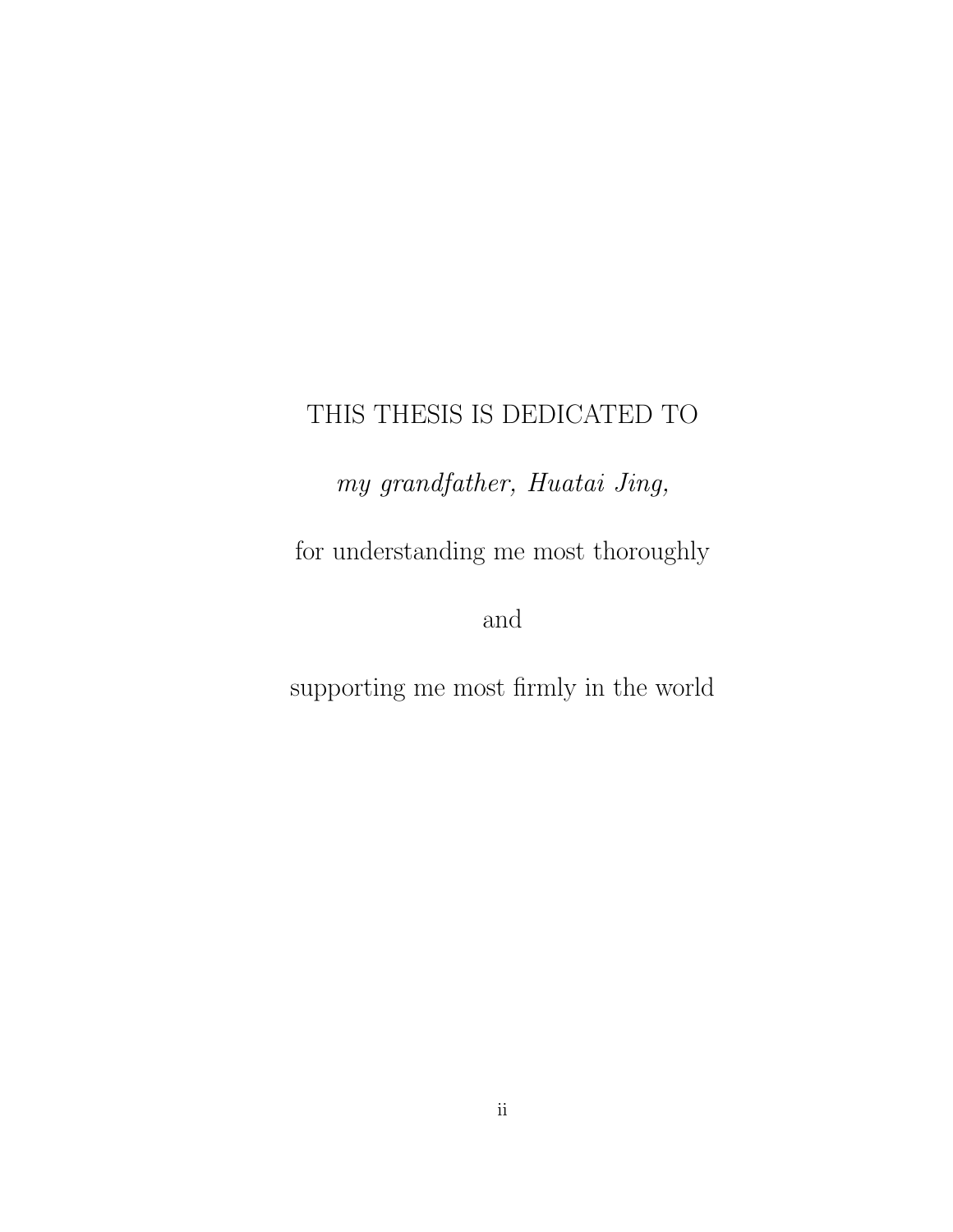# Acknowledgments

Foremost, I would like to express my sincere gratitude to my advisor Professor Ching-Li Chai for his continuous support to my Ph.D. study and research. This thesis work would not have been written without his patience, encouragement, enthusiasm, immense knowledge, and numerous hours spent on discussion with me. I could not have imagined having a better advisor for my Ph.D. study.

Besides my advisor, I would like to thank the faculty at the University of Pennsylvania, especially Steven S. Shatz, Ted Chinburg, Florian Pop, David Harbater, and Tony Pantev, for what they taught me during the past five years. I would also like to thank Professor Frans Oort for his questions and encouragement during his visits to the University of Pennsylvania. I would like to thank Janet Burns, Monica Pallanti, and Paula Scarborough for making the department like a family to me.

I am grateful to my fellow graduate students Zhaoting Wei, Ying Zhang, Hilaf Hasson, Ryan Eberhart, and Adam Topaz for their help in mathematics and otherwise. My life would not have been much fun without the pleasant memories on movies with Shanshan Ding and Paul Levande, chats with Edvard Fagerholm, and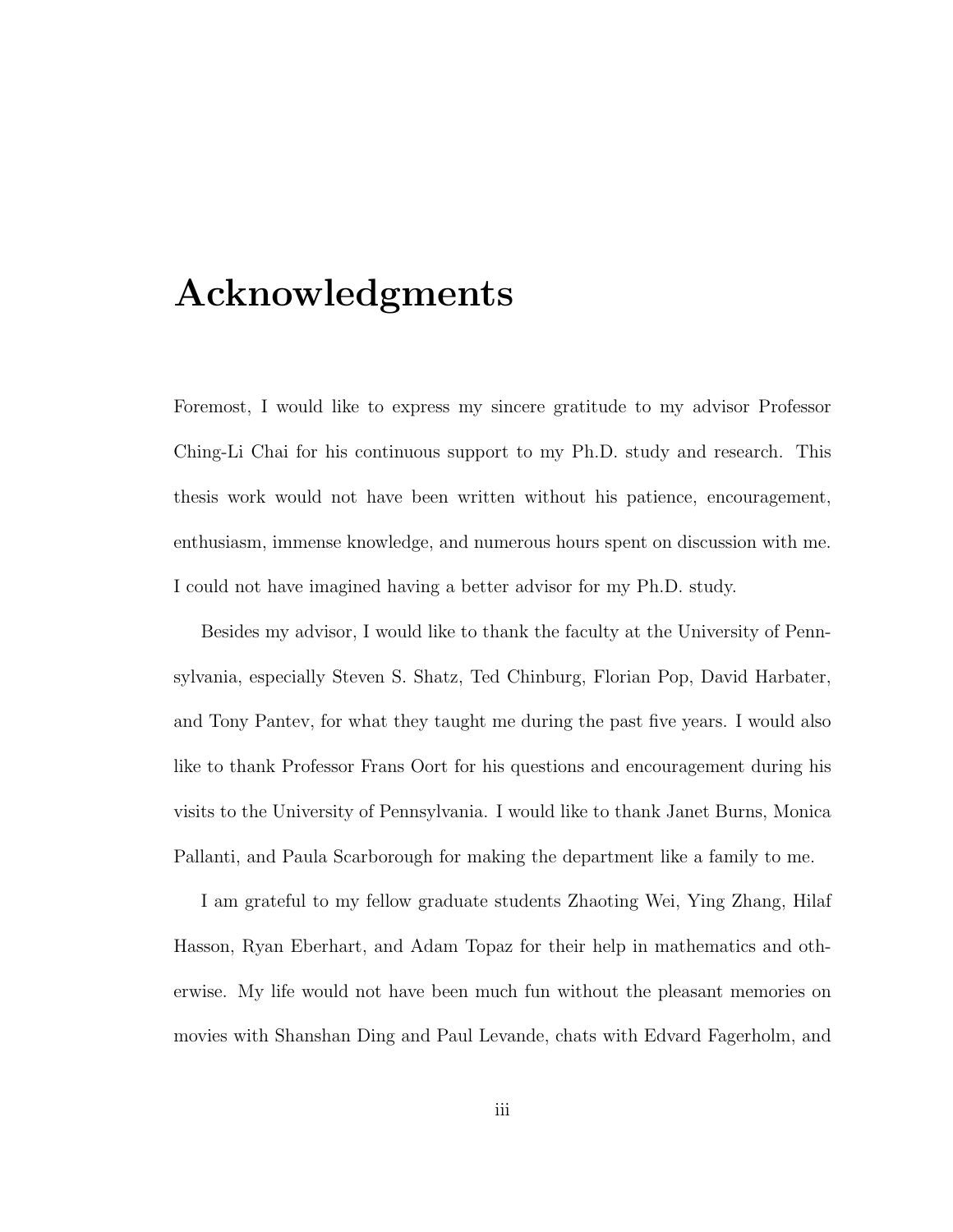many other activities with Haomin Wen and Tong Li.

Final thanks go to my parents, Weidong Jing and Chunling Zhang, for their love, and Fang Liu, for new delight in my life.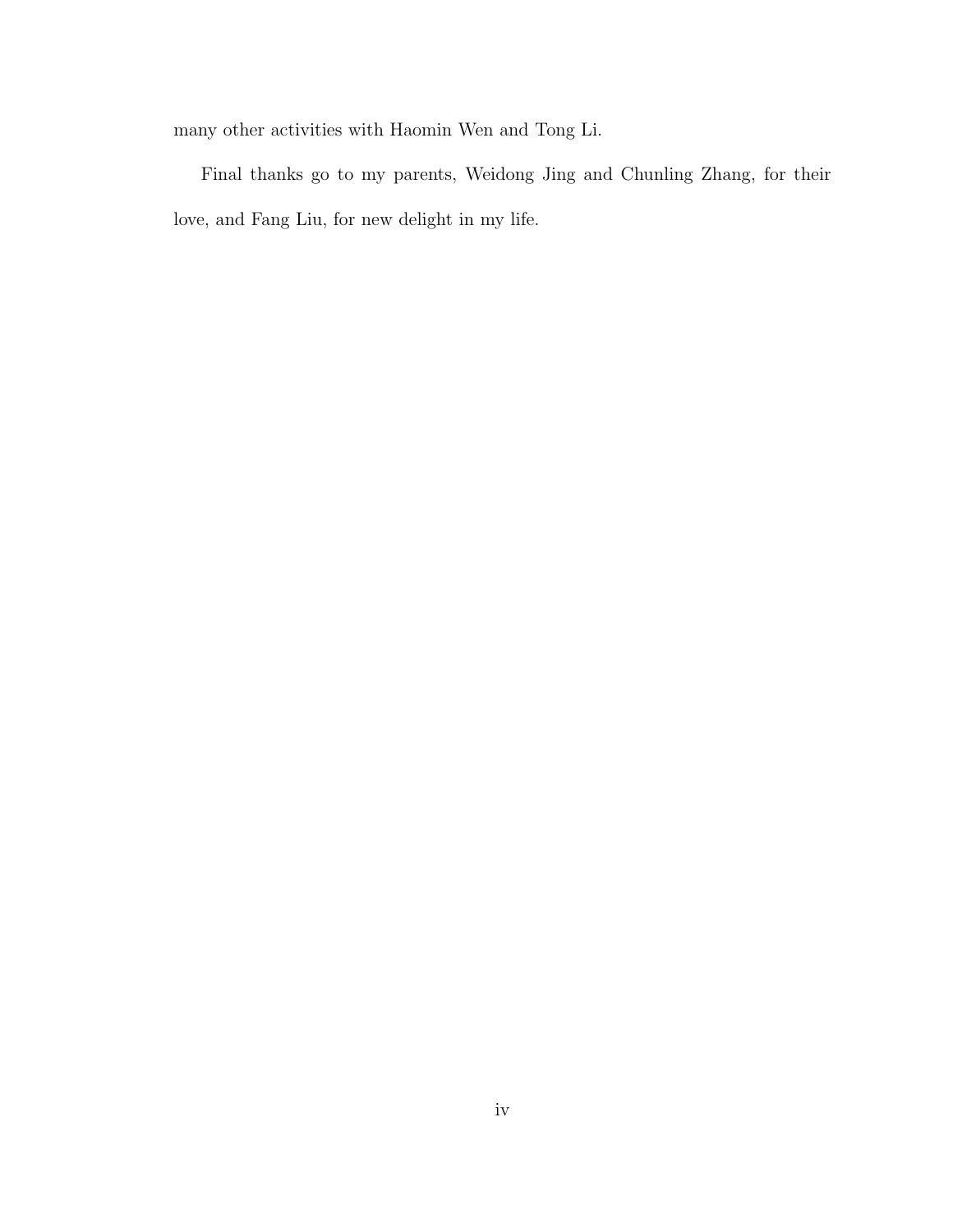#### ABSTRACT

# THE STRONG CM LIFTING PROBLEM & THE RELABELLING ACTION ON THE EQUICHARACTERISTIC UNIVERSAL DEFORMATION SPACE OF P-DIVISIBLE SMOOTH FORMAL GROUPS OVER  $\overline{\mathbb{F}}_p$

Taisong Jing

#### Ching-Li Chai

It is known that an abelian variety over a finite field may not admit a lifting to an abelian variety with complex multiplication in characteristic 0. In the first part of the thesis, we study the strong CM lifting problem (sCML): can we kill the obstructions to CM liftings by requiring the whole ring of integers in the CM field act on the abelian variety? We give counterexamples to question (sCML), and prove the answer to question (sCML) is affirmative under the following assumptions on the CM field L: for every place v above p in the maximal totally real subfield  $L_0$ , either v is inert in L, or v is split in L with absolute ramification index  $e(v) < p-1$ . The equicharacteristic universal deformation space of a  $p$ -divisible smooth formal group over an algebraic closure of  $F_p$  is a smooth formal scheme equipped with a naturally defined action by the automorphism group of the formal group via "changing the label on the closed fiber". In the second part of the thesis, an algorithm to compute this relabelling action is described, and some asymptotic properties of the action are obtained as the automorphism of the formal group approaches identity.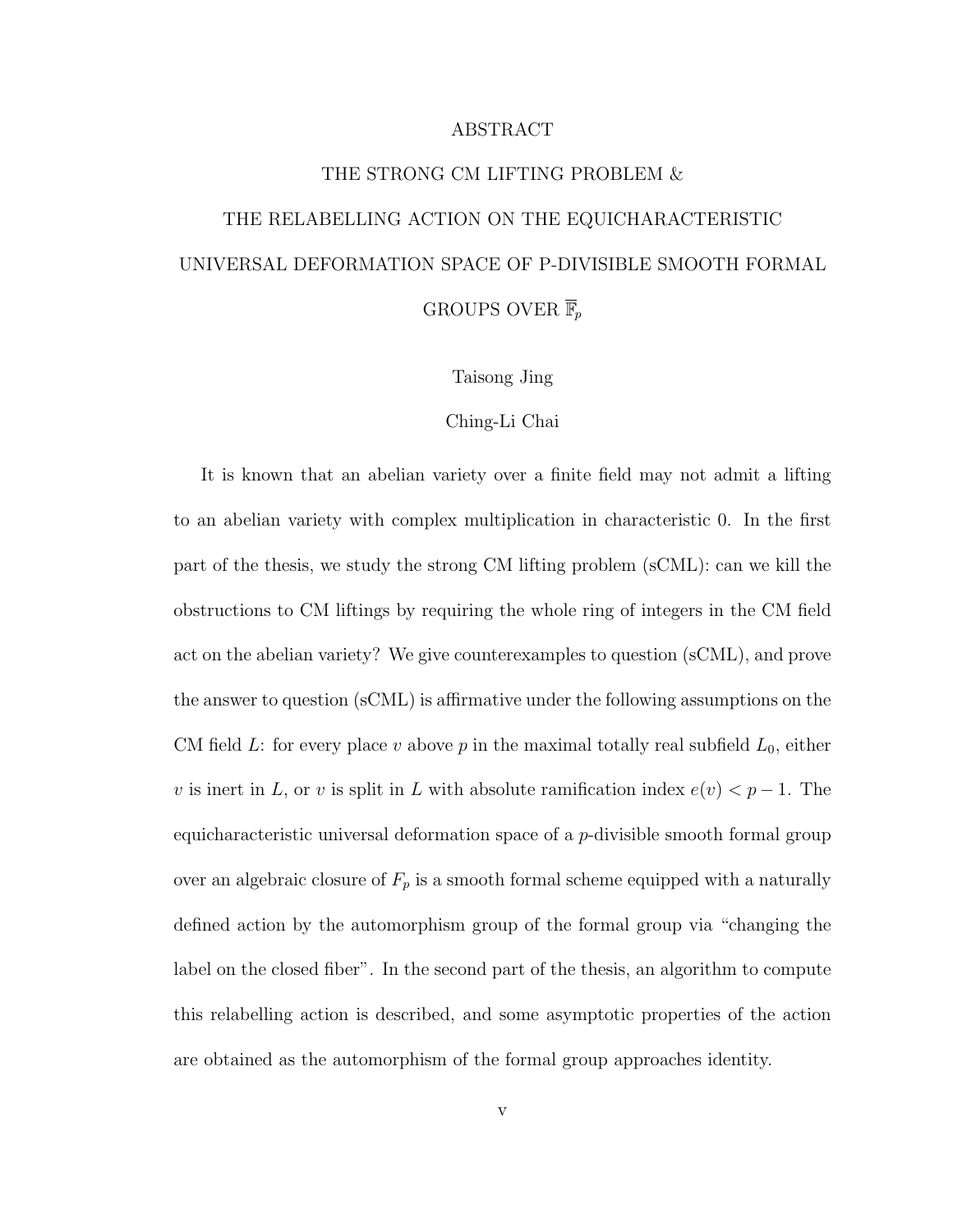# **Contents**

| $\mathbf{1}$   |         | Introduction to Part I                                                                | $\bf{2}$ |
|----------------|---------|---------------------------------------------------------------------------------------|----------|
| $\overline{2}$ |         | A Counterexample                                                                      | 10       |
| 3              |         | Preliminaries                                                                         | 15       |
|                | 3.1     | $CM$ <i>p</i> -divisible groups $\ldots \ldots \ldots \ldots \ldots \ldots \ldots$    | 15       |
|                | 3.2     |                                                                                       | 25       |
| $\overline{4}$ |         | An obstruction on the Lie type for a CM Lifting to a certain p-adic                   |          |
|                | CM type |                                                                                       | 30       |
|                | 4.1     |                                                                                       | 30       |
| $\bf{5}$       |         | The construction of a special class of $\mathcal{O}_F$ -linear CM <i>p</i> -divisible |          |
|                |         | groups and their torsion points                                                       | 37       |
|                | 5.1     |                                                                                       | 38       |
|                | 5.2     |                                                                                       | 43       |
|                | 5.3     |                                                                                       | 50       |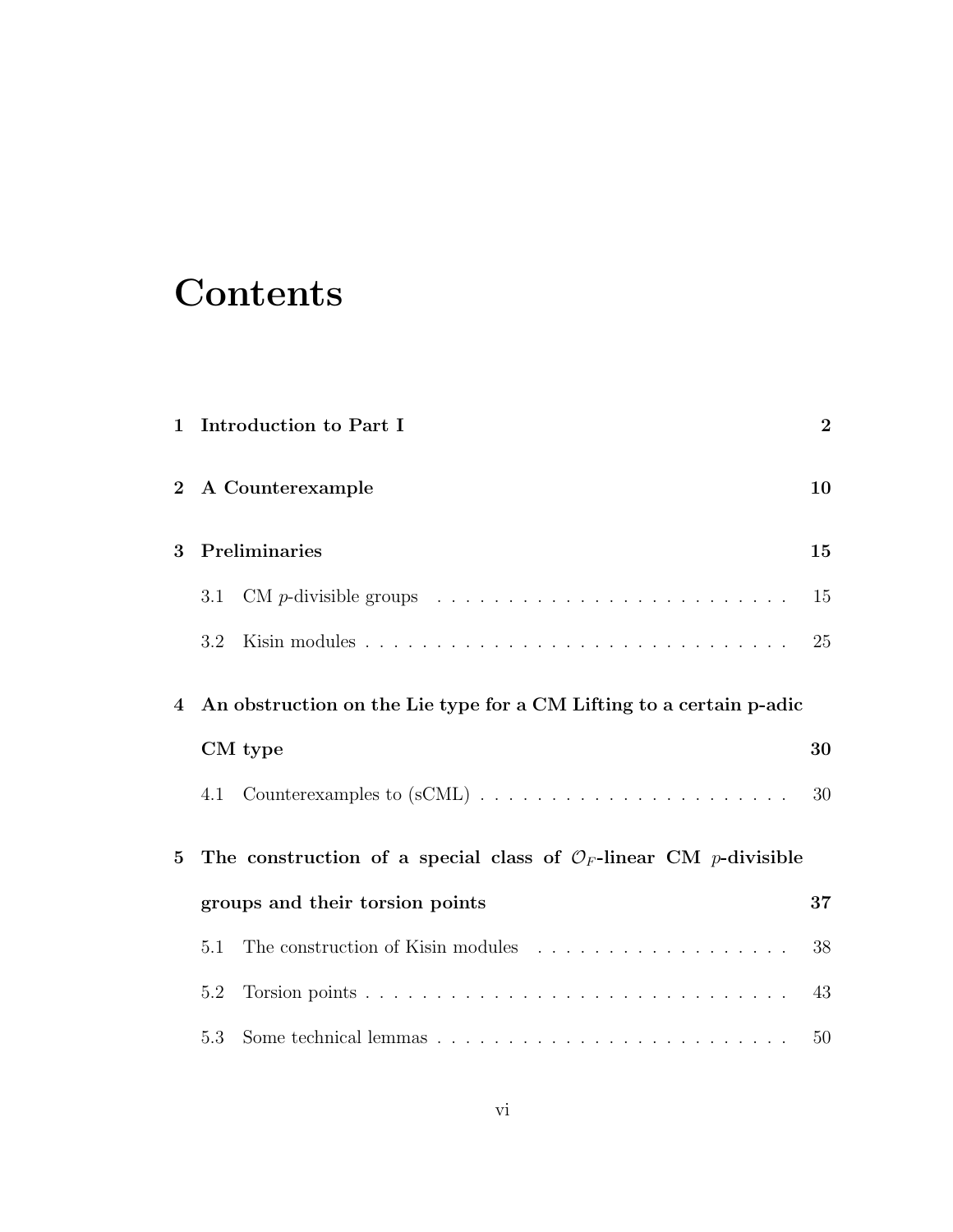| 6 |     | Strong CM lifting to a p-adic CM type induced from an unramified                |     |
|---|-----|---------------------------------------------------------------------------------|-----|
|   |     | local field                                                                     | 56  |
|   | 6.1 |                                                                                 | 56  |
|   | 6.2 | Examples of potentially liftable subgroups                                      | 59  |
|   | 6.3 | The correspondence between subgroups and Lie types $\dots \dots$                | 63  |
|   | 6.4 | The proof of Theorem $(6.1.2) \ldots \ldots \ldots \ldots \ldots \ldots \ldots$ | 65  |
| 7 |     | Strong CM lifting to a p-adic CM type induced from a local field                |     |
|   |     | with small ramification                                                         | 75  |
|   | 7.1 |                                                                                 | 75  |
|   | 7.2 |                                                                                 | 79  |
|   | 7.3 |                                                                                 | 84  |
|   | 7.4 | The proof of Theorem $(7.2.1) \ldots \ldots \ldots \ldots \ldots \ldots \ldots$ | 87  |
| 8 |     | A first complete list of potentially liftable subgroups                         | 98  |
|   | 8.1 |                                                                                 | 99  |
|   | 8.2 | The Kisin modules attached to $\mathcal X$ and its base changes                 | 106 |
|   | 8.3 | The finite Kisin modules attached to finite locally free subgroup               |     |
|   |     |                                                                                 | 108 |
|   | 8.4 | Examples of reductions of finite locally free subgroup schemes                  | 112 |
|   | 8.5 |                                                                                 | 116 |
|   | 8.6 | The proof of Theorem $(8.1.1)$ in the special case $\dots \dots \dots$          | 119 |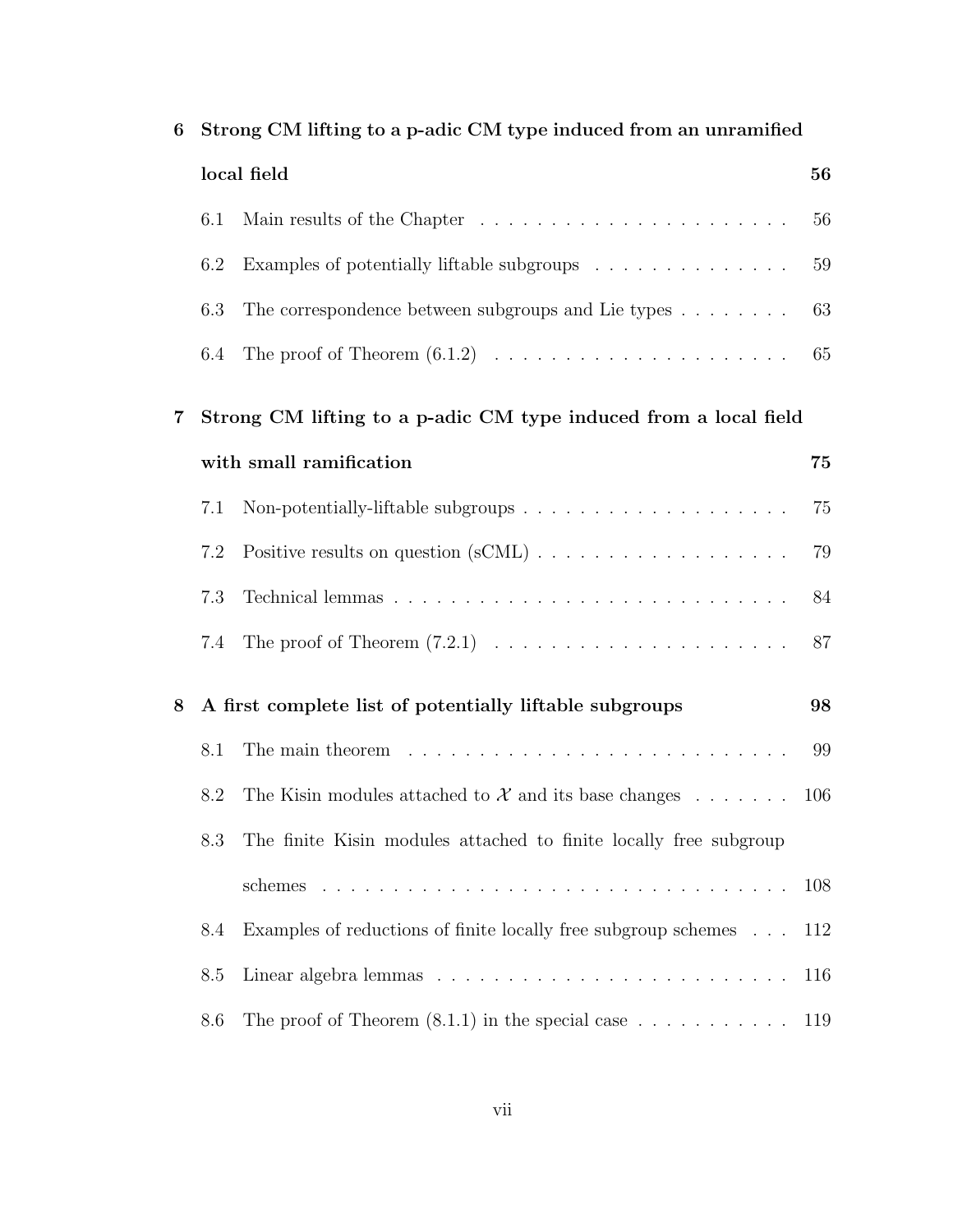|   | 8.7 | The Serre dual resources resources in the service of the Serre dual resources in the Serre dual resources in the Serre dual of the Serre dual of the Serre dual of the Serre dual of the Serre dual of the Serre dual of the S | 126 |
|---|-----|--------------------------------------------------------------------------------------------------------------------------------------------------------------------------------------------------------------------------------|-----|
|   | 8.8 | The proof of Theorem $(8.1.1)$ in the general case $\dots \dots \dots$                                                                                                                                                         | 131 |
|   | 8.9 |                                                                                                                                                                                                                                | 140 |
| 9 |     | Introduction to Part II                                                                                                                                                                                                        | 144 |
|   |     | 10 Formal groups and formal group laws                                                                                                                                                                                         | 150 |
|   |     |                                                                                                                                                                                                                                | 150 |
|   |     |                                                                                                                                                                                                                                | 154 |
|   |     |                                                                                                                                                                                                                                | 156 |
|   |     | 10.4 Isomorphisms and homomorphisms between $p$ -typical formal group                                                                                                                                                          |     |
|   |     |                                                                                                                                                                                                                                | 162 |
|   |     |                                                                                                                                                                                                                                | 166 |
|   |     | 10.6 The relation between formal groups and p-divisible groups $\dots$ .                                                                                                                                                       | 175 |
|   |     | 11 Integral recursive formulas                                                                                                                                                                                                 | 177 |
|   |     | 11.1 An integral recursive formula between the $p$ -typical coordinate and                                                                                                                                                     |     |
|   |     |                                                                                                                                                                                                                                | 178 |
|   |     | 11.2 A formula between the Honda coordinates of isomorphic formal group                                                                                                                                                        |     |
|   |     | laws                                                                                                                                                                                                                           | 180 |
|   |     | 11.3 An integral recursive formula between the $p$ -typical coordinate and                                                                                                                                                     |     |
|   |     | the Honda coordinate of isomorphic formal group laws $\dots \dots$                                                                                                                                                             | 182 |
|   |     | 11.4 Universal p-typical twist of p-typical formal group laws $\dots \dots$                                                                                                                                                    | 184 |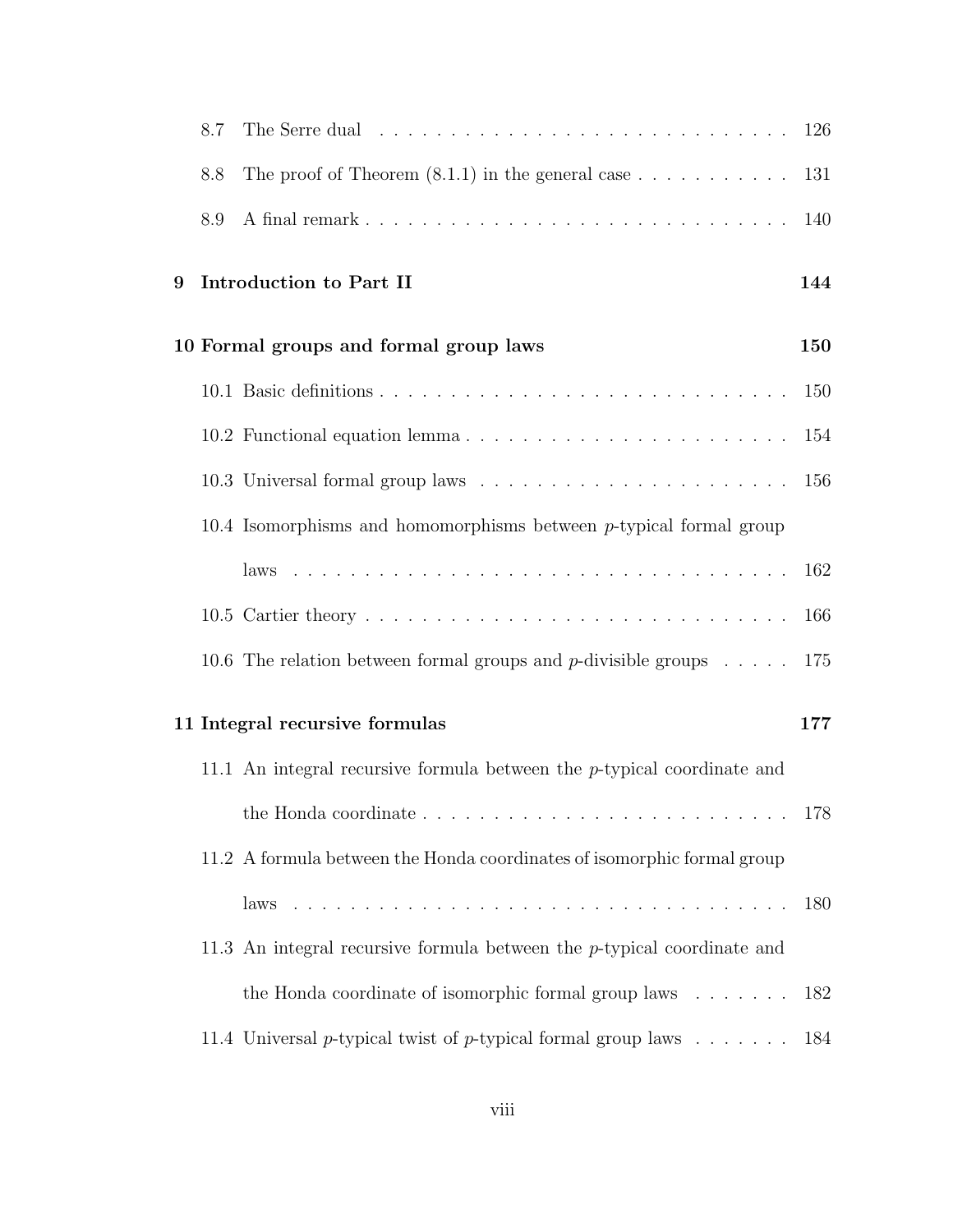|  | 11.5 Integral recursive formulas for strictly isomorphic $p$ -typical formal         |     |
|--|--------------------------------------------------------------------------------------|-----|
|  |                                                                                      |     |
|  | 11.6 The universal isomorphism between $p$ -typical formal group laws $\ldots$       | 196 |
|  | 12 Infinite dimensional matrices Over an a-adic ring                                 | 201 |
|  |                                                                                      |     |
|  | 12.2 Infinite system of power series equations over an $\alpha$ -adic ring  206      |     |
|  |                                                                                      |     |
|  | 13 Algorithm                                                                         | 212 |
|  | 13.1 The deformation of p-divisible Groups $\ldots \ldots \ldots \ldots \ldots$ 212  |     |
|  | 13.2 The choice of formal group law and its universal p-typical lifting $\ldots$ 217 |     |
|  | 13.3 The algorithm of computing the relabelling action 222                           |     |
|  | 13.4 Asymptotic expansions of the relabelling action over the character-             |     |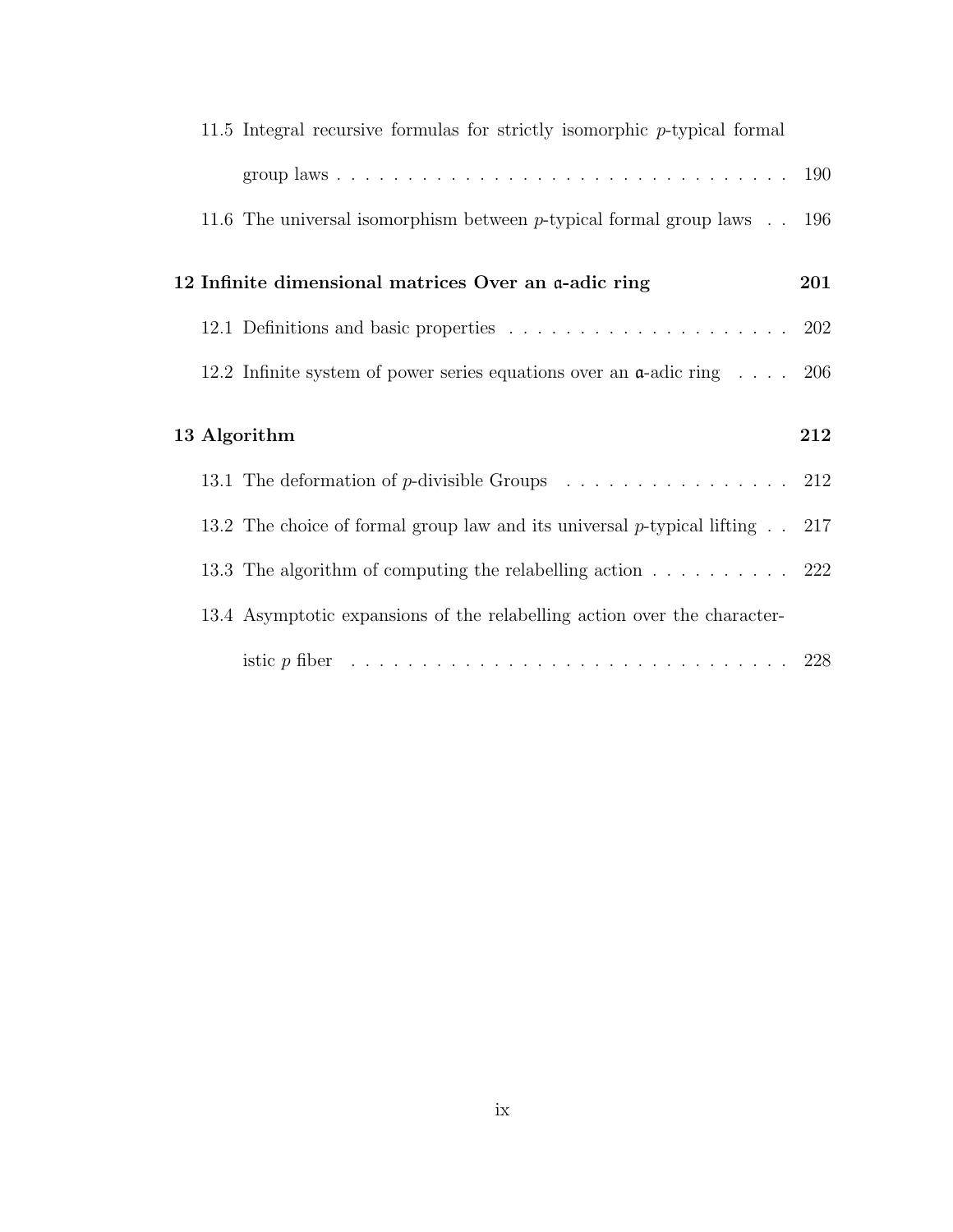Part I

# The Strong CM Lifting Problem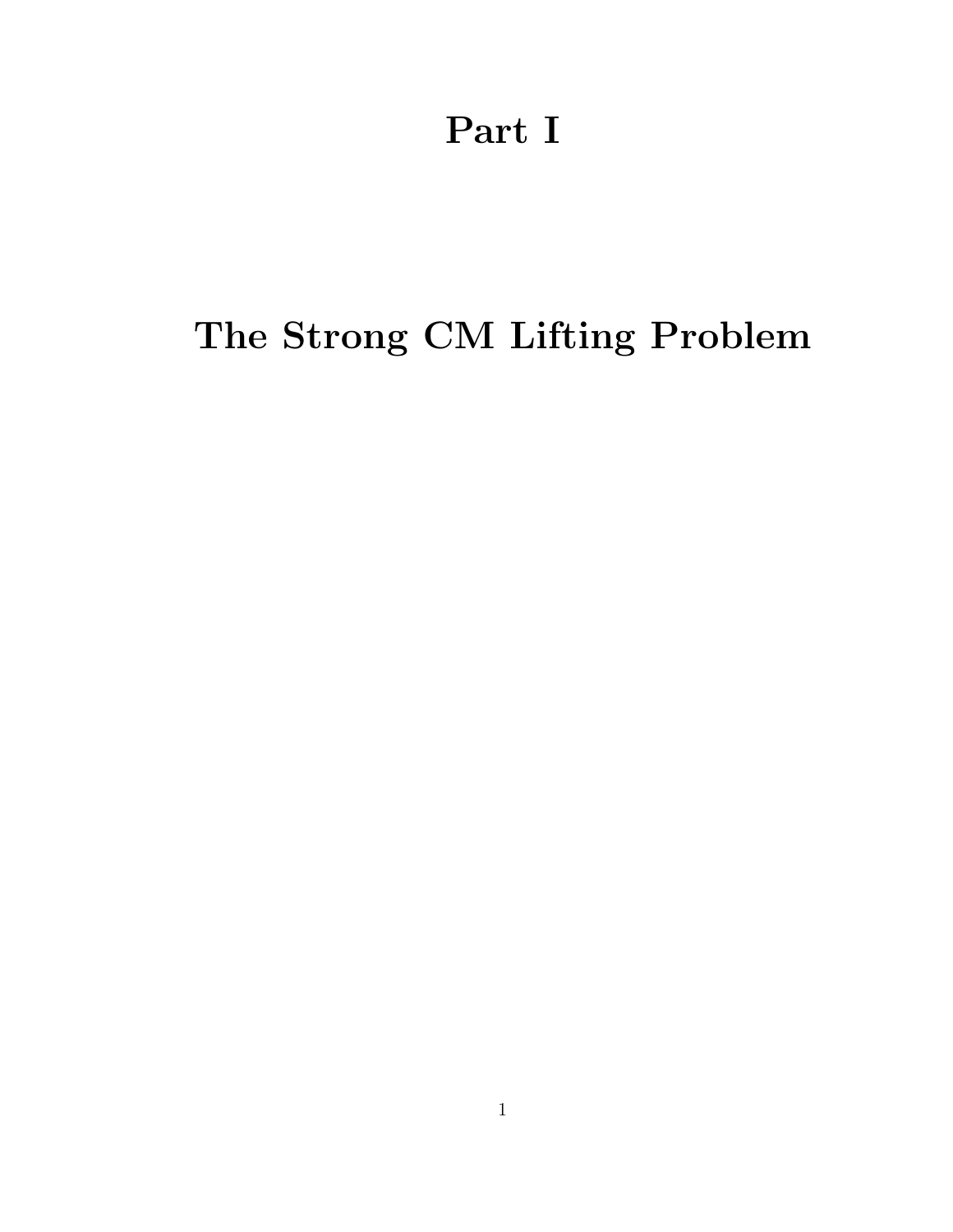# <span id="page-10-0"></span>Chapter 1

# Introduction to Part I

In this article we study the following question concerning lifting abelian varieties over a finite field to characteristic 0:

Strong CM lifting (sCML): Let  $(A, \mathcal{O}_L \hookrightarrow End(A))$  be a g-dimensional abelian variety over  $\mathbb{F}_q$  with an action by the whole ring of integers in the CM field  $L$  of degree  $2g$ . Does there exist a local domain  $R$ of characteristic 0 with residue field  $\mathbb{F}_q$ , an abelian scheme A over R equipped with a CM structure  $L \hookrightarrow \text{End}^0(\mathcal{A}) := \text{End}(\mathcal{A}) \otimes_{\mathbb{Z}} \mathbb{Q}$ , such that  $\mathcal{A}_{\mathbb{F}_q}$  is *L*-linearly isomorphic to A?

We give counterexamples to question (sCML) and show that it has an affirmative answer under the following additional assumptions on  $L$ : for every place v above p in the maximal totally real subfield  $L_0$ , either v is inert in L, or v is split in L with absolute ramification index  $e(v) < p - 1$ .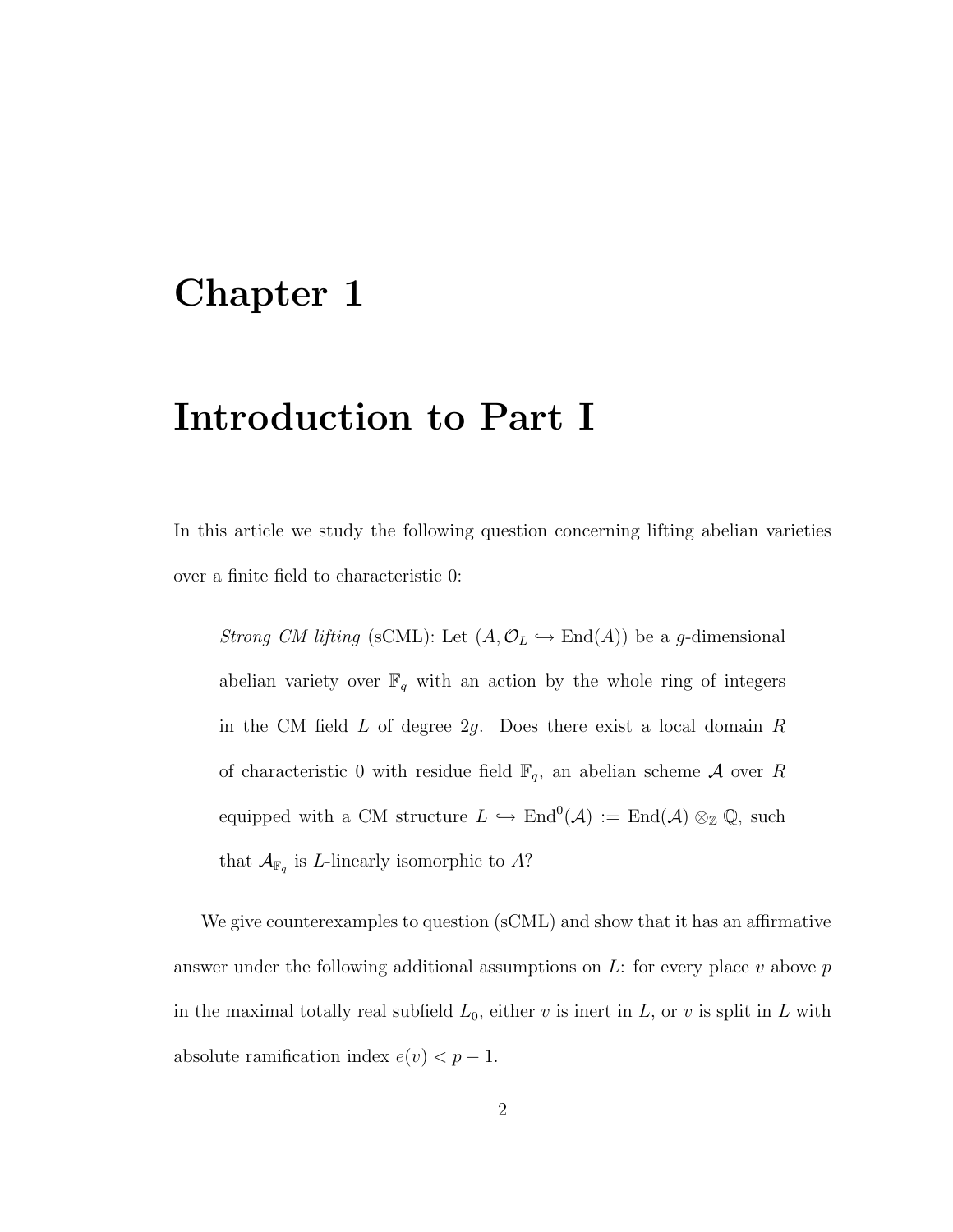**History.** If we drop the assumption that  $\mathcal{O}_L$  acts on A and only require  $\text{End}^0(A)$ contains L, the resulted CM lifting question, denoted by  $(CML)$  in [\[1\]](#page-243-0), was first addressed by F. Oort in [\[18\]](#page-245-0) (Thm. B). A sharper version proved in [\[1\]](#page-243-0) (3.5.6) said that if  $g \geq 2$ , in any isogeny class of abelian varieties over k with p-rank at most  $g - 2$ , there exists an abelian variety that does not admit a CM lifting to characteristic 0. Moreover, there are effective controls on the finite fields over which such examples can be constructed. Therefore (CML) does not hold in general. The question (sCML) can be considered as a first step in studying which abelian variety over  $\mathbb{F}_q$  admits a CM lifting.

Approach. The question of CM lifting is local and geometric in nature; i.e., it is equivalent to consider a parallel CM lifting question about the  $p$ -divisible groups attached to the abelian variety over  $\overline{\mathbb{F}}_p$ . A *p*-divisible group is said to be an *F*linear CM p-divisible group if it admits an action by a commutative semisimple  $\mathbb{Q}_p$ -algebra F such that  $[F : \mathbb{Q}_p]$  is equal to the height of the p-divisible group; if moreover  $\mathcal{O}_F$  acts on the p-divisible group, then we say it is an  $\mathcal{O}_F$ -linear CM p-divisible group. As an analogy to the notion of CM type for a CM abelian variety over  $\mathbb{C}$ , an F-linear isogeny invariant called *p-adic CM type* can be assigned to an  $F$ -linear CM p-divisible group in characteristic 0. The p-adic CM type turns out to determine the  $F$ -linear isogeny class of the CM  $p$ -divisible group; if we only consider  $\mathcal{O}_F$ -linear CM p-divisible groups over a complete discrete valuation ring of characteristic 0 with residue field  $\overline{\mathbb{F}}_p$ , then the p-adic CM type even determines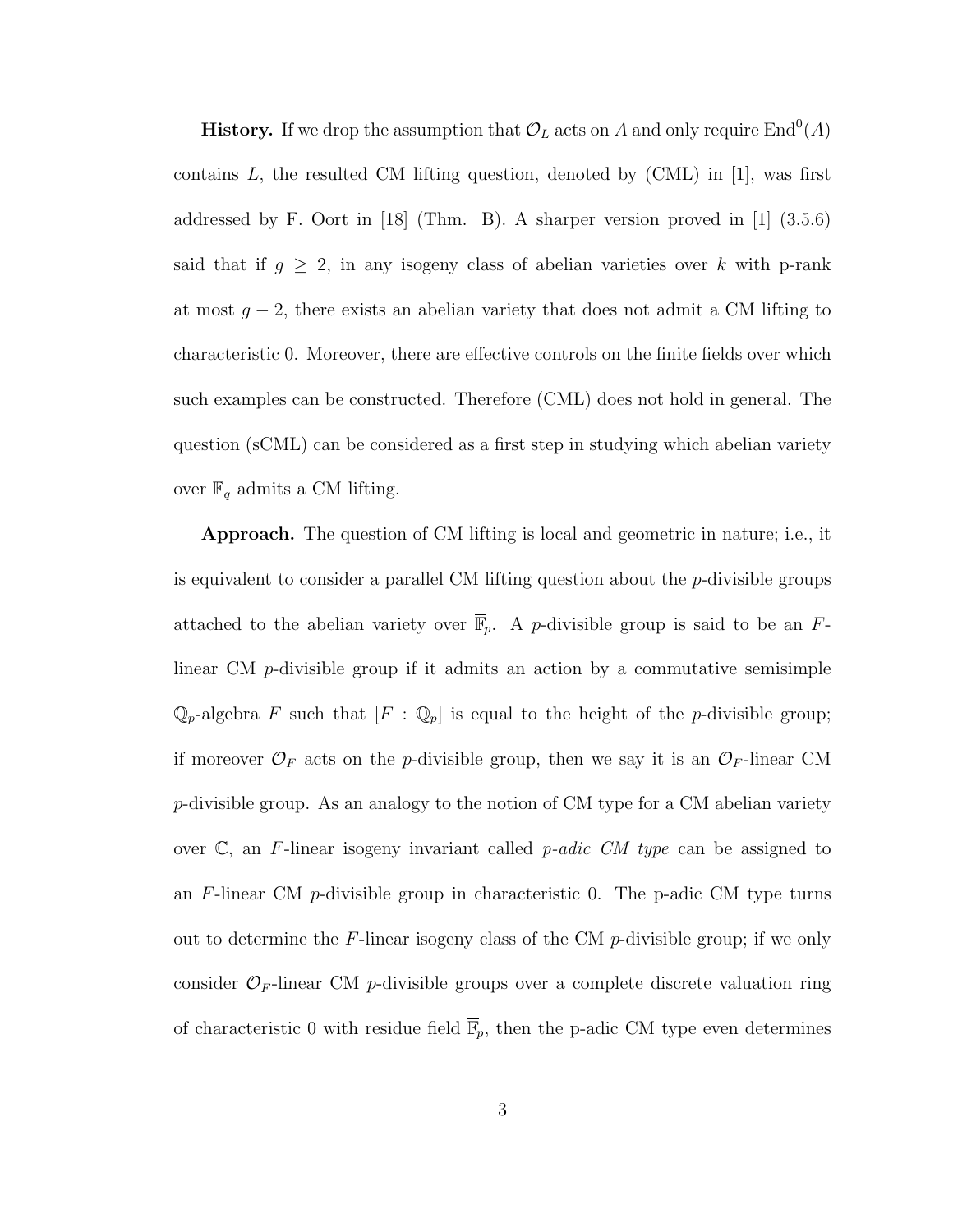the  $\mathcal{O}_F$ -linear isomorphism class. Similar to the definition of reflex field for a CM type, we have the notion of reflex field for a p-adic CM type, which is the smallest possible field over whose ring of integers there exists an  $\mathcal{O}_F$ -linear CM p-divisible group with the prescribed p-adic CM type.

The question of CM lifting is reduced to the following question on lifting subgroups of certain CM p-divisible groups:

Let  $F := L \otimes_{\mathbb{Q}} \mathbb{Q}_p$ ,  $\Phi$  be a subset of  $\text{Hom}(F, \overline{\mathbb{Q}}_p)$ , and  $F'$  be the reflex field of  $(F, \Phi)$ . Let  $\mathcal{X}_{\Phi}$  be the unique  $\mathcal{O}_F$ -linear CM p-divisible group over  $R_0 := \mathcal{O}_{B(\overline{\mathbb{F}}_p) \cdot F'}$ , where  $B(\overline{\mathbb{F}}_p) := W(\overline{\mathbb{F}}_p) \otimes \mathbb{Q}$ . A subgroup of the closed fiber  $(\mathcal{X}_{\Phi})_{\overline{\mathbb{F}}_p}$  is said to be *potentially liftable*, if there exists a finite extension  $R/R_0$  such that the subgroup lifts to a finite locally free subgroup scheme of  $(\mathcal{X}_{\Phi})_R$ . What are the potentially liftable subgroups of  $(\mathcal{X}_{\Phi})_{\overline{\mathbb{F}}_p}$ ?

Complete lists of potentially liftable subgroups for all  $\Phi$  running over the subsets of Hom $(F, \overline{\mathbb{Q}}_p)$  that are compatible with the involution  $\iota$  on F induced from the complex conjugation would allow us to answer the question (CML) completely. If we content ourselves with  $\mathcal{O}_F$ -stable potential liftable subgroups, then we can answer the question (sCML) completely.

Main results. We first point out a constraint on the field of definition of a potential liftable subgroup. This constraint comes from the residue field of the reflex field assocated to the p-adic CM type [\(4.1.1\)](#page-38-2). If the reflex field has a "small" residue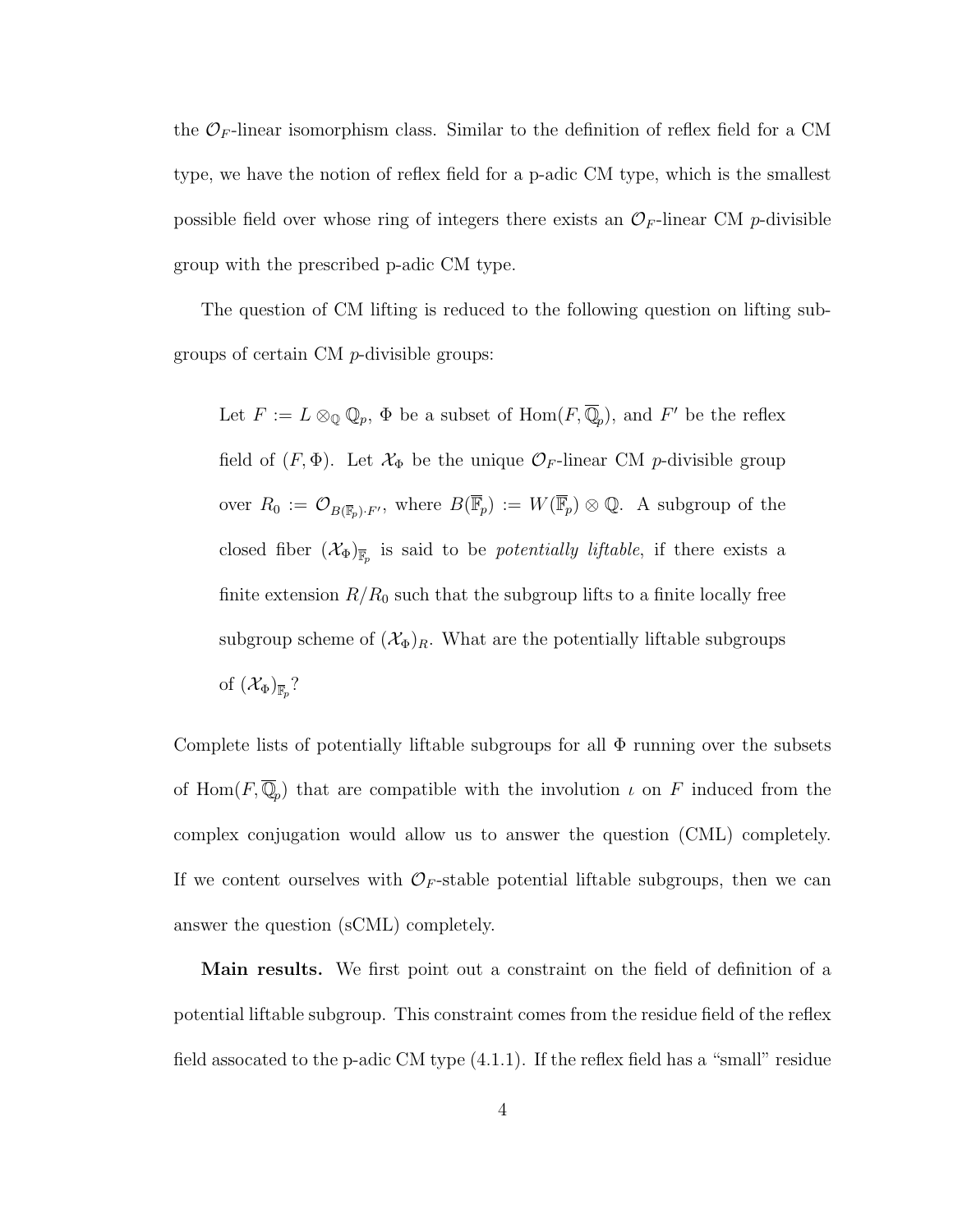field for all p-adic CM types compatible with  $\iota$ , then we obtain counterexamples to (sCML) [\(4.1\)](#page-38-1). We also deduce a classification result about when this obstruction coming from small residue field can happen [\(4.1.2\)](#page-40-0).

On the other hand, we will show that for a certain class of CM types  $\Phi$ , all  $\mathcal{O}_F$ -stable subgroups of  $(\mathcal{X}_{\Phi})_{\overline{\mathbb{F}}_p}$  are potentially liftable; see [\(6.1.2\)](#page-65-0), [\(6.1.3\)](#page-65-1), [\(7.2.1\)](#page-88-0), and [\(7.2.3\)](#page-88-1). This leads to a lot of examples of abelian varieties over k with  $\mathcal{O}_L$ action such that they admit CM liftings over characteristic 0 with actions by orders (usually smaller than  $\mathcal{O}_L$ ) in L. As a corollary, we prove that the answer to the question (sCML) is affirmative when every place v of  $L_0$  above p is inert in L; see  $(6.1.5)$  and  $(7.2.5)$ .

A complete answer to the question on potential liftable subgroups of  $(\mathcal{X}_{\Phi})_{\overline{\mathbb{F}}_p}$ requires us to consider all finite subgroups of the geometric generic fiber of  $\mathcal{X}$ , and compute the reductions over  $\overline{\mathbb{F}}_p$  of their scheme-theoretic closures. We do not know any such attempts in the past except for some very special cases, e.g., when dim  $\mathcal{X}$ or codim  $\mathcal X$  is 1. In the thesis, we will study an example of  $\mathcal O_F$ -linear CM p-divisible group  $\mathcal{X}_{\Phi}$  with dimension 2 and height 4 over a complete discrete valuation ring with residue field  $\overline{\mathbb{F}}_p$ , where F is a p-adic local field of degree 4 with inertia degree 2 and absolute ramification index 2, satisfying in addition that Gal( $F/\mathbb{Q}_p$ ) ≅  $\mathbb{Z}/4$ . The answer is surprising to us: whether a finite subgroup of the geometric generic fiber of  $\mathcal{X}_{\Phi}$  has an  $\mathcal{O}_F$ -stable reduction is completely determined by its order. Namely, if the order is  $p^{2n}$ , then the reduction is equal to  $(\mathcal{X}_{\Phi})_{\overline{\mathbb{F}}_p}[\pi_0^n]$ , i.e., the kernel of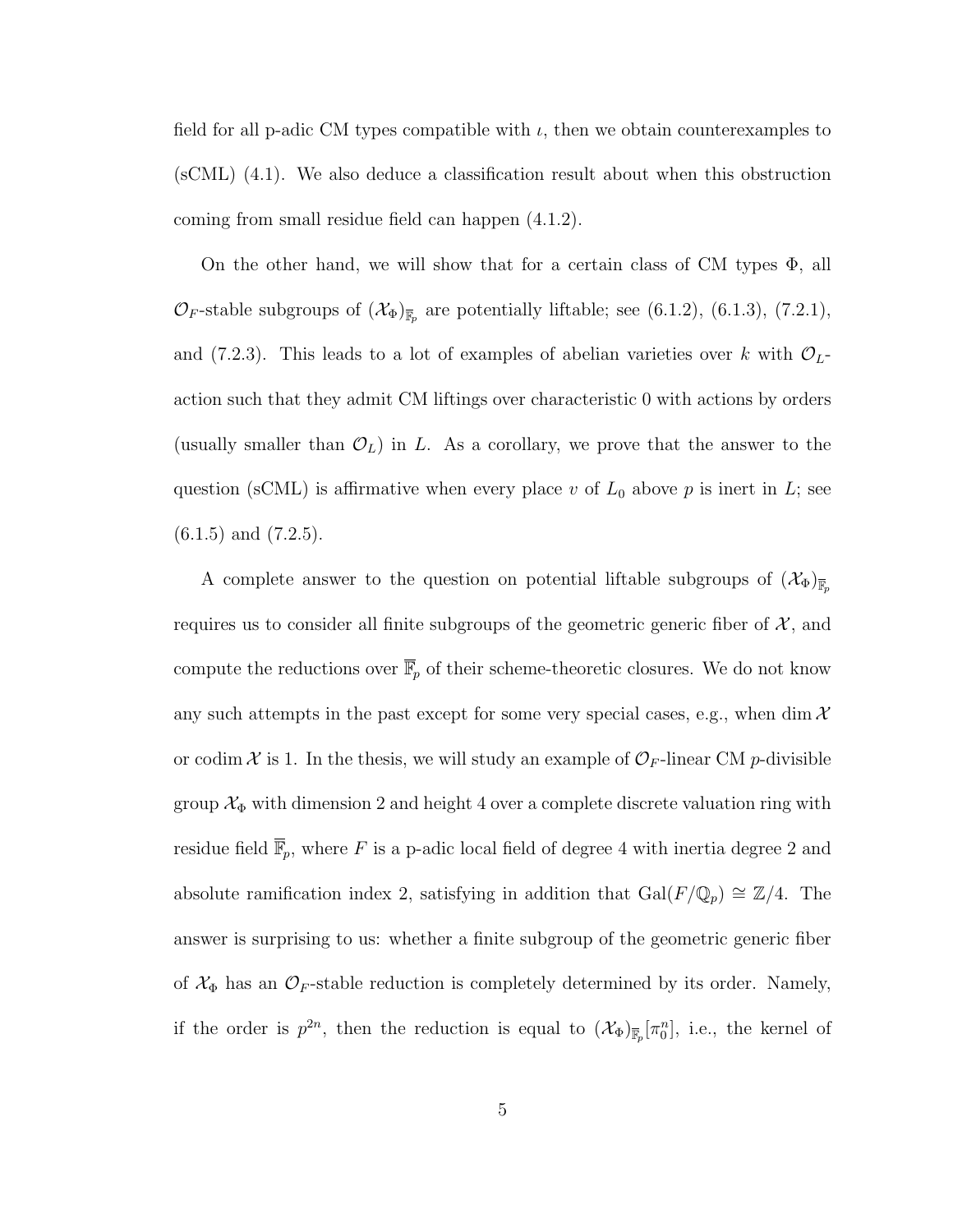multiplication on  $(\mathcal{X}_{\Phi})_{\overline{\mathbb{F}}_p}$  by  $\pi_0^n$ , where  $\pi_0$  is a uniformizer of  $\mathcal{O}_F$ ; if the order is  $p^{2n+1}$ , then the reduction is a certain subgroup G between  $(\mathcal{X}_{\Phi})_{\overline{\mathbb{F}}_p} [\pi_0^n]$  and  $(\mathcal{X}_{\Phi})_{\overline{\mathbb{F}}_p} [\pi_0^{n+1}]$ , and we have a precise description on  $G$ ; see (Theorem [8.1.1\)](#page-109-0). As a corollary, if L is a degree 4 CM field such that  $L_p \cong F$ , then up to prime-to-p L-linear isogeny over  $\overline{\mathbb{F}}_p$  there are only *three* abelian varieties  $(A/\mathbb{F}_q, L \hookrightarrow \text{End}^0(A))$  that admit *L*-linear CM liftings to characteristic 0.

The computations in the example above indicates that the subgroups of the geometric generic fiber of  $\mathcal{X}_{\Phi}$  seem to "try very hard" to have an  $\mathcal{O}_F$ -stable reduction, though in characteristic 0 they may be far from being  $\mathcal{O}_F$ -stable. Based on this observation, we can ask the following question.

Let  $\Phi$  be a primitive p-adic CM type for F. Is there a general condition on the p-adic CM type  $\Phi$ , such that there exists an integer  $d(\Phi)$  (equal to 1 in the example above) which only depends on  $\Phi$ , satisfying that for any finite locally free subgroup scheme  $\mathcal G$  of an  $\mathcal O_F$ -linear CM pdivisible group with p-adic CM type Φ over a complete discrete valuation ring in mixed characteristic, the closed fiber of  $\mathcal G$  contains an  $\mathcal O_F$ -stable subgroup with index uniformly bounded by  $p^{d(\Phi)}$ ?

This is true when  $\#\Phi = 1$  or  $[F : \mathbb{Q}_p]-1$ . In these cases, an  $\mathcal{O}_F$ -linear CM p-divisible group with p-adic CM type  $\Phi$  in mixed characteristic has dimension or codimension 1, and all finite locally free subgroup schemes have  $\mathcal{O}_F$ -stable reductions; in other words,  $d(\Phi) = 0$  in these cases. The main example we study in this article is the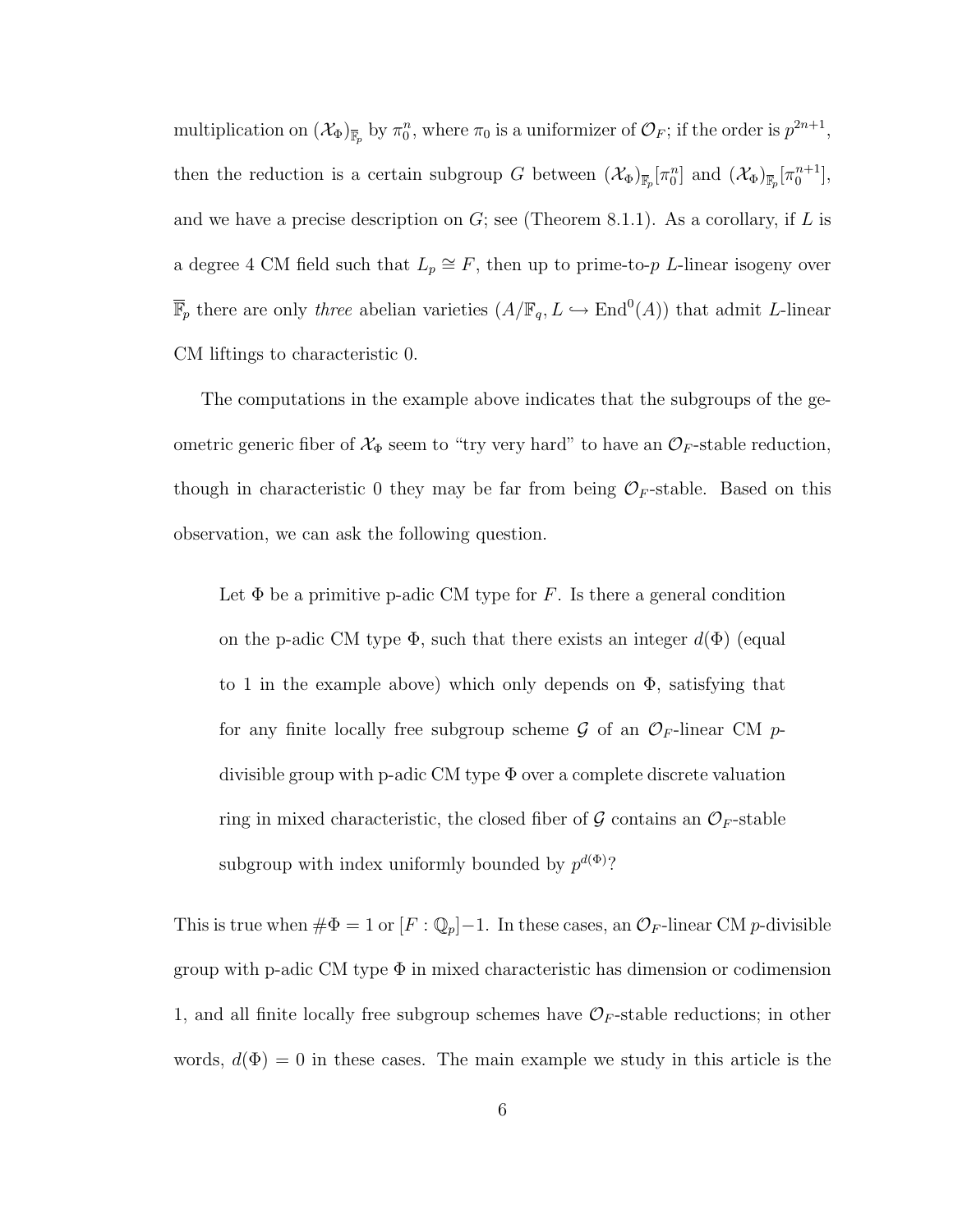first example that does not belong to these cases. We do not know any further examples or necessary constraints on  $\Phi$  so far.

In the example of the  $\mathcal{O}_F$ -linear CM p-divisible group  $\mathcal{X}_\Phi$  with dimension 2 and height 4, as a corollary of the computation on the reductions of its finite locally free subgroup schemes, we obtain a complete list of the closed fibers of all F-linear CM p-divisible groups in mixed characteristic with the same p-adic CM type as  $\mathcal{X}_{\Phi}$ . This leads to a counterexample to (sCML). Furthermore, in this new counterexample the reflex field is equal to  $F$  and hence its residue field is *not* "small". Therefore this counterexample does not fall in the framework of chapter 4. In other words, the obstruction coming from small residue field of the reflex field does not exhaust all the obstructions to strong CM liftings.

Tools. The main tool we employ in computations is the theory of Kisin modules from p-adic Hodge theory. For each p-adic CM type  $\Phi$  for F, we construct via Kisin modules a class of  $\mathcal{O}_F$ -linear CM p-divisible groups with p-adic CM type  $\Phi$  over the ring of integers in any finite extension of the reflex field; see [\(5.1\)](#page-46-0). An important unresolved problem in integral p-adic Hodge theory is that the theory does not behave well under base change. However, this base change problem for  $\mathcal{O}_F$ -linear CM p-divisible groups has a satisfactory solution; see  $(3.1.1)$ . We would like to thank C.-L. Chai for that observation. Therefore we are able to tell whether the constructions are compatible with base change; see [\(5.1.8\)](#page-50-0). For each positive integer  $m$ , the  $p<sup>m</sup>$ -torsion points on the geometric generic fiber of the constructed  $p$ -divisible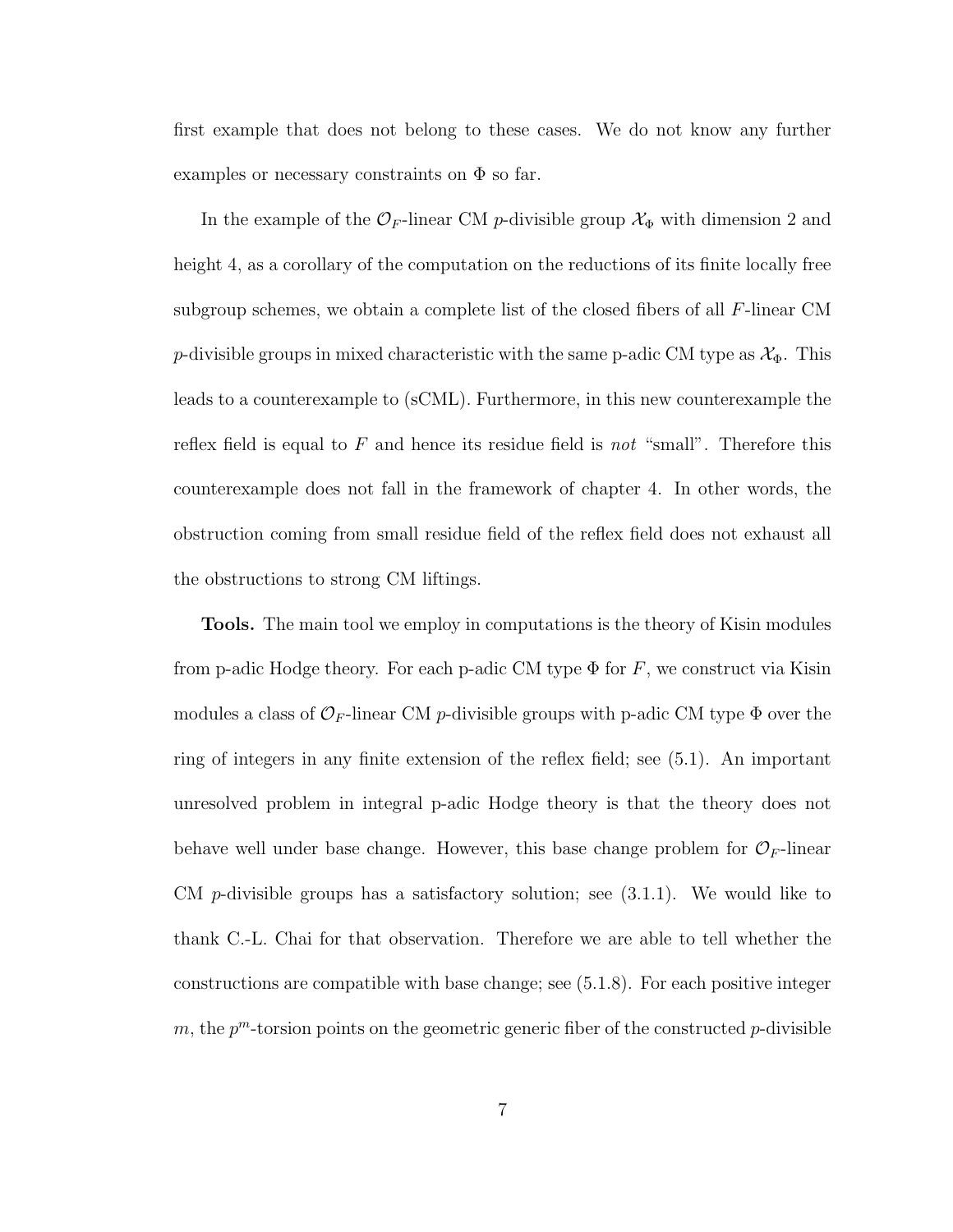group become rational over a certain finite abelian extension of the base ring. We can explicitly write down the Kisin module after such a base change with the help of the theory of Lubin-Tate formal group law. These constructions and computations serve as the foundation of our approach on the strong CM lifting problem, but they are interesting in their own right as well.

One advantage of using Kisin modules is that, for a p-divisible group or its finite locally free subgroup scheme over a complete discrete valuation ring of mixed characteristic, we can write down the Dieudonne module of the closed fiber in a direct way from its Kisin module. To be more specific, a Kisin module is a  $W(\kappa)[[u]]$ module equipped with a Frobenius  $\phi$  satisfying certain additional conditions, where  $\kappa$  is a perfect field of characteristic p. We can associate a p-divisible group or a finite locally free subgroup scheme in mixed characteristic to a Kisin module, and roughly speaking the Dieudonne module of the closed fiber is the quotient module by "modulo  $u$ "; for a precise statement, see  $(3.2)$  or  $[1]$   $(B.4.17)$ . The localized  $W(\kappa)((u))$ -module of the Kisin module carries the information on the generic fiber. For a finite locally free subgroup scheme of  $\mathcal{X}$ , this localized  $W(\kappa)((u))$ -module is generated by certain "Frobenius eigenvectors" that corresponds to the torsion points; see [\(5.2.4\)](#page-55-0). Hence, in order to lift a certain subgroup of  $(\mathcal{X}_{\Phi})_{\overline{\mathbb{F}}_p}$ , it suffices to find an appropriate collection of torsion points such that the attached  $W(\kappa)((u))$ module contains a lifting of the Dieudonne module of the subgroup; see [\(6.4.3\)](#page-76-0). This computation is possible because of our knowledge on the torsion points, based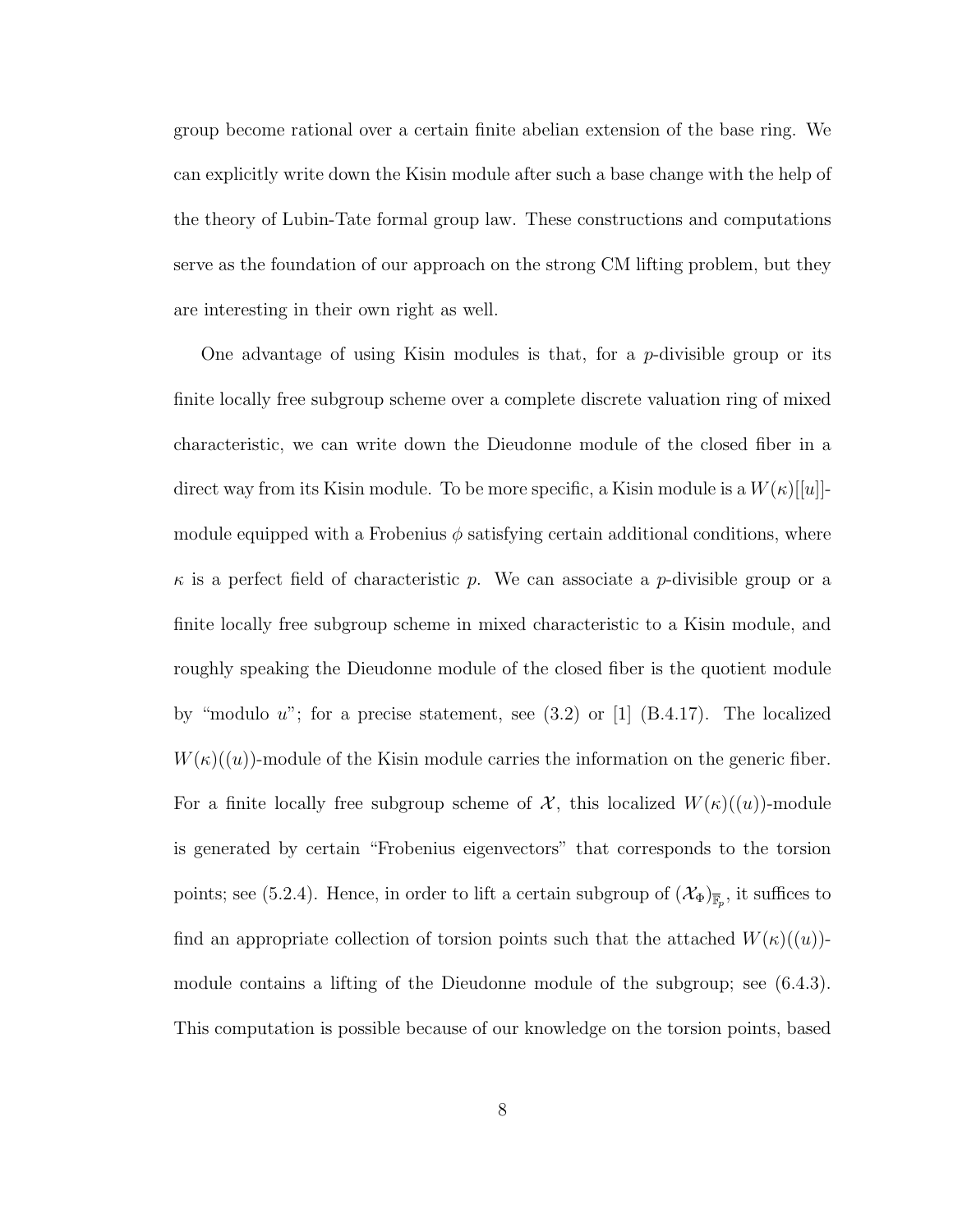on the explicit information on their coordinates provided by the Lubin-Tate theory; see [\(5.3.5\)](#page-62-0). If G is  $p^m$ -torsion, and  $\mathfrak{M}_m$  is the Kisin module after base change to the extension of  $R_0$  over which the  $p^m$ -torsion points of  $(\mathcal{X}_{\Phi})_{\overline{\mathbb{Q}}_p}$  become rational, the idea described above is shown in the following diagram:



Part I of the thesis is organized as follows. We first give a counterexample to  $(\text{sCML})$  in chapter [2.](#page-18-0) After some preliminaries on CM p-divisible groups and Kisin modules in chapter [3,](#page-23-0) the obstruction that causes this counterexample will be explained and classified in chapter [4.](#page-38-0) In chapter [5.1,](#page-46-0) we construct a specific class of CM p-divisible groups and compute their torsion points via Kisin modules and Frobenius eigenvectors. In chapter [6](#page-64-0) and [7,](#page-83-0) we establish positive results on (sCML). In chapter [8,](#page-106-0) we compute the first complete list of potentially liftable subgroups in the nontrivial cases, and deduce a new counterexample to (sCML) that does not fall in the previous framework.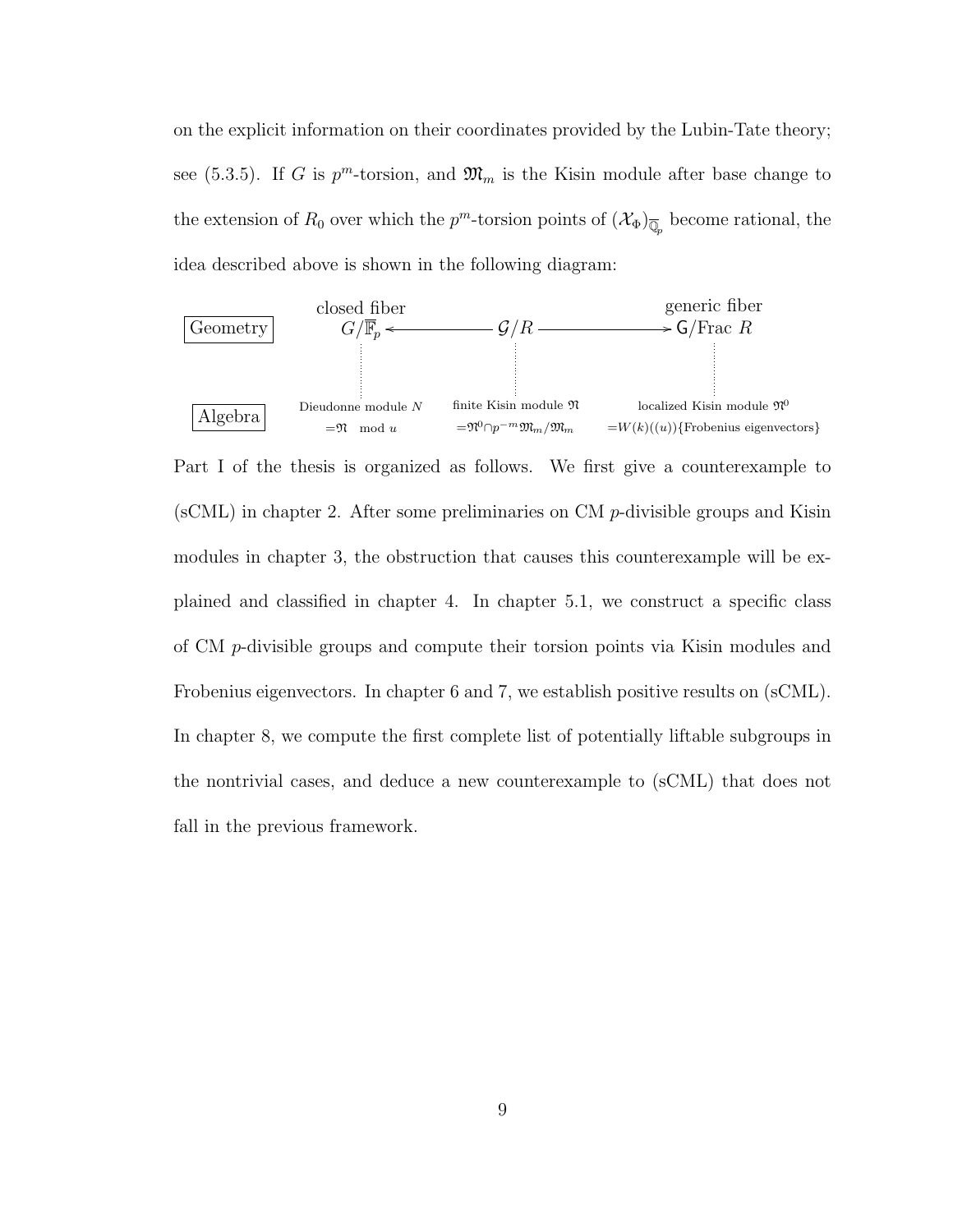## <span id="page-18-0"></span>Chapter 2

# A Counterexample

Throughout this article, let p be a prime number, q be a power of p, and  $k := \overline{\mathbb{F}}_p$ . For a perfect field  $\kappa$  of characteristic p, let  $W(\kappa)$  be the ring of Witt vectors over  $\kappa$ , and let  $B(\kappa) := W(\kappa)[\frac{1}{p}]$ . Denote the Frobenius automorphism on  $B(\kappa)$  by  $\sigma$ . For a p-adic local field F, we denote its maximal unramified subextension of  $\mathbb{Q}_p$  by  $F^{\text{ur}}$ , and its residue field by  $\kappa_F$ . Let L be a CM field of degree 2g, L<sub>0</sub> be its maximal totally real subfield, and  $\iota$  be the complex conjugation.

We first give a counterexample to (sCML). In this subsection, we consider the example where  $p = 3$ ,  $L = \mathbb{Q}(\sqrt{3})$ 5, √  $(-3)$ . The maximal totally real subfield  $L_0 =$ Q( √ 5), in which  $p$  is inert. Denote the completion of  $L$  at its unique place above p by F. Pick and fix an isomorphism of  $F^{\text{ur}}$  with  $B(\mathbb{F}_{p^2})$  in  $B(k)$ . The degree 4 extension  $F \cong F^{\text{ur}}[\pi]/(\pi^2 + p)$  is Galois. The involution on F induced by complex conjugation on L sends  $\pi$  to  $-\pi$  and acts trivially on  $B(\mathbb{F}_{p^2})$ ; we still denote this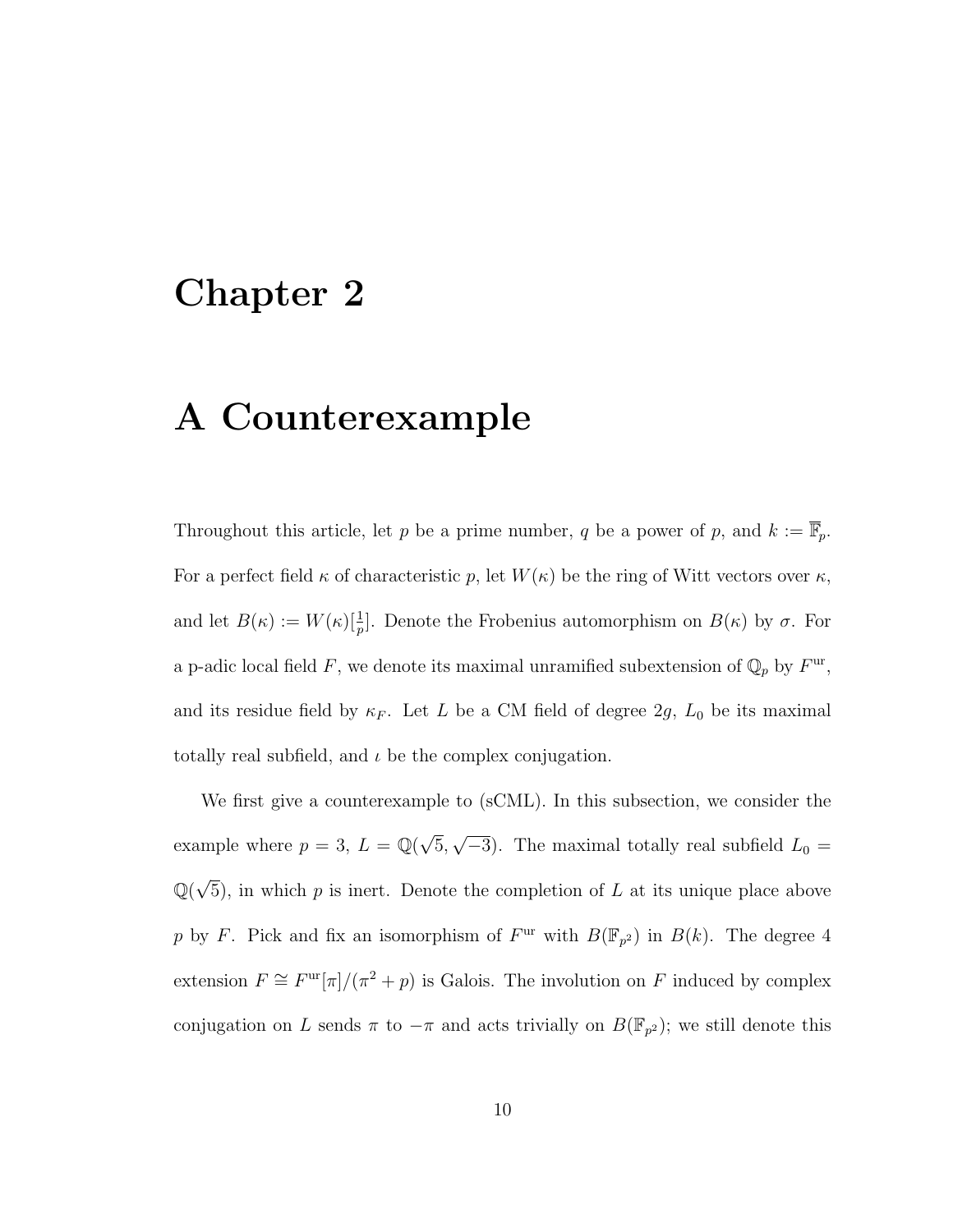involution by *ι*. Define  $\tau : F \to F$  such that  $\tau|_{B(\mathbb{F}_{p^2})} = \sigma$ ,  $\tau(\pi) = \pi$ . The Galois group  $\text{Gal}(F/\mathbb{Q}_p) = \langle \tau | \tau^2 = 1 \rangle \times \langle \iota | \iota^2 = 1 \rangle.$ 

Let B be an abelian surface over k with  $\mathcal{O}_L$ -action, such that the Dieudonne module M attached to  $B[p^{\infty}]$  with  $\mathcal{O}_F$ -action is as follows:  $M = W(k)[\pi]/(\pi^2 +$  $p)e_1 \oplus W(k)[\pi]/(\pi^2 + p)e_2$ , where the  $\mathcal{O}_F$ -action is  $\pi \cdot e_i = \pi e_i, a \cdot e_1 = ae_1, a \cdot$  $e_2 = a^{\sigma} e_2$  for  $a \in W(\mathbb{F}_{p^2})$ , and the  $\mathcal{O}_F$ -linear Frobenius and Verschiebung maps are defined by  $Fe_1 = Ve_1 = e_2, Fe_2 = Ve_2 = pe_1$ . See [\(3.1\)](#page-27-0) for the existence of such an abelian surface. We claim  $B$  does not have an  $L$ -linear CM lifting to characteristic 0.

Suppose  $R$  is complete discrete valuation ring of characteristic 0 with residue field  $k = \overline{\mathbb{F}}_p$ , E is its fraction field, and fix  $\overline{\mathbb{Q}}_p$  to be an algebraic closure of E. Let  $A$  be a CM abelian scheme with sufficiently many complex multiplications by L over R, and  $\mathcal{X} := \mathcal{A}[p^{\infty}]$  be the associated p-divisible group. The p-divisible group  $\mathcal X$  is an F-linear CM p-divisible group; see [\(3.1\)](#page-23-1) for the definitions and basic properties. Then there exists a subset  $\Phi$  of  $\text{Hom}(F,\overline{\mathbb{Q}}_p)$  such that  $\text{Lie}(\mathcal{X}) \otimes_E \overline{\mathbb{Q}}_p$ splits into  $\prod$  $\prod_{i\in \Phi} (\overline{\mathbb{Q}}_p)_i$  as an F-module, where the index of  $(\overline{\mathbb{Q}}_p)_i$  indicates the action of F on  $\overline{\mathbb{Q}}_p$  is given by the embedding i. This  $\Phi$  is called the p-adic CM type of  $\mathcal{X}$ , and it is *compatible with*  $\iota$  in the sense that  $\Phi \coprod \Phi \circ \iota = \text{Hom}(F, \overline{\mathbb{Q}}_p)$ ; for more on its properties, see [\(3.1\)](#page-23-1). Because of the structure of  $Gal(F/\mathbb{Q}_p)$ ,  $\Phi$  is invariant under either  $\tau$  or  $\tau\iota$ . Therefore the reflex field  $F'$  for  $(F, \Phi)$  is a ramified quadratic extension over  $\mathbb{Q}_p$ , and the residue field  $\kappa_{F'} = \mathbb{F}_p$ .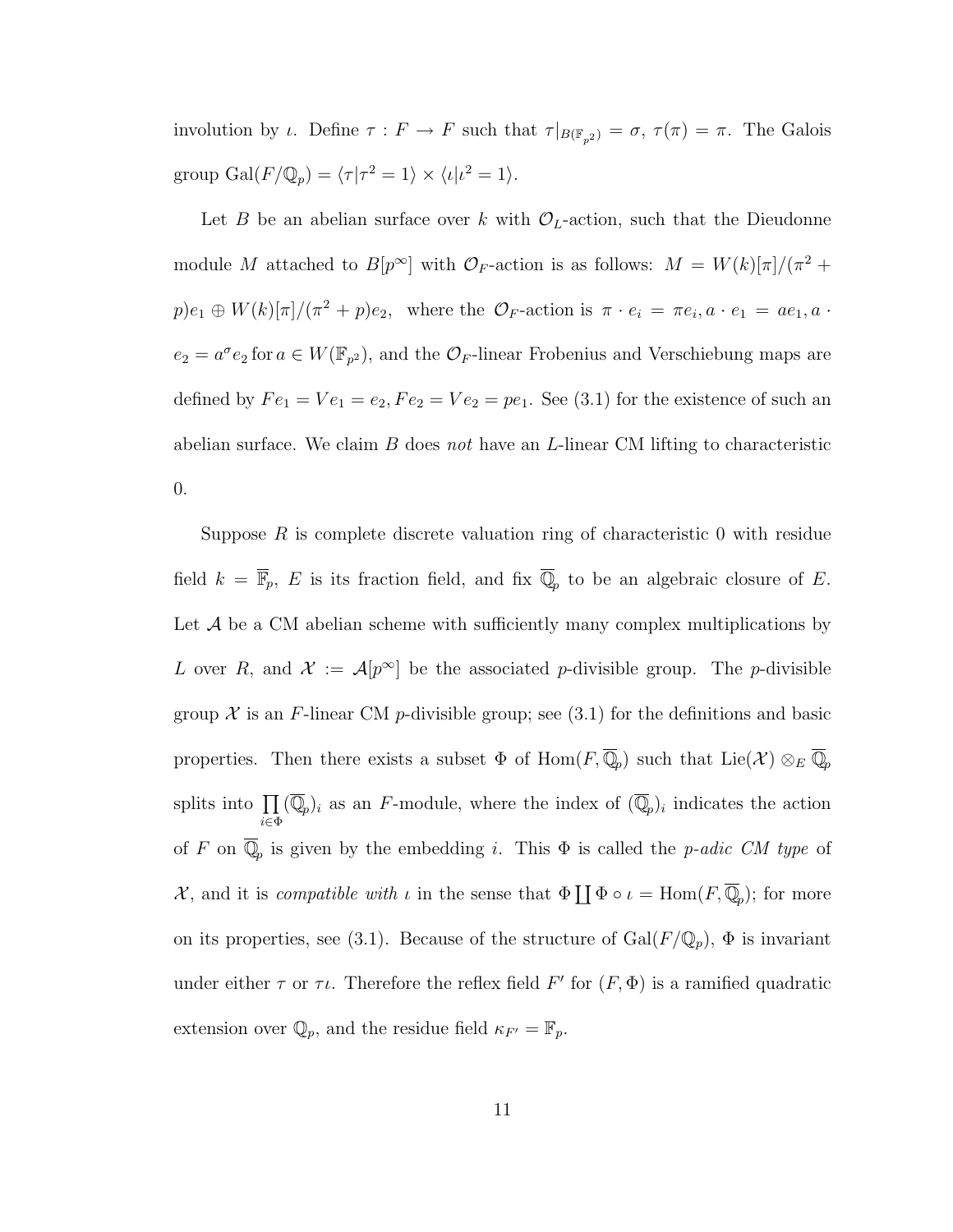It has been observed in [\[1\]](#page-243-0) (3.8) that a "small" residue field of the reflex field for  $(F, \Phi)$  will prevent a CM lifting over characteristic 0 with p-adic CM type  $\Phi$ . For the convenience of the readers, we include a sketch of their argument and deduce a constraint on the reduction  $\mathcal{X}_k$ . Let  $\mathcal{Y}$  be an  $\mathcal{O}_F$ -linear CM p-divisible group over  $\mathcal{O}_{F'}$  with p-adic CM type  $\Phi$ ; for its existence, see [\[1\]](#page-243-0) 3.7.3 (1). Let  $\rho: Gal((F')^{ab}/F') \to \mathcal{O}_F^{\times}$  be the Galois representation associated to  $\mathcal{Y}$ . If another Galois representation  $\rho'$ : Gal $((F')^{ab}/F') \to \mathcal{O}_F^{\times}$  agrees with  $\rho$  when restricted to  $I_{F'}^{ab}$ , then we say  $\rho'$  is an unramified twist of  $\rho$ . An unramified twist of  $\rho$  is also the Galois representation associated to an  $\mathcal{O}_F$ -linear CM p-divisible group over  $\mathcal{O}_{F'}$ (see [\[1\]](#page-243-0) 1.4.3.2). Take a splitting of  $Gal((F')^{ab}/F') \cong \hat{\mathbb{Z}} \times I^{ab}_{F'}$ , where  $I^{ab}_{F'}$  is the maximal abelian quotient of the inertia subgroup  $I_{F'}$ , then after twisting  $\rho$  with the unramified character  $\chi : \text{Gal}((F')^{ab}/F') \xrightarrow{\text{pr}_1} \widehat{\mathbb{Z}} \xrightarrow{(\rho|_{\widehat{\mathbb{Z}}})^{-1}} \mathcal{O}_F^{\times}$ , we may assume  $\rho$  carries  $I_{F'}^{ab}$  onto its entire image. In particular, this implies for any positive integer m, the field generated by the  $p^m$ -torsion points on  $\mathcal{X}_{\overline{\mathbb{Q}_p}}$  is a totally ramified finite extension of  $F'$ . We denote this extension by  $F'_m$ .

With the same p-adic CM type,  $\mathcal{Y} \times_{\text{Spec} \mathcal{O}_{F'}} \text{Spec } R$  and X are F-linearly isogeneous, hence there exists a finite locally free subgroup scheme  $\mathcal{G}$  of  $\mathcal{Y} \times_{\text{Spec} \mathcal{O}_{F'}} \text{Spec } R$ such that X is F-linearly isomorphic to  $(\mathcal{Y} \times_{\text{Spec} \mathcal{O}_{F'}} \text{Spec} R)/\mathcal{G}$ . Suppose  $\mathcal G$  is of  $p^m$ -torsion. Without loss of generality we may assume E contains  $F'_m$ . Then there exists a finite locally free subgroup  $G_1$  of  $\mathcal{Y} \times_{\text{Spec} \mathcal{O}_{F'}} \text{Spec } F'_m$  such that  $G_1 \times_{\operatorname{Spec} F'_m} \operatorname{Spec} E \cong \mathcal{G} \times_{\operatorname{Spec} R} \operatorname{Spec} E$ . Take  $\mathcal{G}_1$  to be the scheme-theoretic clo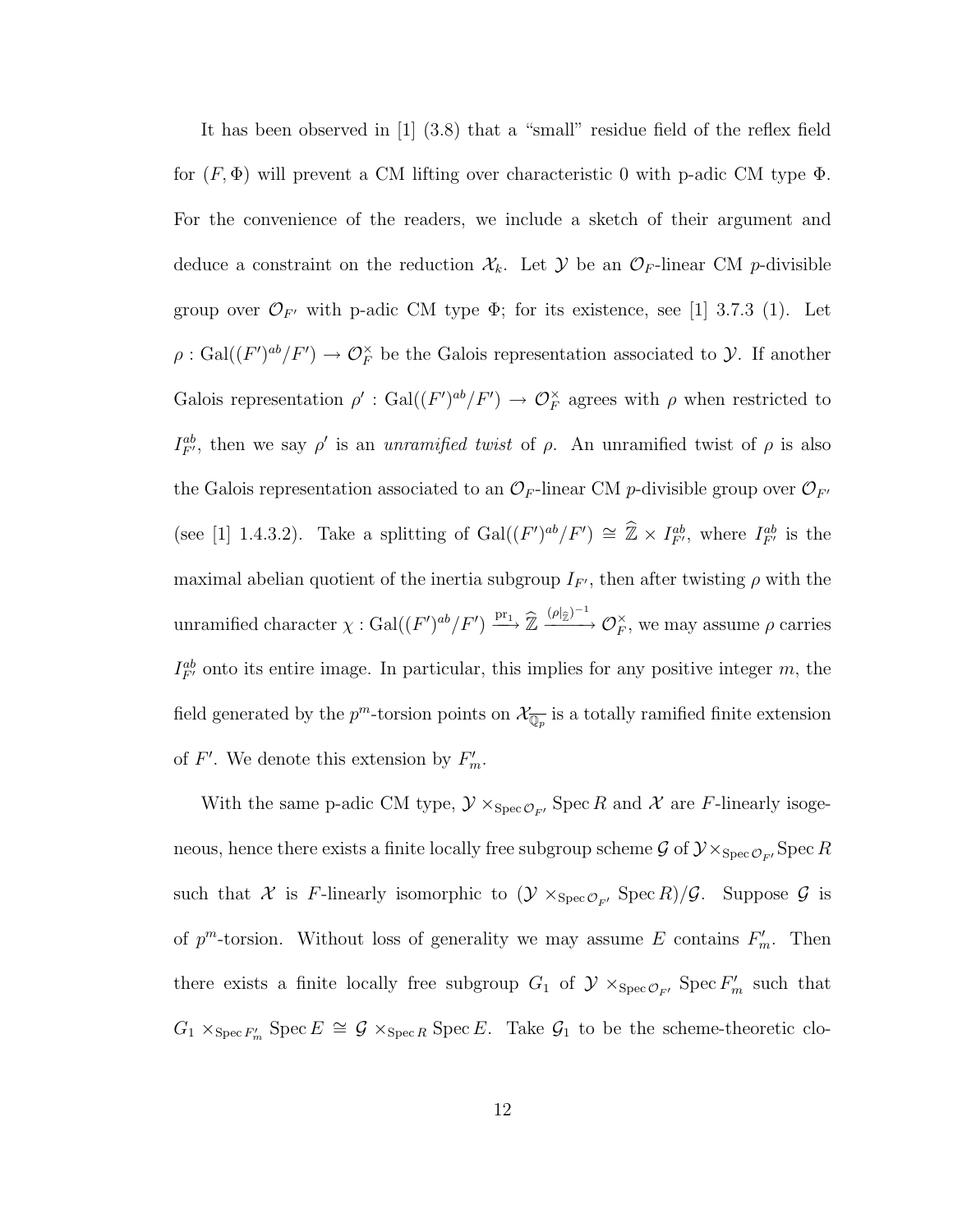sure of  $G_1$  in  $\mathcal{Y} \times_{\text{Spec} \mathcal{O}_{F'}} \text{Spec} \mathcal{O}_{F'_m}$ , and let  $\mathcal{Y}_1 := (\mathcal{Y} \times_{\text{Spec} \mathcal{O}_{F'}} \text{Spec} \mathcal{O}_{F'_m})/\mathcal{G}_1$ . Then X is F-linearly isomorphic to  $\mathcal{Y}_1 \times_{\text{Spec } \mathcal{O}_{F'_m}} \text{Spec } R$ .

Since  $F'_m$  is totally ramified over F', its residue field  $\kappa_{F'_m} = \kappa_{F'} = \mathbb{F}_p$ . Over the closed fiber,  $X := \mathcal{X}_k$  is F-linearly isomorphic to  $(\mathcal{Y}_1 \times_{\text{Spec} \mathcal{O}_{F'_m}} \text{Spec} \kappa_{F'_m}) \times_{\text{Spec} \kappa_{F'_m}}$ Spec k. Now suppose the closed fiber  $X := \mathcal{X}_k$  has a compatible  $\mathcal{O}_F$ -action. This implies that  $\mathcal{G}_1 \times_{\text{Spec} \mathcal{O}_{F'_m}} \text{Spec } k$  is invariant under the  $\mathcal{O}_F$ -action on  $(\mathcal{Y} \times_{\text{Spec} \mathcal{O}_{F'}}$  $\mathrm{Spec}\,\mathcal{O}_{F_m'})\times_{\mathrm{Spec}\,\mathcal{O}_{F_m'}}\mathrm{Spec}\, k, \mathrm{therefore}\,\mathcal{G}_1\times_{\mathrm{Spec}\,\mathcal{O}_{F_m'}}\mathrm{Spec}\,\kappa_{F_m'}$  is invariant under the  $\mathcal{O}_{F^-}$ action on  $(\mathcal{Y} \times_{\text{Spec} \mathcal{O}_{F'}} \text{Spec} \mathcal{O}_{F'_m}) \times_{\text{Spec} \mathcal{O}_{F'_m}} \text{Spec} \kappa_{F'_m}$ , too. So  $\mathcal{Y}_1 \times_{\text{Spec} \mathcal{O}_{F'_m}} \text{Spec} \kappa_{F'_m}$ is an  $\mathcal{O}_F$ -linear CM p-divisible group and its base change to Spec k is  $\mathcal{O}_F$ -linearly isomorphic to X. In other words, X together with its  $\mathcal{O}_F$ -structure descents to  $\mathbb{F}_p$ .

Now we claim  $B[p^{\infty}]$  together with its  $\mathcal{O}_F$ -structure does not descent to  $\mathbb{F}_p$ . In fact, the Lie algebra Lie $(B[p^{\infty}]) \cong ke_1 \oplus k\pi e_1$ , where the actions of  $\mathcal{O}_{F^{ur}}/p = \mathbb{F}_{p^2}$ on the two summands are both induced from the chosen embedding  $F^{ur} \hookrightarrow B(k)$ . Such an  $\mathbb{F}_{p^2}$ -action does not descent to  $\mathbb{F}_p$ . Thus B does not have an L-linear CM lifting, and we obtain a counterexample to the question (sCML).

The key point of this counterexample is that the residue field of the reflex field  $F'$  does not contain the residue field of  $F$ . This implies that if  $B$  has an  $L$ -linear CM lifting, then  $B[p^{\infty}]$  together with the  $\mathcal{O}_F$ -structure descents to a "small" field, and there will be an extra symmetry on the representation of  $\mathcal{O}_F$  on Lie $(B[p^{\infty}])$ . The importance of the representation  $\mathcal{O}_F \to \text{End}_k(\text{Lie}(B[p^\infty]))$  was noticed and studied in  $\S 4$  of  $[1]$  in terms of Lie types. We take the next section to review the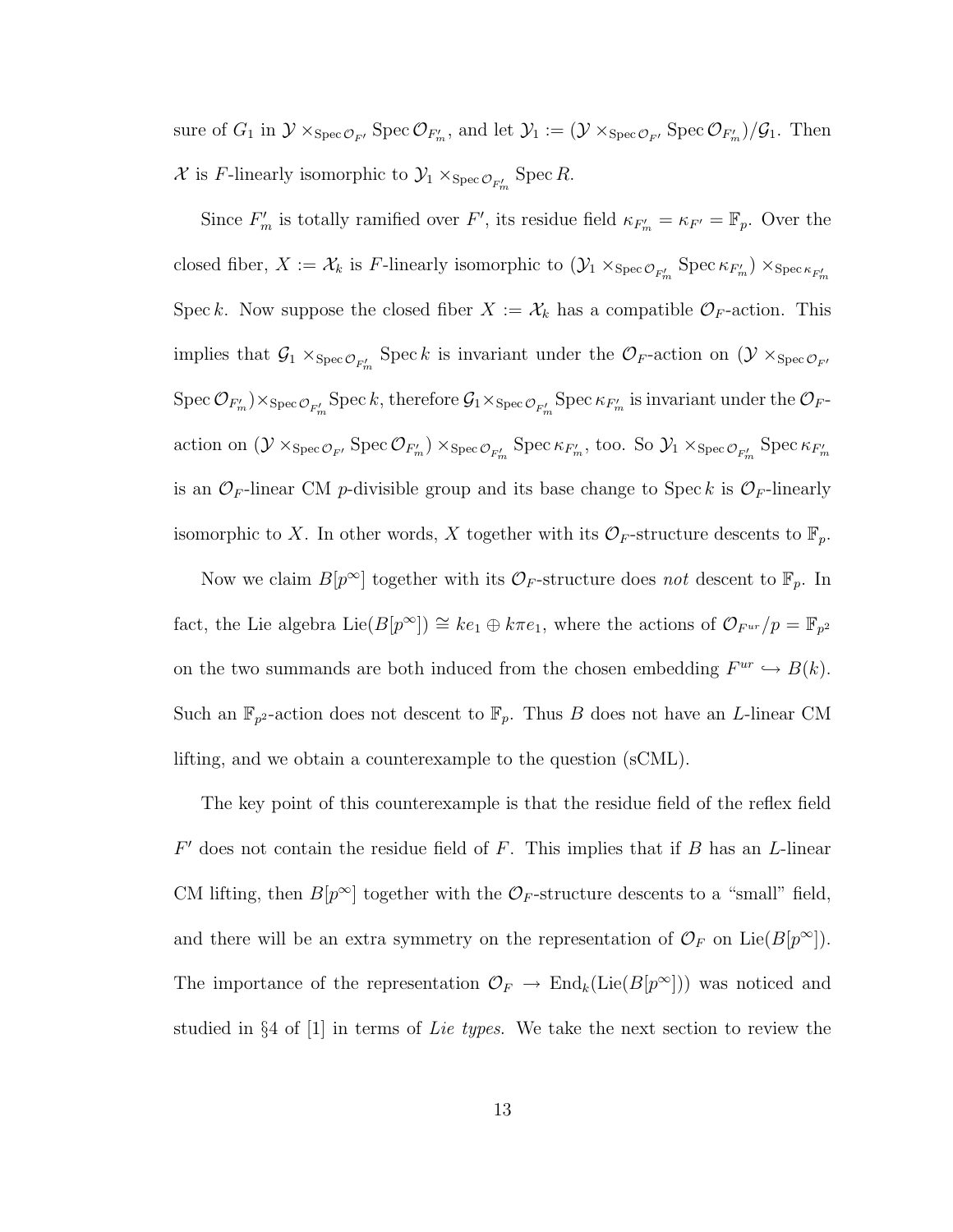basic facts from the CM theory of p-divisible groups, and then in §4 we will classify the counterexamples caused by the extra symmetry described above.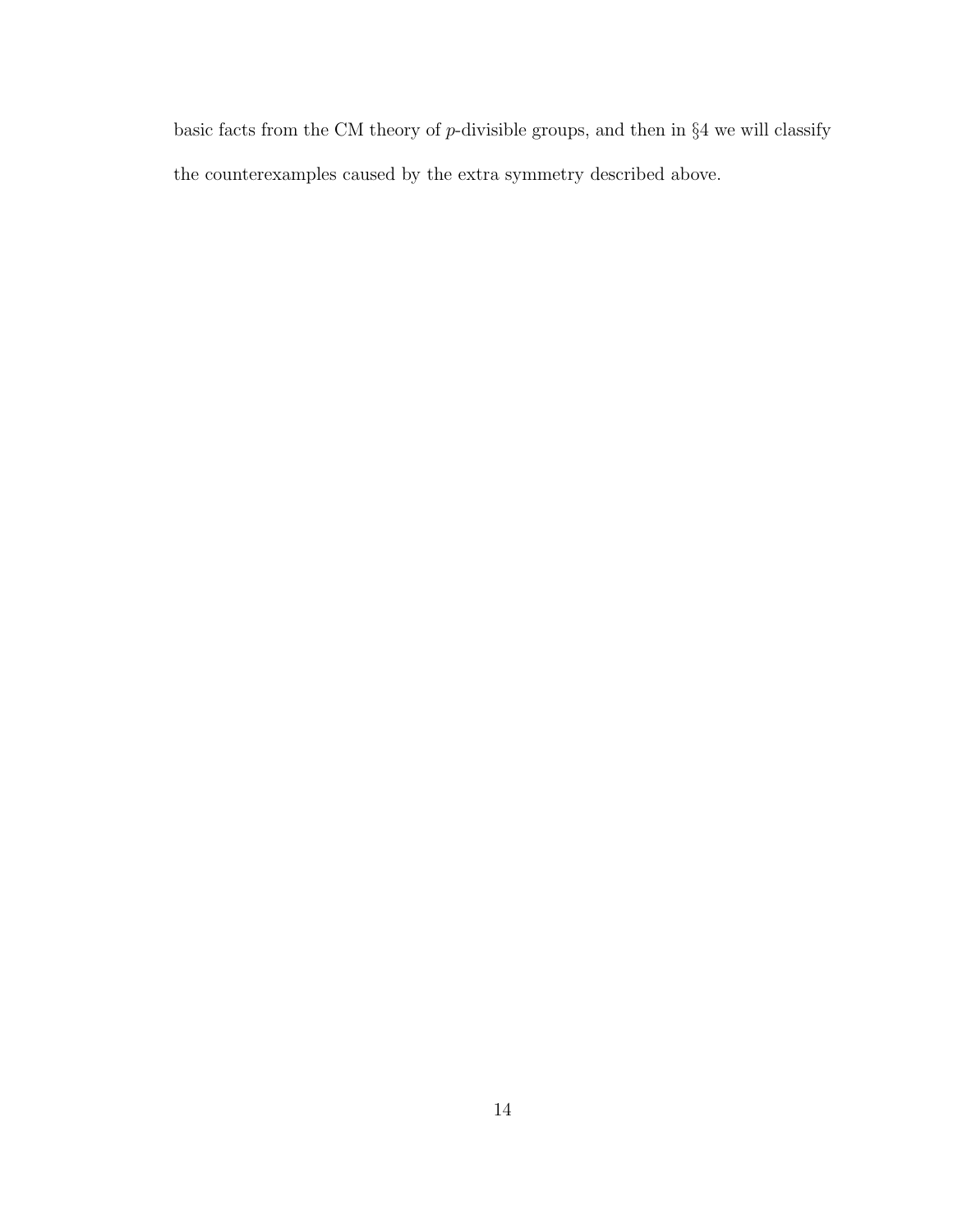# <span id="page-23-0"></span>Chapter 3

# Preliminaries

### <span id="page-23-1"></span>3.1 CM p-divisible groups

In this subsection we review some facts on CM  $p$ -divisible groups. Let R be either a complete discrete valuation ring of mixed characteristic  $(0, p)$ , or a field of characteristic p. Let  $X$  be a p-divisible group over  $R$ , and  $F$  be a commutative semisimple  $\mathbb{Q}_p$ -algebra of dimension  $\mathrm{ht}(X)$ , where  $\mathrm{ht}(X)$  is the height of X. We say X is a F-linear (resp.  $\mathcal{O}_F$ -linear) CM p-divisible group, if  $F \hookrightarrow \text{End}^0(X)$  (resp.  $\mathcal{O}_F \hookrightarrow \text{End}(X)$ . If X is an F-linear CM p-divisible group over R, then relative to the decomposition  $F = \prod F_i$  as a finite product of p-adic local fields, X is isogeneous to  $\prod X_i$ , where  $X_i$  is an  $F_i$ -linear CM p-divisible group over R.

If F is a p-adic local field, then an F-linear CM p-divisible group X over a field of characteristic  $p$  is isoclinic; see [\[1\]](#page-243-0) 3.7.1.6.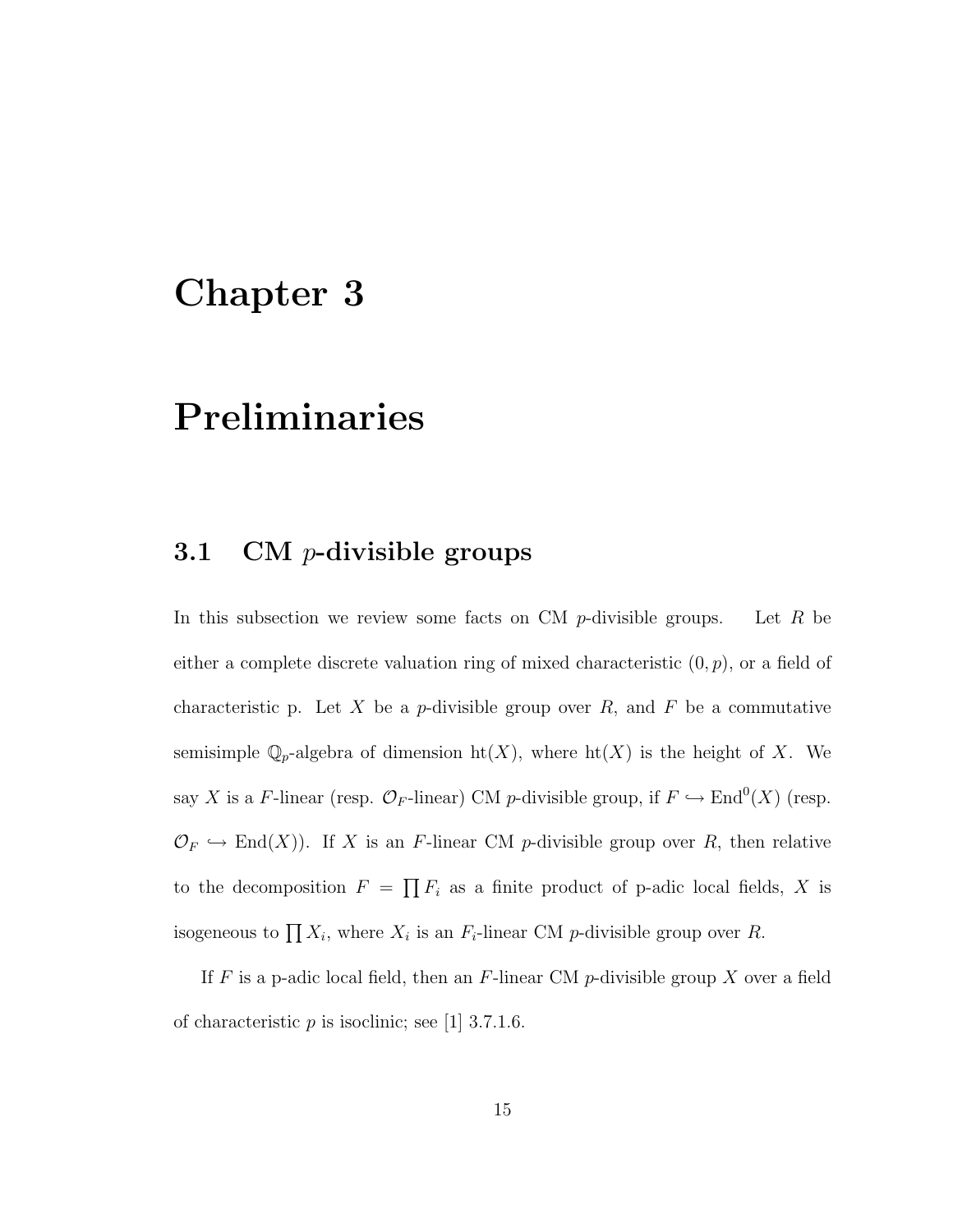Let F be a finite dimensional commutative semisimple  $\mathbb{Q}_p$ -algebra, and  $(X, \alpha :$  $\mathcal{O}_F \to \text{End}(X)$ ) be an  $\mathcal{O}_F$ -linear CM p-divisible group over a field  $\kappa$  of characteristic p, then Lie(X) is a finitely generated  $\mathcal{O}_F \otimes_{\mathbb{Z}} \kappa$ -module. Let [Lie(X)] be its class in the Grothendieck group  $R_{\kappa}(\mathcal{O}_F)$  of the category of finitely generated  $\mathcal{O}_F \otimes_{\mathbb{Z}} \kappa$ modules, this class is called the Lie type of the  $\mathcal{O}_F$ -linear CM p-divisible group  $X$ .

When  $\kappa = k$  let us look at the structure of the Grothendieck group  $R_k(\mathcal{O}_F)$ . Suppose  $F = \prod F_i$  as a finite product of p-adic local fields, then  $R_k(\mathcal{O}_F) = R_k(\mathcal{O}_{F_i}),$ so we may assume F is a p-adic local field. Let  $\kappa_F$  be the residue field of F,  $e_F$  be the ramification index of  $F/\mathbb{Q}_p$ . Then we have  $\mathcal{O}_F \otimes_{\mathbb{Z}} k \cong \Pi$  $i \in$ Hom $(F^{\mathrm{ur}}, \overline{\mathbb{Q}}_p)$  $\mathcal{O}_F \otimes_{\mathcal{O}_F^{\mathrm{ur}}, i}$ k, and each  $\mathcal{O}_F \otimes_{\mathcal{O}_F^{\text{ur}},i} k \cong k[t]/t^{e_F}$ . For each  $i \in \text{Hom}(F^{\text{ur}}, \overline{\mathbb{Q}}_p)$  there exists a canonical isomorphism  $\epsilon_i$ :  $R_k(\mathcal{O}_F \otimes_{\mathcal{O}_{F^{\text{ur}},i}} k) \stackrel{\cong}{\to} \mathbb{Z}$  that sends each effective class to its dimension over  $k$ . They induce a canonical isomorphism

$$
R_k(\mathcal{O}_F \otimes_{\mathbb{Z}} k) \xrightarrow{\cong} \prod_{i \in \operatorname{Hom}(F^{\mathrm{ur}}, \overline{\mathbb{Q}}_p)} R_k(\mathcal{O}_F \otimes_{\mathcal{O}_{F^{\mathrm{ur}},i}} k) \xrightarrow{\prod \epsilon_i} \prod_{i \in \operatorname{Hom}(F^{\mathrm{ur}}, \overline{\mathbb{Q}}_p)} \mathbb{Z}
$$

A class  $\delta$  in  $R_k(\mathcal{O}_F)$  is called a Lie type, if for any  $i \in \text{Hom}(F^{\text{ur}}, \overline{\mathbb{Q}}_p)$  the component  $\delta_i$  satisfies  $0 \leq \epsilon_i(\delta) \leq e_F$ . Denote the set of Lie types in  $R_k(\mathcal{O}_F)$  by LT( $\mathcal{O}_F$ ). Define  $\epsilon : R_k(\mathcal{O}_F) \to \mathbb{Z}$  to be the homomorphism

$$
\epsilon\colon \delta\mapsto \sum_{i\in \mathrm{Hom}(F^{\mathrm{ur}},\overline{\mathbb{Q}}_{p})}\epsilon_{i}(\delta)
$$

We call  $\epsilon(\delta)$  the *dimension* of  $\delta$ , and  $\frac{\epsilon(\delta)}{[F:\mathbb{Q}_p]}$  the *slope* of  $\delta$ . Two Lie types are said to be *isogeneous* if they have the same slope. These definitions naturally generalize to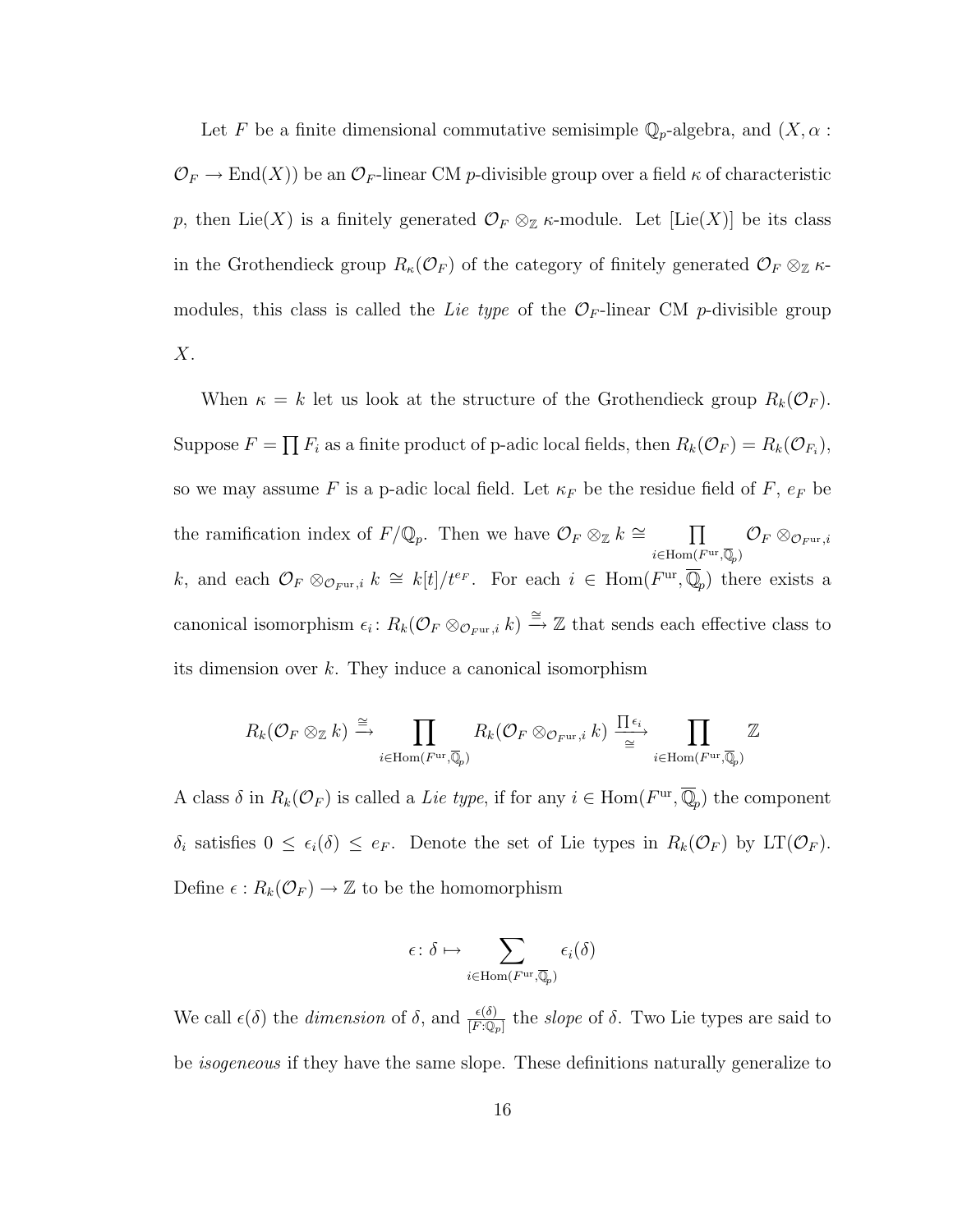the situation when F is a finite product of p-adic local fields. When  $\delta = [Lie(X)],$ these definitions are all compatible with the corresponding definitions for the  $p$ divisible group  $X$ ; see [\[1\]](#page-243-0)  $(4.2.6)$  (i), (ii) and (iii).

For each Lie type  $\delta \in R_k(\mathcal{O}_F)$ , up to  $\mathcal{O}_F$ -linear isomorphism there exists a unique  $\mathcal{O}_F$ -linear CM p-divisible group  $(X, \alpha : \mathcal{O}_F \to \text{End}_k(X))$  over k with  $[\text{Lie}(X)] = \delta;$ see [\[1\]](#page-243-0)  $(4.2.6)$  (iv).

Let F be a finite dimensional commutative semisimple  $\mathbb{Q}_p$ -algebra. If  $F = \prod F_i$ as a finite product of p-adic local fields, then  $\text{Hom}(F,\overline{\mathbb{Q}}_p) = \coprod \text{Hom}(F_i,\overline{\mathbb{Q}}_p)$ . A p-adic CM type  $\Phi$  for F is a subset of  $\text{Hom}(F,\overline{\mathbb{Q}}_p)$ , and the reflex field F' of  $\Phi$ is the p-adic local field fixed by the open subgroup  $\{g \in \text{Gal}(\overline{\mathbb{Q}}_p/\mathbb{Q}_p)|g\Phi = \Phi\}$ of  $Gal(\overline{\mathbb{Q}}_p/\mathbb{Q}_p)$ . Suppose R is a complete discrete valuation ring of characteristic 0 with residue characteristic p, and Frac R is embedded in  $\overline{\mathbb{Q}}_p$ . For an F-linear CM p-divisible group  $\mathcal X$  over R, there exists a p-adic CM type  $\Phi$  for F such that Lie(X)  $\otimes_R \overline{\mathbb{Q}}_p \cong \prod$  $\prod_{i\in \Phi} (\overline{\mathbb{Q}}_p)_i$  as  $F \otimes_{\mathbb{Q}_p} \overline{\mathbb{Q}}_p$ -modules, where the index of  $(\overline{\mathbb{Q}}_p)_i$  indicates the action of F on  $\overline{\mathbb{Q}}_p$  is given by  $i : F \to \overline{\mathbb{Q}}_p$ ; this  $\Phi$  is called the p-adic CM type of X. The cardinality of  $\Phi$  is equal to the dimension of X.

The p-adic CM type of  $F$ -linear CM p-divisible groups is invariant under isogenies. Conversely, if the residue field of R is algebraically closed and two  $F$ -linear CM p-divisible groups over R have the same p-adic CM type, then they are  $F$ linearly isogeneous. There exists an  $\mathcal{O}_F$ -linear CM p-divisible group  $(\mathcal{X}, \alpha : \mathcal{O}_F \to$  $\text{End}_R(\mathcal{X})$  over R with p-adic CM type  $\Phi$  if and only if Frac R contains the re-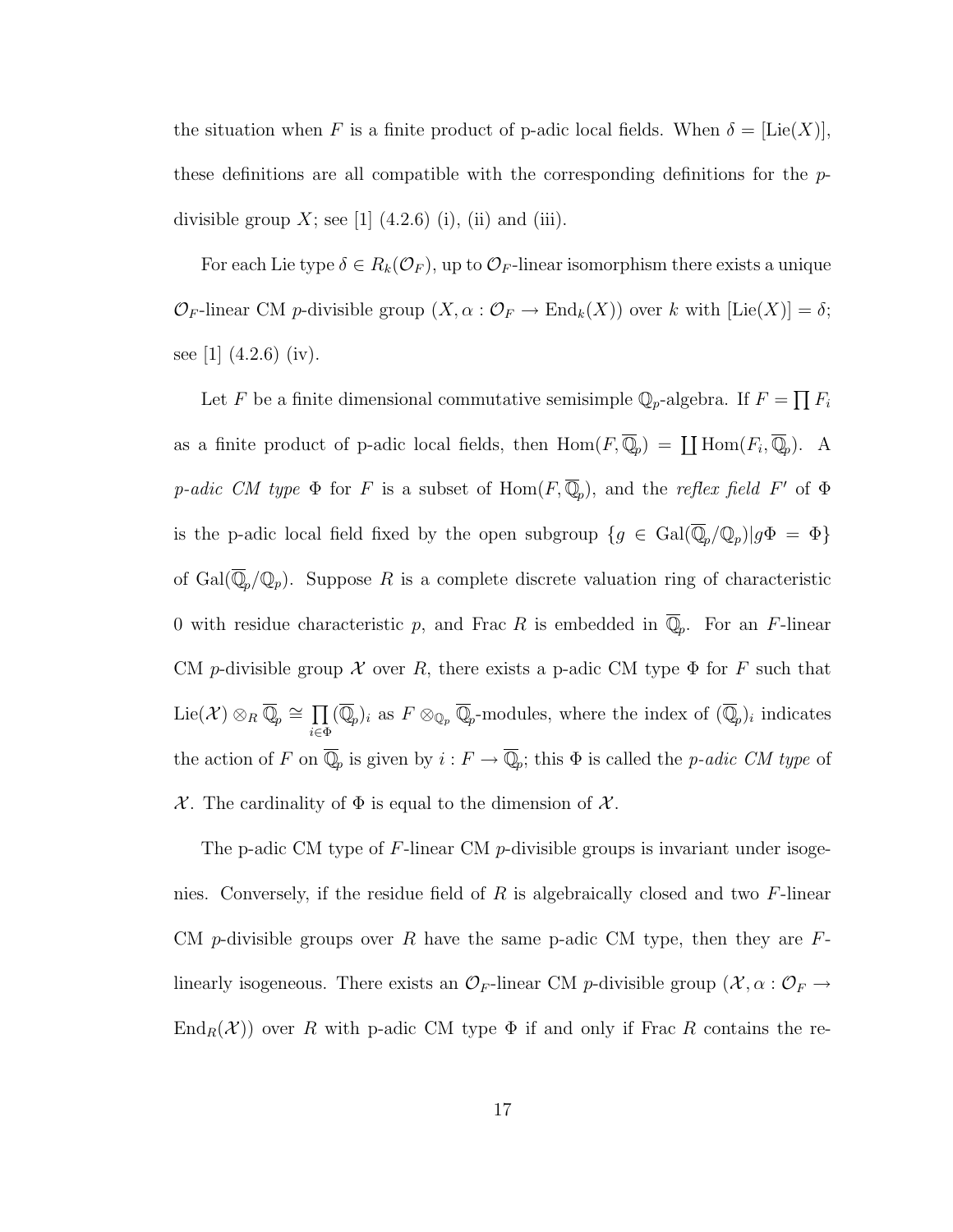flex field  $F'$ . If we assume the residue field of R is algebraically closed, then the  $\mathcal{O}_F$ -linear CM p-divisible group with p-adic CM type  $\Phi$  over R is unique up to an  $\mathcal{O}_F$ -linear isomorphism; see [\[1\]](#page-243-0) (3.7.3) and (3.7.4).

Suppose  $F$  is a p-adic local field. Define a map from the set of p-adic CM types to  $R_k(\mathcal{O}_F)$ :

$$
\xi: 2^{Hom(F,\overline{\text{Frac }R})} \to R_k(\mathcal{O}_F)
$$

such that under the identification  $R_k(\mathcal{O}_F) \cong \Pi$  $i \in$ Hom $(F^{\mathrm{ur}}, \overline{\mathbb{Q}}_p)$  $R_k(\mathcal{O}_F\otimes_{\mathcal{O}_F^{\mathrm{ur}},i} k)\ \ \frac{\prod \epsilon_i}{\cong}$  $\prod$  $i \in$ Hom $(F^{\mathrm{ur}}, \overline{\mathbb{Q}}_p)$ Z, the component  $\epsilon_i(\xi(\Phi))$  is equal to  $\#\{\varphi \in \Phi | \varphi|_{F^{\text{ur}}} = i\}$ . If R is a complete discrete valuation ring of characteristic 0 with residue field of characteristic p, and X is an  $\mathcal{O}_F$ -linear CM p-divisible group over R with p-adic CM type  $\Phi$ , then its reduction  $(\mathcal{X}_{\Phi})_k$  is an  $\mathcal{O}_F$ -linear CM p-divisible group with Lie type  $\xi(\Phi)$ ; see [\[1\]](#page-243-0) (4.2.3). These definitions and properties naturally generalize to the situation when F is a finite product of p-adic local fields.

<span id="page-26-0"></span>**Proposition 3.1.1.** Let  $\kappa$  be a perfect field of characteristic p, and R be a complete discrete valuation ring of characteristic 0 with residue field κ. Suppose  $\mathcal{X}_1$  and  $\mathcal{X}_2$  are  $\mathcal{O}_F$ -linear CM p-divisible groups over R with the same p-adic CM type  $\Phi$ . Let  $X_1$  and  $X_2$  be their closed fibers over  $\kappa$ , respectively. Then for any  $\mathcal{O}_F$ -linear isomorphism  $\gamma: X_1 \to X_2$ , there exists a unique  $\mathcal{O}_F$ -linear isomorphism  $\tilde{\gamma}: X_1 \to X_2$  $\mathcal{X}_2$  such that  $\tilde{\gamma}_\kappa = \gamma$ .

*Proof.* Let  $\alpha_i : \mathcal{O}_F \hookrightarrow \text{End}(\mathcal{X}_i)$  be the  $\mathcal{O}_F$ -structure on  $\mathcal{X}_i$  for  $i = 1, 2$ . For every map Spec  $R' \to \text{Spec } R$ , let  $(\alpha_i)_{R'} : \mathcal{O}_F \hookrightarrow \text{End}((\mathcal{X}_i)_{R'})$  be the induced  $\mathcal{O}_F$ -structure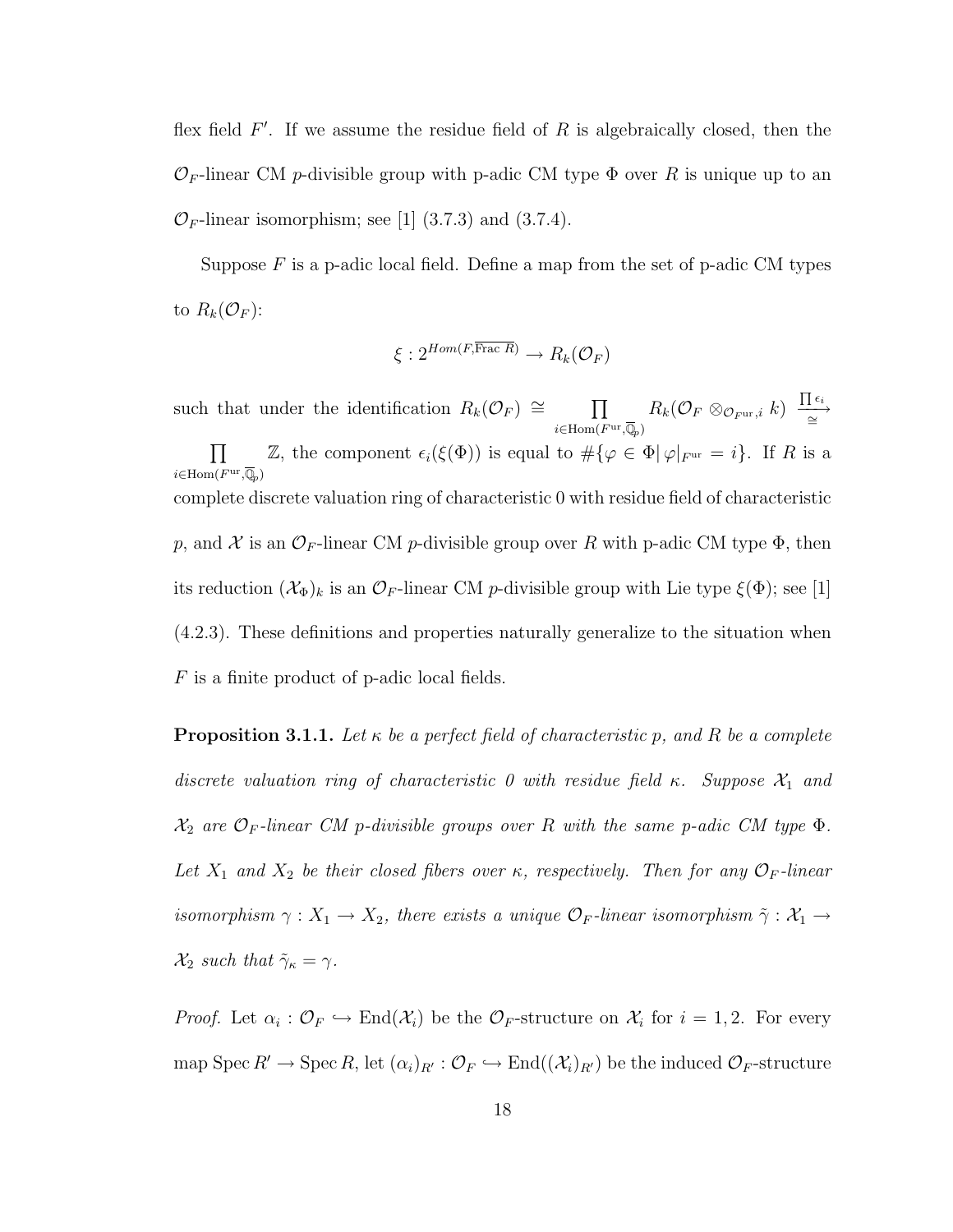on  $(\mathcal{X}_i)_{R'}$ . Let  $\tilde{R}$  be the ring of integers in the compositum Frac  $R \cdot B(\overline{\kappa})$ , then there exists an  $\mathcal{O}_F$ -linear isomorphism  $\tilde{\theta}$  :  $(\mathcal{X}_1)_{\tilde{R}} \to (\mathcal{X}_2)_{\tilde{R}}$  because they have the same p-adic CM type  $\Phi$ . We first show any  $\mathcal{O}_F$ -linear isomorphism between  $(X_1)_{\overline{\kappa}}$ and  $(X_2)_{\overline{\kappa}}$  over the closed fiber has a unique lifting to an  $\mathcal{O}_F$ -linear isomorphism between  $(\mathcal{X}_1)_{\tilde{R}}$  and  $(\mathcal{X}_1)_{\tilde{R}}$ . Let  $\beta : (X_1)_{\overline{\kappa}} \to (X_2)_{\overline{\kappa}}$  be an  $\mathcal{O}_F$ -linear isomorphism over the closed fiber. Then  $\beta \circ (\theta^{-1}|_{\kappa})$  is an  $\mathcal{O}_F$ -linear automorphism of  $(X_2)_{\overline{\kappa}}$ . Since  $(\alpha_2)_{\overline{\kappa}}(\mathcal{O}_F)$  is equal to its own centralizer in End $((X_2)_{\overline{\kappa}})$ , there exists  $b \in \mathcal{O}_F$  such that  $\beta \circ \theta_{\overline{\kappa}}^{-1} = (\alpha_2)_{\overline{\kappa}}(b)$ . Then  $(\alpha_2)_{\tilde{R}}(b) \circ \theta$  is a lifting of  $\beta$  to  $\tilde{R}$ . By the faithfulness of the specialization functor  $\mathcal{Y} \leadsto \mathcal{Y}_{\overline{\kappa}}$  for *p*-divisible groups over the Noetherian local ring R (see [\[1\]](#page-243-0)  $(1.4.2.3)$ ), this lifting is unique.

Let  $\Gamma: (\mathcal{X}_1)_{\tilde{R}} \to (\mathcal{X}_2)_{\tilde{R}}$  be the lifting of  $\gamma_{\tilde{\kappa}}$ . We claim  $\Gamma$  descents to an  $\mathcal{O}_F$ -linear isomorphism  $\tilde{\gamma}: \mathcal{X}_1 \to \mathcal{X}_2$ . In fact, it suffices to check the restriction  $\Gamma_n: \mathcal{X}_1[p^n]_{\tilde{R}} \to$  $\mathcal{X}_2[p^n]_{\tilde{R}}$  descents to R for each positive integer n. Since the reduction  $\Gamma_n|_k$  is defined over a finite extension of  $\kappa$ ,  $\Gamma_n$  is actually defined over a finite Galois étale extension of R. Again by the faithfulness of the specialization functor for  $p$ -divisible groups over  $\tilde{R}$ , it suffices to check the condition of finite Galois descent over the closed fiber, which is satisfied because  $\gamma_{\overline{k}}$  over  $\overline{k}$  descends to  $\gamma$  over  $\kappa$ .  $\Box$ 

<span id="page-27-0"></span>Remark 3.1.2. The closed fibers  $X_1$  and  $X_2$  are indeed  $\mathcal{O}_F$ -linearly isomorphic because they have the same Lie type. We would like to thank C.-L. Chai for his observation on [\(3.1.1\)](#page-26-0).

Suppose L is a CM field of degree  $2g$ , and  $L_0$  is its maximal totally real subfield,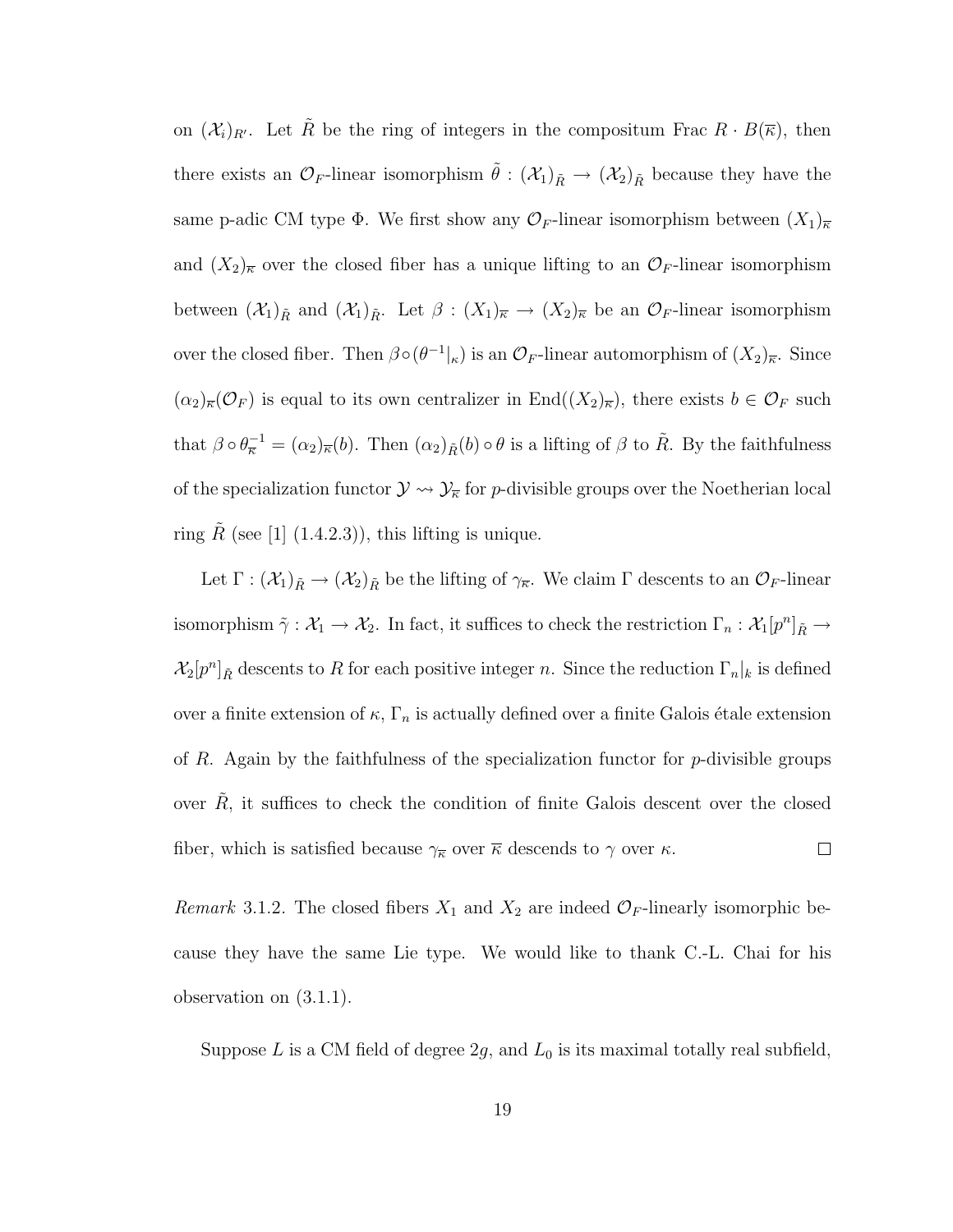and  $\iota$  is the complex conjugation. Let  $S_0$  and S be the set of places above p in  $L_0$ and L, respectively. Then for each place  $v \in S_0$ ,  $L_v := L \otimes_{L_0} L_{0,v}$  is a 2-dimensional commutative  $L_{0,v}$ -algebra, and the involution in  $\text{Aut}(L_v/L_{0,v})$  is induced by  $\iota$ . For any field  $\kappa$  of characteristic p, the Grothendieck group  $R_{\kappa}(\mathcal{O}_L)$  is naturally isomorphic to  $\prod$  $v \in S_0$  $R_{\kappa}(\mathcal{O}_{L_v})$ . If A is a g-dimensional abelian variety over  $\kappa$  with  $\mathcal{O}_L$ -action, then Lie(A) is a finitely generated module over  $\mathcal{O}_L \otimes_{\mathbb{Z}} \kappa$ , and we define the class [Lie(A)] in  $R_{\kappa}(\mathcal{O}_L)$  to be the Lie type of A. The Lie type of the abelian variety A is equal to the Lie type of its attached p-divisible group  $A[p^{\infty}]$  via the natural isomorphism  $R_{\kappa}(\mathcal{O}_L) \stackrel{\cong}{\to} R_{\kappa}(\mathcal{O}_L \otimes_{\mathbb{Z}} \mathbb{Z}_p)$ , and the latter is further naturally isomorphic to  $\Pi$  $v \in S_0$  $R_{\kappa}(\mathcal{O}_{L,v}) \cong \prod$ w∈S  $R_{\kappa}(\mathcal{O}_{L,w})$ . When  $\kappa = k$ , we define a class in  $R_{k}(\mathcal{O}_{L})$  to be a Lie type, if for each  $w \in S$  its component in  $R_k(\mathcal{O}_{L,w})$  is a Lie type in the sense of [\(3.1\)](#page-23-1). Denote the set of Lie types in  $R_k(\mathcal{O}_L)$  by  $LT(\mathcal{O}_L, p)$ .

Suppose  $A$  is a g-dimensional abelian variety over  $k$  with complex multiplication by L. The decomposition  $L \otimes_{\mathbb{Q}} \mathbb{Q}_p = \prod$  $v \in S_0$  $L_v$  induces an L-linear isogeny  $A[p^{\infty}] \sim$  $\Pi$  $v \in S_0$  $A[v^{\infty}]$ , and each  $A[v^{\infty}]$  is an  $L_v$ -linear CM p-divisible group over  $\kappa$ . If we denote the CM structure  $L \hookrightarrow \text{End}_k^0(A)$  by  $\alpha^0$ , then the dual abelian variety  $A^{\vee}$ has an L-action  $(\alpha^0)^\vee \circ \iota$  via the composition of the dual action with the complex multiplication, and  $(A, \alpha^0)$  is L-linearly isogeneous to  $(A^{\vee}, (\alpha^0)^{\vee} \circ \iota)$ . If we look at the attached p-divisible groups, it implies for each place  $v \in S_0$ , the  $L_v$ -linear CM p-divisible group  $A[v^{\infty}]$  has a symmetric Newton polygon, which is equivalent to saying dim  $A[v^{\infty}]$  is equal to  $[L_{0,v}:\mathbb{Q}_p]$ . If we know the whole ring of integers  $\mathcal{O}_L$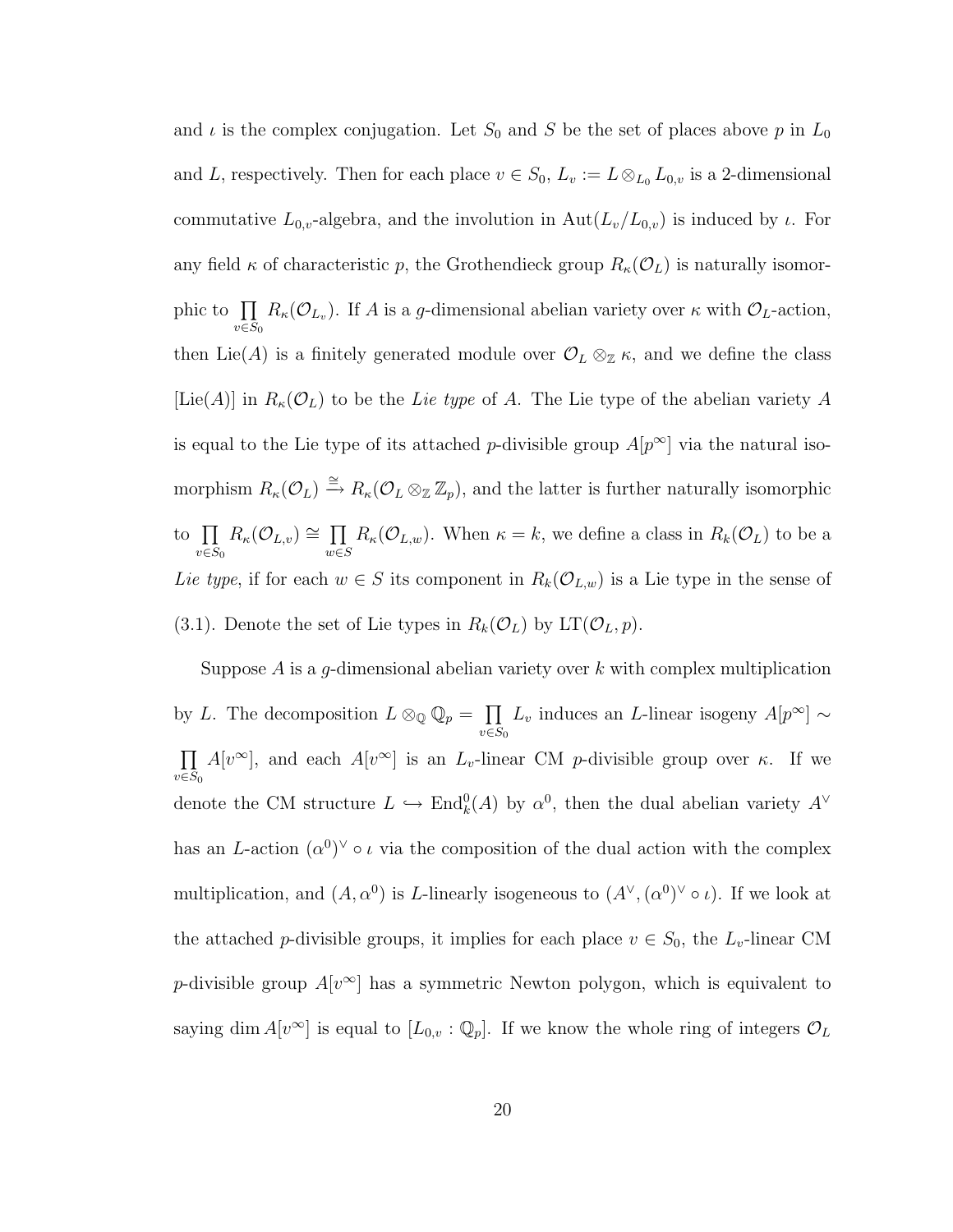operates on A, then  $A[v^{\infty}]$  is an  $\mathcal{O}_{L_v}$ -linear CM p-divisible group with dimension  $[L_{0,v} : \mathbb{Q}_p]$ . Conversely, if for every  $v \in S_0$ ,  $X_v$  is an  $\mathcal{O}_{L_v}$ -linear CM p-divisible group over k with dimension  $[L_{0,v} : \mathbb{Q}_p]$ , then there exists an abelian variety A over k with  $\mathcal{O}_L$ -action such that  $A[p^{\infty}]$  is  $\mathcal{O}_L \otimes_{\mathbb{Z}} \mathbb{Z}_p$ -linearly isomorphic to  $\prod$  $v \in S_0$  $X_v$ .

Let  $F_0 = \prod^n$  $i=1$  $F_{0,i}$  be a finite dimensional commutative semisimple  $\mathbb{Q}_p$ -algebra, where each  $F_{0,i}$  is a p-adic local field. Let  $F := \prod_{i=1}^{n}$  $i=1$  $F_i$ , where  $F_i$  is a 2-dimensional commutative semisimple  $F_{0,i}$ -algebra. Let  $\iota$  be the involution in  $Aut(F/F_0)$  such that  $\iota|_{F_i}$  is nontrivial for all  $i = 1, 2, \dots, n$ . We say a p-adic CM type  $\Phi$  for F is *compatible* with  $\iota$ , if  $\Phi \coprod \Phi \circ \iota = \text{Hom}(F, \overline{\mathbb{Q}}_p)$ .

Analogous to the question (CML) and (sCML) for abelian varieties (see chapter [fo](#page-10-0)r the statement), we can formulate the following questions (CML) and (sCML) for p-divisible groups:

(CML) (resp. (sCML)) *relative to*  $(F, F_0)$  for  $(X, F \hookrightarrow \text{End}^0(X)$  (resp.  $(X, \mathcal{O}_F \hookrightarrow \text{End}(X))$ : Let  $F, F_0, \iota$  be as above. Let X be an F-linear CM *p*-divisible group (resp.  $\mathcal{O}_F$ -linear CM *p*-divisible group) over k. Does there exist an F-linear CM p-divisible group  $\mathcal X$  over a complete discrete valuation ring of characteristic  $0$  with residue field  $k$ , such that the p-adic CM type of  $\mathcal X$  is compatible with  $\iota$ , and the closed fiber of  $\mathcal X$ is  $F$ -linearly isomorphic to  $X$ ?

If we drop the requirement that the p-adic CM type is compatible with  $\iota$ , then the answer to (sCML) is trivially affirmative. The compatibility condition with  $\iota$  on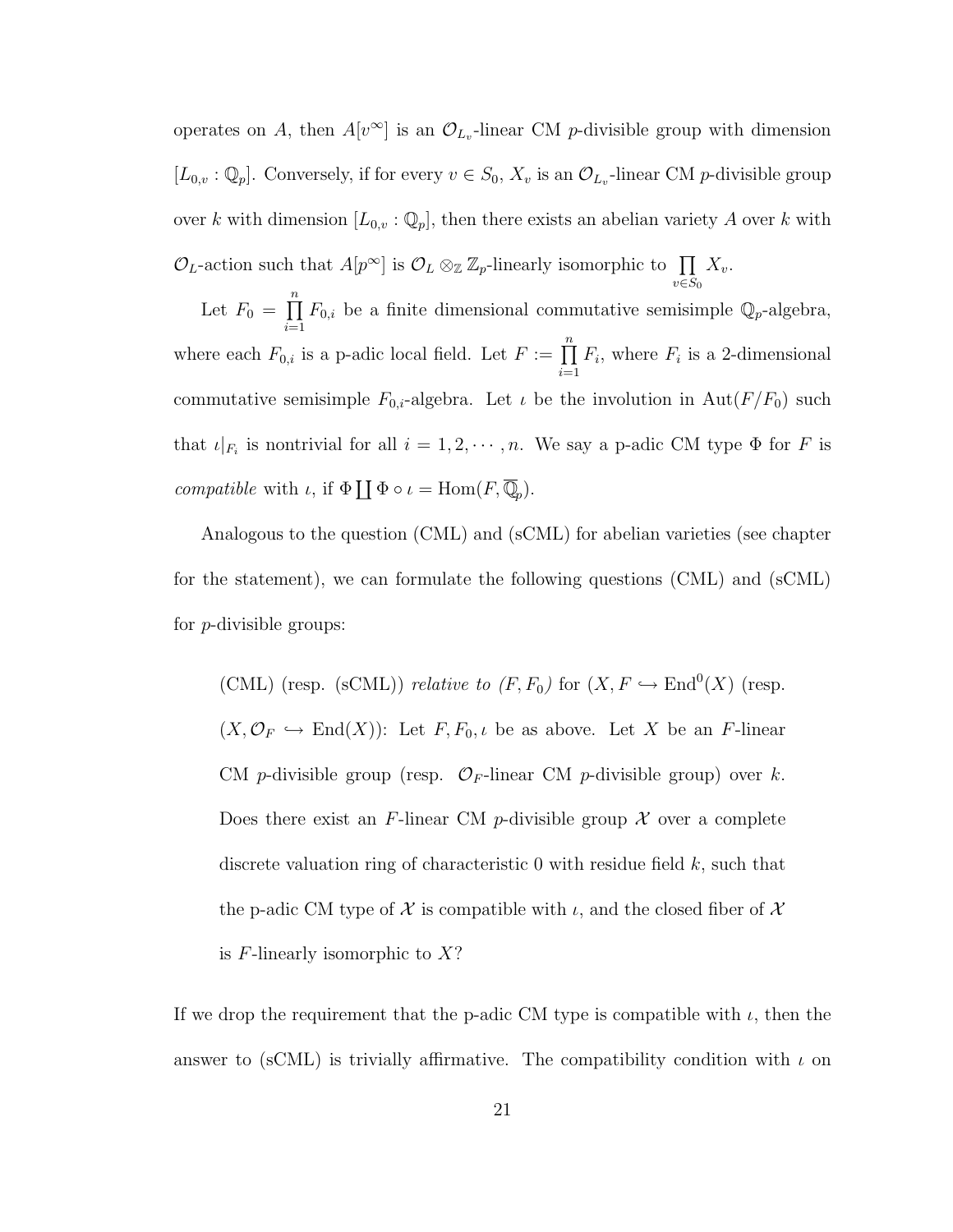<span id="page-30-0"></span>the p-adic CM type is for the purpose of algebraization; see [\(3.1.3\)](#page-30-0) below.

**Proposition 3.1.3.** The answer to question (CML) for  $(A, L \hookrightarrow End^0(A))$  (resp. (sCML) for  $(A, \mathcal{O}_L \hookrightarrow End(A))$ ) is affirmative if and only if the answer to question (CML) (resp. sCML) relative to  $(L_p, L_{0,p})$  for  $(A[p^{\infty}]_k, L_p \hookrightarrow End^0(A[p^{\infty}]_k))$  (resp.  $(A[p^{\infty}]_k, \mathcal{O}_{L,p} \hookrightarrow End(A[p^{\infty}]_k))$  is affirmative.

Proof. First of all, the question (sCML) for abelian varieties is equivalent to the apparently weaker version when  $\mathbb{F}_q$  is replaced by k by deformation theory; see [\[1\]](#page-243-0)  $(4.1.9).$ 

Second, in the question (sCML) for abelian varieties over  $k$ , we may assume the base ring of the CM lifting is a complete discrete valuation ring of characteristic 0 with residue field k. To see this, let  $D$  be a local domain of characteristic 0 with residue field k, and A be a CM lifting over D of A. Since A is of finite type over D, we may assume  $D$  is Noetherian. By taking the completion along a minimal prime of characteristic 0, we may assume  $D$  is a complete local Noetherian domain. For such D, the residue field of every maximal ideal  $\mathfrak{m}$  in  $D[\frac{1}{n}]$  $\frac{1}{p}$  is a finite extension of  $B(k)$ ([\[9\]](#page-244-0) (7.1.9)), therefore by a base change to Spec  $D/(\mathfrak{m} \cap D)$  if necessary, we may assume D is a 1-dimensional complete local Noetherian domain of characteristic 0 with residue field k. Then by a base change to the normalization of  $Spec D$  and restricting to an irreducible component of characteristic  $0$ , we may assume  $D$  is a complete discrete valuation ring  $R$  of characteristic 0 with residue field  $k$ , and we have produced a CM lifting over R of A.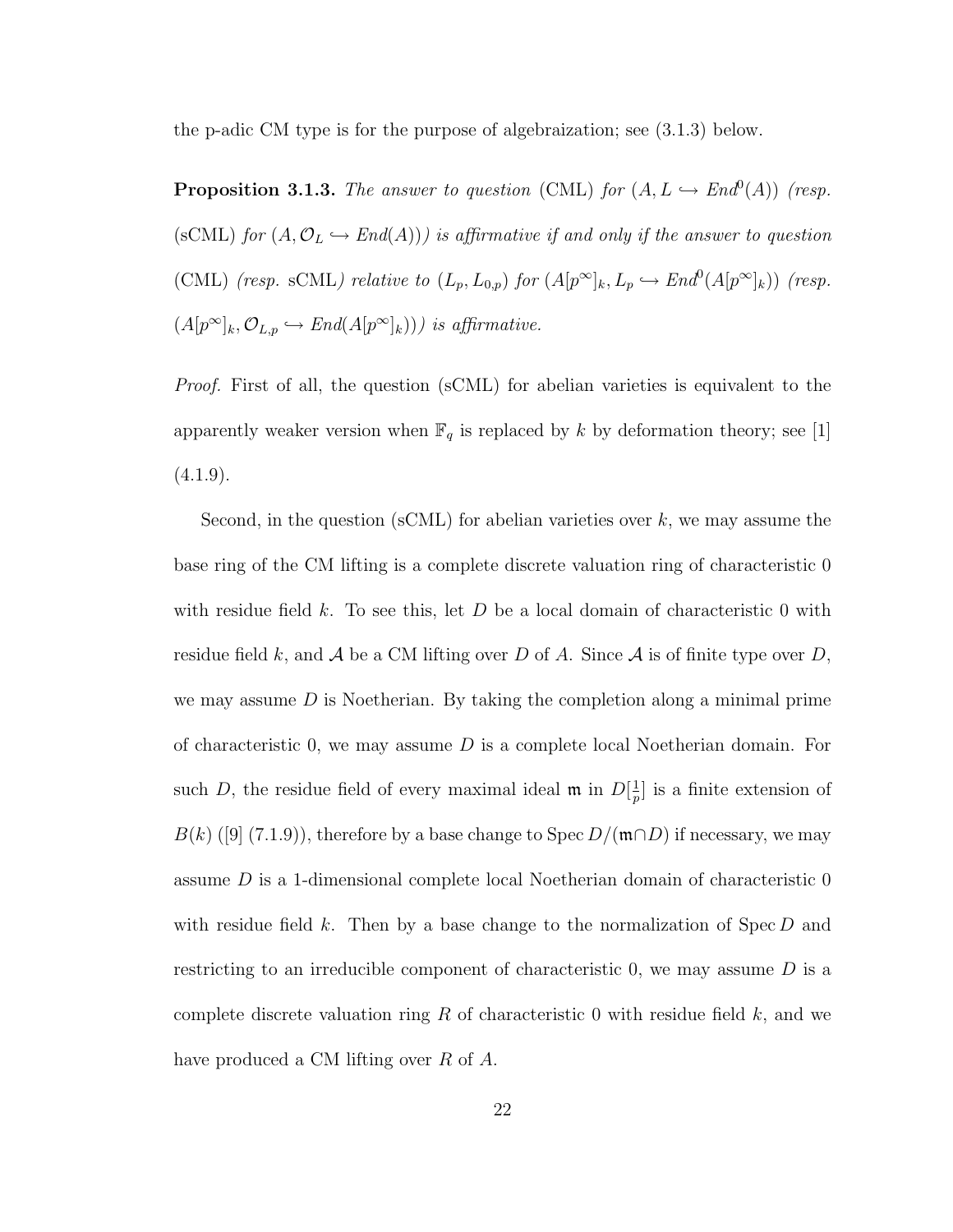Because of the two facts above, the necessity is obvious. For sufficiency, let A be an abelian variety over k with complex multiplication by  $\mathcal{O}_L$ . Suppose R is a complete discrete valuation ring of characteristic 0 with residue field k, and  $\mathcal{X}_p$  is an  $L_p$ -linear CM lifting of  $A[p^{\infty}]$  with p-adic CM type compatible with  $\iota$ . By Serre-Tate theorem, there exists a formal abelian scheme  $A$  over  $R$  to serve as an L-linear CM lifting of A, and the p-adic CM type  $\Phi$  of  $\mathcal A$  is compatible with the complex conjugation  $\iota$ , i.e.,  $\Phi \coprod \Phi \circ \iota = \text{Hom}(L, \overline{\mathbb{Q}}_p)$ . By [\[1\]](#page-243-0) (2.2.3) A is algebraizable, and the sufficiency direction is proved.  $\Box$ 

At the end of this section we state several questions related to (CML) and (sCML) for *p*-divisible groups relative to  $(F, F_0)$ .

**Definition 3.1.4.** Let  $R_0$  be a local domain of characteristic 0 with residue field  $\kappa_0$ of characteristic p. Let  $\mathcal X$  be a p-divisible group over  $R_0$ . We say a finite subgroup G of  $\mathcal{X}_{\kappa_0}$  is potentially liftable, if there exists a local domain R that is finite over  $R_0$  with residue field  $\kappa$ , and a finite locally free subroup scheme G of  $\mathcal{X}_R$ , such that  $\mathcal{G}_{\kappa} = G_{\kappa}.$ 

Based on this definition, we can ask the following question on potentially liftable subgroups of CM p-divisible groups:

Let  $\Phi$  be a p-adic CM type for F, and F' be the reflex field. Define  $R_0 := \mathcal{O}_{F',B(k)}$ . Let  $\mathcal{X}_{\Phi}$  be an  $\mathcal{O}_F$ -linear CM p-divisible group over  $R_0$ with p-adic CM type Φ. What are the potentially liftable subgroups of  $(\mathcal{X}_{\Phi})_k$ ?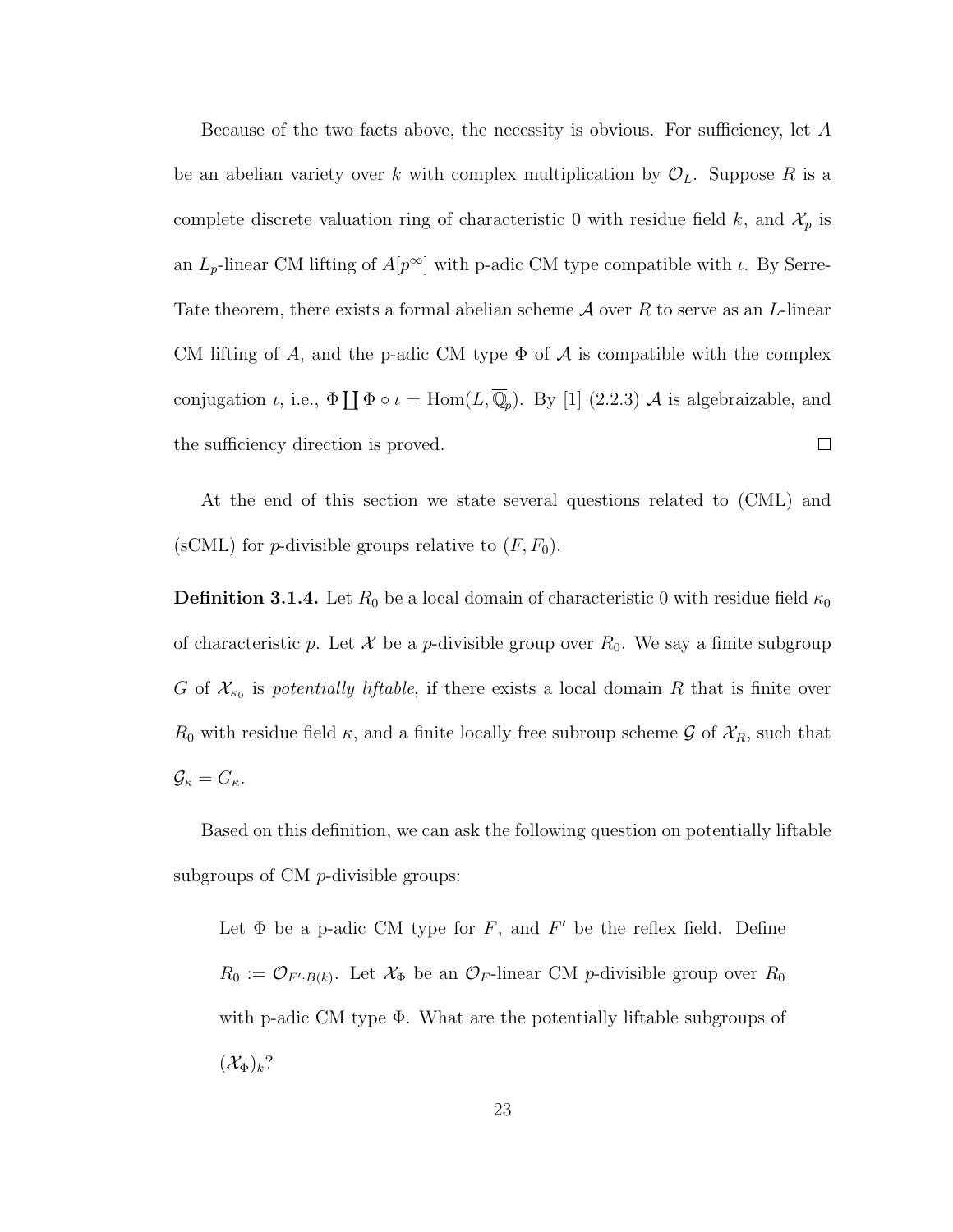A complete list of potentially liftable subgroups for all  $\Phi$  that are compatible with  $\iota$  allows us to answer (CML) for *p*-divisible groups relative to  $(F, F_0)$  completely; if we content ourselves with all the  $\mathcal{O}_F$ -stable potentially liftable subgroups, then we can answer (sCML) for *p*-divisible groups relative to  $(F, F_0)$  completely.

Another related question concerns the interaction between the p-adic CM type of an  $F$ -linear CM  $p$ -divisible group in characteristic 0 and the Lie type of its reduction in characteristic p.

Let  $\Phi$  be a p-adic CM type for F. Consider the family of F-linear CM p-divisible groups  $\mathcal X$  with p-adic CM type  $\Phi$  over a complete discrete valuation ring of characteristic 0 with residue field k, such that  $\mathcal{O}_F$ operates on the closed fiber  $\mathcal{X}_k$  via the induced CM structure  $F \hookrightarrow$ End<sup>0</sup>( $\mathcal{X}_k$ ). Let LTI(F,  $\Phi$ ) be the set of Lie types of  $\mathcal{X}_k$  when  $\mathcal X$  runs over the family above. What can we say about  $LTI(F, \Phi)$ ?

When  $F = L_p$ , suppose  $\Phi = \prod$  $v \in S_0$  $\Phi_v$  under the disjoint union  $\text{Hom}(L_p, \overline{\mathbb{Q}}_p) =$  $\rm{II}$  $v \in S_0$  $\text{Hom}(L_v, \overline{\mathbb{Q}}_p)$ . It is clear that  $\prod$  $v \in S_0$  $LTI(L_v, \Phi_v)$  is contained in the  $LTI(L_p, \Phi)$ . Note that  $\Phi$  is compatible with  $\iota$  if and only if for each  $v \in S_0$ ,  $\Phi_v$  is compatible with  $\iota$ . The answer to question (sCML) for  $(X, \mathcal{O}_{L,p} \hookrightarrow \text{End}(X))$  is affirmative if for each  $v \in S_0$ , the v-component  $[\text{Lie}(A[v^\infty])] \in R_k(\mathcal{O}_{L_v})$  of  $[\text{Lie}(A)] \in R_k(\mathcal{O}_L)$ falls into at least one of the sets  $LTI(L_v, \Phi_v)$ 's, when  $\Phi$  runs over the p-adic CM types for  $L_v$  compatible with  $\iota$ .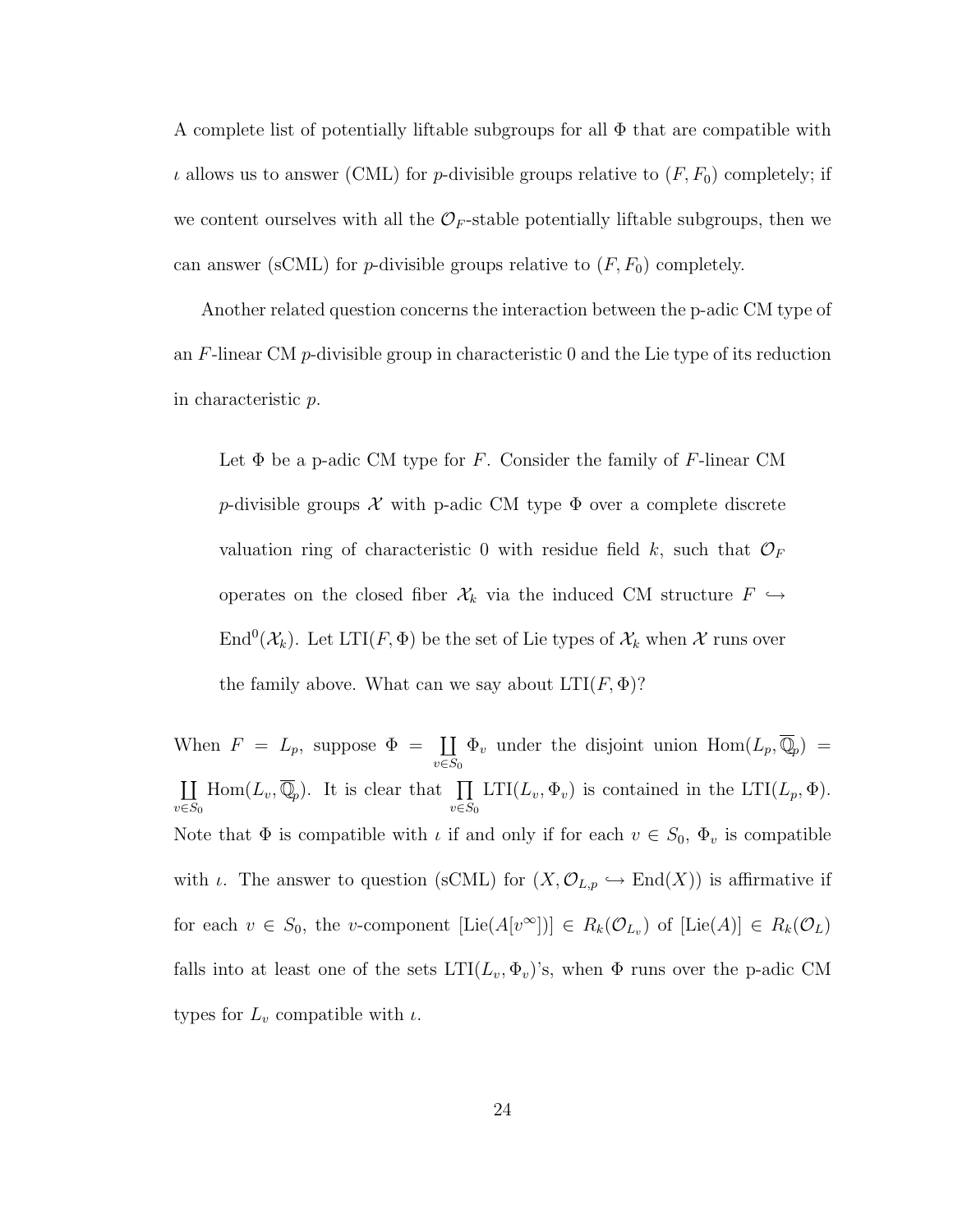### <span id="page-33-0"></span>3.2 Kisin modules

We take this subsection to review some facts on the theory of Kisin modules, which will be used extensively in this paper. Let  $\kappa$  be a perfect field of characteristic p. Let  $\mathfrak{S} := W(\kappa)[[u]]$ , and let  $\phi : \mathfrak{S} \to \mathfrak{S}$  be the endomorphism of  $\mathfrak{S}$  such that  $\phi(u) = u^p$ , and  $\phi|_{W(\kappa)} = \sigma$ . Let  $\mathfrak{S}^0 := \mathfrak{S}[\frac{1}{n}]$  $\frac{1}{u}$ ] =  $W(\kappa)((u))$ . For any G-module  $\mathfrak{M},$ let  $\mathfrak{M}^0 := \mathfrak{S}^0 \otimes_{\mathfrak{S}} \mathfrak{M}$ . Let  $E/B(\kappa)$  be a finite (totally ramified) extension,  $\pi$  be a uniformizer in  $\mathcal{O}_E$ , and  $E(u) = u^e + a_{e-1}u^{e-1} + \cdots + a_1u + a_0$  be the Eisenstein monimal polynomial of  $\pi$  over  $\mathcal{O}_E$ ; in particular, e is equal to the ramification index of  $E/B(\kappa)$ ,  $p|a_i$  for all  $i = 0, 1, \dots, e-1$ , and  $a_0 = pc$  with  $c \in W(\kappa)^\times$ .

Let  $\operatorname{BT}^\phi_{/\mathfrak{S}}$  (resp. (Mod/ $\mathfrak{S}$ )) be the category of finitely generated  $\mathfrak{S}\text{-modules}\,\mathfrak{M}$ that are free (resp. that are killed by a power of  $p$  and have projective dimension 1), and are equipped with a  $\phi$ -linear endomorphism  $\phi_{\mathfrak{M}} : \mathfrak{M} \to \mathfrak{M}$ , such that the cokernel of  $1 \otimes \phi_{\mathfrak{M}} : \phi^* \mathfrak{M} = \mathfrak{S} \otimes_{\phi,\mathfrak{M}} \mathfrak{M} \to \mathfrak{M}$  is killed by  $E(u)$ . The objects in  $BT^{\phi}_{/\mathfrak{S}}$  (resp. (Mod/ $\mathfrak{S}$ ) ) are called *Kisin modules* (resp. *finite Kisin modules*). We give  $BT^{\phi}_{/\mathfrak{S}}$  and (Mod/ $\mathfrak{S}$ ) the structure of exact categories (in the sense of Quillen) induced from the abelian category of S-modules. The conditions in the definition guarantee that there exists a unique G-homomorphism  $\psi_{\mathfrak{M}} : \mathfrak{M} \to \phi^* \mathfrak{M}$  such that  $(1 \otimes \phi_{\mathfrak{M}}) \circ \psi_{\mathfrak{M}} = E(u)$ Id. We say  $\mathfrak{M}$  is *connected* if when *n* is sufficiently large,

$$
\psi_{\mathfrak{M}}^n := \phi^{(n-1)*}\psi_{\mathfrak{M}} \circ \phi^{(n-2)*}\psi_{\mathfrak{M}} \circ \cdots \circ \phi^*\psi_{\mathfrak{M}} \circ \psi_{\mathfrak{M}} : \mathfrak{M} \to \phi^{n*}\mathfrak{M}
$$

has image contained in  $(u, p)\phi^{n*}\mathfrak{M}$ . The full subcategory of connected objects of  $BT^{\phi}_{/\mathfrak{S}}$  (resp. (Mod/ $\mathfrak{S}$ )) are denoted by  $BT^{\phi,f}_{/\mathfrak{S}}$  (resp. (Mod/ $\mathfrak{S})^c$ ).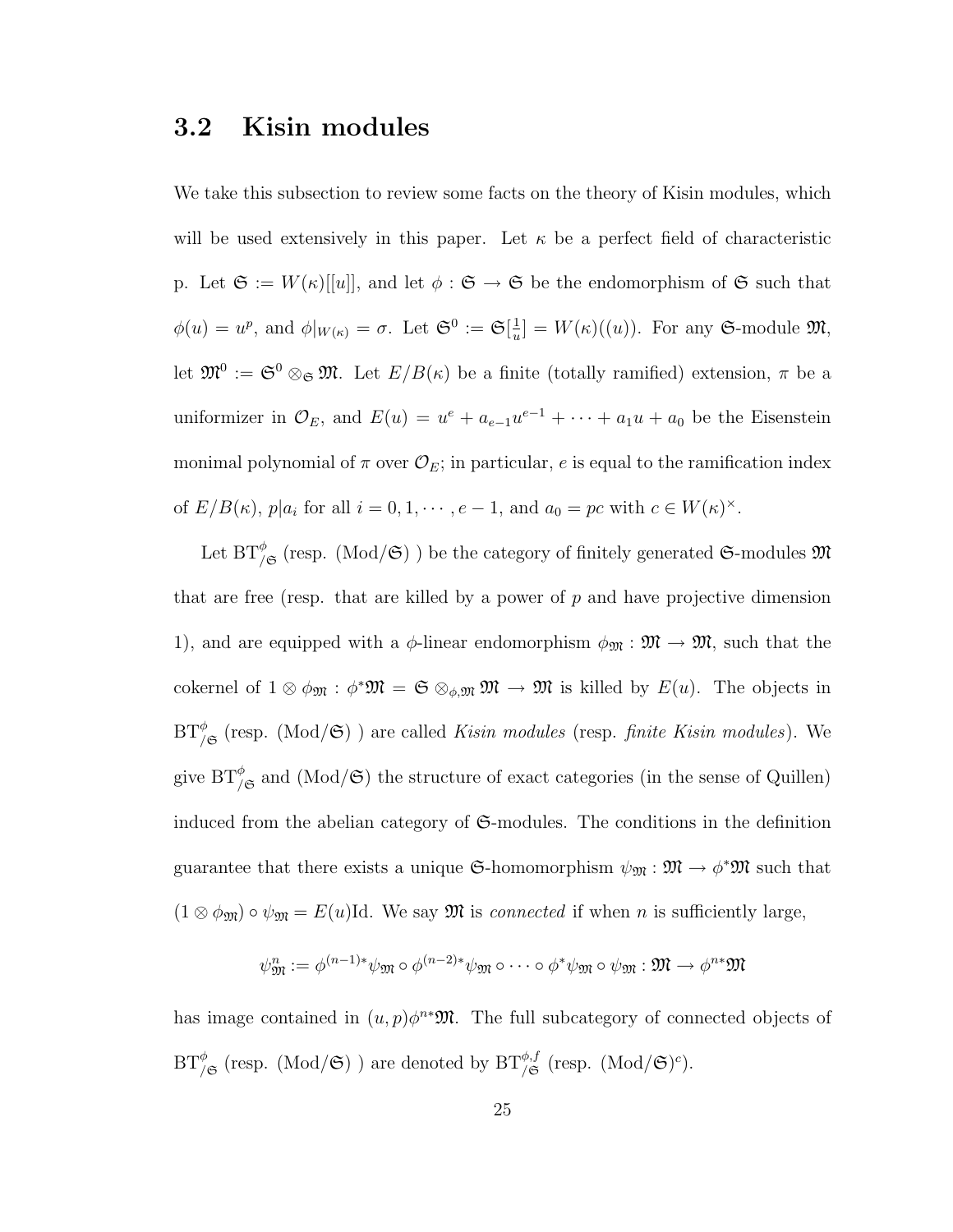Let  $p$ -div/ $\mathcal{O}_E$  (resp.  $p$ -Gr/ $\mathcal{O}_E$ ) be the category of  $p$ -divisible groups (resp. finite locally free group schemes with order equal to a power of  $p$ ) over  $\mathcal{O}_E$ , and let  $(p-\text{div}/\mathcal{O}_E)^f$  (resp.  $(p-\text{Gr}/\mathcal{O}_E)^c$ ) be the full subcategory of connected objects. By [\[12\]](#page-244-1)  $(2.2.22)$ , when  $p > 2$  there exists equivalences of exact categories:

$$
p\text{-Div}_{\text{Kis}} : BT^{\phi}_{/\mathfrak{S}} \to p\text{-div}/\mathcal{O}_E
$$
,  $p\text{-Gr}_{\text{Kis}} : \text{Mod}/\mathfrak{S} \to p\text{-Gr}/\mathcal{O}_E$ 

When  $p = 2$ , it was proved in [\[11\]](#page-244-2) (1.2.8) that there exists an equivalence between the subcategories:

$$
p\text{-Div}_{\text{Kis}}: \text{BT}_{/\mathfrak{S}}^{\phi,f} \to (p\text{-div}/\mathcal{O}_E)^f, \quad (p\text{-Gr}_{\text{Kis}})^c: (\text{Mod}/\mathfrak{S})^c \to (p\text{-Gr}/\mathcal{O}_E)^c
$$

For a Kisin module  $\mathfrak{M}$  in  $BT_{/\mathfrak{S}}^{\phi}$ , let  $\mathcal X$  be the associated p-divisible group over  $\mathcal O_E$ under p-Div<sub>Kis</sub>, then rank<sub> $\mathfrak{S} \mathfrak{M} = \mathrm{ht} \mathcal{X}$ , where  $\mathrm{ht} \mathcal{X}$  is the height of  $\mathcal{X}$ ; it is a conse-</sub> quence of the isomorphism (1.2.9) in [\[11\]](#page-244-2). The Lie algebra Lie( $\mathcal{X}$ ) ≅  $\phi^* \mathfrak{M}/\psi \mathfrak{M}$ , see [\[1\]](#page-243-0) (B.4.16).

Let X be a p-divisible group over  $\mathcal{O}_E$ , and assume it is connected when  $p = 2$ . Let  $\mathfrak{M}$  be the attached Kisin module. Let X be the closed fiber of  $\mathcal{X}$ , and let M be the attached Dieudonne module. It was proved in [\[1\]](#page-243-0) B.4 that M is canonically isomorphic to  $\mathfrak{M}/u\mathfrak{M}$ , with the  $\sigma$ -linear Frobenius endomorphism  $F : M \to M$ given by  $\phi_{\mathfrak{M}} \mod u$ , and the Verschiebung homomorphism  $V : M \to M^{\sigma}$  given by 1  $\frac{1}{c}\psi_{\mathfrak{M}} \mod u.$ 

Suppose  $\mathfrak{M}^{\vee}$  is the Kisin module attached to the Serre dual  $\mathcal{X}^{\vee}$ . The description of  $\mathfrak{M}^{\vee}$  was given in §3 of [\[13\]](#page-244-3). Namely,  $\mathfrak{M}^{\vee}$  is naturally isomorphic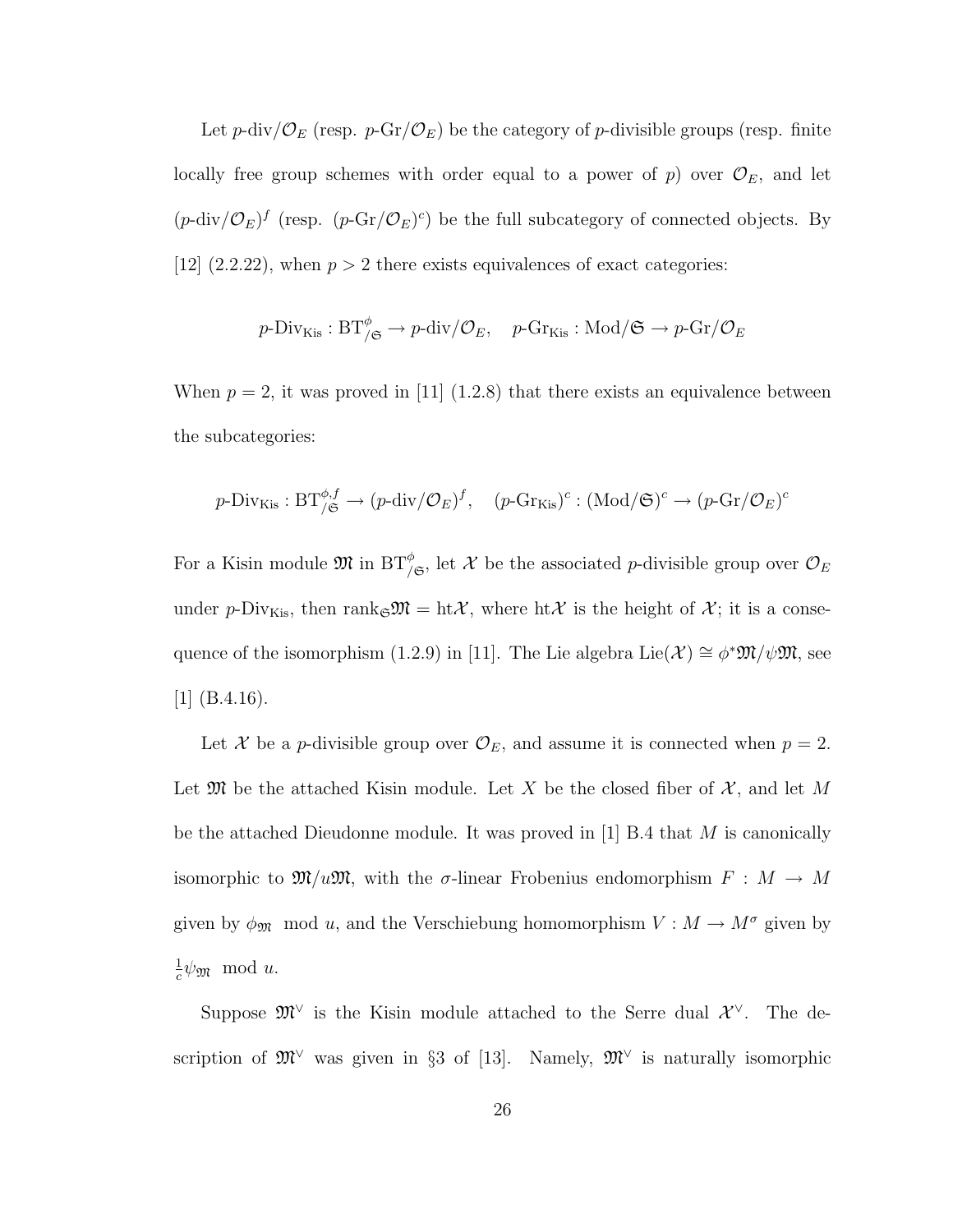to  $\text{Hom}_{\mathfrak{S}}(\mathfrak{M}, \mathfrak{S})$ , with  $\phi_{\mathfrak{M}^{\vee}}(T) := \frac{1}{c}(1 \otimes T) \circ \psi_{\mathfrak{M}}$  for  $T \in \mathfrak{M}^{\vee}$ , and  $\psi_{\mathfrak{M}^{\vee}}(T) :=$  $cT \circ (1 \otimes \phi_{\mathfrak{M}})$ . To be more explicit, let  $(e_1, e_2, \dots, e_n)$  be an G-basis of  $\mathfrak{M}$ , and suppose  $\phi_{\mathfrak{M}}(e_1, e_2, \dots, e_n) = (e_1, e_2, \dots, e_n)A$ , where A is an  $n \times n$  matrix with entries in G. Let  $(e_1^{\vee}, e_2^{\vee}, \cdots, e_n^{\vee})$  be the dual G-basis of  $\mathfrak{M}^{\vee}$ , then  $\phi_{\mathfrak{M}^{\vee}}(e_1^{\vee}, e_2^{\vee}, \cdots, e_n^{\vee})$  =  $(e_1^{\vee}, e_2^{\vee}, \cdots, e_n^{\vee}) \cdot \frac{1}{c} E(u) (A^{-1})^t.$ 

For a Kisin module  $\mathfrak{M}$  in  $(\text{Mod}/\mathfrak{S})^c$ , the condition that  $\mathfrak{M}$  is killed by a power of p implies  $\mathfrak{M}^0$  has finite length over  $\mathfrak{S}^0$ . If length<sub> $\mathfrak{S}^0$ </sub>  $\mathfrak{M}^0 = d$ , then the associated finite locally free group scheme  $\mathcal G$  over  $\mathcal O_E$  has order  $p^d$ .

To see this, first by a devissage argument it suffices to prove the case when  $\mathfrak{M}$ is killed by p. The condition that the projective dimension of  $\mathfrak{M}$  (as an  $\mathfrak{S}\text{-module}$ ) is equal to one then implies that  $\mathfrak{M}$  is a free  $\kappa[[u]]$ -module of finite rank. Let  $\mathcal G$ be the associated finite locally free group scheme over  $\mathcal{O}_E$ . It suffices to prove the order of G is equal to  $p^{\text{rank}_{\kappa[[u]]}}$ <sup>M</sup>. Applying [\(3.2\)](#page-33-0), we are reduced to proving the order of a finite p-torsion group G over  $\kappa$  is equal to  $p^{\text{rank}_{\kappa}M}$ , where M is the attached Dieudonne module. Without loss of generality, we may and do assume  $\kappa$  is algebraically closed. Therefore G has a filtration with each subquotient isomorphic to  $\mathbb{Z}/p\mathbb{Z}$ ,  $\mu_p$ , or  $\alpha_p$ . Then it becomes clear since each of them has order p and the rank of the attached Dieudonne module over  $\kappa$  is equal to one, too.

If  $X_1 \rightarrow X_2$  is an isogeny between two *p*-divisible groups over  $\mathcal{O}_E$ , then the attached G-module homomorphism  $\mathfrak{M}_1 \to \mathfrak{M}_2$  is injective, and Coker $(\mathfrak{M}_1 \to \mathfrak{M}_2)$ is the Kisin module in  $(Mod/\mathfrak{S})^c$  attached to  $\text{Ker}(\mathcal{X}_1 \to \mathcal{X}_2)$ .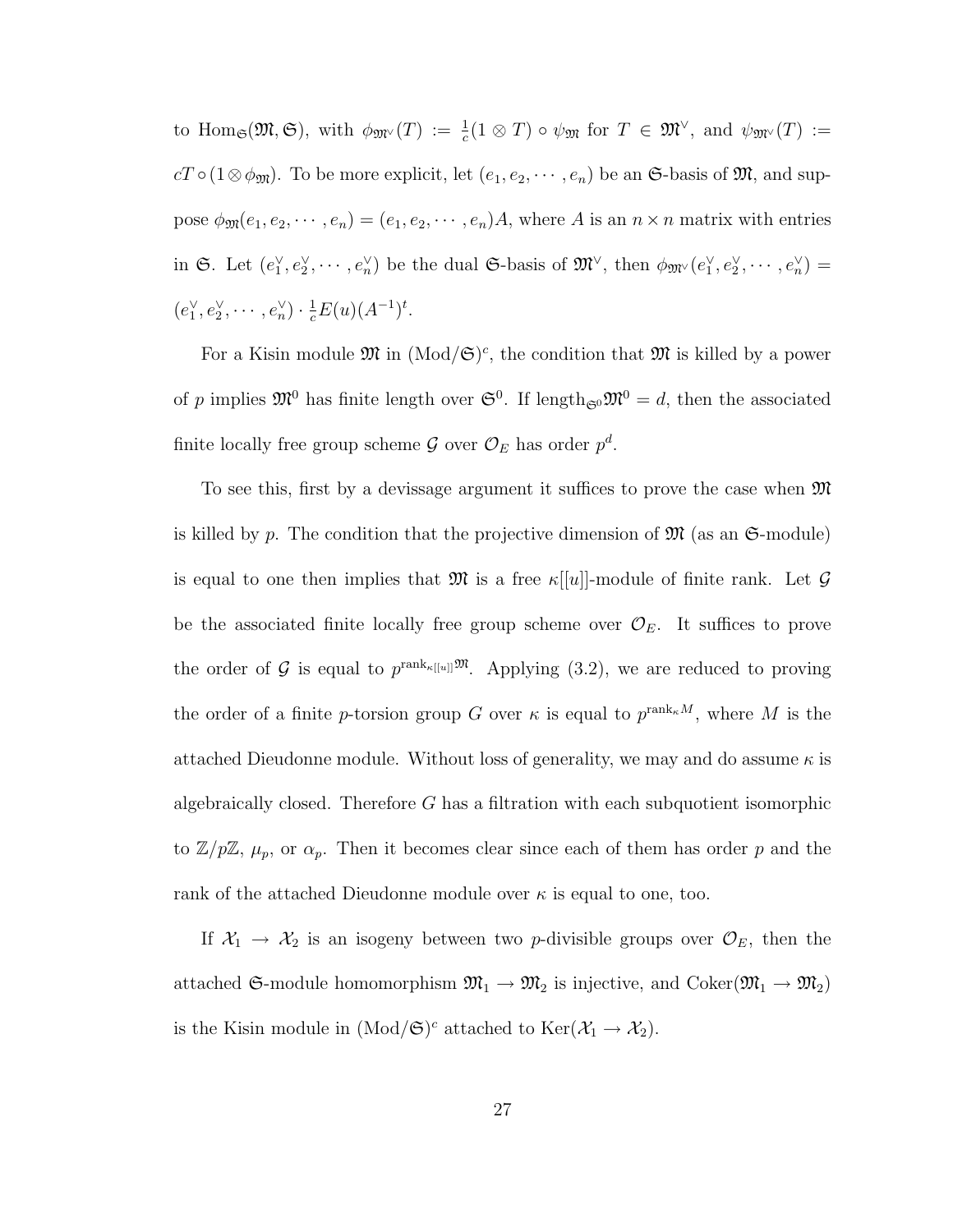Let  $\mathfrak{M}$  be a finitely generated  $\mathfrak{S}\text{-module }\mathfrak{M}$  which is killed by a power of p. The projective dimension of  $\mathfrak{M}$  is equal to 1 if and only if u is regular for  $\mathfrak{M}$ . In fact, by a straightforward devissage argument we can show that  $\mathfrak{M}$  has finite projective dimension, then the statement above follows from Auslander-Buchsbaum Theorem. As a corollary, the projective dimension of a submodule  $\mathfrak{N}$  of  $\mathfrak{M}$  is also equal to 1, and the projective dimension of the quotient  $\mathfrak{M}/\mathfrak{N}$  is equal to 1 if and only if  $\mathfrak{N}$  is saturated in  $\mathfrak{M}$  in the following sense:

**Definition 3.2.1.** Let  $\mathfrak{M}$  be a finitely generated G-module. A submodule  $\mathfrak{N} \subset \mathfrak{M}$ is said to be *saturated* (in  $\mathfrak{M}$ ) if  $\mathfrak{N} = \mathfrak{N}^0 \cap \mathfrak{M}$ .

In combination with the equivalence between the category of finite Kisin modules and finite locally free group schemes with order equal to a power of  $p$ , we deduce

**Corollary 3.2.2.** Let  $\mathfrak{M}$  be a finite Kisin module, and  $\mathcal{G}$  be the associated finite locally free group scheme over  $\mathcal{O}_E$ . Then a finite Kisin submodule  $\mathfrak{N} \subset \mathfrak{M}$  corresponds to a finite locally free subgroup scheme  $\mathcal{H} \subset \mathcal{G}$  if and only if  $\mathfrak{N}$  is saturated in M.

If we know a submodule of a finite Kisin module is saturated, we can simplify the condition to check whether it is a Kisin submodule.

**Proposition 3.2.3.** Let  $\mathfrak{M}$  be a finite Kisin module, and  $\mathfrak{N} \subset \mathfrak{M}$  be a saturated submodule. Then  $\mathfrak N$  is a finite Kisin submodule if and only if  $\mathfrak N$  is invariant under  $\phi$ m.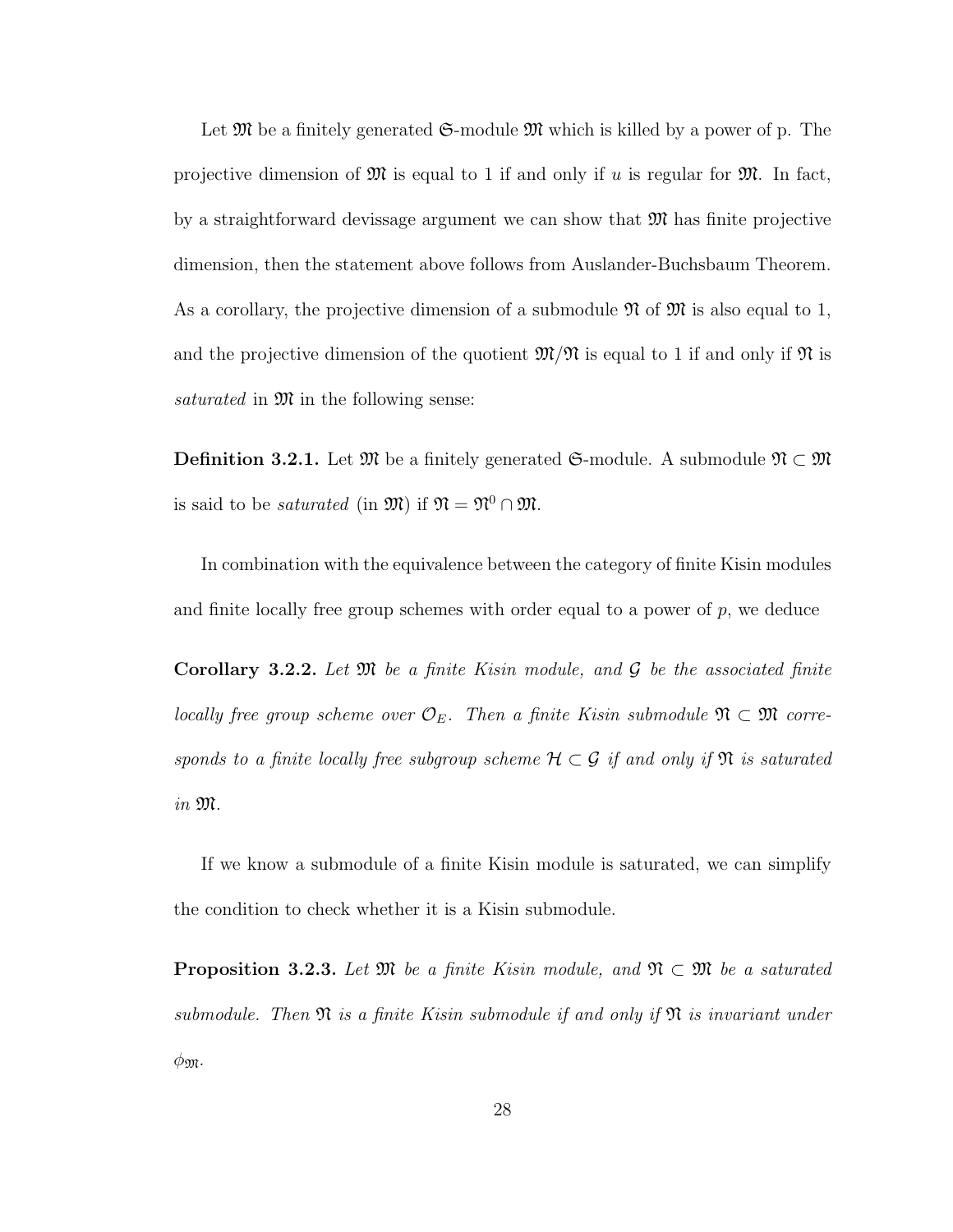Proof. It suffices to check under the assumption in the proposition, the cokernel of  $1 \otimes \phi_{\mathfrak{M}}|_{\phi^*\mathfrak{N}} : \phi^*\mathfrak{N} \to \mathfrak{N}$  is killed by  $E(u)$ . Since the cokernel  $1 \otimes \phi_{\mathfrak{M}} : \phi^*\mathfrak{M} \to \mathfrak{M}$ is killed by  $E(u)$ , for any  $x \in \mathfrak{N}$  at least we know there exists  $a \in \phi^* \mathfrak{M}$  such that  $(1 \otimes \phi_{\mathfrak{M}})(a) = E(u)x$ . We need to show  $a \in \phi^* \mathfrak{N}$ .

If we base change to  $\mathfrak{S}^0$ ,  $(1 \otimes \phi_{\mathfrak{M}})^0 : (\phi^* \mathfrak{M})^0 \to \mathfrak{M}^0$  is surjective because  $\mathfrak{M}^0$ is killed by  $p^m$  for some m and  $E(u)$  is a unit in  $\mathfrak{S}^0/p^m$ . On the other hand, both  $(\phi^* \mathfrak{M})^0$  and  $\mathfrak{M}^0$  are  $\mathfrak{S}^0$ -modules of finite length and their lengths are equal, so a surjective  $\mathfrak{S}^0$ -homomorphism between such two modules must be an isomorphism. In particular, this tells  $(1 \otimes \phi_{\mathfrak{M}})^0$  is injective, and so is its restriction to  $(\phi^*\mathfrak{N})^0 \to \mathfrak{N}^0$ . Again because the two modules have equal lengths, the restriction  $(1 \otimes \phi_{\mathfrak{M}})^0|_{(\phi^*\mathfrak{N})^0}$ is an isomorphism. In particular, for any given  $x \in \mathfrak{N}$ , there exists  $b \in (\phi^*\mathfrak{N})^0$  such that  $(1 \otimes \phi_{\mathfrak{M}})(b) = E(u)x$ .

In summary, we have  $E(u)x = (1 \otimes \phi_{\mathfrak{M}})(a) = (1 \otimes \phi_{\mathfrak{M}})(b)$ . By the injectivity of  $1 \otimes \phi_{\mathfrak{M}}$ , we have  $a = b \in \phi^* \mathfrak{M} \cap \phi^* \mathfrak{N}^0 = \phi^* (\mathfrak{M} \cap \mathfrak{N}^0) = \phi^* \mathfrak{N}$ .  $\Box$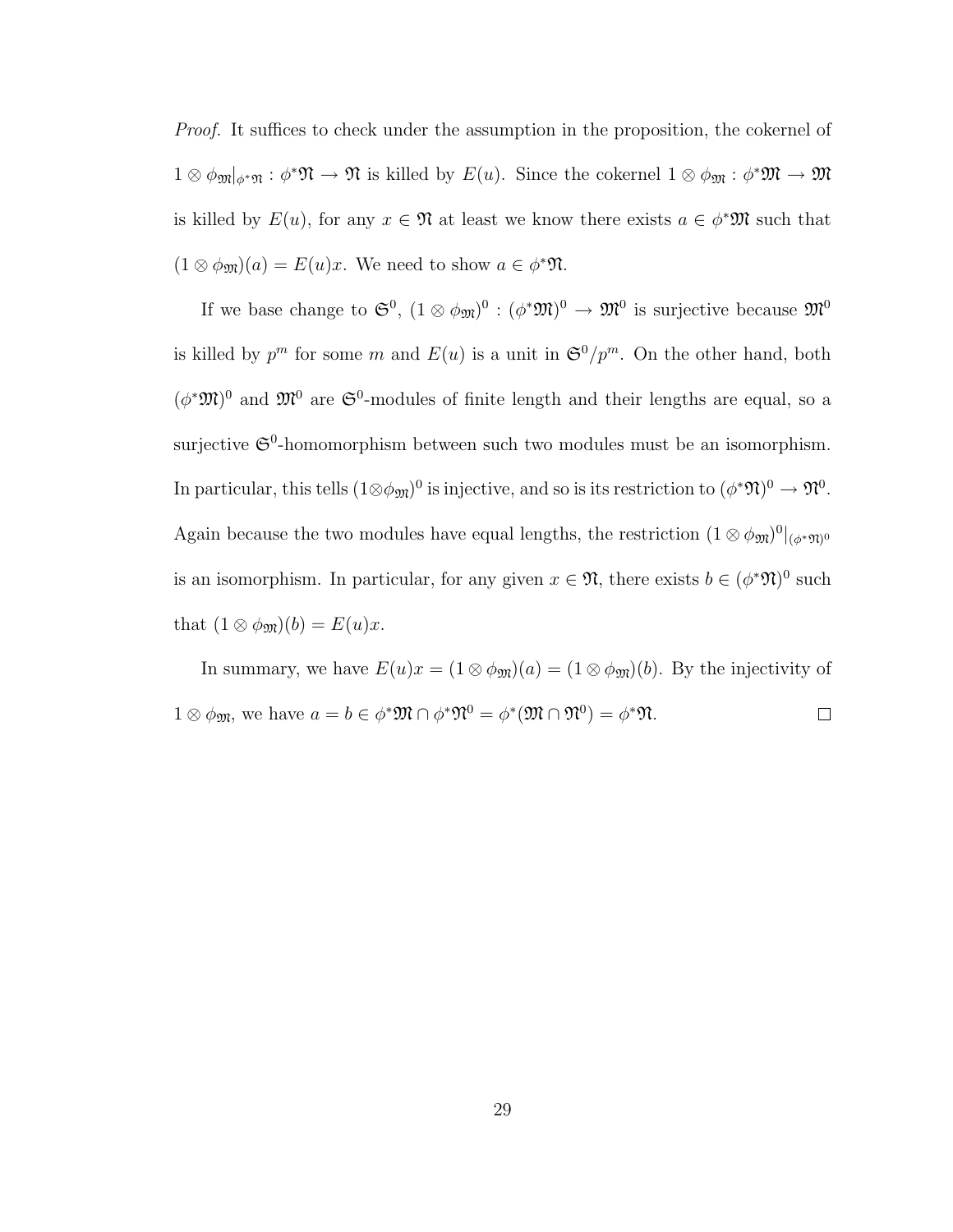### Chapter 4

# An obstruction on the Lie type for a CM Lifting to a certain p-adic CM type

#### <span id="page-38-1"></span>4.1 Counterexamples to (sCML)

With the notion of Lie types for  $\mathcal{O}_F$ -linear CM p-divisible groups, it is straightforward to summarize the argument in  $\S2$  into the following proposition.

<span id="page-38-0"></span>Proposition 4.1.1. Let  $F = \prod_{n=1}^n$  $i=1$  $F_i$  be a finite dimensional commutative semisimple  $\mathbb{Q}_p$ -algebra, where each  $F_i$  is a p-adic local field. Let  $\Phi$  be a p-adic CM type for F, and F' be the reflex field for  $(F, \Phi)$ . Let  $\kappa_{F_i}$  be the residue field of  $F_i$ , and  $\kappa_{F'}$  be the residue field of  $F'$ . Suppose  $R$  is a complete discrete valuation ring of characteristic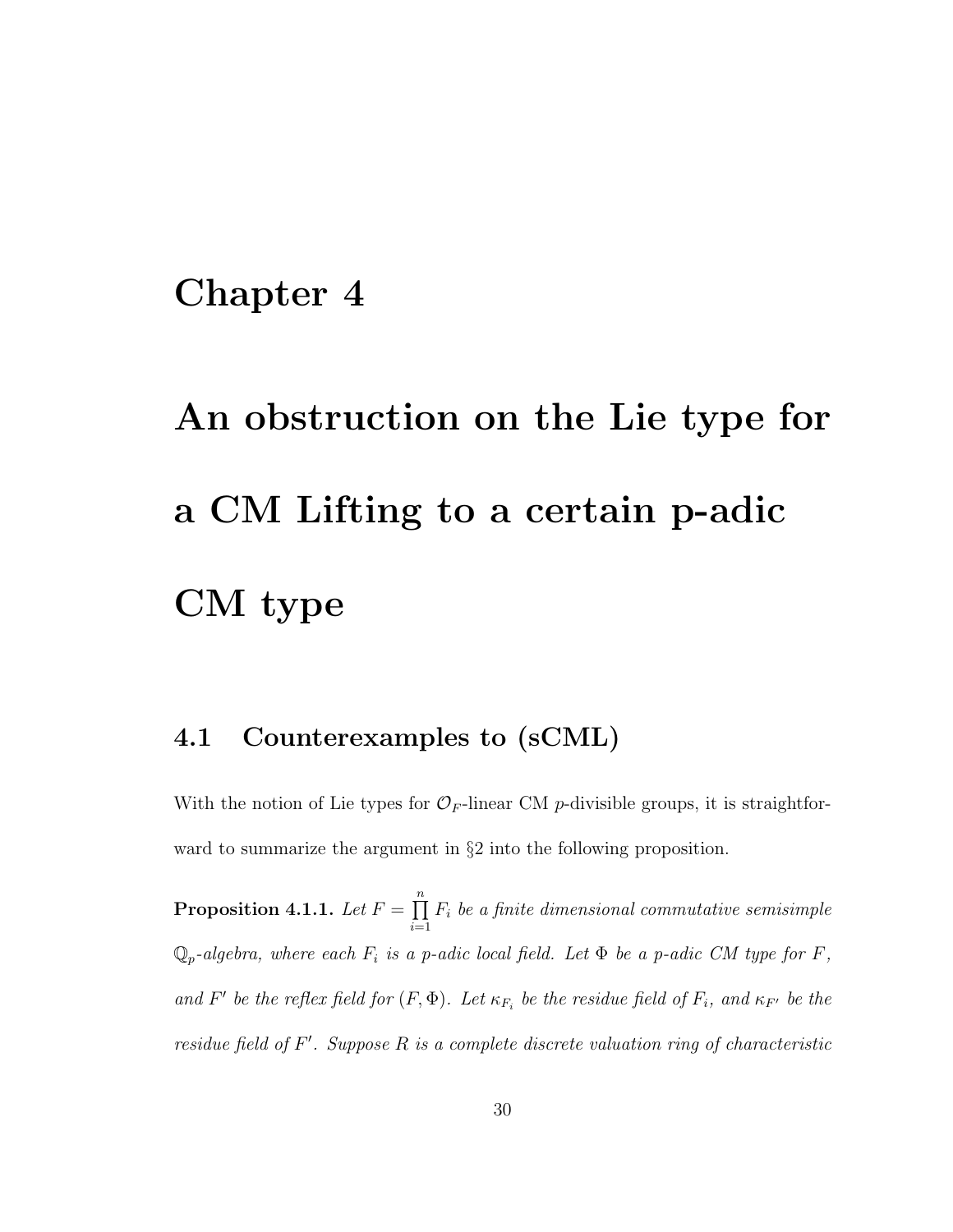0 with residue field k, and  $\mathcal X$  is an F-linear CM p-divisible group over R with p-adic CM type  $\Phi$ . If  $\mathcal{X}_k$  has a compatible  $\mathcal{O}_F$ -action, then the class of  $[Lie(\mathcal{X}_k)]$  in the Grothendieck group  $R_k(\mathcal{O}_F)$  is in the image of homomorphism  $R_{\kappa_{F'}}(\mathcal{O}_F) \to R_k(\mathcal{O}_F)$ induced by the inclusion  $\kappa_{F'} \hookrightarrow k$ .

In particular, if there exists  $1 \leq i \leq n$  such that  $\kappa_{F_i}$  is not contained in  $\kappa_{F'}$ , then there exists an  $\mathcal{O}_F$ -linear CM p-divisible group X' over k such that X' does not admit an F-linear CM lifting over characteristic 0 with p-adic CM type  $\Phi$ .

In other words, if  $\Phi$  is a p-adic CM type such that the residue field of the reflex field is "small", then there is an extra symmetry on the Lie types when we consider the reduction of CM p-divisible groups with p-adic CM type  $\Phi$ . In terms of question (LTI) for *p*-divisible groups (see  $(3.1)$ ), the statement of Proposition  $(4.1.1)$  can be written as  $LTI(\Phi, F) \subset \text{Im}(R_{\kappa_{F'}}(\mathcal{O}_F) \to R_k(\mathcal{O}_F)).$ 

Let  $(F, F_0)$  be a pair as in [\(3.1\)](#page-27-0). Based on Proposition [\(4.1.1\)](#page-38-0), if there exists an  $\mathcal{O}_F$ -linear CM p-divisible group X over k such that  $[Lie(X)]$  is not in  $\text{Im}(R_{\kappa_{F'}}(\mathcal{O}_F) \to R_k(\mathcal{O}_F))$  for all p-adic CM types  $\Phi$  for F that are compatible with  $\iota$ , then X is a counterexample to question (sCML) relative to  $(F, F_0)$  for pdivisible groups. Concerning question (sCML) for abelian varieties, if  $(L_p, L_{0,p})$  is equal to one of the following pairs  $(F, F_0)$ , then the answer to question (sCML) for abelian varieties is negative.

•  $F = B(\mathbb{F}_{p^2})[\pi]/(\pi^2 - p)$ ,  $F_0 = B(\mathbb{F}_{p^2})$ . The Grothendieck group  $R_k(\mathcal{O}_F)$ is naturally isomorphic to  $\mathbb{Z}^{\text{Hom}(B(\mathbb{F}_{p^2}), \overline{\mathbb{Q}}_p)}$ . For all p-adic CM types  $\Phi$  for F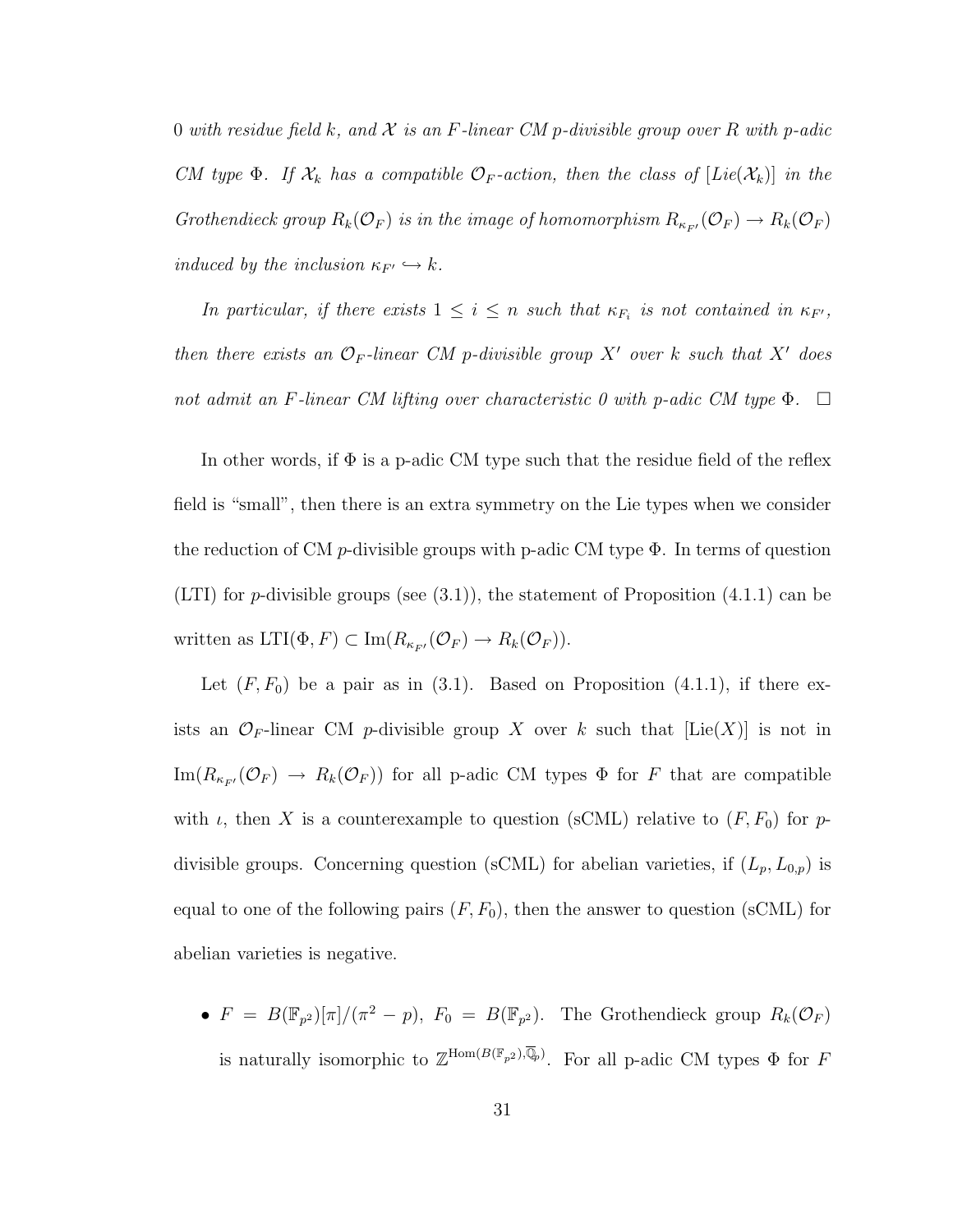compatible with *ι*, one can check  $\kappa_{F'} = \mathbb{F}_p \subsetneq \kappa_F = \mathbb{F}_{p^2}$ . Let X be an  $\mathcal{O}_F$ linear CM p-divisible group over k with Lie type equal to  $(2, 0)$  or  $(0, 2)$ , then X does not have an  $F$ -linear CM lifting over characteristic 0 with p-adic CM type compatible with  $\iota$ .

• Suppose  $p \equiv 3 \mod 4$ , and  $F = B(\mathbb{F}_{p^2})[\pi]/(\pi^4 - p)$ ,  $F_0 = B(\mathbb{F}_{p^2})(\pi^2) \subset F$ . The Grothendieck group  $R_k(\mathcal{O}_F)$  is naturally isomorphic to  $\mathbb{Z}^{\text{Hom}(B(\mathbb{F}_{p^2}),\overline{\mathbb{Q}}_p)}$ . For all p-adic CM types  $\Phi$  for F compatible with  $\iota$ , one can check  $\kappa_{F'} = \mathbb{F}_p \subsetneqq$  $\kappa_F = \mathbb{F}_{p^2}$ . Let X be an  $\mathcal{O}_F$ -linear CM p-divisible group over k with Lie type equal to  $(4, 0), (3, 1), (1, 3),$  or  $(0, 4),$  then X does not have an F-linear CM lifting over characteristic 0 with p-adic CM type compatible with  $\iota$ .

When  $p > 2$ , the following proposition says that the list above gives all the "essential" counterexamples to question (sCML) caused by the extra symmetry in Proposition  $(4.1.1)^1$ .

**Proposition 4.1.2.** Suppose  $p > 2$ . Let L be a CM field,  $L_0$  be its maximal totally real subfield. Let  $\iota$  be the complex conjugation on L. Let  $S_0$  be the set of places of  $L_0$  above p.

(a) Let  $v \in S_0$ , and  $L_v := L \otimes_{L_0} L_{0,v}$ . Let  $\kappa_v$  be the residue field of  $L_v$  when  $L_v$ is a field, or the residue field of  $L_{0,v}$  when  $L_v \cong L_{0,v} \times L_{0,v}$ . Suppose for all p-adic CM types for  $L_v$  that are compatible with  $\iota$ , the residue field of the reflex field does

<sup>&</sup>lt;sup>1</sup>We have found another counterexample to question (sCML) that does not come from this extra symmetry. This example will come out in a future article.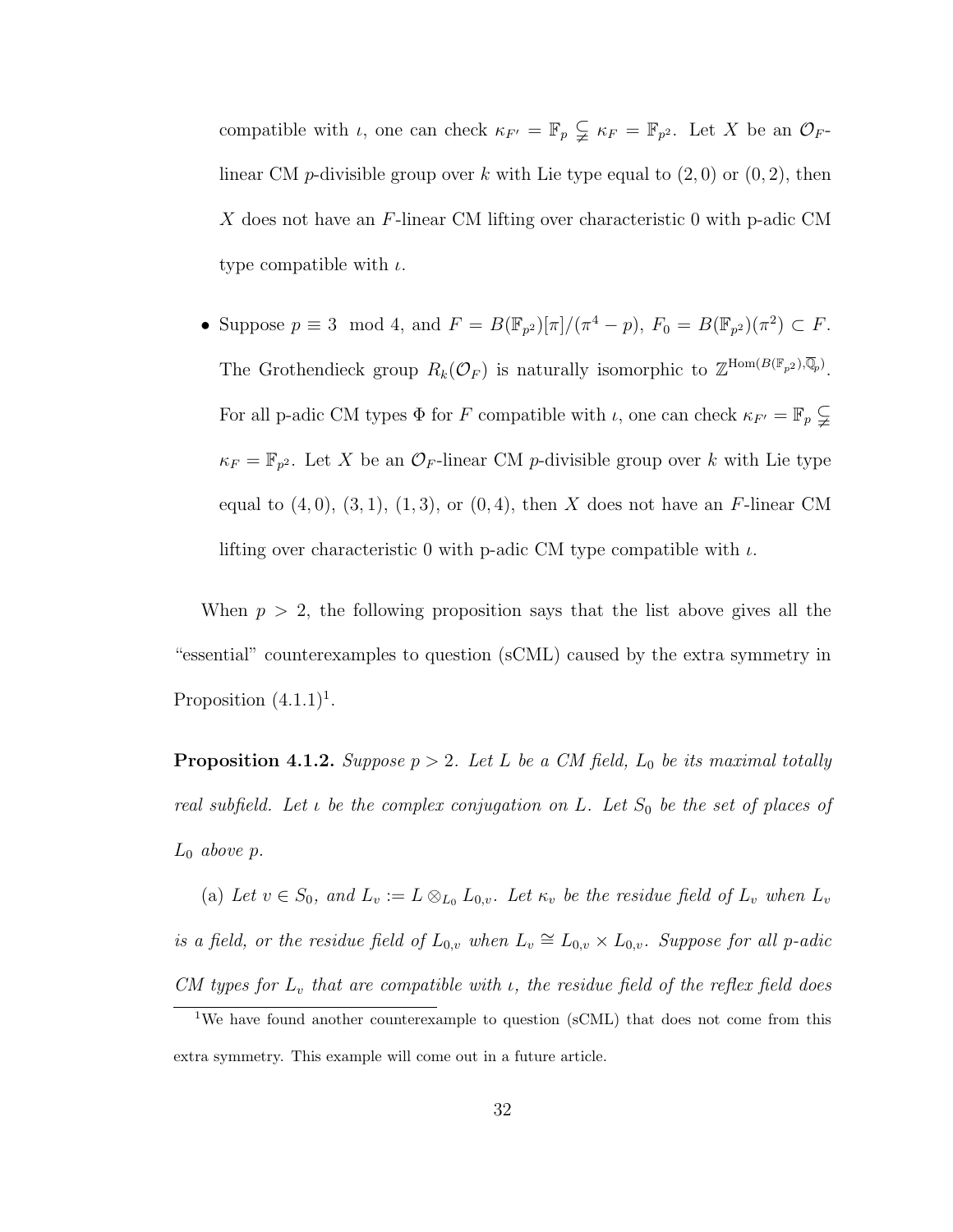not contain  $\kappa_v$ , then there are only two possibilities for  $(L_v, L_{0,v})$ :

- (1)  $F = B(\mathbb{F}_{p^2})[\pi]/(\pi^2 p), F_0 = B(\mathbb{F}_{p^2}).$
- (2)  $p \equiv 3 \mod 4$ ,  $F = B(\mathbb{F}_{p^2})[\pi]/(\pi^4 p)$ ,  $F_0 = B(\mathbb{F}_{p^2})(\pi)$ .

(b) Let  $X = \prod$  $v \in S_0$  $X[v^{\infty}]$  be an  $\mathcal{O}_{L,p}$ -linear CM p-divisible group over k, where each  $X[v^{\infty}]$  is an  $\mathcal{O}_{L,v}$ -linear CM p-divisible group. For a p-adic CM type  $\Phi$  for  $L_p$ , let  $\kappa'_{\Phi}$  be the residue field of the reflex field  $F'_{\Phi}$ . If for all p-adic CM types  $\Phi$  for  $L_p$ that are compatible with  $\iota$ ,  $[Lie(X)]$  is not contained in  $\text{Im}(R_{\kappa'_\Phi}(\mathcal{O}_L) \to R_k(\mathcal{O}_L)),$ then there exists a place  $v \in S_0$ , such that  $(L_v, L_{0,v})$  and the  $\mathcal{O}_{L_v}$ -linear CM pdivisible group  $X[v^{\infty}]$  are in the list given in [\(4.1\)](#page-38-1).

*Proof.* We first prove (b) assuming (a). If  $[Lie(X)]$  is not contained in the image of  $R_{\kappa'_\Phi}(\mathcal{O}_L) \to R_k(\mathcal{O}_L)$ , then there exists  $v \in S_0$  such that  $[\text{Lie}(X[v^\infty])]$  is not contained in  $\text{Im}(R_{\kappa'_\Phi}(\mathcal{O}_{L_v}) \to R_k(\mathcal{O}_{L_v}))$ . Note that  $\Phi = \prod_{\zeta \in \Xi}$  $v \in S_0$  $\Phi_v$  where each  $\Phi_v$  is a p-adic CM type for  $L_v$ . Let  $\kappa'_{\Phi_v}$  be the residue field of the reflex field of  $\Phi_v$ , then  $\kappa'_{\Phi_v} \subset \kappa'_{\Phi}$ . Therefore  $[\text{Lie}(X[v^\infty])]$  is not contained in  $\text{Im}(R_{\kappa'_{\Phi_v}}(\mathcal{O}_{L_v}) \to R_k(\mathcal{O}_{L_v}))$ , either. In particular, this implies  $\kappa'_{\Phi_v}$  does not contain  $\kappa_v$ . Note that  $\Phi$  is compatible with  $\iota$  if and only if each  $\Phi_v$  is compatible with  $\iota$ . Hence when  $\Phi$  runs over the p-adic CM types for  $L_p$  that is compatible with  $\iota$ ,  $\Phi_v$  also runs over the the p-adic CM types for  $L_v$  that is compatible with  $\iota$ . Therefore v satisfies the assumptions in (a), and (b) is proved.

Now we prove (a). Let  $F := L_v$ , and  $F_0 := L_{0,v}$ . Let  $n := [\kappa_F : \mathbb{F}_p], e := [F :$  $F^{\text{ur}}$ . Fix an embedding of F in  $\overline{\mathbb{Q}}_p$ . Let K be the Galois closure of F in  $\overline{\mathbb{Q}}_p$ , and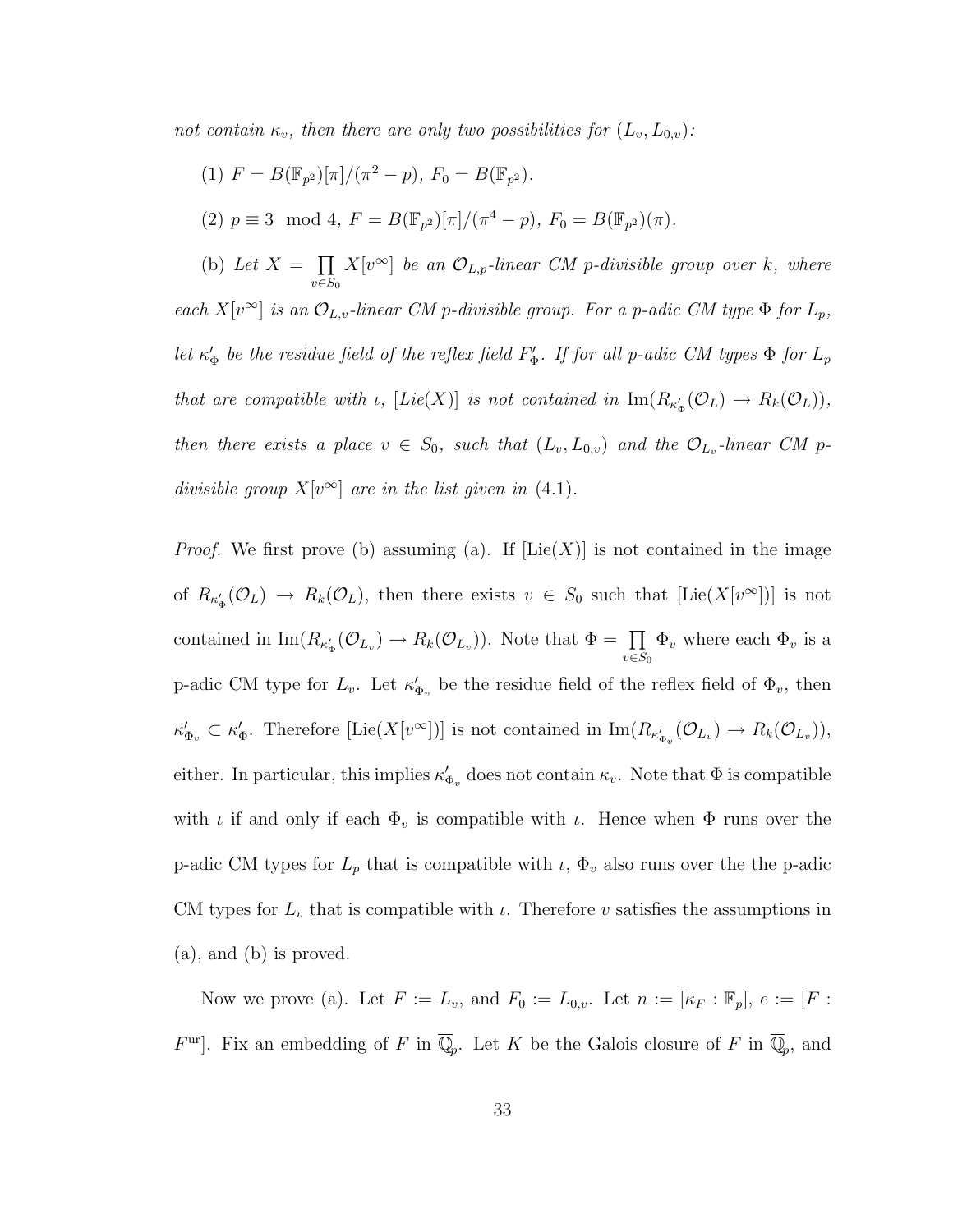let  $K^t$  be the maximal tamely ramified subextension of K,  $K^{\text{ur}}$  be the maximal unramified extension of K. Denote  $d := [K^{\text{ur}} : F^{\text{ur}}]$ . Let  $\zeta_e$  be a fixed primitive e-th root of unity in  $\overline{\mathbb{Q}}_p$ . Let  $G := \text{Gal}(K/\mathbb{Q}_p)$ ,  $\Gamma := \text{Gal}(K/F^{\text{ur}})$ ,  $H := \text{Gal}(K/F)$ ,  $P := \text{Gal}(K/K^t)$ . The various fields and Galois groups are shown in the following diagram:



The set  $\text{Hom}(F,\overline{\mathbb{Q}}_p)$  is naturally identified with  $G/H$ . If we fix an embedding of  $F^{\text{ur}} \cong B(\mathbb{F}_{p^n}) \hookrightarrow \overline{\mathbb{Q}}_p$ , then  $\text{Hom}_{F^{\text{ur}}}(F, \overline{\mathbb{Q}}_p)$  is identified with  $\Gamma/H$ .

We first show  $F/F_0$  must ramify. If  $F/F_0$  splits, we write  $F \cong F_{0,1} \times F_{0,2}$ , where the second index indicates the two copies of  $F_0$ . The set  $\text{Hom}(F, \overline{\mathbb{Q}}_p)$  =  $\text{Hom}(F_{0,1}, \overline{\mathbb{Q}}_p) \coprod \text{Hom}(F_{0,2}, \overline{\mathbb{Q}}_p)$ . Take one embedding  $i \in \text{Hom}(F_{0,1}, \overline{\mathbb{Q}}_p)$  and let  $\Phi := \{i\} \coprod (\text{Hom}(F_{0,2}, \overline{\mathbb{Q}}_p) \setminus \{i \circ \iota\}).$  The reflex field  $F' = F_0$ , hence  $\kappa_{F'} = \kappa_F$ , contradiction.

If  $F/F_0$  is inert, then  $\iota$  induces an involution on  $\text{Hom}(F^{\text{ur}}, \overline{\mathbb{Q}}_p)$ . There is a natural fiberation Res:  $\text{Hom}(F,\overline{\mathbb{Q}}_p) \to \text{Hom}(F^{\text{ur}},\overline{\mathbb{Q}}_p)$  by restriction. Identify  $\text{Hom}(F^{\text{ur}},\overline{\mathbb{Q}}_p)$ with the Gal( $F^{\text{ur}}/\mathbb{Q}_p$ )  $\cong \mathbb{Z}/n$ -torsor  $\{1, 2, \cdots, n\}$ , then  $\iota$  sends  $i$  to  $i + \frac{n}{2}$  modulo *n*. Take  $\Phi' := \{1, 2, \dots, \frac{n}{2}\}$  $\{\frac{a}{2}\}\$ , and  $\Phi := \text{Res}^{-1}(\Phi')$ , then  $\Phi$  is compatible with  $\iota$ . If  $g \in G$  stabilizes  $\Phi$ , g must induce identity on  $\text{Hom}(F^{\text{ur}}, \overline{\mathbb{Q}}_p)$ . This implies  $\kappa_{F'} \supset \kappa_F$ ,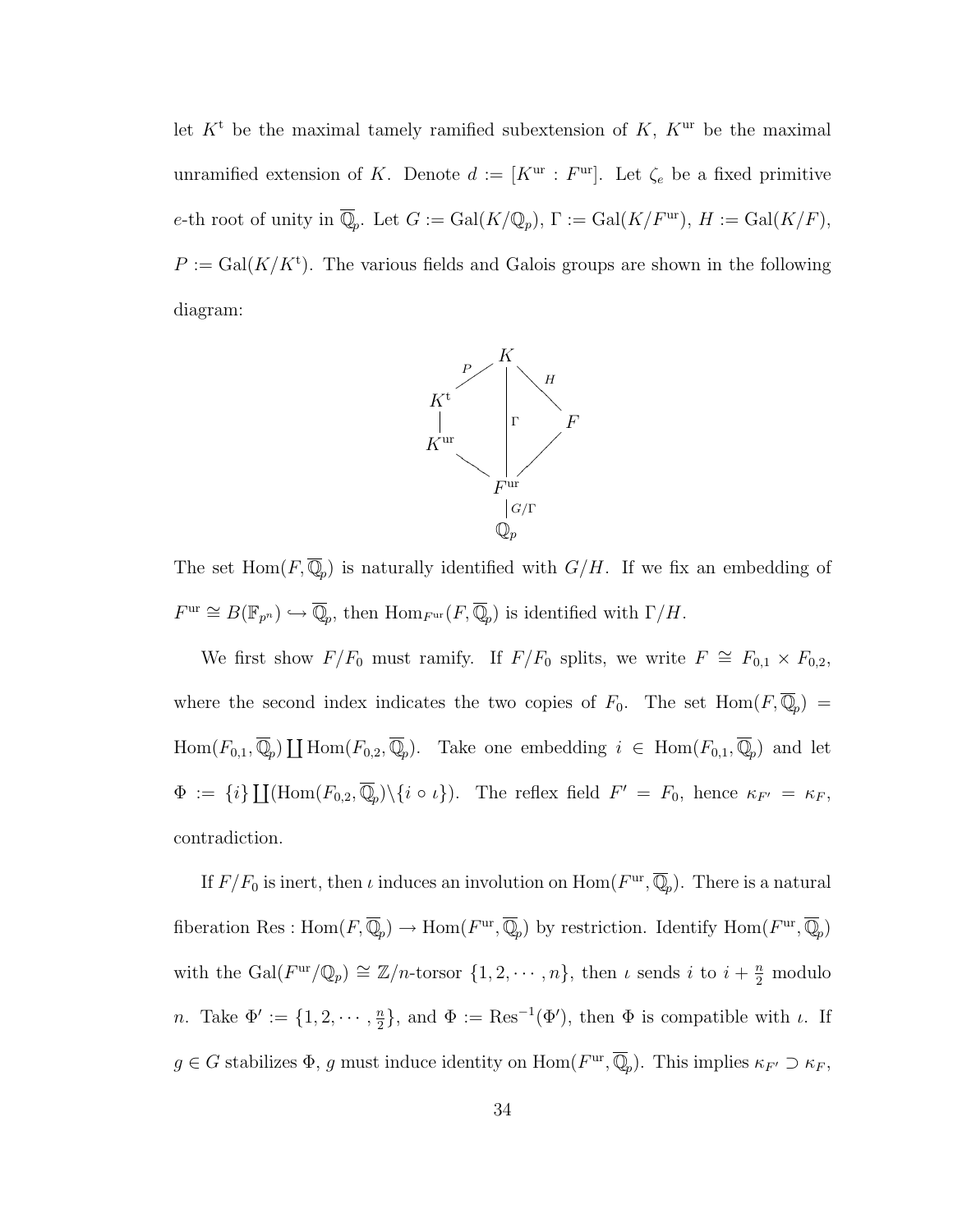contradiction.

Now we may and do assume  $F/F_0$  ramifies. Next we show F is tamely ramified over  $F^{\text{ur}}$ . Because F and  $F_0$  are completions of a CM field and its maximal totally real subfield, and the involution  $\iota$  is induced by the complex conjugation, we deduce that the action of  $\iota$  on  $G/H$  commutes with the left action by G. Since  $F_0^{\text{ur}} = F^{\text{ur}}$ ,  $\iota$  induces an involution on  $\Gamma/H$ .

We say a subset  $\Lambda \subset \Gamma/H$  is *compatible with*  $\iota$  if  $\Lambda \coprod \iota \Lambda = \Gamma/H$ . Define  $S :=$ the set of subsets of  $\Gamma/H$  that are compatible with  $\iota$ . Then  $\Gamma$  acts on  $\mathcal S$  because the action of  $\Gamma$  commutes with  $\iota$ . We claim the action of  $\Gamma$  on  $\mathcal S$  is transitive. Otherwise, let S'  $\prod S''$  be two disjoint Γ-orbits on S, and take  $\Lambda', \Lambda''$  from  $S', S''$ respectively. Let  $\sigma$  be the Frobenius automorphism on  $F^{\text{ur}}$ , and  $\theta$  be a lift of  $\sigma$  in G. Define  $\Phi := \Lambda' \coprod \theta \Lambda'' \coprod \theta^2 \Lambda'' \coprod \cdots \coprod \theta^{n-1} \Lambda''$ , then  $\Phi$  is compatible with  $\iota$ . The assumption that  $\kappa_{F'} \ncong \kappa_F$  implies the existence of  $g \in G\backslash\Gamma$  such that  $g\Phi = \Phi$ . Suppose  $g\Gamma = \theta^s \Gamma$  where  $1 \leq s \leq n-1$ , then  $\Lambda' = g^{-1}\theta^s \Lambda''$ . This contradicts the fact that  $\Lambda'$  and  $\Lambda''$  are in different Γ-orbits.

Note that  $\#\mathcal{S} = 2^{\frac{e}{2}}$ . We have assumed  $p > 2$ , hence as a normal p-subgroup of  $\Gamma, P = \text{Gal}(K/K^t)$  must act trivially on S. In other words, it stablizes each  $\Lambda \in \mathcal{S}$ . We claim this forces  $P = \langle 1 \rangle$ . Otherwise, take  $g \neq 1$  in P. Because the action of Γ on  $\Gamma/H$  is faithful, there exists  $x \in \Gamma/H$  such that  $gx \neq x$ . Therefore there exists  $\Lambda \in \mathcal{S}$  that contains both x and  $\iota(g(x))$ . Since g stabilizes  $\Lambda$ , this implies  $g(x)$  and  $\iota(g(x))$  are both in  $\Lambda$ , contradiction. This proves that F is tamely ramified over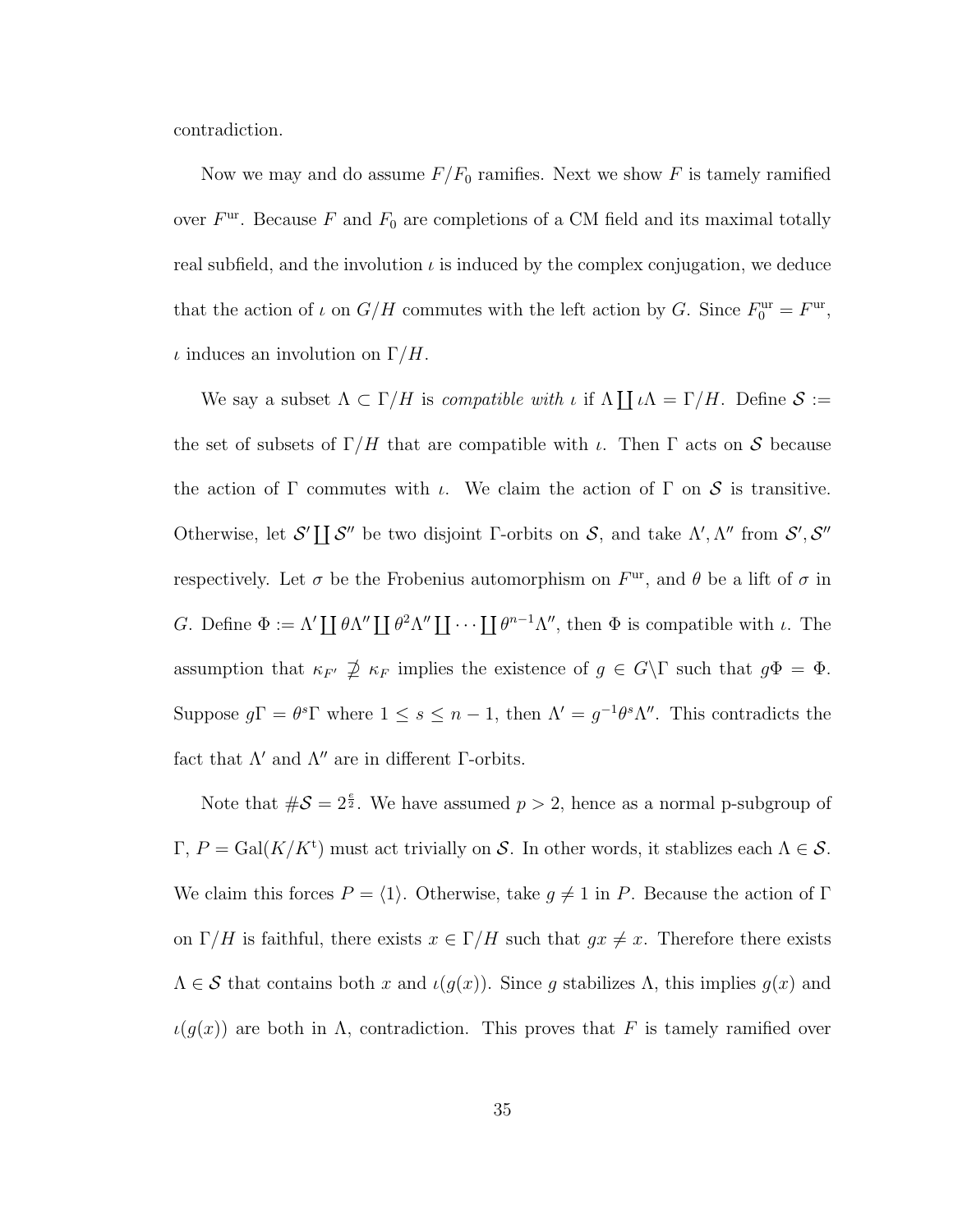$F^{\text{ur}}$ .

Now we may and do  $F$  is a tamely ramified extension over  $F<sup>ur</sup>$ . There exists a Teichmuller lift  $\omega \in W(\mathbb{F}_{p^n})^{\times}$  such that  $F = B(\mathbb{F}_{p^n})[\pi]/(\pi^e - \omega p)$ . Under our assumption, the Galois closure  $K = B(\mathbb{F}_{p^{nd}})^{\times}[\pi]/(\pi^e - \omega p)$ , where d is the smallest positive integer such that: (a)  $e|p^{nd} - 1$ ; (b) there exists an e-th root of  $\omega^{p-1}$  in  $W(\mathbb{F}_{p^{nd}})^{\times}.$ 

Let  $\tau$  be the automorphism on K that fixes  $B(\mathbb{F}_{p^{n}d})$  and sends  $\pi$  to  $\zeta_e\pi$ . Let  $\sigma: K \to K$  be the automorphism that induces Frobenius on  $B(\mathbb{F}_{p^{nd}})$  and sends  $\pi$ to  $\gamma\pi$ . Then  $G = \langle \sigma, \tau | \sigma^{nd} = 1, \tau^e = 1, \sigma\tau\sigma^{-1} = \tau^p \rangle$ , and we may identify  $G/H$ with the complete set of representatives  $\{\tau^i\sigma^j | 0 \le i \le e-1, 0 \le j \le n-1\}$ . Since  $F_0^{\text{ur}} = F^{\text{ur}}$  and  $[F: F_0] = 2$ , we have  $F_0 = B(\mathbb{F}_{p^n})(\pi^2)$ , hence the action of  $\iota$  on  $G/H$  sends  $\tau^i \sigma^j$  to  $\tau^{i+\frac{e}{2}} \sigma^j$ . Now the question has turned to a concrete property on a metacyclic group G with clearly described group structure. It is a routine exercise to conclude that all the possibilities are what we have stated in the proposition.  $\Box$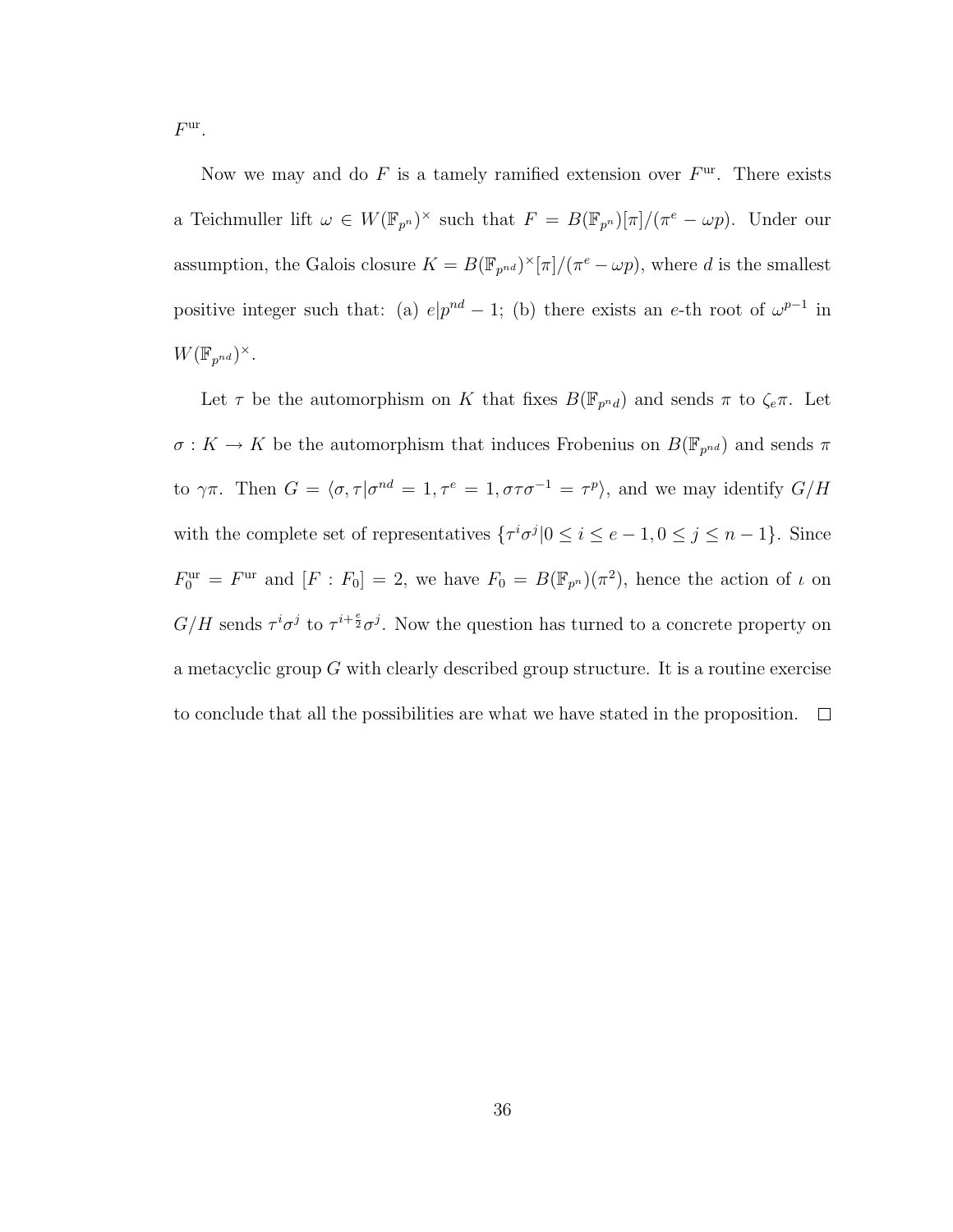### Chapter 5

# The construction of a special class of  $\mathcal{O}_F$ -linear CM *p*-divisible groups and their torsion points

Let F be a p-adic local field,  $\Phi \subset Hom(F, \overline{\mathbb{Q}_p})$  be a nonempty p-adic CM type for F valued in  $\overline{\mathbb{Q}_p}$ , and F' be the reflex field. Let  $E \supset F'$  be a p-adic local field, and  $e(E)$ be its ramification index over  $\mathbb{Q}_p$ . Each uniformizer  $\pi \in \mathcal{O}_E$  and positive integer m give a subgroup  $(1 + \pi^m \mathcal{O}_E) \times \pi^{\mathbb{Z}}$  of  $E^{\times}$ . Let  $E(\pi, r)$  be the corresponding totally ramified extension of E via local class field theory. With any pair of  $(E, \pi_E)$  where E contains F' and  $\pi_E$  is a uniformizer in  $\mathcal{O}_E$ , we will construct the Kisin module of an  $\mathcal{O}_F$ -linear CM p-divisible group X with p-adic CM type  $\Phi$  over  $\mathcal{O}_E$ , such that for any  $m \ge 1$  the  $p^m$ -torsion points on  $\mathcal{X}_{\overline{\mathbb{Q}}_p}$  are rational over  $E(-\pi_E, me(E)).$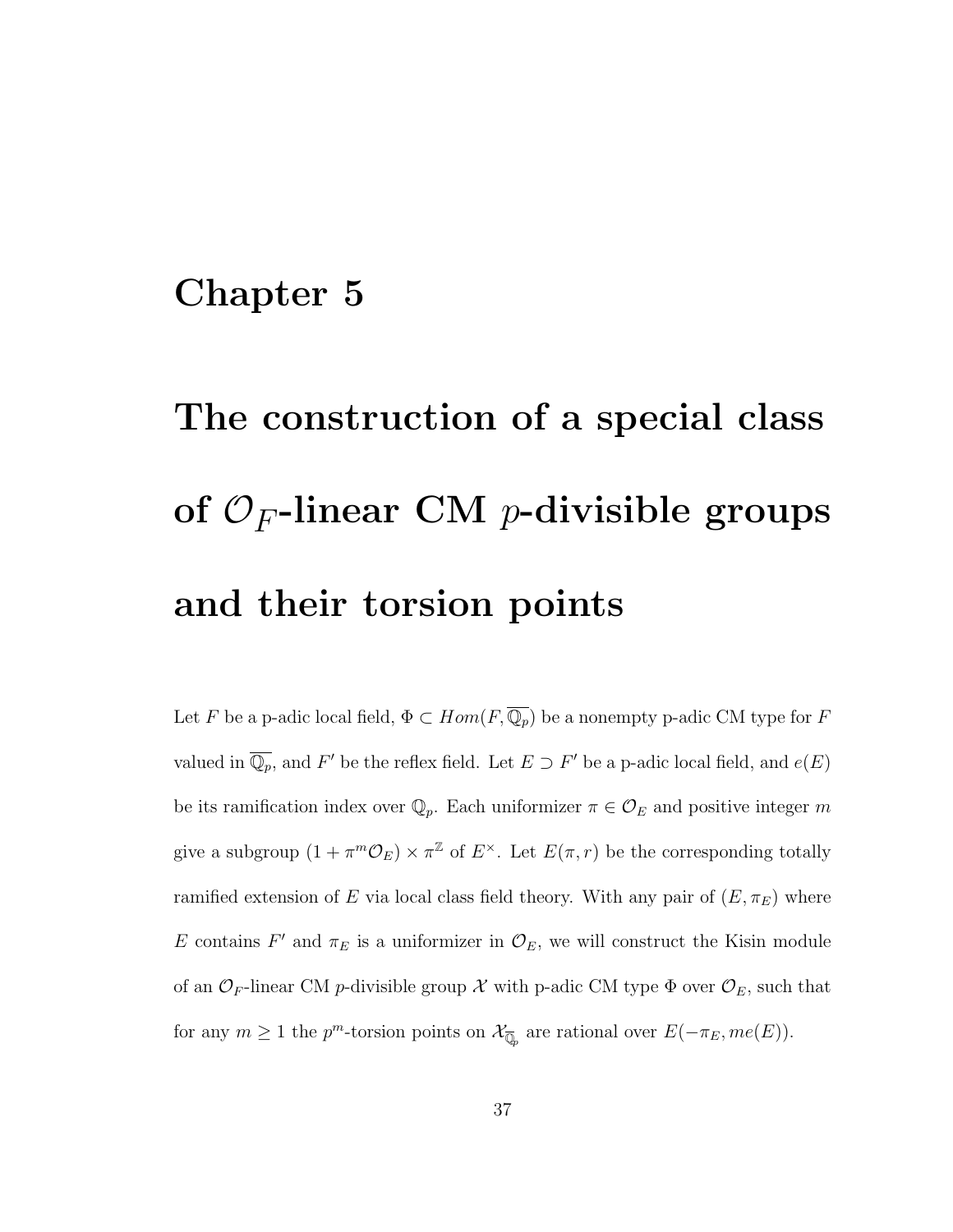#### <span id="page-46-0"></span>5.1 The construction of Kisin modules

We first give a generalized definition of the reflex norm of the p-adic CM type  $(F, \Phi)$ and some other related notions to serve as the ingredients of the construction.

**Definition 5.1.1.** Let  $\Gamma$  be a commutative ring, N be a finitely generated free Γ-module of rank n. For  $x \in \text{End}_{\Gamma}(N)$ , define the *determinant* det $(x) \in \Gamma$  to be the induced endomorphism on  $\Lambda^n N$  under the natural identification  $\text{End}_{\Gamma}(\Lambda^n N) \xrightarrow{\cong} \Gamma$ . If  $x \in N$ , define the *characteristic polynomial*  $P_{x,N}(t)$  to be  $\det(t - x \otimes 1)$  for  $t - x \otimes 1 \in \text{End}_{\Gamma[t]}(M \otimes_{\Gamma} \Gamma[t]).$ 

Let M be a finitely generated projective  $\Gamma$ -module. There exists a finitely generated free Γ-module N such that M is a direct summand of N:  $N = M \oplus M'$ . For  $x \in \text{End}_{\Gamma}(M)$ , let  $\tilde{x}$  be the extension of x to  $\text{End}_{\Gamma}(N)$  by setting  $\tilde{x}|_{M'} = \text{Id}$ . Define the *determinant*  $det(x) \in \Gamma$  to be  $det(\tilde{x})$ . If  $x \in N$ , define the *characteristic* polynomial  $P_{x,M}(t)$  to be  $\det(t - \tilde{x} \otimes 1)$  for  $t - \tilde{x} \otimes 1 \in \text{End}_{\Gamma[t]}(M \otimes_{\Gamma} \Gamma[t])$ .

**Proposition 5.1.2.** ([\[6\]](#page-244-0) 1.2) The definition of determinant and characteristic polynomial for an endomorphism on a finitely generated projective module does not depend on the choice of  $N$  and  $M'$ .

In particular, if K is a field and  $\Gamma$  is a finite dimensional commutative semisimple K-algebra, then every finitely generated  $\Gamma$ -module V is projective, hence we can define  $\det(x)$  and  $P_{x,V}(t)$  for every  $x \in \text{End}_{\Gamma}M$ . The following proposition can be viewed as an analogy of the fact that the degree of a characteristic polynomial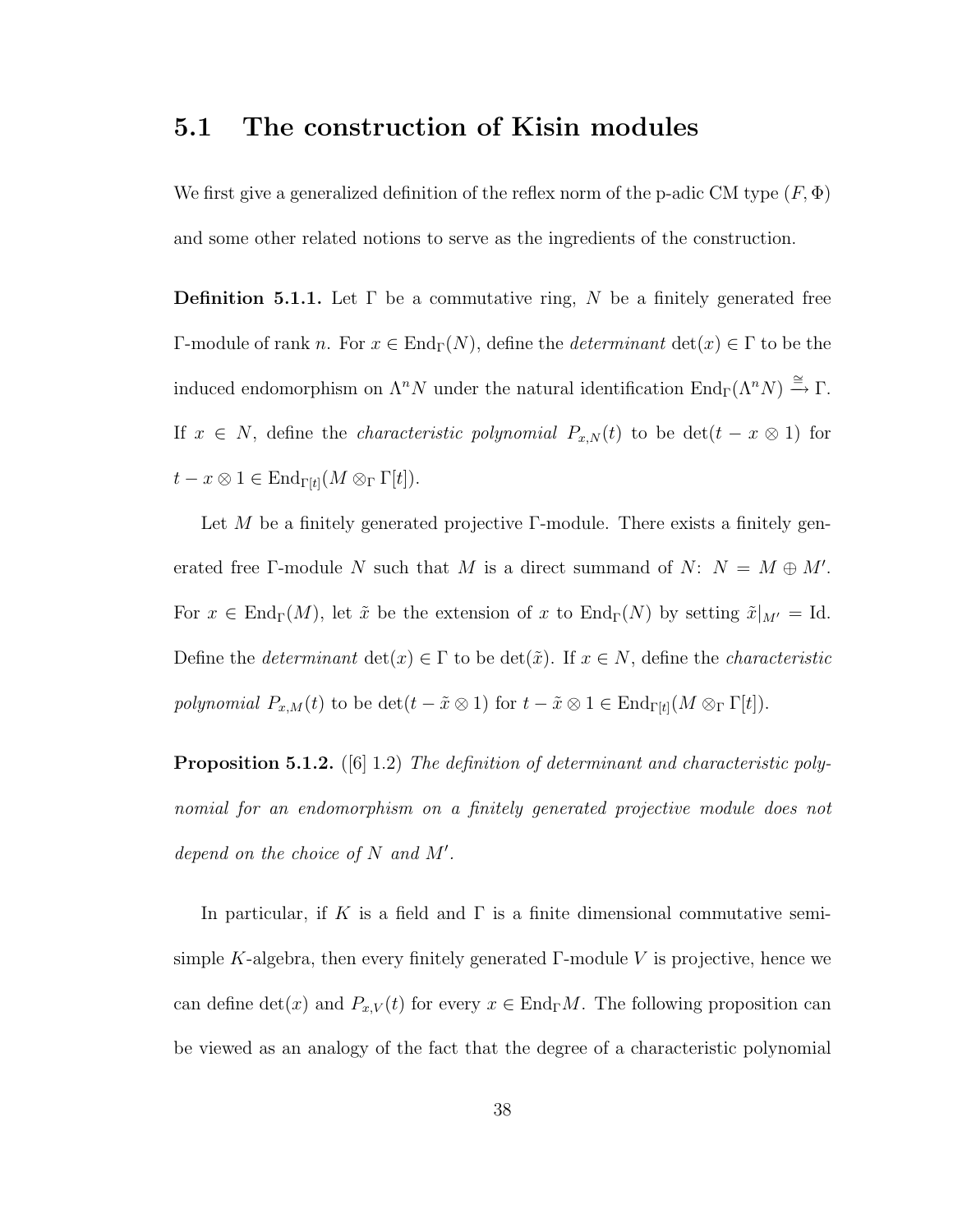for a linear transformation on a vector space is equal to the dimension of the vector space.

<span id="page-47-0"></span>**Proposition 5.1.3.** Let K be a field,  $\Gamma$  be a finite dimensional commutative semisimple K-algebra, and V be a finitely generated  $\Gamma$ -module. For any  $x \in End_{\Gamma}V$ ,

$$
\dim_K \Gamma[[t]]/P_{x,V}(t) = \dim_K V
$$

*Proof.* Suppose  $\Gamma = K_1 \times K_2 \times \cdots \times K_n$ , then  $V = V_1 \oplus V_2 \oplus \cdots \oplus V_n$ , where  $M_i$  is a finite dimensional K-vector space. Write the Γ-endomorphism x as  $(x_1, x_2, \dots, x_n)$ under the isomorphism  $\text{End}_{\Gamma}(V) \cong \text{End}_{K_1}(V_1) \times \text{End}_{K_2}(V_2) \times \cdots \text{End}_{K_n}(V_n)$ . Then  $P_{x,V}(t) = (P_{x_1,V_1}(t), P_{x_2,V_2}(t), \cdots, P_{x_n,V_n}(t)).$  Hence dim<sub>K</sub>  $\Gamma[[t]]/P_{x,V}(t) = \sum_{n=1}^{n}$  $i=1$  $\dim_K K_i[[t]]/P_{x_i,V_i}(t) = \sum_{i=1}^{n}$  $i=1$  $[K_i: K] \dim_{K_i} V_i = \dim_K V$ 

$$
\qquad \qquad \Box
$$

<span id="page-47-1"></span>**Definition 5.1.4.** Let K be a field, K be a finite dimensional commutative semisimple K-algebra,  $\Phi$  be a subset of  $\text{Hom}(\mathcal{K}, \overline{K})$ . Let  $\mathcal{K}' \subset \overline{K}$  be the reflex field. Let E be a finite extension of  $K'$ , and A be an intermediate field between E and K. Let  $V_{\Phi,E}$  be an  $E \otimes_K \mathcal{K}$ -module such that  $V_{\Phi,E} \otimes_E \overline{K} \cong \prod$ ϕ∈Φ  $(K)_{\varphi}$ , where the subscript  $\varphi$  indicates the K-action on the corresponding component.

For  $x \in E^{\times}$ , define its reflex norm with respect to  $\Phi$  as the determinant of x viewed as an  $A \otimes_K \mathcal{K}$ -endomorphism on the  $A \otimes_K \mathcal{K}$ -module  $V_{\Phi,E}$ , denoted by  $N_{\Phi,E,A\otimes_K\mathcal{K}}(x)$ . Define  $P_{\Phi,x,A\otimes_K\mathcal{K}}(u) \in A\otimes_{\mathbb{Q}_p} F[u]$  to be the characteristic polynomial of x.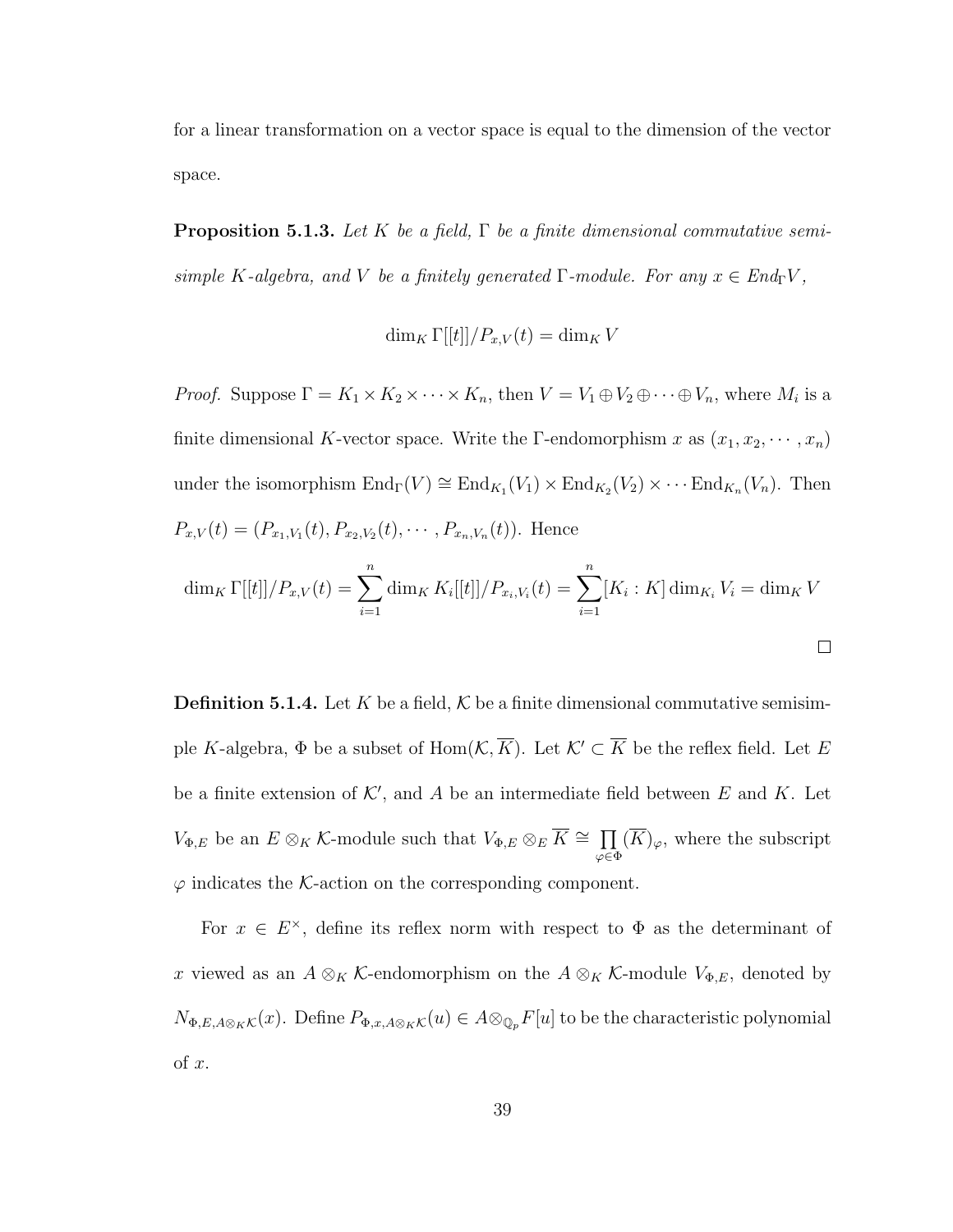Remark 5.1.5. (a) When  $A = K$  and K is a finite extension of K, we recover the usual definition of the reflex norm  $E^{\times} \to K^{\times}$ .

(b) If  $\Phi_1 \coprod \Phi_2 = \Phi_3$  and E contains the reflex field of  $\Phi_1$  and  $\Phi_2$ , then  $V_{\Phi_1,E} \oplus$  $V_{\Phi_2,E} \cong V_{\Phi_3,E}$  as a direct sum as  $E \otimes_K \mathcal{K}$ -modules. In particular, this implies  $N_{\Phi_1,E,A\otimes_K\mathcal{K}}(x)N_{\Phi_2,E,A\otimes_K\mathcal{K}}(x)=N_{\Phi_3,E,A\otimes_K\mathcal{K}}(x),$  and  $P_{\Phi_1,x,A\otimes_K\mathcal{K}}(u)P_{\Phi_1,x,A\otimes_K\mathcal{K}}(u)=$  $P_{\Phi_3,x,A\otimes_K\mathcal{K}}(u)$ . When  $\Phi = \text{Hom}(\mathcal{K},\overline{K})$  is the set of all the homomorphisms of  $\mathcal K$ into  $\overline{K}$ , the corresponding reflex norm of  $x \in E^{\times}$  is simply  $Nm_{E/A}(x)$ , and its characteristic polynomial is the characteristic polynomial of x over A.

(c) For a finite extension  $E'/E$ , one can check  $N_{\Phi,E,A\otimes_K\mathcal{K}} \circ \text{Nm}_{E'/E} = N_{\Phi,E',A\otimes_K\mathcal{K}}$ . Now let  $K = \mathbb{Q}_p$ ,  $\mathcal{K} = F$  be a p-adic local field,  $\Phi$  be a p-adic CM type for F, F' be the reflex field, and E is an extension over F'. Let  $A = B(\kappa_E)$ . Let  $\pi_E$  be a uniformizer in  $\mathcal{O}_E$ . Let  $E(u)$  be the minimal Eisenstein polynomial of  $\pi_E$  over  $B(\kappa_E)$ . Define  $c := \frac{\text{Nm}_{E/B(\kappa_E)}(-\pi_E)}{n}$  $\frac{p(p-1)(p-1)}{p}$ , then cp is the constant term of  $E(u)$ . Let  $\Phi^c$  be the complement of  $\Phi$  in  $\text{Hom}(F,\overline{\mathbb{Q}}_p)$ , then  $E(u) = P_{\Phi,\pi_E,B(\kappa_E)\otimes_{\mathbb{Q}_p}F(u)}$ .  $P_{\Phi^c, \pi_E, B(\kappa_E) \otimes_{\mathbb{Q}_p} F(u).$ 

Define  $\mathfrak{M}$  to be the rank 1 free  $W(\kappa_E)[[u]] \otimes_{\mathbb{Z}_p} \mathcal{O}_F$ -module  $W(\kappa_E) \otimes_{\mathbb{Z}_p} \mathcal{O}_F e$ . There is a natural identification

$$
1 \otimes \phi : \phi^* \mathfrak{M} = W(\kappa_E)[[u]] \otimes_{\phi, W(\kappa_E)[[u]]} (W(\kappa_E)[[u]] \otimes_{\mathbb{Z}_p} \mathcal{O}_F e) \xrightarrow{\cong} W(\kappa_E)[[u]] \otimes_{\mathbb{Z}_p} \mathcal{O}_F e
$$
  
Define the  $\phi$ -linear endomorphism  $\phi_{\mathfrak{M}} : \mathfrak{M} \to \mathfrak{M}$  by  $\phi_{\mathfrak{M}}(e) := \frac{1}{c} P_{\Phi^c, \pi_E, B(\kappa_E) \otimes_{\mathbb{Q}_p} F(u)e$ ,  
and define the  $W(\kappa_E)[[u]]$  homomorphism  $\psi_{\mathfrak{M}} : \mathfrak{M} \to \phi^* \mathfrak{M}$  by  $\psi_{\mathfrak{M}}(e) = (1 \otimes \phi)^{-1} (cP_{\Phi, \pi_E, B(\kappa_E) \otimes_{\mathbb{Q}_p} F(u))e$ .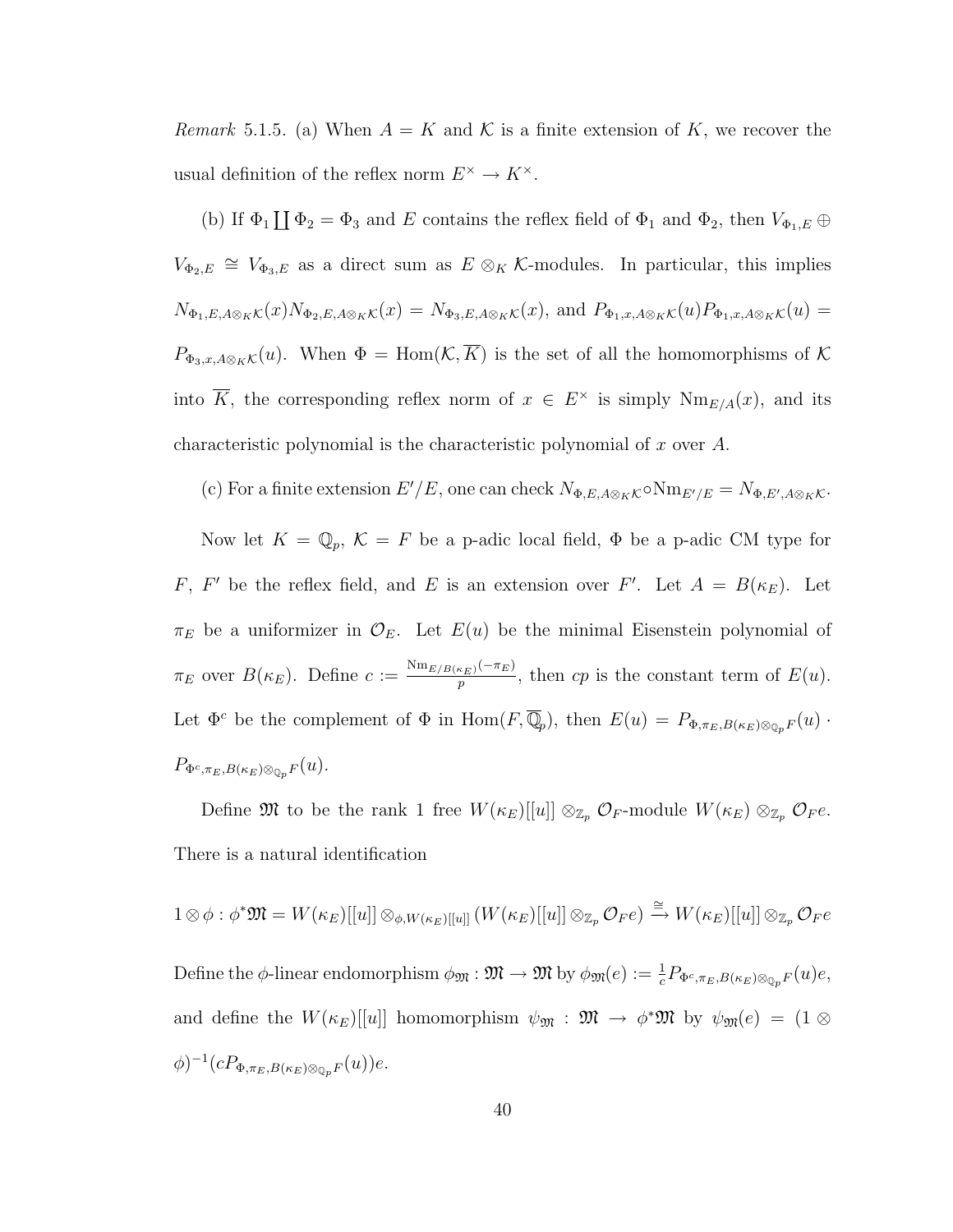**Proposition 5.1.6.** The p-divisible group associated to the Kisin module  $\mathfrak{M}$  constructed above is an  $\mathcal{O}_F$ -linear CM p-divisible group over  $\mathcal{O}_E$  with p-adic CM type Φ.

*Proof.* Everything is clear from the definition of  $\mathfrak{M}$  except for the statement on the p-adic CM type. The Lie algebra  $Lie(X)$  is naturally isomorphic to

$$
\phi^*\mathfrak{M}/\psi_\mathfrak{M}\mathfrak{M}\xrightarrow[\mu]{\cong}W(\kappa_E)[[u]]\otimes_{\mathbb{Z}_p}\mathcal{O}_F/(P_{\Phi,\pi_E,B(\kappa_E)\otimes_{\mathbb{Q}_p}F}(u))
$$

Define a F-linear homomorphism on  $\mathbb{Q}_p \otimes_{\mathbb{Z}_p} \mathcal{O}_F$ -modules

$$
L: \overline{\mathbb{Q}}_p \otimes_{\mathcal{O}_E} (W(\kappa_E)[[u]] \otimes_{\mathbb{Z}_p} \mathcal{O}_F/(P_{\Phi, \pi_E, B(\kappa_E) \otimes_{\mathbb{Q}_p} F}(u))) \rightarrow \prod_{i \in \Phi} (\overline{\mathbb{Q}}_p)_i
$$
  

$$
1 \otimes (f(u) \otimes y) \rightarrow (f(\pi_E) \cdot i(y))_i
$$

Here the index i for  $\overline{\mathbb{Q}}_p$  indicates the F-action is given by  $i : F \to \overline{\mathbb{Q}}_p$ . The  $F$ -linear homomorphism  $L$  is well-defined because of Cayley-Hamilton Theorem. It is surjective because by Dedekind's theorem the embeddings of F in  $\overline{\mathbb{Q}}_p$  are linearly independent. Count the  $\mathbb{Q}_p$ -dimension of the left hand side by [\(5.1.3\)](#page-47-0):  $\dim_{\overline{\mathbb{Q}}_p}\overline{\mathbb{Q}}_p \otimes_{\mathcal{O}_E} (W(\kappa_E)[[u]] \otimes_{\mathbb{Z}_p} \mathcal{O}_F/(P_{\Phi,\pi_E,B(\kappa_E)\otimes_{\mathbb{Q}_p}F}(u))) = \dim_E(B(\kappa_E)[[u]] \otimes_{\mathbb{Q}_p}F(\kappa_E)[[u]]$  $F/(P_{\Phi,\pi_E,B(\kappa_E)\otimes_{\mathbb{Q}_p}F(u))) = \#\Phi$ . Hence L is an F-linear isomorphism and the Proposition follows.  $\Box$ 

<span id="page-49-0"></span>It is an immediate corollary of [\(3.2\)](#page-33-0) that

**Proposition 5.1.7.** The Dieudonné module of the closed fiber  $\mathcal{X}_k$  of the p-divisible group constructed above is given by  $M := W(\kappa_E) \otimes_{\mathbb{Z}_p} \mathcal{O}_F e$ ,  $Fe = \frac{p}{N \Phi E P(\kappa_E) \Phi}$  $\frac{p}{N_{\Phi,E,B(\kappa_E)\otimes_{\mathbb{Q}_p}F(-\pi_E)}e,}$  $Ve = N_{\Phi,E,B(\kappa_E)\otimes_{\mathbb{Q}_p}F}(-\pi_E) \otimes e.$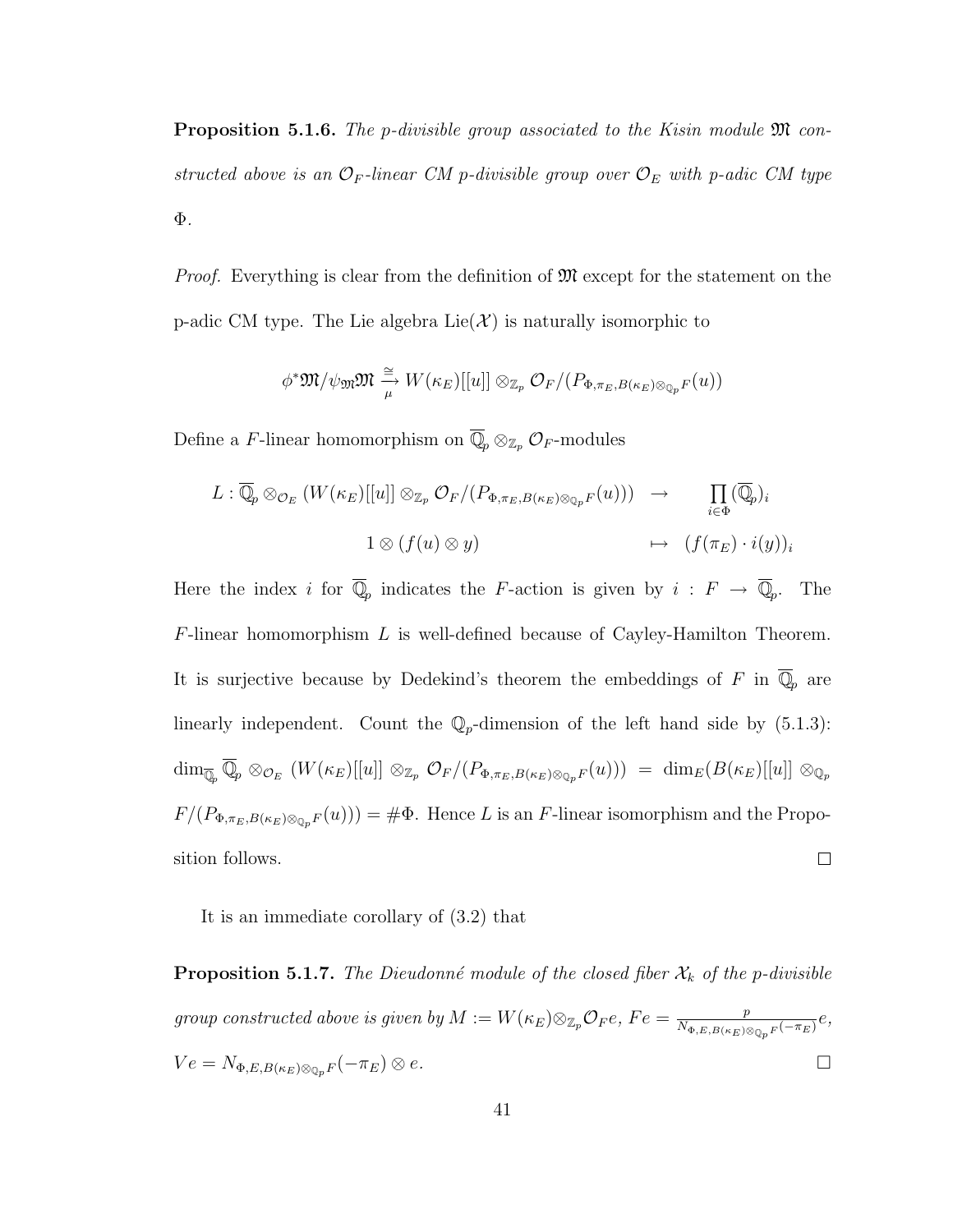<span id="page-50-0"></span>The construction is compatible with base change in the following sense.

**Proposition 5.1.8.** Suppose  $E' \supset E \supset F'$  are p-adic local fields. Let  $\kappa_E$  and  $\kappa_{E'}$ be the residue field of E, E', respectively. Let  $E^* := B(\kappa_{E'}) \cdot E$ . Suppose  $\pi_{E'}, \pi_E$  are uniformizers in E', E such that  $Nm_{E'/E^*}(-\pi_{E'}) = -\pi_E$ . Let  $\mathfrak{M}, \mathfrak{M}'$  be the Kisin modules constructed above with  $(E, \pi_E)$  and  $(E', \pi_{E'})$ , respectively. If we denote the p-divisible group associated to  $\mathfrak{M},\mathfrak{M}'$  by  $\mathcal{X},\mathcal{X}'$ , then  $\mathcal{X}'$  is  $\mathcal{O}_F$ -linearly isomorphic to  $X \times_{Spec \mathcal{O}_E} Spec \mathcal{O}_{E'}$  via a canonical isomorphism.

*Proof.* Let X and X' be the closed fiber of X and X' over  $\kappa_E$  and  $\kappa_{E'}$ , respec-tively. By [\(3.1.1\)](#page-26-0), we only need to show  $X \times_{\text{Spec } \kappa_E} \text{Spec } \kappa_{E'}$  is  $\mathcal{O}_F$ -linearly isomorphic to X'. It suffices to prove in the situations when  $E'/E$  is totally ramified or unramified. When  $E'/E$  is totally ramified,  $E^* = E$ . Proposition [5.1.7](#page-49-0) it suffices to show  $N_{\Phi,E,B(\kappa_E)\otimes_{\mathbb{Q}_p}F}(-\pi_E) = N_{\Phi,E',B(\kappa_E)\otimes_{\mathbb{Q}_p}F}(-\pi_{E'})$ , which follows from the condition  $Nm_{E'/E}(-\pi_{E'}) = -\pi_E$ . When  $E'/E$  is unramified,  $\pi_{E'} = \pi_E$  and  $E' = B(\kappa'_E) \cdot E$ . One can show for any  $x \in \mathcal{O}_E \subset \mathcal{O}_{E'}$ , we have  $N_{\Phi,E,B(\kappa_E) \otimes_{\mathbb{Q}_p} F}(x) =$  $\Box$  $N_{\Phi,B(\kappa_E')\cdot E,B(\kappa_E')\otimes_{\mathbb{Q}_p}F}(x)$ , this finishes the proof.

The following proposition is also a direct application of [\(3.1.1\)](#page-26-0).

**Proposition 5.1.9.** Let E be a p-adic local field that contains  $F'$ ,  $\kappa_E$  be the residue field of E, and  $\pi_E$  be a uniformizer of  $\mathcal{O}_E$ . Let  $\mathfrak{M}$  be the Kisin module constructed with  $(E, \pi_E)$ . Let  $\kappa$  be an extension of  $\kappa_E$ , and  $E^* := B(\kappa) \cdot E$ . Define  $\mathfrak{M}^* :=$  $\mathfrak{M} \otimes_{W(\kappa_E)} W(\kappa)$ , and  $\phi_{\mathfrak{M}^*}$  to be the natural extension of  $\phi_{\mathfrak{M}}$ . Let X and  $\mathcal{X}^*$  be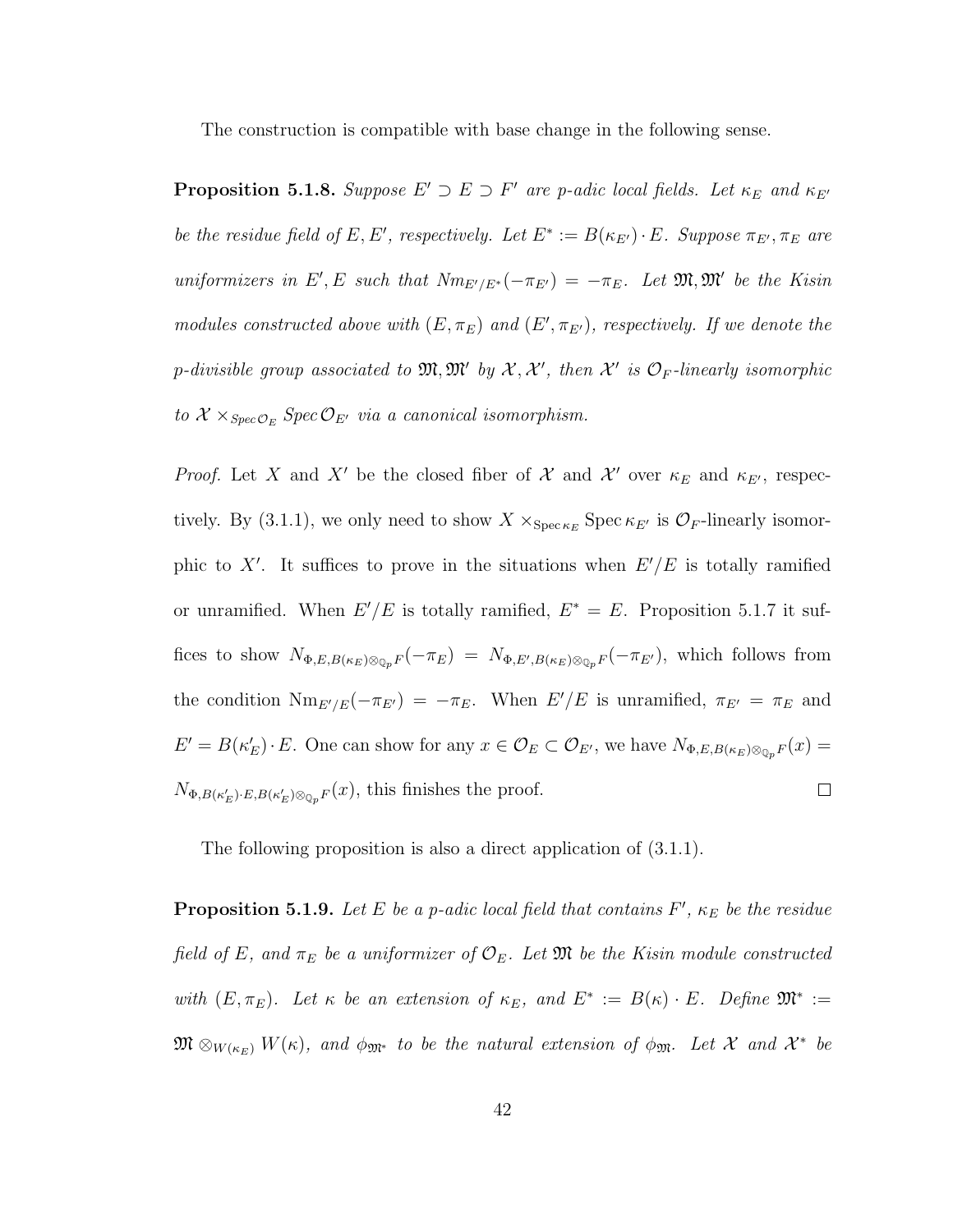the p-divisible group attached to  $\mathfrak{M}$  and  $\mathfrak{M}^*$ . Then  $\mathcal{X}^*$  is  $\mathcal{O}_F$ -linearly isomorphic to  $X \times_{Spec \mathcal{O}_E} Spec \mathcal{O}_{E^*}$  via a canonical isomorphism.

#### <span id="page-51-1"></span>5.2 Torsion points

Let  $\kappa$  be a perfect field of characteristic p, and E be a finite totally ramified extension over  $B(\kappa)$ . Let  $\pi_E$  be a uniformizer in  $\mathcal{O}_E$ , and  $E(u)$  be its minimal Eisenstein polynomial over  $B(\kappa)$ . Assume the constant term of  $E(u)$  is equal to pc, where  $c \in W(\kappa)^{\times}$ . Let X be a p-divisible group over  $\mathcal{O}_E$  (connected if  $p = 2$ ), and let M be the attached Kisin module. By the theory of Kisin modules, to find a torsion point on X is equivalent to solve a certain equation on  $p^{-\infty} \mathfrak{M}/\mathfrak{M}$  as follows.

<span id="page-51-0"></span>**Lemma 5.2.1.** Let  $m \geq 1$  be a positive integer. Then there is a natural one-to-one correspondence between the  $p^m$ -torsion points on  $\mathcal X$  and the set

$$
\{x \in p^{-m}\mathfrak{M}/\mathfrak{M}|\phi_{\mathfrak{M}}(x) = \frac{1}{c}E(u)x\}
$$

*Proof.* When  $p > 2$ , the equivalence between finite Kisin modules and finite locally free group schemes killed by a power of p covers the etale group scheme  $\mathbb{Z}/p^m$ . The attached Kisin module  $\mathfrak{M}(\mathbb{Z}/p^m)$  is isomorphic to  $(\mathfrak{S}/p^m) \cdot e$ , with  $\phi_\mu e =$  $\frac{1}{c}E(u)e, \psi_{\mu}e = c \otimes e$ . Then the statement follows directly from the identification between  $\text{Hom}(\mathbb{Z}/p^m, \mathcal{X}[p^m])$  and  $\text{Hom}_{\mathfrak{S}/p^m}(\mathfrak{M}(\mathbb{Z}/p^m), p^{-m}\mathfrak{M}/\mathfrak{M})$ . When  $p = 2$ , we can take a detour via their Cartier dual by the identification  $\text{Hom}(\mathbb{Z}/p^m, \mathcal{X}[p^m]) \cong$  $Hom(\mathcal{X}^*[p^m], \mu_{p^m})$ . The details are left as exercises.  $\Box$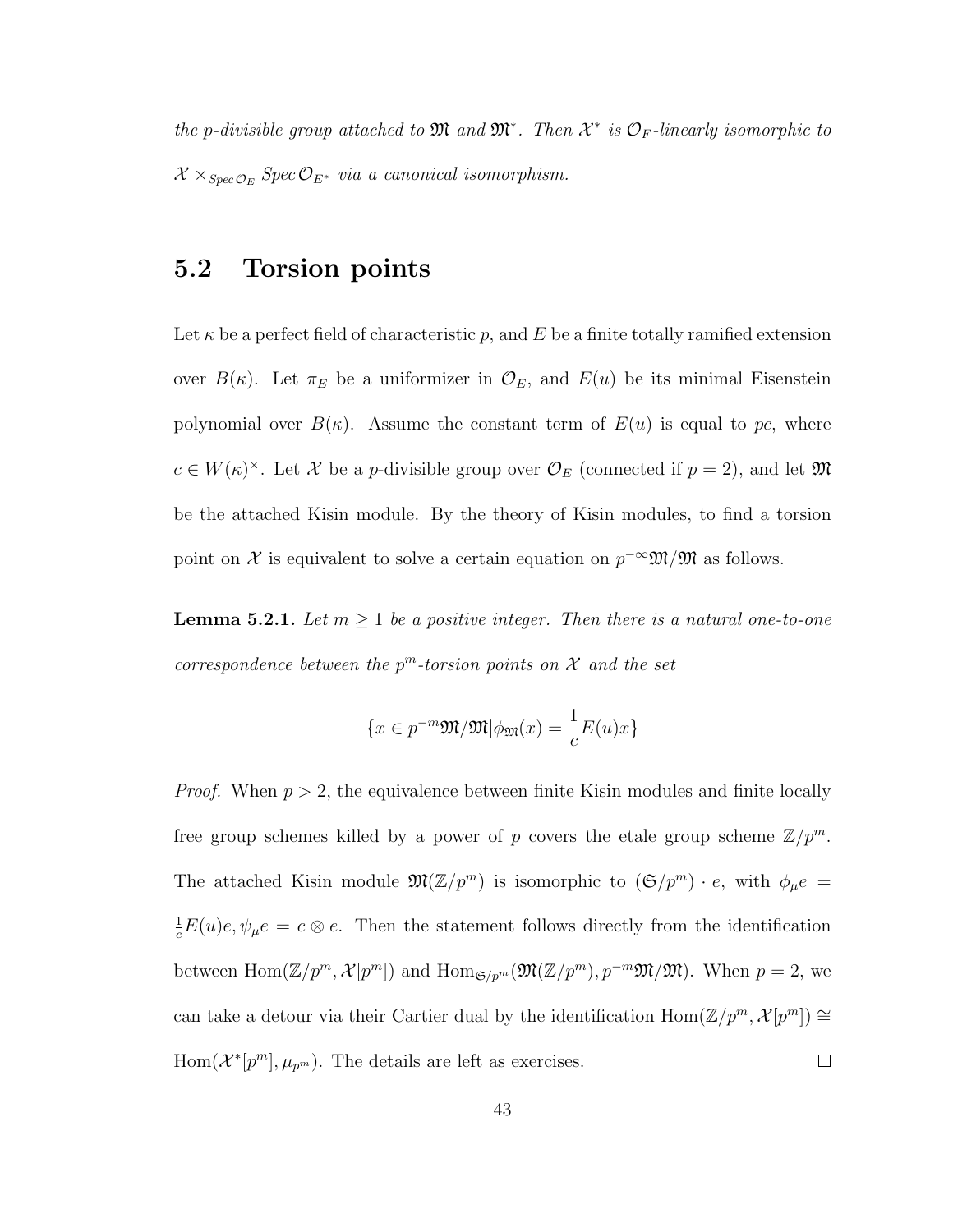Let X be the p-divisible group over  $\mathcal{O}_E$  associated to the Kisin module  $\mathfrak{M}$  con-structed in [\(5.1\)](#page-46-0). By CM theory we know the  $p^m$ -torsion points on  $\mathcal{X}_{\overline{\mathbb{Q}}_p}$  generate an abelian extension of E. Let  $Gal(E^{ab}/E)$  and  $I_{E}^{ab}$  be the abelianized absolute Galois group of  $E$  and its inertia subgroup. If we would expect the Galois representation  $\rho$ : Gal $(E^{ab}/E) \to \mathcal{O}_F^{\times}$  attached to X to bring  $I_E^{ab}$  onto the image of  $\rho$ , then there exists a splitting  $Gal(E^{ab}/E) \cong \hat{\mathbb{Z}} \times I_E^{ab}$  such that the first component acts on  $\mathcal{X}[p^m]$  trivially, and the action of the second component is compatible with the reflex norm  $\mathcal{O}_E^{\times}$  $\begin{array}{c}\times \cong \end{array} \begin{array}{c}\mathbb{N}_{\Phi,E} \ \to \mathcal{O}_F^\times \to \mathcal{O}_F^\times \end{array}$  $\sum_{F}^{\times}/p^m$  via local class field theory. In particular,  $1+p^m\mathcal{O}_E^{\times}$  $\sum_{E}^{\times}$  acts trivially on  $\mathcal{X}[p^m]$ . This hope guides us to search for the solution to  $\phi_{\mathfrak{M}}(x) = \frac{1}{c}E(u)x$  in the Kisin module after a base change to a class field of E.

The theory of Lubin-Tate formal group law provides us with information on the explicit Eisenstein polynomial of a class field of  $E$ . Let us take a brief review on the set up of Lubin-Tate theory. Let E be a p-adic local field and  $\pi$  be a uniformizer. Let  $\kappa_E$  be the residue field, and  $N := [\kappa_E : \mathbb{F}_p]$ . Let  $h(x)$  be a degree  $p^N$  polynomial in  $\mathcal{O}_E[[x]]$  such that  $h(x) \equiv \pi x + \text{terms of degree } \geq 2$  and  $h(x) \equiv x^{p^N} \mod \pi$ . For any positive integer r, let  $h^{(r)}(x) := h \circ h \circ \cdots \circ h$  be the r-th iteration of  $h(x)$ . Since  $x|h(x)$ , we deduce  $h^{(r-1)}(x)|h^{(r)}(x)$ . Define  $h_r(x) := \frac{h^{(r)}(x)}{h^{(r-1)}(x)}$  $\frac{h^{(r)}(x)}{h^{(r-1)}(x)}$ . It is clear that  $h_r(x)$  is an Eisenstein polynomial of degree  $p^{Nr} - p^{N(r-1)}$  over E. There exists a unique one dimensional formal group law  $F_h(X, Y)$  over  $\mathcal{O}_E$  such that  $F_h \circ h = h \circ F_h$ . For any  $a \in \mathcal{O}_E$ , there exists a unique element  $[a]_h \in \mathcal{O}_E[[x]]$ such that  $[a]_h(x) = ax +$  terms of degree  $\geq 2$  and  $F_h \circ [a]_h = [a]_h \circ F_h$ ; in particular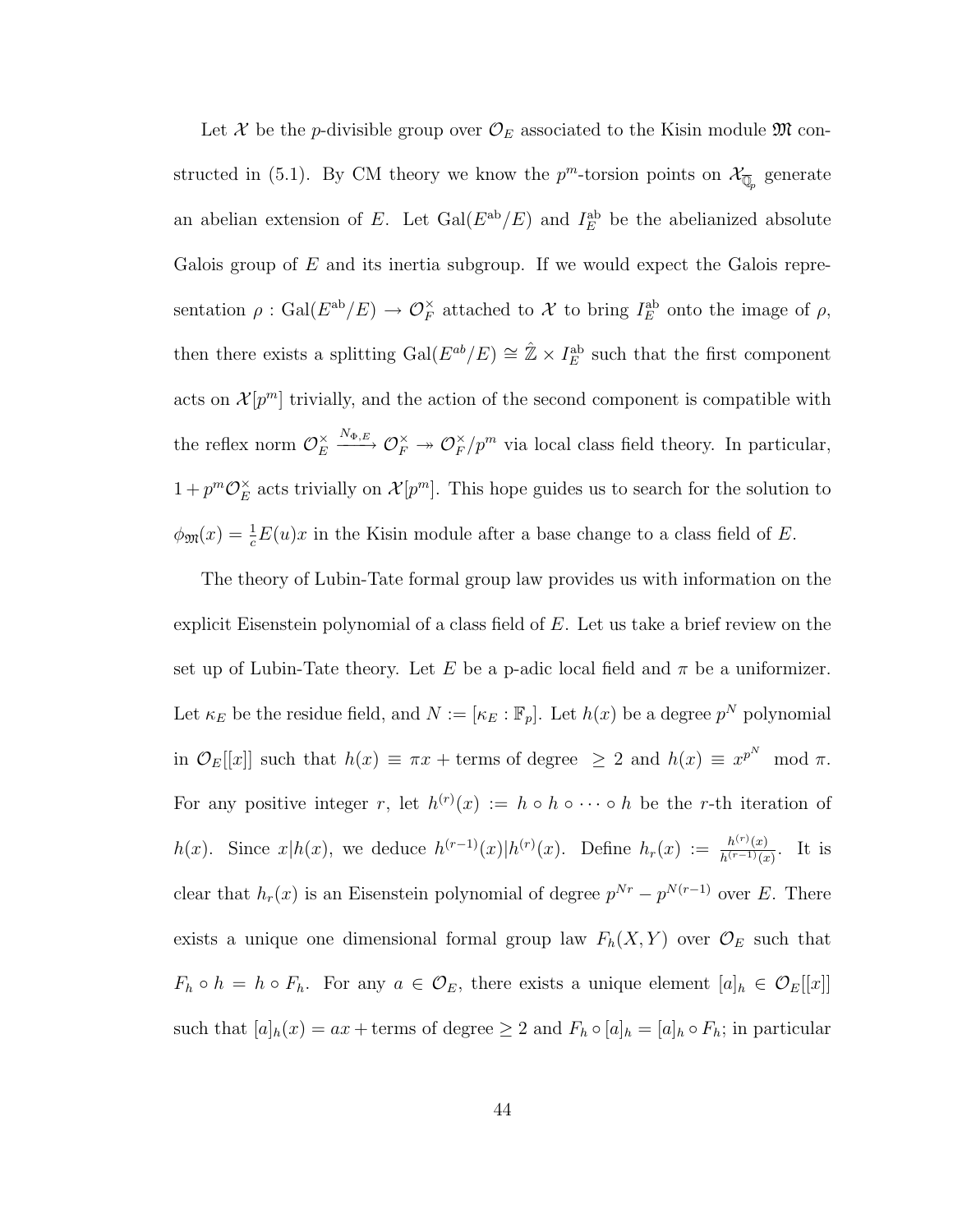$h = [\pi]_h$ . The *p*-divisible group  $\mathcal{X}_h$  attached to  $F_h$  is an  $\mathcal{O}_E$ -linear one dimensional CM p-divisible group over  $\mathcal{O}_E$ , and the roots of  $h^{(r)}(x)$  are the coordinates of  $\pi^r$ torsion points on  $\mathcal{X}_h$ . The field  $E(\pi, r)$  generated by these coordinates is an abelian extension of E with Galois group  $\mathcal{O}_E^{\times}$  $\sum_{E}^{\times}/\pi^{r}$ , and it corresponds to the open subgroup  $(1 + \pi^r \mathcal{O}_E) \times \pi^{\mathbb{Z}}$  of  $E^{\times}$  via local class field theory.

**Lemma 5.2.2.** Let r be a positive integer. For any  $y_1, y_2 \in \mathcal{O}_E[[x]]$  such that  $y_1 \equiv y_2 \mod \pi$ , we have  $h^{(r)}(y_1) \equiv h^{(r)}(y_2) \mod \pi^{r+1}$ .

*Proof.* Let  $\log_F(x)$  be the logarithm of the Lubin-Tate formal group law  $F_h(X, Y)$ , it satisfies a functional equation  $\log_F(x) = g(x) + \frac{1}{\pi} \log_F(x^{p^N})$  for some  $g(x) =$ x + terms of degree  $\geq$  2; see [\[8\]](#page-244-1) (I.8.3.6). For any  $\alpha(x) \in \mathcal{O}_E[[x]]$  and  $\beta(x) \in E[[x]]$ and any positive integer k, we have  $\log_F(\alpha(x)) \equiv \log_F(\beta(x)) \mod \pi^k$  if and only if  $\alpha(x) \equiv \beta(x) \mod \pi^k$  by [\[8\]](#page-244-1) (I.2.2). Since  $\log_F \circ h^{(r)} = \pi^r \circ \log_F$ , it suffices to check  $\log_F(y_1) \equiv \log_F(y_2) \mod \pi$ . Let  $\nu$  be a valuation on E such that  $\nu(\pi) = 1$ . It follows from the functional equation that  $\log_F(x) = \sum^{\infty}$  $a_i x^i$ , where  $p^{Nj} | i$  if  $\nu(a_i) =$  $i=0$  $-j$ . This guarantees  $a_i y_1^i \equiv a_i y_2^i \mod \pi$  when  $y_1 \equiv y_2 \mod \pi$ , and the lemma now follows.  $\Box$ 

<span id="page-53-0"></span>**Corollary 5.2.3.** For any positive integer r,  $h^{(r-1)}(x^{p^N}) \equiv h^{(r-1)}(x)h_r(x) \mod \pi^r$ .  $\Box$ 

Let X be the *p*-divisible group over  $\mathcal{O}_E$  associated to the Kisin module  $\mathfrak{M}$ constructed in [\(5.1\)](#page-46-0). Now we are ready to compute the coordinates of the torsion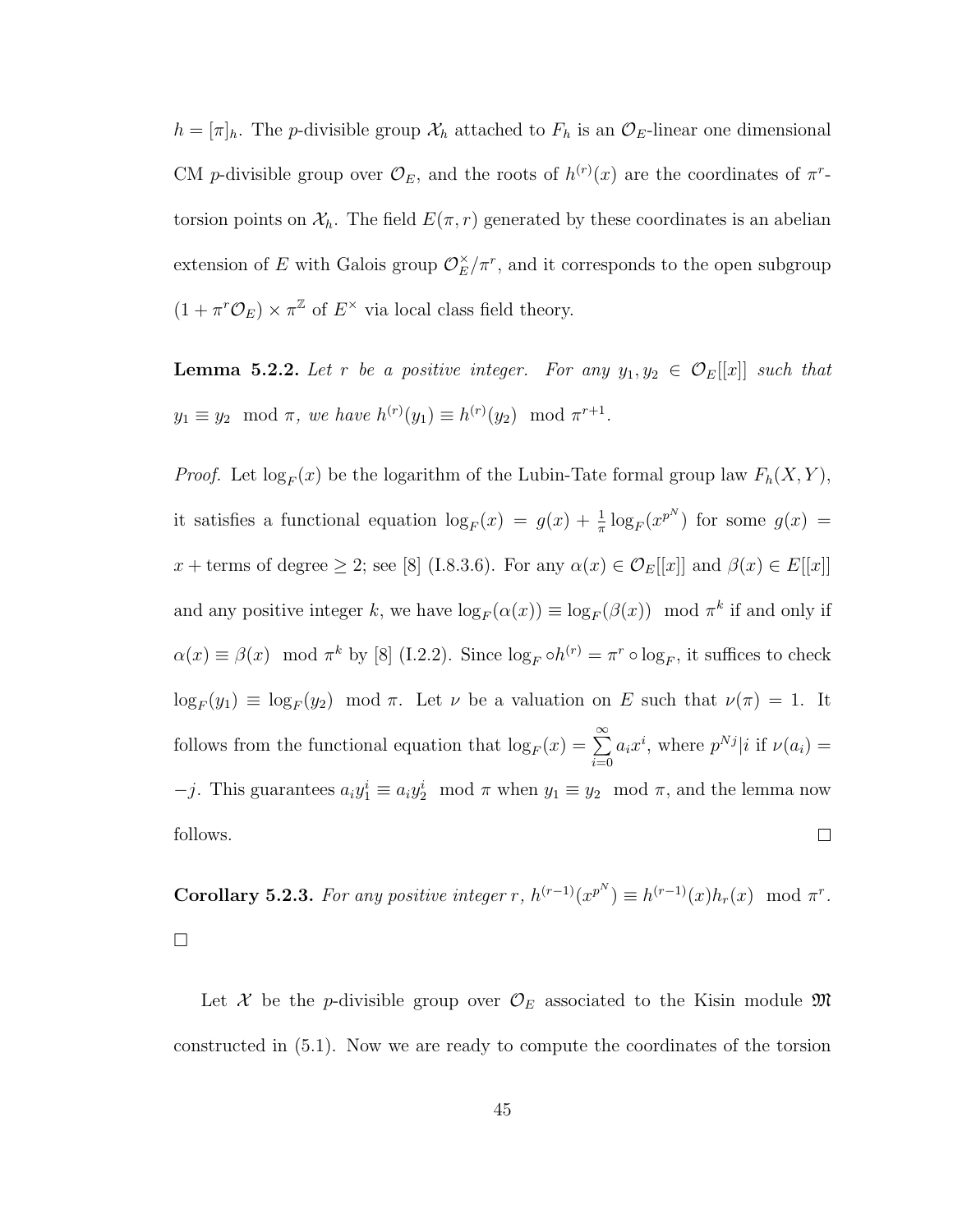points on the geometric generic fiber of  $\mathcal X$  in the sense of Lemma [5.2.1,](#page-51-0) after a base change to an abelian extension of  $E$ . First let us make some notations:

- Let  $F'$  be the reflex field of the p-adic CM type  $(F, \Phi)$ , E be a finite extension of F',  $\pi_E$  be a uniformizer in  $\mathcal{O}_E$ , and  $\kappa_E$  be the residue field. Let  $e(E)$  be the absolute ramification index of E. Define  $n := [\kappa_F \cap \kappa_E : \mathbb{F}_p], N := [\kappa_E : \mathbb{F}_p].$
- Let  $h(x)$  be a degree  $p^N$  polynomial in  $\mathcal{O}_E[[x]]$  such that  $h(x) \equiv -\pi_E x +$ terms of degree  $\geq 2$  and  $h(x) \equiv x^{p^N} \mod \pi$ . Let  $h^{(r)}(x) := h \circ h \circ \cdots \circ h$ , and  $h_r(x) := \frac{h^{(r)}(x)}{h^{(r-1)}(x)}$  $\frac{h^{(r)}(x)}{h^{(r-1)}(x)}$  for all positive integers r.
- Let m be a positive integer, and  $M := me(E)$ . Let  $\pi_m$  be a root of the Eisenstein polynomial  $h_M(x)$ . Let  $E_m := E(\pi_m) = E(-\pi_E, M)$  be the abelian extension of  $E$  given by Lubin-Tate theory.
- Let  $E(u)$  and  $E_m(u)$  be the minimal Eisenstein polynomial of  $\pi_E$  and  $\pi_m$  over  $B(\kappa_E)$ , and let cp and  $c_m p$  be the constant terms of  $E(u)$  and  $E_m(u)$ .
- Let  $\mathfrak{M}$  and  $\mathfrak{M}_m$  be the Kisin modules constructed as in [\(5.1\)](#page-46-0) with  $(E, \pi_E)$ and  $(E_m, \pi_m)$ , and let  $\mathcal X$  and  $\mathcal X_m$  be the associated *p*-divisible groups.
- Define  $v := (N_{\Phi,E(u),B(\kappa_E)\otimes_{\mathbb{Q}_p}F(u)}(h^{(M-1)}(u)))\phi^{N-1}+\phi^{N-2}+\cdots+\phi+1}e \in \mathfrak{M}_m;$  see [\(5.1.4\)](#page-47-1) for the definition of  $\Lambda_{\Phi,E,B(\kappa_E)\otimes_{\mathbb{Q}_p}F}(h^{(M-1)}(u)).$
- For any subgroup A of the finite abelian group  $p^{-m}\mathcal{O}_F/\mathcal{O}_F$ , define  $\mathfrak{N}_A^0$  to be the  $\mathfrak{S}^0$ -module  $\mathfrak{S}^0\{\eta\cdot v|\eta\in A\}$ , define  $\mathfrak{N}_A$  to be the saturated finite Kisin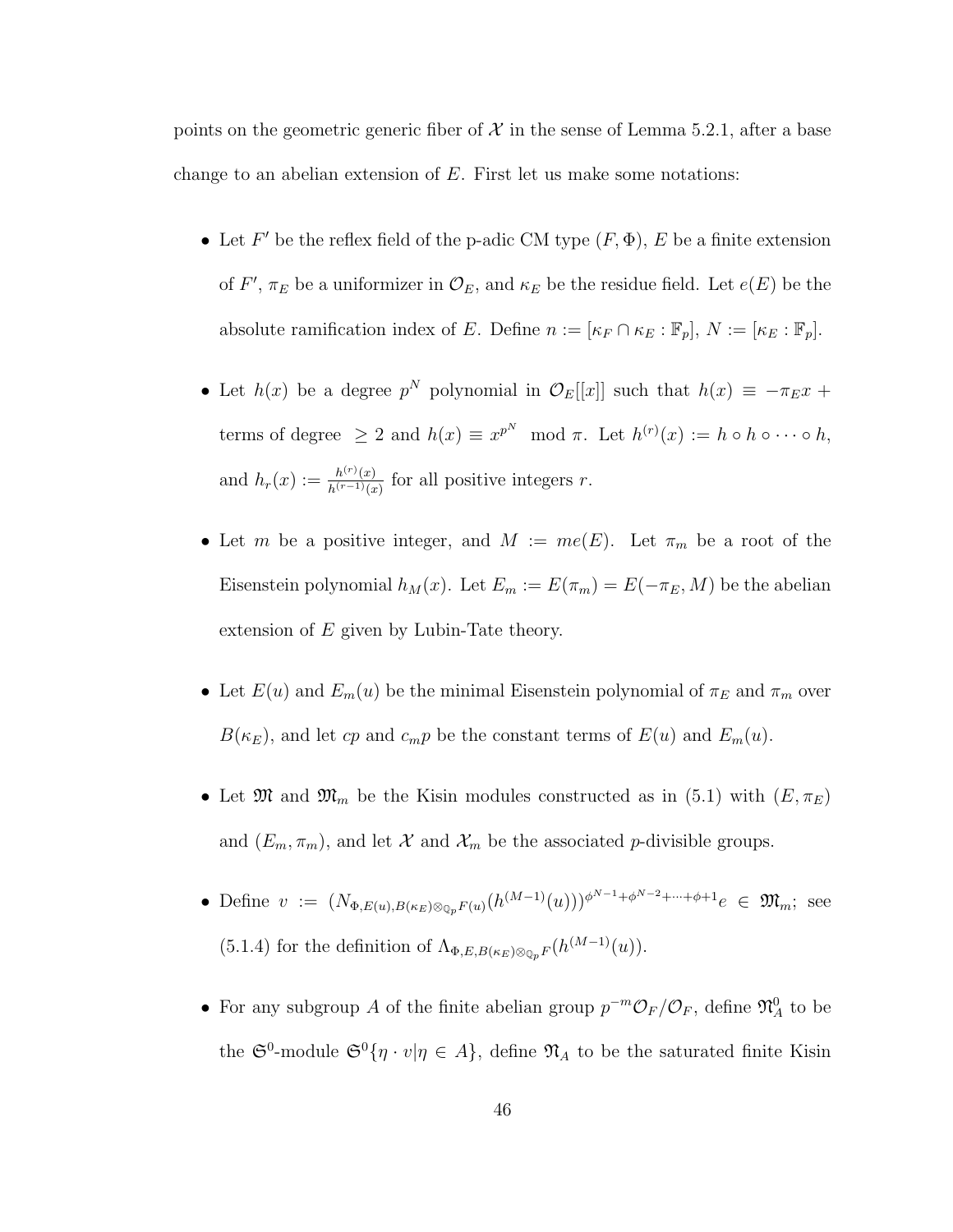module  $\mathfrak{N}_A^0 \cap (p^{-m}\mathfrak{M}_m/\mathfrak{M}_m)$ . Let  $\mathcal{G}_A$  be the  $p^m$ -torsion finite locally free subgroup scheme of  $\mathcal{X}_m$  attached to  $\mathfrak{N}_A$ .

• For each  $\tau \in \text{Hom}(B(\kappa_E) \cap F, \overline{\mathbb{Q}}_p)$ , choose an embedding  $i_{\tau} \in \text{Hom}(F, \overline{\mathbb{Q}}_p)$ such that  $i_{\tau}|_{B(\kappa_E)\cap F} = \tau$ . Let  $\Phi_{\tau} := \{i \in \Phi | i|_{B(\kappa_E)\cap F} = \tau\}$ . Define  $S_{\tau} :=$  $\{\alpha \in \text{Gal}(\overline{\mathbb{Q}}_p/B(\kappa_E))/\text{Gal}(\overline{\mathbb{Q}}_p/E)|\alpha^{-1} \circ i_{\tau} \in \Phi_{\tau}\}.$  Define a homomorphism  $\phi\ :\ \mathcal{O}_{B(\kappa_E)\cdot i_\tau(F)}[[u]]\ \to\ \mathcal{O}_{B(\kappa_E)\cdot i_{\sigma\tau}(F)}[[u]],$  such that  $\phi|_{W(\kappa_E)}\ =\ \sigma,\ \phi|_{i_\tau(F)}\ =$  $i_{\sigma\tau} \circ i_{\tau}^{-1}$ , and  $\phi(u) = u^p$ . Define  $\tilde{f}_{\tau,m}(u) := \prod$  $\alpha \in S_{\tau}$  $(\alpha_*h_M)(u), \ \tilde{g}_{\tau,m}(u) :=$  $\Pi$  $\alpha \in S_{\tau}$  $(\alpha_* h^{(M-1)})(u)$ , and  $g_{\tau,m}(u) := \tilde{g}_{\tau,m}(u)^{\phi^{N-n} + \phi^{N-2n} + \dots + \phi^{n} + 1}.$ 

#### <span id="page-55-0"></span>Proposition 5.2.4. Notations are as above, then:

(a) The element v in  $\mathfrak{M}_m$  satisfies  $\phi_{\mathfrak{M}_m}(v) \equiv \frac{1}{c_m}$  $\frac{1}{c_m} E_m(u)v \mod p^m$ . In  $p^{-m} \mathfrak{M}/\mathfrak{M}$ , all solutions x to  $\phi_{\mathfrak{M}_m}(x) = \frac{1}{c_m} E_m(u)x$  have the form  $\eta \cdot v$ , where  $\eta$  runs over  $p^{-m}\mathcal{O}_F/\mathcal{O}_F$ .

(b) There exists an  $\mathcal{O}_F$ -linear isomorphism between  $\mathcal{X} \times_{Spec \mathcal{O}_E} Spec \mathcal{O}_{E_m}$  and  $\mathcal{X}_m$ , and all the p<sup>m</sup>-torsion points on  $\mathcal{X}_{\overline{\mathbb{Q}}_p}$  are rational over  $E_m$ .

(c) The mapping  $A \mapsto \mathcal{G}_A$  is a one-to-one correspondence from the subgroups of  $p^{-m}\mathcal{O}_F/\mathcal{O}_F$  to the  $p^m$ -torsion finite locally free subgroup schemes of  $\mathcal{X}_m$ , and we have  $\#\mathcal{G}_A = \#A$ .

(d) Under the identification of

$$
\mathfrak{M}_m:=W(\kappa_E)\otimes_{\mathbb{Z}_p}\mathcal{O}_F[[u]]e \xrightarrow{\cong} \bigoplus_{\tau\in \mathit{Hom}(B(\kappa_E)\cap F, B(\kappa_E))}\mathcal{O}_{B(\kappa_E)\cdot i_\tau(F)}[[u]]e_\tau
$$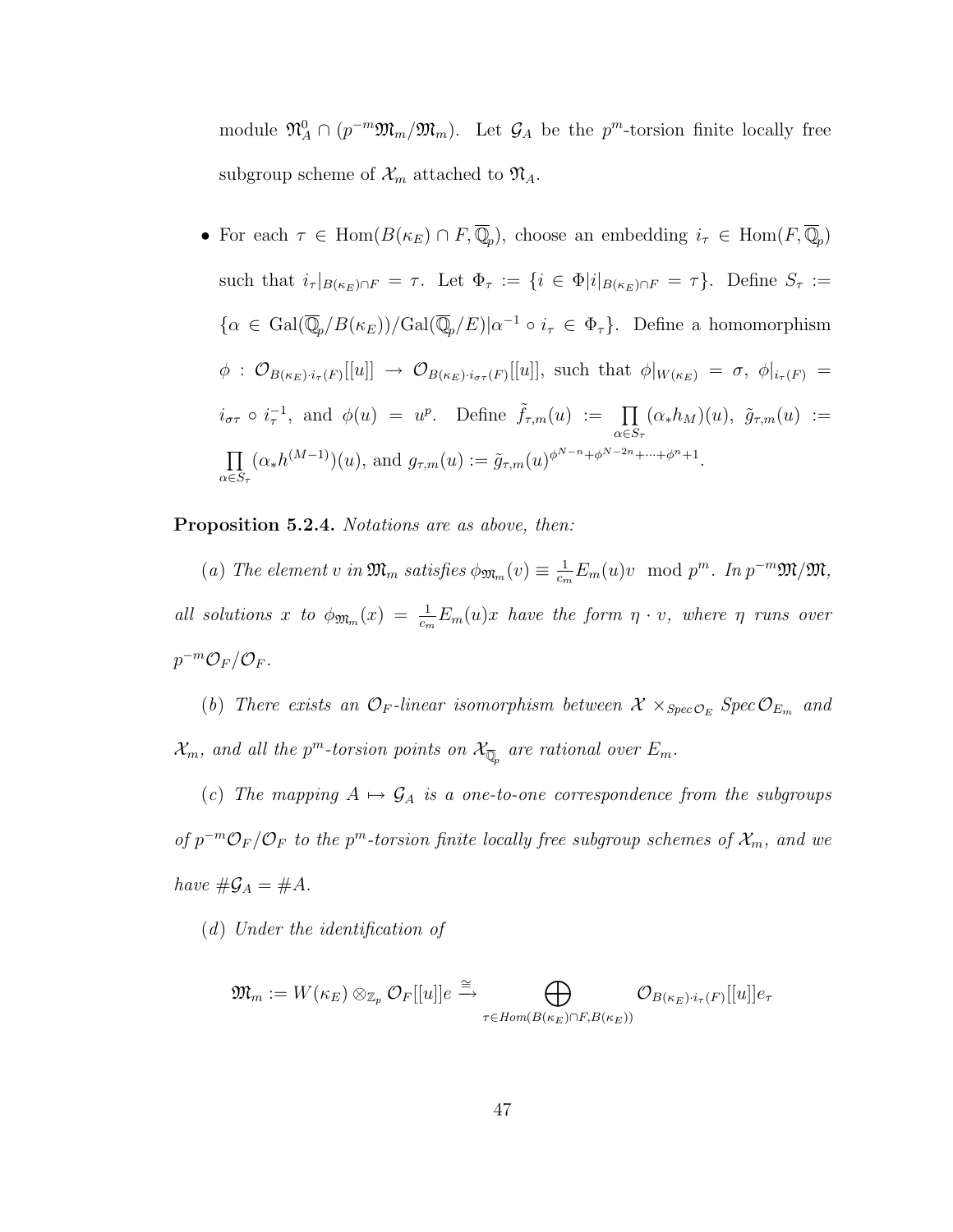we have a concrete description of  $\phi_{\mathfrak{M}_m}$  and v:

$$
\phi_{\mathfrak{M}_m} e_{\tau} = \tilde{f}_{\sigma\tau,m}(u) e_{\sigma\tau}, \qquad v = \sum_{\tau \in \mathit{Hom}(B(\kappa_E) \cap F, B(\kappa_E))} \left( \prod_{i=0}^{n-1} g_{\sigma^{-i}\tau,m}(u)^{\phi^i} \right) e_{\tau}
$$

Remark 5.2.4.1. It follows from CM theory and local class field theory that all the  $p^m$ -torsion points on  $\mathcal{X}_{\overline{\mathbb{Q}}_p}$  are rational over a certain totally ramified abelian extension of E, i.e., the fixed field of the kernel of the associated Galois representation  $Gal(\overline{\mathbb{Q}}_p/E) \to \mathcal{O}_F^{\times} \Rightarrow (\mathcal{O}_F/p^m)^{\times}$ . The computation here on torsion points via Kisin modules allows us to tell this kernel explicitly: it corresponds to the subgroup  $(1 + \pi_E^M \mathcal{O}_E) \times (-\pi_E)^{\mathbb{Z}} \subset E^{\times}$  via the reciprocity map  $E^{\times} \to \text{Gal}(\overline{\mathbb{Q}}_p/E)$  in local class field theory.

*Proof.* With the element v defined as above, we can compute  $\phi_{\mathfrak{M}_m} v =$ 

$$
(N_{\Phi,E(u),B(\kappa_{E})\otimes_{\mathbb{Q}_{p}}F(u)}(h^{(M-1)}(u)))^{\phi^{N}+\phi^{N-1}+\cdots+\phi} \cdot \frac{1}{c_{m}} \cdot P_{\Phi^{c},\pi_{m},B(\kappa_{E})\otimes_{\mathbb{Q}_{p}}F(u)}(w)
$$
\n
$$
= N_{\Phi,E(u),B(\kappa_{E})\otimes_{\mathbb{Q}_{p}}F(u)}(h^{(M-1)}(u^{p^{N}}))(N_{\Phi,E(u),B(\kappa_{E})\otimes_{\mathbb{Q}_{p}}F(u)}(h^{(M-1)}(u)))^{\phi^{N-1}+\cdots+\phi}.
$$
\n
$$
\frac{1}{c_{m}} \cdot P_{\Phi^{c},\pi_{m},B(\kappa_{E})\otimes_{\mathbb{Q}_{p}}F(u)}(h_{M}(u))(N_{\Phi,E(u),B(\kappa_{E})\otimes_{\mathbb{Q}_{p}}F(u)}(h^{(M-1)}(u)))^{\phi^{N-1}+\cdots+\phi+1}.
$$
\n
$$
\frac{1}{c_{m}} \cdot P_{\Phi^{c},\pi_{m},B(\kappa_{E})\otimes_{\mathbb{Q}_{p}}F(u)}(Nm_{E_{m}(u)/E(u)}(u-\pi_{m})).
$$
\n
$$
= N_{\Phi,E(u),B(\kappa_{E})\otimes_{\mathbb{Q}_{p}}F(u)}(Nm_{E_{m}(u)/E(u)}(u-\pi_{m})).
$$
\n
$$
\frac{1}{c_{m}} \cdot P_{\Phi^{c},\pi_{m},B(\kappa_{E})\otimes_{\mathbb{Q}_{p}}F(u)}v
$$
\n
$$
= P_{\Phi,\pi_{m},B(\kappa_{E})\otimes_{\mathbb{Q}_{p}}F(u)} \cdot \frac{1}{c_{m}} \cdot P_{\Phi^{c},\pi_{m},B(\kappa_{E})\otimes_{\mathbb{Q}_{p}}F(u)}v
$$
\n
$$
= \frac{1}{c_{m}}E_{m}(u)v
$$

Since  $\phi_{\mathfrak{M}_m}$  commutes with the  $\mathcal{O}_F$ -action on  $\mathfrak{M}_m$ , (a) now follows. In particular, we have found  $\#(\mathcal{O}_F/p^m) = m[F : \mathbb{Q}_p]$  different  $p^m$ -torsion points in  $\mathcal{X}_m$ . Since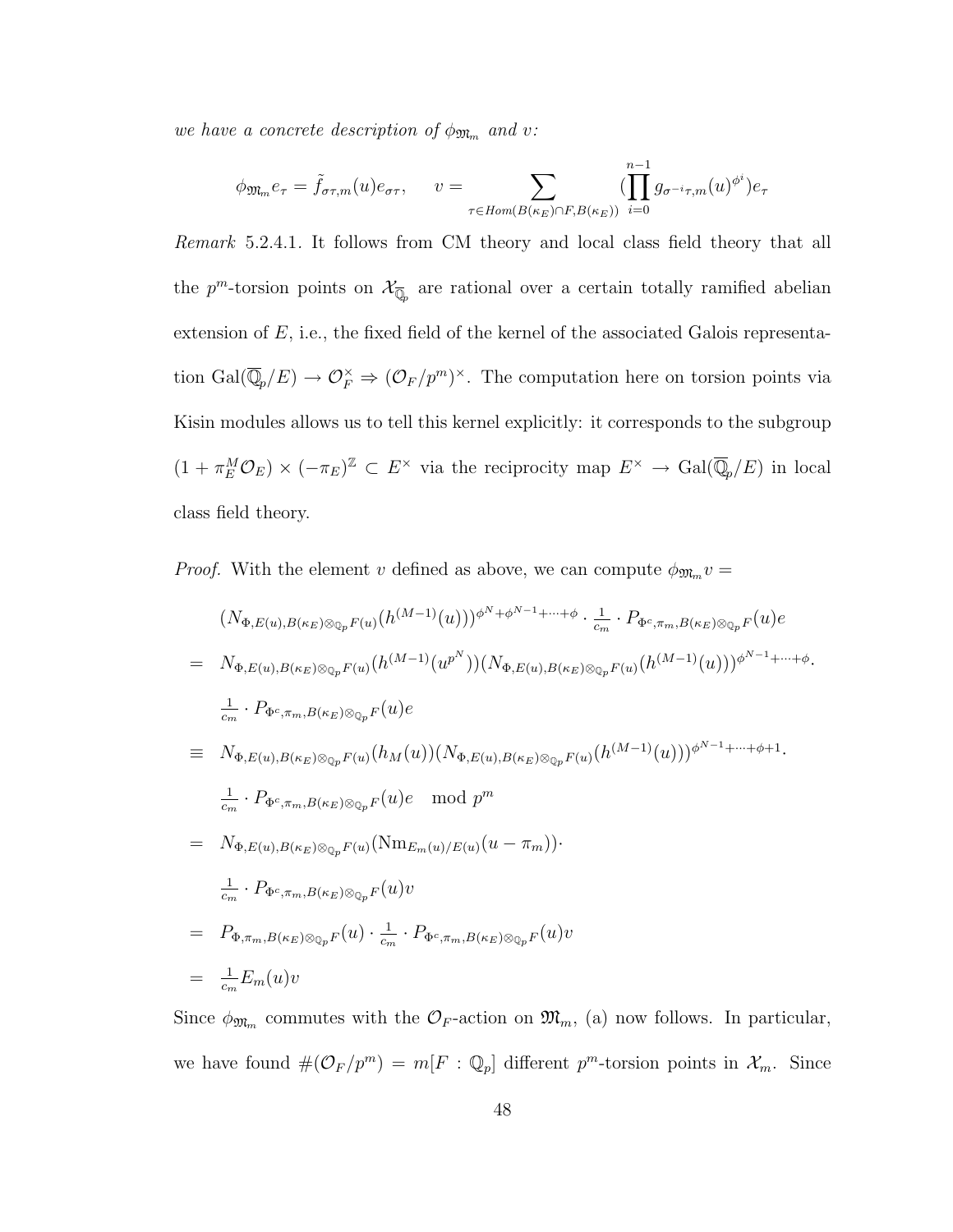$\mathrm{ht}(\mathcal{X}_m) = [F : \mathbb{Q}_p],$  all the  $p^m$ -torsion points on  $(\mathcal{X}_m)_{\overline{\mathbb{Q}}_p}$  are rational over  $E_m$ . By the construction of  $h_M(x)$  and  $\pi_m$ , we can check  $Nm_{E_m/E}(-\pi_m) = -\pi_E$ . By Proposition [5.1.8](#page-50-0) we know  $\mathcal{X} \times_{\text{Spec} \mathcal{O}_E} \text{Spec} \mathcal{O}_{E_m}$  is  $\mathcal{O}_F$ -linearly isomorphic to  $\mathcal{X}_m$ and (b) is proved.

The correspondence in (c) is obviously bijective. To check  $\#\mathcal{G}_A = \#A$ , recall we have proved in Proposition [3.2](#page-33-0) that  $\#\mathcal{G}_A = p^{\text{length}_{\mathfrak{S}^0}} \mathfrak{N}_A^0$ , and it is clear that  $\#A =$  $p^{\text{length}_{\mathbb{Z}}A}$ . If we look at the natural filtration  $0 \subset \mathfrak{N}_A^0[p] \subset \mathfrak{N}_A^0[p^2] \subset \cdots \subset \mathfrak{N}_A^0[p^m] =$  $\mathfrak{N}_A^0$ , each subquotient  $\mathfrak{N}_A^0[p^i]/\mathfrak{N}_A^0[p^{i-1}]$  is equal to  $k((u))\{\overline{\eta\cdot v_m}|\eta\in A[p^i]\}.$  Its dimension over  $k((u))$  is equal to  $\dim_{\mathbb{F}_p} A[p^i]/A[p^{i-1}]$ . This implies

$$
\operatorname{length}_{\mathfrak{S}^0} \mathfrak{N}_A^0 = \sum_{i=1}^m \dim_{k((u))} \mathfrak{N}_A^0[p^i] / \mathfrak{N}_A^0[p^{i-1}] = \sum_{i=1}^m \dim_{\mathbb{F}_p} A[p^i] / A[p^{i-1}] = \operatorname{length}_{\mathbb{Z}} A
$$

To see (d), with the definition of  $S_{\tau}$ , one can check

$$
N_{\Phi,E(u),B(\kappa_E)\otimes_{\mathbb{Q}_p}F(u)}(f(u))=(\prod_{\alpha\in S_\tau}\alpha_*f(u))_\tau
$$

Then (d) follows from a careful examination of the definition of  $v$  under the identification  $\mathfrak{M}_m \stackrel{\cong}{\rightarrow} \oplus$  $\mathcal{O}_{B(\kappa_E)\cdot i_\tau(F)}[[u]]e_\tau.$  $\Box$  $\tau \in \text{Hom}(B(\kappa_E) \cap F, B(\kappa_E))$ 

<span id="page-57-0"></span>Remark 5.2.5. Let d be a positive integer and  $\sqrt[d]{\pi_m}$  be a d-th root of  $\pi_m$ . The minimal Eisenstein polynomial of  $\sqrt[d]{\pi_m}$  over  $B(\kappa_E)$  is  $E_m(u^d)$ , and its constant term is equal to  $pc_m$ . Let  $\mathfrak{M}_{m,d}$  be the Kisin module constructed in [\(5.1\)](#page-46-0) with  $(E_m(\sqrt[d]{\pi_m}), \sqrt[d]{\pi_m})$ . Its associated p-divisible group is naturally isomorphic to the base change of  $\mathcal{X}_m$  to  $\mathcal{O}_E[\sqrt[d]{\pi_m}]$ . If we replace u with  $u^d$  in the definition of v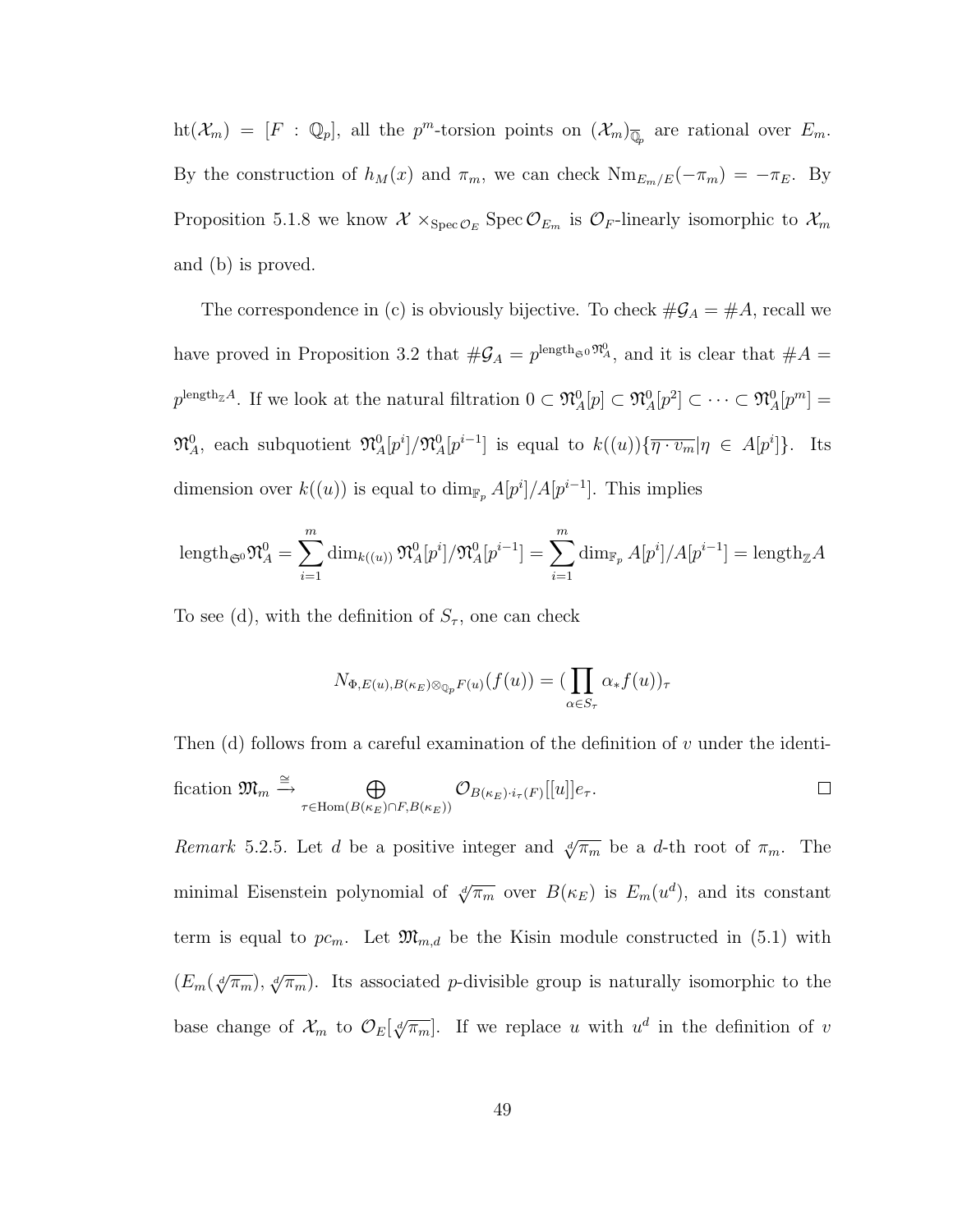and denote it by  $v(u^d)$ , then all the solutions x to  $\phi_{\mathfrak{M}_{m,d}}(x) = \frac{1}{c_m} E_m(u^d) x$  in  $p^{-m}\mathfrak{M}_{m,d}/\mathfrak{M}_{m,d}$  have the form  $\eta \cdot v(u^d)$ , where  $\eta$  runs over  $p^{-m}\mathcal{O}_F/\mathcal{O}_F$ .

#### 5.3 Some technical lemmas

We establish a few lemmas on properties of the polynomial  $h^{(M-1)}(u)$ . The properties will be stated in terms of Newton polygons.

Let us review the basic notions about Newton polygons: let  $(F, \nu)$  be a discrete valuation field,  $\mathcal{O}_F$  be the valuation ring. Let  $f(t) = \sum^d$  $i=r$  $a_i t^i \in F[t, t^{-1}],$  where  $a_r, a_d \neq 0$ . The *Newton polygon* NP(f) of  $f(t)$  is the convex hull of  $\bigcup^d$  $i=r$  $(i, \nu(a_i)) + \mathbb{R}^2_+,$ where  $\mathbb{R}^2_+ := \{(x, y) \in \mathbb{R}^2 | x \geq 0, y \geq 0\}$ . We define the *slopes* of NP(f) as the slopes of the segments on the boundary of the polygon to the left of  $x = d$ . If  $\lambda$  is a slope of NP(f), we define the *multiplicity* of  $\lambda$  as the length of the projection to x-axis of the corresponding segment.

If  $f(t)$  is a polynomial over F, the valuation v on F uniquely extends to the splitting field of f. The slopes of a polynomial's Newton polygon are related with the valuations of its roots in the following way.

<span id="page-58-0"></span>**Proposition 5.3.1.** Suppose  $f(t)$  is a monic polynomial with a nonzero constant term. If the valuations of all the nonzero roots of f are equal to  $-\lambda_1 < -\lambda_2 <$  $\cdots < -\lambda_k$  with multiplicities  $a_1, a_2, \cdots, a_k$ , respectively, then the slopes of  $NP(f)$ are  $\lambda_1 > \lambda_2 > \cdots > \lambda_k$  with lengths  $a_1, a_2, \cdots, a_k$ , respectively.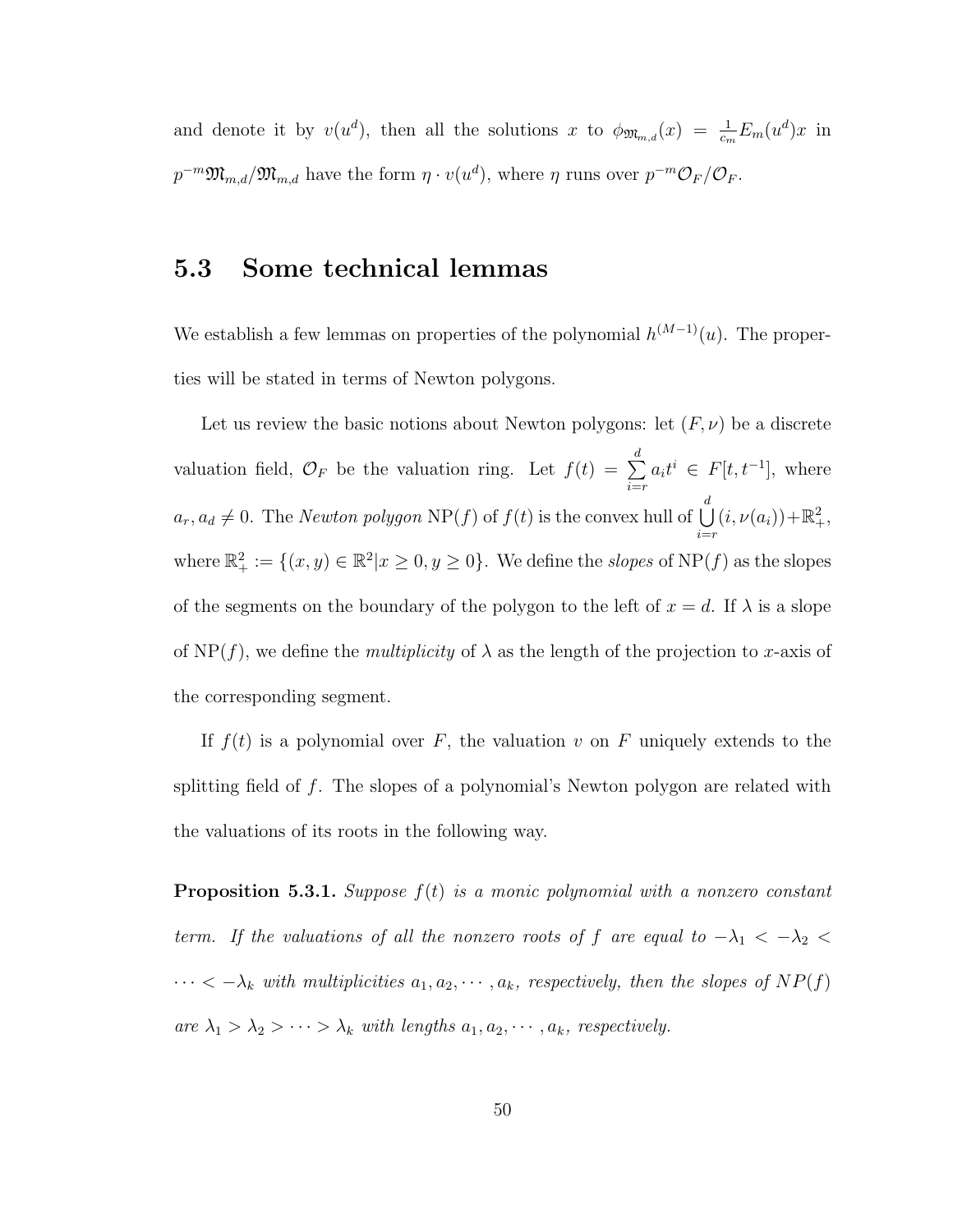Recall that the Minkowski sum of two sets  $S_1$  and  $S_2$  in a vector space is defined as  $S_1 + S_2 := \{v_1 + v_2 | v_i \in S_i\}$ . We have an immediate corollary from Proposition [5.3.1.](#page-58-0)

<span id="page-59-0"></span>**Corollary 5.3.2.** The Newton polygon  $NP(fg)$  is equal to the Minkowski sum  $NP(f) + NP(g)$ .

Let K be a field. For each formal power series  $g(t) \in K((t))$ , there exists a unique integer r such that  $g(t) = x^r g_0(t)$  and  $g_0(t) \in K[[t]]^{\times}$ . We define this integer r to be the *order* of  $g(t)$ , denoted by  $\text{ord}_u g(t)$ , or simply  $\text{ord}_u g$  for short. The following lemma will be extensively used in the future computations.

<span id="page-59-1"></span>**Lemma 5.3.3.** Let F be a p-adic local field with residue field  $\kappa_F$ , and  $\pi$  be a uniformizer in  $\mathcal{O}_F$ . Suppose  $f(t) = \sum^d$  $i=r$  $a_i t^i \in F[t, t^{-1}],$  where  $a_r, a_d \neq 0$ . Let  $h := \min{\lbrace \nu(a_i) | r \leq i \leq d \rbrace}$ . Let  $c_{il}$  be the unique elements in  $\kappa_F$  for  $i = r, r+1, \cdots, d$ and  $l = h, h + 1, \cdots$  such that  $a_i = \sum_{i=1}^{\infty} a_i$  $_{l=h}$  $\pi^j \langle c_{il} \rangle$ , where  $\langle x \rangle$  is the Teichmuller lift for  $x \in \kappa_F$ . Define  $g_j(t) := \sum^d$  $i=r$  $\langle c_{ij} \rangle t^i$ . Suppose the slopes of NP(f) are  $\lambda_1 > \lambda_2 > \cdots \lambda_s$ with multiplicities  $\alpha_1, \alpha_2, \cdots, \alpha_s$ , respectively. Then we have the following estimates:

$$
ord_u g_l \ge d - \sum_{j=1}^{k-1} \alpha_j - (i - \sum_{j=1}^{k-1} \alpha_j), \quad if h - \sum_{j=1}^{k-1} \lambda_j \alpha_j < l < h - \sum_{j=1}^{k} \lambda_j \alpha_j, k = 1, 2, \cdots
$$
  

$$
ord_u g_l = d - \sum_{j=1}^{k} \alpha_j, \qquad if l = h - \sum_{j=1}^{k} \lambda_j \alpha_j, k = 0, 1, 2, \cdots
$$

*Proof.* By the definitions of  $g_j(u)$  we can write  $f(t) = \sum_{i=1}^{\infty}$  $j=h$  $\pi^j g_j(t)$ . For each  $l \geq h$ , there exists a positive integer  $k$  such that  $h \sum_{ }^{k-1}$  $j=1$  $\lambda_j \alpha_j \leq l \, < \, h - \sum\limits_{i = 1}^k \,$  $j=1$  $\lambda \alpha_j$ . First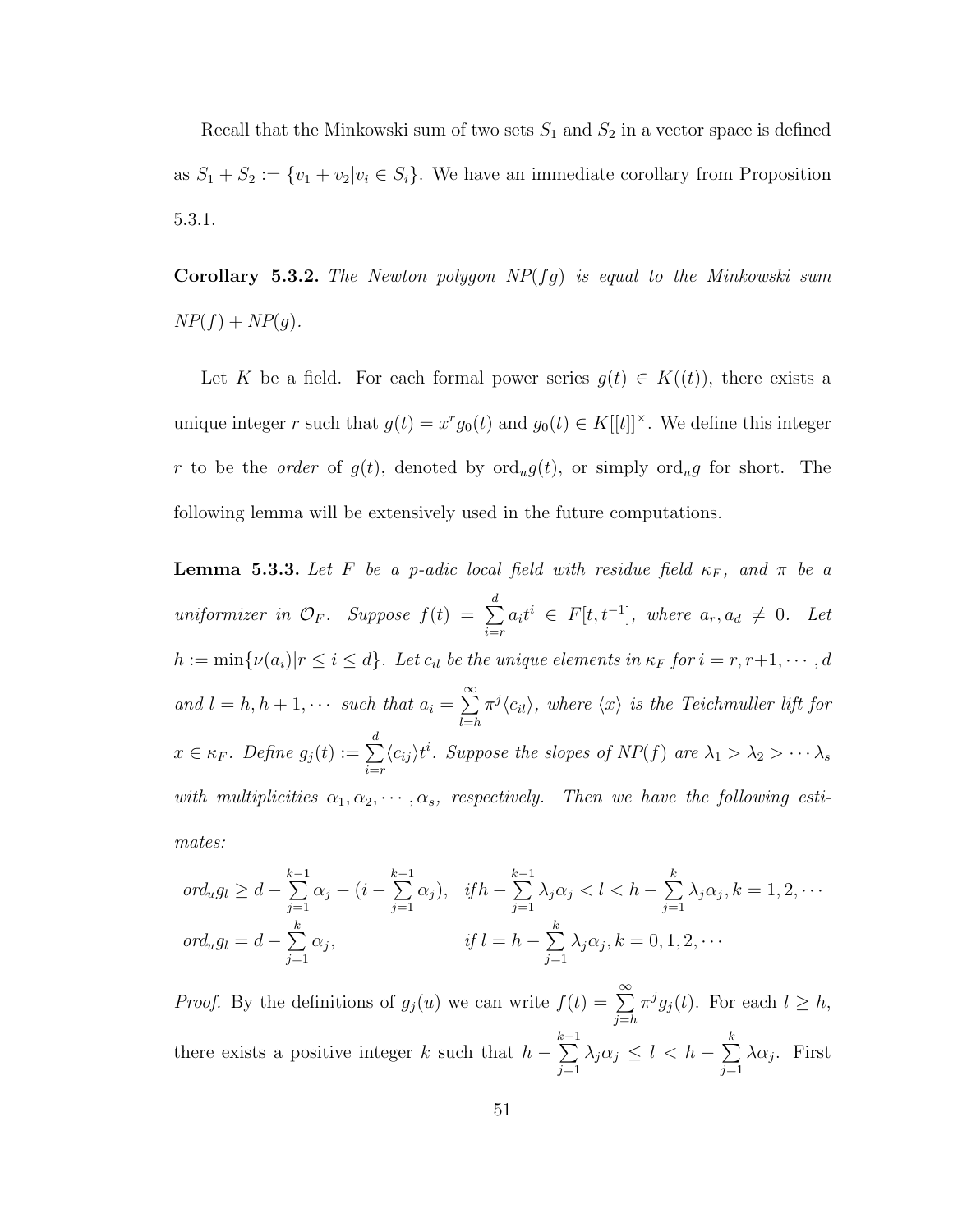$\sum_{ }^{k-1}$  $\lambda_j\alpha_j\,<\,l\,<\,h\,-\,\sum^k$ suppose  $h \lambda \alpha_j$ . If  $n = \min\{i | c_{i,l} \neq 0\}$ , then  $\nu(a_n) \leq i$ .  $j=1$  $j=1$ Because the point  $P_n = (n, v(a_n))$  is inside the Newton polygon, we deduce that n is larger than or equal to the x-coordinate of the intersection of  $NP(f)$  with  $y = i$ .  $\sum_{ }^{k-1}$  $\sum_{ }^{k-1}$ The x-coordinate of the intersection is equal to  $d \alpha_j$  −  $(i \alpha_j$ ) from the  $j=1$  $j=1$  $\sum_{i=1}^{k-1}$  $\sum_{ }^{k-1}$ information on the slopes of  $NP(f)$ . Therefore ord<sub>u</sub> $g_l \geq d$  –  $\alpha_j$  −  $(i \alpha_j$ ).  $j=1$  $j=1$ Second, suppose  $l = h - \sum_{i=1}^{k} h_i$  $\alpha_j$  where k is a non-negative integer. Let  $n_0 := d - \sum^k$  $\alpha_j$ .  $j=1$  $j=1$ Because  $(d - \sum_{k=1}^{k} a_k)^2$  $\alpha_j, l$ ) is a vertex on NP(f),  $\nu(a_{n_0})$  must be equal to l, and any other  $j=1$ *n* such that  $\nu(a_n) = l$  must be larger than  $d - \sum_{n=1}^k$  $\alpha_j$ . This proves the estimates on  $j=1$  $\Box$ the orders of  $g_l(u)$ .

Now we study the Newton polygons of the polynomials  $h^{(M-1)}(u)$  and  $h_M(u)$ that we have defined over E in  $(5.2)$ . Choose the valuation  $\nu$  on E such that  $\nu(\pi_E) = 1.$ 

#### <span id="page-60-0"></span>Proposition 5.3.4. The following statements are true:

(a) The vertices of  $NP(h_M(u))$  are  $(p^{MN} - p^{(M-1)N}, 0)$ ,  $(0, 1)$ , and the slope of  $NP(h_M(u))$  is  $-\frac{1}{(n^{MN}-n^{N})}$  $\frac{1}{(p^{MN}-p^{(M-1)N})}$  with multiplicity  $p^{MN}-p^{(M-1)N}$ .

(b) The vertices of  $NP(h^{(M-1)}(u))$  are  $(p^{(M-1)N}, 0), (p^{(M-2)N}, 1), \cdots, (1, M-1),$ the slopes of  $NP(h^{(M-1)}(u))$  are  $-\frac{1}{(n^{(M-1)N})}$  $\frac{1}{(p^{(M-1)N}-p^{(M-2)N})} > -\frac{1}{(p^{(M-2)N}-1)}$  $\frac{1}{(p^{(M-2)N}-p^{(M-3)N})} > \cdots >$  $-\frac{1}{(p^N-1)}$ , with multiplicites  $p^{(M-1)N} - p^{(M-2)N}, p^{(M-2)N} - p^{(M-3)N}, \cdots, p^N-1$ , respectively.

(c) For any positive integer D, there exists  $\widehat{h^{(M-1)}}(u) \in \mathcal{O}_E[u, u^{-1}]$  such that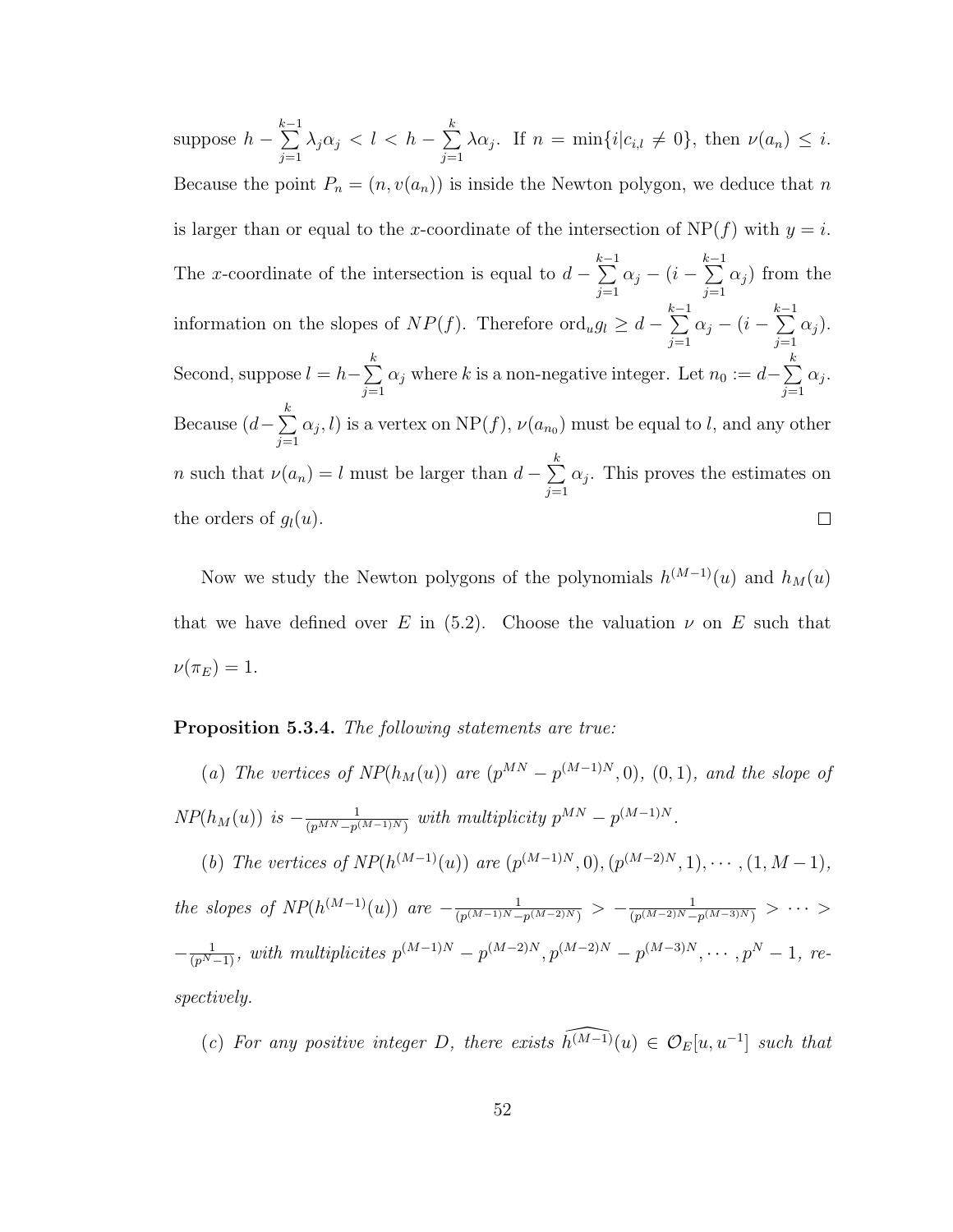$$
h^{(M-1)}(u)\widehat{h^{(M-1)}}(u) \equiv 1 \mod \pi_E^D, \text{ the vertices of } NP(\widehat{h^{(M-1)}}(u)) \text{ are } (-p^{(M-1)N}, 0),
$$
  

$$
(-Dp^{(M-1)N} + (D-1)p^{(M-2)N}, D-1), \text{ and the slope of } NP(\widehat{h^{(M-1)}}(u)) \text{ is equal to}
$$
  

$$
-\frac{1}{(p^{(M-1)N}-p^{(M-2)N})} \text{ with multiplicity } (D-1)(p^{(M-1)N}-p^{(M-2)N}).
$$

*Proof.* From the definition of  $h_M(u)$  we know it is an Eisenstein polynomial of degree  $(1-p^{-N})p^{MN}$ , hence all its roots have valuation  $\frac{1}{(1-p^{-N})p^{MN}}$ , this proves (a) by Proposition [5.3.1.](#page-58-0) Since  $h^{(M-1)}(u) = u \prod^{M-1}$  $i=1$  $h_i(u)$ , there are exactly  $p^{iN}$  –  $p^{(i-1)N}$  roots of  $h^{(M-1)}(u)$  with valuation  $\frac{1}{p^{iN}-p^{(i-1)N}}$ , this proves (b) by Corollary [5.3.2.](#page-59-0) Then apply Lemma [5.3.3](#page-59-1) we deduce there exist  $A_i(u) \in \mathcal{O}_E[u, u^{-1}]^{\times}$  for  $i = 0, 1, \dots, M - 1$  such that  $h^{(M-1)}(u) = \sum_{i=1}^{M-1}$  $i=0$  $\pi_E^i A_i(u)$ , and  $\text{ord}_u A_i = p^{(M-1-i)Nd}$ . Note that  $(h^{(M-1)}(u))^{-1}$  exists in the p-adic completion of  $\mathcal{O}_E((u))$  as

$$
(h^{(M-1)}(u))^{-1} = A_0^{-1} (1 + \sum_{k=1}^{\infty} A_0^{-1} A_k \pi_E^k)^{-1} = \sum_{k=0}^{\infty} \pi_E^k (\sum_{\substack{i_1 + i_2 + \dots + i_t = k \\ i_j > 0}} A_0^{-(t+1)} A_{i_1} \cdots A_{i_t})
$$

If we define  $\widehat{h^{(M-1)}(u)} := \sum_{n=1}^{D-1}$  $k=0$  $\pi_E^k$ (  $\sum$  $i_1 + i_2 + \cdots + i_t = k$ <br> $i_j > 0$  $(-1)^t A_0^{-(t+1)} A_{i_1} \cdots A_{i_t}$ , then  $\widehat{h^{(M-1)}}$  is defined in  $\mathcal{O}_E[u, u^{-1}]$ . Let us estimate the order of  $A_0^{-(t+1)}A_{i_1} \cdots A_{i_t}$ . If  $i_1 \geq 2$ , then after replacing  $(i_1, i_2, \dots, i_t)$  with  $(1, i_1 - 1, i_2, \dots, i_t)$ , the order will change by

$$
-\text{ord}_{u}A_0 + \text{ord}_{u}A_1 + \text{ord}_{u}A_{i_1-1} - \text{ord}_{u}A_{i_1} < -p^{MN}(1 - 2p^{-N}) \le 0
$$

For the same reason, if  $i_j > 1$  then after splitting  $i_j$  into 1 and  $i_j - 1$ , the order of  $A_0^{-(t+1)}A_{i_1}\cdots A_{i_t}$  also decreases. Hence, among the indices  $(i_1, i_2, \cdots, i_t)$  such that  $i_1 + i_2 + \cdots + i_t = k$ , the order of  $A_0^{-(t+1)}A_{i_1} \cdots A_{i_t}$  is the lowest only when  $t = k$  and  $i_1 = i_2 = \cdots = i_k = 1$ . Therefore ord<sub>u</sub>( $\sum$  $i_1 + i_2 + \cdots + i_t = k$ <br> $i_j > 0$  $A_0^{-(t+1)}A_{i_1}\cdots A_{i_t}$  =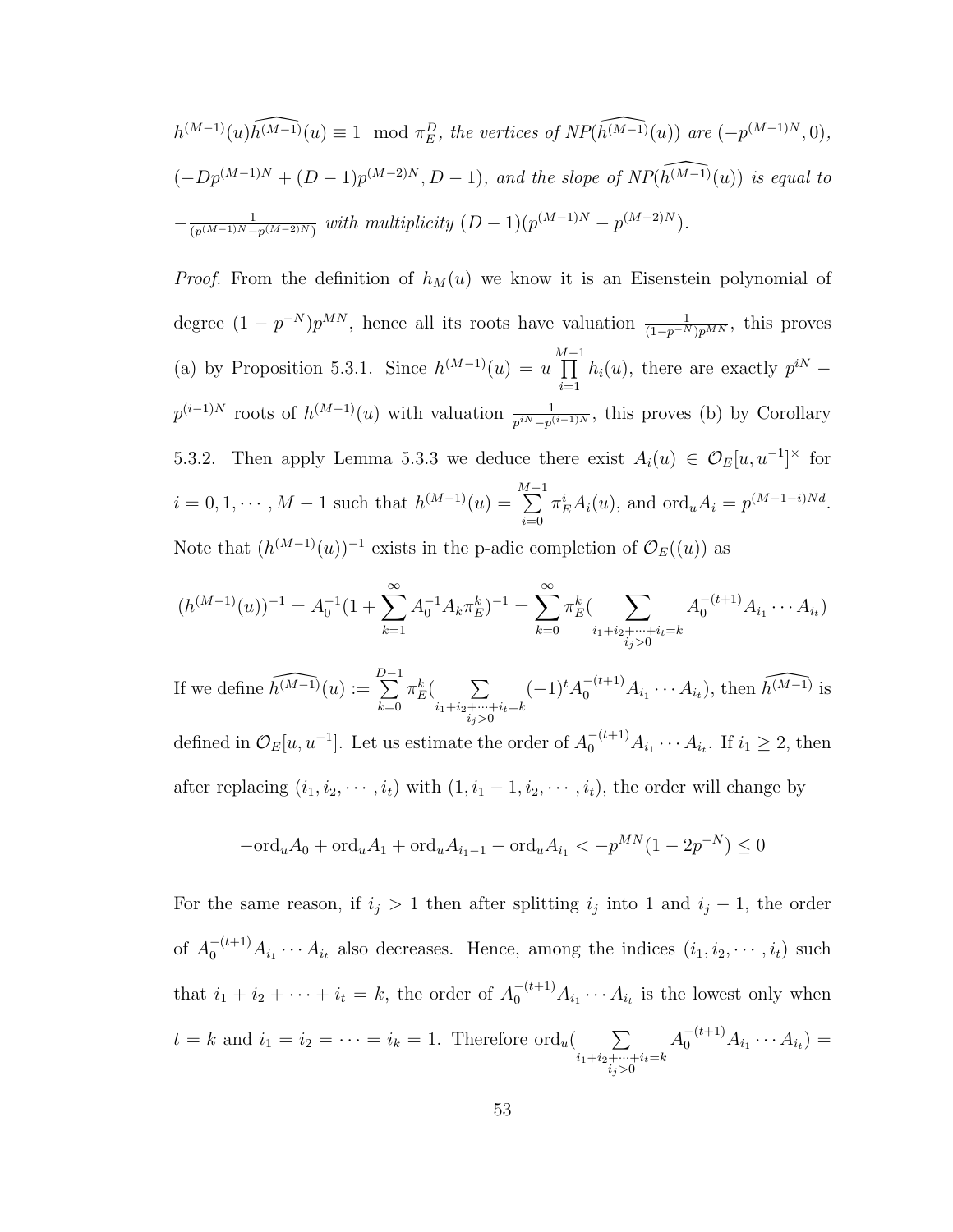$$
\text{ord}_u A_0^{-(k+1)} A_1^k = -(k+1)p^{MN} + kp^{(M-1)N}.
$$
 (c) now follows.

Now suppose E is an unramified p-adic local field. Define the endomorphism  $\phi$ on  $E(u)$  such that  $\phi|_E = \sigma$ , and  $\phi(u) = u^p$ . If  $i > 0$  and  $f(u) \in E(u)$  can be written as  $f_0(u^d)$  such that  $p^i|d$ , then  $f(u)$  is contained in the image of  $\phi^i : E(u) \to E(u)$ , therefore  $f(u)^{\phi^{-i}}$  is well-defined.

**Lemma 5.3.5.** Suppose E is an unramified extension over  $\mathbb{Q}_p$  and we take  $\pi_E$  = p. Let  $d, D$  be positive integers and suppose  $D \leq M$ . Suppose we have integers  $x_1 > x_2 > \cdots > x_r > y_1 > y_2 > \cdots > y_s$ , such that  $p^{y_s}d$  is an integer. Let  $l \leq r$  be the largest integer such that  $x_l > y_1 + N$ ; we treat  $l = 0$  if such an  $x_l$  does not exist. Then there exists  $g_k \in E[u]$  for  $k = 0, 1, \dots, D - 1$  such that  $h^{(M-1)} (u^d)^{\phi^{x_1} + \cdots + \phi^{x_r} - \phi^{x_1 - N} - \cdots - \phi^{x_l - N} - \phi^{y_1} - \cdots - \phi^{y_s}} \equiv \sum^{D-1}$  $_{k=0}$  $p^k g_k \mod p^D$  with

$$
ord_u g_k \geq \begin{cases} dp^{(M-1)N}((1-p^{-N})(p^{k+1}+\cdots p^l)+p^{x_{l+1}}+\cdots+p^{x_r}-p^{y_1}-\cdots-p^{y_s}) \\ & \text{if } 0 \leq k \leq l-1 \\ dp^{(M-1)N}(p^{x_{k+1}}+\cdots+p^{x_r}-p^{y_1}-\cdots-p^{y_s}) \\ & \text{if } l \leq k \leq r-1 \\ dp^{(M-1)N}(-(k-r+1)p^{y_1}-\cdots-p^{y_s}) \\ & \text{if } k \geq r \end{cases}
$$

*Proof.* Replace  $h^{(M-1)}(u^d)^{-1}$  by  $\widehat{h^{(M-1)}(u^d)}$ . Recall that  $h^{(M-1)}(u^d)^{\phi^N-1} \equiv h_M(u^d)$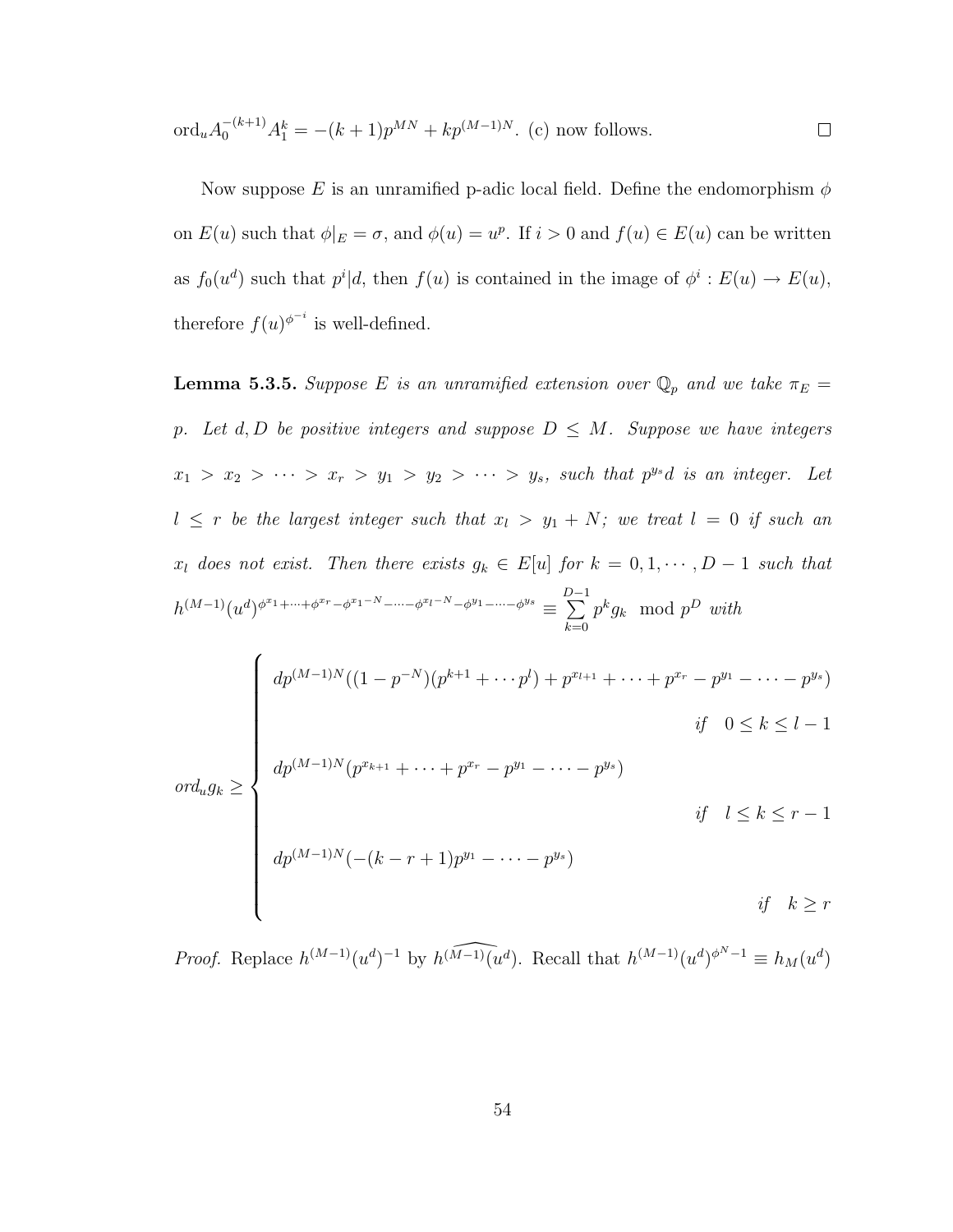mod  $p^M$ , we deduce

$$
h^{(M-1)}(u^d)^{\phi^{x_1+\dots+\phi^{x_r}-\phi^{x_1-N}-\dots-\phi^{x_l-N}-\phi^{y_1-\dots-\phi^{y_s}}}}
$$
\n
$$
\equiv h_M(u^d)^{\phi^{x_1-N}+\phi^{x_2-N}+\dots+\phi^{x_l-N}}h^{(M-1)}(u^d)^{\phi^{x_{l+1}}+\dots+\phi^{x_r}}\widehat{h^{(M-1)}}(u^d)^{\phi^{y_1}+\dots+\phi^{y_s}}
$$
\nmod  $p^D$ 

By the definition of  $\phi$ , for any  $f(x) \in E[u, u^{-1}]$ , the slopes of  $NP(f(u^d)^{\phi^i})$  are equal to the quotient of the slopes of  $NP(f)$  by  $p^i d$ . Hence by Lemma [\(5.3.4\)](#page-60-0) the slopes of

$$
\mathrm{NP}(h_M(u^d)^{\phi^{x_1-N}+\phi^{x_2-N}+\cdots+\phi^{x_l-N}}h^{(M-1)}(u^d)^{\phi^{x_{l+1}}+\cdots+\phi^{x_r}}\widehat{h^{(M-1)}}(u^d)^{\phi^{y_1}+\cdots+\phi^{y_s}})
$$

are:

$$
-\frac{1}{p^{x_1}(p^{(M-1)N}-p^{(M-2)N})d} > -\frac{1}{p^{x_2}(p^{(M-1)N}-p^{(M-2)N})d} > \cdots >
$$
  

$$
-\frac{1}{p^{x_r}(p^{(M-1)N}-p^{(M-2)N})d} > -\frac{1}{p^{y_1}(p^{(M-1)N}-p^{(M-2)N})d} > \cdots
$$

The multiplicity of each slope  $-\frac{1}{r^2\sin((M-1))N}$  $\frac{1}{p^{x_i}(p^{(M-1)N}-p^{(M-2)N})d}$  is  $p^{x_i}(p^{(M-1)N}-p^{(M-2)N})d$ , and the multiplicity of  $-\frac{1}{r^{y_1}(r^{(M-1)N})}$  $\frac{1}{p^{y_1}(p^{(M-1)N}-p^{(M-2)N})d}$  is  $(D-1)p^{y_1}(p^{(M-1)N}-p^{(M-2)N})d$ . Then the statement follows by a direct application of Lemma [5.3.3.](#page-59-1)  $\Box$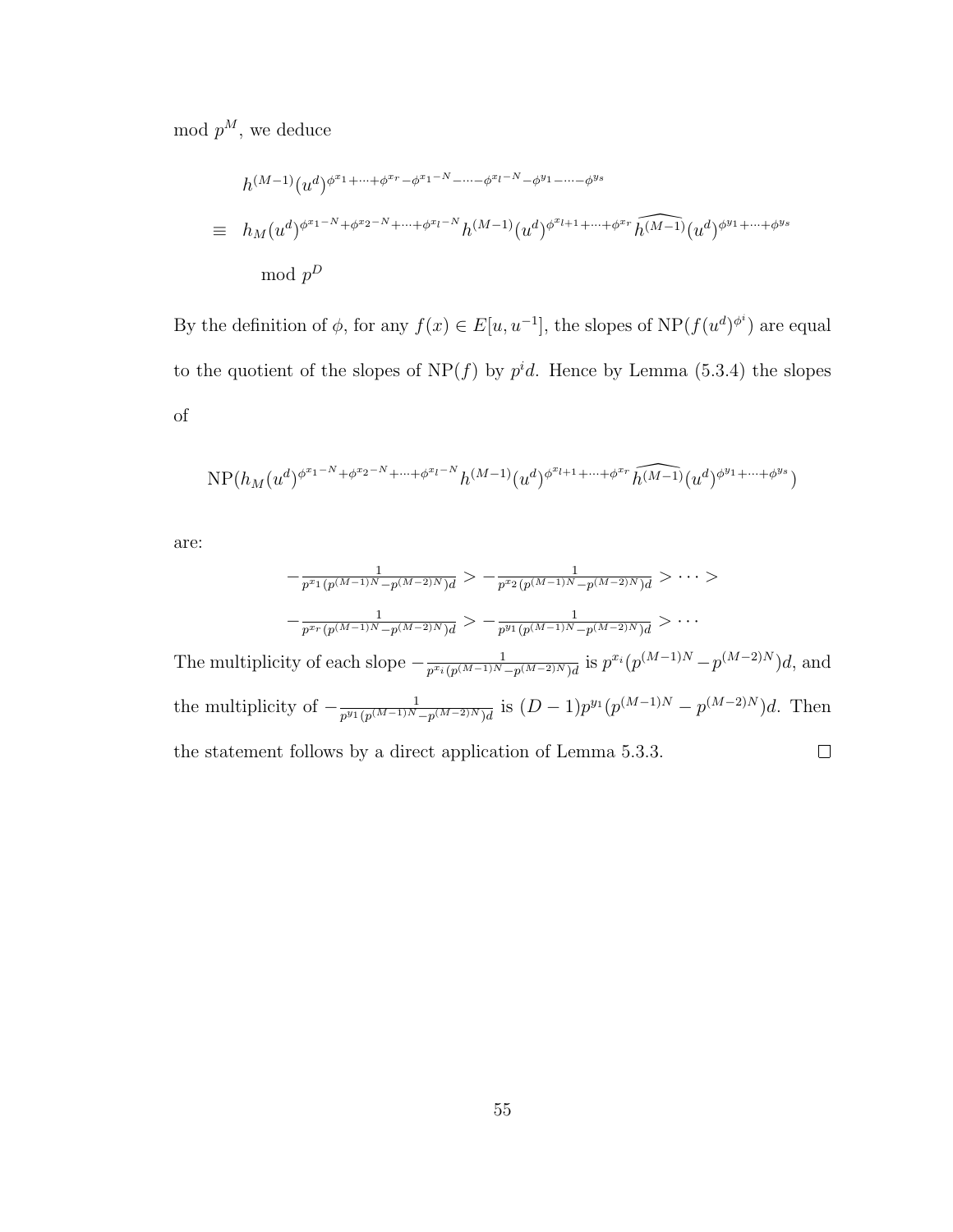### Chapter 6

# Strong CM lifting to a p-adic CM type induced from an unramified local field

#### 6.1 Main results of the Chapter

**Definition 6.1.1.** Let  $\Gamma_0$  be a complete discrete valuation ring of characteristic 0 and residue characteristic p. Let  $\kappa_0$  be the residue field of  $R_0$ . Let X be a pdivisible group over  $\Gamma_0$ . A finite subgroup G of  $\mathcal{X}_{\kappa_0}$  is said to be *potentially liftable*, if there exists a finite extension  $\Gamma$  over  $\Gamma_0$  with residue field  $\kappa$ , and a finite locally free subgroup scheme  $\mathcal G$  of  $\mathcal X_R$ , such that  $\mathcal G_\kappa=G_\kappa$ .

Let F be a p-adic local field,  $\pi$  be a uniformizer in  $\mathcal{O}_F$ , e be the absolute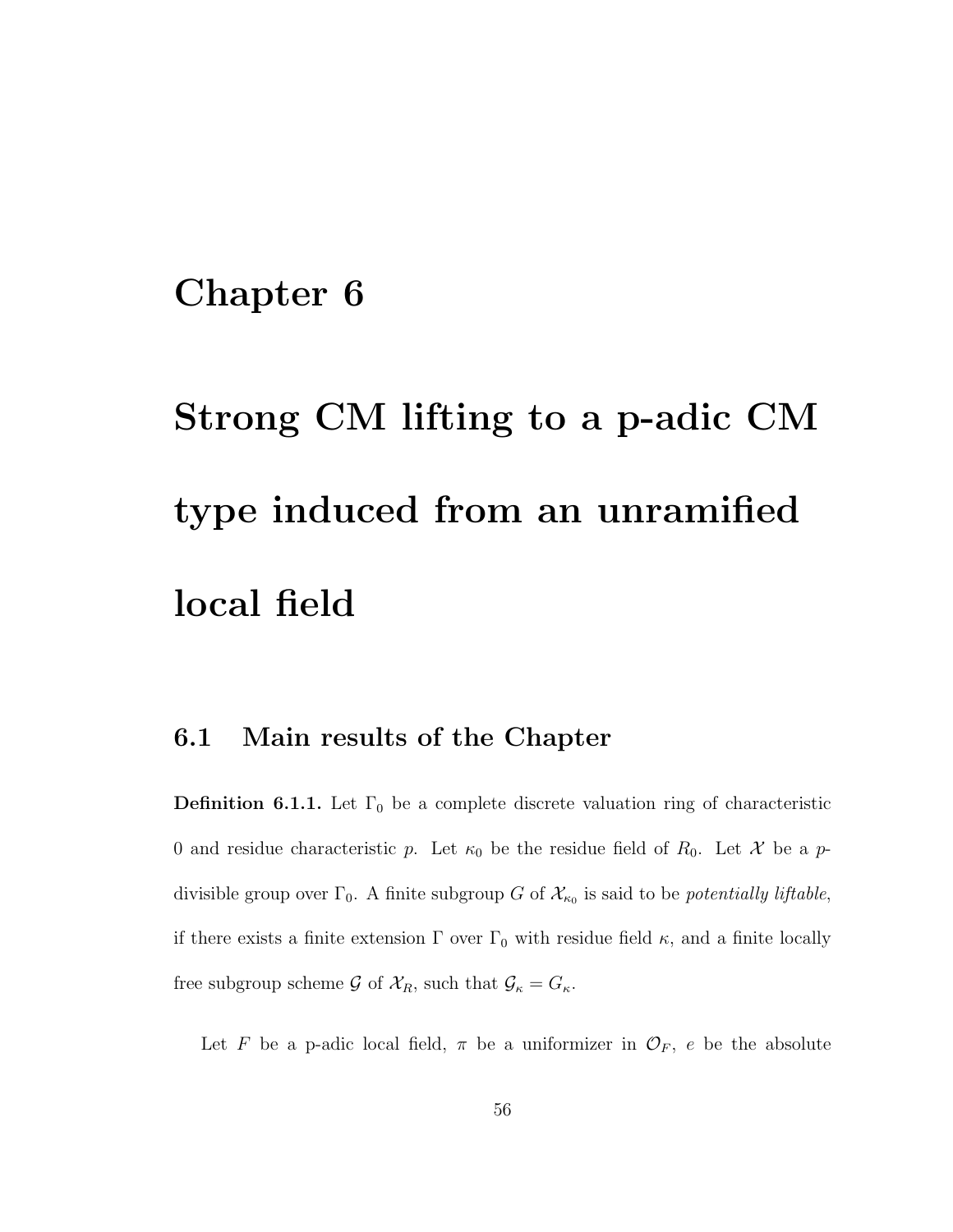ramification index,  $\kappa_F$  be the residue field, and let  $n := [\kappa_F : \mathbb{F}_p]$ . In this section we prove the following theorem:

<span id="page-65-0"></span>**Theorem 6.1.2.** Let a be an integer such that  $1 \le a \le n-1$ . Let  $i_0 \in Hom(F^{ur}, \overline{\mathbb{Q}}_p)$ ,  $\Phi' := \{i_0, i_0 \circ \sigma, \cdots, i_0 \circ \sigma^{a-1}\} \subset Hom(F^{ur}, \overline{\mathbb{Q}}_p)$ , and let  $\Phi$  be the p-adic CM type on F induced from  $\Phi'$ . Let X be the  $\mathcal{O}_F$ -linear CM p-divisible group over  $W(k)$  with p-adic CM type  $\Phi$ . Then every  $\mathcal{O}_F$ -stable subgroup G of  $\mathcal{X}_k$  is potentially liftable.

<span id="page-65-1"></span>Theorem [\(6.1.2\)](#page-65-0) has the following consequences:

**Corollary 6.1.3.** Notations are as in  $(6.1.2)$ . Then every  $\mathcal{O}_F$ -linear CM p-divisible group over k with dimension ae admits an F-linear CM lifting to characteristic 0 with *p*-adic CM type  $\Phi$ .

*Proof.* Every  $\mathcal{O}_F$ -linear CM *p*-divisible group Y over k with dimension ae is Llinearly isogeneous to  $\mathcal{X}_k$ , hence there exists an  $\mathcal{O}_F$ -stable subgroup G of  $\mathcal{X}_k$  such that Y is  $\mathcal{O}_F$ -linearly isomorphic to  $\mathcal{X}_k/G$ . By Theorem [\(6.1.2\)](#page-65-0), there exists a finite totally ramified extension R over  $W(k)$  and a finite locally free subgroup scheme  $\mathcal G$ of  $\mathcal{X}_R$ , such that  $\mathcal{G}_k = G$ . Then  $\mathcal{X}_R/\mathcal{G}$  is an F-linear CM lifting of Y with p-adic CM type Φ.  $\Box$ 

*Remark* 6.1.4. In the context of question (LTI) for *p*-divisible groups (see  $(3.1)$ ), Corollary [\(6.1.3\)](#page-65-1) implies  $LTI(F, \Phi) = \{$ the set of Lie types of dimension  $ae\}$ . So the F-linear isogeny constraint is the only constraint on  $LT(F, \Phi)$ ; cf. [\(3.1\)](#page-30-0).

**Corollary 6.1.5.** We have the following positive results on  $(sCML)$ :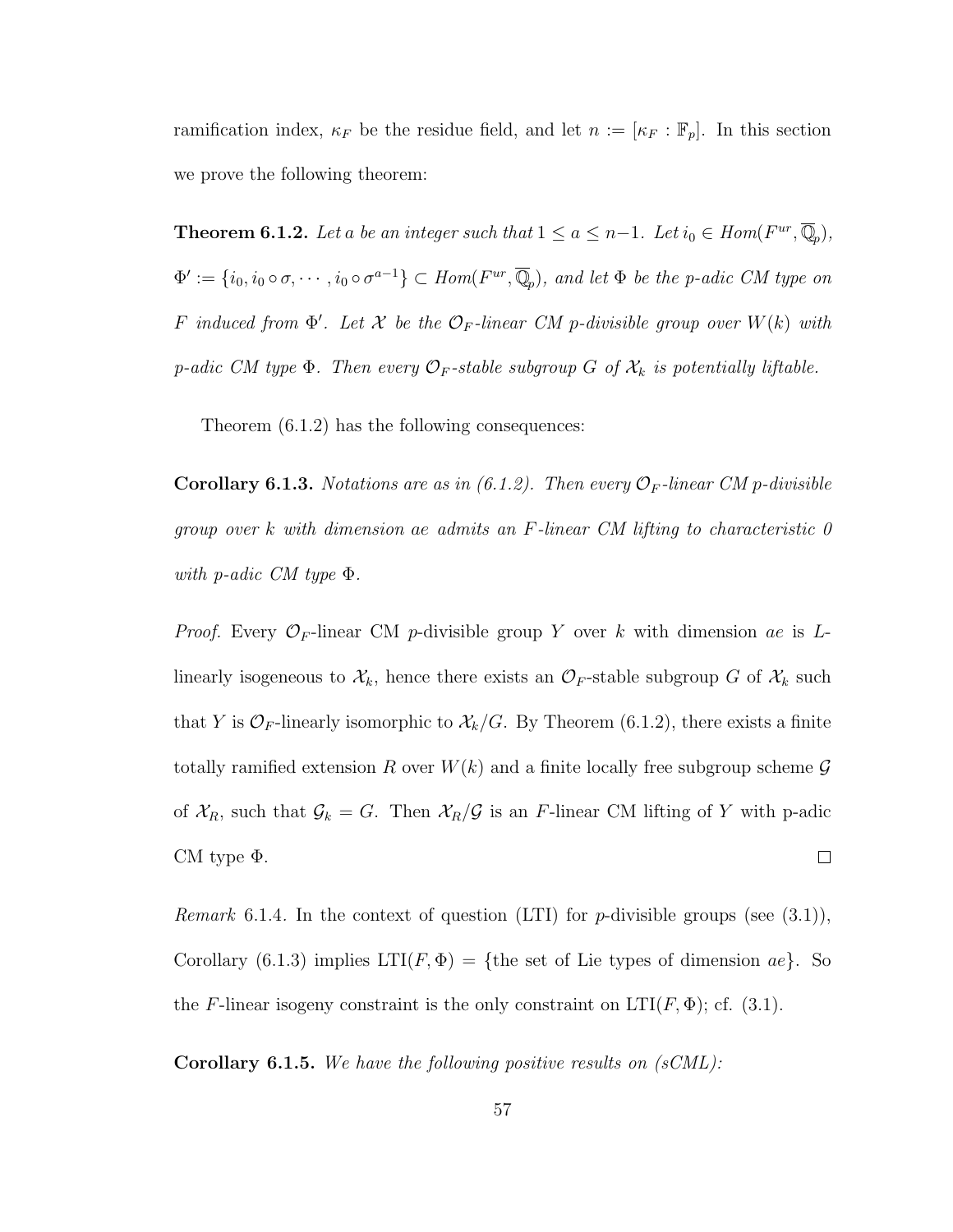(a) Let  $K_0$  be a p-adic local field, K be a degree 2 unramified extension of  $K_0$ . Then the answer to question (sCML) relative to  $(K, K_0)$  for p-divisible groups is affirmative.

(b) Let L be a CM field, and  $L_0$  be its maximal totally real subfield. If for every place v of  $L_0$  above p, v is inert in L, then for the CM field L the answer to question (sCML) for abelian varieties is affirmative.

*Proof.* (b) follows from (a) by Proposition [\(3.1.3\)](#page-30-0), so it suffices to prove (a). Let  $\iota$  be the involution in Aut $(K/K_0)$ . Let  $e_K$  be the absolute ramification index of K,  $n_K$ be the inertia degree of K. The set of embeddings  $\text{Hom}(K^{\text{ur}}, \overline{\mathbb{Q}}_p)$  is isomorphic to  $\{1, 2, \cdots, n_K\}$  as  $Gal(K^{\text{ur}}/\mathbb{Q}_p) \cong \mathbb{Z}/n_K$ -torsors. The involution on  $\{1, 2, \cdots, n_K\}$ induced by  $\iota$  sends  $i$  to  $i + \frac{n_K}{2}$  mod  $n_K$ . Take a p-adic CM type for  $K^{\text{ur}}$  to be  $\Phi' := \{1, 2, \cdots, \frac{n_K}{2}\}$  $\frac{2K}{2}$ , and let  $\Phi$  be the p-adic CM type for K induced from  $\Phi'$ . Then  $\Phi$  is compatible with  $\iota$ , i.e.,  $\Phi \coprod \Phi \circ \iota = \text{Hom}(K, \overline{\mathbb{Q}}_p)$ . Now if Y is an  $\mathcal{O}_K$ linear CM *p*-divisible group with dimension  $[K_0 : \mathbb{Q}_p] = \frac{n_K}{2} \cdot e_K$ , then by Corollary  $(6.1.3)$  we deduce that Y admits a K-linear CM lifting with p-adic CM type  $\Phi$ compatible with  $\iota$ . This proves (a).  $\Box$ 

Here is the plan to prove Theorem [\(6.1.2\)](#page-65-0). We have constructed the Kisin module of X in [\(5.1\)](#page-46-0). For each  $m \geq 1$ , after a base change to the totally ramified abelian extension such that the  $p^m$ -torsion points on  $\mathcal{X}_{\overline{\mathbb{Q}}_p}$  are rational, we have also computed the finite Kisin modules attached to the  $p^m$ -torsion finite locally free subgroup schemes in Proposition [\(5.2.4\)](#page-55-0). If such a finite Kisin module reduces to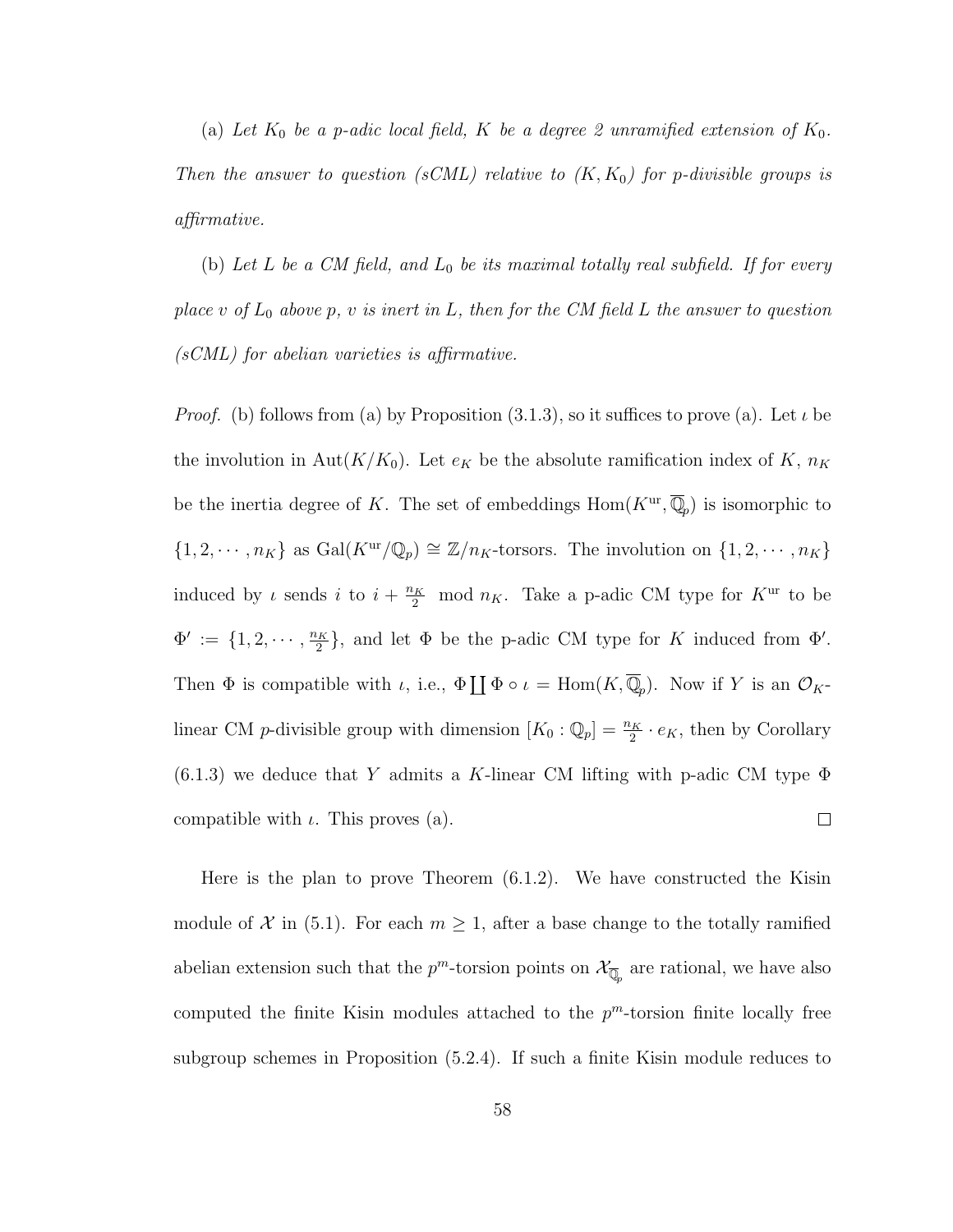an  $\mathcal{O}_F$ -stable Dieudonné module by  $(3.2)$ , then the associated finite locally free subgroup scheme is the lifting of an  $\mathcal{O}_F$ -stable subgroup.

#### 6.2 Examples of potentially liftable subgroups

To illustrate the approach to prove Theorem [\(6.1.2\)](#page-65-0), in this subsection we consider the example when  $F = B(\mathbb{F}_{p^4})$  is unramified over  $\mathbb{Q}_p$  of degree 4. Take an identification of Hom(F, B(k)) with  $\{1, 2, 3, 4\}$  as  $Gal(F/\mathbb{Q}_p) \cong \mathbb{Z}/4$ -torsors. Take a p-adic CM type  $\Phi = \{2, 3\}$ . The reflex field F' is equal to F. Take  $h(x) = px + x^{p^4}$ , it satisfies the requirement in the theory of Lubin-Tate formal group laws as in [\(5.2\)](#page-51-1). Follow the notations in [\(5.2\)](#page-51-1), the Eisenstein polynomial  $h_2(x) := \frac{h^{(2)}(x)}{h(x)} = p + (px + x^{p^4})^{p^4 - 1}$ defines a totally ramified abelian extension  $F_2$  over F with Galois group  $\cong \mathcal{O}_F / p^2$ . Note that the constant term of  $h_2(x)$  is equal to p. Let  $\pi_2$  be a root of  $h_2(x)$ , and take  $R = \mathcal{O}_{F_2 \cdot B(k)} = W(k)[\pi_2]$ . Let X be the  $\mathcal{O}_F$ -linear CM p-divisible group over R with p-adic CM type  $\Phi$ , so the  $p^2$ -torsion points on  $\mathcal{X}_{\overline{\mathbb{Q}}_p}$  are rational over Frac R. Let X be the closed fiber of X. We will show some examples of liftable  $\mathcal{O}_F$ -stable subgroups of  $X$ .

The Kisin module attached to  $\mathcal X$  is isomorphic to  $\mathfrak{M} \cong \bigoplus^4$  $i=1$  $W(k)$ [[u]] $e_i$ , where  $\mathcal{O}_F$  acts on the *i*-th component by the embedding *i*. For simplicity we identify  $\mathcal{O}_F$  with its image in  $W(k)$  under the first embedding. By [\(5.2.4](#page-55-0) (d)), the  $\phi$ -linear homomorphism  $\phi_{\mathfrak{M}}$  is defined as  $\phi_{\mathfrak{M}}e_i = e_{i+1}$  if  $i = 1, 2$ , and  $\phi_{\mathfrak{M}}e_i = h_2(u)e_{i+1}$  if  $i = 3, 4$ . Here we have identified  $e_{j+4}$  with  $e_j$ .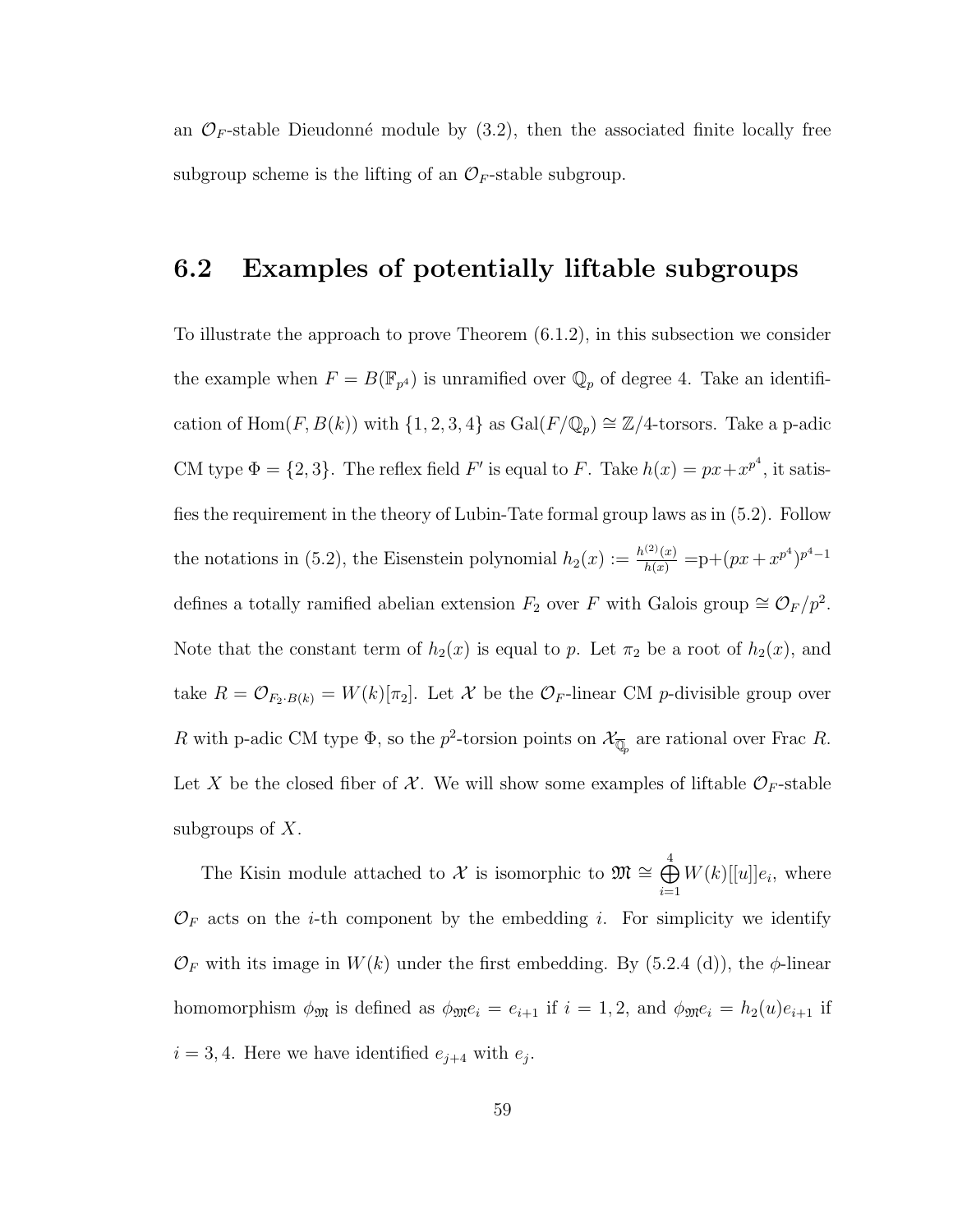By Proposition [\(5.2.4\(](#page-55-0)d)), the solutions to  $\phi_{\mathfrak{M}}(x) = h_2(u)x$  in  $p^{-2}\mathfrak{M}/\mathfrak{M}$  have the form  $\eta \cdot v$  where  $\eta \in p^{-2} \mathcal{O}_F / \mathcal{O}_F$ , and

$$
v := h(u)^{\phi^3 + \phi^2} e_1 + h(u)^{\phi^3 + 1} e_2 + h(u)^{\phi + 1} e_3 + h(u)^{\phi^2 + \phi} e_4
$$

where  $\phi$  is the endomorphism on  $W(k)$  that induces  $\sigma$  on  $W(k)$  and sends u to  $u^p$ . Note that by our definition, the coefficients of  $h(u)$  are in fact integers in  $\mathbb{Z}$ , therefore  $h(u)^{\phi} = h(u^p)$ .

The finite Kisin modules attached to  $p^2$ -torsion subgroup schemes of X are given by  $\mathfrak{N}_A := W(k)((u))\{\eta \cdot v | \eta \in A\} \cap p^{-2}\mathfrak{M}/\mathfrak{M}$  where A runs over all the subgroups of  $p^{-2}\mathcal{O}_F/\mathcal{O}_F$ . The Dieudonné module of the closed fiber is given by  $\mathfrak{N}_A/(\mathfrak{N}_A \cap u(p^{-2}\mathfrak{M}/\mathfrak{M})) \cong (\mathfrak{N}_A + u(p^{-2}\mathfrak{M}/\mathfrak{M}))/u(p^{-2}\mathfrak{M}/\mathfrak{M})$ , which we denote by " $\mathfrak{N}_A$  mod u" from now on for simplicity.

On the other hand, the Dieudonné module of  $X := \mathcal{X}_k$  is isomorphic to  $M :=$  $\mathfrak{M}/u\mathfrak{M} \cong \bigoplus^4$  $i=1$  $M_i = \bigoplus^4$  $i=1$  $W(k)e_i$ , where  $\mathcal{O}_F$  acts by the *i*-th embedding on the *i*-th component,  $Fe_i = e_{i+1}$  for  $i = 1, 2$ ,  $Fe_i = pe_{i+1}$  for  $i = 3, 4$ ,  $Ve_{i+1} = pe_i$  for  $i = 1, 2$ , and  $Ve_{i+1} = e_i$  for  $i = 3, 4$ . Let us look at a few examples of the Dieudonné modules attached to  $\mathcal{O}_F$ -stable subgroups of X, and show they are liftable.

<span id="page-68-0"></span>*Example* 6.2.1. Let  $N := p^{-1} M_3 / M_3$ , it is an  $\mathcal{O}_F$ -stable Dieudonné module. Consider  $p^{-1}v =$ 

$$
p^{-1}((u^{p^4} + pu)^{\phi^3 + \phi^2}e_1 + (u^{p^4} + pu)^{\phi^3 + 1}e_2 + (u^{p^4} + pu)^{\phi + 1}e_3 + (u^{p^4} + pu)^{\phi^2 + \phi}e_4)
$$
  
\n
$$
\equiv p^{-1}u^{p^7 + p^6}e_1 + p^{-1}u^{p^7 + p^4}e_2 + p^{-1}u^{p^5 + p^4}e_3 + p^{-1}u^{p^6 + p^5}e_4 \mod \mathfrak{M}
$$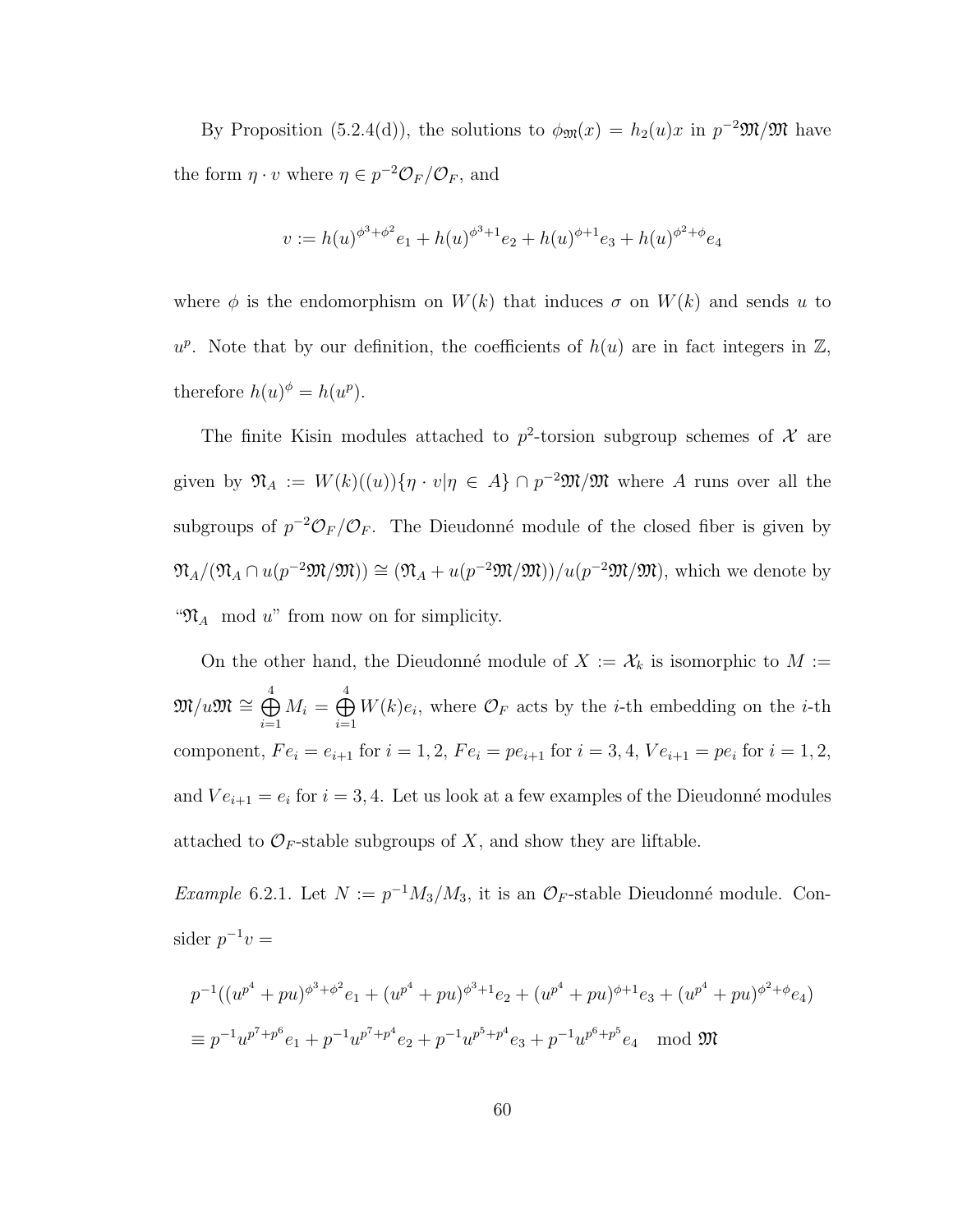Therefore  $u^{-(p^5+p^4)}(p^{-1}v) \equiv p^{-1}e_3 \mod u$ . Therefore if we take  $A := \langle p^{-1} \rangle$ , then  $\mathfrak{N}_A$  mod  $u = N$ . Since the associated finite group scheme  $\mathcal{G}_A$  has order p, we deduce that  $\mathfrak{N}_A$  mod  $u = N$ . In fact, the reduction of any cyclic subgroup scheme of X with order p is equal to the finite subgroup of X associated to N.

<span id="page-69-0"></span>Remark 6.2.2. We have actually shown a stronger fact  $u^{-(p^5+p^4)}(p^{-2}v) \equiv p^{-1}e_3$ mod  $u^{p^6-p^4}\mathfrak{M}$ . This fact will be useful later.

Example 6.2.3. Let  $N := p^{-1} M_3/M_3 \oplus p^{-1} M_4/M_4$ , it is an  $\mathcal{O}_F$ -stable Dieudonné module. For any  $\eta_1 = p^{-1} \zeta_1$  with  $\zeta_1 \in W(\mathbb{F}_{p^4})^{\times}$ , we have

$$
\eta_1 \cdot v \equiv p^{-1} \zeta_1 u^{p^7 + p^6} e_1 + p^{-1} \zeta_1^{\sigma} u^{p^7 + p^4} e_2 + p^{-1} \zeta_1^{\sigma^2} u^{p^5 + p^4} e_3 + p^{-1} \zeta_1^{\sigma^3} u^{p^6 + p^5} e_4 \mod \mathfrak{M}
$$

We have seen  $\mathfrak{N}_{\langle\eta_1\rangle}/u\mathfrak{N}_{\langle\eta_1\rangle} = p^{-1}M_3/M_3$ , so we need another  $\eta_2 \in p^{-2}\mathcal{O}_F/\mathcal{O}_F$  to produce a lifting of  $p^{-1}e_4$ . If  $\zeta_2 \in W(\mathbb{F}_{p^4})^{\times}$  is  $\mathbb{Z}_p$ -linearly independent from  $\zeta_1$ , then there exists  $\lambda_1, \lambda_2 \in W(\mathbb{F}_{p^4})$  such that  $\lambda_1 \zeta_1 + \lambda_2 \zeta_2 = 0$ ,  $\lambda_1 \zeta_1^{\sigma} + \lambda_2 \zeta_2^{\sigma} = 1$ . Thus modulo M we have

$$
\lambda_1^{\sigma^3} (p^{-1} \zeta_1 \cdot v) + \lambda_2^{\sigma^3} (p^{-1} \zeta_2 \cdot v)
$$
  
\n
$$
\equiv p^{-1} (\lambda_1^{\sigma^3} \zeta_1 + \lambda_2^{\sigma^3} \zeta_2) u^{p^7 + p^6} e_1 + p^{-1} (\lambda_1^{\sigma^3} \zeta_1^{\sigma} + \lambda_2^{\sigma^3} \zeta_2^{\sigma}) u^{p^7 + p^4} e_2 + p^{-1} u^{p^6 + p^5} e_4
$$

Therefore  $u^{-(p^6+p^5)}(\lambda_1^{\sigma^3})$  $j_{1}^{\sigma^{3}}(p^{-1}\zeta_{1} \cdot v) + \lambda_{2}^{\sigma^{3}}$  $p^{\sigma^3}(p^{-1}\zeta_2 \cdot v)$  =  $p^{-1}e_4 \mod u$ . If we take  $A := \langle p^{-1} \zeta_1 \rangle \times \langle p^{-1} \zeta_2 \rangle$ , then  $\mathfrak{N}_A$  mod  $u = p^{-1} M_3 / M_3 \oplus p^{-1} M_4 / M_4 = N$ .

Example 6.2.4. Let  $N := p^{-1} M_2/M_2 \oplus p^{-1} M_3/M_3$ , it is an  $\mathcal{O}_F$ -stable Dieudonné module. This time we base change to  $\mathcal{X} \times_{\text{Spec } W(k)[\pi_2]} \text{Spec } W(k)[\sqrt[p]{\pi_2}]$  to carry out the computation<sup>1</sup>, where  $\sqrt[p]{\pi_2}$  is a p-th root of  $\pi_2$ . Let  $\mathfrak{M}'$  be the Kisin module

<sup>&</sup>lt;sup>1</sup>Note that every  $p^2$ -torsion subgroup of  $\mathcal{X}' := \mathcal{X} \times_{\text{Spec } W(k)[\pi_2]} \text{Spec } W(k)[\sqrt[p]{\pi_2}]$  is the base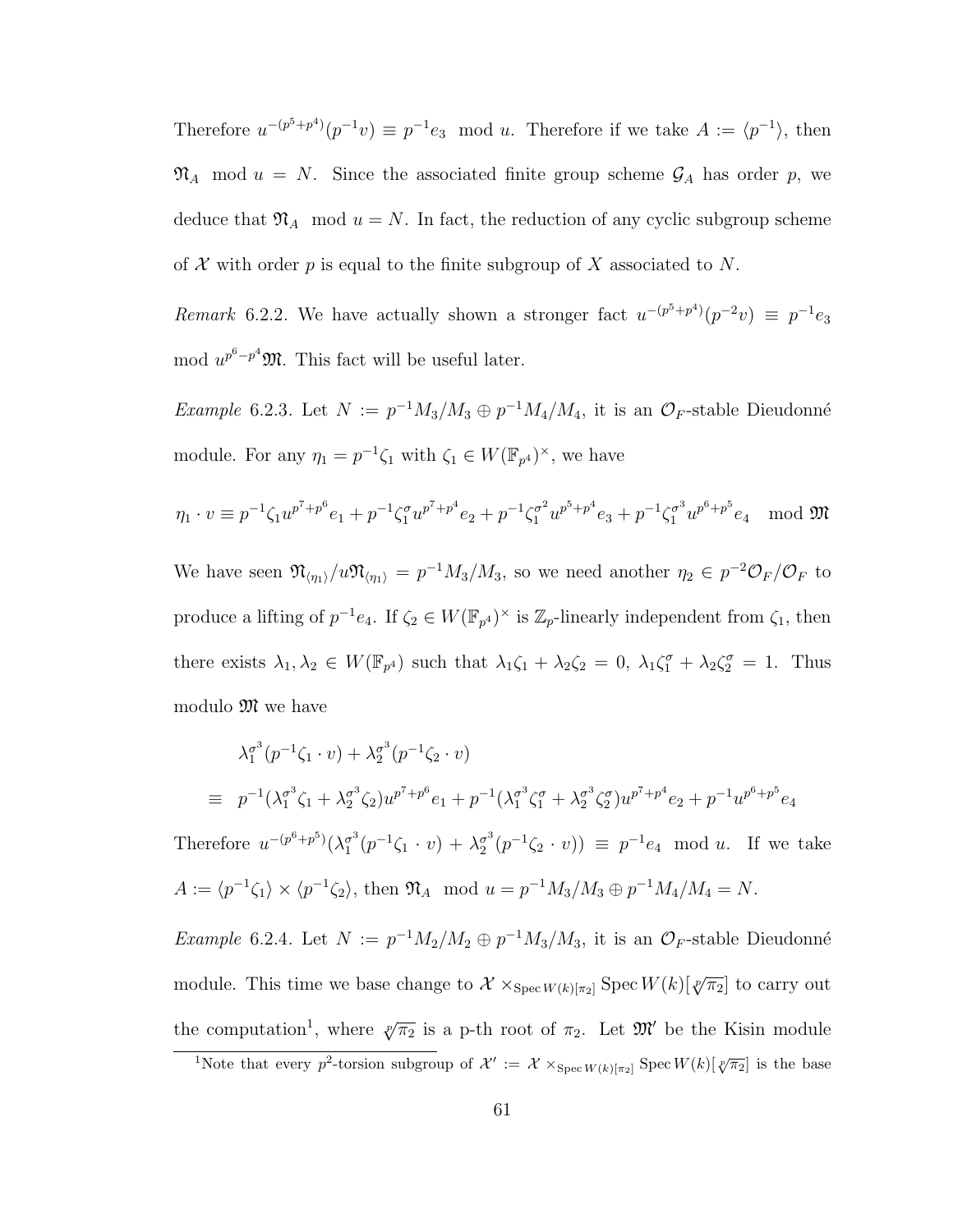attached to  $\mathcal{X} \times_{\text{Spec } W(k)[\pi_2]} \text{Spec } W(k)[\sqrt[p]{\pi_2}]$ . By Remark [\(5.2.5\)](#page-57-0), if we replace u with  $u^p$  in the formula for v and denote it by  $v' := v(u^p)$ , then the  $p^2$ -torsion points on  $\mathcal{X}'$  correspond to  $\eta \cdot v'$ , where  $\eta \in p^{-2} \mathcal{O}_F/\mathcal{O}_F$ . Take  $A := \langle p^{-2} \rangle$ . By Example [\(6.2.1\)](#page-68-0), we already have  $u^{-(p^6+p^5)}(p^{-1}v')$  in  $\mathfrak{N}_A$  as a lifting of  $p^{-1}e_3$ , and we need to find another element in  $\mathfrak{N}_A$  to lift  $p^{-1}e_2$ . Consider

$$
p^{-2}v' = p^{-2}(h(u^p)^{\phi^3 + \phi^2}e_1 + h(u^p)^{\phi^3 + 1}e_2 + h(u^p)^{\phi + 1}e_3 + h(u^p)^{\phi^2 + \phi}e_4)
$$
  
= 
$$
p^{-2}(h(u)^{\phi^4 + \phi^3}e_1 + h(u)^{\phi^4 + \phi}e_2 + h(u)^{\phi^2 + \phi}e_3 + h(u)^{\phi^3 + \phi^2}e_4)
$$

By Corollary [5.2.3,](#page-53-0)  $h(u)^{\phi^4 - 1} \equiv h_2(u) \mod p^2$ , hence in  $\mathfrak{N}_A^0$  we know  $h(u)^{-\phi - 1}(p^{-2}v')$ is equal to

$$
p^{-2}(h(u)^{\phi^4 + \phi^3 - \phi - 1}e_1 + h_2(u)e_2 + h(u)^{\phi^2 - 1}e_3 + h(u)^{\phi^3 + \phi^2 - \phi - 1}e_4)
$$
  
\n
$$
= (p^{-2}u^{p^8 + p^7 - p^5 - p^4} + p^{-1}(u^{p^7 - p^5} + u^{p^8 - p^5 - p^4 + p^3} - u^{p^8 + p^7 - p^5 - 2p^4 + 1} - u^{p^8 + p^7 - 2p^5 - p^4 + p})\Big)e_1 + (p^{-2}u^{p^8 - p^4} + p^{-1}(1 - u^{p^8 - 2p^4 + 1}))e_2 + (p^{-2}u^{p^6 - p^4} + p^{-1}(u^{p^6 - p^5 - p^4 + p^3} + u^{p^7 - p^5 - p^4 + p^2} - u^{p^7 + p^6 - p^5 - 2p^4 + 1} - u^{p^7 + p^6 - 2p^5 - p^4 + p})\Big)e_4
$$

This vector is not yet in  $p^{-2}\mathfrak{M}/\mathfrak{M}$  since the coefficient of  $e_3$  has a negative order in u. However, since  $u^{-(p^6+p^5)}(p^{-1}v')$  is a lifting of  $p^{-1}e_3$ , we can use it to "strike out" the coefficient of  $p^{-1}e_3$ . Let  $w := h(u)^{-\phi-1}(p^{-2}v') - (u^{-p^4+p^2} - u^{p^6-2p^4+1})$ . change of a  $p^2$ -torsion subgroup of X, so to lift the associated subgroup of X to a finite locally free p<sup>2</sup>-torsion subgroup scheme of  $\mathcal{X} \times_{\text{Spec } W(k)[\pi_2]} \text{Spec } W(k)[\sqrt[p]{\pi_2}]$  is the same as to lift it to a finite locally free  $p^2$ -torsion subgroup scheme of X. We make the base change here for the aim of convenience in computation.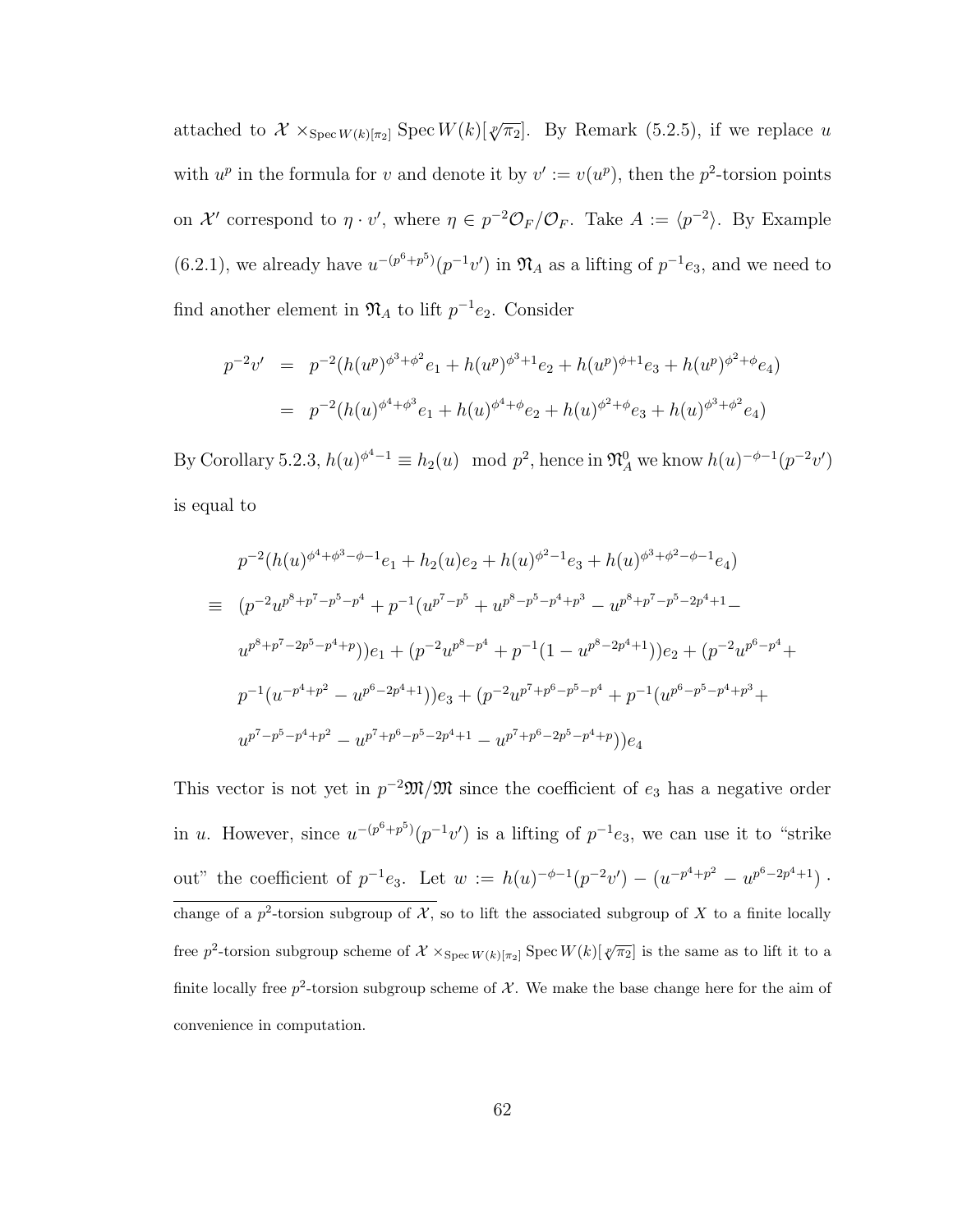$u^{-(p^6+p^5)}(p^{-1}v')$ , then we have

$$
w = (h(u)^{-\phi-1}(p^{-2}v') - p^{-1}(u^{-p^4+p^2} - u^{p^6-2p^4+1})e_3) -
$$

$$
(u^{-p^4+p^2} - u^{p^6-2p^4+1})(u^{-(p^6+p^5)}(p^{-1}v') - p^{-1}e_3)
$$

We have seen the first term in the sum is in  $p^{-2}\mathfrak{M}/\mathfrak{M}$  and it reduces to  $p^{-1}e_2$  modulo u, and by Remark [\(6.2.2\)](#page-69-0) we know the second term is divisible by  $u^{p^7-p^5-p^4+p^2}$ . Therefore we deduce  $w \equiv p^{-1}e_2 \mod u$ . This proves  $\mathfrak{N}_A$  mod  $u = p^{-1}M_2/M_2 \oplus$  $p^{-1}M_3/M_3=N.$ 

## 6.3 The correspondence between subgroups and Lie types

To prove Theorem  $(6.1.2)$ , we need a description of the Dieudonné modules attached the  $\mathcal{O}_F$ -stable subgroups of an  $\mathcal{O}_F$ -linear CM p-divisible group. Such a description also allows us to write down the Lie type of the quotient  $\mathcal{O}_F$ -linear CM p-divisible group directly from the  $\mathcal{O}_F$ -stable subgroup. We take this subsection to set up some definitions on such a description.

Let F be a p-adic local field. Let X be an  $\mathcal{O}_F$ -linear CM p-divisible group with Lie type  $\delta$ . In the natural isomorphism  $R_k(\mathcal{O}_F) \cong \Pi$  $\tau \in \mathrm{Hom}(F^{\mathrm{ur}}, \overline{\mathbb{Q}}_p)$  $R_k(\mathcal{O}_F\otimes_{\mathcal{O}_F^{\mathrm{ur}},\tau}$  $k) \stackrel{\prod \epsilon_{\tau}}{\longrightarrow} \qquad \prod$  $\tau \in \mathrm{Hom}(F^{\mathrm{ur}}, \overline{\mathbb{Q}}_p)$ Z (see [\(3.1\)](#page-23-0)), denote the image of  $\delta$  by  $(\delta_{\tau})_{\tau \in \text{Hom}(F^{\text{ur}}, \overline{\mathbb{Q}}_p)}$ . The Dieudonné module attached to  $X_{\delta}$  is

$$
M_{\delta} \cong \bigoplus_{\tau \in \text{Hom}(F,\overline{\mathbb{Q}}_p)} M_{\delta,\tau}
$$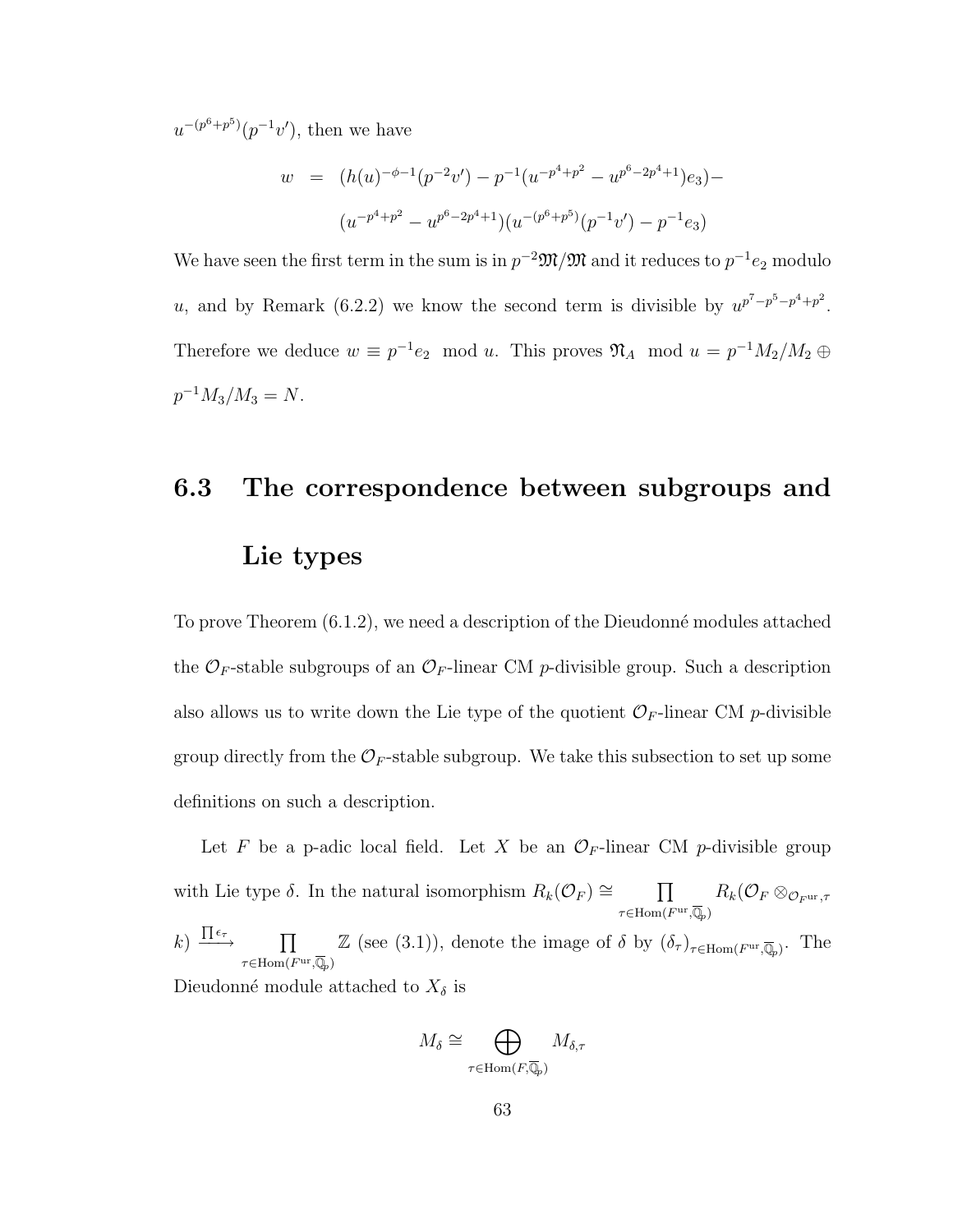where  $M_{\delta,\tau} \cong W(k) \otimes_{\tau,\mathcal{O}_F^{\text{ur}}} \mathcal{O}_F e_{\tau}$  is a free  $W(k) \otimes_{\tau,\mathcal{O}_F^{\text{ur}}} \mathcal{O}_F$ -module of rank 1. The Frobenius and Verschiebung maps satisfy  $FM_{\delta,\tau} = \pi_F^{e-\delta_{\sigma\tau}} M_{\delta,\sigma\tau}$  and  $VM_{\delta,\sigma\tau}$  $\pi_F^{\delta_{\sigma\tau}} M_{\delta,\tau}.$ 

If G is an  $\mathcal{O}_F$ -stable subgroup of X, then its attached Dieudonné module is

 $\oplus$  $\tau \in \mathrm{Hom}(F^{\mathrm{ur}}, \overline{\mathbb{Q}}_p)$  $\pi_F^{-d_{\tau}} M_{\delta,\tau}/M_{\delta,\tau}$ , where the  $d_{\tau}$ 's are non-negative integers. This module is stable under  $F$  and  $V$ , this implies

$$
\delta_{\sigma\tau} - e_F \le d_{\sigma\tau} - d_\tau \le \delta_{\sigma\tau}, \text{ for all } \tau \in \text{Hom}(F^{\text{ur}}, \overline{\mathbb{Q}}_p)
$$

Definition 6.3.1. Let  $\delta = (\delta_{\tau})_{\tau \in Hom(F^{\text{ur}}, \overline{\mathbb{Q}}_p)}$  be a Lie type. A vector of non-negative integers

$$
\underline{d} = (d_{\tau})_{\tau \in Hom(F^{\mathrm{ur}}, \overline{\mathbb{Q}}_p)} \in \bigoplus_{\tau \in Hom(F^{\mathrm{ur}}, \overline{\mathbb{Q}}_p)} \mathbb{N}_{\tau}
$$

is defined to be  $\delta$ -*admissible*, if  $\delta_{\sigma\tau} - e \leq d_{\sigma\tau} - d_{\tau} \leq \delta_{\sigma\tau}$  for all  $\tau$ . It is said to be δ-admissible and reduced, if moreover we have min  $d_τ = 0$ . Two δ-admissible  $\underline{d}$  and <u>d'</u> are called *equivalent*, if  $d_{\tau} - d_{\tau}'$  is a constant that does not depend on  $\tau$ .

If  $\underline{d} = (d_{\tau})$  is δ-admissible, we denote  $N_{\delta}(\underline{d}) := \bigoplus_{\tau \in Hom(F^{\rm ur}, \overline{\mathbb{Q}}_p)} (\pi_F^{-d_{\tau}} M_{\delta, \tau}/M_{\delta, \tau})$ and let  $G(\underline{d})$  be the associated finite subgroup scheme of  $X_{\delta}$ . We also denote the Dieudonné module  $M(\underline{d}) := \bigoplus$  $\tau \in Hom(F^{\mathrm{ur}}, \overline{\mathbb{Q}}_p)$  $\pi_F^{-d_{\tau}} M_{\delta,\tau}$ , and let  $X(\underline{d})$  be the associated p-divisible group over  $k$ . Clearly from the definition we have:

<span id="page-72-0"></span>**Proposition 6.3.2.** The mapping  $[\underline{d}] \mapsto X(\underline{d})$  is a one-to-one correspondence between the equivalent classes of  $\delta$ -admissible vectors and the  $\mathcal{O}_F$ -isomorphic classes of  $\mathcal{O}_F$ -linear p-divisible groups isogeneous to  $X_\delta$ . Moreover, the Lie type  $[Lie(X(\underline{d}))]=0$  $(\delta_{\tau}-d_{\tau}+d_{\sigma^{-1}\tau})_{\tau\in Hom(F^{ur},\overline{\mathbb{Q}}_p)}\in R_k(\mathcal{O}_F).$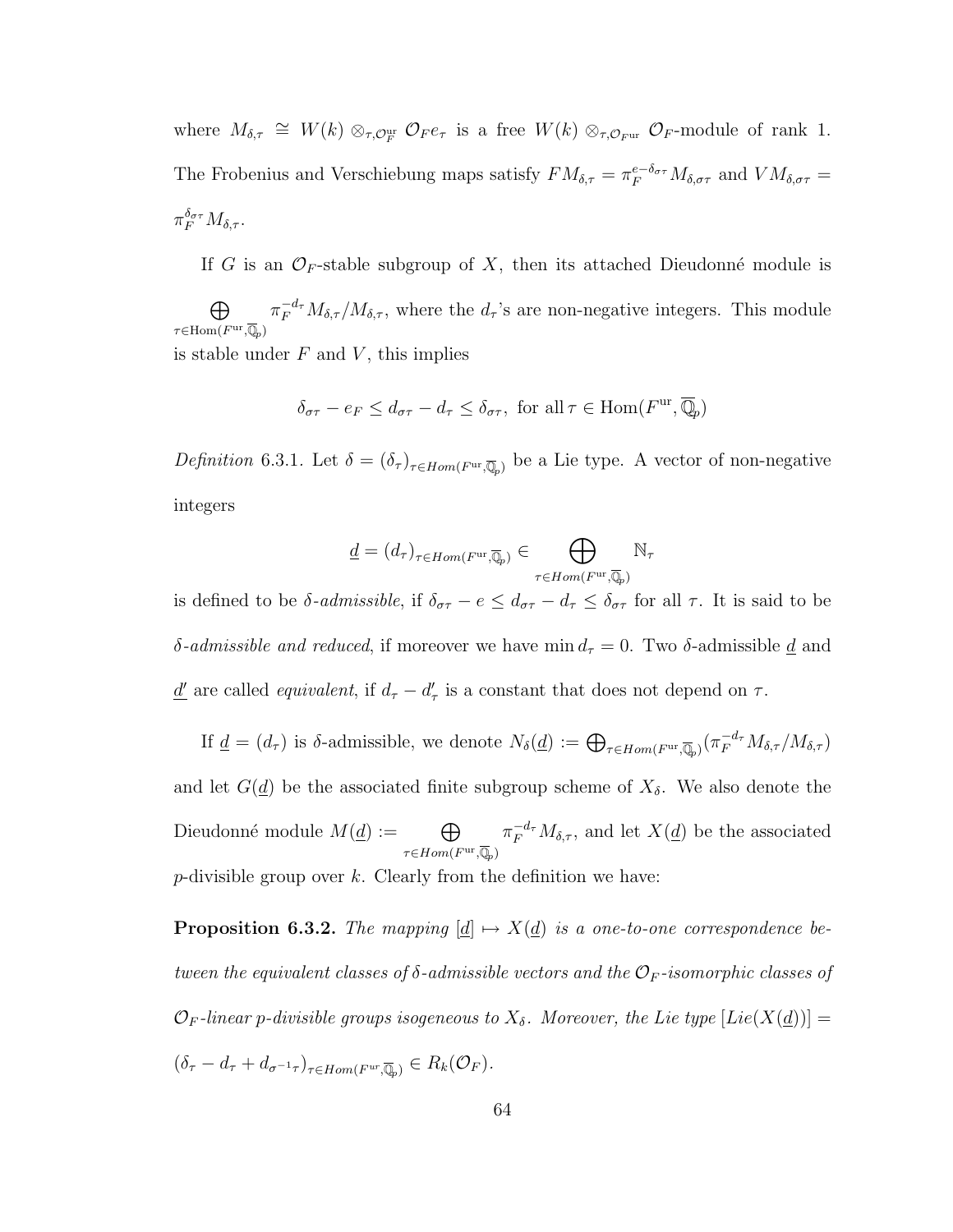#### <span id="page-73-1"></span>6.4 The proof of Theorem [\(6.1.2\)](#page-65-0)

In this subsection we prove Theorem [\(6.1.2\)](#page-65-0). Notations are as in the beginning of the section. We first claim it suffices to prove in the case when  $F$  is unramified over  $\mathbb{Q}_p$ . To see this, recall that  $\Phi$  is induced from the p-adic CM type  $\Phi'$  for  $F^{\text{ur}}$ . Let  $\mathcal{Y}$ be the  $\mathcal{O}_{F^{ur}}$ -linear *p*-divisible group over  $W(k)$  with p-adic CM type  $\Phi'$ , then X is  $\mathcal{O}_F$ -linearly isomorphic to the Serre tensor construction  $\mathcal{Y} \otimes_{\mathcal{O}_F^{ur}} \mathcal{O}_F$ . Now suppose G is an  $\mathcal{O}_F$ -stable finite subgroup of  $\mathcal{X}_k$ . The following lemma [\(6.4.1\)](#page-73-0) reduces the potential liftablity of G to an  $\mathcal{O}_{F^{ur}}$ -stable finite subgroup of  $\mathcal{Y}_k$ .

<span id="page-73-0"></span>**Lemma 6.4.1.** Let  $F/F_0$  be a totally ramified finite extension of degree d between padic local fields, and  $\pi$  be a uniformizer of F. Let Y be an  $\mathcal{O}_{F_0}$ -linear CM p-divisible group over k, and  $X := Y \otimes_{\mathcal{O}_{F_0}} \mathcal{O}_F$  be the Serre tensor construction. Let  $Y \hookrightarrow X$ be the canonical embedding, and  $Y_i$  be the image of Y under the endomorphism  $\pi^i \in End(X)$  for  $i = 0, 1, \cdots, d-1$ . Then for every  $\mathcal{O}_F$ -stable finite subgroup  $G \subset X$ , there exists an  $\mathcal{O}_{F_0}$ -stable finite subgroup  $G_i \subset X_i$  for  $i = 0, 1, \cdots, d - 1$ , such that  $G =$  $\prod$ <sup> $d-1$ </sup>  $i=0$  $G_i$ .

*Proof.* The Dieudonné module N attached to Y splits into  $\bigoplus_{\tau \in \text{Hom}(F^{\text{ur}}, \overline{\mathbb{Q}}_p)} N_{\tau}$ , where  $N_{\tau}$  is a free  $W(k) \otimes_{\tau,\mathcal{O}_F^{\text{ur}}} \mathcal{O}_{F_0}$ -module of rank 1. Let  $M_{\tau} := \mathcal{O}_F \otimes_{\mathcal{O}_{F_0}} N_{\tau}$ , then the Dieudonné module M attached to X is naturally isomorphic to  $\bigoplus_{\tau \in \text{Hom}(F^{\text{ur}}, \overline{\mathbb{Q}}_p)} M_{\tau}$ . Let  $N_{\tau,i} := \mathcal{O}_{F_0} \pi^i \otimes_{\mathcal{O}_{F_0}} N_{\tau}$  for  $i = 0, 1, \cdots, d-1$ , then the Dieudonné module attached to  $Y_i$  is  $\bigoplus_{\tau \in \text{Hom}(F^{\text{ur}}, \overline{\mathbb{Q}}_p)} N_{\tau,i}$ .

Since G is  $\mathcal{O}_F$ -stable, there exists a sequence of non-negative integers  $(a_\tau)$  such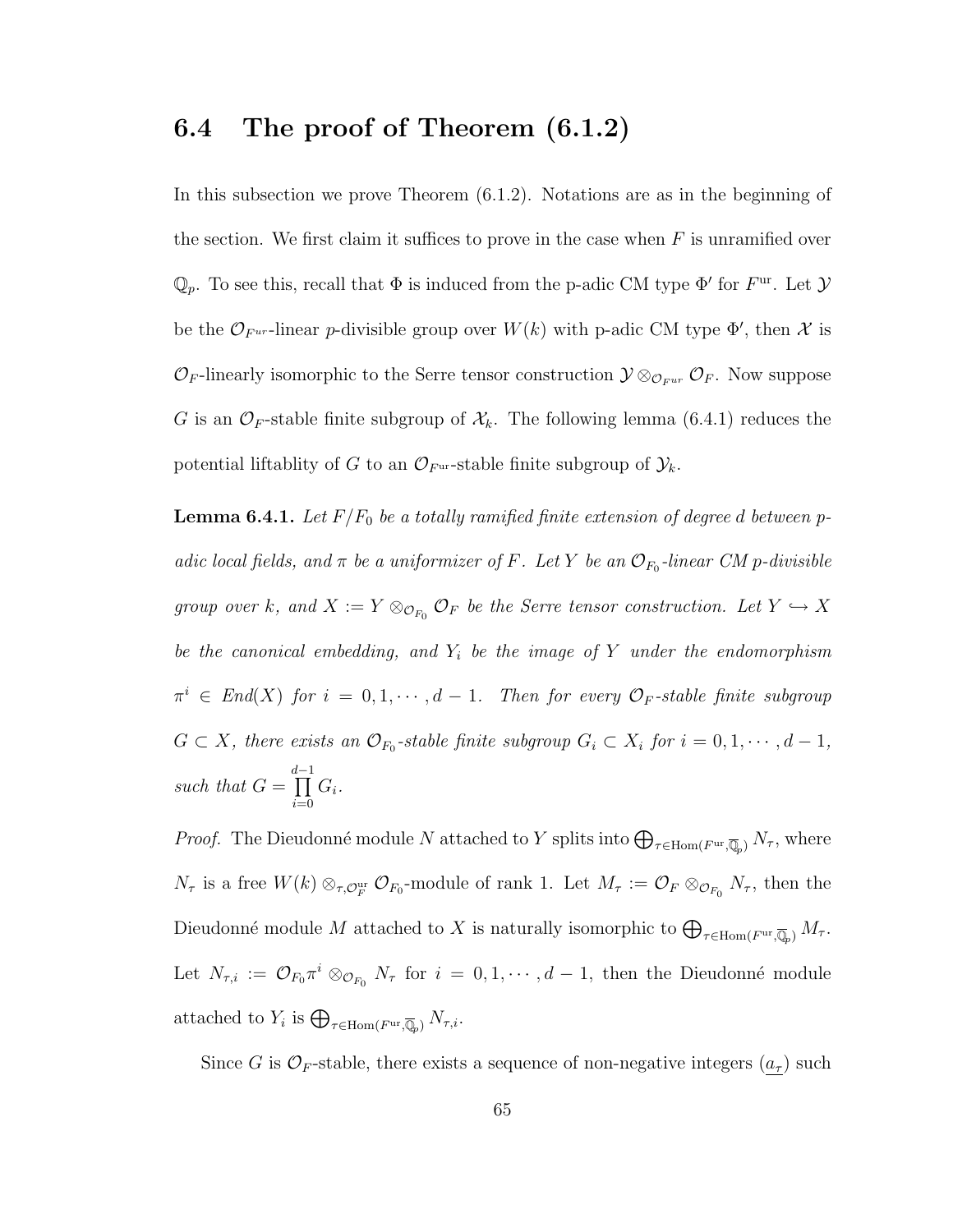that the Dieudonné module attached to G is  $\bigoplus_{\tau \in \text{Hom}(F^{\text{ur}}, \overline{\mathbb{Q}}_p)} \pi^{-a_{\tau}} M_{\tau}/M_{\tau}$ . Let  $\pi_0$  be a uniformizer of  $\mathcal{O}_{F_0}$ . Note that  $\pi^{-a_{\tau}} M_{\tau}/M_{\tau} = \bigoplus_{i=0}^{d-1} \pi_0^{-\left[\frac{a_{\tau}+i}{d}\right]} N_{\tau,i}/N_{\tau,i}$ . For each i, define  $P_i := \bigoplus_{\tau \in \text{Hom}(F^{\text{ur}}, \overline{\mathbb{Q}}_p)} \pi_0^{-\left[\frac{a_{\tau}+i}{d}\right]} N_{\tau, i}/N_{\tau, i}$  as a submodule in  $p^{-\infty} N_{\tau, i}/N_{\tau, i}$ . Since Y is  $\mathcal{O}_F$ -stable, we know the Frobenius endomorphism F sends  $N_{\tau,i}$  to  $\pi_0^{\delta_{\tau}} N_{\tau,i}$ for some integer  $\delta_{\tau}$ , hence on M we know F sends  $M_{\tau}$  to  $\pi^{d\delta_{\tau}}M_{\sigma\tau}$ . Therefore  $a_{\tau} - d\delta_{\tau} \le a_{\sigma\tau}$ . This implies  $\left[\frac{a_{\tau}+i}{d}\right] - \delta_{\tau} \le \left[\frac{a_{\sigma\tau}+i}{d}\right]$  $\frac{\tau+i}{d}$ , hence  $P_i$  is a finite Dieudonné module.

Let  $G_i$  be the finite subgroup of  $X_i$  that corresponds to  $P_i$ . Then  $G_i$  is  $\mathcal{O}_{F_0}$ - $\prod$ <sup> $d-1$ </sup> stable, and  $G =$  $G_i$ .  $\Box$  $i=0$ 

From now on we may and do assume that F is unramified over  $\mathbb{Q}_p$ . Take an identification between the Gal $(F/\mathbb{Q}_p) \cong \mathbb{Z}/n$ -torsors Hom $(F, B(k))$  and  $\{1, 2, \dots, n\}$ , such that  $\Phi = \{2, 3, \dots, a + 1\}$ . The reflex field  $F'$  of  $(F, \Phi)$  is equal to F. Take  $h(x) = px + x^{p^n}$ , and construct  $h^{(r)}(x), h_r(x)$  for all positive integers r as in [\(5.2\)](#page-51-0). Let  $\pi_n$  be a root of  $h_n(x)$ , and  $\sqrt[p^n]{\pi_n}$  be a  $p^n$ -th root of  $\pi_n$ . Define  $R := W(k)[\sqrt[p^n]{\pi_n}]$ . Let  $\mathfrak{M}$  be the Kisin module constructed in §5 over R using the uniformizer  $\sqrt[p^n]{\pi_n}$ , and let X be the associated p-divisible group. By  $(5.2.4)$  all p<sup>n</sup>-torsion points on  $\mathcal{X}_{\overline{\mathbb{Q}}_p}$  are already rational over Frac R. By Proposition [\(5.2.4\)](#page-55-0) and Remark  $(5.2.4(d))$  $(5.2.4(d))$ , the p<sup>n</sup>-torsion points on X are in one-to-one correspondence with  $\{\eta\}$ .  $v|\eta \in p^{-n}\mathcal{O}_F/\mathcal{O}_F\}$ , where  $v=\sum^{a}$  $i=1$  $h^{(n-1)}(u^{p^n})^{\phi^{n-1}+\phi^{n-2}+\cdots+\phi^{n-a-1+i}+\phi^{i-2}+\phi^{i-3}+\cdots+1}e_i+$  $\sum_{n=1}^{\infty}$  $i=a+1$  $h^{(n-1)} (u^{p^n})^{\phi^{i-2}+\phi^{i-3}+\cdots+\phi^{i-a-1}} e_i.$ 

Let  $X := \mathcal{X}_k$  be the closed fiber, it is the  $\mathcal{O}_F$ -linear CM p-divisible group over k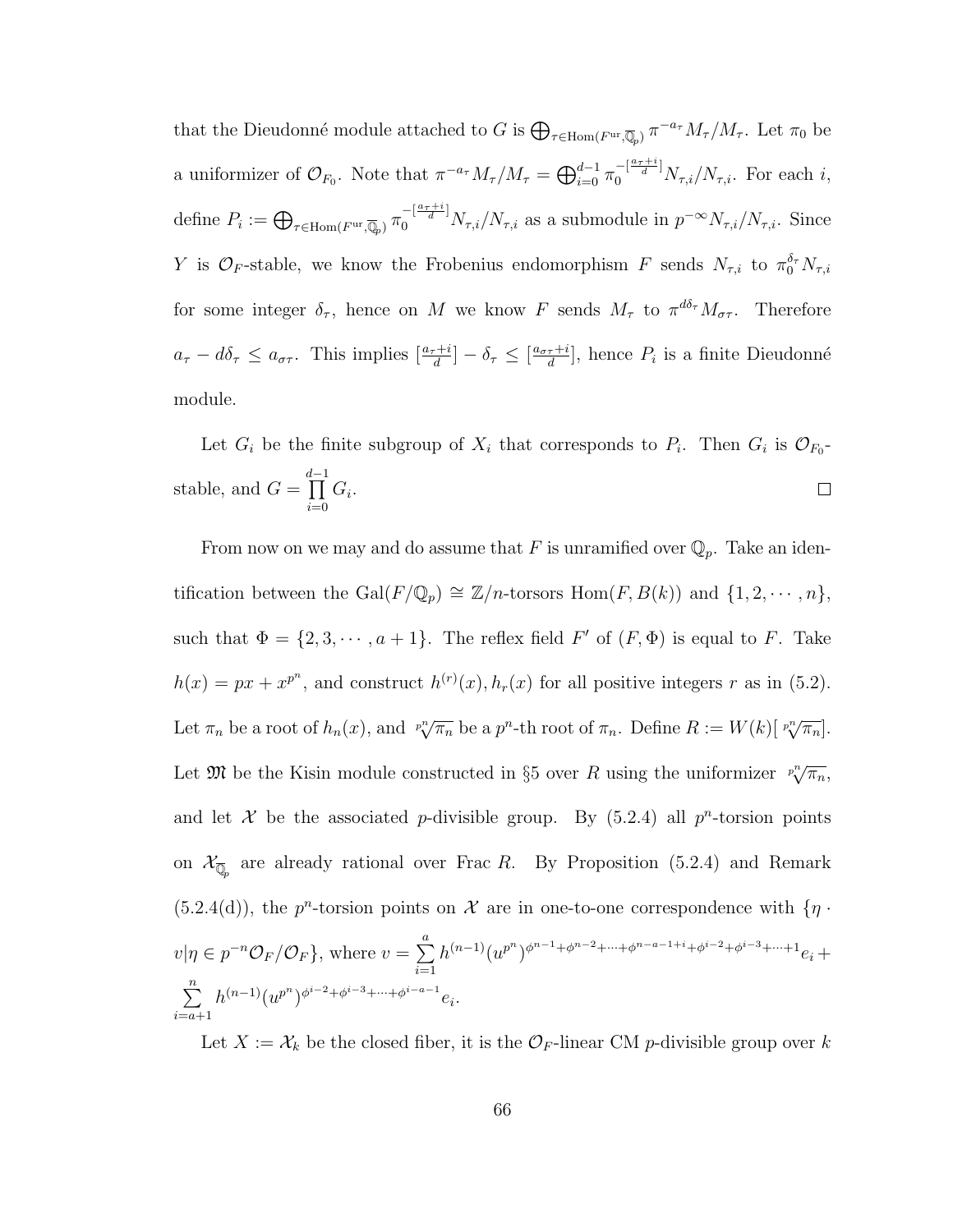with Lie type  $\xi(\Phi)$ . From the definition of  $\Phi$ , if a vector of integers  $\underline{d} = (d_i)_{i=1,2,\cdots,n}$  is  $\xi(\Phi)$ -admissible, then  $0 \le d_{i+1}-d_i \le 1$  when  $1 \le i \le a$ , and  $-1 \le d_{i+1}-d_i \le 0$  when  $a+1 \leq i \leq n$ . Define  $q_i := \min\{i-1, n+1-i, a, n-a\}$  for each  $i = 1, 2, \cdots, n$ . One can easily check that for a positive integer r, there exists a reduced  $\xi(\Phi)$ -admissible  $\underline{d} \in \mathbb{N}^n$  such that the *i*-th component  $d_i$  is equal to r if and only if  $1 \leq r \leq q_i$ .

Take a set of  $\mathbb{Q}_p$ -basis  $\{\zeta_i | i = 1, 2, \cdots, n\}$  of  $F^{\text{ur}} = B(\mathbb{F}_{p^n})$ , without loss of generality we may assume  $\zeta_i \in W(\mathbb{F}_{p^n})^{\times}$ . By Dedekind's Theorem the matrix  $\int \zeta_i^{\sigma^j}$  $[\sigma_i^{\sigma_j}]_{0 \leq i,j \leq n-1}$  is non-degenerating. Hence we can rearrange the order of the rows such that for any  $1 \leq l \leq n$ , the submatrix formed by first l rows and l columns is non-degenerating. So there exists a unique vector  $\underline{\lambda_l} = (\lambda_{l,0}, \lambda_{l,1}, \cdots, \lambda_{l,l})$  in  $(W(k))^{l+1}$  such that  $(\lambda_{l,0}, \lambda_{l,1}, \cdots, \lambda_{l,l}) \cdot [\zeta_i^{\sigma^j}]$  $[\sigma_i^{\sigma j}]_{0\leq i,j\leq l}=(0,0,\cdots,0,1).$ 

<span id="page-75-0"></span>Definition 6.4.2. Suppose  $(s, r)$  is a pair of integers such that  $1 \le s \le n, 1 \le r \le q_s$ . Define

$$
A_s^{(r)} := \begin{cases} \prod_{i=0}^{r+s-a-2} \langle p^{-r} \zeta_i \rangle, & \text{if } s \ge a+1 \\ \prod_{i=0}^{r-1} \langle p^{-(a+1-s+r)} \zeta_i \rangle, & \text{if } s \le a \end{cases}
$$

as subgroups of  $p^{-n}\mathcal{O}_F/\mathcal{O}_F$ .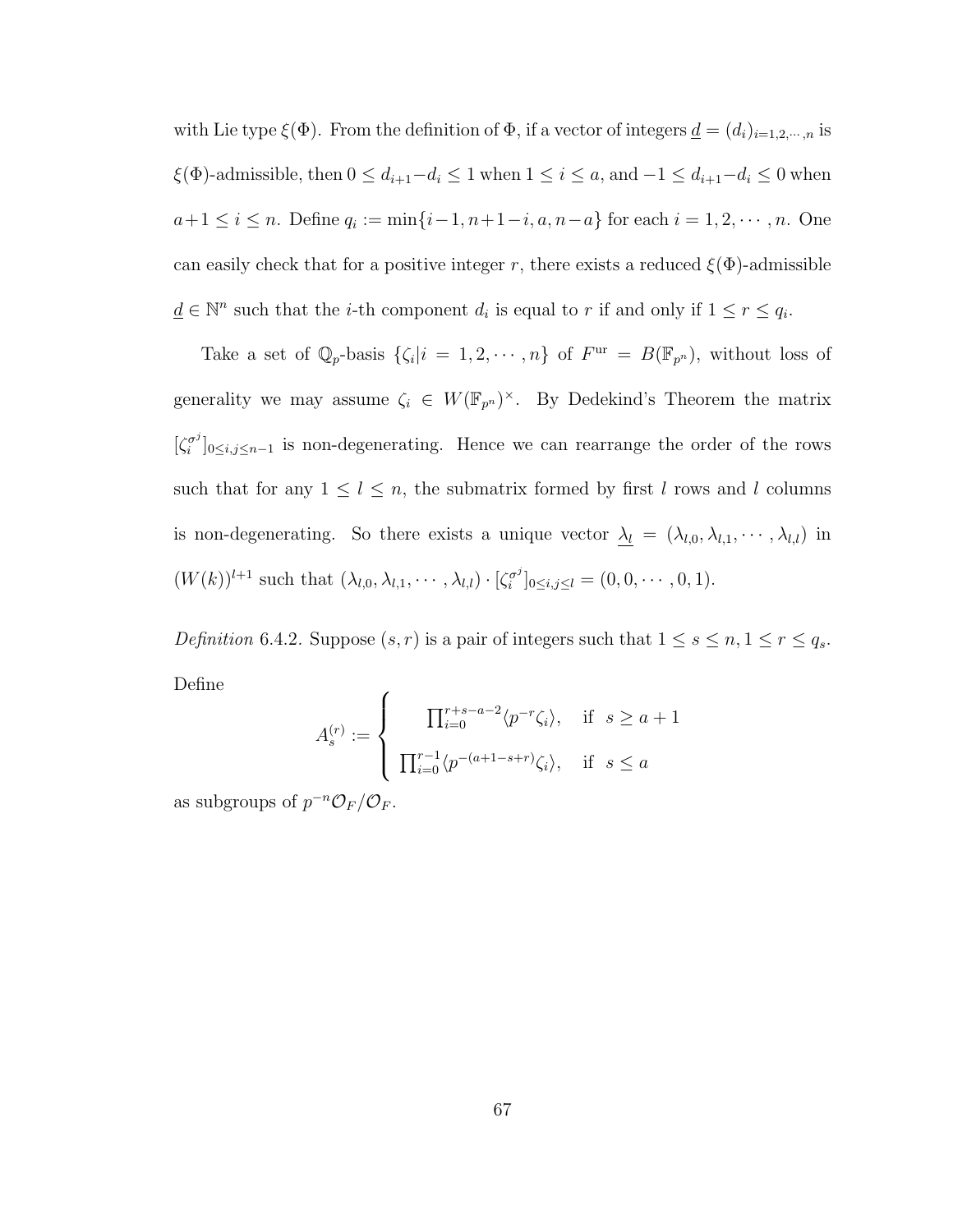Define integers

$$
D(s,r) := \begin{cases} p^{n^2}(p^{s-1} - p^{s+r-a-2} - p^{s+r-a-3} - \dots - p^{s-a-1}) \\ & \text{if } a+1 \le s \le n, s+r \le n \\ p^{n^2}(p^{s-1} - p^{s-2} - p^{s-3} - \dots - p^{s-a-1}) \\ & \text{if } a+1 \le s \le n, s+r = n+1 \\ p^{n^2}(p^{s-1} - p^{r-1} - p^{r-2} - \dots - p^{s-a-1}) \\ & \text{if } 1 \le s \le a, r \le n-1-a \\ p^{n^2}(p^{s-1} - p^{s-2} - p^{s-3} - \dots - p^{s-a-1}) \\ & \text{if } 1 \le s \le a, r = n-a \end{cases}
$$

From the definition it is clear that  $D(s, r) > 0$ .

For an element  $x \in p^{-n} \mathfrak{M}^0/\mathfrak{M}^0$ , we define  $\text{ord}_u x$  to be the smallest integer d such that  $u^{-d}x \in p^{-n}\mathfrak{M}/\mathfrak{M}$  and  $u^{-d}x \neq 0 \mod u$ . If  $\text{ord}_u(x_1 - x_2) \geq D$ , we write  $x_1 \equiv x_2 \mod \text{ord}_u \geq D.$ 

<span id="page-76-0"></span>**Proposition 6.4.3.** For each pair of  $(s, r)$  that satisfies the condition in  $(6.4.2)$  $(6.4.2)$  $(6.4.2)$ , there exists  $w_s^{(r)} \in \mathfrak{N}_{A_s^{(r)}}$  such that  $w_s^{(r)} \equiv p^{-r} e_s \mod ord_u \ge D(s, r)$ .

*Proof.* We divide the problem into the case when  $a + 1 \le s \le n$  and  $1 \le s \le a$ .

(i) First suppose  $a + 1 \le s \le n$ . Prove by induction on r. Suppose  $1 \le r \le$  $\min\{s-1, n+1-s, a, n-a\}$  and we have proved for smaller r's. Define

$$
v^* := \sum_{k=0}^{s+r-a-2} \lambda_{s+r-a-2,k}^{\sigma^{a+2-r}} h^{(n-1)} (u^{p^n})^{-\phi^{s-2}-\cdots-\phi^{s-a-1}} (p^{-r} \zeta_k \cdot v)
$$

Then by the choice of  $\lambda_{s+r-a-2}$  one can easily check that the coefficient of  $e_i$  in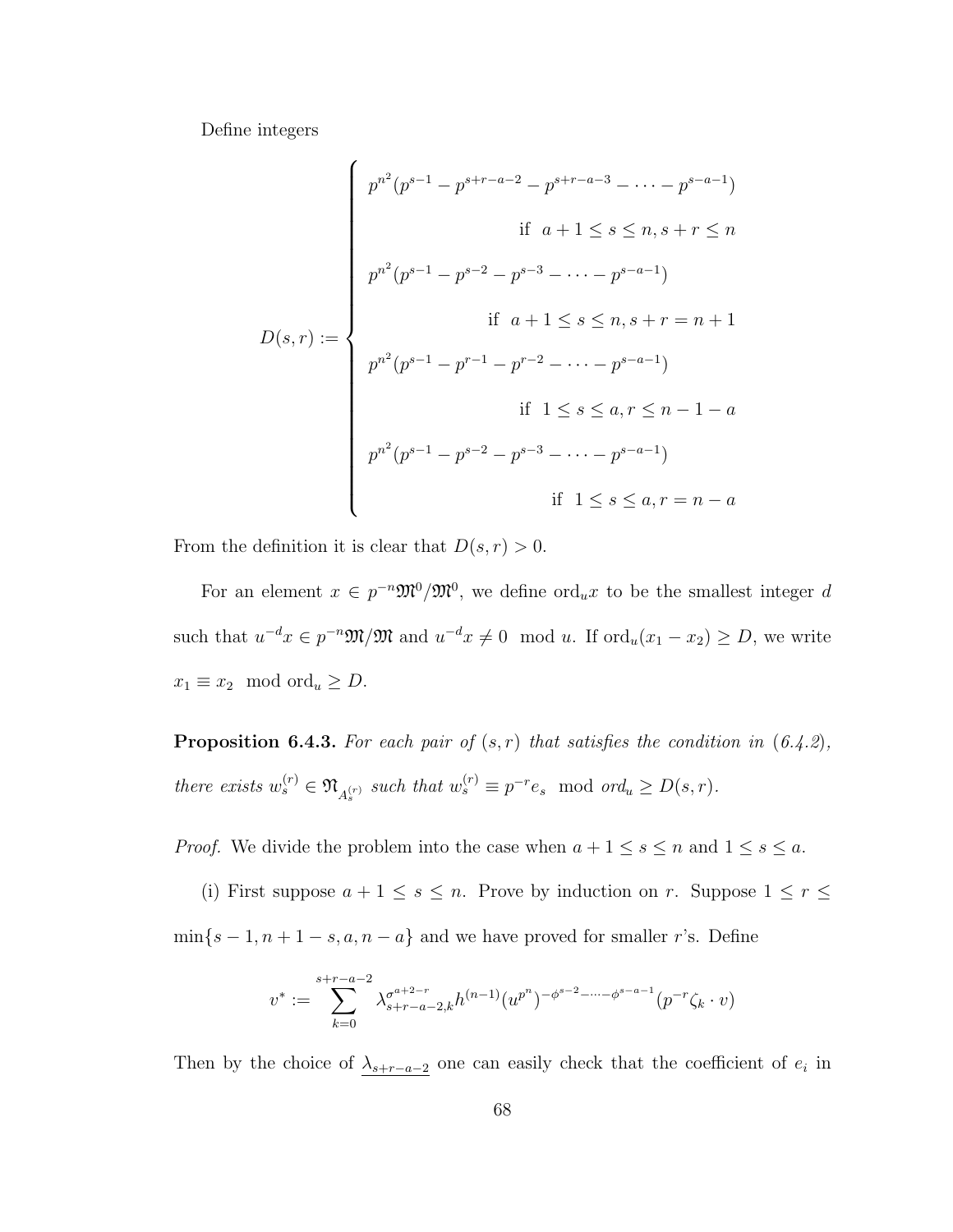$v^* - p^{-r}e_s$  vanishes for  $a + 2 - r \le i \le s$ . Now we examine the coefficients for  $e_i$ with  $i \le a+1-r$  or  $i \ge s+1$ .

When  $1 \leq i \leq a+1-r$ , the coefficient of  $e_i$  is equal to the product of  $p^{-r}(\sum_{ }^{s+r-a-2}$  $_{k=0}$  $\lambda_{s+r-a-2,k}^{\sigma^{a+2-r}} \zeta_k^{\sigma^i}$  $\binom{\sigma^i}{k}$  with  $h^{(n-1)}(u^{p^n})^{\phi^{n-1}+\cdots+\phi^{\max\{s-1,n-a-1+i\}}-\phi^{\min\{s-2,n-a-2+i\}}-\cdots-\phi^{\max\{s-a-1,i-1\}}+\phi^{\min\{s-a-2,i-2\}}+\cdots+1}$ 

The number of  $h^{(n-1)}(u^{p^n})^{\phi^j}$ -factors with  $j > 0$  is equal to  $(n-1) - \max\{s-1, n-1\}$  $a-1+i$  + 1. Because  $r \le \min\{s-1, n+1-s, a, n-a\}$  implies  $s-1 \le n-r$ , and  $i \le a+1-r$  implies  $n-a-1+i \le n-r$ , we have  $(n-1)-\max\{s-1,n-a-1+i\}+1 \ge$  $(n-1)-(n-r)+1=r$ . Hence by Lemma [5.3.5,](#page-62-0) we can write this coefficient as  $p^{-r}(g_0 + pg_1 + p^2g_2 + \cdots + p^{r-1}g_{r-1}),$  such that

$$
\text{ord}_u g_k \geq p^{n^2} (p^{\max\{s-1, n-a-1+i\}} - p^{\min\{s-2, n-a-2+i\}} - \dots - p^{\max\{s-a-1, i-1\}})
$$

If  $s + r \leq n$ , then  $n - a - 1 + i \geq n - r \geq s$ , hence the above lower bound is

$$
\ge p^{n^2}(p^s - p^{s-2} - \dots - p^{s-a-1}) \ge p^{n^2}(p^{s-1} - p^{s+r-a-2} - \dots - p^{s-a-1}) = D(s,r)
$$

If  $s + r = n + 1$ , that lower bound is  $\geq d(p^{s-1} - p^{s-2} - \cdots - p^{s-a-1}) = D(s, r)$ , too.

Similarly, when  $i \geq s + r + 1$ , we can also prove the order of the coefficient of  $e_i$ has order  $\geq D(s,r)$ .

When  $s + 1 \leq i \leq s + r$ , by Lemma [5.3.5,](#page-62-0) the coefficient of  $e_i$  is equal to

$$
p^{-r} \left( \sum_{k=0}^{s+r-a-2} \lambda_{s+r-a-2,k}^{\sigma^{a+2-r}} \zeta_{k}^{\sigma^{i}} \right) h^{(n-1)} (u^{p^{n}})^{\phi^{i-2}+\dots+\phi^{s-1}-\phi^{i-a-2}-\dots-\phi^{s-a-1}}
$$
  
=  $p^{-r} (g_0 + pg_1 + p^2 g_2 + \dots + p^{r-1} g_{r-1})$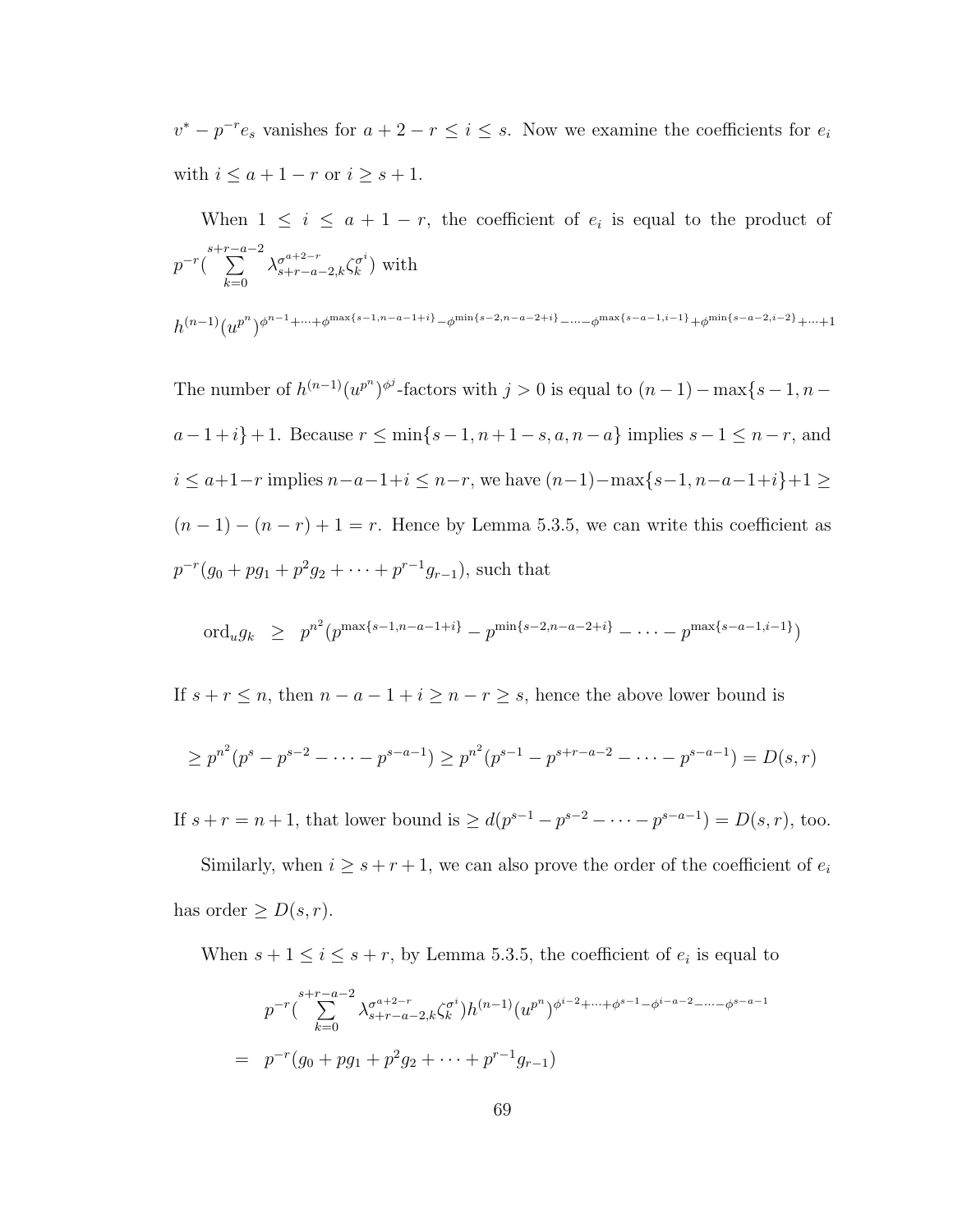with estimates on the order of the  $g_k$ 's as follows. If  $k \leq i - s - 1$ , we have ord<sub>u</sub> $g_k \ge p^{n^2}(p^{s-1}-p^{i-a-2}-\cdots-p^{s-a-1}) \ge D(s,r)$ . If  $i-s \le k \le r-1$ , we deduce ord<sub>u</sub> $g_k \ge p^{n^2}(-(k-(i-s)+1)p^{i-a-2}-p^{i-a-3}-\cdots-p^{s-a-1}).$ 

So far we have been able to write  $v^*$  as

$$
p^{-r}e_s + \sum_{\substack{i \le a+1-r \\ \text{or} \\ i \ge s+r+1}} v_i^*e_i + \sum_{s+1 \le i \le s+r} \sum_{j=0}^{r-1} h_{i,j} p^{-r+j} e_i
$$

knowing:

\n- (a) when 
$$
i \leq a + 1 - r
$$
 or  $i \geq s + r + 1$ ,  $\text{ord}_u v_i^* \geq D(s, r)$ .
\n- (b1) when  $s + 1 \leq i \leq s + r$  and  $j \leq i - s - 1$ ,  $\text{ord}_u h_{i,j} \geq D(s, r)$ .
\n- (b2) when  $s + 1 \leq i \leq s + r$  and  $i - s \leq j \leq r - 1$ ,  $\text{ord}_u h_{i,j} \geq p^{n^2}(- (j - (i - s) + 1)p^{i - a - 2} - \cdots - p^{s - a - 1})$ .
\n

Now we define

$$
w_s^{(r)} := v^* - \sum_{(i,j) \text{as in (b2)}} h_{i,j} w_i^{(r-j)}
$$

Note that  $r - j \le r - i + s \le \min\{i - 1, n + 1 - i, a, n - a\}$ , so by induction hypothesis we have constructed  $w_i^{(r-j)} \in \mathfrak{N}_{A_i^{(r-j)}}^0 = W(k)((u))\{p^{-(r-j)}\zeta_t \cdot v|0 \le t \le 1\}$  $i + (r - j) - a - 2$ . Because  $i + (r - j) \le i + r - (i - s) \le r + s$ , and  $r - j < r$ , hence we have  $\mathfrak{N}_{A_i^{(r-j)}}^0 \subset \mathfrak{N}_{A_s^{(r)}}^0$ . Thus this  $w_s^{(r)}$  is indeed defined in  $\mathfrak{N}_{A_s^{(r)}}^0$ . Next we verify  $\mathrm{ord}_u(w_s^{(r)}-p^{-r}e_s)\geq D(s,r)$ . Write  $w_s^{(r)}-p^{-r}e_s=$ 

$$
\sum_{\substack{i \leq a+1-r \\ \text{or } \\ i \geq s+r+1}} v_i^* e_i + \sum_{\substack{s+1 \leq i \leq s+r \\ j \leq i-s-1}} h_{i,j} p^{-r+j} e_i - \sum_{\substack{s+1 \leq i \leq s+r \\ j \geq i-s}} h_{i,j} (w_i^{(r-j)} - p^{-r+j} e_i)
$$

We have shown the first two terms in the above formula have orders higher than or equal to  $D(s,r)$ . For the last term, by induction hypothesis  $\text{ord}_u(w_i^{(r-j)}-p^{-r+j}e_i) \geq$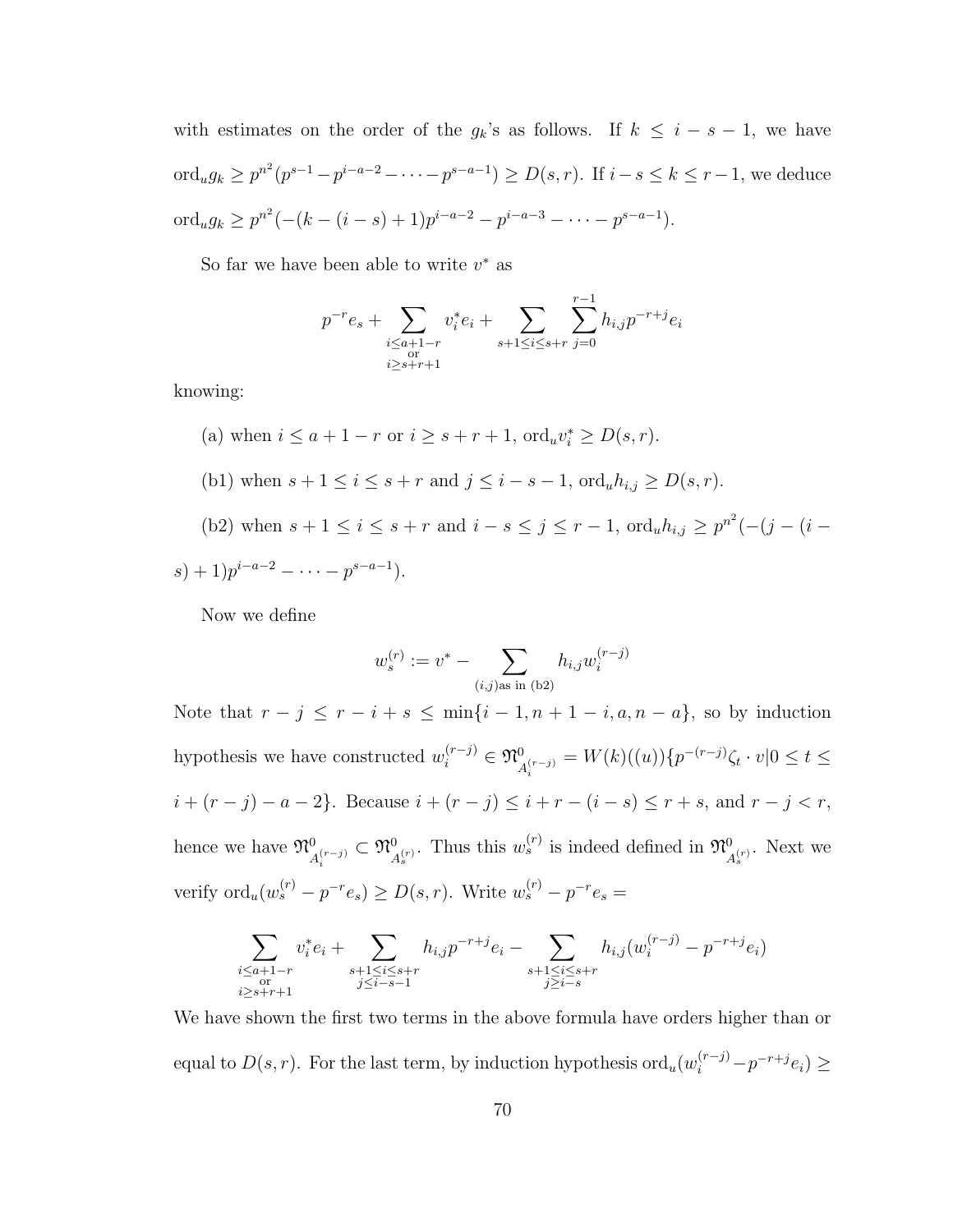$D(i, r - j)$ , and we have shown  $\text{ord}_u h_{i,j} \geq d(-(j - (i - s) + 1)p^{i - a - 2} - p^{i - a - 3} - \cdots$  $p^{s-a-1}$ ), therefore we are reduced to the inequality which is an easy exercise:

$$
D(i, r - j) + p^{n^{2}}(- (j - (i - s) + 1)p^{i - a - 2} - p^{i - a - 3} - \dots - p^{s - a - 1}) \ge D(s, r)
$$

(ii) In the case when  $1 \leq s \leq a$ , we prove by a descending induction on s and an ascending induction on  $r$ . Suppose we have proved for a larger  $s$  and a smaller  $r$ . Define

$$
v^* := \sum_{k=0}^{r-1} \lambda_{r-1,k}^{\sigma^{s-r+1}} h^{(n-1)} (u^{p^n})^{-\phi^{-1} - \phi^{-2} - \dots - \phi^{-a-1+s} - \phi^{s-2} - \dots - 1} (\zeta_k \cdot v)
$$

Note that  $-a-1+s+n\geq 0$  so every factor is well defined. By the definition of  $\lambda_{r-1}$ , the coefficient of  $e_i$  vanishes for  $s - r + 1 ≤ i ≤ s - 1$ .

The coefficient of  $e_s$  is equal to  $p^{-(a+1-s+r)}h_n(u^{p^n})^{\phi^{-1}+\cdots+\phi^{-a-1+s}}$ . Since  $h_n(u)$  is an Eisenstein polynomial of degree  $p^{n^2} - p^{n(n-1)}$ , we can write

$$
p^{-(a+1-s+r)}h_n(u^{p^n})^{\phi^{-1}+\cdots+\phi^{-a-1+s}} = p^{-r}e_s + \sum_{j=0}^{a-s+r} p^{-(a+1-s+r)+j}h_{s,j}
$$

where  $\text{ord}_u h_{s,j} \ge (p^{n^2+n}-p^{n^2})p^{-a-1+s}$  if  $j \le a+1-s$ , and  $\text{ord}_u h_{s,j} > 0$  if  $a+2-s \le$  $j \le a - s + r$ . Note that  $(p^{n^2+n} - p^{n^2})p^{-a-1+s} \ge D(s,r)$ . Apply Lemma [5.3.5](#page-62-0) to study the coefficients of other  $e_i$ 's, we can write  $v^*$  as:

$$
p^{-r}e_s + \sum_{\substack{i \leq s-r \\ \text{or} \\ i \geq a+r+2}} v_i^*e_i + \sum_{s \leq i \leq a+r+1} \sum_{j=0}^{a-s+r} h_{i,j} p^{-(a+1-s+r)+j} e_i
$$

knowing:

(a) when  $i \leq s - r$  or  $i \geq a + r + 2$ ,  $\text{ord}_u v_i^* \geq D(s, r)$ .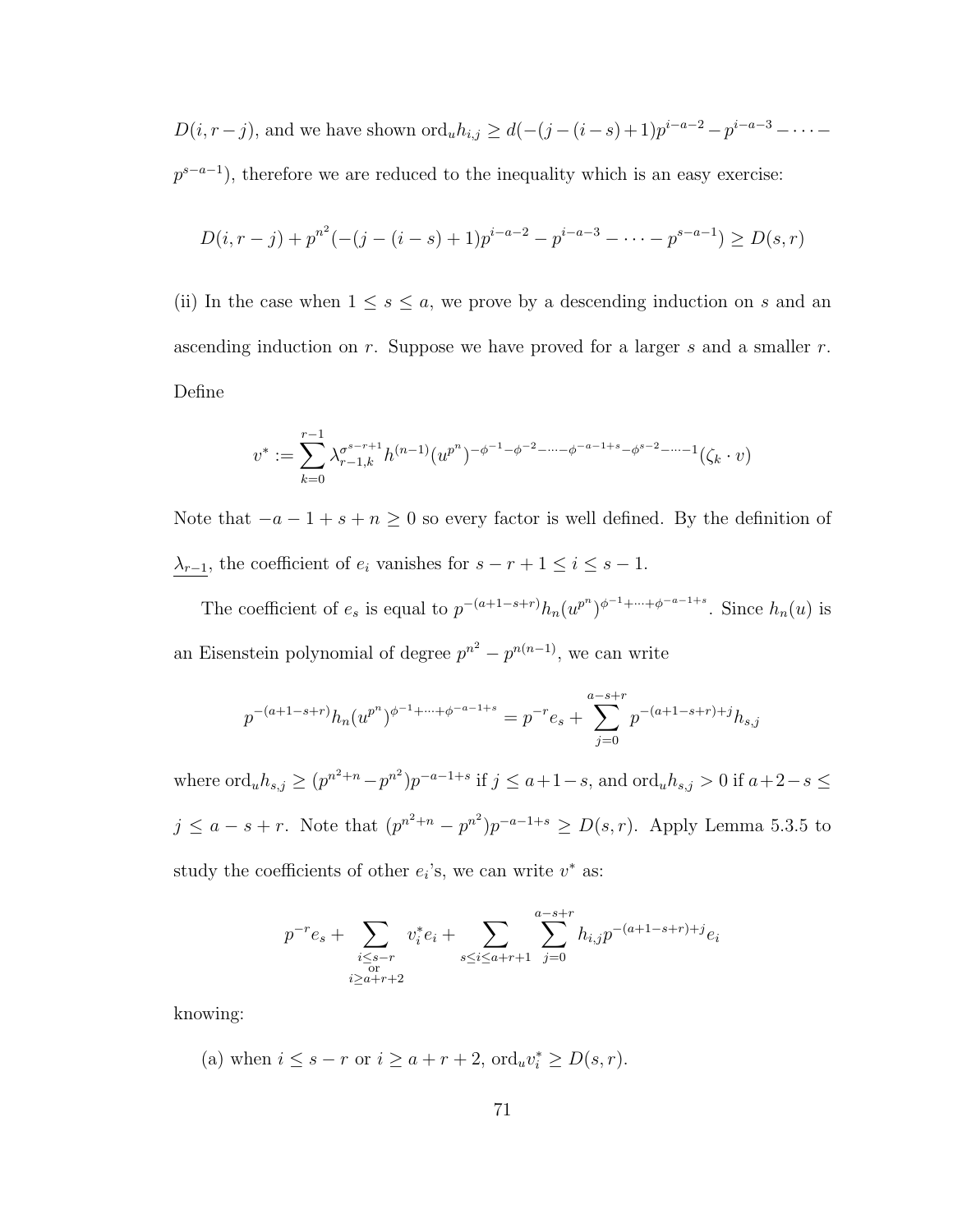\n- (b1') when 
$$
i = s
$$
 and  $j \leq a + 1 - s$ ,  $\text{ord}_u h_{s,j} \geq D(s, r)$ .
\n- (b2') when  $i = s$  and  $a + 2 - s \leq j \leq a - s + r$ ,  $\text{ord}_u h_{s,j} > 0$ .
\n- (c1') when  $s + 1 \leq i \leq a$  and  $j \leq a - s$ ,  $\text{ord}_u h_{i,j} \geq D(s, r)$ .
\n- (c2') when  $s + 1 \leq i \leq a$  and  $a - s + 1 \leq j \leq a - s + r$ ,  $\text{ord}_u h_{i,j} \geq p^{n^2}(- (j - a + s)p^{i - a - 2} - p^{i - a - 3} - \cdots - p^{s - a - 1})$ .
\n- (d1') when  $a + 1 \leq i \leq a + r + 1$  and  $j \leq i - s - 1$ ,  $\text{ord}_u h_{i,j} \geq D(s, r)$ .
\n- (d2') when  $a + 1 \leq i \leq a + r + 1$  and  $i - s \leq j \leq a - s + r$ ,  $\text{ord}_u h_{i,j} \geq p^{n^2}(- (j - i + s + 1)p^{i - a - 2} - p^{i - a - 3} - \cdots - p^{s - a - 1})$ .
\n

Define

$$
w_s^{(r)} := v^* - \sum_{(i,j)\text{as in}(b'2),(c'2),(d'2)} h_{i,j} w_i^{((a+1-s+r)-j)}
$$

One can check for the pairs of  $(i, j)$  as in  $(b'2)$ ,  $(c'2)$ , and  $(d'2)$ ,  $A_i^{((a+1-s+r)-j)} \subset A_s^{(r)}$ and  $w_i^{((a+1-s)+r)-j)}$  has been constructed. Hence  $w_s^{(r)}$  is indeed defined in  $\mathfrak{N}_{A_s^{(r)}}^0$ . By a easy exercise similar to that in the case when  $a + 1 \leq s \leq n$ , one can check  $\text{ord}_u(w_s^{(r)} - p^{-r}e_s) \ge D(s, r).$  $\Box$ 

Now for any reduced  $\xi(\Phi)$ -admissible vector  $\underline{d} = (d_s)_s \in \mathbb{N}^n$ , we define a subgroup  $A(\underline{d}) \subset p^{-n} \mathcal{O}_F / \mathcal{O}_F$  such that  $\#A(\underline{d}) = p$  $\sum_{s=1}^{n} d_s$ , and  $A_s^{(r)} \subset A(\underline{d})$  for all  $s = 1, 2, \cdots, n$  and  $r = 1, 2, \cdots, d_s$ . We first make several combinatorical definitions before we actullay define  $A(\underline{d})$ :

- Define a set  $H(\underline{d}) := \{(s, r) | 1 \le s \le n, 1 \le r \le d_s\} \subset \{1, 2, \cdots, n\} \times \mathbb{N}^*$ .
- For  $k = 1, 2, \dots, a$ , define  $\Gamma_k := \{(n, k), (n-1, k), \dots, (a+1, k), (a, k-1), (a-1, k)\}$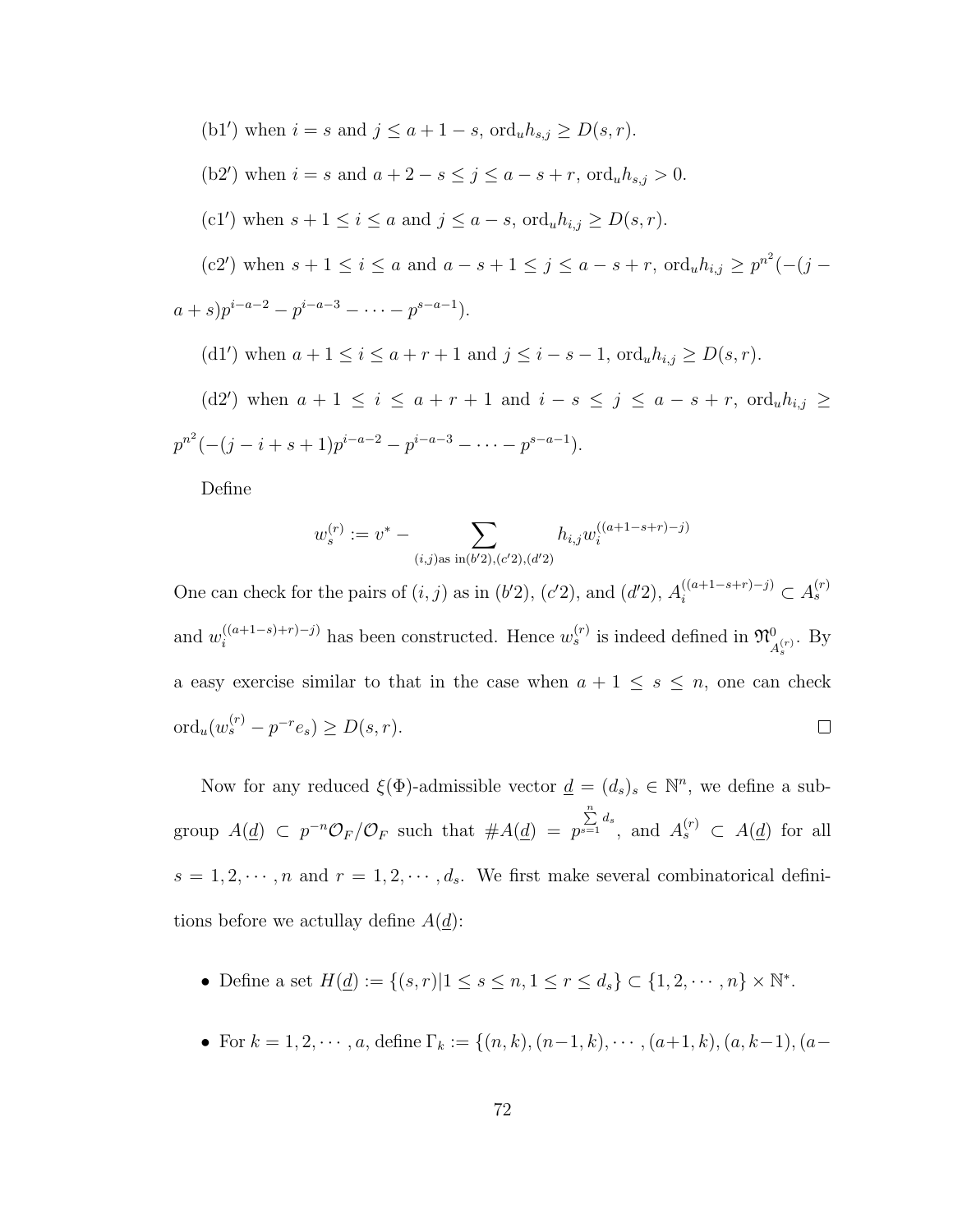$$
1, k-2), \cdots \}.
$$

• Define  $h_k := \#(H(\underline{d}) \cap \Gamma_k), L := \sum_{k=1}^{\infty}$  $j=1$  $h_j - 1$ , and  $m_i := k$  if  $\sum_{i=1}^{n}$  $j=k+1$  $h_j \leq i \leq$  $\sum_{i=1}^{n}$  $j=k$  $h_j-1$ .

By the definition of the  $\Gamma_k$ 's, one can check the condition that  $\underline{d}$  is  $\xi(\Phi)$ -admissible and reduced implies  $H(\underline{d}) \subset \bigcup^{a}$  $_{k=1}$  $\bigcup^{e-1}$  $t=0$  $\Gamma_k$ .

<span id="page-81-1"></span><span id="page-81-0"></span>Definition 6.4.4. With the above notations, define  $h(\underline{d}) :=$  the largest integer k such that  $H(\underline{d}) \cap \Gamma_k \neq \emptyset$ , and  $A(\underline{d}) := \prod^{e-1}$  $t=0$  $\prod^L$  $_{l=0}$  $\langle p^{-m_l} \zeta_l \rangle \subset p^{-h(\underline{d})} \mathcal{O}_F / \mathcal{O}_F.$ **Proposition 6.4.5.** We have  $#A(\underline{d}) = p$  $\sum_{s=1}^n d_s$ , and  $A_s^{(r)} \subset A(\underline{d})$  for all  $s =$  $1, 2, \cdots, n$  and  $r = 1, 2, \cdots, d_s$ .

*Proof.* To compute  $\#A(\underline{d})$ , note that  $\dim_{\mathbb{F}_p} A(\underline{d})[p^k]/A(\underline{d})[p^{k-1}]$  is equal to  $\# \{i|m_i =$  $k$ } =  $h_k$ . Hence we have length<sub> $\mathbb{Z}_p A(\underline{d}) = \sum_{k=1}^a$ </sub>  $h_k = \sum^a$  $k=1$  $#(H \cap \Gamma_k) = #H = \sum_{k=1}^{n}$  $s=1$  $d_s,$ and  $#A(\underline{d}) = p$  $\sum_{s=1}^n d_s$ 

Suppose  $1 \leq s \leq n$  and  $1 \leq r \leq d_s$ . If  $s \geq a+1$ , then  $A_s^{(r)} = \prod^{s+r-a-2}$  $\langle p^{-r} \zeta_k \rangle$ .  $_{k=0}$ Note that  $d_s \geq r$  implies  $h_r \geq s + r - a - 1$ , hence  $\sum_{r=1}^{a} a_r = s + r - a$  $h_j - 1 \geq s + r - a - 2$ . As a  $j=r$ result,  $m_l \ge r$  for any  $0 \le l \le s + r - a - 2$ . This proves  $A_s^{(r)} \subset A(\underline{d})$ . Similarly if  $s \leq a$ , then  $A_s^r = \prod^{r-1}$  $\langle p^{-(a+1-s+r)} \zeta_k \rangle$ . Note that  $d_s \geq r$  implies  $h_{a+1-s+r} \geq r$ , hence  $_{k=0}$  $\sum_{a}^{a}$  $h_j - 1 \ge r - 1$ . As a result,  $m_l \ge a + 1 - s + r$  for any  $0 \le l \le r - 1$ . This  $j=a+1-s+r$ proves  $A_s^{(r)} \subset A(\underline{d})$ .  $\Box$ 

By a combination of Proposition [\(6.4.3\)](#page-76-0) and [\(6.4.5\)](#page-81-0), we deduce that  $\mathfrak{N}_{A(d)}$ mod  $u = N(\underline{d})$ , where  $\mathfrak{N}_{A(\underline{d})}$  mod u is short for  $\mathfrak{N}_{A(\underline{d})}/(\mathfrak{N}_{A(\underline{d})} \cap u \cdot p^{-n} \mathfrak{M}/\mathfrak{M})$ .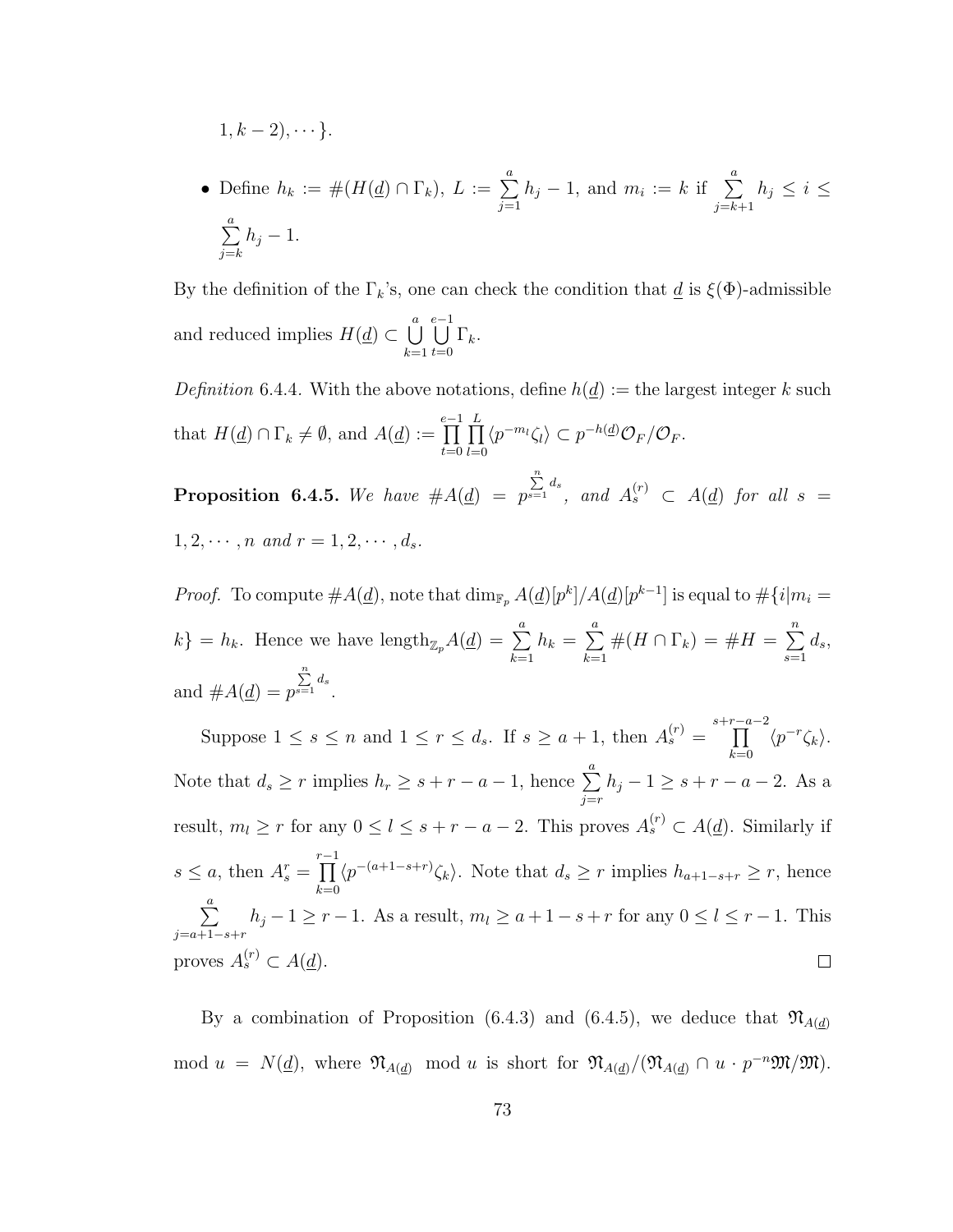This proves for every reduced  $\xi(\Phi)$ -admissible vector  $\underline{d} \in \mathbb{N}^n$ ,  $G(\underline{d})$  lifts to a finite locally free subgroup scheme  $\mathcal{G}_{A(\underline{d})}$  of  $\mathcal{X}$ . For a general  $\xi(\Phi)$ -admissible vector  $\underline{d}' \in \mathbb{N}^n$ , there exists a reduced  $\xi(\Phi)$ -admissible vector  $\underline{d}$  and a non-negative integer *i*, such that  $\underline{d}' = \underline{d} + (i, i, \dots, i)$ . If we compose the isogenies  $\mathcal{X} \stackrel{i}{\rightarrow} \mathcal{X} \stackrel{\pi}{\rightarrow} \mathcal{X}/\mathcal{G}_{A(\underline{d})}$ , the reduction of  $\text{Ker}(\pi \circ p^i)$  is equal to  $G(\underline{d}')$ . This finishes the proof of Theorem  $(6.1.2).$  $(6.1.2).$ 

Remark 6.4.6. From the definition we can see  $A(\underline{d})$  is in fact  $p^{h(\underline{d})}$ -torsion, where the integer  $h(\underline{d})$  is defined in [\(6.4.4\)](#page-81-1). Therefore in Theorem [\(6.1.2\)](#page-65-0), for each  $\mathcal{O}_F$ stable subgroup G of  $\mathcal{X}_k$ , we can have control on the extension  $R/W(k)$  such that G admits a lifting to a finite locally free subgroup scheme of  $\mathcal{X}_R$ . Similarly, in Corollary [\(6.1.3\)](#page-65-1), we can also have control on the endomorphism ring of the CM lifting and the ramification of the base ring of the CM lifting.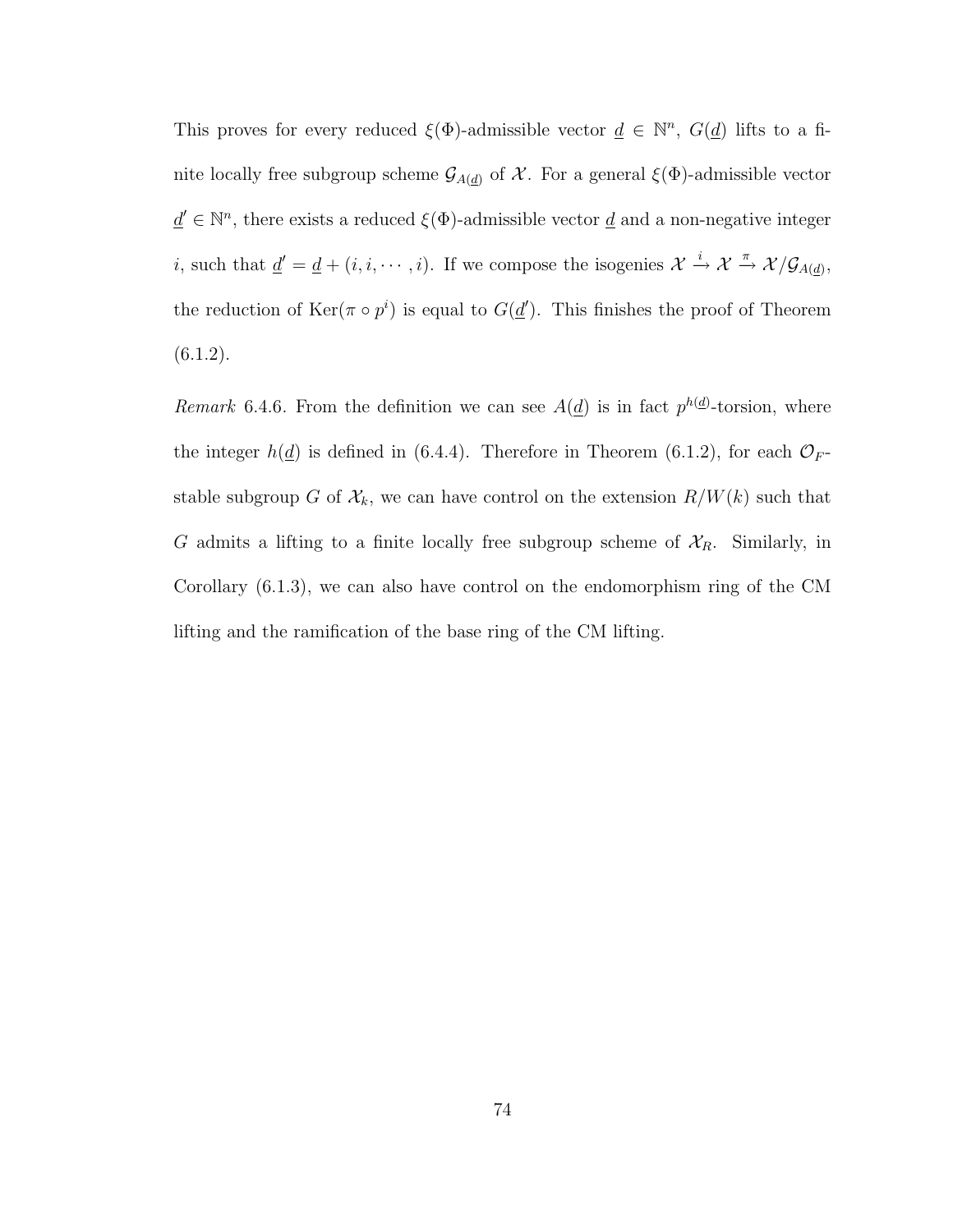## Chapter 7

# Strong CM lifting to a p-adic CM type induced from a local field with small ramification

#### <span id="page-83-0"></span>7.1 Non-potentially-liftable subgroups

Let F be a p-adic local field. Let n be the inertia degree of  $F$ ,  $\Phi$  be a p-adic CM type for F, F' be the reflex field. Let X be the (unique)  $\mathcal{O}_F$ -linear CM pdivisible group over  $\mathcal{O}_{F^{\prime}\cdot B(k)}$  with p-adic CM type  $\Phi$ . In chapter [6](#page-64-0) we considered the examples where  $\Phi$  is induced from a p-adic CM type  $\Phi'$  for  $F^{ur}$ , such that  $\Phi'$ has the form  $\{i_0, i_0 \circ \sigma, \cdots, i_0 \circ \sigma^a\}$  for some  $i_0 \in \text{Hom}(F^{ur}, \overline{\mathbb{Q}}_p)$  and  $1 \leq a \leq n-1$ . In these examples, the reflex field  $F' = F^{\text{ur}}$ . It was proved in [\(6.1.2\)](#page-65-0) that every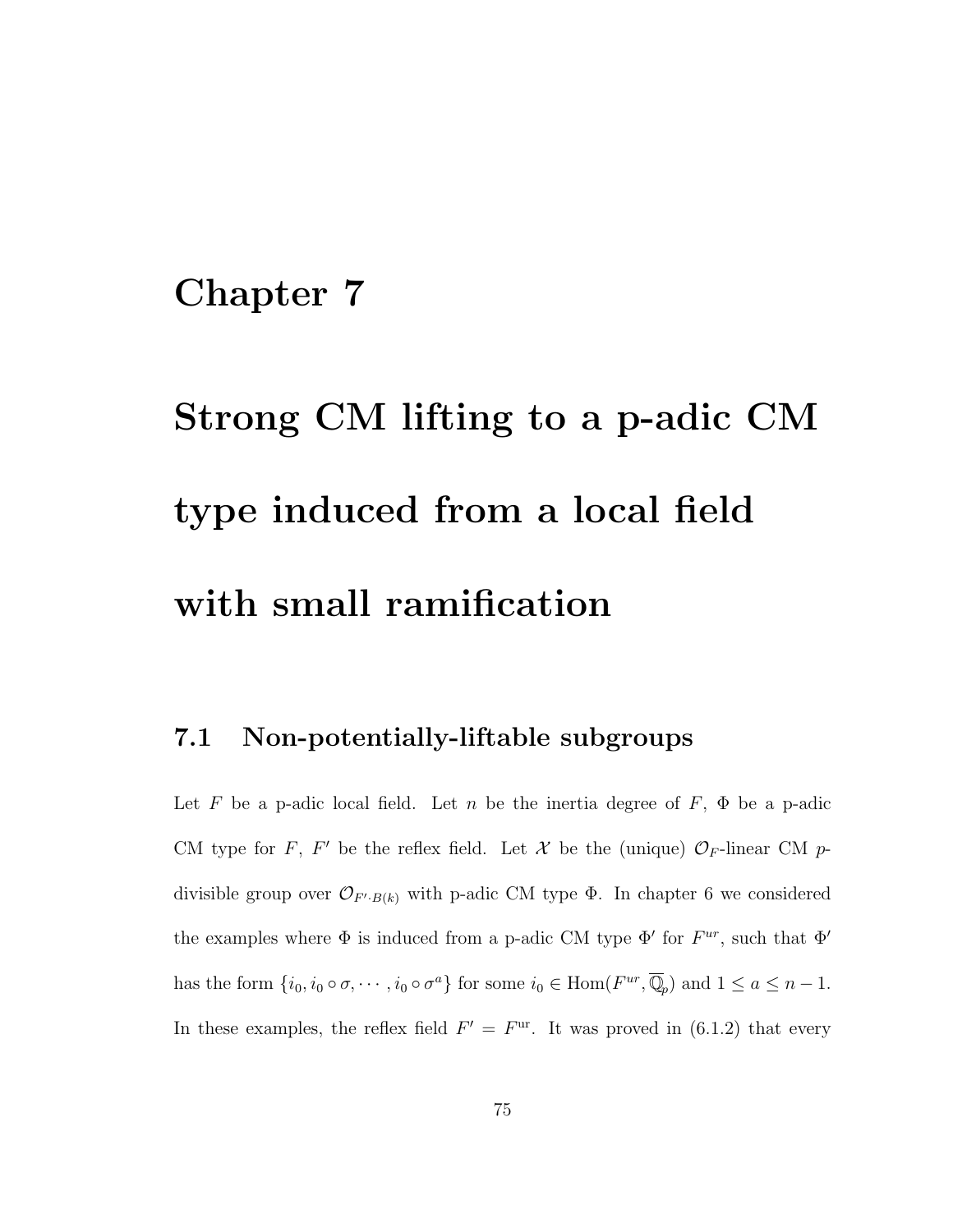$\mathcal{O}_F$ -stable subgroup G of  $\mathcal{X}_k$  is potentially liftable. As a corollary, every  $\mathcal{O}_F$ -linear CM p-divisible group Y over k of dimension ae admits an  $F$ -linear CM lifting to characteristic 0 with p-adic CM type Φ.

For other p-adic CM types  $\Phi$ , this potential liftability result on  $\mathcal{O}_F$ -stable subgroups of  $\mathcal{X}_k$  may fail to hold. We have seen such examples in chapter [2](#page-18-0) and [4.](#page-38-0) We showed that for a p-adic CM type  $(F, \Phi)$ , if we denote the residue field of the reflex field by  $\kappa_{F}$ , then a potentially liftable  $\mathcal{O}_F$ -stable subgroup of  $\mathcal{X}_k$  descends to an  $\mathcal{O}_F$ -stable subgroup of  $\mathcal{X}_{\kappa_{F'}}$ . As a corollary, if  $\kappa_{F'}$  is "small", i.e.,  $\kappa_{F'}$  does not contain  $\kappa_F$ , then there exist non-potentially-liftable  $\mathcal{O}_F$ -stable subgroups of  $\mathcal{X}_k$ .

In this subsection we give more examples of p-adic CM types  $(F, \Phi)$ , such that  $\kappa_{F}$  is not small, but there still exist non-potentially-liftable  $\mathcal{O}_F$ -stable subgroups of  $\mathcal{X}_k$ .

*Example 7.1.1.* Let  $F = B(\mathbb{F}_{p^5})$ . Identify  $Hom(F, B(k))$  with  $\{1, 2, 3, 4, 5\}$  as  $Gal(F/\mathbb{Q}_p) \cong \mathbb{Z}/5$ -torsors, and take  $\Phi := \{2, 4\}$ . Let  $\pi_1$  be a  $(p^5 - 1)$ -th root of  $-p$ in  $\overline{\mathbb{Q}}_p$ , and take  $E := B(k)(\pi_1)$ . Let X be the  $\mathcal{O}_F$ -linear CM p-divisible group over  $\mathcal{O}_E$  with p-adic CM type  $\Phi$ . By [\(5\)](#page-45-0), the attached Kisin module  $\mathfrak{M} \cong \sum_{ }^5$  $i=1$  $W(k)$ [[u]] $e_i,$ on which the action of  $\mathcal{O}_F$  on the *i*-th component is given by the *i*-th embedding, and  $\phi_{\mathfrak{M}}e_i = e_{i+1}$  for  $i = 1, 3, \phi_{\mathfrak{M}}e_i = (p + u^{p^5-1})e_{i+1}$  for  $i = 2, 4, 5$ . By [\[1\]](#page-243-0) (B.4), the Dieudonné module of the closed fiber is  ${\frak M}/u{\frak M}\cong\sum\limits_{}^{5}$  $i=1$  $W(k)e_i$ . If we denote  $W(k) \cdot e_i$ by  $M_i$ , then  $FM_i = M_{i+1}$  for  $i = 1, 3$ ,  $FM_i = pM_{i+1}$  for  $i = 2, 4, 5$ ,  $VM_i = pM_{i-1}$ for  $i = 2, 4, VM_i = M_{i-1}$  for  $i = 1, 3, 5$ . By [\(5.2\)](#page-51-0) we know all the p-torsion points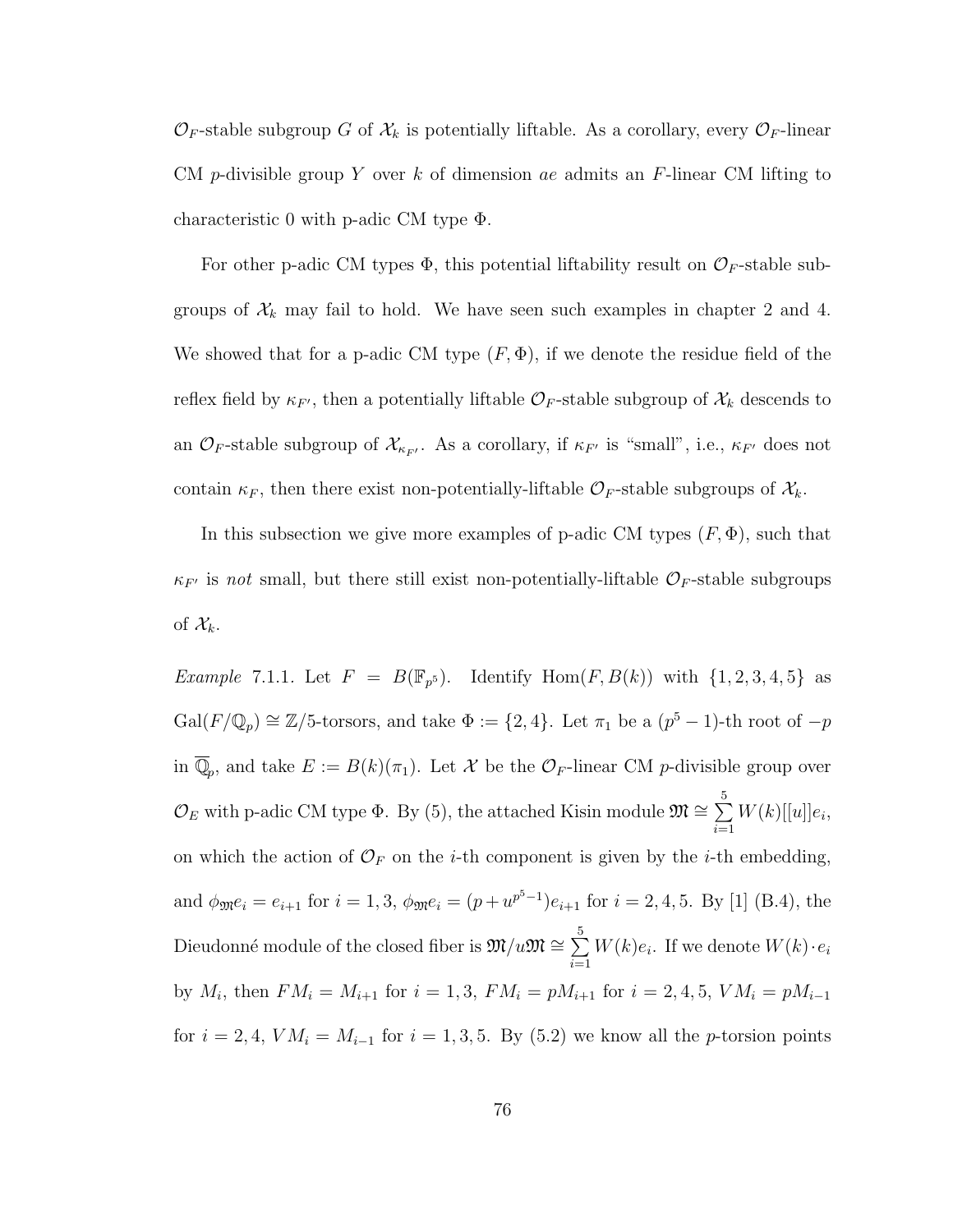on  $\mathcal{X}_{\overline{\mathbb{Q}}_p}$  are rational over E, and the finite Kisin modules attached to finite locally free subgroup schemes of order p have the form of  $W(k)((u))\{\eta \cdot v\} \cap p^{-1} \mathfrak{M}/\mathfrak{M}$ , where  $\eta \in p^{-1}\mathcal{O}_F/\mathcal{O}_F$  and

$$
v:=u^{p^4+p^2}e_1+u^{p^3+1}e_2+u^{p^4+p}e_3+u^{p^2+1}e_4+u^{p^3+p}e_5
$$

By  $[1]$   $(B.4)$ , it is clear that the Dieudonné module of the closed fiber of every finite locally free subgroup schemes of order p is equal to  $p^{-1}M_4/M_4$ . On the other hand, one can check  $p^{-1}M_2/M_2$  is also  $\mathcal{O}_F$ -stable and stable under  $F, V$ . However, the observation above implies that the corresponding  $\mathcal{O}_F$ -stable subgroup of  $\mathcal{X}_k$  is non-potentially-liftable.

<span id="page-85-0"></span>*Example* 7.1.2. Let  $F = B(\mathbb{F}_{p^3})[\pi]/(\pi^e + p)$ , where  $e \geq 2$  and we assume  $e|p^3 - p^3|$ 1, so  $F/\mathbb{Q}_p$  is Galois. Identify  $\text{Hom}(F^{\text{ur}}, B(k))$  with  $\{1, 2, 3\}$  as  $\text{Gal}(F^{\text{ur}}/\mathbb{Q}_p) \cong$  $\mathbb{Z}/3$ -torsors. Let Res : Hom $(F,\overline{\mathbb{Q}}_p) \to \text{Hom}(F^{ur},B(k))$  be the restriction map, let  $\varphi$  be an embedding of F in Res<sup>-1</sup>(3), and define  $\Phi := \text{Res}^{-1}(\{2,3\})\backslash{\{\varphi\}}$ . Let  $h(x) := -\pi x + x^{p^3}$ , let  $h^{(r)}(x)$  be the r-th iteration of  $h(x)$ , and  $h_r(x) := \frac{h^{(r)}(x)}{h^{(r-1)}(x)}$  $h^{(r-1)}(x)$ for all positive integers r. Let  $\pi_1$  be a root of  $h_e(x)$  in  $\overline{\mathbb{Q}}_p$ , and let  $E := B(k)(\pi_1)$ . The minimal polynomial of  $\pi_1$  over  $B(k)$  is  $E(u) = \prod$  $\gamma \in \text{Gal}(F \cdot B(k)/B(k))$  $(\gamma_* h_e(x))$ , its constant term is equal to p. Let  $E_0(u) := \prod$  $\gamma \in \text{Gal}(F \cdot B(k)/B(k))$  $(\gamma_* h^{(e-1)}(x))$ . Let  $\mathcal X$ be the  $\mathcal{O}_F$ -linear CM p-divisible group over  $\mathcal{O}_E$  with p-adic CM type  $\Phi$ . By [\(5\)](#page-45-0), the attached Kisin module  $\mathfrak{M} \cong \sum_{ }^{3}$  $i=1$  $W(k)[\pi][[u]]/(\pi^e - p)e_i$ , where  $\phi_{\mathfrak{M}}e_1 = e_2$ ,  $\phi_{\mathfrak{M}}e_2 = h_e(u)e_3, \ \phi_{\mathfrak{M}}e_3 = E(u)e_1.$  By [\[1\]](#page-243-0) (B.4), the Dieudonné module of the closed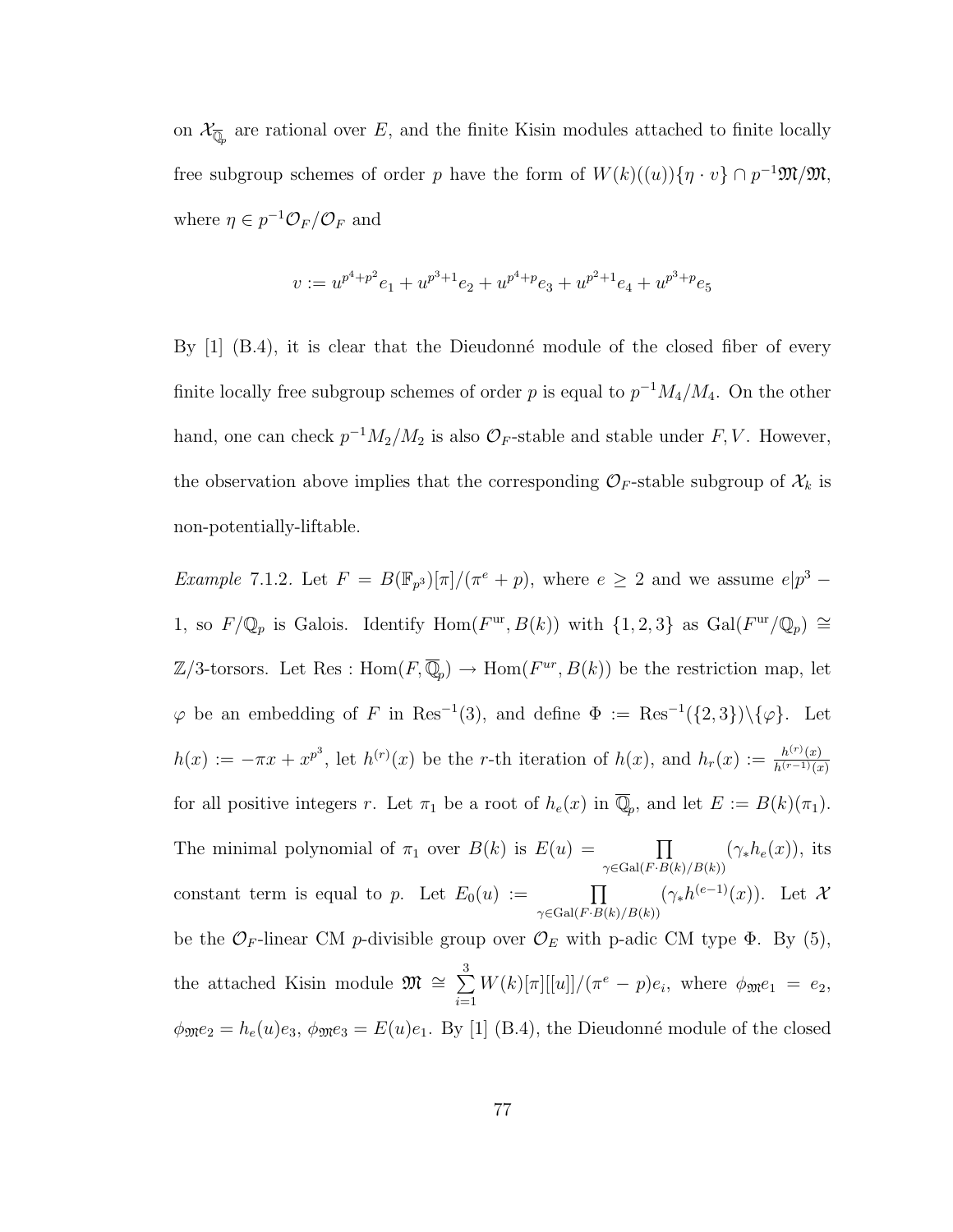fiber is  ${\mathfrak M}/u{\mathfrak M}\cong\sum^3$  $i=1$  $W(k)[\pi]/(\pi^e + p)e_i$ . If we denote  $W(k) \cdot e_i$  by  $M_i$ , then

$$
FM_1 = M_2, FM_2 = \pi M_3, FM_3 = pM_1, VM_1 = M_3, VM_2 = pM_1, VM_3 = \pi^{e-1}M_2
$$

Let  $\phi$  be the endomorphism on  $W(k)[\pi][[u]]/(\pi^e + p)$  that induces  $\sigma$  on  $W(k)$ , fixes  $\pi$ , and sends u to  $u^p$ . Let  $v := E_0(u)^{\phi^2} h^{(e-1)}(u)^{\phi} e_1 + E_0(u) h^{(e-1)}(u)^{\phi^2} e_2 +$  $E_0(u)^\phi h^{(e-1)}(u)e_3$ . By [\(5.2\)](#page-51-0) we know all the *p*-torsion points on  $\mathcal{X}_{\overline{\mathbb{Q}}_p}$  are rational over  $E$ , and the finite Kisin modules attached to finite locally free subgroup schemes of order p have the form of  $W(k)((u))\{\eta \cdot v\} \cap p^{-1} \mathfrak{M}/\mathfrak{M}$ , where  $\eta \in p^{-1} \mathcal{O}_F/\mathcal{O}_F$ .

Note that  $E_0(u)(\text{resp. } h^{(e-1)}(u))$  is a monic polynomial of degree  $ep^{3(e-1)}$  (resp.  $p^{3(e-1)}$ ) in  $W(k)[u]$  (resp.  $W(k)[\pi][[u]]/(\pi^e+p)$ ). So  $v \equiv u^{ep^{3e-1}}h^{(e-1)}(u)^{\phi}e_1 +$  $u^{ep^{3e-3}}h^{(e-1)}(u)^{\phi^2}e_2 + u^{ep^{3e-2}}h^{(e-1)}(u)e_3 \mod p$ . By the definition of  $h^{(e-1)}(u)$ , one can check that there exist  $g_i(u) \in \mathcal{O}_{F^{\text{ur}}}[u]$ , such that  $h^{(e-1)}(u) \equiv \sum_{i=1}^{e-1}$  $i=1$  $\pi^i g_i(u) \mod p$ ,  $g_i(u) \in \mathcal{O}_{F^{\text{ur}}}((u))^{\times}$ , and  $\text{ord}_u g_i(u) = p^{3e-3-3i}$ . When  $\eta = \pi^{-j}$  with  $1 \leq j \leq e$ , we have  $\pi^{-j} \cdot v \equiv \pi^{-j} (u^{ep^{3e-1}} \sum^{j-1}$  $i=1$  $\pi^{i}g_{i}(u)^{\phi}e_{1}+u^{ep^{3e-3}}\sum^{j-1}$  $i=1$  $\pi^{i}g_{i}(u)^{\phi^{2}}e_{2}+u^{ep^{3e-2}}\sum^{j-1}$  $i=1$  $\pi^i g_i(u)e_3$ mod M.

(a) If  $e > p + 1$ , then one can check  $u^{-ep^{3e-3}-p^{3(e-j)+2}}(\pi^{-j} \cdot v) \equiv c\pi^{-1}e_2 \mod u$ , where  $c \in W(k)^{\times}$ . In particular, the Dieudonné module of the closed fiber of the corresponding finite locally free subgroup scheme is equal to  $\pi^{-1}M_2/M_2$ , which corresponds to an  $\mathcal{O}_F$ -stable subgroup of X. We denote this subgroup of order p by  $G_2$ . Because for every  $\eta \in p^{-1}\mathcal{O}_F/\mathcal{O}_F$ , there exists some  $1 \leq j \leq e$  such that  $\eta$ differs from  $\pi^{-j}$  by a unit in  $\mathcal{O}_F$ , this proves all finite locally free subgroup schemes of order p reduce to  $G_2$  over k. On the other hand, one can check  $\pi^{-1}M_3/M_3$  is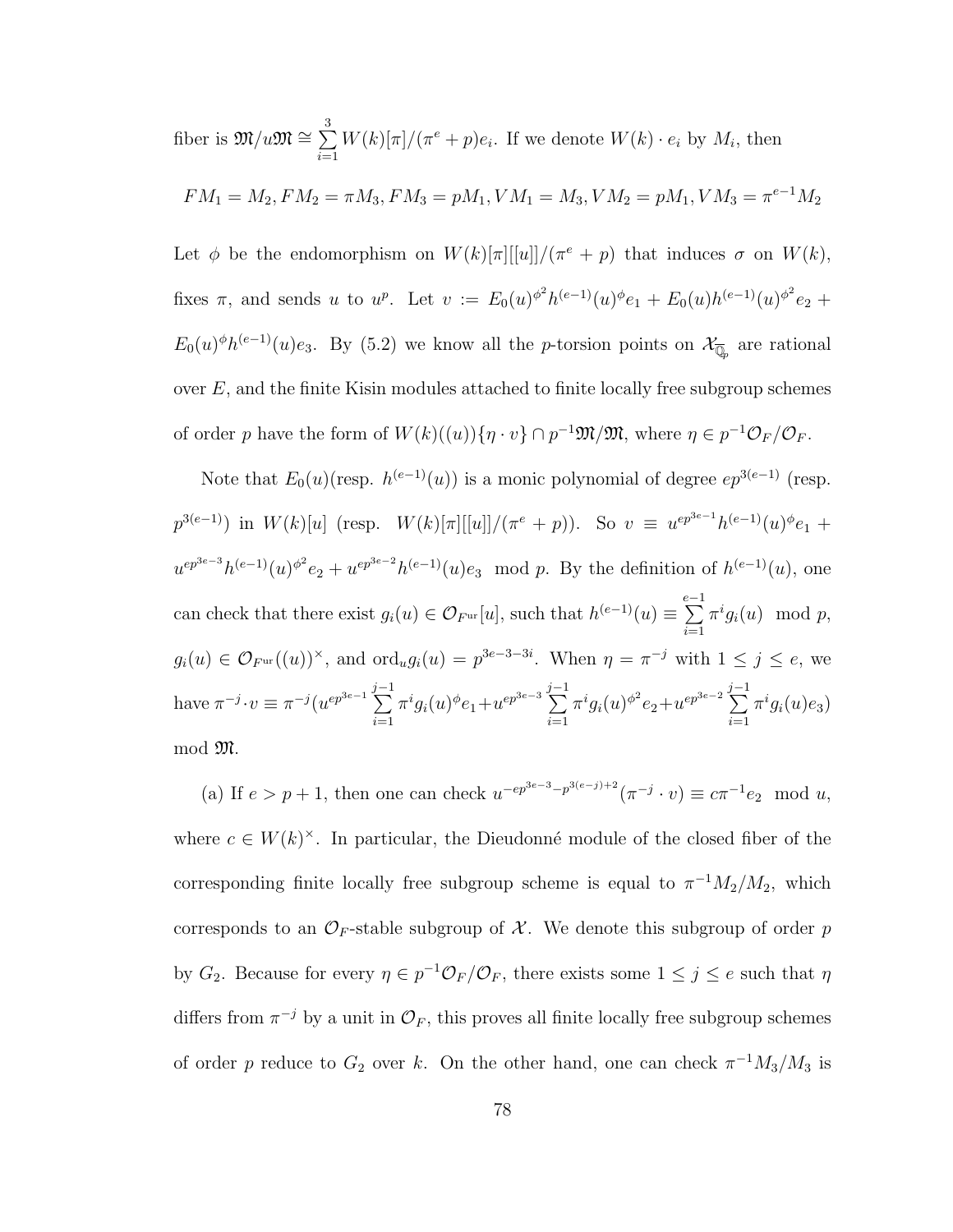also stable under  $F, V$  and the  $\mathcal{O}_F$ -action. Let  $G_3$  be the corresponding subgroup of  $X_k$ . The observation above implies that  $G_3$  is non-potentially-liftable.

(b) If  $e < p+1$ , then

$$
u^{-ep^{3e-2}-p^{3e-3}}(\pi^{-1}v) \equiv c\pi^{-1}e_3 \mod u
$$

and

$$
u^{-ep^{3e-3}-p^2}(p^{-1}v) \equiv c'\pi^{-1}e_2 \mod u
$$

where  $c, c' \in W(k)^{\times}$ . Thus  $G_2$  and  $G_3$  are both potentially liftable.

The p-adic CM type in Example [\(7.1.2\)](#page-85-0) can be viewed as a generalization of the p-adic CM type we considered in chapter [6.](#page-64-0) However, the example shows that a large ramification index of  $F$  increases the subtlety in the CM lifting problem. Nevertheless, in the next subsection we will show that as long as the ramification index of F is small (less than  $p-1$ ), we can still prove a result that is similar to  $(6.1.2).$  $(6.1.2).$ 

#### <span id="page-87-0"></span>7.2 Positive results on question (sCML)

Let F be a p-adic local field,  $\pi$  be a uniformizer in  $\mathcal{O}_F$ ,  $\kappa_F$  be its residue field. Let *n* be the inertia degree of *F*, *e* be the ramification index of *F*. Suppose  $F_0$  is a subextension in  $F/F^{ur}$  such that  $e_0 := [F_0 : F^{ur}] < p-1$ . Define  $d_0 := e/e_0$ . Denote  $W(k)[x]/(x^{e_0}-p)$  by  $R_0$ . The fraction field Frac  $R_0$  is the unique tamely ramified extension of  $B(k)$  with degree  $e_0$ .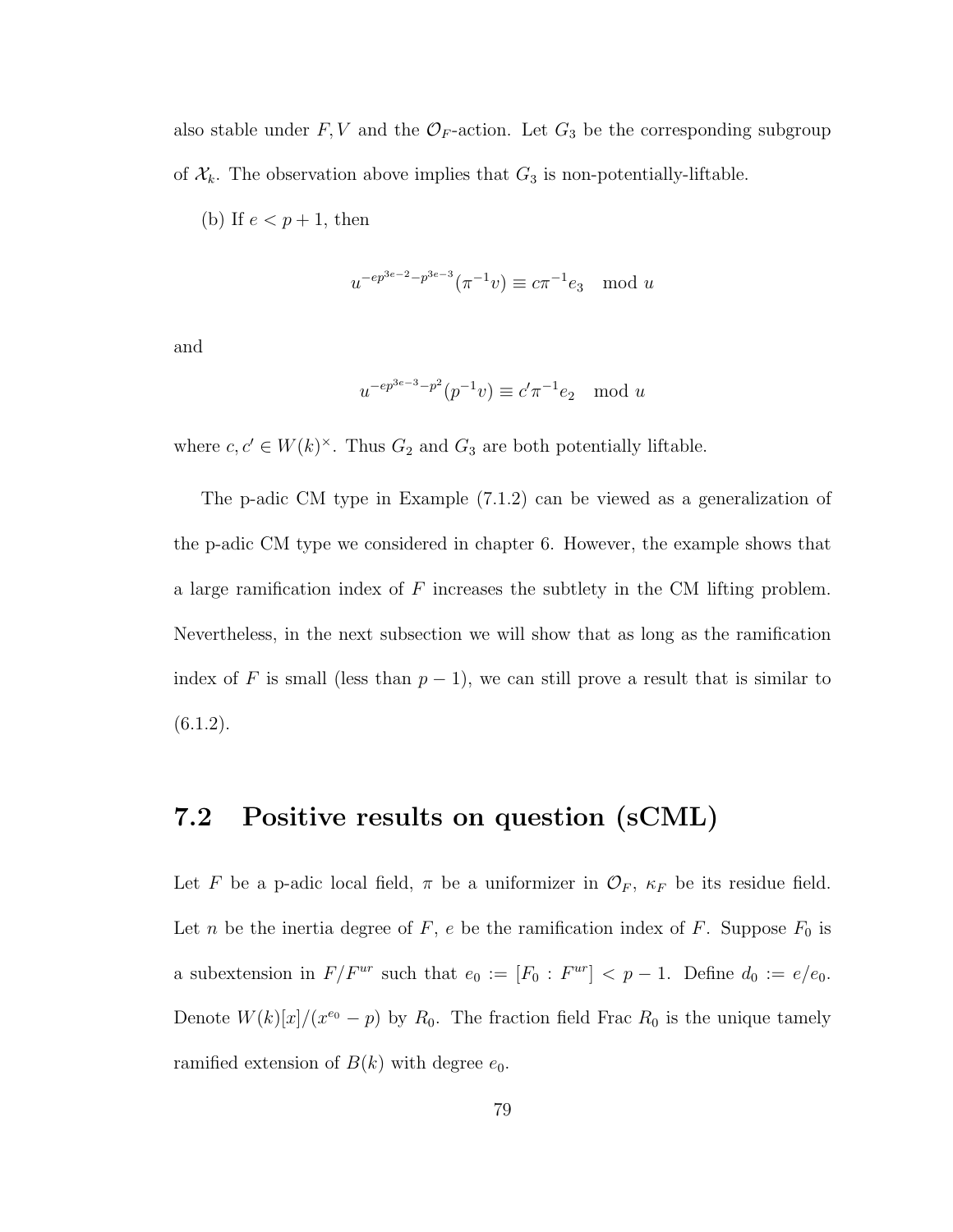<span id="page-88-0"></span>In this subsection we prove the following theorem:

**Theorem 7.2.1.** Let a be an integer such that  $0 \le a \le n-1$ , and t be an integer such that  $0 \leq t \leq e_0 - 1$ . Take  $i_0 \in Hom(F^{ur}, \overline{\mathbb{Q}}_p)$ , and define  $\Phi'' := \{i_0, i_0 \in F^* \mid i_0 \in F^* \}$  $\sigma, \cdots, i_0 \circ \sigma^{a-1} \} \subset Hom(F^{ur}, \overline{\mathbb{Q}}_p)$ . Let  $\Phi^*$  be a set of t embeddings of  $F_0$  into  $\overline{\mathbb{Q}}_p$ that induce  $i_0 \circ \sigma^a$  on  $F^{ur}$ . Let  $\Phi' \subset Hom(F_0, \overline{\mathbb{Q}}_p)$  be the union of  $\Phi^*$  and the pullback of  $\Phi''$ . Let  $\Phi \subset Hom(F, \overline{\mathbb{Q}}_p)$  be pullback of  $\Phi'$ . Let X be the  $\mathcal{O}_F$ -linear CM p-divisible group over  $R_0$  with p-adic CM type  $\Phi$ . Then for every  $\mathcal{O}_F$ -stable subgroup G of  $\mathcal{X}_k$ , there exists a finite extension R over  $R_0$ , such that G lifts to a finite locally free subgroup scheme of  $\mathcal{X}_R$ .

Remark 7.2.2. It suffices to prove Theorem [\(7.2.1\)](#page-88-0) in the case when  $t \geq 1$  and  $F = F_0$ . In fact, if  $t = 0$  then we are reduced to [\(6.1.2\)](#page-65-0). We may assume  $F = F_0$ because X is  $\mathcal{O}_F$ -linearly isomorphic to a Serre tensor construction from an  $\mathcal{O}_{F_0}$ linear CM p-divisible group over  $R_0$  with p-adic CM type  $\Phi'$ . For details of the argument, see the beginning of [\(6.4\)](#page-73-1).

<span id="page-88-1"></span>Theorem [\(7.2.1\)](#page-88-0) has the following consequences:

**Corollary 7.2.3.** Notations as in  $(7.2.1)$ . Then every  $\mathcal{O}_F$ -linear CM p-divisible group over k with dimension  $ae+td_0$  admits an F-linear CM lifting to characteristic 0 with p-adic CM type  $\Phi$ .

*Proof.* Every  $\mathcal{O}_F$ -linear CM p-divisible group Y over k with dimension  $ae + td_0$  is L-linearly isogeneous to  $\mathcal{X}_k$ , hence there exists an  $\mathcal{O}_F$ -stable subgroup G of  $\mathcal{X}_k$  such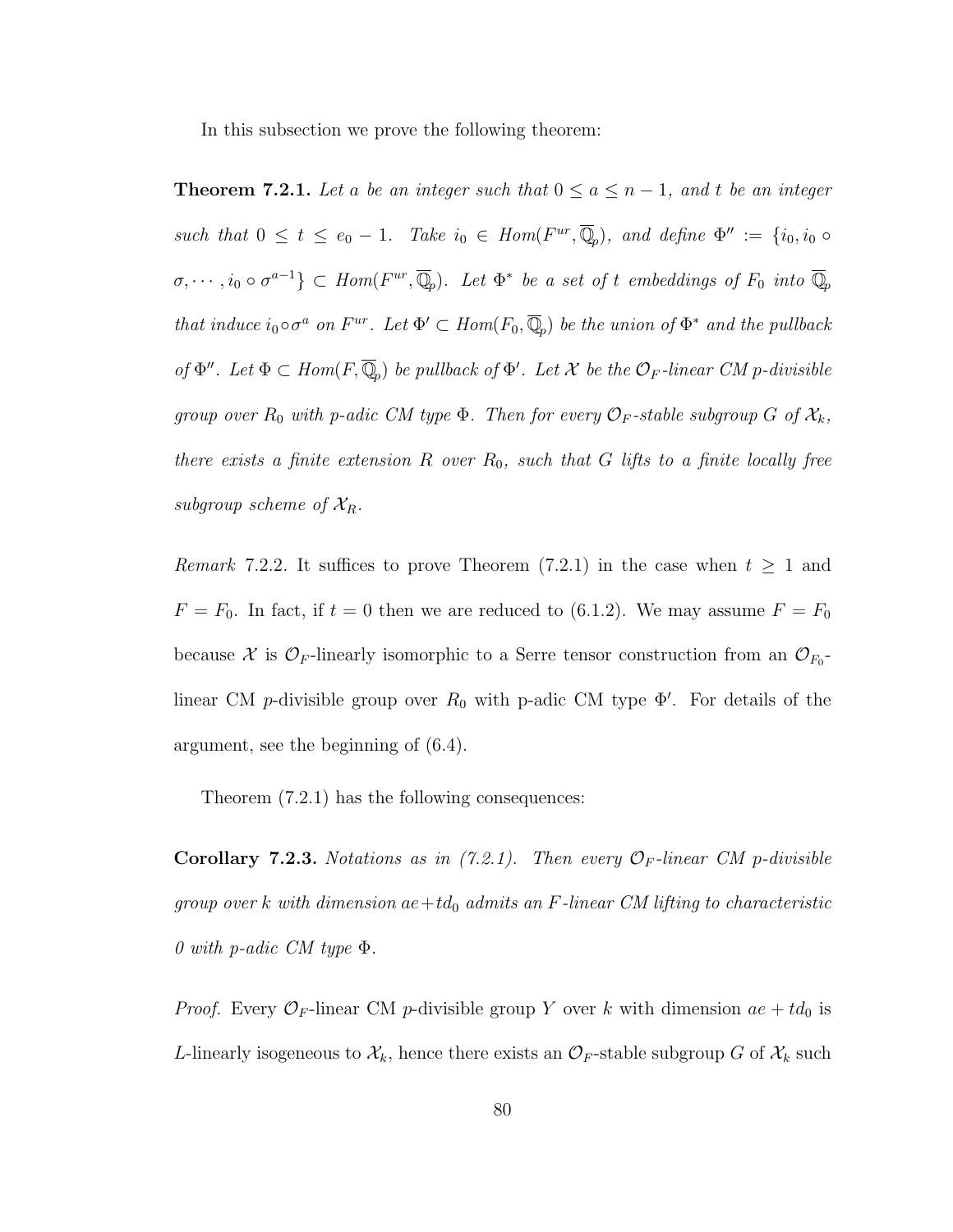that Y is  $\mathcal{O}_F$ -linearly isomorphic to  $\mathcal{X}_k/G$ . By Theorem [\(7.2.1\)](#page-88-0), there exists a finite extension R over  $W(k)$  and a finite locally free subgroup scheme G of  $\mathcal{X}_R$ , such that  $\mathcal{G}_k = G$ . Then  $\mathcal{X}_R/\mathcal{G}$  is an F-linear CM lifting of Y with p-adic CM type  $\Phi$ .  $\Box$ 

*Remark* 7.2.4. In the context of question (LTI) for *p*-divisible groups (c.f. [3.1\)](#page-23-0), Corollary [\(7.2.3\)](#page-88-1) implies  $LTI(F, \Phi) = \{$ the set of Lie types of dimension  $ae + td_0\}.$ 

**Corollary 7.2.5.** We have the following positive results on  $(sCML)$ :

(a) Let  $K_0$  be a p-adic local field with absolute ramification index  $e(K_0) < p-1$ , let  $K \cong K_0 \times K_0$ . Then the answer to question (sCML) relative to  $(K, K_0)$  for p-divisible groups is affirmative.

(b) Let L be a CM field, and  $L_0$  be its maximal totally real subfield. If for every place v of  $L_0$  above p, v is either inert in  $L$ , or split in  $L$  with absolute ramification index  $e(v) < p-1$ , then for the CM field L the answer to question (sCML) for abelian varieties is affirmative.

*Proof.* (b) follows from (a) and [\(6.1.5\)](#page-65-2), so it suffices to prove (a). Let  $n(K_0)$  be the inertia degree of  $K_0$ . We mark the two  $K_0$ -components of K by  $K_{0,1}$  and  $K_{0,2}$ . Let  $\iota$ be the  $K_0$ -involution on K such that  $\iota$  flips the two components. The set of embeddings Hom $(K,\overline{\mathbb{Q}}_p)$  is naturally isomorphic to  $\text{Hom}(K_{0,1},\overline{\mathbb{Q}}_p) \coprod \text{Hom}(K_{0,2},\overline{\mathbb{Q}}_p)$ , and the involution  $\iota$  interchanges between  $Hom(K_{0,1}, \overline{\mathbb{Q}}_p)$  and  $Hom(K_{0,2}, \overline{\mathbb{Q}}_p)$ . The set of embeddings  $\text{Hom}(K_{0,1}^{\text{ur}}, \overline{\mathbb{Q}}_p)$  is isomorphic to  $\{1, 2, \cdots, n(K_0)\}$  as  $\text{Gal}(K_0^{\text{ur}}/\mathbb{Q}_p) \cong$  $\mathbb{Z}/n$ -torsors. Take a p-adic CM type for  $K_{0,1}^{\text{ur}}$  to be  $\Phi' := \{1, 2, \cdots, a-1\}$ . Take  $\Phi^*$ to be a set of t embeddings of  $K_{0,1}$  into  $\overline{\mathbb{Q}}_p$  such that they induce the a-th embedding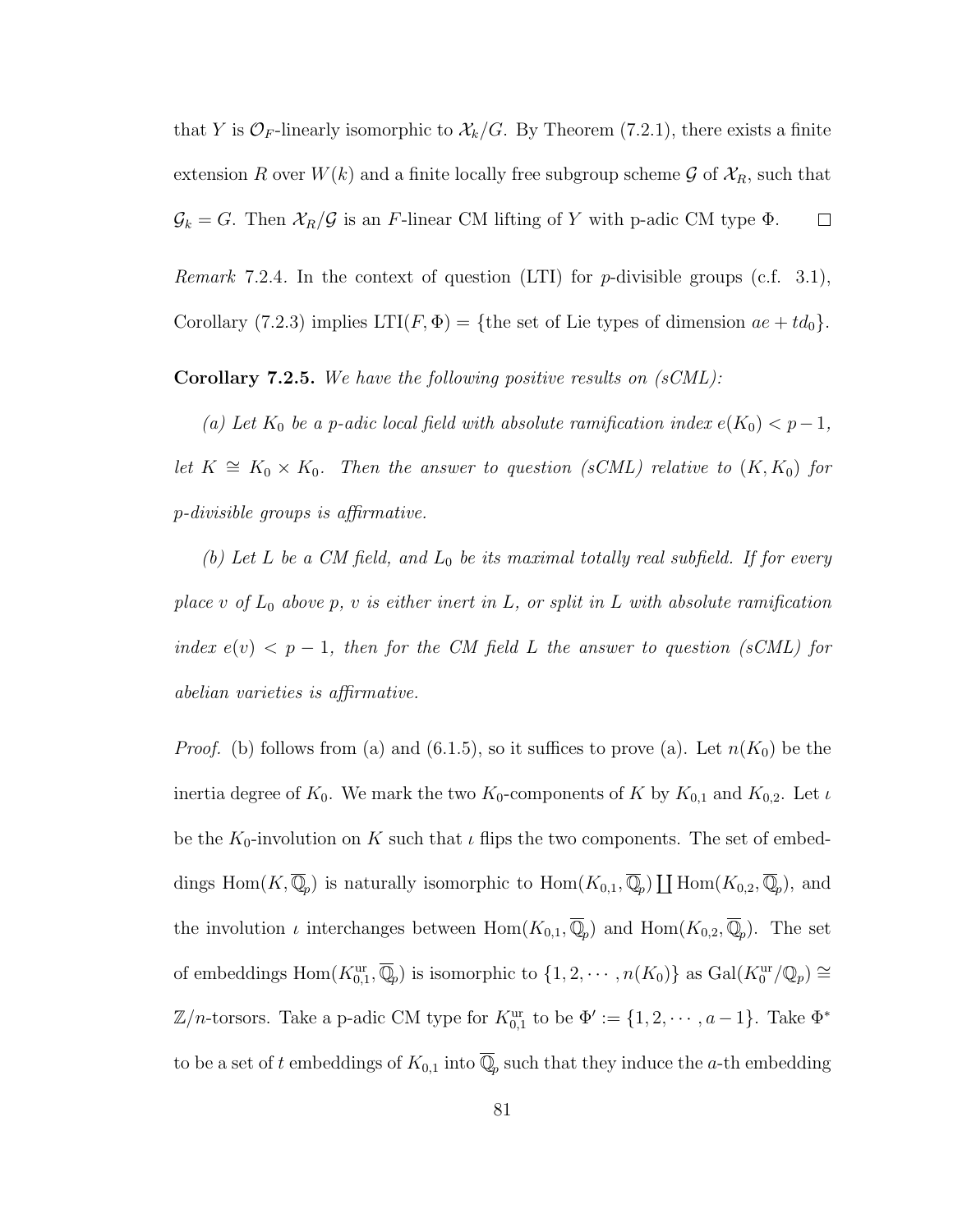on  $K_{0,1}^{\text{ur}}$ . Let  $\Phi$  be the p-adic CM type for K such that  $\Phi$  is equal to the union of  $\Phi^*$  and the pullback of  $\Phi'$ .

Let Y be an  $\mathcal{O}_K$ -linear CM p-divisible group over k and suppose dim  $Y = [K_0:$  $\mathbb{Q}_p] = n(K_0)e(K_0)$ , as in the assumption question (sCML) relative to  $(K, K_0)$  for p-divisible groups. The splitting  $\mathcal{O}_K \cong \mathcal{O}_{K_{0,1}} \times \mathcal{O}_{K_{0,2}}$  induces  $Y \cong Y_1 \times Y_2$ , where  $Y_i$  is an  $\mathcal{O}_{K_{0,i}}$ -linear CM p-divisible group over k. The question (sCML) is trivial if  $Y_1$  or  $Y_2$  is etale. From now on we assume dim  $Y_1$ , dim  $Y_2 > 0$ . Write dim  $Y_1$  as  $ae(K_0) + t$ , where  $0 \le a \le n(K_0) - 1$  and  $0 \le t \le e(K_0) - 1$ . The dimension of the Serre dual  $Y_2^{\vee}$  is also equal to  $ae(K_0) + t$ . Therefore by Corollary [\(7.2.3\)](#page-88-1),  $Y_1$  and  $Y_2^{\vee}$ both admit  $K_0$ -linear CM liftings with p-adic CM type  $\Phi$ . We denote the liftings by  $\mathcal{Y}_1$  and  $\mathcal{Y}_2$ , respectively. Then  $\mathcal{Y}_1 \times \mathcal{Y}_2^{\vee}$  is a K-linear CM lifting of  $Y_1 \times Y_2$ . The p-adic CM type  $\tilde{\Phi}$  of  $\mathcal{Y}_1 \times \mathcal{Y}_2^{\vee}$  is equal to  $\tilde{\Phi} := \Phi \coprod (\Phi \circ \iota)^c$ , which is compatible with  $\iota$  in the sense that  $\tilde{\Phi} \coprod \tilde{\Phi} \circ \iota = \text{Hom}(K, \overline{\mathbb{Q}}_p)$ . This proves (a).  $\Box$ 

Now we prove Theorem [\(7.2.1\)](#page-88-0) under the assumption that  $t \ge 1$  and  $F = F_0$ . There exists a finite extension  $R_1$  over  $R_0$ , such that the  $p^n$ -torsion points on  $\mathcal{X}_{\overline{\mathbb{Q}}_p}$ are rational over Frac  $R_1$ . Let us recall from chapter [5](#page-45-0) the construction of  $R_1$  and the Kisin module of  $\mathcal{X}_{R_1}$ . Let N be the smallest integer such that  $n|N$  and  $e_0\left|\frac{p^N-1}{p^n-1}\right|$  $\frac{p^{n}-1}{p^{n}-1}.$ The field  $B(\mathbb{F}_{p^N}) \cdot F_0 \cong B(\mathbb{F}_{p^N})[\pi_0]/(\pi_0^{e_0} + p)$  is Galois over  $\mathbb{Q}_p$ , and it contains the reflex field of  $(F, \Phi)$ . Let  $h(x) = -\pi_0 x + x^{p^N}$ , and define  $h^{(r)}(x) := h \circ h \circ \cdots \circ h$ to be the r-th iteration of h,  $h_r(x) := \frac{h^{(r)}(x)}{h^{(r-1)}(x)}$  $\frac{h^{(r)}(x)}{h^{(r-1)}(x)}$  for all positive integers r as in the theory of Lubin-Tate formal group laws. Let  $\pi_n$  be a root of  $h_{ne_0}(x)$ , let  $\sqrt[p^n]{\pi_n}$  be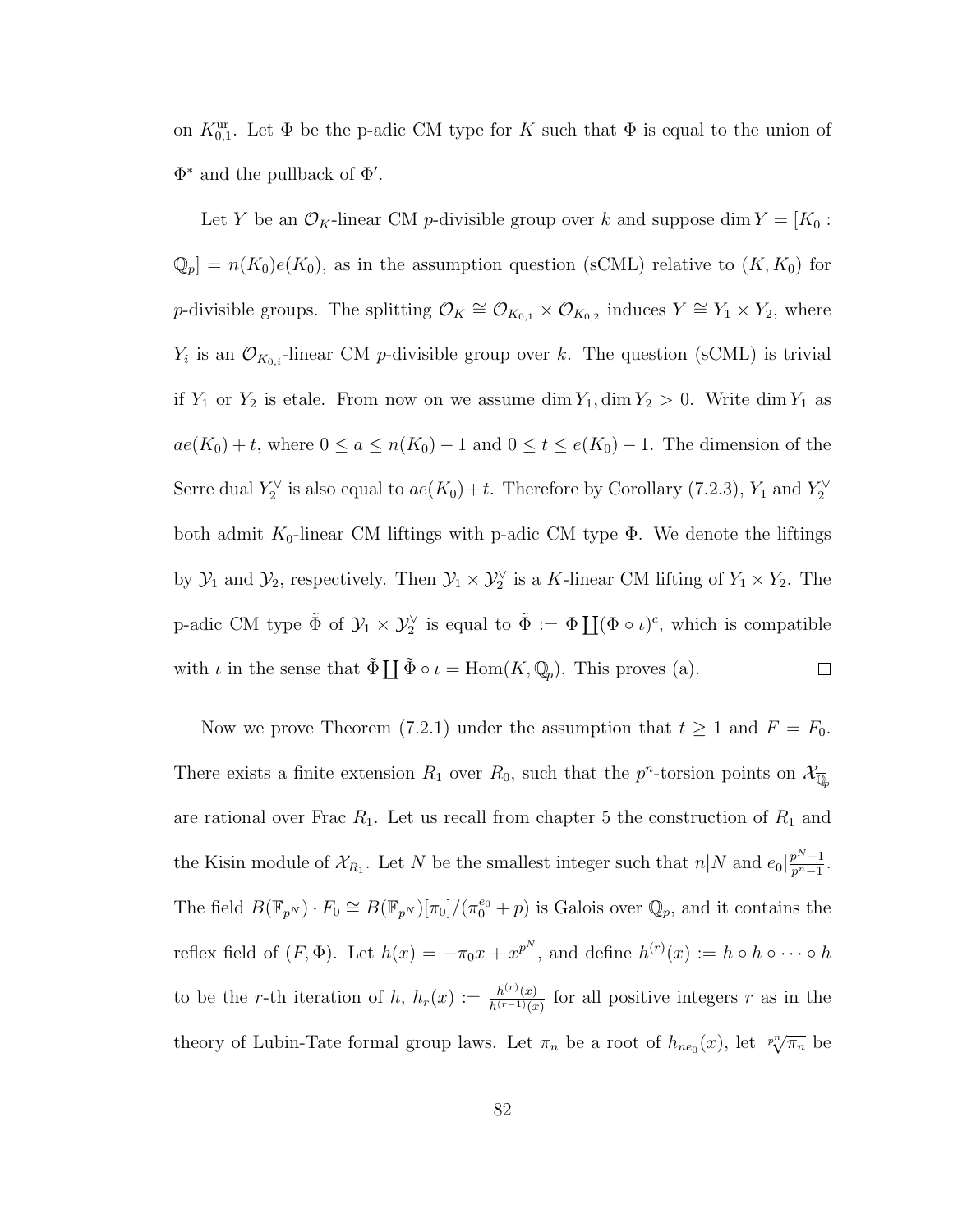a p<sup>n</sup>-th root of  $\pi_n$ . Define  $R_1 := W(k)[\sqrt[n]{\pi_n}]$ , and  $K_1 :=$  Frac  $R_1$ . By [\(5.2.4\)](#page-55-0) all the  $p^{n}$ -torsion geometric points on  $\mathcal{X}_{\overline{\mathbb{Q}}_p}$  are rational over  $K_1$ . We make the remark that in fact the  $p^n$ -torsion points are already rational over  $B(k)(\pi_n)$ , here we take a further  $p^n$ -th root of  $\pi_n$  for the convenience in the later computations.

The Eisenstein minimal polynomial of  $\sqrt[n]{\pi_n}$  over  $B(k)$  is

$$
E(u) := \prod_{\gamma \in \text{Gal}(F_0 \cdot B(k)/B(k))} (\gamma_* h_{ne_0})(u^{p^n})
$$

The constant term of  $E(u)$  is equal to p. Denote the natural restriction map from  $\text{Hom}(F,\overline{\mathbb{Q}}_p)$  to  $\text{Hom}(F^{\text{ur}},\overline{\mathbb{Q}}_p)$  by Res. According to our definition of the p-adic CM type  $\Phi$  for F, there exists an identification between  $\text{Hom}(F^{\text{ur}}, \overline{\mathbb{Q}}_p)$  and  $\{1, 2, \cdots, n\}$ as  $Gal(F^{\text{ur}}/\mathbb{Q}_p) \cong \mathbb{Z}/n$ -torsors, such that  $\Phi = \text{Res}^{-1}(\{2, 3, \cdots, a+1\}) \coprod \Phi^*$ , where  $\Phi^*$  is a subset of Res<sup>-1</sup>(a + 2). Choose an embedding  $i^* \in \text{Hom}(F, \overline{\mathbb{Q}}_p)$  such that  $i_{a+2}$  induces  $a+2$  on  $F^{ur}$ . Define  $S^* := {\alpha \in \text{Gal}(K_1/B(k))|\alpha^{-1} \circ i^* \in \Phi^*}$ . Define  $f(u) := \prod$  $\prod_{\gamma \in S^*} (\gamma_* h_{ne_0})(u^{p^n}), \overline{f(u)} := E(u)/f(u)$ . By [\(5.2.4\)](#page-55-0), the Kisin module  $\mathfrak{M}$ attached to  $\mathcal{X}_{R_1}$  is isomorphic to  $\bigoplus^n$  $j=1$  $W(k)[\pi_0][[u]]/(\pi_0^{e_0} + p)e_j$ , on which  $\phi_{\mathfrak{M}}(e_i) =$  $e_{i+1}$  if  $1 \leq i \leq a$ ,  $\phi_{\mathfrak{M}}(e_{a+1}) = \overline{f(u)}e_{a+2}$ , and  $\phi_{\mathfrak{M}}(e_i) = E(u)e_{i+1}$  if  $a+2 \leq i \leq n$ .

The endomorphism  $\phi$  on  $W(k)$ [[u]] extends on  $W(k)[\pi_0][[u]]/(\pi_0^{e_0}+p)$ , such that  $\phi|_{W(k)} = \sigma, \, \phi(\pi_0) = \pi_0, \text{ and } \phi(u) = u^p. \text{ Define }$ 

$$
f_0(u) := \prod_{\gamma \in S} (\gamma_* h^{(ne_0 - 1)})(u^{p^n})^{\phi^{N-n} + \phi^{N-2n} + \dots + \phi^{n} + 1}
$$
  

$$
E_0(u) := \prod_{\gamma \in Gal(F_0 \cdot B(k)/B(k))} (\gamma_* h^{(ne_0 - 1)})(u^{p^n})^{\phi^{N-n} + \phi^{N-2n} + \dots + \phi^{n} + 1}
$$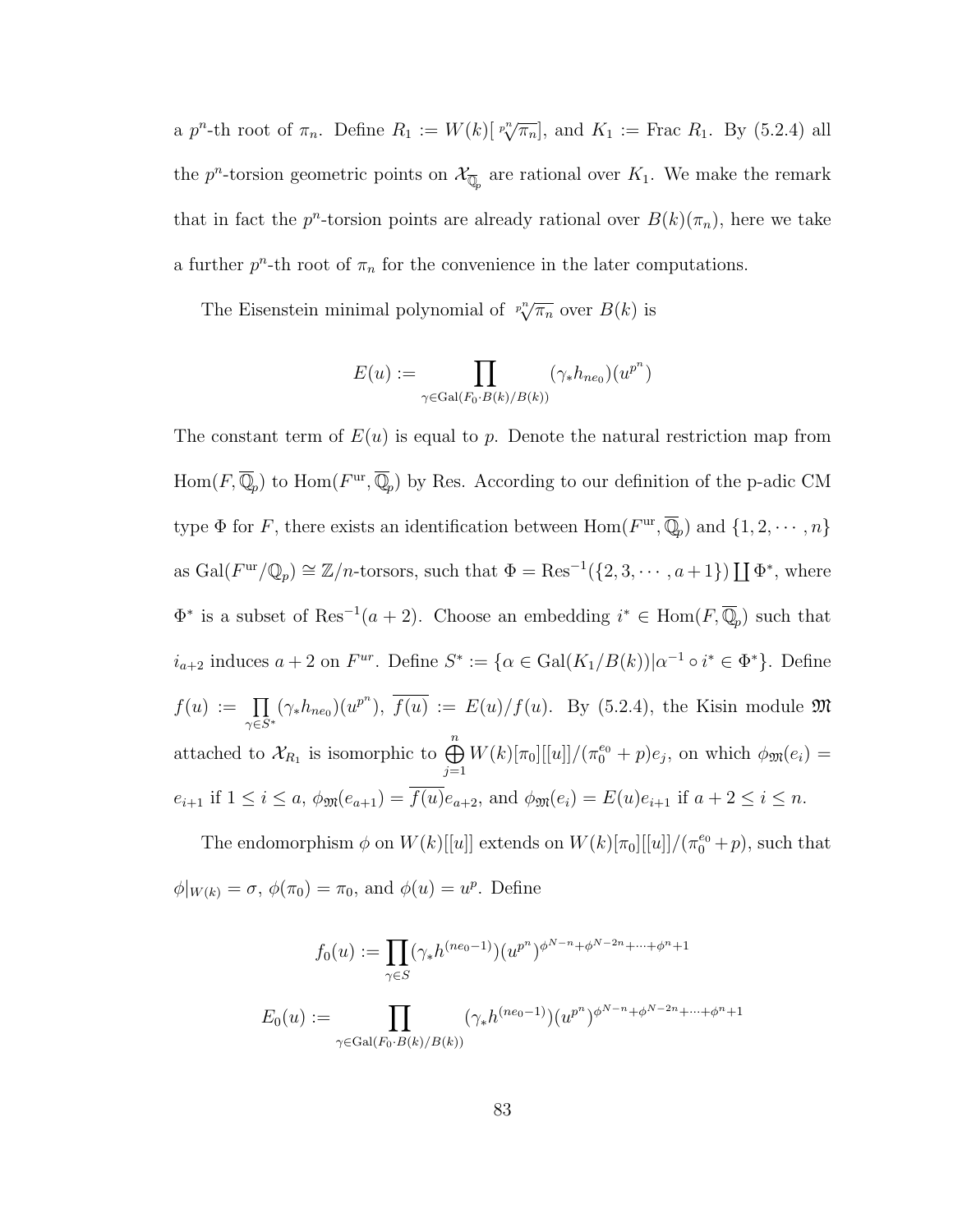Then the 
$$
p^n
$$
-torsion points on  $\mathcal{X}_{R_1}$  are in one-to-one correspondence with  $\{\eta \cdot v | \eta \in$   
\n $p^{-n} \mathcal{O}_F / \mathcal{O}_F\}$ , where  $v = \sum_{i=1}^{a+1} E_0(u)^{\phi^{n-1} + \phi^{n-2} + \cdots + \phi^{n-a-1+i} + \phi^{i-2} + \phi^{i-3} + \cdots + 1} f_0(u)^{\phi^{n-a-2+i}} e_i + \sum_{i=a+1}^{n} E_0(u)^{\phi^{i-2} + \phi^{i-3} + \cdots + \phi^{i-a-1}} f_0(u)^{\phi^{i-a-2}} e_i$ . For a subgroup  $A$  of  $p^{-n} \mathcal{O}_F / \mathcal{O}_F$ , define  
\n $\mathfrak{N}_A^0 := W(k)((u))\{\eta \cdot v | \eta \in A\}$ ,  $\mathfrak{N}_A := \mathfrak{N}_A^0 \cap p^{-n} \mathfrak{M}/\mathfrak{M}$ . Let  $\mathcal{G}_A$  be the finite locally  
\nfree subgroup scheme associated to  $\mathfrak{N}_A$ . When  $A$  runs over the finite subgroups  
\nof  $p^{-n} \mathcal{O}_F / \mathcal{O}_F$ ,  $\mathcal{G}_A$  enumerates all finite locally free  $p^n$ -torsion subgroup schemes  
\nof  $\mathcal{X}_{R_1}$ . Denote  $\mathfrak{N}_A / (\mathfrak{N}_A \cap up^{-n} \mathfrak{M}/\mathfrak{M}) \cong (\mathfrak{N}_A + up^{-n} \mathfrak{M}/\mathfrak{M}) / (up^{-n} \mathfrak{M}/\mathfrak{M})$  by  $\mathfrak{N}_A$   
\nmod  $u$ , then  $\mathfrak{N}_A$  mod  $u$  is the Dieudonné module of the closed fiber of  $\mathcal{G}_A$ .

#### 7.3 Technical lemmas

We state a few properties on  $E_0(u)$  and  $f_0(u)$  in terms of their Newton polygons. For the definition and basic properties of Newton polygons, see [\(5.3\)](#page-58-0). We take a valuation  $\nu$  on  $B(k)[\pi_0]/(\pi_0^{e_0}+p)$  such that  $\nu(\pi_0)=1$ . Denote the Newton polygon of a polynomial  $g(u)$  by  $NP(g(u))$ . In general suppose K is a field, for each formal power series  $g(x) \in K((x))$ , there exists a unique integer t such that  $g(x) = x^t g_0(x)$ and  $g_0(x) \in K[[x]]^{\times}$ . We define this integer t to be the *order* of  $g(x)$ , denoted by  $\text{ord}_u g(x)$ , or simply  $\text{ord}_u g$  for short. The following proposition is a straightforward application of Lemma [\(5.3.3\)](#page-59-0).

<span id="page-92-0"></span>**Proposition 7.3.1.** Let  $d := p^{Nne_0} (1 + p^{-n} + \cdots + p^{-(N-n)})$ .

(a) The vertices of  $NP(E(u))$  are  $(de_0(p^n-1), 0), (0, e_0),$  and the slope of  $NP(E(u))$  is equal to  $-\frac{1}{d(p^n-1)}$  with multiplicity  $e_0d(p^n-1)$ .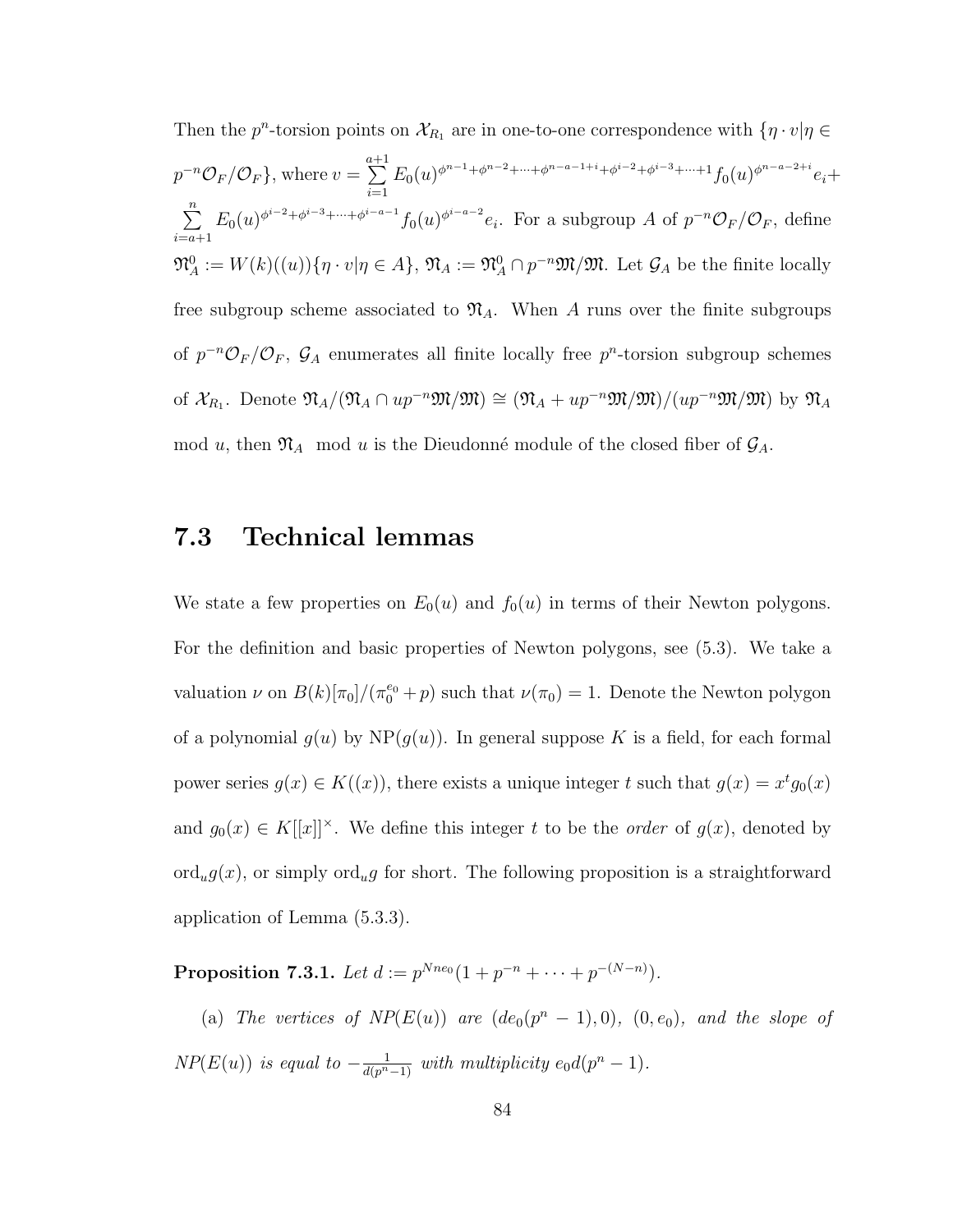(b) The vertices of  $NP(E_0(u))$  are

$$
(de_0, 0), (de_0p^{-n}, e_0), \cdots, (de_0p^{-N(ne_0-1)}, e_0(Ne_0 - \frac{N}{n}))
$$

the slopes of  $NP(E_0(u))$  are

$$
-\frac{1}{d(1-p^{-n})} > -\frac{1}{d(p^{-n}-p^{-2n})} > \cdots > -\frac{1}{d(p^{-N(ne_0-1)+n}-p^{-N(ne_0-1)})}
$$

with multiplicities  $e_0d(1-p^{-n}), e_0d(p^{-n}-p^{-2n}), \cdots, e_0d(p^{-N(ne_0-1)+n}-p^{-N(ne_0-1)}),$ respectively.

(c) There exists a polynomial  $\widehat{E}_0(u) \in W(k)[\pi_0][u, u^{-1}]/(\pi_0^{e_0} - p)$  such that  $E_0(u)\overline{E_0}(u) \equiv 1 \mod p^n$ . The vertices of  $NP(\overline{E_0}(u))$  are  $(-de_0, 0)$ ,  $(de_0(-n + (n 1)p^{-n}$ ,  $(n-1)e_0$ , and the slope of  $NP(\widehat{E}_0(u))$  is equal to  $-\frac{1}{d(1-p)}$  $\frac{1}{d(1-p^{-n})}$  with multiplicity  $e_0 d(n-1)(1-p^{-n}).$ 

(d) The vertices of  $NP(f_0(u))$  are

$$
(dt, 0), (dt p^{-n}, t), (dt p^{-2n}, 2t), \cdots, (dt p^{-N(ne_0-1)}, t(Ne_0 - \frac{N}{n}))
$$

the slopes of  $NP(f_0(u))$  are

$$
-\frac{1}{d(1-p^{-n})} > -\frac{1}{d(p^{-n}-p^{-2n})} > \cdots > -\frac{1}{d(p^{-N(ne_0-1)+n}-p^{-N(ne_0-1)})}
$$

with multiplicities  $td(1-p^{-n}), td(p^{-n}-p^{-2n}), \cdots, td(p^{-N(ne_0-1)+n}-p^{-N(ne_0-1)}),$ respectively.

Apply Lemma [\(5.3.3\)](#page-59-0), we can deduce the following propery of  $E_0(u)$  and  $f_0(u)$ . Note that if  $i > 0$  and a polynomial  $\theta(u) \in F[u]$  can be written as  $\theta_0(u^d)$  such that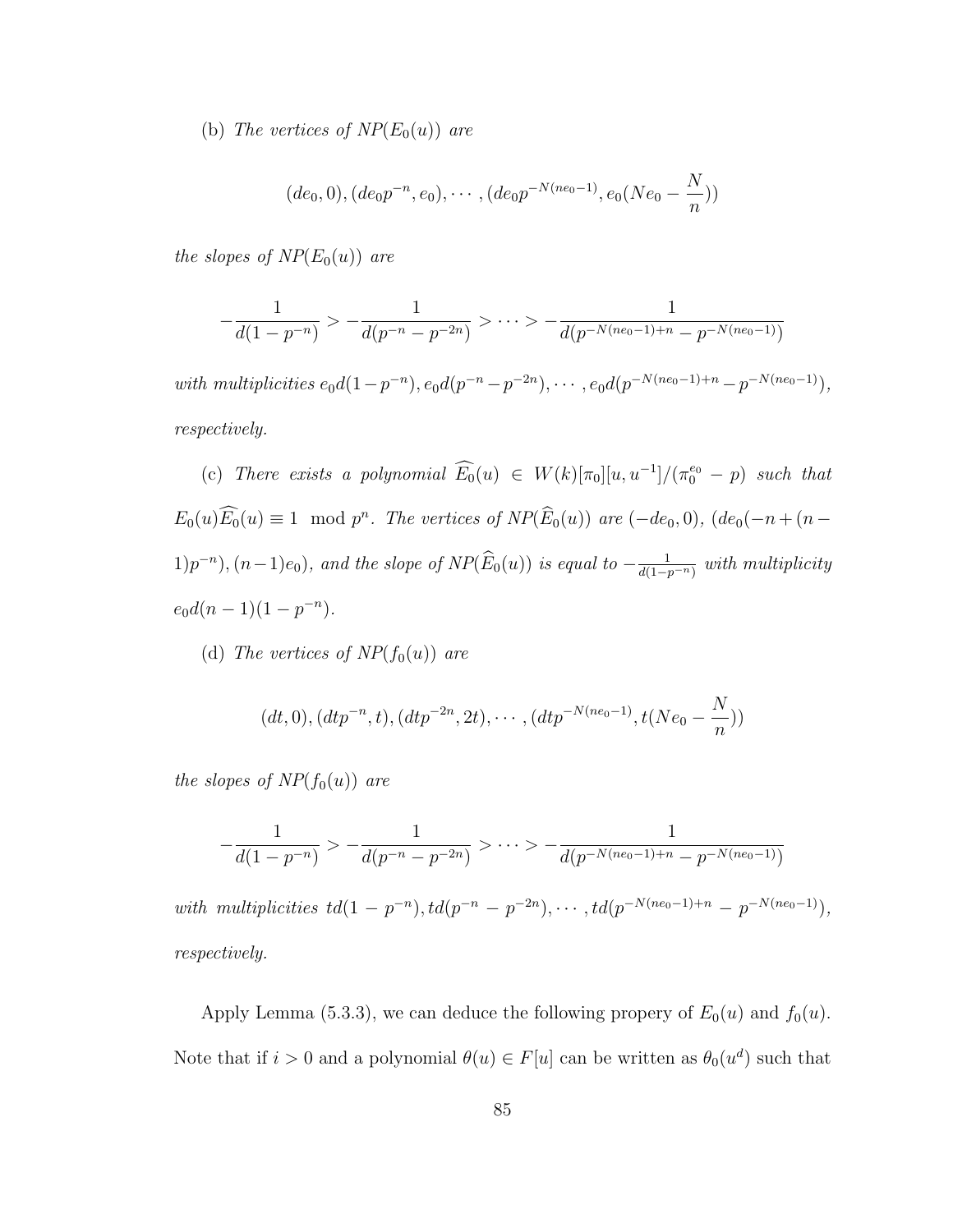$p^i|d$ , then  $\theta(u)$  is contained in the image of  $\phi^i : F[u] \to F[u]$ , therefore  $\theta(u)^{\phi^{-i}}$  is well defined.

<span id="page-94-0"></span>**Lemma 7.3.2.** Suppose we have integers  $x_1 > x_2 > \cdots > x_r > y_1 > y_2 > \cdots > y_s$ , such that  $y_s + n \geq 0$  and  $y_1 + n \geq x_r$ . Let  $\alpha$  be an integer such that  $y_1 + n \geq \alpha$ . Let  $l \leq r - 1$  be the largest integer such that  $x_l > y_1 + n$ ; we treat  $l = 0$  if such an  $x_l$  does not exist. Then there exists  $g_k(u) \in \mathcal{O}_{F^{ur}}[u]$  for  $k = 0, 1, \cdots, ne_0 - 1$ , such that we can write

$$
E_0(u)^{\phi^{x_1} + \dots + \phi^{x_r} - \phi^{x_1 - N} - \dots - \phi^{x_l - N} - \phi^{y_1} - \dots - \phi^{y_s}} f_0(u)^{\phi^{\alpha}} \equiv \sum_{k=0}^{n e_0 - 1} \pi_0^k g_k \mod p^n
$$

with the following estimates on ord<sub>u</sub> $g_k$ :

(a) If 
$$
\alpha \le y_1
$$
, then  
\n
$$
ord_u g_k \ge \begin{cases}\nd((re_0 - k)p^{x_r} - e_0(p^{y_1} + \dots + p^{y_s}) + tp^{\alpha}), & \text{for } k \le re_0 - 1 \\
d(-(k - re_0 + e_0)p^{y_1} - e_0(p^{y_2} + \dots + p^{y_s}) + tp^{\alpha}), & \text{for } k \ge re_0\n\end{cases}
$$

(b) If 
$$
y_1 < \alpha < x_r
$$
, then  
\n
$$
d((re_0 - k)p^{x_r} - e_0(p^{y_1} + \dots + p^{y_s}) + tp^{\alpha}), \text{ for } k \le re_0 - 1
$$
\n
$$
d((re_0 + t - k)p^{\alpha} - e_0(p^{y_1} + \dots + p^{y_s}))
$$
\n
$$
\text{for } re_0 \le k \le re_0 + t - 1
$$
\n
$$
d(-(k - re_0 - t + e_0)p^{y_1} - e_0(p^{y_2} + \dots + p^{y_s})), \text{ for } k \ge re_0 + t
$$

(c) If  $\alpha \geq x_r$ , then

$$
ord_u g_k \geq \begin{cases} d((re_0 + t - k)p^{x_r} - e_0(p^{y_1} + \dots + p^{y_s})), & \text{for } k \leq re_0 + t - 1 \\ d(-(k - re_0 - t + e_0)p^{y_1} - e_0(p^{y_2} + \dots + p^{y_s})), & \text{for } k \geq re_0 + t \end{cases}
$$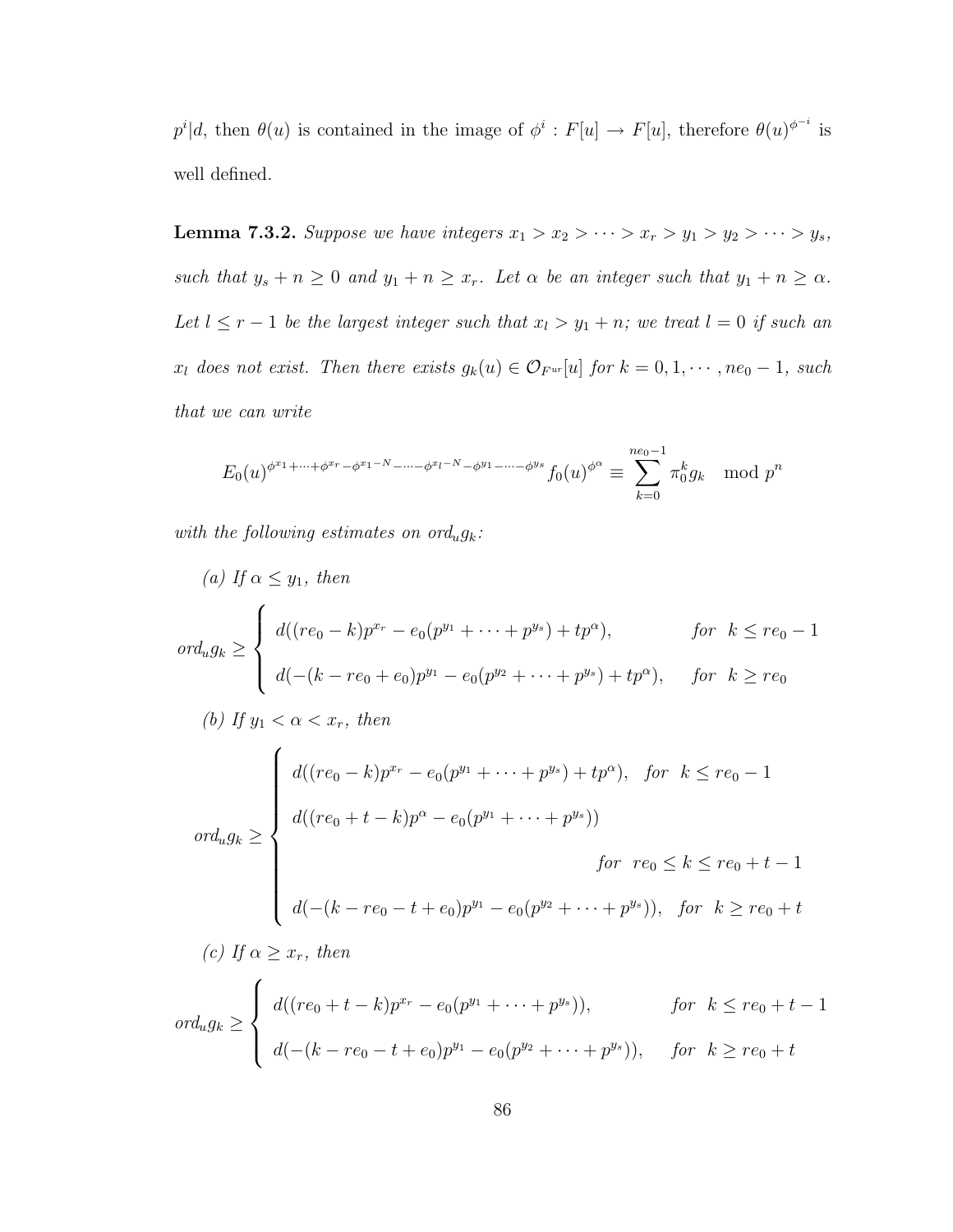#### 7.4 The proof of Theorem [\(7.2.1\)](#page-88-0)

The Dieudonné module of  $\mathcal{X}_k$  is isomorphic to  $\mathfrak{M}/u\mathfrak{M}\cong \bigoplus^n$  $i=1$  $M_i$ , where  $M_i$  is a free  $W(k)[\pi_0]/(\pi_0^{e_0} - p)$ -module of rank 1. The Frobenius and Verschiebung maps act by

$$
FM_i = M_{i+1} \text{ for } 1 \le i \le a, \ FM_{a+1} = \pi_0^{e_0 - t} M_{a+2}, \ FM_i = pM_{i+1} \text{ for } a+2 \le i \le n
$$
  

$$
VM_{i+1} = pM_i \text{ for } 1 \le i \le a, \ VM_{a+2} = \pi_0^t M_{a+1}, \ VM_{i+1} = M_i \text{ for } a+2 \le i \le n
$$

If G is an  $\mathcal{O}_F$ -stable subgroup of  $\mathcal{X}_k$ , then the Dieudonné module N attached to G is equal to  $\bigoplus^n$  $i=1$  $\pi_0^{-d_i} M_i/M_i$ , where the  $d_i$ 's are non-negative integers satisfying

$$
0 \le d_{i+1} - d_i \le e_0
$$
, for  $1 \le i \le a$   
 $t - e_0 \le d_{a+2} - d_{a+1} \le t$   
 $-e_0 \le d_{i+1} - d_i \le 0$  for  $a + 2 \le i \le n$ 

Such a vector  $\underline{d} = (d_i)_i \in \mathbb{N}^n$  is called  $\xi(\Phi)$ -admissible in the sense of [\(6.3\)](#page-71-0). If moreover, min  $d_i = 0$ , then we say <u>d</u> is  $\xi(\Phi)$ -admissible and reduced. For a  $\xi(\Phi)$ admissible <u>d,</u> define  $N(\underline{d})$  to be the Dieudonné module  $\bigoplus^n$  $i=1$  $\pi_0^{-d_i} M_i/M_i$ , and let  $G(\underline{d})$ be the associated  $\mathcal{O}_F$ -stable subgroup of  $\mathcal{X}_k$ . The mapping  $\underline{d} \mapsto G(\underline{d})$  is a one-toone correspondence between  $\xi(\Phi)$ -admissible vectors and  $\mathcal{O}_F$ -stable subgroups of  $\mathcal{X}_k$ . Define  $X(\underline{d})$  to be the quotient  $\mathcal{X}_k/G(\underline{d})$ , it is also an  $\mathcal{O}_F$ -linear CM p-divisible group, and we can write down its Lie type directly from  $\underline{d}$ ; see [\(6.3.2\)](#page-72-0). We will first prove for every  $\xi(\Phi)$ -admissible and reduced vector  $\underline{d} \in \mathbb{N}^n$ , there exists a subgroup  $A \subset p^{-n} \mathcal{O}_F / \mathcal{O}_F$  such that  $\mathfrak{N}_A$  mod  $u = N(\underline{d})$ .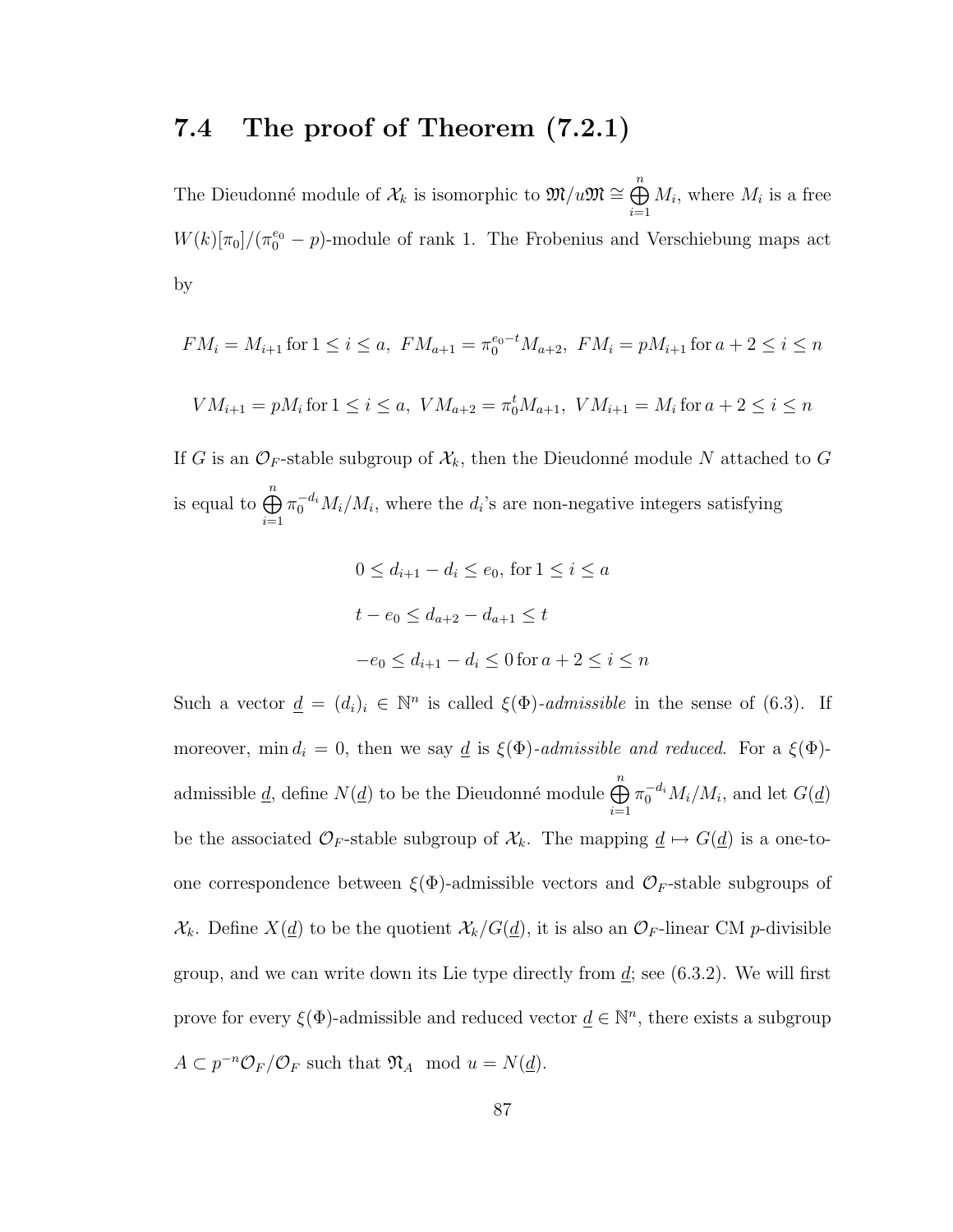Define 
$$
q_i := \begin{cases} \min\{(i-1)e_0, (n-a)e_0 - t\} & \text{if } i \leq a+1 \\ \min\{ae_0 + t, (n-a)e_0 - t\} & \text{if } i = a+2 \text{ for each } i = a+1 \\ \min\{(n+1-i)e_0, ae_0 + t\} & \text{if } i \geq a+3 \end{cases}
$$

 $1, 2, \dots, n$ . One can easily check that for a positive integer r, there exists reduced  $\xi(\Phi)$ -admissible  $\underline{d} \in \mathbb{N}^n$  such that the *i*-th component  $d_i$  is equal to r if and only if  $1 \leq r \leq q_i.$ 

Take a set of  $\mathbb{Q}_p$ -basis  $\{\zeta_i | i = 1, 2, \cdots, n\}$  of  $F^{ur} = B(\mathbb{F}_{p^n})$ , such that for any  $0 \leq l \leq n-1$ , the submatrix  $\left[\zeta_i^{\sigma^j}\right]$  $[\sigma_i^{\sigma_j}]_{0 \leq i,j \leq l}$  is non-degenerating; c.f. [\(6.4\)](#page-73-1). Take  $\lambda_l = (\lambda_{l,0}, \lambda_{l,1}, \cdots, \lambda_{l,l})$  in  $(W(k))^{l+1}$  such that  $(\lambda_{l,0}, \lambda_{l,1}, \cdots, \lambda_{l,l}) \cdot [\zeta_i^{\sigma^j}]$  $[\sigma^{\sigma^{\jmath}}]_{0\leq i,j\leq l}\,=\,$  $(0, 0, \cdots, 0, 1).$ 

<span id="page-96-0"></span>Definition 7.4.1. Suppose  $(s, r)$  is a pair of integers such that  $1 \le s \le n, 1 \le r \le q_s$ .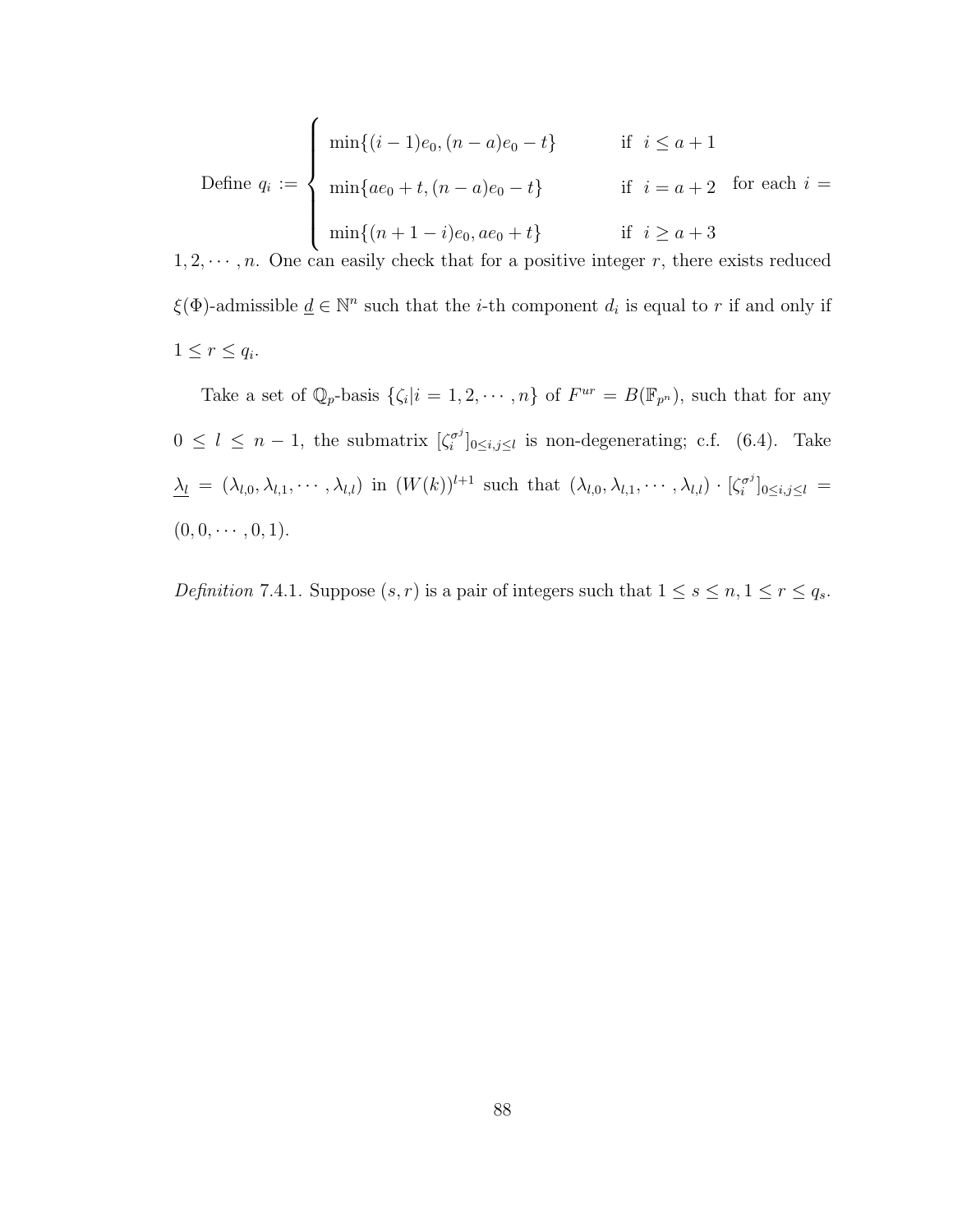Write 
$$
r = i_r e_0 - j_r
$$
, where  $0 \le j_r \le e_0 - 1$ . Define  $A_s^{(r)} :=$ 

$$
\left\{\begin{array}{ll} & \prod\limits_{i=0}^{i_r+s-a-3}\prod\limits_{j=j_r}^{c_0-1}\langle p^{-i_r}\zeta_i\pi_0^j\rangle\times \prod\limits_{i=0}^{i_r+s-a-3}\prod\limits_{j=0}^{c_0-t-1}\langle p^{-(i_r-1)}\zeta_i\pi_0^j\rangle\times\\ & \prod\limits_{i=0}^{i_r+s-a-4}\prod\limits_{j_r=1}^{j_r-1}\langle p^{-(i_r-1)}\zeta_i\pi_0^j\rangle\\ & \text{if}~~ a+2\leq s\leq n, e_0-t\leq j_r\leq e_0-1\\ & \prod\limits_{i=0}^{i_r+s-a-2}\prod\limits_{j=j_r}^{c_0-t-1}\langle p^{-i_r}\zeta_i\pi_0^j\rangle\times \prod\limits_{i=0}^{i_r+s-a-3}\prod\limits_{j=e_0-t}^{c_0-1}\langle p^{-i_r}\zeta_i\pi_0^j\rangle\times \prod\limits_{i=0}^{i_r+s-a-3}\prod\limits_{j=0}^{j-r-1}\langle p^{-(i_r-1)}\zeta_i\pi_0^j\rangle\\ & \text{if}~~ a+2\leq s\leq n, 0\leq j_r\leq e_0-t-1\\ & \prod\limits_{i=0}^{i_r-1}\prod\limits_{j=j_r-t}^{c_0-t-1}\langle p^{-(a+1-s+i_r)}\zeta_i\pi_0^j\rangle\times \prod\limits_{i=0}^{i_r-2}\prod\limits_{j=e_0-t}^{c_0-1}\langle p^{-(a+1-s+i_r)}\zeta_i\pi_0^j\rangle\times\\ & \prod\limits_{i=0}^{i_r-2}\prod\limits_{j=0}^{j_r-t-1}\langle p^{-(a+1-s+i_r)}\zeta_i\pi_0^j\rangle\times \prod\limits_{i=0}^{i_r-1}\prod\limits_{j=0}^{e_0-t}\langle p^{-(a+1-s+i_r)}\zeta_i\pi_0^j\rangle\times\\ & \prod\limits_{i=0}^{i_r-1}\prod\limits_{j=e_0+t-t}^{e_0-1}\langle p^{-(a+2-s+i_r)}\zeta_i\pi_0^j\rangle\times\\ & \prod\limits_{i=0}^{i_r-s-t-1}\prod\limits_{j=e_0-t}^{r-(a+t-s+i_r)}\langle p^{-(a+1-s+i_r)}\zeta_i\pi_0^j\rangle\\ & \text{if
$$

as subgroups of  $p^{-n}\mathcal{O}_F/\mathcal{O}_F$ .

Define integers

$$
D(s,r) := \begin{cases} d(p^{s-1} - e_0(p^{s-2} + p^{s-3} + \dots + p^{s-a-1}) - (i_r e_0 - j_r)p^{s-a-2}) \\ \text{if } a+2 \le s \le n \\ d(p^{s-1} - e_0(p^{s-2} + p^{s-3} + \dots + p^{s-a-1}) - (i_r e_0 - j_r + t)p^{s-a-2}) \\ \text{if } 1 \le s \le a+1 \end{cases}
$$

By the assumption on  $(s, r)$ , when  $a + 2 \le s \le n$  we have  $i_r e_0 - j_r \le ae_0 + t$ , and when  $1 \le s \le a+1$  we have  $i_r e_0 - j_r \le ae_0$ . Note that  $e_0 < p-1$ , hence in either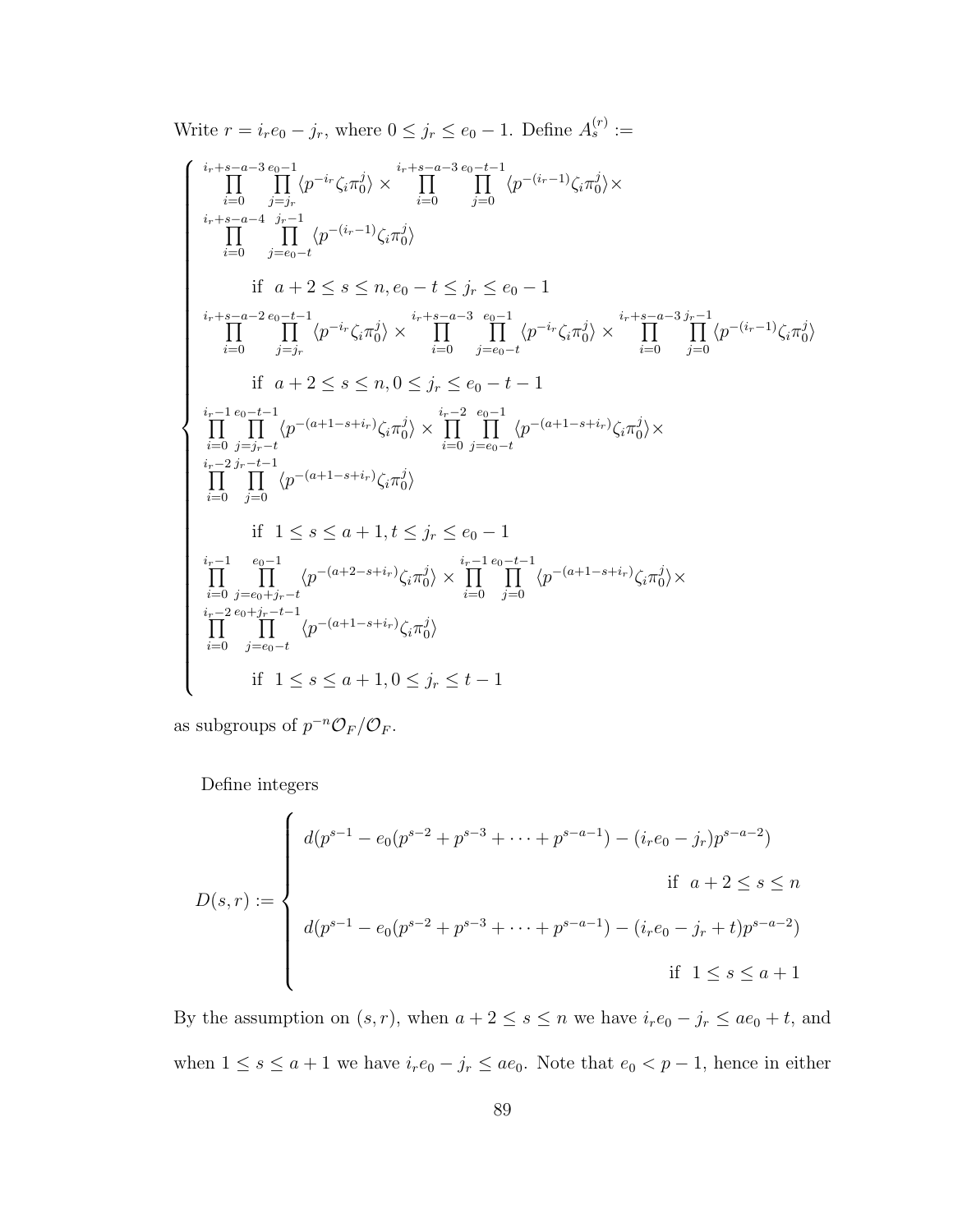case we have  $D(s, r) \ge d(p^{s-1} - e_0(p^{s-2} + p^{s-3} + \cdots + p^{s-a-1}) - (ae_0 + t)p^{s-a-2}) \ge$  $d(p^{s-1} - (p-2)(p^{s-2} + p^{s-3} + \cdots + p^{s-a-1}) - (a+1)e_0p^{s-a-2}) > 0.$ 

For an element  $x \in p^{-n} \mathfrak{M}^0/\mathfrak{M}^0$ , we define  $\text{ord}_u x$  as the smallest integer d such that  $u^{-d}x \in p^{-n}\mathfrak{M}/\mathfrak{M}$  and  $u^{-d}x \neq 0 \mod u$ .

<span id="page-98-0"></span>**Proposition 7.4.2.** For each pair of  $(s, r)$  that satisfies the condition in  $(7.4.1)$ . Write  $r = i_r e_0 - j_r$ , where  $0 \le j_r \le e_0 - 1$ . Then there exists  $w_s^{(r)} \in \mathfrak{N}_{A_s^{(r)}}$  such that  $w_s^{(r)} \equiv p^{-i_r} \pi_0^{j_r}$  $0^{Jr}e_s \mod ord_u \geq D(s,r).$ 

*Proof.* When  $a + 2 \leq s \leq n$  we prove by an increasing induction on r. When  $1 \leq s \leq a+1$  we prove by a decreasing induction on s and an increasing induction on r. By the definition of  $A_s^{(r)}$ , the argument will differ depending on the range of j<sub>r</sub>, too. We will prove the case when  $a + 2 \le s \le n$  and  $e_0 - t \le j_r \le e_0 - 1$ . The details for the other cases will be left as exercises.

Suppose we have proved the statement for smaller  $r$ 's. Define

$$
v^* := \sum_{k=0}^{i_r+s-a-3} \lambda_{i_r+s-a-3,k}^{\sigma^{a+3-i_r}} E_0(u)^{-\phi^{s-2}-\cdots-\phi^{s-a-1}} u^{-p^{s-a-2}td} (p^{-i_r} \zeta_k \pi_0^{j_r} \cdot v)
$$

Then by the choice of  $\lambda_{i_r+s-a-3}$  one can check in  $v^*$  the coefficient of  $e_i$  vanishes for  $a + 3 - i_r \leq i \leq s - 1$ . Now we examine the coefficients for  $e_i$  with  $i \leq a + 2 - i_r$ or  $i \geq s$ .

When  $1 \leq i \leq a+1-i_r$ , the coefficient of  $e_i$  is the product of a scalar in  $W(k)$ with  $p^{-i_r} \pi_0^{j_r}$  $j_r \cdot u^{-p^{s-a-2}td}, f_0(u)^{\phi^{n-a-2+i}}, \text{ and}$ 

$$
E_0(u)^{\phi^{n-1}+\cdots+\phi^{\max\{s-1,n-a-1+i\}}-\phi^{\min\{s-2,n-a-2+i\}}-\cdots-\phi^{\max\{s-a-1,i-1\}}+\phi^{\min\{s-a-2,i-2\}}+\cdots+1}
$$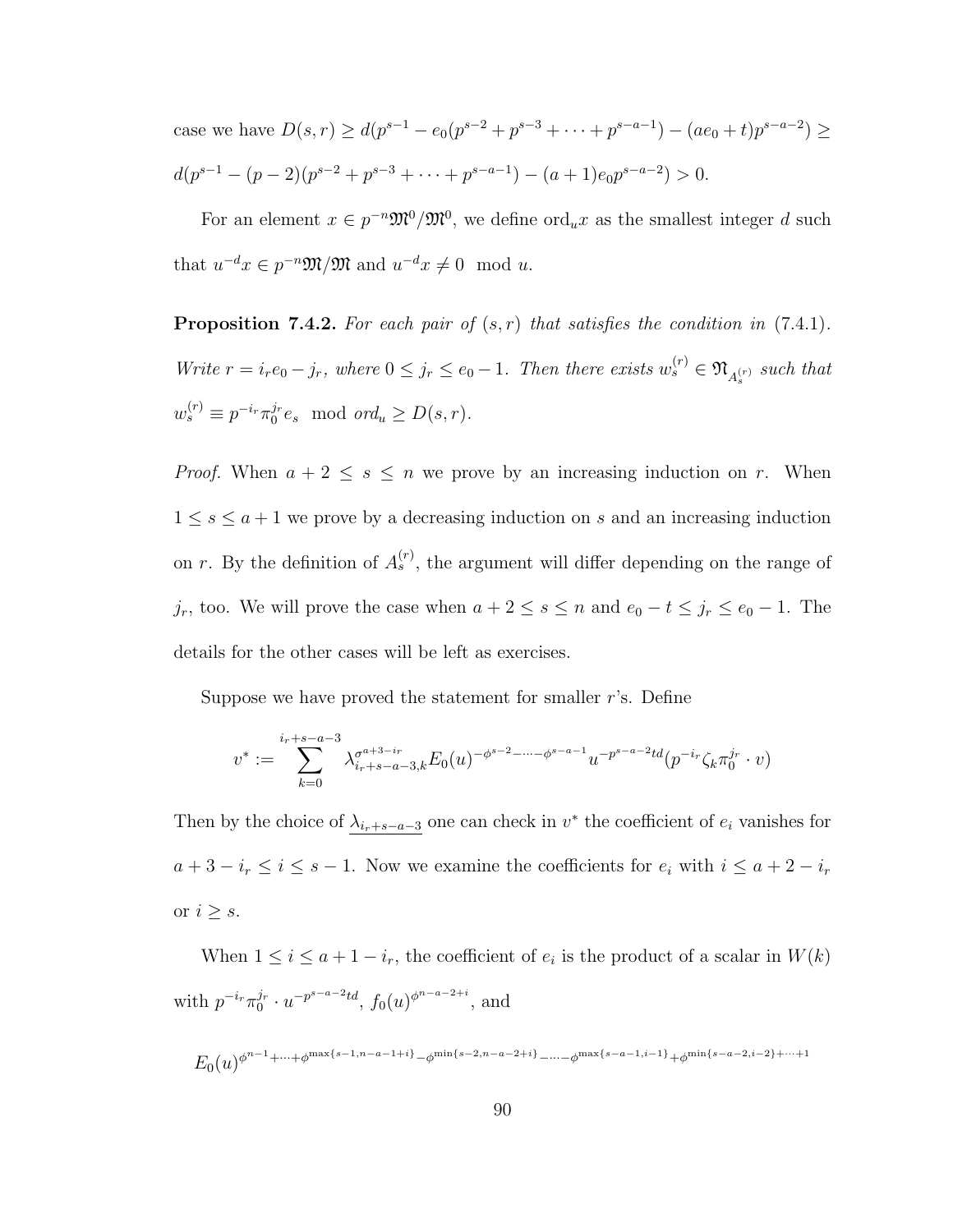The number of  $E_0(u)^{\phi^j}$ -factors with  $j > 0$  is equal to  $n - 1 - \max\{s - 1, n - a - 1 + \dots\}$  $i\} + 1 = \min\{n - s + 1, a + 1 - i\}$ , and  $n - s + 1 \geq i_r$  because  $r \leq q_s, a + 1 - i \geq i_r$ because of the assumption on the range of i. Therefore apply Lemma [7.3.2,](#page-94-0) modulo  $\mathfrak{M}$  we can write it as  $p^{-i_r}\pi_0^{j_r}$  $\int_0^{j_r} (g_1 + \pi_0 g_1 + \pi_0^2 g_2 + \cdots + \pi_0^{i_r e_0 - j_r - 1} g_{i_r e_0 - j_r - 1}),$  with

$$
\begin{array}{lcl} \text{ord}_u g_k & \geq & d(p^{\max\{s-1, n-a-1+i\}} - e_0(p^{\min\{s-2, n-a-2+i\}} + \dots + p^{s-a-1}) \\ & & + p^{n-a-2+i}t - p^{s-a-2}t) \\ & \geq & D(s, r) \end{array}
$$

When  $i = a + 2 - i_r$ , the coefficient of  $e_i$  is the product of a scalar in  $W(k)$  with  $p^{-i_r}\pi_0^{j_r}$  $_0^{j_r}$  and

$$
u^{-p^{s-a-2}td}E_0(u)^{\phi^{n-1}+\cdots+\phi^{n+1-i_r}-\phi^{s-2}-\cdots-\phi^{\max\{s-a-1,a+1-i_r\}}+\phi^{\min\{s-a-2,a-i_r\}+\cdots+1}}f(u)^{\phi^{n-i_r}}
$$

This time  $n - i_r \ge s - 1 > s - 2$ , and  $i_r e_0 - j_r - 1 \le (i_r - 1)e_0 + t - 1$  (Note that here we use the condition that  $j_r \ge e_0 - t$ . Hence by Lemma [7.3.2](#page-94-0) (b), modulo 1 we can write it as  $p^{-i_r}\pi_0^{j_r}$  $\int_0^{j_r} (g_1 + \pi_0 g_1 + \pi_0^2 g_2 + \cdots + \pi_0^{i_r e_0 - j_r - 1} g_{i_r e_0 - j_r - 1}),$ with ord<sub>u</sub> $g_k \geq d((t-(e_0-j_r)+1)p^{n-i_r}-e_0(p^{s-2}+\cdots+p^{s-a-1})-tp^{s-a-2}) \geq$  $d(p^{s-1} - e_0(p^{s-2} + \cdots + p^{s-a-1}) - (i_r e_0 - j_r)p^{s-a-2}) = D(s, r)$ 

When  $i \geq s + i_r + 1$ , the coefficient of  $e_i$  is the product of a scalar in  $W(k)$  with

$$
p^{-i_r}\pi_0^{j_r}u^{-p^{s-a-2}td}E_0(u)^{\phi^{i-2}+\cdots+\phi^{\max\{i-a-1,s-1\}}-\phi^{\min\{i-a-2,s-2\}}-\cdots-\phi^{s-a-1}}f_0(u)^{\phi^{i-a-2}}
$$

, with estimates on the order of the  $g_k$ 's. The number of  $E_0(u)^{\phi^j} (j > 0)$ -factors is  $i-2 - \max\{s-1, i-a-1\} + 1 = \min\{i-s, a\}.$  If  $i_r \leq a$ , then  $\min\{i-s, a\} \geq i_r$ . Hence by Lemma [7.3.2](#page-94-0) (a) (b), modulo 1 we can write this coefficient as  $p^{-i_r}\pi_0^{j_r}$  $_{0}^{j_{r}}(g_{1}+$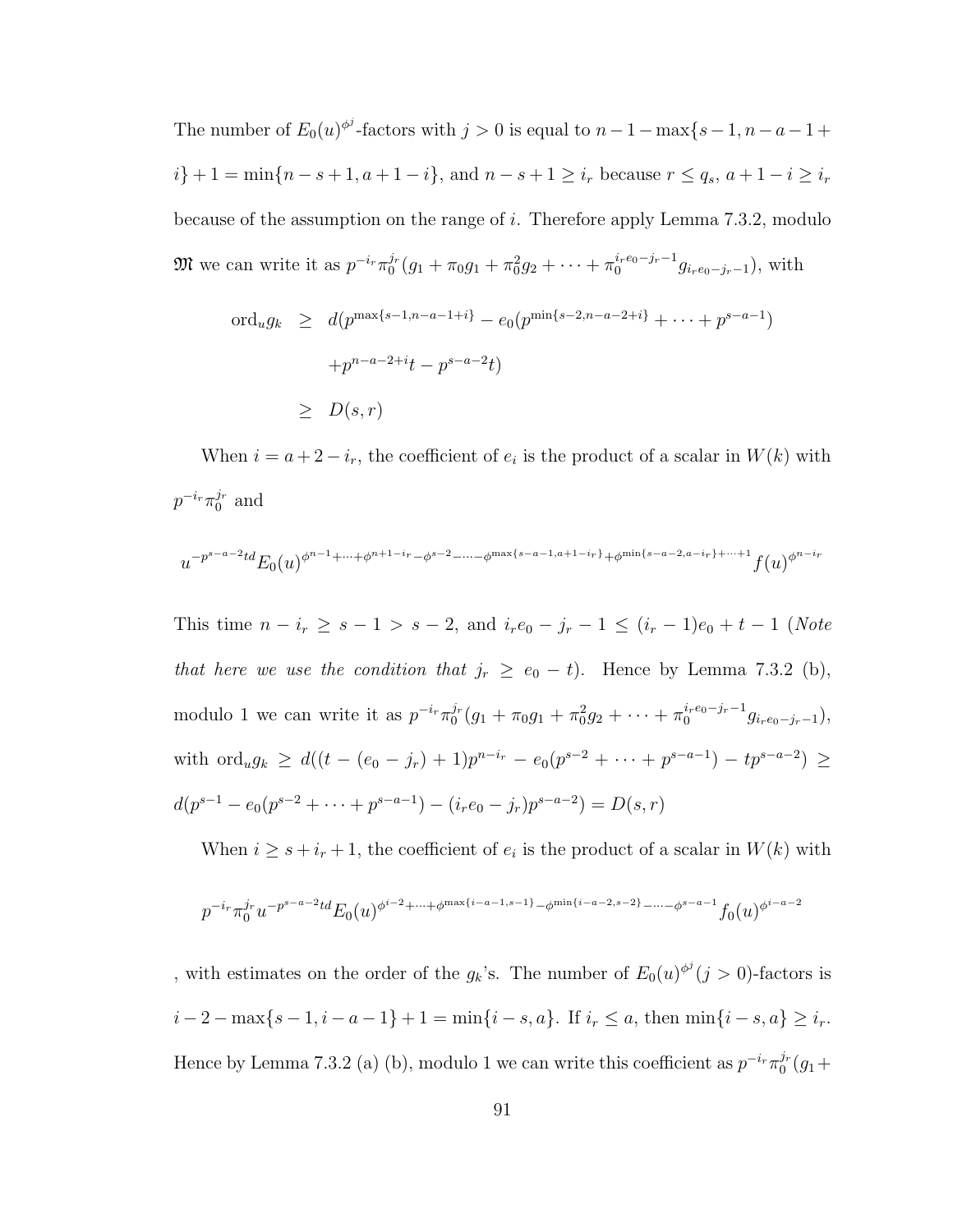$$
\pi_0 g_1 + \pi_0^2 g_2 + \dots + \pi_0^{i_r e_0 - j_r - 1} g_{i_r e_0 - j_r - 1}),
$$
 with  
\n
$$
\text{ord}_u g_k \geq d(p^{\max\{s - 1, n - a - 1 + i\}} - e_0(p^{\min\{s - 2, n - a - 2 + i\}} + \dots + p^{s - a - 1}) + p^{i - a - 2}t - p^{s - a - 2}t)
$$
  
\n
$$
\geq D(s, r)
$$

If  $i_r = a + 1$ , then  $i \geq s + i_r + 1$  implies  $i - a - 2 \geq s$ ; at the same time,  $i_re_0-j_r-1 \leq (i_r-1)e_0+t-1$  (Note that here we use the condition that  $j_r \leq e_0-t$ ). Hence by Lemma [7.3.2\(](#page-94-0)b), modulo 1 we can write this coefficient as  $p^{-i_r}\pi_0^{j_r}$  $_{0}^{j_{r}}(g_{1}+$  $\pi_0 g_1 + \pi_0^2 g_2 + \cdots + \pi_0^{i_r e_0 - j_r - 1} g_{i_r e_0 - j_r - 1}$ , with

$$
\begin{array}{lcl} \n\text{ord}_u g_k & \geq & d((t - (e_0 - j_r) + 1)p^{i - a - 2} - e_0(p^{s - 2} + \dots + p^{s - a - 1}) - tp^{s - a - 2}] \\ \n& \geq & d[p^s - e_0(p^{s - 2} + \dots + p^{s - a - 1}) - tp^{s - a - 2}) \\ \n& \geq & D(s, r) \n\end{array}
$$

When  $s + 1 \leq i \leq s + i_r$ , the coefficient of  $e_i$  is the product of a scalar in  $W(k)$ with

$$
p^{-i_r}\pi_0^{j_r}u^{-p^{s-a-2}td}E_0(u)^{\phi^{i-2}+\cdots+\phi^{\max\{i-a-1,s-1\}}-\phi^{\min\{i-a-2,s-2\}}-\cdots-\phi^{s-a-1}}f_0(u)^{\phi^{i-a-2}}
$$

From the assumption on s and i we know  $i \leq s + i_r$ . If  $i_r \leq a$  or if  $i_r = a + 1$  and  $i \leq s+a$ , then  $i-a-2 \leq s-2$ , hence by Lemma [7.3.2](#page-94-0) (a), modulo 1 we can write it as  $p^{-i_r} \pi_0^{j_r}$  $\int_0^{j_r} (g_1 + \pi_0 g_1 + \pi_0^2 g_2 + \cdots + \pi_0^{i_r e_0 - j_r - 1} g_{i_r e_0 - j_r - 1})$  with the following estimates on the order of the  $g_k$ 's:  $\text{ord}_u g_k \geq d(p^{s-1} - e_0(p^{i-a-2} + \cdots + p^{s-a-1}) + tp^{i-a-2} - tp^{s-a-2}) \geq$  $D(s, r)$  when  $k \leq (i - s)e_0 - 1$ , and  $\text{ord}_u g_k \geq d(-(k - (i - s)e_0 + e_0 - t)p^{i - a - 2}$  $e_0(p^{i-a-3} + \cdots + p^{s-a-1}) - tp^{s-a-2})$  when  $k \ge (i-s)e_0$ . If  $i_r = a+1$  and  $i = s+i_r$ , because  $i - a - 2 = s - 1$ , and  $i_r e_0 - j_r - 1 \leq ae + t - 1$  (Note that here we use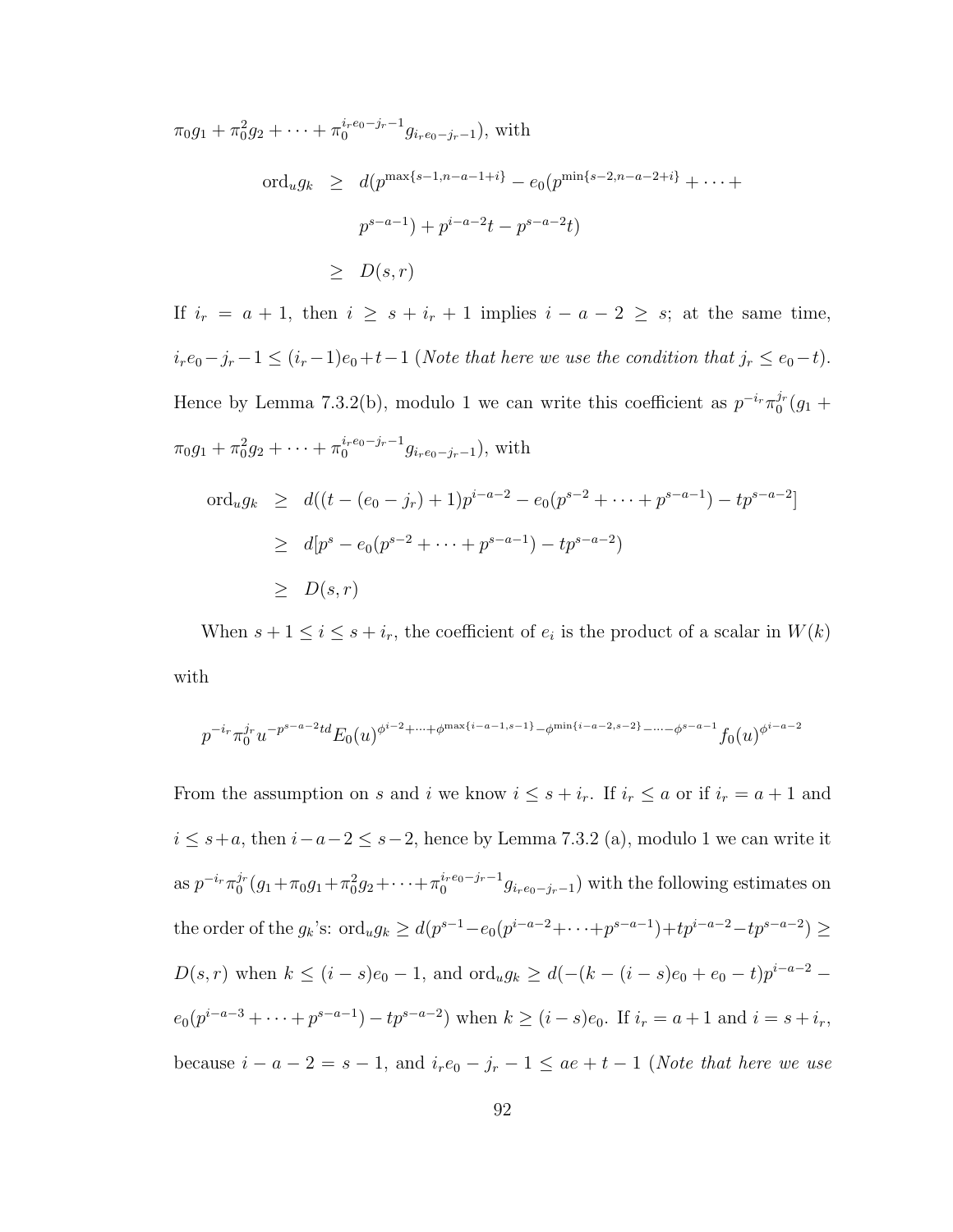the condition that  $j_r \le e_0 - t$ , hence apply Lemma [7.3.2](#page-94-0) (c) we can write it as  $p^{-i_r}\pi_0^{j_r}$  $0^{j_r}(g_1 + \pi_0 g_1 + \pi_0^2 g_2 + \cdots + \pi_0^{i_r e_0 - j_r - 1} g_{i_r e_0 - j_r - 1})$  with  $\text{ord}_u g_k \ge D(s, r)$ .

When  $i = s$ , the coefficient of  $e_s$  is equal to  $p^{-i_r}\pi^{j_r}u^{-p^{s-a-2}td}f_0(u)^{\phi^{s-a-2}}$ . Note that  $f_0(u)$  is a monic Eisenstein polynomial of degree  $p^{s-a-2}td$ . By Proposition [7.3.1\(](#page-92-0)d) and Lemma [\(5.3.3\)](#page-59-0), we can write it as  $p^{-i_r}\pi_0^{j_r}$  $\int_0^{j_r} (g_0 + \pi_0 g_1 + \pi_0^2 g_2 + \cdots +$  $\pi_0^{i_{r}e_0-j_r-1}g_{i_{r}e_0-j_r-1}$ ) with  $g_0=1$ , and  $\text{ord}_ug_k \geq -kp^{s-a-2}d$ .

Now let us summarize the estimates above and write down a representation of v<sup>\*</sup>. The formula will differ slightly according to whether  $i_r \le a$  or  $i_r = a + 1$ .

(i) First suppose  $i_r \leq a$ , then we can write

$$
v^* = p^{-i_r} \pi_0^{j_r} e_s + \sum_{\substack{i \le a+2-i_r, \text{ or } i \ge s+i_r+1}} v^*(i) e_i + \sum_{\substack{i_r e_0 - j_r - 1 \\ s+1 \le i \le s+i_r}} \sum_{j=0}^{i_r e_0 - j_r - 1} h_{i,j} p^{-i_r} \pi_0^{j_r+j} e_i + \sum_{j=1}^{i_r e_0 - j_r - 1} h_{s,j} p^{-i_r} \pi_0^{j_r+j} e_s
$$

knowing:

- (a) when  $i \le a+2-r$  or  $i \ge s+i_r+1$ ,  $\text{ord}_u v^*(i) \ge D(s,r)$ .
- (b1) when  $s + 1 \le i \le s + i_r$  and  $j \le (i s)e_0 1$ ,  $\text{ord}_u h_{i,j} \ge D(s, r)$ .

(b2) when  $s + 1 \le i \le s + i_r$  and  $j \ge (i - s)e_0$ , ord<sub>u</sub> $h_{i,j} \ge d(-(j - (i - s)e_0 +$  $e_0-t)p^{i-a-2} - e_0(p^{i-a-3} + \cdots + p^{s-a-1}) - tp^{s-a-2}).$ 

(c) when  $i = s$  and  $1 \le j \le i_r e_0 - j_1 - 1$ ,  $\text{ord}_u h_{i,j} \ge -j p^{s-a-2} d$ .

For each j satisfying  $0 \leq j \leq i_r e_0 - j_r$ , there exists a unique pair of  $(i'_r, j'_r)$  with  $0 \le j'_r \le e_0 - 1$  such that  $i'_r e_0 - j'_r = i_r e_0 - j_r - j = r - j$ . For each  $1 \le i \le n$ , let  $\epsilon_{i,j}$  be the unit in  $W(k)$  such that  $\epsilon_{i,j}^{-1} p^{-i} \tau^{j} \tau^{j} \cdot e_i = p^{-i'} \tau^{j'} \tau^{j'} \cdot e_i$ . Now we define

$$
w_s^{(r)} := v^* - \sum_{(i,j) \text{as in (b2) and (c)}} h_{i,j} \epsilon_{i,j} w_i^{(r-jd_0)}
$$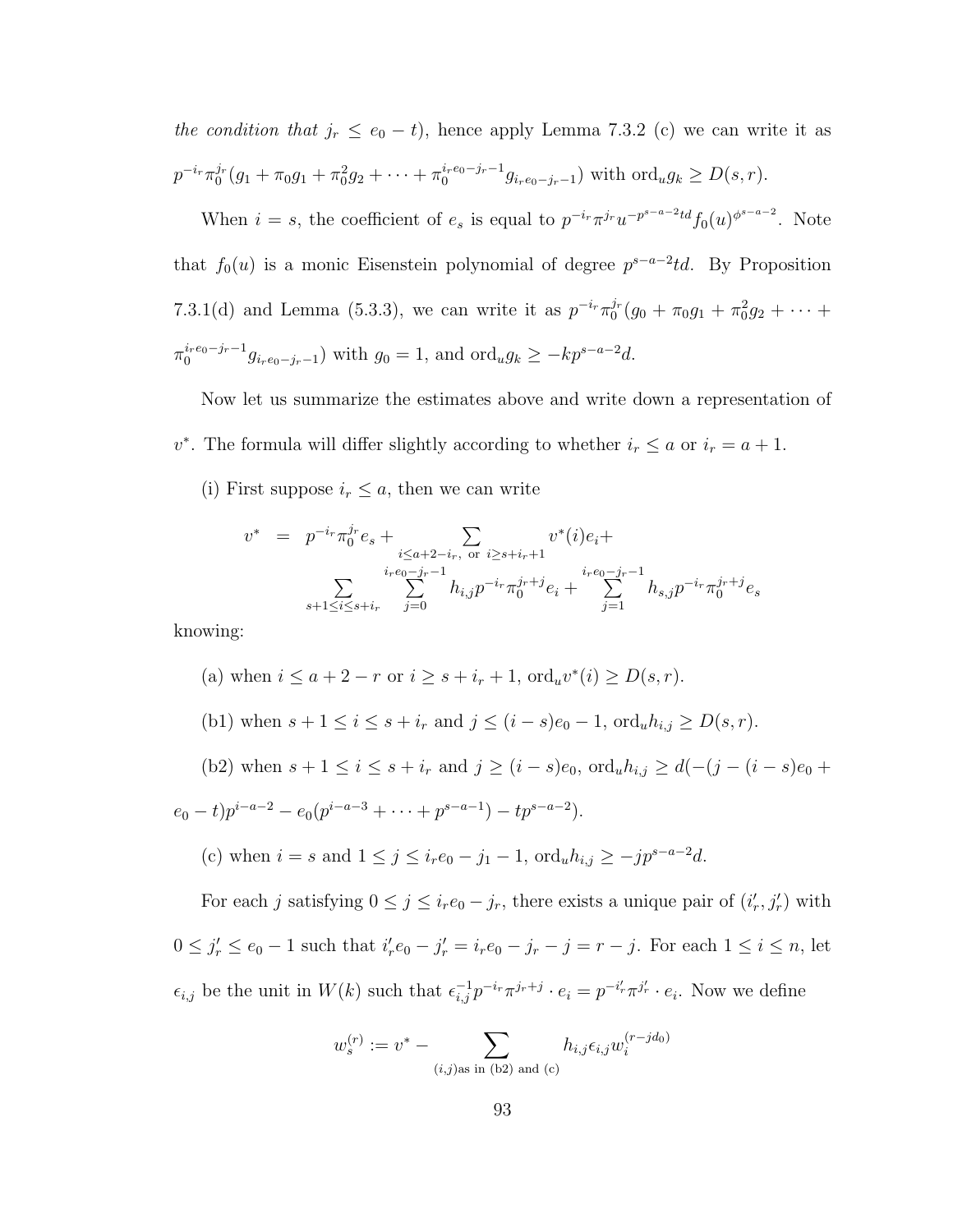By induction hypothesis we have already constructed  $w_i^{(r-jd_0)}$  $\lim_{i} \mathfrak{N}_{A_i^{(r-j)}}$ . One can check that under the conditions on the range of i, j, we indeed have  $A_i^{(r-j)} \subset A_s^{(r)}$ . Next we verify  $\mathrm{ord}_u(w_s^{(r)}-p^{-i_r}\pi_0^{j_r})$  $\left( \frac{c}{c} \right) \geq D(s, i_r)$ . Write  $w_s^{(r)} - p^{-i_r} \pi_0^{j_r}$  $_0^{Jr}e_s$  as

$$
\sum_{\substack{i \le a+2-i_r \\ i \ge s+i_r+1}} v^*(i)e_i + \sum_{\substack{s+1 \le i \le s+i_r \\ j \le (i-s)e-1}} h_{i,j} p^{-i_r} \pi^{j_r+j} e_i - \sum_{\substack{s+1 \le i \le s+i_r \\ j \ge (i-s)e}} h_{i,j} \epsilon_{i,j} (w_i^{(r-jd_0)} - \sum_{\substack{s+1 \le i \le s+i_r \\ j \ge (i-s)e}} h_{s,j} (w_s^{(r-jd_0)} - \epsilon_{s,j}^{-1} p^{-i_r} \pi^{j_r+j} e_s)
$$

We have shown the first two terms in the formula have orders higher than or equal to  $D(s,r)$ . For the third term, by the induction hypothesis and the choice of  $\epsilon_{i,j}$ we know  $\mathrm{ord}_u(w_i^{(r-j)} - \epsilon_{i,j}^{-1} p^{-i_r} \pi^{j_r+j} e_i) \ge D(i, r-j)$ , and we have shown  $\mathrm{ord}_u h_{i,j} \ge$  $d(-(j-(i-s)e_0+e_0-t)p^{i-a-2}-e_0(p^{i-a-3}+\cdots+p^{s-a-1})-tp^{s-a-2}),$  therefore we

are reduced to the inequality which is an easy exercise:

$$
p^{i-1} - e_0(p^{i-2} + \dots + p^{i-a-1}) - (i_r e_0 - j_r - j)p^{i-a-2}
$$
  
-(j - (i - s)e\_0 + e\_0 - t)p^{i-a-2} - e\_0(p^{i-a-3} + \dots + p^{s-a-1}) - tp^{s-a-2}  

$$
\geq p^{s-1} - e_0(p^{s-2} + \dots + p^{s-a-1}) - rp^{s-a-2}
$$

For the fourth term, since  $\text{ord}_u(w_s^{(r-j)} - \epsilon_{s,j}^{-1} p^{-i_r} \pi^{j_r+j} e_i) \geq D(s, r-jd_0)$ , and ord<sub>u</sub> $h_{s,j}$  ≥  $-jp^{s-a-2}d$ , hence its order is greater than or equal to  $D(s, r - j)$  –  $jp^{s-a-2}d = D(s, r).$ 

(ii) If  $i_r = a + 1$ , then according to the estimates on the cofficient of each  $e_i$ , we can write

$$
v^* = p^{-i_r} \pi_0^{j_r} e_s + \sum_{\substack{i \le a+2-i_r, \text{ or } i \ge s+i_r \\ i_r e_0 - j_r - 1}} v^*(i) e_i + \sum_{\substack{i_r e_0 - j_r - 1 \\ s+1 \le i \le s+i_r - 1}} \sum_{\substack{j=0 \\ j=0}}^{i_r e_0 - j_r - 1} h_{i,j} p^{-i_r} \pi_0^{j_r + j} e_i + \sum_{j=1}^{i_r e_0 - j_r - 1} h_{s,j} p^{-i_r} \pi_0^{j_r + j} e_s
$$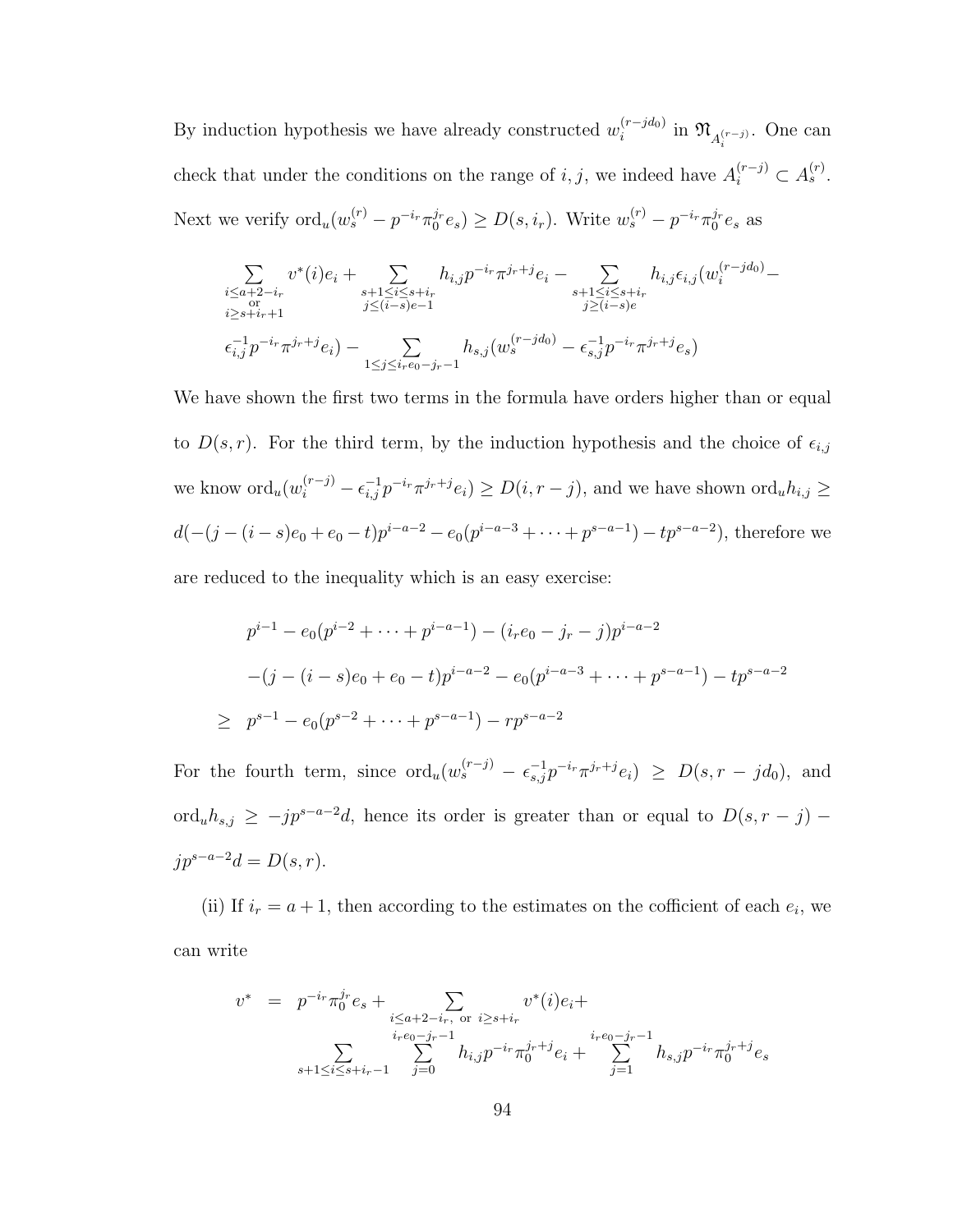knowing:

\n- (a') when 
$$
i \leq a + 2 - r
$$
 or  $i \geq s + i_r$ ,  $\text{ord}_u v^*(i) \geq D(s, r)$ .
\n- (b1') when  $s + 1 \leq i \leq s + i_r - 1$  and  $j \leq (i - s)e_0 - 1$ ,  $\text{ord}_u h_{i,j} \geq D(s, r)$ .
\n- (b2') when  $s + 1 \leq i \leq s + i_r - 1$  and  $j \geq (i - s)e_0$ ,  $\text{ord}_u h_{i,j} \geq d(-(j - (i - s)e_0 + e_0 - t)p^{i - a - 2} - e_0(p^{i - a - 3} + \cdots + p^{s - a - 1}) - tp^{s - a - 2})$ .
\n- (c') when  $i = s$  and  $1 \leq j \leq i_r e_0 - j_1 - 1$ ,  $\text{ord}_u h_{i,j} \geq -j p^{s - a - 2} d$ . Define  $w_s^{(r)} := v^* - \sum_{(i,j) \text{as in (b2') and (c')}} h_{i,j} \epsilon_{i,j} w_i^{(r - j d_0)}$ , by the same argument as in the case when  $i_r \leq a$  we can prove  $\text{ord}_u(w_s^{(r)} - p^{-i_r} \pi_0^{j_r} e_s) \geq D(s, i_r)$ , too.
\n

This finishes the inductive proof of the proposition.

Now for any reduced  $\xi(\Phi)$ -admissible vector  $\underline{d} = (d_s)_s \in \mathbb{N}^n$ , we define a subgroup  $A(\underline{d}) \subset p^{-n} \mathcal{O}_F / \mathcal{O}_F$  such that  $\#A(\underline{d}) = p$  $\sum_{s=1}^{n} d_s$ , and  $A_s^{(r)} \subset A(\underline{d})$  for all  $s = 1, 2, \dots, n$  and  $r = 1, 2, \dots, d_s$ . We first make a few combinatorical definitions:

 $\Box$ 

- Define a subset  $H(\underline{d}) \subset \{1, 2, \cdots, n\} \times \mathbb{N}^*$  as  $H(\underline{d}) := \{(s, r) | 1 \le s \le n, 1 \le s \le n\}$  $r \leq d_s$ .
- For  $k = 1, 2, \dots, a + 1, l = 0, 1, \dots, e_0 1$ , define  $\Gamma_{k,l} := \{(n, ke_0 l), (n l)\}$  $1, ke_0 - l), \cdots, (a + 2, ke_0 - l), (a + 1, ke_0 - l - t), (a, (k - 1)e_0 - l - t), (a 1, (k-2)e_0 - l - t), \cdots$ .
- Define  $h_{k,l} := \#(H(\underline{d}) \cap \Gamma_{k,l}), d'_l := \sum_{i=1}^{a+1} d_i$  $j=1$  $h_{k,l} - 1$ , and  $m_{i,l} := k$  if  $\sum_{i=1}^{a+1}$  $j=k+1$  $h_{j,l} \leq$  $i \leq \sum_{i=1}^{a+1}$  $j=k$  $h_{j,l} - 1.$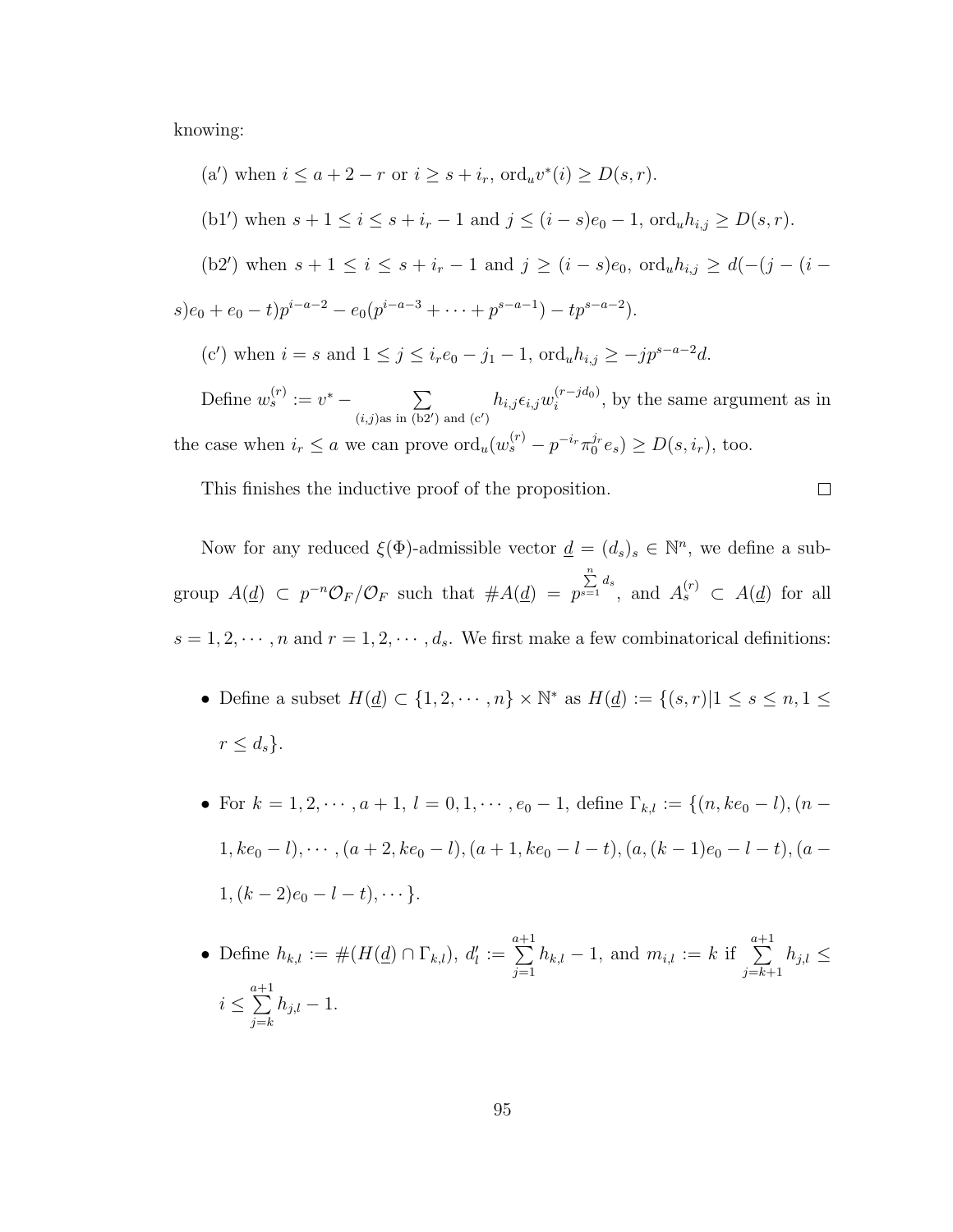By the definition of the  $\Gamma_{k,l}$ 's, one can check that if  $\underline{d}$  is  $\xi(\Phi)$ -admissible and reduced, then  $H(\underline{d}) \subset \bigcup^{a+1}$  $_{k=1}$  $\bigcup^{e_0-1}$  $_{l=0}$  $\Gamma_{k,l}$ , and one can also prove the following chain of inequality:  $h_{k,e_0-1} \ge h_{k,e_0-2} \ge \cdots \ge h_{k,e_0-t} \ge h_{k,e_0-t-1} - 1 \ge h_{k,e_0-t-2} - 1 \ge \cdots \ge h_{k,0} - 1 \ge$  $h_{k+1,e_0-1}-1 \geq h_{k+1,e_0-2}-1 \geq \cdots$ 

<span id="page-104-1"></span>Definition 7.4.3. With the above notations, define  $h(\underline{d}) :=$  the largest integer k such that  $H(\underline{d}) \cap \Gamma_{k,l} \neq \emptyset$  for some  $0 \leq l \leq e_0 - 1$ . Define  $A(\underline{d}) := \prod^{e_0 - 1}$  $_{l=0}$  $\prod^{d'_l}$  $j=0$  $\langle p^{-m_{j,l}} \pi_0^l \zeta_j \rangle \subset$  $p^{-h(\underline{d})}\mathcal{O}_F/\mathcal{O}_F.$ 

<span id="page-104-0"></span>**Proposition 7.4.4.** We have  $#A(\underline{d}) = p$  $\sum_{s=1}^{n}$  d<sub>s</sub> and  $A_s^{(r)} \subset A(\underline{d})$  for all  $s = 1, 2, \cdots, n$ and  $r=1,2,\cdots,d_s$ .

*Proof.* The first statement is a direct corollary of the fact that  $H(\underline{d}) \subset \bigcup^{a+1}$  $k=1$  $\bigcup_{i=1}^{e_0-1}$  $_{l=0}$  $\Gamma_{k,l}.$ For the second statement, we can write  $r = i_r e_0 - j_r$  with  $0 \le j_r \le e_0 - 1$ . The definition of  $A_s^{(r)}$  differs according to the range of s and  $j_r$ . Similarly as in Proposition [7.4.2,](#page-98-0) we give a proof when  $a + 2 \le s \le n$  and  $e_0 - t \le j_r \le e_0 - 1$ , and the details for the other cases will be left as exercises.

The fact that  $(s, i_r e_0 - j_r) \in H$  and  $s \ge a + 2$ ,  $j_r \ge e_0 - t$  implies  $h_{i_r, j_r} \ge$  $s + i_r - a - 2$ . Moreover, for any  $j \geq j_r$ ,  $h_{i_r,j} \geq h_{i_r,j_r} \geq s + i_r - a - 2$ ; hence  $\sum_{i=1}^{a+1}$  $h_{i,j} - 1 \geq s + i_r - a - 3$ . For any  $j \leq e_0 - t - 1$ ,  $h_{i_r-1,j} \geq h_{i_r-1,0} \geq h_{i_r,e_0-1} \geq h_{i_r,j_r}$ ;  $i=i_r$ hence  $\sum_{n=1}^{\infty}$  $h_{i,j}-1 \geq s+i_r-a-3$ . For any  $e_0-t \leq j \leq j_r-1$ ,  $h_{i_r-1,j} \geq h_{i_r-1,0}-1 \geq$  $i=i_r-1$  $h_{i_r, e_0-1} - 1 \ge h_{i_r, j_r} - 1$ ; hence  $\sum_{r=1}^{a_r+1}$  $h_{i,j} - 1 \geq s + i_r - a - 4$ . This proves  $A_s^{(r)}$  is  $i=i_r-1$ contained in  $A(d)$ .  $\Box$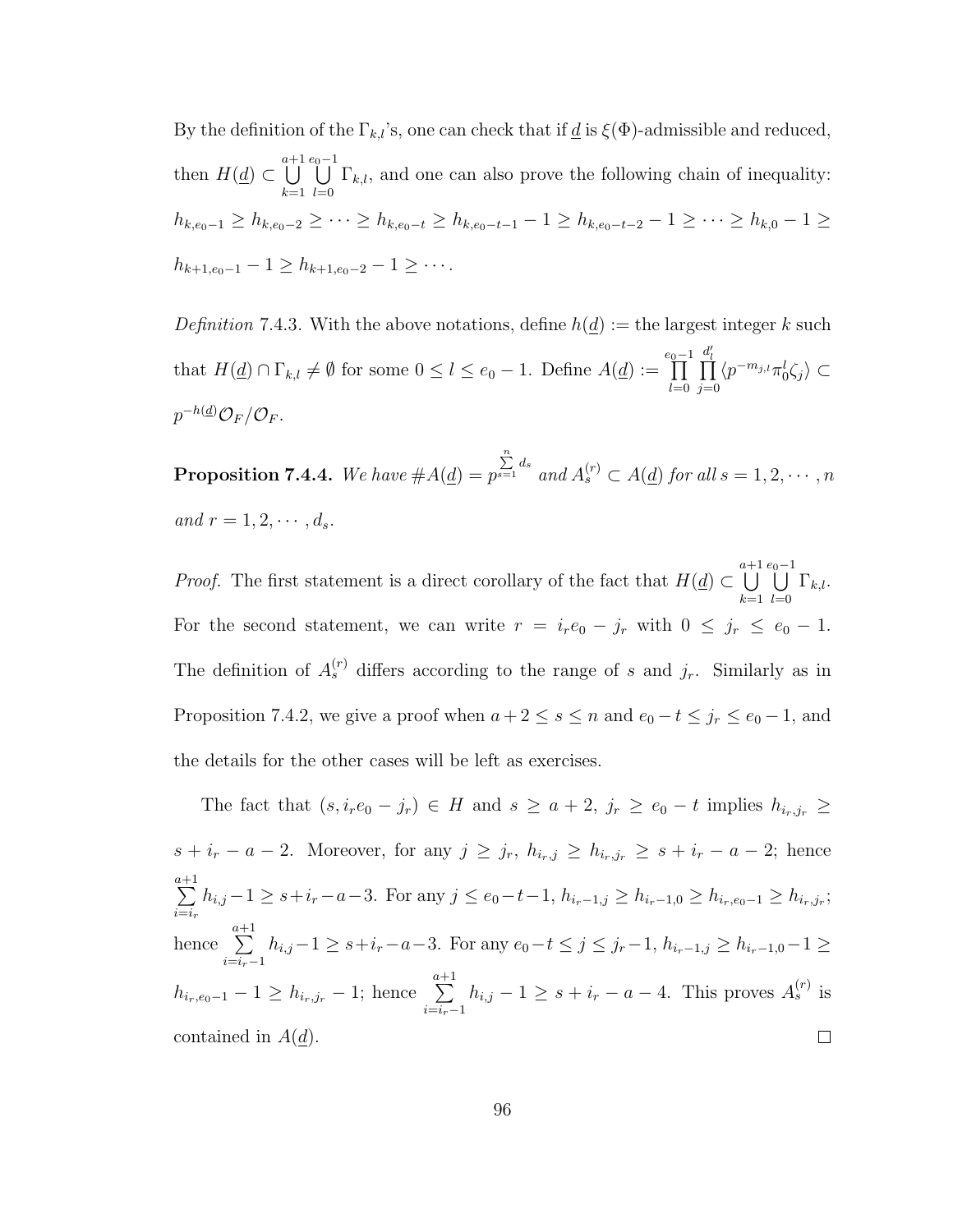By a combination of Proposition [\(7.4.2\)](#page-98-0) and [\(7.4.4\)](#page-104-0), we deduce that  $\mathfrak{N}_{A(\underline{d})}$ mod  $u = N(\underline{d})$ . This proves for every reduced  $\xi(\Phi)$ -admissible vector  $\underline{d} \in \mathbb{N}^n$ ,  $G(\underline{d})$  lifts to a finite locally free subgroup scheme  $\mathcal{G}_{A(\underline{d})}$  of  $\mathcal{X}_{R_1}$ . For a general  $\xi(\Phi)$ admissible vector  $\underline{d}' \in \mathbb{N}^n$ , there exists a reduced  $\xi(\Phi)$ -admissible vector  $\underline{d}$  and a non-negative integer i, such that  $\underline{d}' = \underline{d} + (i, i, \dots, i)$ . If we compose the isogenies  $\mathcal{X}_{R_1} \stackrel{i}{\to} \mathcal{X}_{R_1} \stackrel{\pi}{\to} \mathcal{X}_{R_1}/\mathcal{G}_{A(\underline{d})}$ , where  $\pi : \mathcal{X}_{R_1} \to \mathcal{X}_{R_1}/\mathcal{G}_{A(\underline{d})}$  is the quotient isogeny, then the reduction of  $\text{Ker}(\pi \circ p^i)$  is equal to  $G(\underline{d}')$ . This finishes the proof of Theorem  $(7.2.1).$  $(7.2.1).$ 

Remark 7.4.5. From the definition of  $A(\underline{d})$  we can see it is in fact  $p^{h(\underline{d})}$ -torsion, where the integer  $h(\underline{d})$  is defined in [\(7.4.3\)](#page-104-1). Therefore in Theorem [\(7.2.1\)](#page-88-0), for each  $\mathcal{O}_F$ -stable subgroup G of  $\mathcal{X}_k$ , we can have control on the extension  $R/W(k)$  such that G admits a lifting to a finite locally free subgroup scheme of  $\mathcal{X}_R$ . Similarly, in Corollary [\(7.2.3\)](#page-88-1), we can also have control on the endomorphism ring of the CM lifting and the ramification of the base ring of the CM lifting.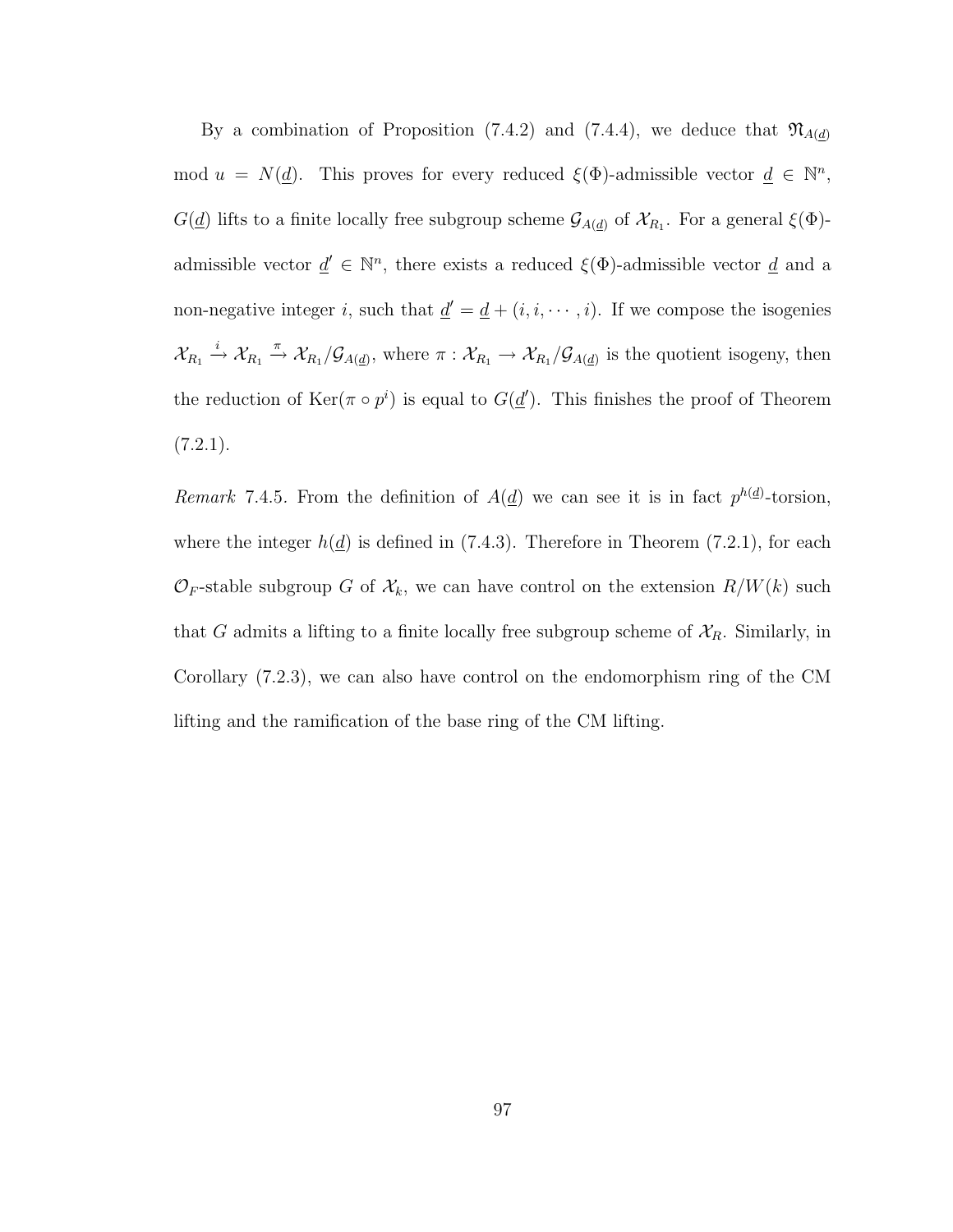### Chapter 8

## A first complete list of potentially liftable subgroups

Let F be a p-adic local field,  $\Phi$  be a primitive p-adic CM type for F, F' be the reflex field. Let X be the (unique)  $\mathcal{O}_F$ -linear CM p-divisible group over  $R_0 := \mathcal{O}_{F \setminus B(k)}$ with p-adic CM type  $\Phi$ . A subgroup G of  $X := \mathcal{X}_k$  is said to be *potentially liftable*, if there exists a finite extension  $R$  over  $R_0$  and a finite locally free subgroup scheme G of  $\mathcal{X}_R$  such that  $\mathcal{G}_k = G$ . A complete list of potentially liftable subgroups of  $\mathcal{X}_k$ would allow us to identify which  $F$ -linear CM  $p$ -divisible groups admit an  $F$ -linear CM lifting with p-adic CM type  $\Phi$ . In [\(6.1.2\)](#page-65-0), for a class of p-adic CM types  $\Phi$ , we proved that every  $\mathcal{O}_F$ -stable subgroup of  $\mathcal{X}_k$  is potentially liftable. We will prove the same property for a broader class of p-adic CM types in [\(7.2\)](#page-87-0), and give examples of other p-adic CM types such that not every  $\mathcal{O}_F$ -stable subgroup of  $\mathcal{X}_k$  is potentially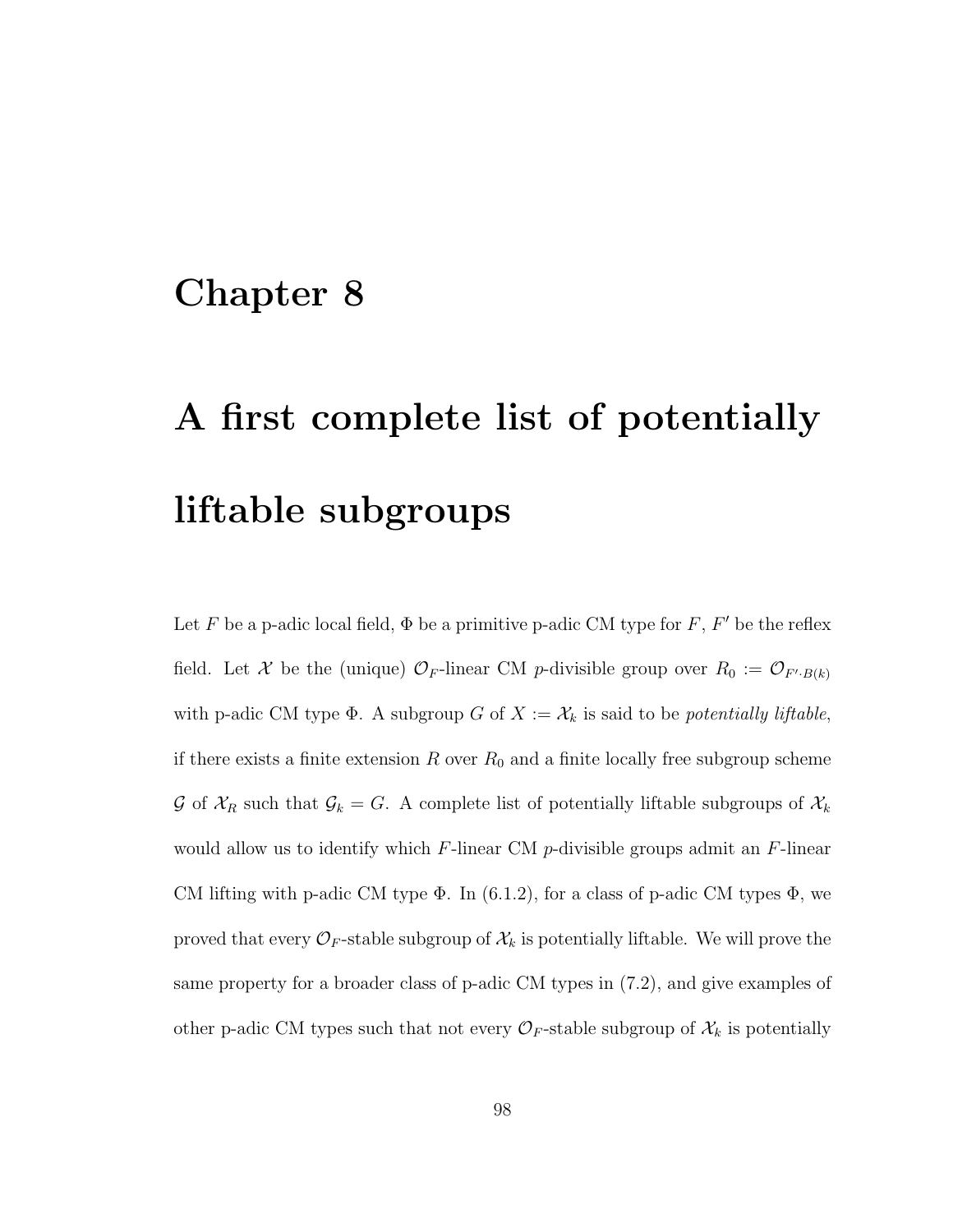liftable in [\(7.1\)](#page-83-0).

In general to give a complete list of potentially liftable subgroups of  $\mathcal{X}_k$ , we need to let R run over all the finite extensions of  $R_0$ , and compute the reductions of all finite locally free subgroup schemes of  $\mathcal{X}_R$ . When dim  $\mathcal{X} = 1$  or codim  $\mathcal{X} = 1$ , as we will explain in  $(8.1.5\,(b))$ , the computation is trivial simply because the closed fiber  $\mathcal{X}_k$  "does not have many subgroups". In this chapter, we will compute a first non-trivial example.

#### 8.1 The main theorem

we first set up the example and make some definitions to state the main theorem and its corollaries. Let  $p > 2$ ,  $F = B(\mathbb{F}_{p^2})[\pi_0]/(\pi_0^2 - \epsilon p)$ , where  $\epsilon \in W(\mathbb{F}_{p^2})^{\times}$  is a Teichmuller lift and is not a square. The degree 4 extension  $F/\mathbb{Q}_p$  is Galois, and  $Gal(F/\mathbb{Q}_p)$  is a cyclic group of order 4 generated by the automorphism  $\tau : F \to F$ , such that  $\tau|_{B(\mathbb{F}_{p^2})} = \sigma$ , and  $\tau(\pi_0) = \epsilon^{\frac{p-1}{2}}\pi_0$ . Throughout this section, we denote  $e^{\frac{p-1}{2}}$  by  $\lambda$  for simplicity.

A primitive p-adic CM type for F has the form of  $\{i_0, i_0 \circ \tau\}$ , where  $i_0$  is an embedding of F into  $\overline{\mathbb{Q}}_p$ . We identify F with its image in  $\overline{\mathbb{Q}}_p$  by  $i_0$  when there is no danger of confusion. Take an identification between  $\mathrm{Hom}(F^{\mathrm{ur}}, \overline{\mathbb{Q}}_p)$  and  $\{1,2\}$  as  $Gal(F^{\text{ur}}/\mathbb{Q}_p) \cong \mathbb{Z}/2$ -torsors such that  $i_0|_{F^{ur}} = 1$ .

The reflex field  $F'$  of  $(F, \Phi)$  is equal to F. Let X be the  $\mathcal{O}_F$ -linear CM p-divisible group over  $R_0 = W(k)[\pi_0]/(\pi_0^2 - \epsilon p)$ . The closed fiber  $X := \mathcal{X}_k$  is an  $\mathcal{O}_F$ -linear CM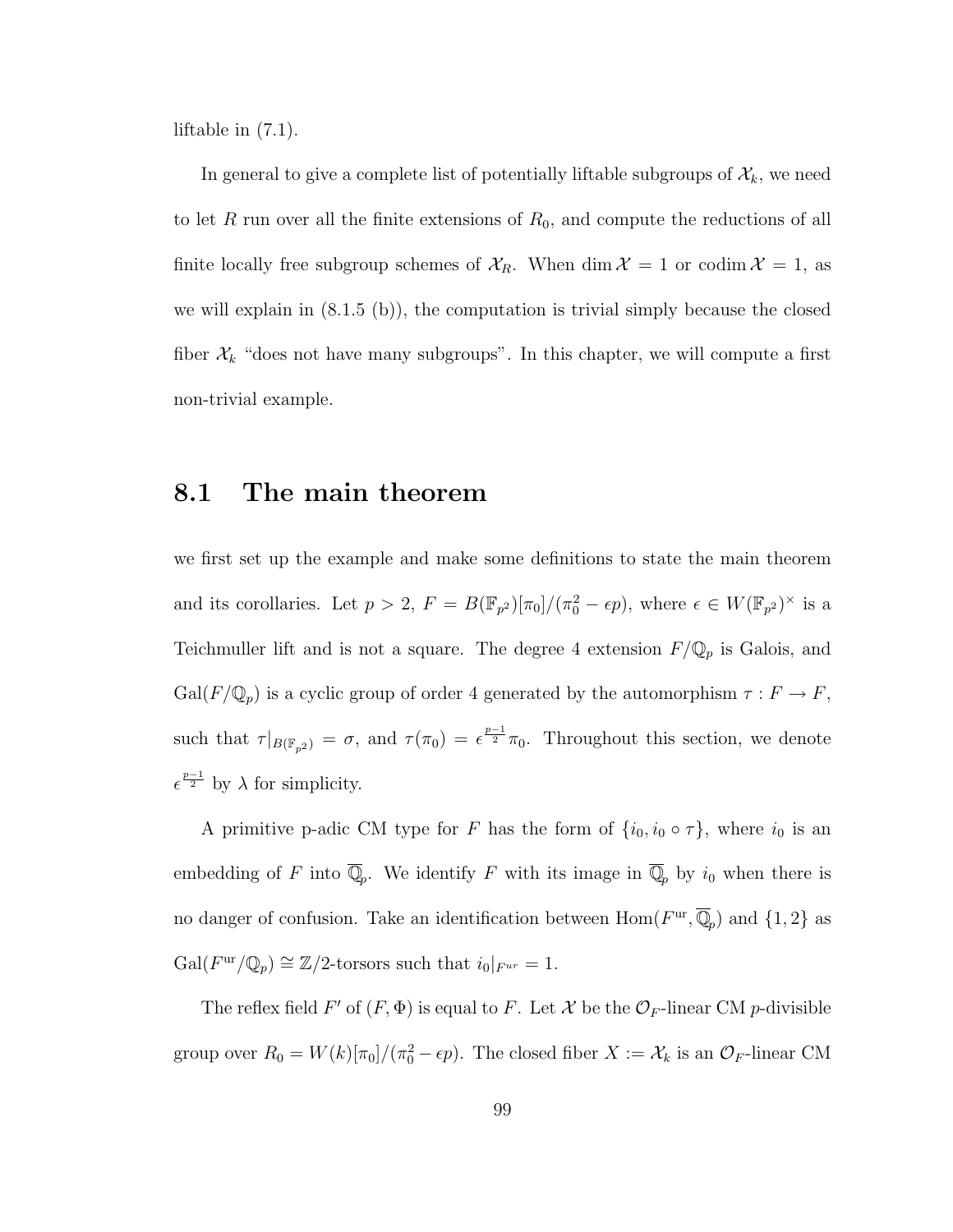*p*-divisible group over k. The Grothendieck group  $R_k(\mathcal{O}_F)$  of the category of finitely generated  $\mathcal{O}_F \otimes_{\mathbb{Z}} k$ -modules is isomorphic to  $R_k(\mathcal{O}_F \otimes_{\mathcal{O}_{F^{\text{ur}}},1} k) \times R_k(\mathcal{O}_F \otimes_{\mathcal{O}_{F^{\text{ur}}},2} k) \cong$  $\mathbb{Z} \times \mathbb{Z}$ . The Lie type of X is defined to be  $[\text{Lie}(X)] = (1,1)$  in  $R_k(\mathcal{O}_F)$ . Define a Dieudonné module M as follows: (a)  $M = W(k)[\pi]/(\pi^2 - \epsilon p)e_1 \oplus W(k)[\pi]/(\pi^2 - \epsilon p)e_2$  $\epsilon^{\sigma} p$ ) $e_2$ ; (b) there is an  $\mathcal{O}_F$ -action on M defined by:  $\alpha \cdot e_1 = \alpha e_1, \ \alpha \cdot e_2 = \alpha^{\sigma} e_2$  for  $\alpha \in W(\mathbb{F}_{p^2})$ , and  $\pi_0 \cdot e_i = \pi e_i$ ; (c) the  $\mathcal{O}_F$ -linear Frobenius and Verschiebung maps on  $M$  are defined by:

$$
Fe_1 = -\epsilon^{-1}\lambda^{-1}\pi e_2, Fe_2 = -\epsilon^{-1}\pi e_1, Ve_1 = -\pi e_2, Ve_2 = -\lambda^{-\sigma}\pi e_1
$$

The *p*-divisible group attached to M is  $\mathcal{O}_F$ -linear with Lie type  $(1, 1)$ , hence is  $\mathcal{O}_F$ linearly isomorphic to X. Therefore M is  $\mathcal{O}_F$ -linearly isomorphic to the Dieudonné module attached to X. We say an  $\mathcal{O}_F$ -basis  $e_1, e_2$  of M is "good", if the conditions (a), (b), (c) above are satisfied. If  $e'_1, e'_2$  is another good  $\mathcal{O}_F$ -basis of M, then there exists  $\zeta \in \mathcal{O}_F^{\times}$  such that  $e'_1 = \zeta e_1, e'_2 = \zeta^{\sigma} e_2$ .

One can check dim<sub>k</sub>  $M/(FM + VM) = 2$ , so the a-number of X is equal to 2. The set of  $\alpha_p$  embedded in X is in bijective correspondence with  $\mathbb{P}^1(k)$ , i.e., the set of lines in  $\pi_0^{-1}M/M \cong ke_1+ke_2$ . Define the following equivalent relation  $\sim$  on  $\mathbb{P}^1(k)$ :  $[a_1, b_1] \sim [a_2, b_2]$  if and only if there exists  $c \in \mathbb{F}_{n^2}^{\times}$  $_{p^2}^{\times}$  such that  $[a_1c, b_1c^p] = [a_2, b_2]$  in  $\mathbb{P}^1(k)$ . Denote the equivalent classes on  $\mathbb{P}^1(k)$  by  $\mathfrak{L}$ . The set  $\mathfrak{L}$  can be naturally identified with  $\{0,\infty\}$   $\prod_{k} {k^{\times}}/{\mathbb{F}_m^{\times}}$  $\binom{x}{p^2}^{p-1}$  by considering  $a/b$  for  $[a, b] \in \mathbb{P}^1(k)$ . For each subgroup G of X with order p, as an  $\alpha_p$  embedded in X, we can associate to G an element  $\delta_0(G)$  in  $\mathfrak{L}$ . By our definition,  $\delta_0(G)$  does not depend on the choice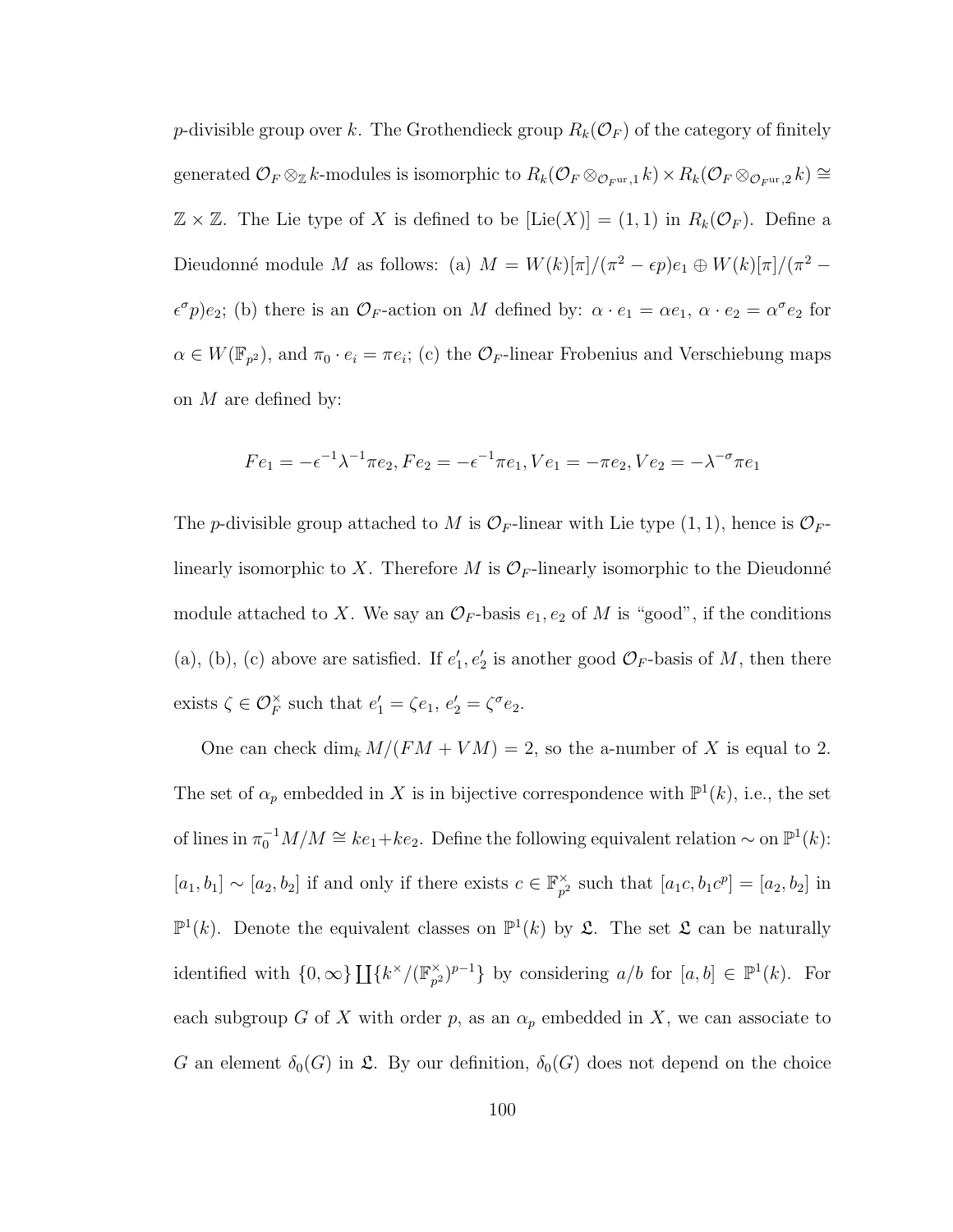of the good  $\mathcal{O}_F$ -basis  $e_1, e_2$  in M, so it is a well-defined invariant for subgroups G of X with order p. Similarly, suppose G is a subgroup of X such that  $X[\pi_0^n] \subset G$ for some integer n, and  $[G: X[\pi_0^n]] = p$ , then the Dieudonné module N attached to G is between  $\pi_0^{-n}M/M$  and  $\pi_0^{-(n+1)}M/M$ . Thus we can also associate to G a welldefined invariant  $\delta_n(G) \in \mathfrak{L}$  by looking at the direction of the k-line  $N/(\pi_0^{-n}M/M)$ in  $\pi_0^{-(n+1)} M / \pi_0^{-n} M$ .

<span id="page-109-0"></span>Now we are ready to state the main results of this section:

#### Theorem 8.1.1. Notations are as above.

(1) Suppose R is a finite extension of  $R_0$  and  $\mathcal G$  is a finite locally free subgroup scheme of  $X_R$  with order  $p^t$ , where t is an integer. Then we have the following descriptions on the closed fiber  $G := \mathcal{G}_k$  as a subgroup of X:

(a) If  $t = 2n$  is even, then  $G = X[\pi_0^n]$ .

(b) If  $t = 2n + 1$  is odd, then  $X[\pi_0^n]$  is contained in G with index p, and the invariant  $\delta_n(G)$  is equal to either [1] or  $[\overline{\lambda}]$  in  $\mathfrak{L}$ .

(2) Conversely, for each subgroup H of X such that  $X[p^n] \subset H$  with index p and  $\delta_n(H) = [1]$  or  $[\overline{\lambda}]$ , there exists a finite extension R of R<sub>0</sub> and a finite locally free subgroup scheme  $\mathcal H$  of  $\mathcal X_R$  such that  $\mathcal H_k = H$ .

In particular, the closed fiber G is  $\mathcal{O}_F$ -stable if and only if the order of G is an even power of p.

Theorem [\(8.1.1\)](#page-109-0) has the following consequences: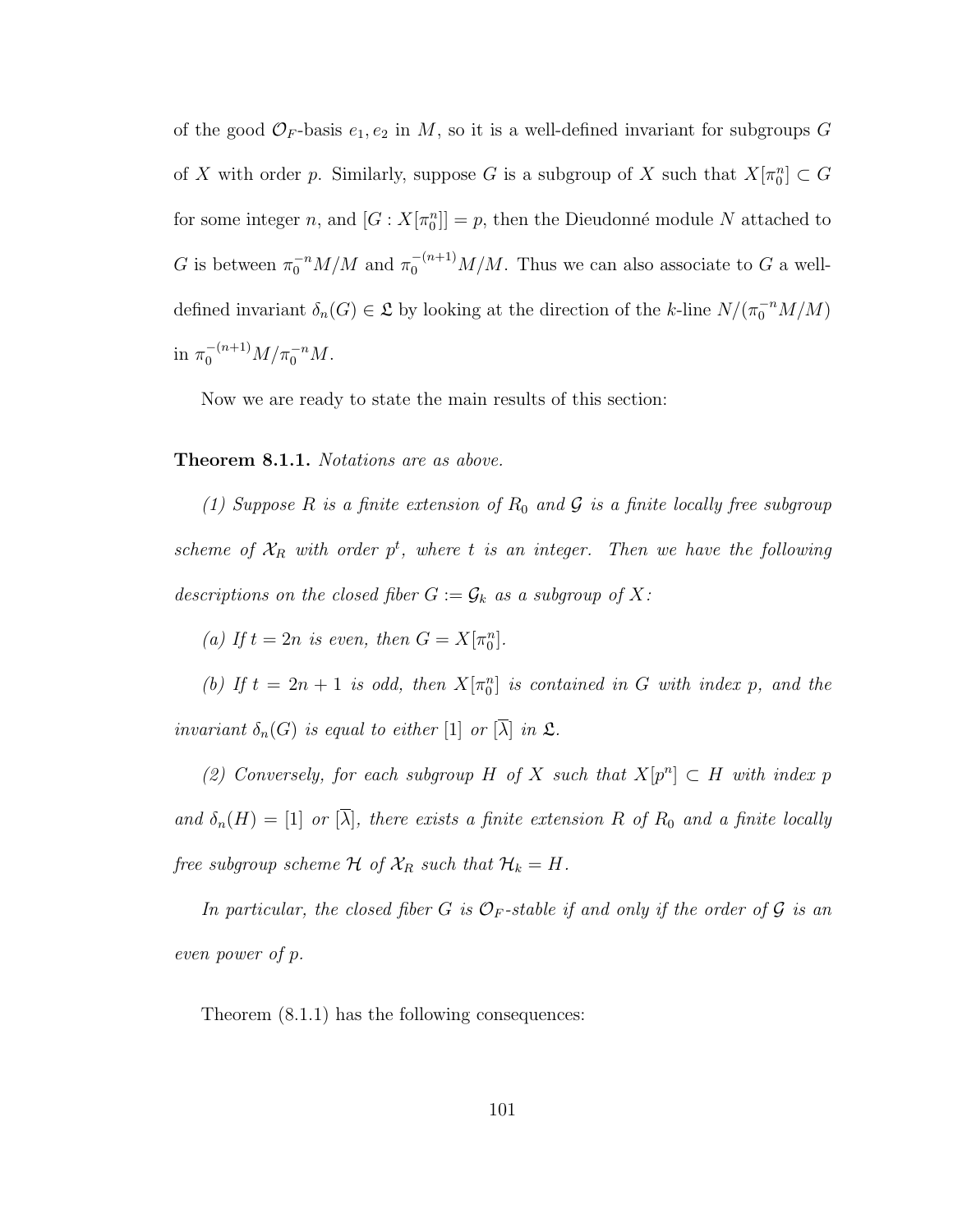**Corollary 8.1.2.** Let X be the  $\mathcal{O}_F$ -linear CM p-divisible group over k with Lie type

 $(1, 1)$ . If Y is an F-linear CM p-divisible group over k, then Y admits an F-linear CM lifting with p-adic CM type compatible with  $\tau^2$  if and only if:

either (a) Y is F-linearly isomorphic to  $X$ ;

or (b) Y is F-linearly isomorphic to  $X/G$ , where G is a subgroup of X with order p, and  $\delta_0(G) = [1]$  or  $[\overline{\lambda}]$ .

In particular, if Y is  $\mathcal{O}_F$ -linear, then Y admits an F-linear CM lifting with p-adic CM type compatible with  $\tau^2$  if and only if  $[Lie(Y)] = (1, 1)$  in  $R_k(\mathcal{O}_F)$ .

*Proof.* Saying a p-adic CM type  $\Phi$  for F is compatible with  $\iota$  is equivalent to saying  $\Phi$  has the form  $\{i_0, i_0 \circ \tau\}$  for some  $i_0 \in \text{Hom}(F, \overline{\mathbb{Q}}_p)$ . Sufficiency follows immediately from Theorem  $(8.1.1 \t(2))$ . For necessity, suppose R a complete discrete valuation ring of characteristic 0 and residue field  $k$ ,  $\mathcal{Y}$  is an F-linear CM p-divisible group over R lifting Y with p-adic CM type  $\Phi$  compatible with  $\tau^2$ . Then  $\Phi$  must be primitive. Let F' be the reflex field,  $R_0 := \mathcal{O}_{F',B(k)}$ , and X be the  $\mathcal{O}_F$ -linear CM p-divisible group over  $R_0$  with p-adic CM type  $\Phi$ . Then  $\mathcal Y$  is F-linearly isogeneous to  $\mathcal{X}$ , and the necessity of the statement also follows from Theorem  $(8.1.1 \text{ } (1))$ . For the last statement, we need to show that if Y is  $\mathcal{O}_F$ -linear and the Lie type of Y is equal to  $(2,0)$  or  $(0,2)$ , then Y does not admit an F-linear CM lifting with p-adic CM type compatible with  $\tau^2$ . It is easy to check that under such conditions, there exists an F-linear isogeny  $X \to Y$  such that the Dieudonné module attached to Y is equal to  $\pi_0^{-1}M_1 \oplus M_2$  or  $M_1 \oplus \pi_0^{-1}M_2$ . Therefore Y is isomorphic to  $X/G$ , where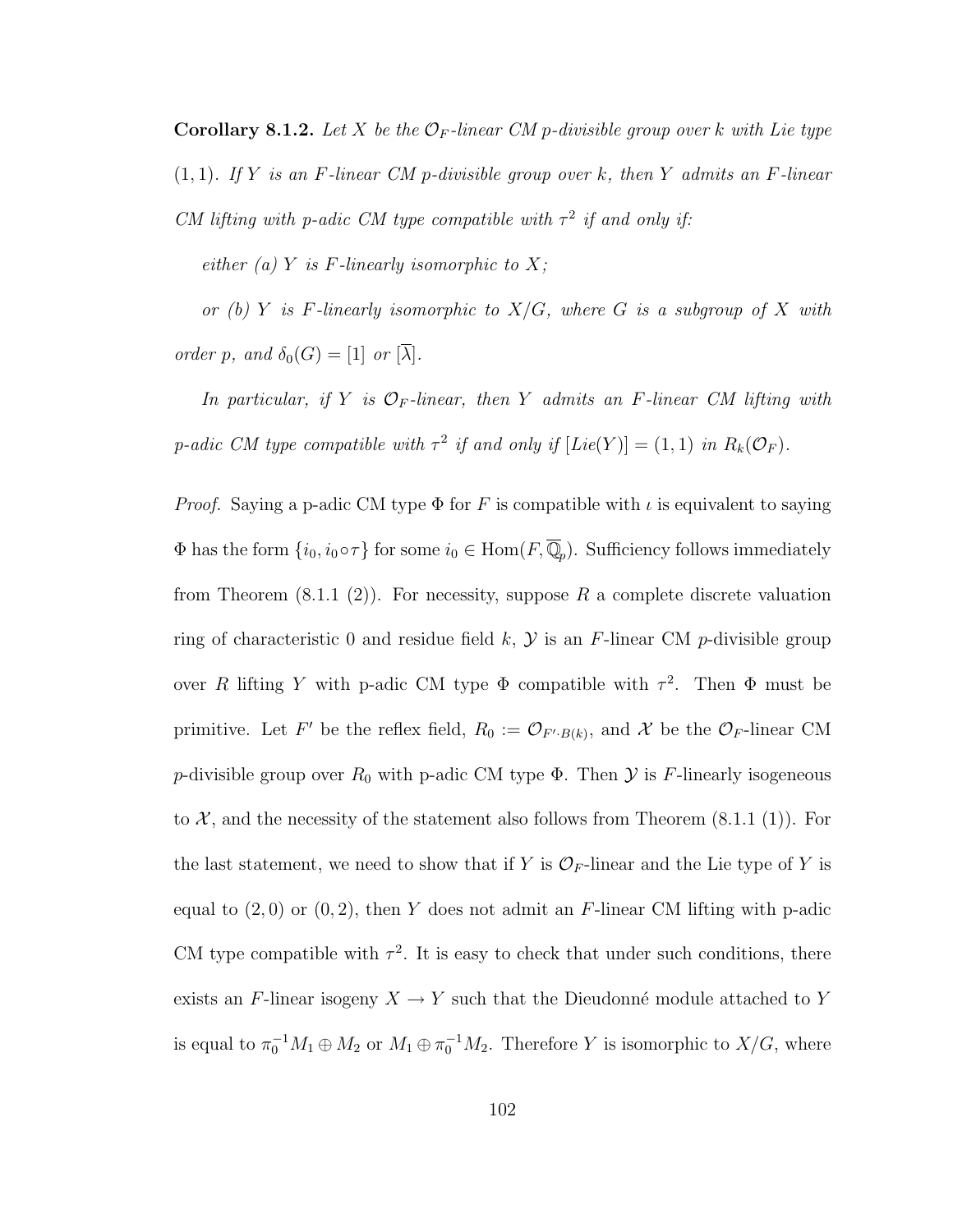G is a subgroup of X with order p and  $\delta_0(G) = 0$  or  $\infty$ . This G is not potentially  $\Box$ liftable by (b).

<span id="page-111-0"></span>Remark 8.1.3. As a corollary, the answer to question (sCML) relative to  $(F, F^{\text{ur}})$ for p-divisible groups is negative. Note that the reflex field  $F'$  of  $\Phi$  is equal to  $F$ , so the residue field  $\kappa_{F}$  is not "small" in the sense of [\(4.1.1\)](#page-38-0). Thus we obtain a new counterexample to question (sCML) that does not fall in the framework in chapter [4.](#page-38-1)

**Corollary 8.1.4.** Suppose  $p > 2$ , L is a CM field and  $L_0$  is its maximal totally real subfield. If there exists a place v of  $L_0$  above p such that the inertia degree of v is 2 and v ramifies in L, then the answer to question (sCML) for abelian varieties is  $negative.$ 

*Proof.* The completion  $L_{0,v}$  is a degree 2 unramified extension over  $\mathbb{Q}_p$ , and  $L_v$  is a degree 2 ramified extension over  $L_{0,v}$ . It is an easy exercise in number theory to show that when  $p > 2$ ,  $L_v \cong B(\mathbb{F}_{p^2})[\pi_0]/(\pi_0^2 - p)$  or  $B(\mathbb{F}_{p^2})[\pi_0]/(\pi_0^2 - \epsilon p)$ , where  $\epsilon$ is a Teichmuller lift in  $W(\mathbb{F}_{p^2})^{\times}$  and is not a square. Then the statement follows from  $(8.1.3)$  and  $(4.1.1)$ .  $\Box$ 

The most interesting phenomenon revealed by Theorem [\(8.1.1\)](#page-109-0) is that, no matter how arbitrary the subgroup scheme  $\mathcal G$  in characteristic is, its reduction  $G$  seems to "try very hard" to be  $\mathcal{O}_F$ -stable. It is natural to ask the following question:

Let F be a p-adic local field,  $\Phi$  be a primitive p-adic CM type for F. Let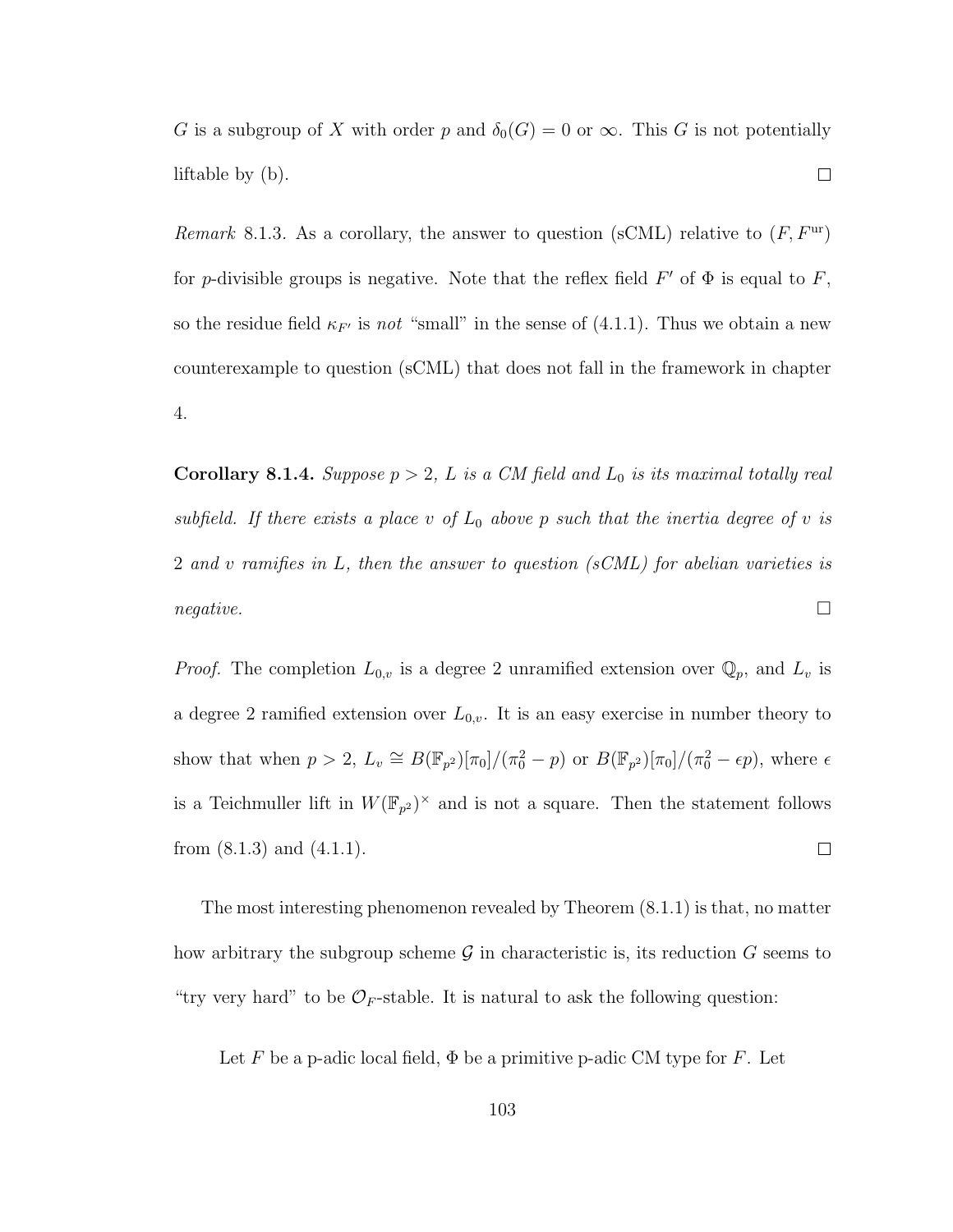F' be the reflex field of  $\Phi$ . Let X be the  $\mathcal{O}_F$ -linear CM p-divisible group with p-adic CM type  $\Phi$  over  $R_0 := \mathcal{O}_{F',B(k)}$ . Is there a general condition on the p-adic CM type  $\Phi$ , such that there exists an integer  $d(\Phi)$  which only depends on  $\Phi$ , satisfying that for any finite extension  $R/R_0$  and any finite locally free subgroup scheme  $\mathcal G$  of  $\mathcal X_R$ , the closed fiber  $G := \mathcal G_k$ contains an  $\mathcal{O}_F$ -stable subgroup with index uniformly bounded by  $p^{d(\Phi)}$ ?

*Remark* 8.1.5. (a) If we drop the assumption that  $\Phi$  is primitive, we can easily produce a class of finite locally free subgroup schemes  $\mathcal G$  with arbitrarily large order, such that G does not contain any nontrivial  $\mathcal{O}_F$ -stable subgroups. In fact, suppose  $\Phi$  is induced from a p-adic CM type  $\Phi_1$  for  $F_1 \subsetneq F$ . Let  $\mathcal{X}_1$  be the  $\mathcal{O}_{F_1}$ -linear CM pdivisible group with p-adic CM type  $\Phi_1$  over  $R_0$ . Then X is  $\mathcal{O}_F$ -linearly isomorphic to the Serre tensor construction  $\mathcal{X}_1 \otimes_{\mathcal{O}_{F_1}} \mathcal{O}_F$ . For any finite locally free subgroup scheme  $\mathcal{G}_1$  of  $\mathcal{X}_1$ , when we embed it into  $\mathcal{X}$  via the natural homomorphism  $\mathcal{X}_1 \to \mathcal{X}$ , the closed fiber of  $\mathcal{G}_1$  does not contain any  $\mathcal{O}_F$ -stable subgroups of  $\mathcal{X}$ .

(b) When  $\#\Phi = 1$  or  $[F : \mathbb{Q}_p] - 1$ , we can take  $d(\Phi) = 0$ . In fact, if  $G \subset X$ is a subgroup, take a filtration  $0 = G_0 \subset G_1 \subset G_2 \subset \cdots \subset G_s = G$ , such that the index of  $G_i$  in  $G_{i+1}$  is equal to p for  $i = 0, 1, \dots, s-1$ . The a-number of each  $X/G_i$  is equal to 1 since either the dimension or the codimension is equal to 1. Hence  $G_{i+1}/G_i$  is the unique subgroup of  $X/G_i$  with order p and  $G_{i+1}/G_i$  must be  $\mathcal{O}_F$ -stable. This proves every subgroup G of X is  $\mathcal{O}_F$ -stable.

(c) In the example we compute in this section,  $\#\Phi = 2$  and  $[F : \mathbb{Q}_p] = 4$ . This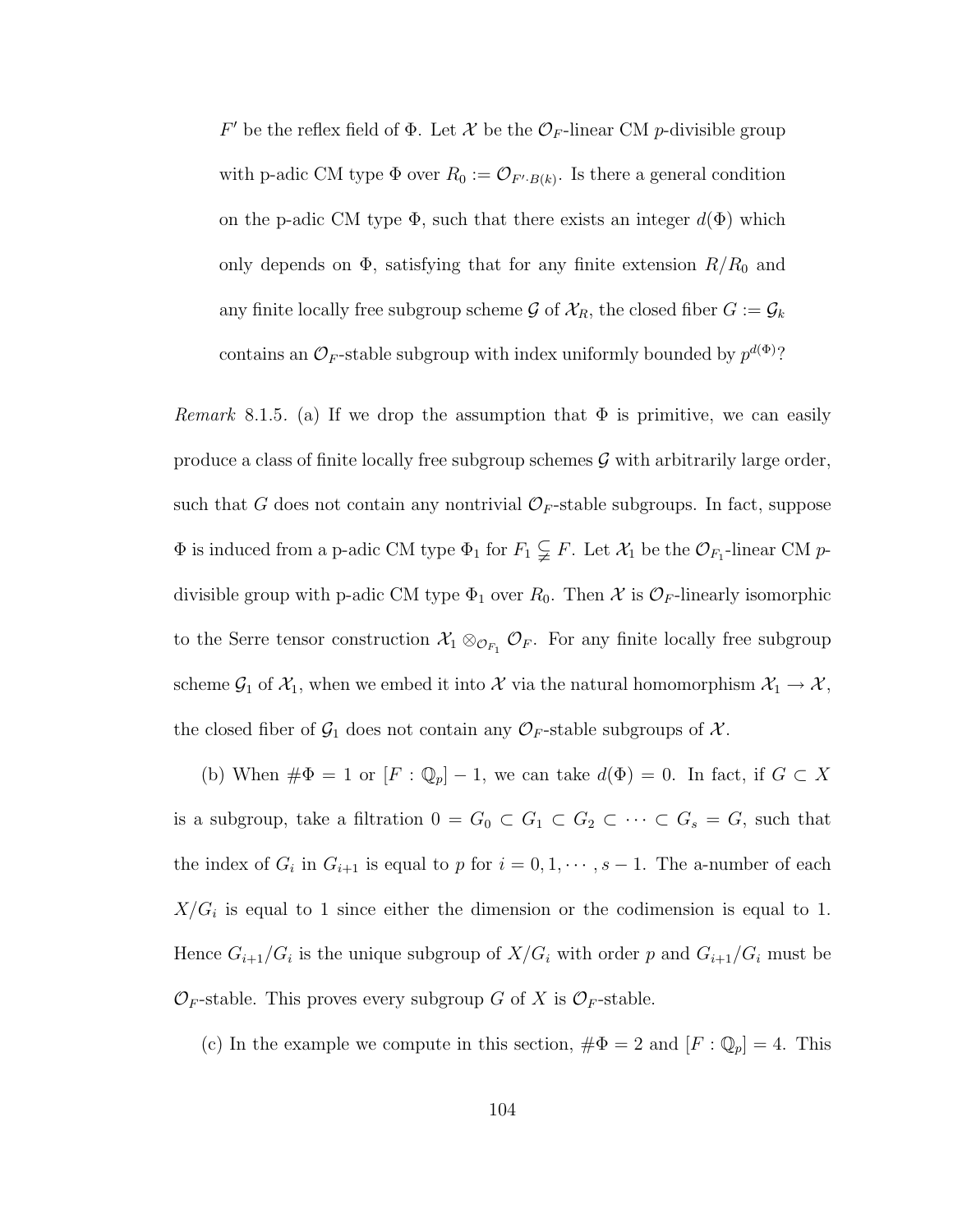is a first nontrivial example concerning this question. As a corollary of Theorem  $(8.1.1)$ , we can say  $d(\Phi) = 1$  in our example.

In the rest of the section we prove Theorem [\(8.1.1\)](#page-109-0). The proof is organized as follows. For each positive integer m, there exists a finite extension  $E_m$ /Frac  $R_0$ such that the  $p^m$ -torsion points on  $\mathcal{X}_{\overline{\mathbb{Q}}_p}$  are rational over  $E_m$ . In [\(8.2\)](#page-114-0), we recall the constructions from chapter [5](#page-45-0) on the Kisin module  $\mathfrak{M}_m$  attached to  $\mathcal{X}_{\mathcal{O}_{E_m}}$ . As  $m$  runs over all the positive integers, we compute the closed fibers of the  $p^m$ -torsion finite locally free subgroup schemes  $\mathcal G$  of  $\mathcal X_{\mathcal O_{E_m}}$ . The finite Kisin module  $\mathfrak N$  attached to  $G$  is a  $W(k)$ [[u]]-module, and the Dieudonné module of the closed fiber  $G_k$  is  $\mathfrak{N}(\mathfrak{N} \cap (up^{-m}\mathfrak{M}_m/\mathfrak{M}_m)) \cong (\mathfrak{N} + up^{-m}\mathfrak{M}_m/\mathfrak{M}_m)/(up^{-m}\mathfrak{M}_m/\mathfrak{M}_m)$ , which we will denote by  $\mathfrak N$  mod u in the future. At the end of subsection [\(8.2\)](#page-114-0), we reduce the statements in Theorem [\(8.1.1\)](#page-109-0) about the closed fiber  $\mathcal{G}_k$  to the existence of certain special elements in  $\mathfrak{N}$ ; see  $(8.2)(a)$ ,  $(b)$ , and  $(c)$ . On the other hand, the generators of the localization  $\mathfrak{N}^0 := W(k)((u)) \otimes_{W(k)[[u]]} \mathfrak{N}$  have been computed in [\(5.2\)](#page-51-0). In  $(8.3)$  we write these generators into explicit forms. In order to compute  $\mathfrak{N}$  mod u, we need to find a  $W(k)[[u]]$ -basis of  $\mathfrak N$  before the localization. This can be viewed as an analogy of finding a lattice in a vector space. We show several examples in [\(8.4\)](#page-120-0), and then summarize a general linear algebra approach in [\(8.5\)](#page-124-0). This approach successfully computes the closed fiber  $\mathcal{G}_k$  in the case when the geometric generic fiber of  $\mathcal G$  is generated by at most two elements; see [\(8.6\)](#page-127-0). The remaining essential case is when the geometric generic fiber of  $\mathcal G$  is generated by three elements. In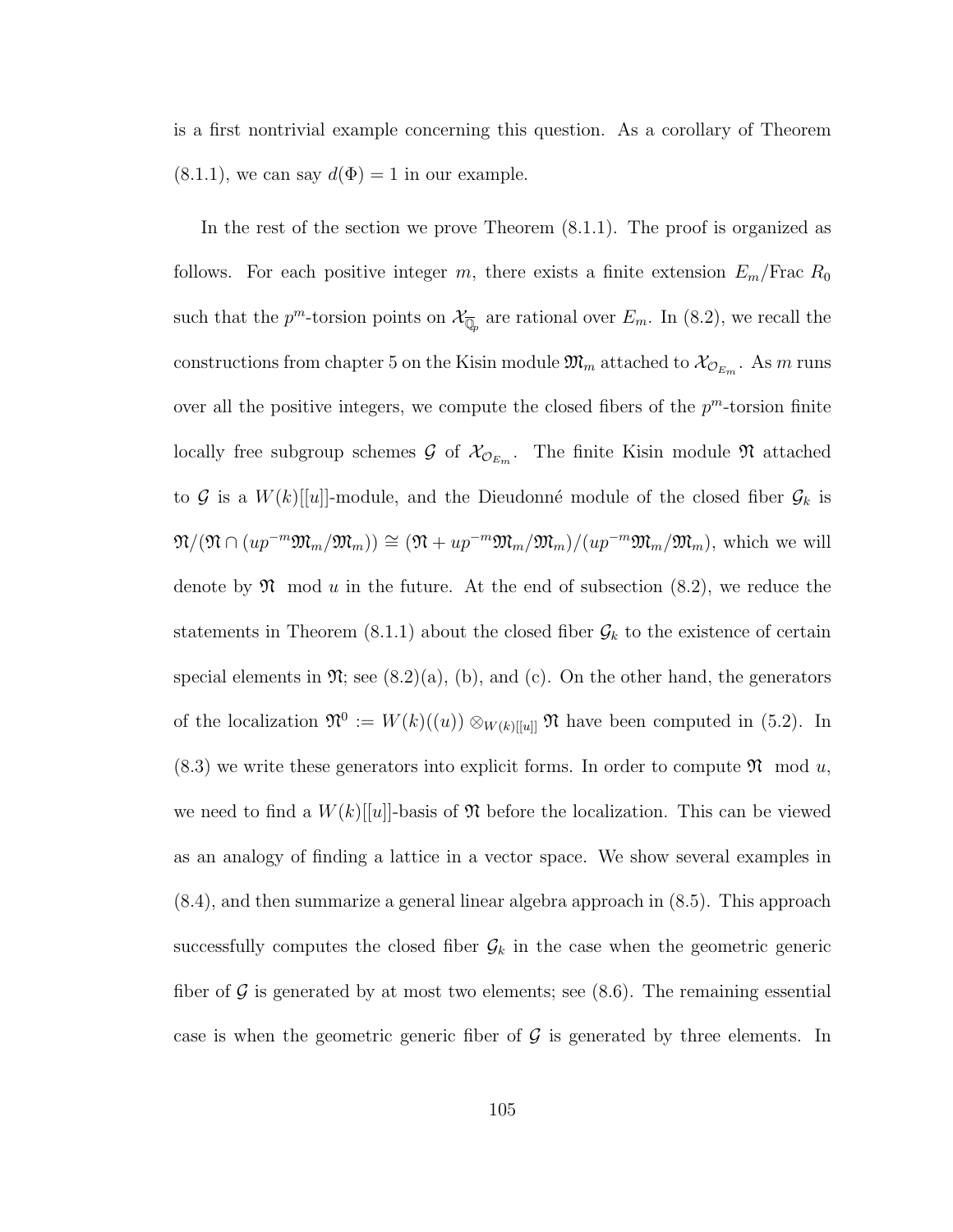that case, it is difficult to apply directly the linear algebra approach in [\(8.5\)](#page-124-0); see the example  $(8.6.3)$  at the end of  $(8.6)$ . In  $(8.7)$ , we explain how the Serre dual of  $\mathcal{X}_{\mathcal{O}_{E_m}}$  comes to rescue for the problem. Finally in [\(8.8\)](#page-139-0) we compute the closed fiber  $\mathcal{G}_k$  via a detour by Serre dual in the case when the geometric generic fiber of  $\mathcal G$  is generated by three elements, and complete the proof of Theorem [\(8.1.1\)](#page-109-0).

If  $\mathfrak{M}$  is a Kisin module (or a finite Kisin module), and x is an element in  $\mathfrak{M}^0 := W(k)((u)) \otimes_{W(k)[[u]]} \mathfrak{M},$  then we define ord<sub>u</sub>x to be the smallest integer d such that  $u^{-d}x \in \mathfrak{M}$ . If  $\text{ord}_u(x_1 - x_2) \geq D$ , we also write  $x_1 \equiv x_2 \mod \text{ord}_u \geq D$ .

# <span id="page-114-0"></span>8.2 The Kisin modules attached to  $\mathcal X$  and its base changes

Now we prepare to prove Theorem [\(8.1.1\)](#page-109-0). We first recall the constructions from chapter [5](#page-45-0) on the Kisin module attached to  $\mathcal{X}$ , and its base changes to finite extensions of  $R_0$ .

Take  $h(x) = -\pi_0 x + x^{p^2}$ . For all positive integer r, define  $h^{(r)}(x) := h \circ h \circ \cdots \circ h$ to be the r-th iteration of h,  $h_r(x) := \frac{h^{(r)}(x)}{h^{(r-1)}(x)}$  $\frac{h^{(r)}(x)}{h^{(r-1)}(x)}$ . For all positive integers m, Let  $\pi_m$ be a root of  $h_{2m}(x)$  in  $\overline{\mathbb{Q}}_p$ , and define  $E_m := F(\pi_m)$ . Let  $E_m(u)$  be the minimal Eisenstein polynomial of  $\pi_m$  over  $B(k)$ ; so  $E_m(u) = h_{2m}(u)\overline{h_{2m}}(u)$ , where  $\overline{h_{2m}}(u)$ is the conjugate of  $h_{2m}(u)$  under  $\pi_0 \mapsto -\pi_0$ . One can check the constant term of  $E_m(u)$  is equal to  $-\epsilon p$ . Let  $\mathfrak{M}_m$  be the Kisin module constructed as in chapter [5](#page-45-0)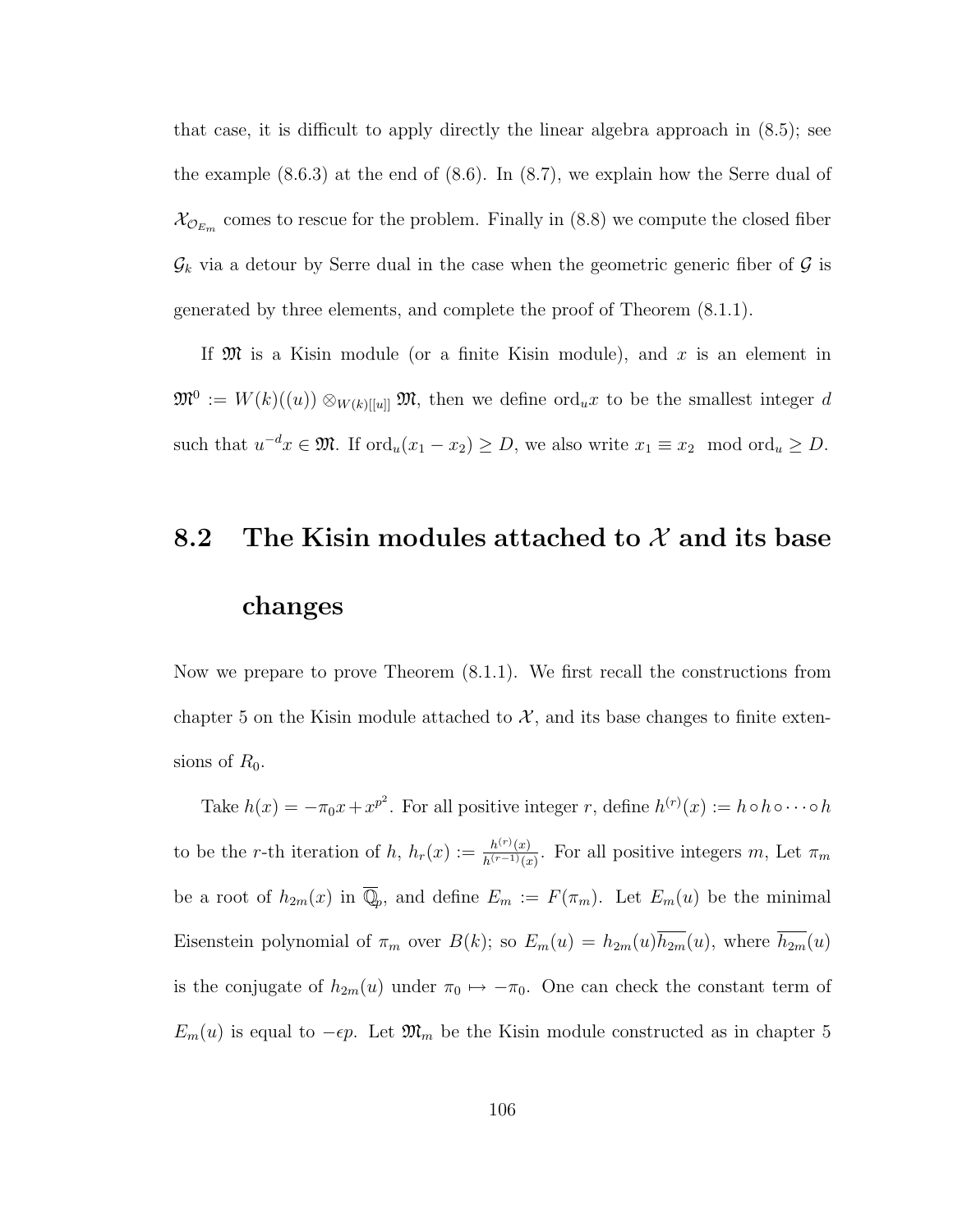with  $(E_m, \pi_m)$ , and let  $\mathcal{X}_m$  be the associated p-divisible group over  $\mathcal{O}_{E_m}$ . By [\(5.2.4\)](#page-55-0),  $\mathcal{X}_m$  is the  $\mathcal{O}_F$ -linear CM p-divisible group over  $\mathcal{O}_{E_m}$  with p-adic CM type  $\Phi$ , and all the  $p^m$ -torsion points on its geometric generic fiber are rational over  $E_m$ . By [\(3.1.1\)](#page-26-0) and [\(5.1.8\)](#page-50-0),  $\mathcal{X}_m$  is isomorphic to  $\mathcal{X}_{\mathcal{O}_{E_m}}$ , and the isomorphism induces identity over the closed fiber. Thus to prove Theorem [\(8.1.1\)](#page-109-0), it suffices to compute the closed fibers of  $p^m$ -torsion finite locally free subgroup schemes of  $\mathcal{X}_m$  when m runs over all positive integers.

By [\(5.1\)](#page-46-0), the Kisin module  $\mathfrak{M}_m = W(k)[[u]] \otimes_{\mathbb{Z}_p} \mathcal{O}_F e$  with the natural  $\mathcal{O}_F$ action, and the  $(\phi, \mathcal{O}_F)$ -linear endomorphism  $\phi_{\mathfrak{M}_m}$  (which we will abbreviate as  $\phi_m$ in the future) is defined as  $\phi_m e = P_{\Phi, \pi_m, B(k) \otimes_{\mathbb{Q}_p} F}(u)$ , the characteristic polynomial of the natural action of  $\pi_m$  on the  $W(k) \otimes_{\mathbb{Q}_p} F$ -module  $(E_m)_{i_0} \oplus (E_m)_{i_0 \circ \tau}$ , where the index indicates the F-structure. For the convenience of computation, we identify  $W(k)[[u]] \otimes_{\mathbb{Z}_p} \mathcal{O}_F e$  with  $W(k) \otimes_{1,\mathcal{O}_F} \mathfrak{w}$   $\mathcal{O}_F[[u]]e_1 \oplus W(k) \otimes_{2,\mathcal{O}_F} \mathfrak{w}$   $\mathcal{O}_F[[u]]e_2 \cong$  $W(k)[\pi][[u]]/(\pi^2 - \epsilon p)e_1 \oplus W(k)[\pi][[u]]/(\pi^2 - \epsilon^{\sigma}p)e_2$ . Under such an identification, one can check that  $a \cdot e_1 = ae_1$ ,  $a \cdot e_2 = a^{\sigma}e_2$  for  $a \in \mathcal{O}_{F^{\text{ur}}},$  and  $\pi_0 \cdot e_i = \pi e_i$ . The  $(\phi, \mathcal{O}_F)$ -linear endomorphism  $\phi_m$  is defined by  $\phi_m(e_1) = \tau_2(\overline{h_{2m}}(u))e_2, \phi_m(e_2)$  $\tau_1(\overline{h_{2m}}(u))e_1$ , where  $\tau_1$  (resp.  $\tau_2$ ) is the  $W(k)[[u]]$ -isomorphism from  $F \cdot B(k)[[u]] =$  $B(k)[\pi_0]/(\pi_0^2 - \epsilon p)[[u]]$  to  $W(k)[\pi]/(\pi^2 - \epsilon p)[[u]]$  (resp.  $W(k)[\pi]/(\pi^2 - \epsilon^{\sigma} p)[[u]]$ ) that sends  $\pi_0$  to  $\pi$  (resp.  $\lambda^{-1}\pi$ ).

Let  $X_m$  be the closed fiber of  $\mathcal{X}_m$ , let  $M(X_m)$  be the attached Dieudonné module; by [\[1\]](#page-243-0) (B.4)  $M(X_m) \cong \mathfrak{M}_m/u\mathfrak{M}_m$ . If we still use  $e_i$  to stand for the image of  $e_i$  in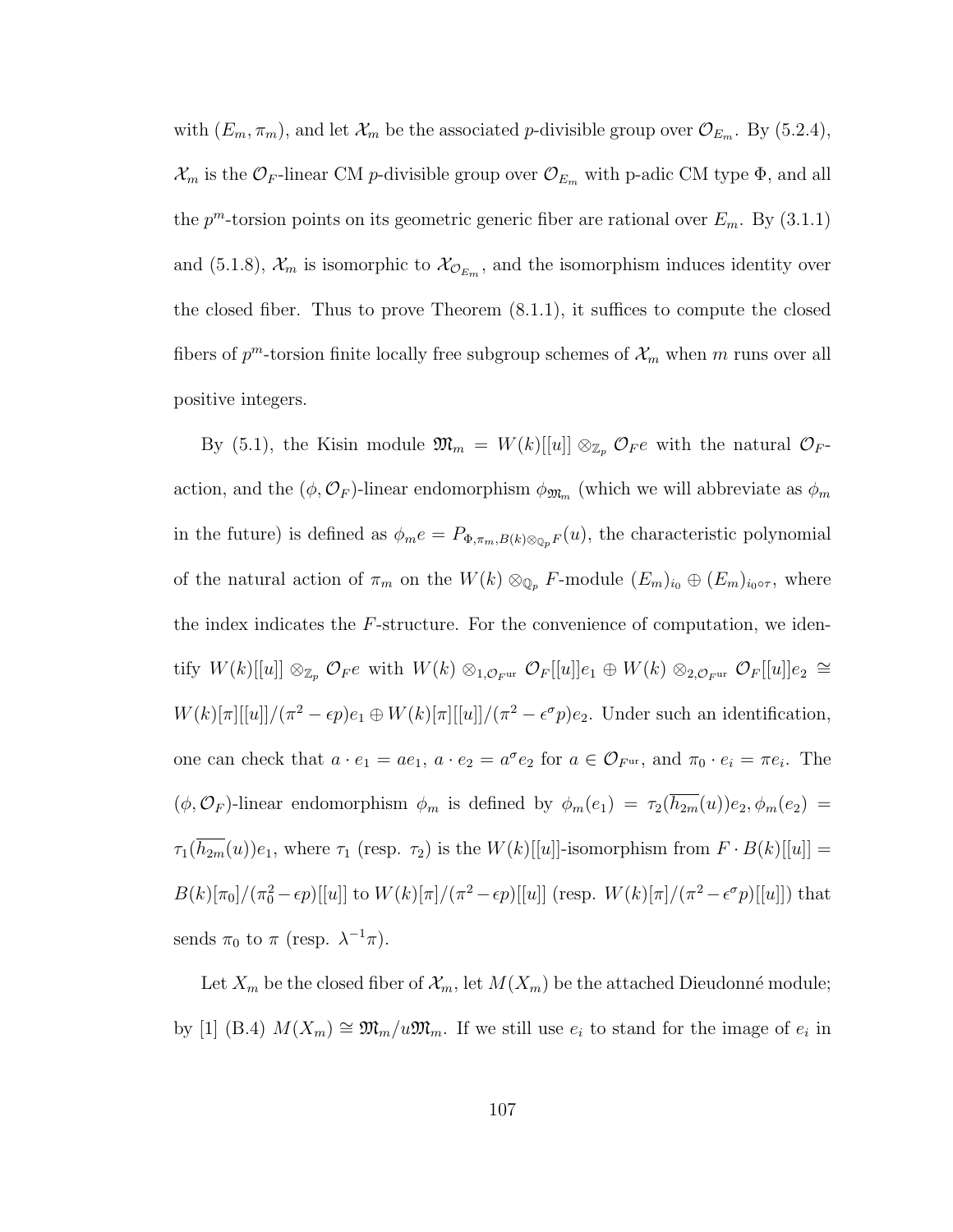$M(X_m)$ , one can check that  $e_1, e_2$  is a "good"  $\mathcal{O}_F$ -basis of  $M(X_m)$  (see the beginning of the section for the definition of a "good"  $\mathcal{O}_F$ -basis of  $M(X_m)$ ). Now suppose  $\mathcal G$ is a  $p^m$ -torsion finite locally free subgroup scheme of  $\mathcal{X}_m$ ,  $\#\mathcal{G} = p^t$ . Let  $\mathfrak{N}$  be the attached finite Kisin submodule. To prove Theorem  $(8.1.1(1))$ , it suffices to show:

 $(8.2.a)$  $(8.2.a)$  When  $t = 2n$  is even, there exists  $w_s^{(n)} \in \mathfrak{N}$  for  $s = 1, 2$ , such that  $w_s^{(n)} \equiv x_s \pi^{-n} e_s \mod u$ , where  $x_s \in W(k)^\times$ .

[\(8.2.](#page-114-0)b) When  $t = 2n + 1$  is odd, there exists  $w \in \mathfrak{N}$  such that  $w \equiv x_1 \pi^{-(n+1)} e_1 +$  $x_2\pi^{-(n+1)}e_2 \mod u$ , where  $x_1, x_2 \in W(k)^{\times}$ , and  $\overline{x}_1/\overline{x}_2 \in (\mathbb{F}_{p^2}^{\times})$  $(\sum_{p^2}^{\times})^{p-1}$  or  $\overline{\lambda}(\mathbb{F}_{p^2}^{\times})$  $_{p^2}^{\times}$ )<sup>p-1</sup>. Here  $\overline{x_i}$  means the image of  $x_i$  in  $k^{\times}$  modulo p.

Conversely, to prove Theorem  $(8.1.1(2))$  it suffices to show:

 $(8.2.c)$  $(8.2.c)$  for every  $x_1, x_2 \in W(k)^\times$  such that  $\overline{x}_1/\overline{x}_2 \in (\mathbb{F}_{p^2}^\times)$  $(\mathbb{F}_{p^2})^{p-1}$  or  $\overline{\lambda}(\mathbb{F}_{p^2}^{\times})$  $_{p^2}^{\times}$ )<sup>p-1</sup>, there exists a positive integer  $m$  and a  $p^m$ -torsion finite locally free subgroup scheme G of  $\mathcal{X}_m$  such that  $\#\mathcal{G} = p^{2n+1}$  and we can find an element w in  $\mathfrak{N}$  satisfying  $w \equiv x_1 \pi^{-(n+1)} e_1 + x_2 \pi^{-(n+1)} e_2 \mod u.$ 

## <span id="page-116-0"></span>8.3 The finite Kisin modules attached to finite locally free subgroup schemes

To achieve the goals in [8.2,](#page-114-0) we need a precise description on the finite Kisin modules attached to  $p^m$ -torsion finite locally free subgroup schemes of  $\mathcal{X}_m$ .

The endomorphism  $\phi$  on  $W(k)[[u]]$  extends to  $\phi : W(k)[\pi][[u]]/(\pi^2 - \epsilon p) \rightarrow$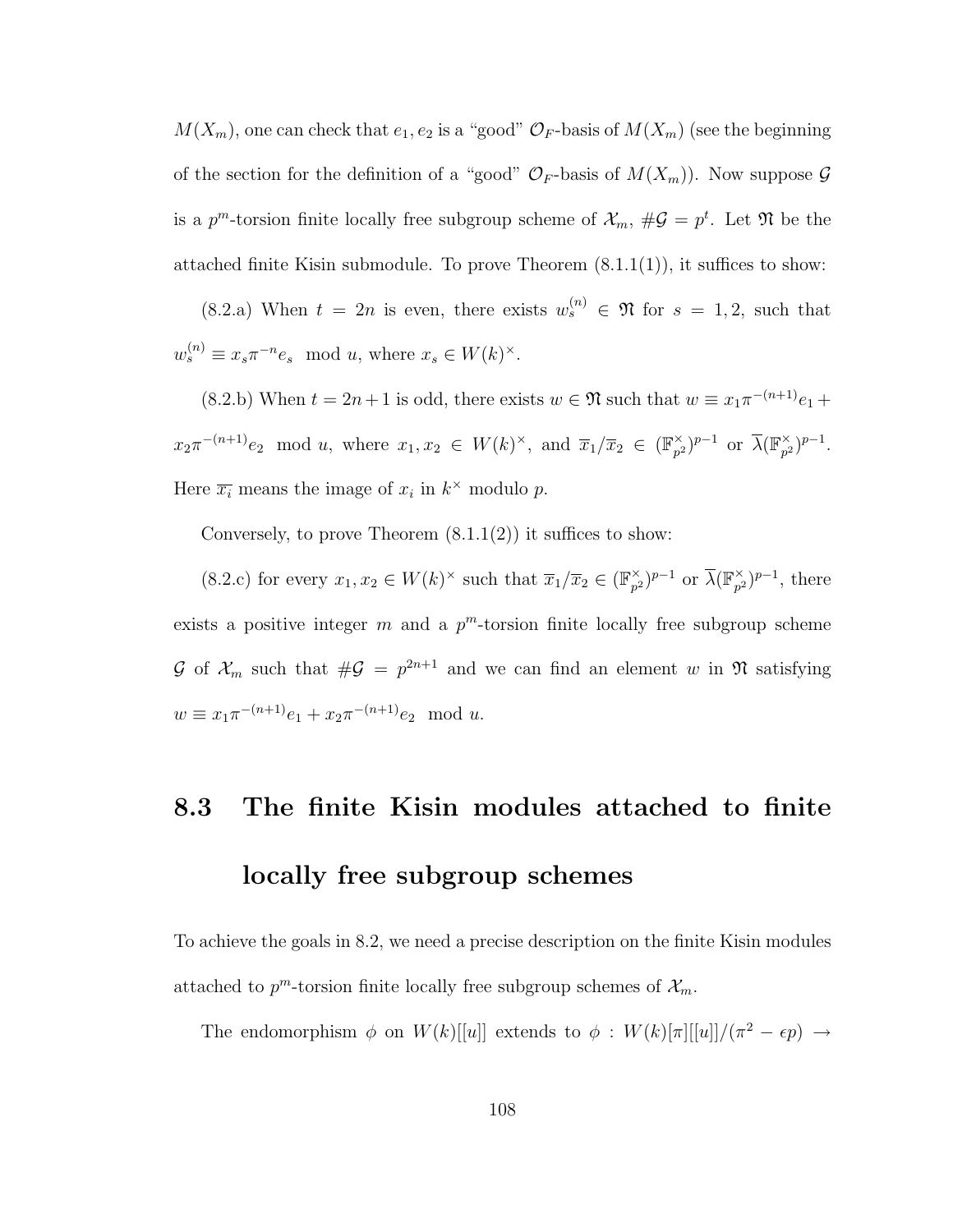$W(k)[\pi][[u]]/(\pi^2 - \epsilon^{\sigma} p)$ , such that  $\phi|_{W(k)} = \sigma$ ,  $\phi(\pi) = \pi$ , and  $\phi(u) = u^p$ . Similarly we can define  $\phi: W(k)[\pi][[u]]/(\pi^2-\epsilon^{\sigma}p) \to W(k)[\pi][[u]]/(\pi^2-\epsilon p)$  in the same way.

According to [\(5.2.4\)](#page-55-0), if we define

$$
v := \tau_2(h^{(2m-1)}(u))^{\phi} \tau_1(h^{(2m-1)}(u)) e_1 + \tau_1(h^{(2m-1)}(u))^{\phi} \tau_2(h^{(2m-1)}(u)) e_2
$$

then all the solutions  $x \in p^{-m} \mathfrak{M}_m / \mathfrak{M}_m$  to  $\phi_m x = \frac{1}{-\epsilon} E_m(u) x$  have the form of  $\eta \cdot v$ with  $\eta \in p^{-m}\mathcal{O}_F/\mathcal{O}_F$ . For any subgroup A of  $p^{-m}\mathcal{O}_F/\mathcal{O}_F$ , let  $\mathfrak{N}_A^0 := W(k)((u))\{\eta \cdot \mathfrak{N}\}$  $v|\eta \in p^{-m}\mathcal{O}_F/\mathcal{O}_F\}$ , and  $\mathfrak{N}_A := \mathfrak{N}_A^0 \cap p^{-m}\mathfrak{M}_m/\mathfrak{M}_m$ . Let  $\mathcal{G}_A$  be the associated finite locally free subgroup scheme. When A runs over subgroups of  $p^{-m}\mathcal{O}_F/\mathcal{O}_F$ ,  $\mathcal{G}_A$  enumerates all  $p^m$ -torsion finite locally free subgroup schemes of  $\mathcal{X}_m$ . Denote  $\mathfrak{N}_A/(\mathfrak{N}_A \cap up^{-m}\mathfrak{M}/\mathfrak{M}) \cong (\mathfrak{N}_A + up^{-m}\mathfrak{M}_m/\mathfrak{M}_m)/(up^{-m}\mathfrak{M}_m/\mathfrak{M}_m)$  by  $\mathfrak{N}_A \mod u$ , then  $\mathfrak{N}_A$  mod u is the Dieudonné module of the closed fiber of  $\mathcal{G}_A$ .

Now we derive a more precise formula for  $\eta \cdot v$ . By the definition of  $h^{(2m-1)}(u)$ , we can write  $h^{(2m-1)}(u) \equiv \sum_{n=1}^{2m-1}$  $i=0$  $\pi_0^i A_i(u) \mod p^m$ , such that  $A_i(u) \in W(\mathbb{F}_{p^2})((u))^{\times}$ and  $\text{ord}_u A_i = p^{2(2m-1-i)}$ . Therefore

$$
v := \tau_2(h^{(2m-1)}(u))^{\phi} \tau_1(h^{(2m-1)}(u)) e_1 + \tau_1(h^{(2m-1)}(u))^{\phi} \tau_2(h^{(2m-1)}(u))
$$
  
\n
$$
= \left( \sum_{n=0}^{2m-1} A_n(u) (\lambda^{-1} \pi)^n \right)^{\phi} \left( \sum_{n=0}^{2m-1} A_n(u) \pi^n \right) e_1 +
$$
  
\n
$$
\left( \sum_{n=0}^{2m-1} A_n(u) (\lambda^{-1} \pi)^n \right) \left( \sum_{n=0}^{2m-1} A_n(u) \pi^n \right)^{\phi} e_2
$$
  
\n
$$
= \sum_{n=0}^{2m-1} \pi^n \left( \sum_{k=0}^n A_k(u)^{\phi} A_{n-k}(u) \lambda^{-k\sigma} \right) e_1 + \sum_{n=0}^{2m-1} \pi^n \left( \sum_{k=0}^n A_k(u)^{\phi} A_{n-k}(u) \lambda^{-(n-k)} \right) e_2
$$

Recall that  $\lambda = \epsilon^{\frac{p-1}{2}}$  and  $\epsilon$  is a Teichmuller lift, so  $\lambda^{1+\sigma} = \epsilon^{\frac{p^2-1}{2}}$ . Because  $\epsilon \notin$  $W(\mathbb{F}_{p^2})^{\times} \backslash (W(\mathbb{F}_{p^2})^{\times})^2$ , we deduce  $\epsilon^{\frac{p^2-1}{2}} = -1$ . Hence we have  $\lambda^{-\sigma} = -\lambda$  and we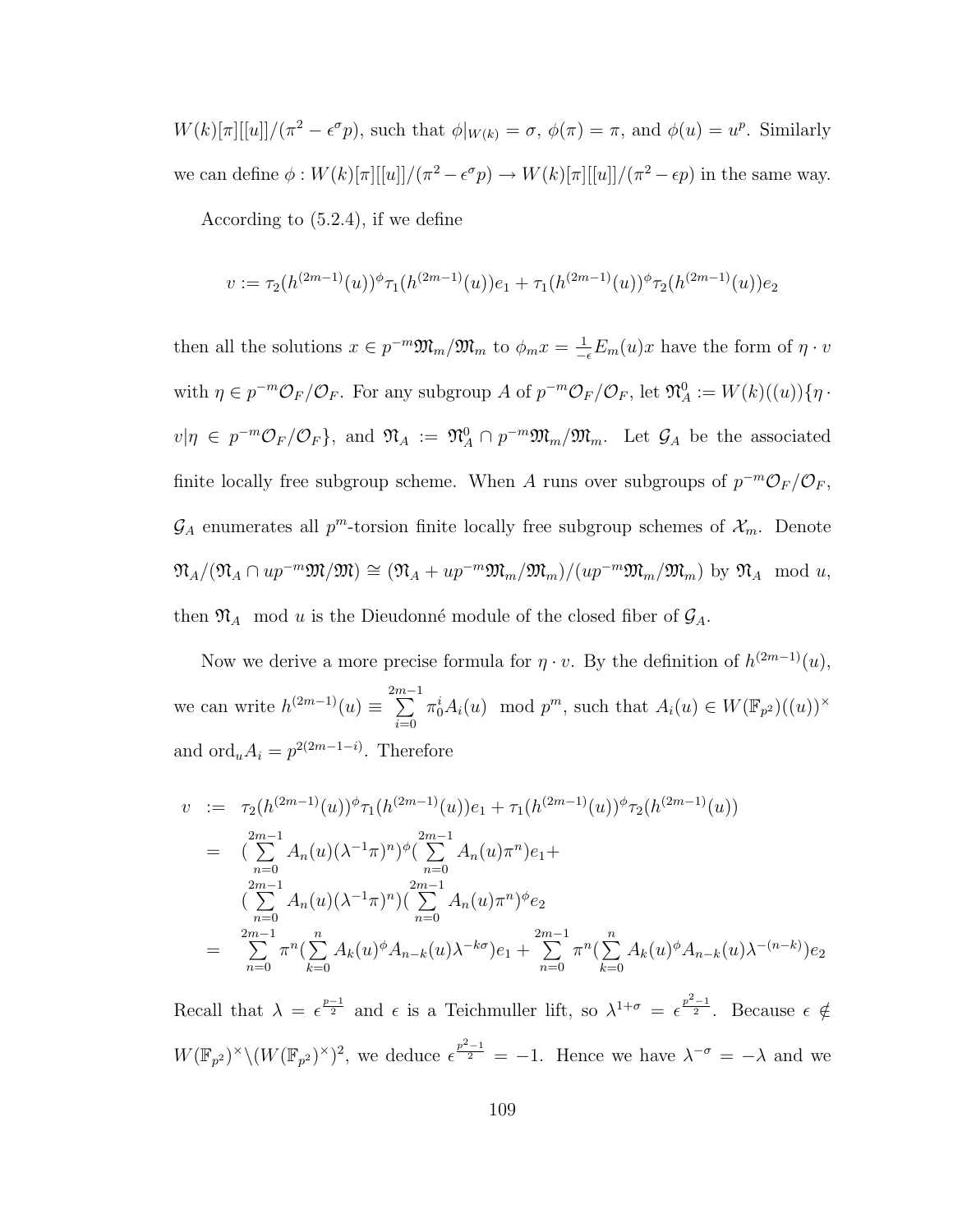can then rewrite the above formula for  $v$  as:

$$
\sum_{n=0}^{2m-1} \pi^n \left( \sum_{k=0}^n A_k(u)^\phi A_{n-k}(u) (-\lambda)^k \right) e_1 + \sum_{n=0}^{2m-1} (\lambda^{-1} \pi)^n \left( \sum_{k=0}^n A_k(u)^\phi A_{n-k}(u) \lambda^k \right) e_2
$$

Definition 8.3.1. Define

$$
\pi_1 := \pi \qquad \qquad \pi_2 := \tau \pi = \lambda^{-1} \pi
$$
  
\n
$$
b_n := \sum \lambda^{2i} A_{2i}(u)^\phi A_{n-2i}(u), \quad c_n := \sum \lambda^{2i+1} A_{2i+1}(u)^\phi A_{n-2i-1}(u)
$$
  
\n
$$
y_j := b_j - c_j, \qquad z_j := b_j + c_j
$$

Under the notations above,  $v = \sum_{n=1}^{2m-1}$  $n=0$  $\pi_1^n y_n e_1 + \sum_{n=1}^{2m-1}$  $n=0$  $\pi_2^n z_n e_2$ .

Now we derive a more precise formula of  $\eta \cdot v$  for  $\eta \in p^{-m} \mathcal{O}_F / \mathcal{O}_F$ . Let  $\nu$  be the valuation on F such that  $\nu(\pi) = 1$ .

Definition 8.3.2. Suppose  $\eta \in p^{-m}\mathcal{O}_F/\mathcal{O}_F$  and k is the smallest integer such that  $\eta \in p^{-k}\mathcal{O}_F/\mathcal{O}_F$ . Let  $\alpha \in W(\mathbb{F}_{p^2})^{\times}$  and  $\beta \in W(\mathbb{F}_{p^2})$  be the unique elements such that  $\eta = p^{-k}(\alpha + \pi_0 \beta)$  (resp.  $\eta = p^{-k} \pi_0(\alpha + \pi_0 \beta)$ ) when  $\nu(\eta) = -2k$  (resp.  $\nu(\eta) = -2k + 1$ ). Define

$$
v[\eta, r, 1] := \epsilon^k (\alpha y_{-\nu(\eta)-r} + \beta y_{-\nu(\eta)-r-1})
$$
  

$$
v[\eta, r, 2] := \epsilon^k (\lambda^{2k+\nu(\eta)} \alpha^{\sigma} z_{-\nu(\eta)-r} + \beta^{\sigma} \lambda^{2k+\nu(\eta)+1} z_{-\nu(\eta)-r-1})
$$

Under such notations, one can check  $\eta \cdot v = \sum^2$  $s=1$  $\sum_{i=1}^{2m}$  $r=1$  $\pi_s^{-r}v[\eta, r, s]e_s$ ; when  $r > -\nu(\eta)$ we treat  $v[\eta, r, s]$  as zero. This formula will be refered to as the presentation of  $\eta \cdot v$ in the future.

<span id="page-118-0"></span>Before we dive into the computations, let us look into the definitions of the  $y_i, z_i$ 's and  $v[\eta, r, s]$ 's, and derive some properties of them.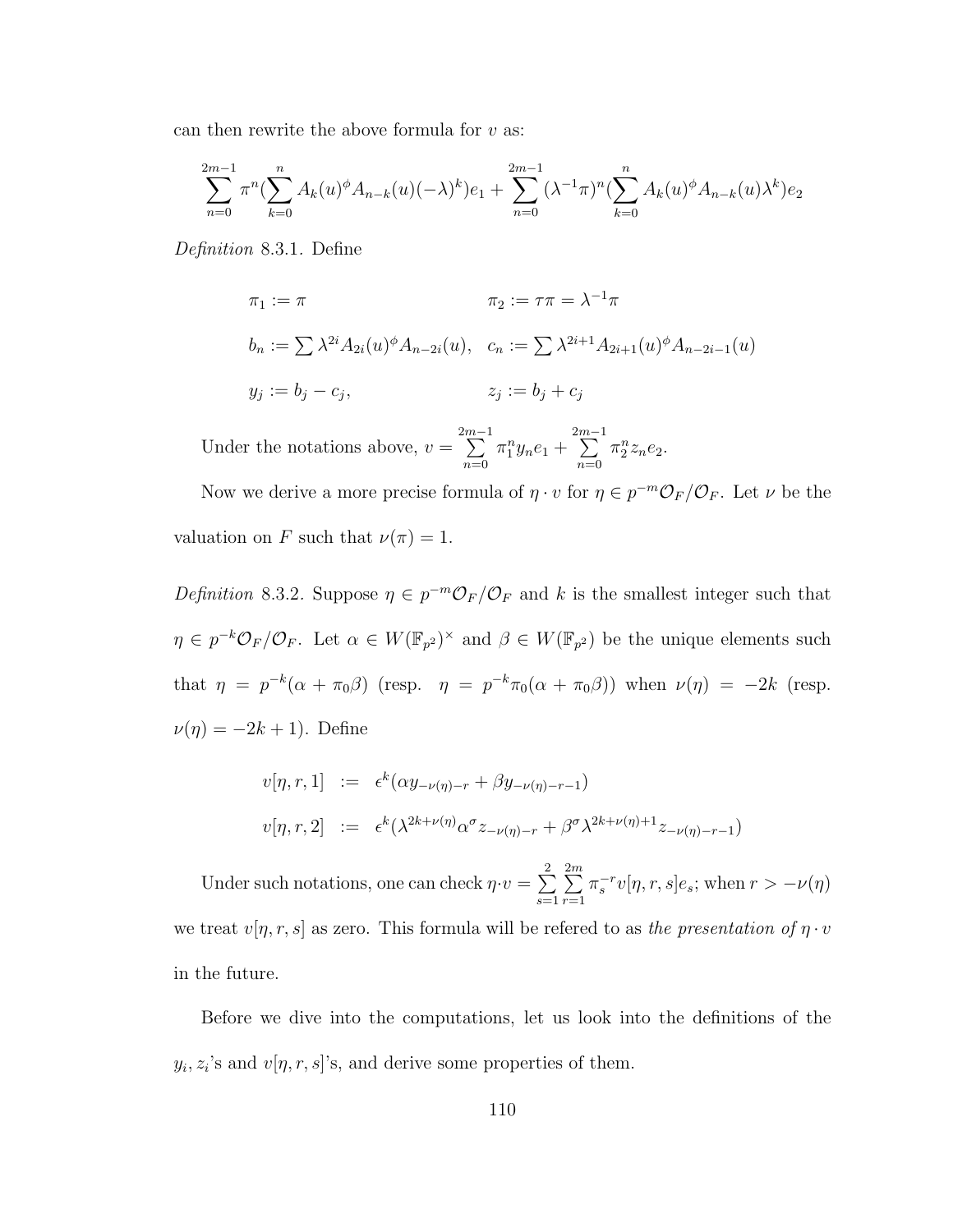**Proposition 8.3.3.** Define  $d := 1 + p$ . The following statements about  $b_i, c_i, y_i, z_i$ are true:

(1)  $b_i, c_i$  are both units in  $W(k)((u))$ , and

$$
\min\{ord_u b_i, ord_u c_i\} = p^{4m-2-i} d, \max\{ord_u b_i, ord_u c_i\} = p^{4m-1-i} (1 - p^{-1} + p^{-2}) d
$$

(2) If  $\min\{ord_u b_i, ord_u c_i\} = ord_u b_i (resp. ord_u c_i), then \min\{ord_u b_{i+2}, ord_u c_{i+2}\} =$  $ord_u c_{i+2} (resp. \ ord_u b_{i+2}).$ 

(3)  $y_i, z_i$  are both units in  $W(k)((u))$ , and ord<sub>u</sub> $y_i = \text{ord}_u z_i = p^{4m-2-i}d$ . (4)  $u^{-p^{4m-2-i}d}y_i \equiv (-1)^{\left[\frac{i+1}{2}\right]}u^{-p^{4m-2-i}d}z_i \mod u.$ (5)  $v[\eta, r, s]$  is a unit in  $W(k)((u))$ , and  $ord_u v[\eta, r, s] = p^{4m-2+\nu(\eta)+r} d$ ; in partic-

ular, it is independent of s and increasing in r.

(6) For any  $2 \le i \le 2m$ ,  $y_i z_{i-2} - z_i y_{i-2}$  is a unit in  $W(k)((u))$ , and ord<sub>u</sub> $(y_i z_{i-2} - z_i y_{i-2})$  $z_i y_{i-2}$ ) =  $ord_u y_i + ord_u z_{i-2} = ord_u z_i + ord_u y_{i-2} = d(p^{4m-i} + p^{4m-2-i}).$ 

(7) Let i, j be different integers between 0 and  $2m-1$ , and suppose  $\gamma \in W(\mathbb{F}_{p^2})^{\times}$ . Then  $\gamma y_i y_j \pm \gamma^\sigma \lambda z_i z_j$ ,  $\gamma z_i z_j \pm \gamma^\sigma \lambda y_i y_j$ , and  $\gamma y_i z_j \pm \gamma^\sigma \lambda z_i y_j$  are all units in  $W(k)((u))$ ,

and their orders are all equal to  $d(p^{4m-2-i}+p^{4m-2-j}).$ 

*Proof.* (1) and (2) are clear by a direct examination of each summand in the definition of  $b_i, c_i$  and using the elementary lemma  $(8.3.4)$  below.  $(3)$  is because of  $(1)$ , and (4) follows from (2). (5) is clear by the definition of  $v[\eta, r, s]$ .

To see (6), note that  $y_iz_{i-2}-z_iy_{i-2} = (b_i-c_i)(b_{i-2}+c_{i-2})-(b_i+c_i)(b_{i-2}-c_{i-2}) =$  $2b_i c_{i-2} - 2b_{i-2} c_i$ , then the statement follows from (1) and (2).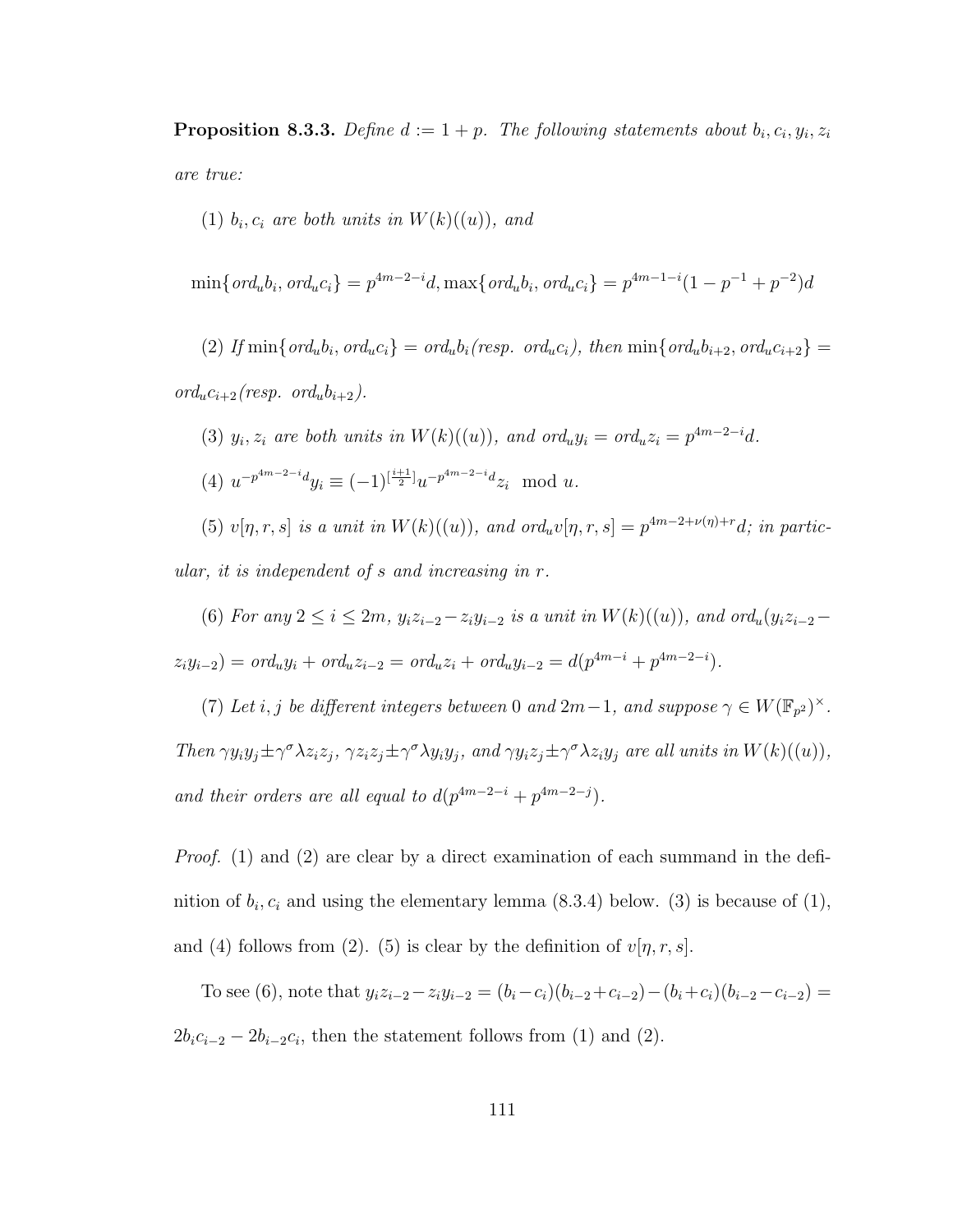To see (7), when we expand them based on  $b_i, c_i, b_j, c_j$ , the coefficient of  $b_i b_j$ ,  $b_i c_j$ ,  $c_i b_j$ , and  $c_i c_j$  is  $\gamma \pm \gamma^\sigma \lambda$ . If  $p | \gamma \pm \gamma^\sigma \lambda$ , it implies that  $\lambda^{\sigma+1} \equiv \gamma^{\sigma^2-1} = 1 \mod p$ , contradiction to the fact that  $\lambda^{\sigma+1} = \epsilon^{\frac{p^2-1}{2}} = -1$ . Moreover, by (1) there is a unique term among  $b_i b_j$ ,  $b_i c_j$ ,  $c_i b_j$ , and  $c_i c_j$  that has the lowest order, and this order is equal to  $d(p^{4m-2-i}+p^{4m-2-j})$ . This proves the statement.  $\Box$ 

<span id="page-120-1"></span>**Lemma 8.3.4.** Let  $x = y + z$ ,  $x, y, z \in W(k)((u))$ . If y is a unit in  $W(k)((u))$  and  $ord_u z > ord_u y$ , then x is also a unit in  $W(k)((u))$  and  $ord_u x = ord_u y$ .

## <span id="page-120-0"></span>8.4 Examples of reductions of finite locally free subgroup schemes

We take this subsection to compute a few examples of  $\mathfrak{N}_A$  and  $\mathfrak{N}_A$  mod u.

*Example* 8.4.1. Let  $m \geq 1$ ,  $\eta \in p^{-1}\mathcal{O}_F/\mathcal{O}_F$ , and  $A = \langle \eta \rangle \cong \mathbb{Z}/p$ . Then  $\mathfrak{N}_A =$  $W(k)((u))\{\eta \cdot v\} \cap p^{-1} \mathfrak{M}/\mathfrak{M}$ . In the presentation  $\eta \cdot v = \sum_{i=1}^{n}$  $i=1$  $\sum_{ }^{2}$  $j=1$  $\pi_i^{-j}$  $i^{-j}v[\eta, j, i]e_i$ , we know  $v[\eta, j, 1]$  and  $v[\eta, j, 2]$  are both units in  $W(k)((u))$ , and their orders are both equal to  $p^{4m-2+\nu(\eta)+j}d$ . Let  $w := u^{-p^{4m-2+\nu(\eta)+j}}d(\eta \cdot v)$ , then  $w \equiv \sum^{2}$  $i=1$  $x_i\pi_i^{-1}$  $i^{-1}e_i \mod u$ for  $x_1, x_2 \in W(k)^{\times}$ , and the goal of [\(8.2.](#page-114-0)b) is achieved.

<span id="page-120-2"></span>Example 8.4.2. Let  $m \geq 2$ ,  $\eta \in (p^{-2}\mathcal{O}_F/\mathcal{O}_F)\backslash(p^{-1}\mathcal{O}_F\mathcal{O}_F)$ ,  $A = \langle \eta \rangle \cong \mathbb{Z}/p^2$ . Let  $v_1\,:=\,\eta\cdot v\,=\,\sum^2$  $i=1$  $\frac{4}{2}$  $j=1$  $\pi_i^{-j}$  $i^{-j}v[\eta, j, i]e_i$ , and  $v_2 := (p\eta) \cdot v = \sum_{i=1}^{n}$  $i=1$  $\sum_{ }^{2}$  $j=1$  $\pi_i^{-j}$  $i^{-j}v[p\eta, j, i]e_i$ . We want to produce  $w_1^{(1)}$  $u_1^{(1)}$  and  $w_2^{(1)}$  by a linear combination of  $v_1, v_2$  with coefficients in  $W(k)((u))$ , such that  $w_i^{(1)} \equiv \pi_i^{-1}$  $i^{-1}e_i$  mod u. A natural candidate for  $w_1^{(1)}$  $_1^{(1)}$  is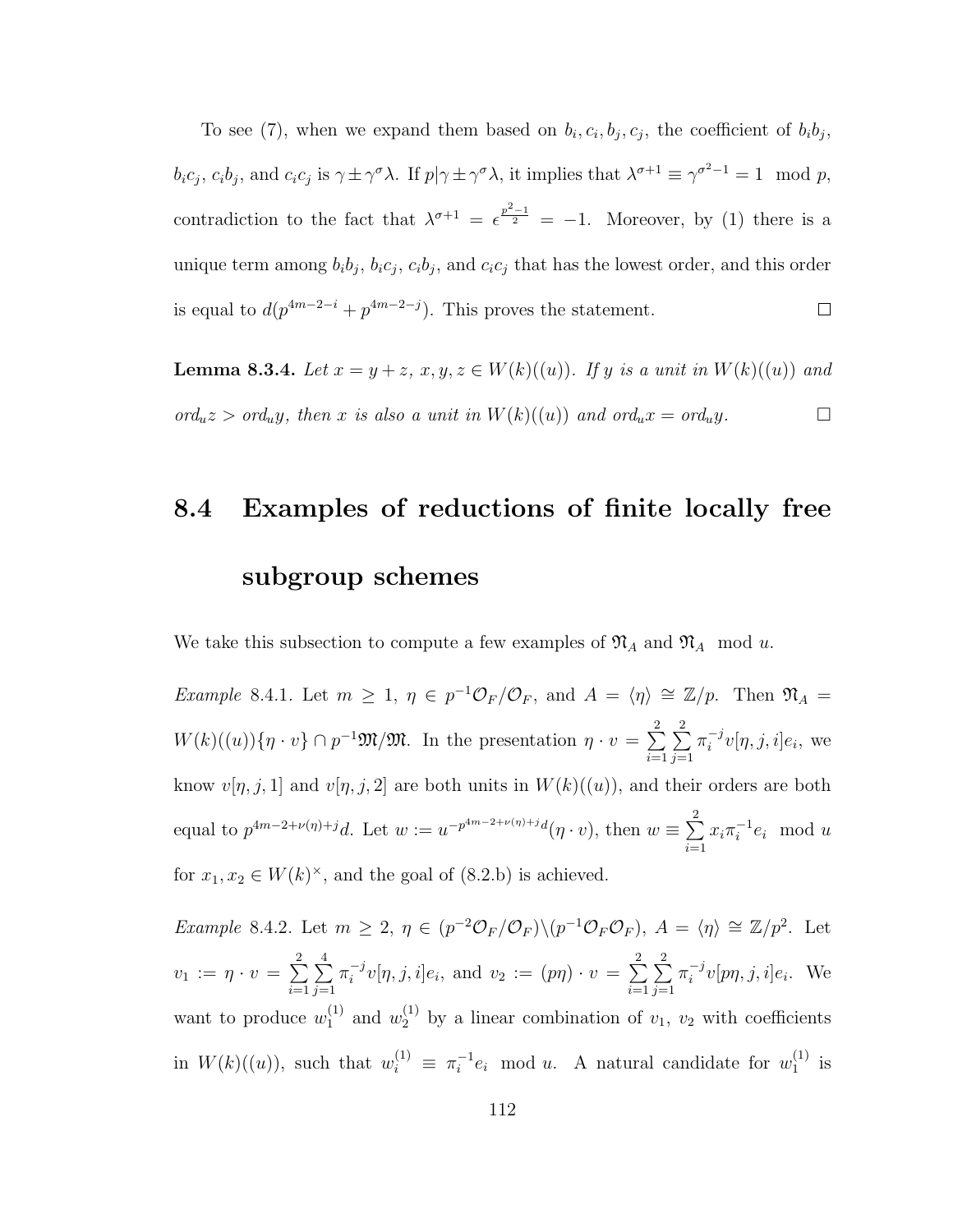given by  $(v[p\eta, 1, 2]v[\eta, 1, 1] - v[\eta, 1, 2]v[p\eta, 1, 1])^{-1}(v[p\eta, 1, 2]v_1 - v[\eta, 1, 2]v_2)$ . By the construction of  $w_1^{(1)}$  $1^{(1)}$ , we have

$$
w_1^{(1)} - \pi_1^{-1}e_1 = (v[p\eta, 1, 2]v[\eta, 1, 1] - v[\eta, 1, 2]v[p\eta, 1, 1])^{-1}.
$$
  

$$
\sum_{s=1}^2 \sum_{r=2}^4 (v[p\eta, 1, 2]v[\eta, r, s] - v[\eta, 1, 2]v[p\eta, r, s])e_s
$$

It suffices to:

[\(8.4.2.](#page-120-2)a) Show  $v[\eta, 1, 1]v[p\eta, 1, 2] - v[\eta, 1, 2]v[p\eta, 1, 1]$  is a unit in  $W(k)((u))$  and estimate its order (in u);

[\(8.4.2.](#page-120-2)b) For  $s = 1, 2$  and  $r > 1$ , show  $\operatorname{ord}_u(v[p\eta, 1, 2]v[\eta, r, s] - v[\eta, 1, 2]v[p\eta, r, s])$ is greater than  $\text{ord}_u(v[p\eta, 1, 2]v[\eta, 1, 1] - v[\eta, 1, 2]v[p\eta, 1, 1]).$ 

Write  $\eta = p^{-2}(\alpha + \pi_0 \beta)$  or  $p^{-2}\pi_0(\alpha + \pi_0 \beta)$  according to  $\nu(\eta) = -4$  or  $-3$ , where  $\alpha \in W(\mathbb{F}_{p^2})^{\times}, \beta \in W(\mathbb{F}_{p^2})$ . By the definition of  $v[\eta, r, s]$  and  $v[p\eta, r, s]$ ,

$$
v[p\eta, 1, 2]v[\eta, 1, 1] - v[\eta, 1, 2]v[p\eta, 1, 1]
$$
  
=  $\epsilon^3(\alpha y_{-\nu(\eta)-1} + \beta y_{-\nu(\eta)-2})(\alpha^{\sigma}\lambda^{2+\nu(p\eta)}z_{-\nu(p\eta)-1} + \beta^{\sigma}\lambda^{3+\nu(p\eta)}z_{-\nu(p\eta)-2}) -$   
 $\epsilon^3(\alpha^{\sigma}\lambda^{2+\nu(\eta)}z_{-\nu(\eta)-1} + \beta^{\sigma}\lambda^{3+\nu(\eta)}z_{-\nu(\eta)-2})(\alpha y_{-\nu(p\eta)-1} + \beta y_{-\nu(p\eta)-2})$   
=  $\epsilon^3\alpha\alpha^{\sigma}\lambda^{2+\nu(\eta)}(y_{-\nu(\eta)-1}z_{-\nu(\eta)-3} - z_{-\nu(\eta)-1}y_{-\nu(\eta)-3}) +$  Higher order terms

By Proposition [\(8.3.3\)](#page-118-0)(6) and Lemma [8.3.4,](#page-120-1) it is a unit with order equal to

$$
d(p^{4m+1+\nu(\eta)}+p^{4m-1+\nu(\eta)})
$$

Now for  $s = 1, 2$  and  $r \geq 2$ ,

$$
\mathrm{ord}_{u}v[\eta,r,s] \ge dp^{4m-2+\nu(\eta)+r} \ge dp^{4m+\nu(\eta)}
$$

and

$$
\mathrm{ord}_{u}v[p\eta,r,s] \ge dp^{4m-2+\nu(p\eta)+r} \ge dp^{4m+2+\nu(\eta)}
$$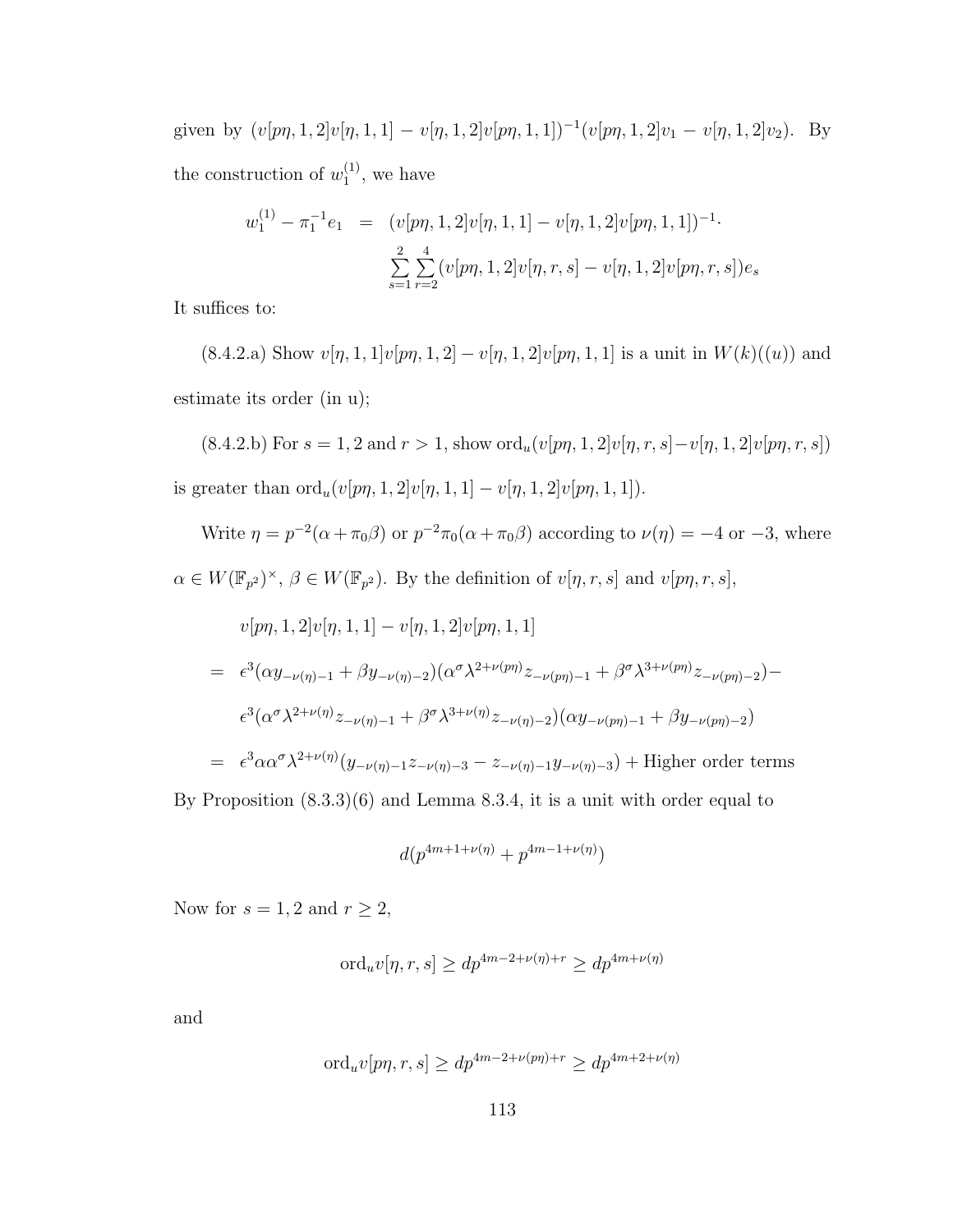Hence  $\text{ord}_u(v[p\eta, 1, 2]v[\eta, r, s] - v[\eta, 1, 2]v[p\eta, r, s]) \ge d(p^{4m+1+\nu(\eta)} + p^{4m+\nu(\eta)}).$ 

Based on the estimates above, we deduce that  $\text{ord}_u(w_1^{(1)} - \pi_1^{-1}e_1) \ge d(p^{4m+\nu(\eta)}$  $p^{4m-1+\nu(\eta)}$ . In particular we have found  $w_1^{(1)}$  $_1^{(1)}$  such that it reduces to  $\pi_1^{-1}e_1$  modulo u. The desired  $w_2^{(1)}$  $2^{(1)}$  can be constructed similarly. Thus the goal of  $(8.2.a)$  is achieved. *Example* 8.4.3. Let  $m \geq 3$ ,  $\eta \in (p^{-3}\mathcal{O}_F\mathcal{O}_F)\backslash(p^{-2}\mathcal{O}_F\mathcal{O}_F)$ , and  $A = \langle \eta \rangle \cong \mathbb{Z}/p^3$ . Take  $A_1 := \langle p\eta \rangle \cong \mathbb{Z}/p^2$ . By Example [\(8.4.2\)](#page-120-2), we have constructed  $w_s^{(1)}$  in  $\mathfrak{N}_{A_1} \subset \mathfrak{N}_A$ such that  $\text{ord}_u(w_s^{(1)} - \pi_s^{-1}e_s) \ge d(p^{4m + \mu(p\eta)} - p^{4m-1+\mu(p\eta)})$ . Define  $w := u^{-dp^{4m+\nu(\eta)}}( \eta \cdot$  $v-\sum^2$  $s=1$  $v[\eta, 1, s]w_s^{(1)}$ , then we have  $w = \sum$ 2  $s=1$  $\sum$ 6  $r=2$  $u^{-dp^{4m+\nu(\eta)}}v[\eta,r,s] \pi_s^{-r} e_s - u^{-dp^{4m+\nu(\eta)}}\sum \limits$ 2  $s=1$  $v[\eta, 1, s](w_s^{(1)} - \pi_s^{-1}e_s)$ 

<span id="page-122-0"></span>The order of the second term is  $\geq d(p^{4m+\nu(p\eta)}-p^{4m-1+\nu(p\eta)})-dp^{4m+\nu(\eta)}>0$ . Note that  $\text{ord}_uv[\eta,r,s]$  is increasing in r and does not depend on s, so  $u^{-dp^{4m+\nu(\eta)}}v[\eta,2,s]$ are units in  $W(k)$ [[u]] and  $\text{ord}_u u^{-dp^{4m+\nu(\eta)}}v[\eta, r, s] > 0$  when  $r > 2$ . Thus we deduce  $w \equiv \sum^2$  $s=1$  $x_s \pi_s^{-2} e_s \mod u$ , where  $x_s \in W(k)^\times$ . This achieves the goal of [\(8.2.](#page-114-0)b). Example 8.4.4. Let  $m \geq 1$ ,  $\eta_1, \eta_2 \in p^{-1}\mathcal{O}_F/\mathcal{O}_F$ , and  $A = \langle \eta_1 \rangle \times \langle \eta_2 \rangle \cong \mathbb{Z}/p \times \mathbb{Z}/p$ . Let  $\alpha_i \in W(\mathbb{F}_{p^2})^{\times}$  and  $\beta_i \in W(\mathbb{F}_{p^2})$  be the unique elements such that  $w_i = p^{-1}(\alpha_i +$  $\pi_0\beta_i$  or  $p^{-1}\pi_0(\alpha_i + \pi_0\beta_i)$  depending on  $\nu(\eta_i) = -2$  or  $-1$ . We may further assume that if  $\nu(\eta_1) = \nu(\eta_2)$ , then  $\alpha_1 \mod p$ ,  $\alpha_2 \mod p$  are  $\mathbb{F}_p$ -linearly independent. In fact, if otherwise, there exists  $\gamma \in \mathbb{Z}_p$  such that  $\alpha_2 \equiv \gamma \alpha_1 \mod p$ , then we can replace  $\eta_2$  with  $\eta_2 - \gamma \eta_1$ , to reduce to the situation when  $\nu(\eta_1) \neq \nu(\eta_2)$ . Without of loss of generality we assume  $\nu(\eta_1) \leq \nu(\eta_2)$ .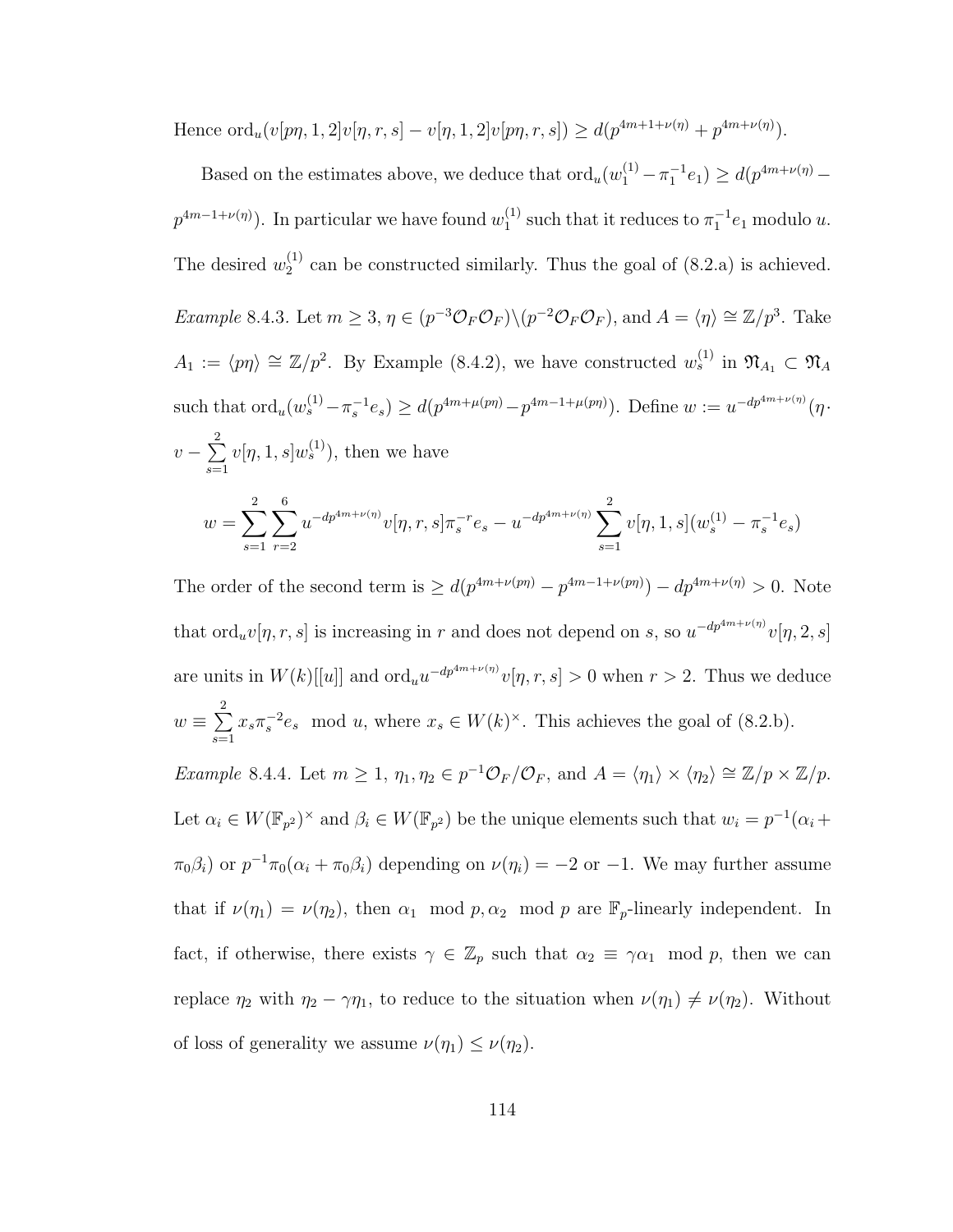Define  $w_1^{(1)}$  $\begin{array}{rcl} \Gamma^{(1)} & := & (v[\eta_1,1,1]v[\eta_2,1,2] \, - \, v[\eta_2,1,1]v[\eta_1,1,2])^{-1}(v[\eta_2,1,2](\eta_1 \, \cdot \, v) \, - \, v \end{array}$  $v[\eta_1, 1, 2](\eta_2 \cdot v)$ . Then  $w_1^{(1)} - \pi_1^{-1} e_1$  is equal to  $(v[\eta_1, 1, 1]v[\eta_2, 1, 2] - v[\eta_2, 1, 1]v[\eta_1, 1, 2])^{-1}\sum$ 2  $s=1$  $(v[\eta_2, 1, 2]v[\eta_1, 2, s] - v[\eta_1, 1, 2]v[\eta_2, 2, s])$ We claim  $v[\eta_1, 1, 1]v[\eta_2, 1, 2] - v[\eta_2, 1, 1]v[\eta_1, 1, 2]$  is a unit in  $W(k)((u))$ , with order equal to  $d(p^{4m-1+\nu(\eta_1)}+p^{4m-1+\nu(\eta_2)})$ . To verify this, we divide the situation into the case when  $\nu(\eta_1) < \nu(\eta_2)$  and the case when  $\nu(\eta_1) = \nu(\eta_2)$ .

When  $\nu(\eta_1) < \nu(\eta_2)$ , then  $\nu(\eta_1) = -2$ ,  $\nu(\eta_2) = -1$ . So  $v[\eta_1, 1, 1]v[\eta_2, 1, 2]$  $v[\eta_2, 1, 1]v[\eta_1, 1, 2] = \epsilon^2(\alpha_1y_1 + \beta_1y_0)\alpha_2^{\sigma}\lambda z_0 - \epsilon^2(\alpha_1^{\sigma}y_1 + \beta_1^{\sigma}\lambda y_0)\alpha_2y_0 = \epsilon^2(\alpha_1\alpha_2^{\sigma}\lambda y_1z_0 \alpha_1^{\sigma} \alpha_2 y_0 z_1$  + Higher order terms. By Proposition [8.3.3](#page-118-0) (7), we see the claim is true.

When  $\nu(\eta_1) = \nu(\eta_2)$ ,

$$
v[\eta_1, 1, 1]v[\eta_2, 1, 2] - v[\eta_2, 1, 1]v[\eta_1, 1, 2]
$$
  
=  $\epsilon^2(\alpha_1 y_{-\nu(\eta_1)-1} + \beta_1 y_{-\nu(\eta_1)-2})\alpha_2^{\sigma} z_{-\nu(\eta_2)-1} -$   
 $\epsilon^2(\alpha_1^{\sigma} y_{-\nu(\eta_1)-1} + \beta_1^{\sigma} \lambda y_{-\nu(\eta_1)-2})\alpha_2 y_{-\nu(\eta_1)-1}$   
=  $\epsilon^2(\alpha_1 \alpha_2^{\sigma} - \alpha_1^{\sigma} \alpha_2) y_{-\nu(\eta_1)-1} z_{-\nu(\eta_1)-1} +$  Higher order terms

Since we have assumed  $\alpha_1 \mod p, \alpha_2 \mod p$  are  $\mathbb{F}_p$ -linearly independent,  $(\alpha_1 \alpha_2^{\sigma} \alpha_1^{\sigma}\alpha_2$ ) is a unit in  $W(\mathbb{F}_{p^2})$ , and the claim follows.

So for  $s = 1, 2$ , we have

$$
\operatorname{ord}_{u}(v[\eta_{2}, 1, 2]v[\eta_{1}, 2, s] - v[\eta_{1}, 1, 2]v[\eta_{2}, 2, s])
$$
  
\n
$$
-\operatorname{ord}_{u}(v[\eta_{1}, 1, 1]v[\eta_{2}, 1, 2] - v[\eta_{2}, 1, 1]v[\eta_{1}, 1, 2])
$$
  
\n
$$
\geq d(p^{4m+\nu(\eta_{1})} + p^{4m-1+\nu(\eta_{2})}) - d(p^{4m-1+\nu(\eta_{1})} + p^{4m-1+\nu(\eta_{2})})
$$
  
\n
$$
= d(p^{4m+\nu(\eta_{1})} - p^{4m-1+\nu(\eta_{1})})
$$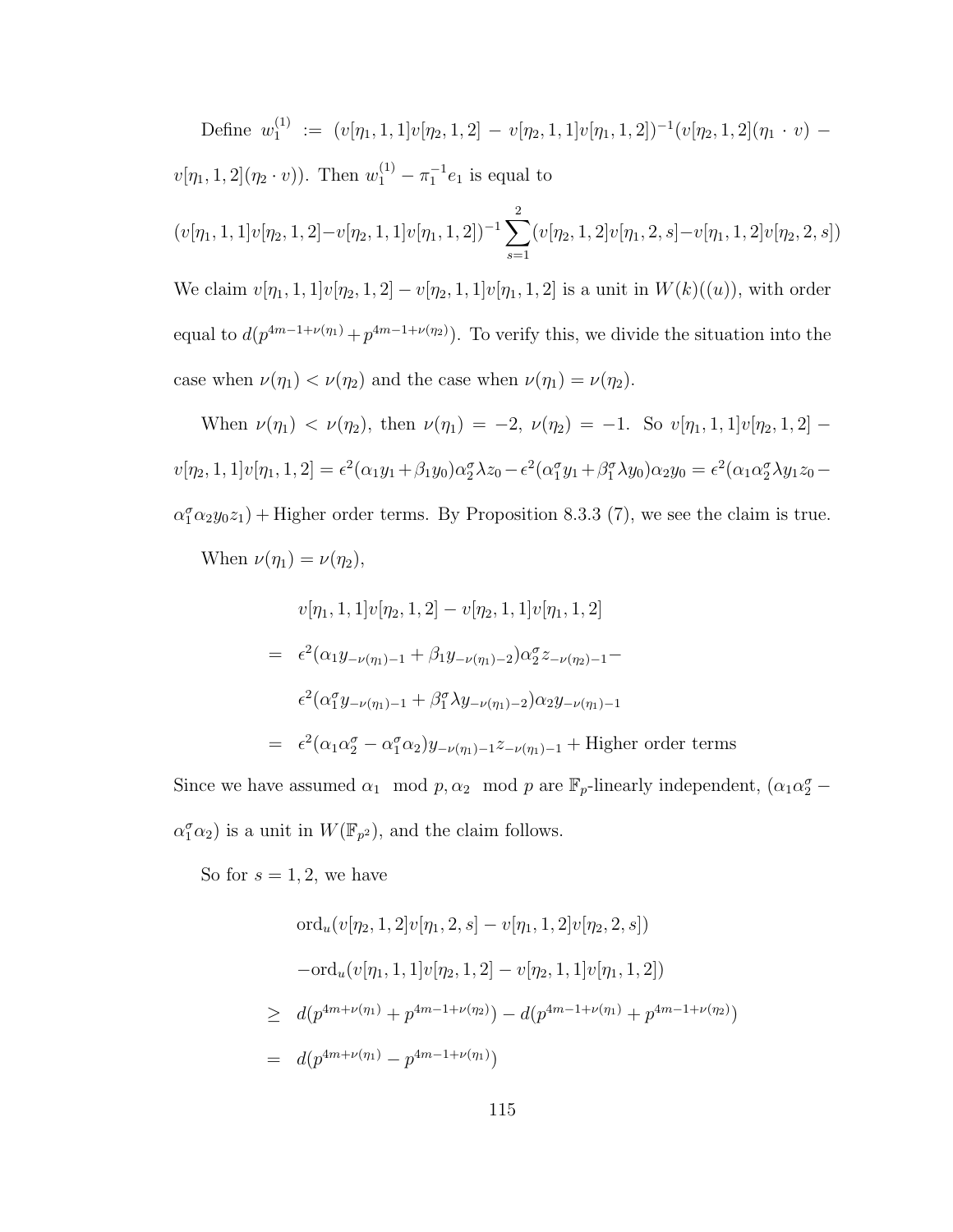In particular, this implies  $w_1^{(1)}$  $_1^{(1)}$  reduces to  $\pi_1^{-1}e_1$  modulo u. Similarly we can find  $w_2^{(1)}$  $n_2^{(1)}$  that reduces to  $\pi_2^{-1}e_1$  modulo u, and the goal of [\(8.2.](#page-114-0)a) is achieved.

### <span id="page-124-0"></span>8.5 Linear algebra lemmas

Now we summarize a linear algebra approach from the examples we computed above. For a square matrix C, we denote the entry on the *i*-th row, *j*-th column by  $C[i, j]$ , and its cofactor by  $C_{i,j}$ .

<span id="page-124-1"></span>**Lemma 8.5.1.** Suppose  $A \subset p^{-m} \mathcal{O}_F/\mathcal{O}_F$ ,  $v_1, v_2, \cdots, v_{2n}$  are elements in  $\mathfrak{N}_A^0$ , and for each  $1 \leq i \leq 2n$  we have a presentation  $v_i = \sum^2$  $s=1$  $\sum_{i=1}^{2m}$  $r=1$  $v_{i,r,s}\pi_s^{-r}e_s$ , where  $v_{i,r,s} \in$  $W(k)((u))$ . Define an  $2n \times 2n$  matrix

$$
C := \begin{pmatrix} v_{1,n,1} & v_{2,n,1} & \cdots & v_{2n,n,1} \\ v_{1,n,2} & v_{2,n,2} & \cdots & v_{2n,n,2} \\ v_{1,n-1,1} & v_{2,n-1,1} & \cdots & v_{2n,n-1,1} \\ v_{1,n-1,1} & v_{2,n-1,2} & \cdots & v_{2n,n-1,2} \\ \vdots & & & \vdots \\ v_{1,1,1} & v_{2,1,1} & \cdots & v_{2n,1,1} \\ v_{1,1,2} & v_{2,1,2} & \cdots & v_{2n,1,2} \end{pmatrix}
$$

Suppose det  $C \in W(k)((u))^{\times}$ , and there exists a positive integer D such that

$$
ord_u(\sum_{l=1}^{2n} v_{l,i,j}C_{s,l}) - ord_u \det C \ge D
$$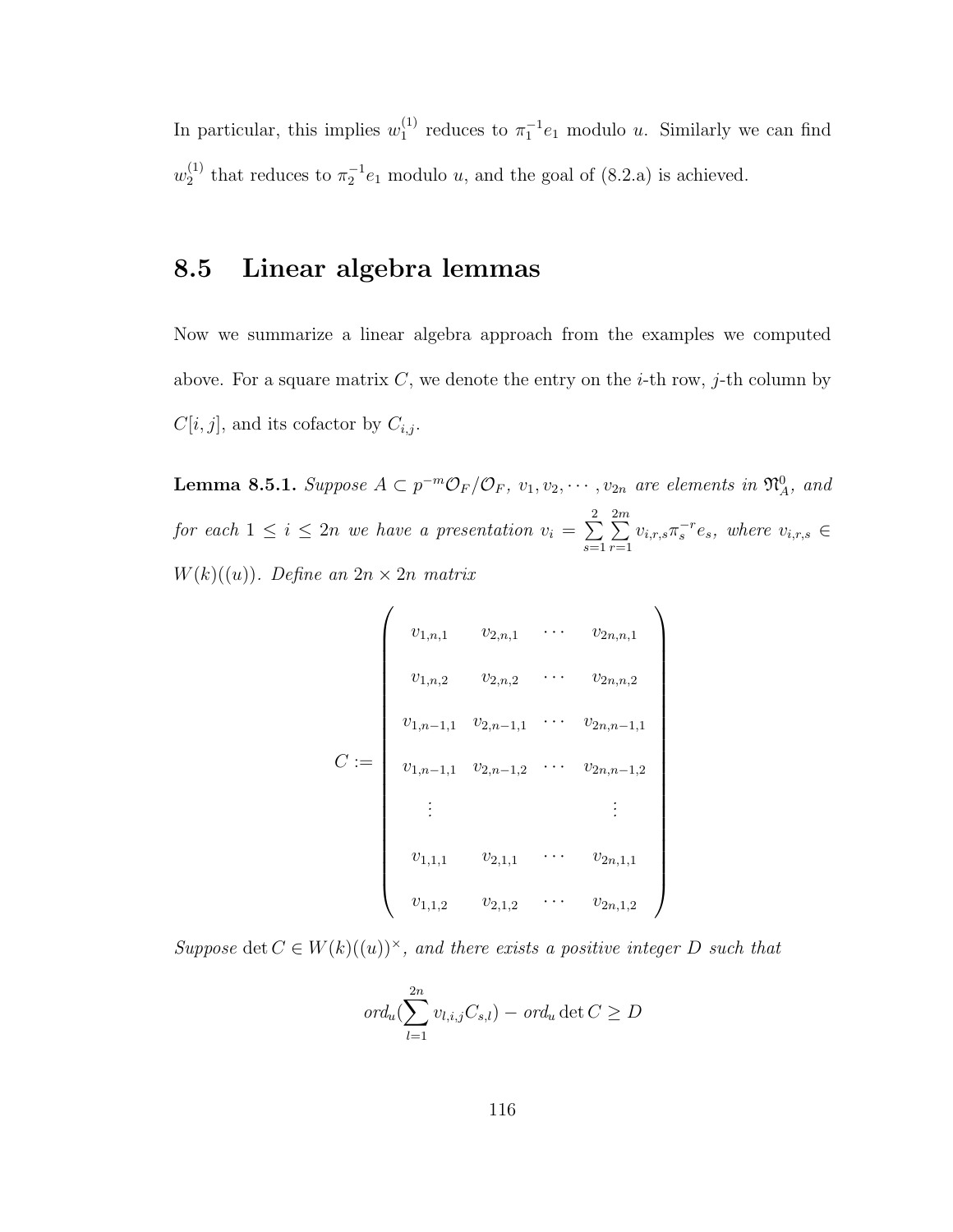for  $i, s = 1, 2, and j \geq n + 1$ . Define  $w_s^{(n)} := \sum^{2n}$  $_{l=1}$  $(\det C)^{-1}C_{s,l}v_l$  for  $s = 1, 2$ . Then  $w_s^{(n)} \in \mathfrak{N}_A$  and  $w_s^{(n)} \equiv \pi_s^{-n} e_s \mod ord_u \ge D$ .

*Proof.* By the definition of  $C$ , one can check

$$
w_s^{(n)} = \pi_s^{-n} e_s + \sum_{i=1}^2 \sum_{j \ge n+1} \sum_{l=1}^{2n} (\det C)^{-1} C_{s,l} v_{l,i,j} \pi_i^{-j} e_i
$$

then it follows from the assumption on the order of  $(\det C)^{-1} \sum_{n=1}^{2n}$  $C_{s,l}v_{l,i,j}$ .  $\Box$  $_{l=1}$ 

To apply Lemma [\(8.5.1\)](#page-124-1), the key step is to show det C is a unit in  $W(k)((u))$ , and estimate ord<sub>u</sub> det C. With this aim, now we make some definitions for matrices of special types that will show up in our computations, and establish a few technical lemmas.

Let R be a commutative ring with 1, and  $\text{ord}_u: R^\times \to \mathbb{Z}$  be a discrete valuation on R; here we are not assuming that R is the valuation ring with respect to  $\text{ord}_u$ . Let k be a positive integer, and C be a  $k \times k$  matrix with entries in R. We denote the set of permutations on  $\{1, 2, \dots, k\}$  by  $\mathcal{P}_k$ .

<span id="page-125-0"></span>Definition 8.5.2. We say C is dominated by the diagonals, if for any permutation  $\sigma \in \mathcal{P}_k,~ \sum\limits_{}^k$  $j=1$ ord<sub>u</sub> $(C[\sigma(j), j]) \geq \sum_{i=1}^{k}$  $j=1$  $\mathrm{ord}_u(C[j,j])$ ; if the inequality is strict, then we say  $C$  is strictly dominated by the diagonals. We say  $C$  is faithfully dominated by the diagonals, if C is dominated by the diagonals, and  $\text{ord}_u \det C = \sum_{k=1}^{k}$  $j=1$  $\mathrm{ord}_u(C[j,j]).$ We say C is in pairwise order, if for any pair of  $(i_1, j_1)$ ,  $(i_2, j_2)$  with  $i_1 < i_2$ ,  $j_1 < j_2$ ,  $\text{ord}_u C[i_1, j_1] + \text{ord}_u C[i_2, j_2] \leq \text{ord}_u C[i_1, j_2] + \text{ord}_u C[i_2, j_1]$ ; if the inequality is strict, then we say  $C$  is *strictly in pairwise order*.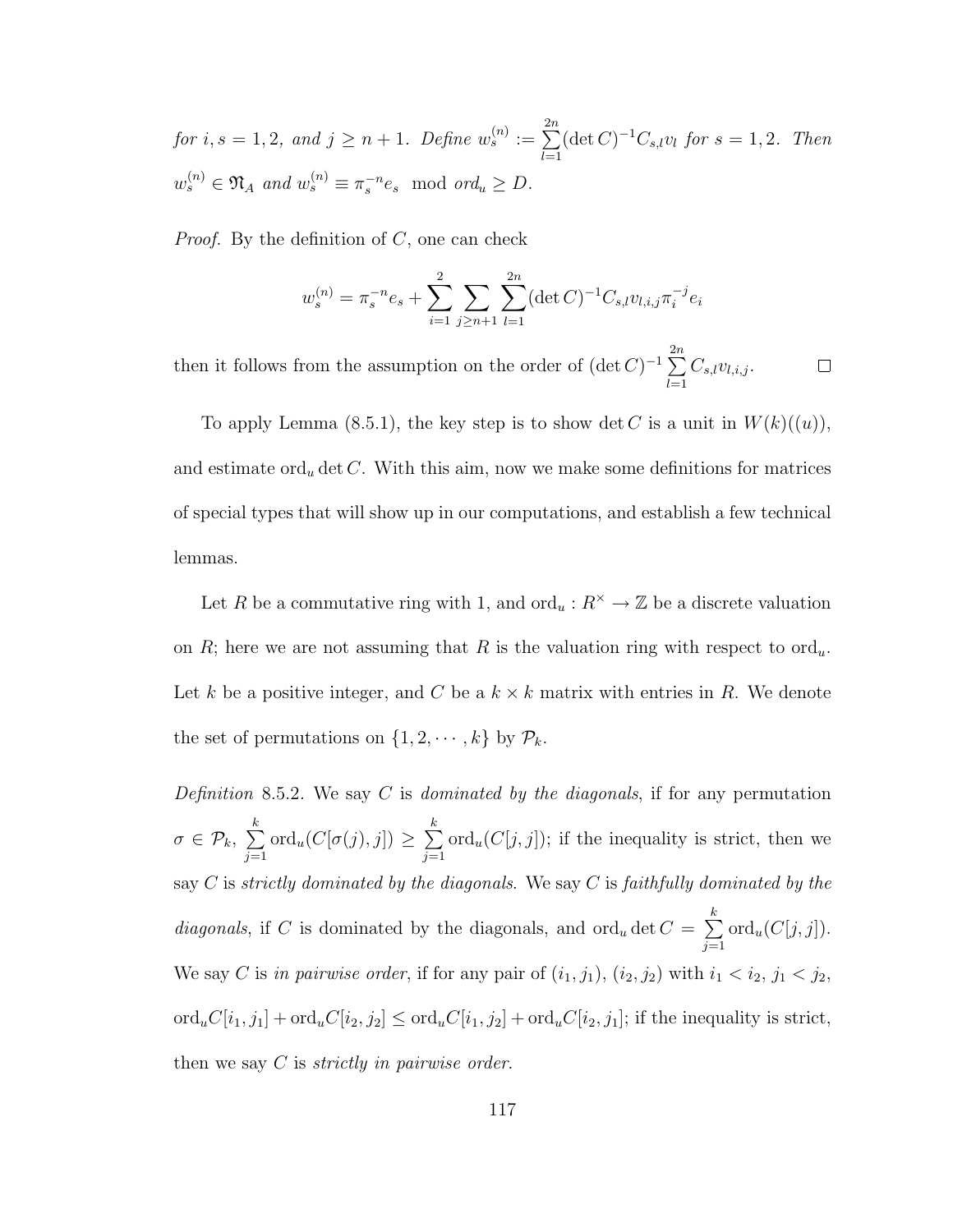In general, let  $J_1 \coprod J_2 \coprod \cdots \coprod J_t$  be a partition of  $\{1, 2, \cdots, k\}$ , we say C is dominated by the diagonal blocks  $(J_1|J_2|\cdots|J_t)$ , if for any permutation  $\sigma \in \mathcal{P}_k$ , there exists a permutation  $\tau$  such that  $\tau(J_i) = J_i$  for  $i = 1, 2, \dots, t$ , and  $\sum_{i=1}^{k} I_i$  $j=1$  $\operatorname{ord}_u(C[\sigma(j),j])$ is  $\geq \sum^k$  $j=1$  $\mathrm{ord}_u(C[\tau(j),j])$ ; if the inequality is strict, then we say C is strictly dominated by the diagonal blocks  $(J_1|J_2|\cdots|J_t)$ . We say C is in pairwise order relative to parti*tion*  $(J_1|J_2|\cdots|J_t)$ , if for any pair of  $(i_1, j_1), (i_2, j_2)$  such that  $i_1, j_1 \in J_{r_1}, i_2, j_2 \in J_{r_2}$ with  $r_1 < r_2$ , we have  $\text{ord}_u C[i_1, j_1] + \text{ord}_u C[i_2, j_2] \le \text{ord}_u C[i_1, j_2] + \text{ord}_u C[i_2, j_1]$ ; if the inequality is strict, then we say C is *strictly in pairwise order relative to partition*  $(J_1|J_2|\cdots|J_t).$ 

The following lemma is straightforward by the formula

$$
\det C = \sum_{\sigma \in \mathcal{P}_k} (-1)^{\text{sgn}(\sigma)} \prod_{j=1}^k C[\sigma(j), j]
$$

<span id="page-126-0"></span>**Lemma 8.5.3.** Notations as in Definition  $(8.5.2)$ . Then:

(a) If C is (strictly) in pairwise order, then C is (strictly) dominated by the diagonals.

(b) If  $C$  is strictly dominated by the diagonals, then  $C$  is faithfully dominated by the diagonals.

(c) If C is (strictly) in pairwise order relative to partition  $(J_1|J_2|\cdots|J_t)$ , then C is (strictly) dominated by the diagonal blocks  $(J_1|J_2|\cdots|J_t)$ .

(d) If C is strictly dominated by the diagonal blocks  $(J_1|J_2|\cdots|J_t)$ , and each block that consists of the rows and columns in  $J_i$  is faithfully dominated by the diagonals, then C is faithfully dominated by the diagonals.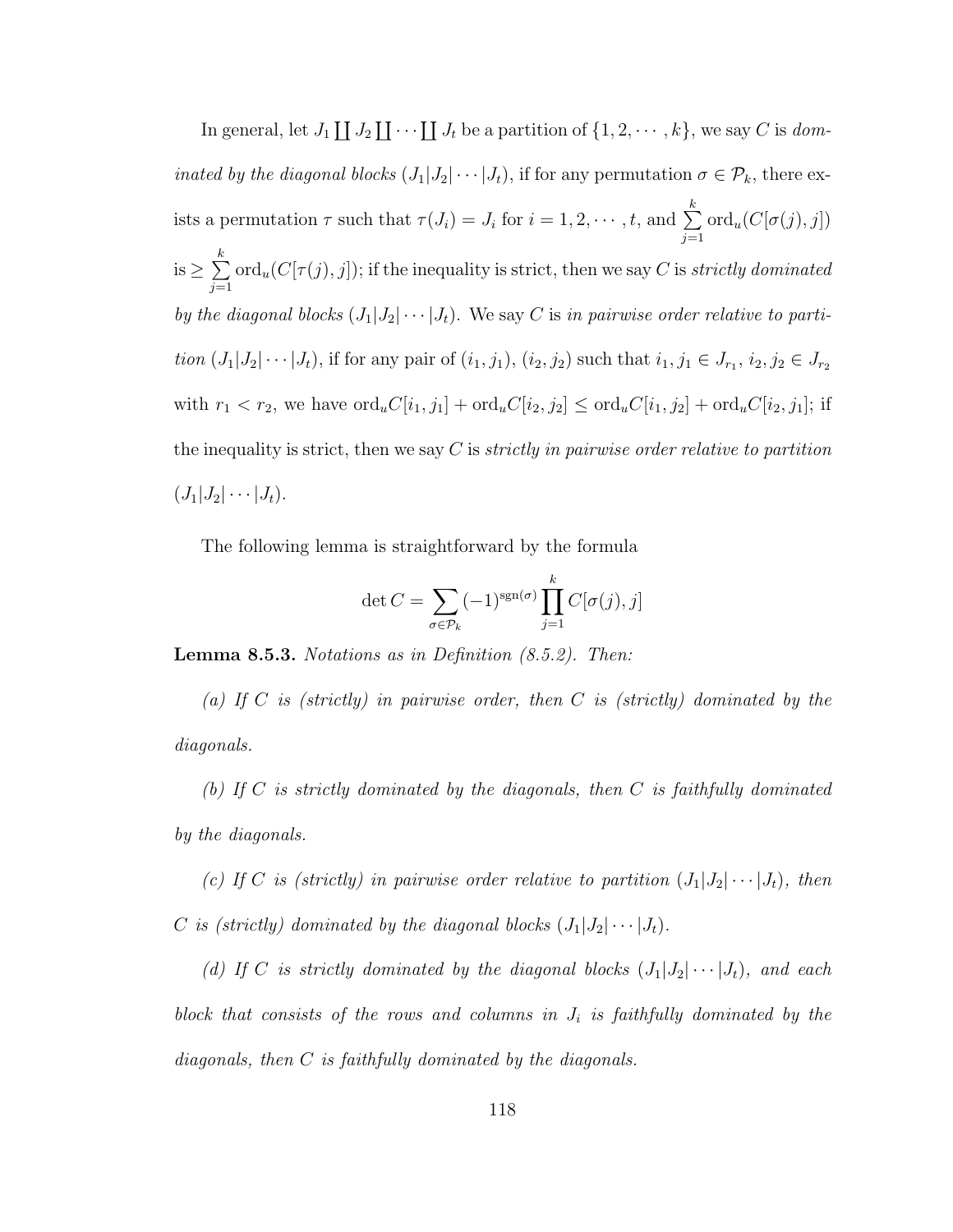## <span id="page-127-0"></span>8.6 The proof of Theorem [\(8.1.1\)](#page-109-0) in the special case

Let A be a finite abelian p-group. Let  $r(A)$  be the largest positive integer r such that  $(\mathbb{Z}/p)^r$  can be embedded in A; this  $r(A)$  is called the p-rank of the A. The prank of A is also the smallest integer k such that A can be generated by k elements. Suppose A is a subgroup of  $p^{-m}\mathcal{O}_F/\mathcal{O}_F$ , then we have  $r(A) \le r(p^{-m}\mathcal{O}_F/\mathcal{O}_F) = 4$ . Let  $\mathcal{G} := \mathcal{G}_A$  be the associated  $p^m$ -torsion finite locally free subgroup scheme of  $\mathcal{X}_m$ . If  $r(A) = 4$ , then  $p^{-1}\mathcal{O}_F/\mathcal{O}_F \subset A$ , hence  $\mathcal{X}[p] \subset \mathcal{G}$ . This implies the isogeny  $\mathcal{X} \to \mathcal{X}/\mathcal{G}$  factors through  $\mathcal{X} \to \mathcal{X}$ , and the problem is reduced to another finitely locally free subgroup scheme with a smaller order. So we may assume  $r(A) \leq 3$ .

In this subsection we prove Theorem [8.1.1](#page-109-0) in the case when  $\mathcal{G} = \mathcal{G}_A$  such that  $r(A) \leq 2$ . Suppose  $A = \langle \eta_1 \rangle \times \langle \eta_2 \rangle$ ,  $\eta_i \in (p^{-m_i} \mathcal{O}_F / \mathcal{O}_F) \setminus (p^{-m_i+1} \mathcal{O}_F / \mathcal{O}_F)$  for  $i = 1, 2$ . Suppose  $#A = p^t$ , then  $m_1 + m_2 = t$ . Without loss of generality we assume  $\nu(\eta_1) \leq \nu(\eta_2)$ . Let  $\alpha_i \in W(\mathbb{F}_{p^2})^{\times}$  and  $\beta_i \in W(\mathbb{F}_{p^2})$  be the elements such that  $\eta_i = p^{-m_i}(\alpha_i + \pi_0 \beta_i)$  or  $p^{-m_i} \pi_0(\alpha_i + \pi_0 \beta_i)$ , depending on whether  $\nu(\eta_i) = -2m_i$  or  $-2m_i + 1$ . Define the following integer associated to A:

$$
L(A) := 4m - 2 + \nu(\eta_1) + \lceil \frac{t+1}{2} \rceil
$$

<span id="page-127-1"></span>Proposition 8.6.1. Notations and assumptions as above. Then:

(a) If  $t = 2n$ , then for  $s = 1, 2$  and  $r = 1, 2, \dots, n$ , there exists  $w_s^{(r)} \in \mathfrak{N}_A$  such that  $ord_u(w_s^{(r)} - \pi_s^{-r} e_s) \geq d(p^{L(A)+1} - p^{L(A)}).$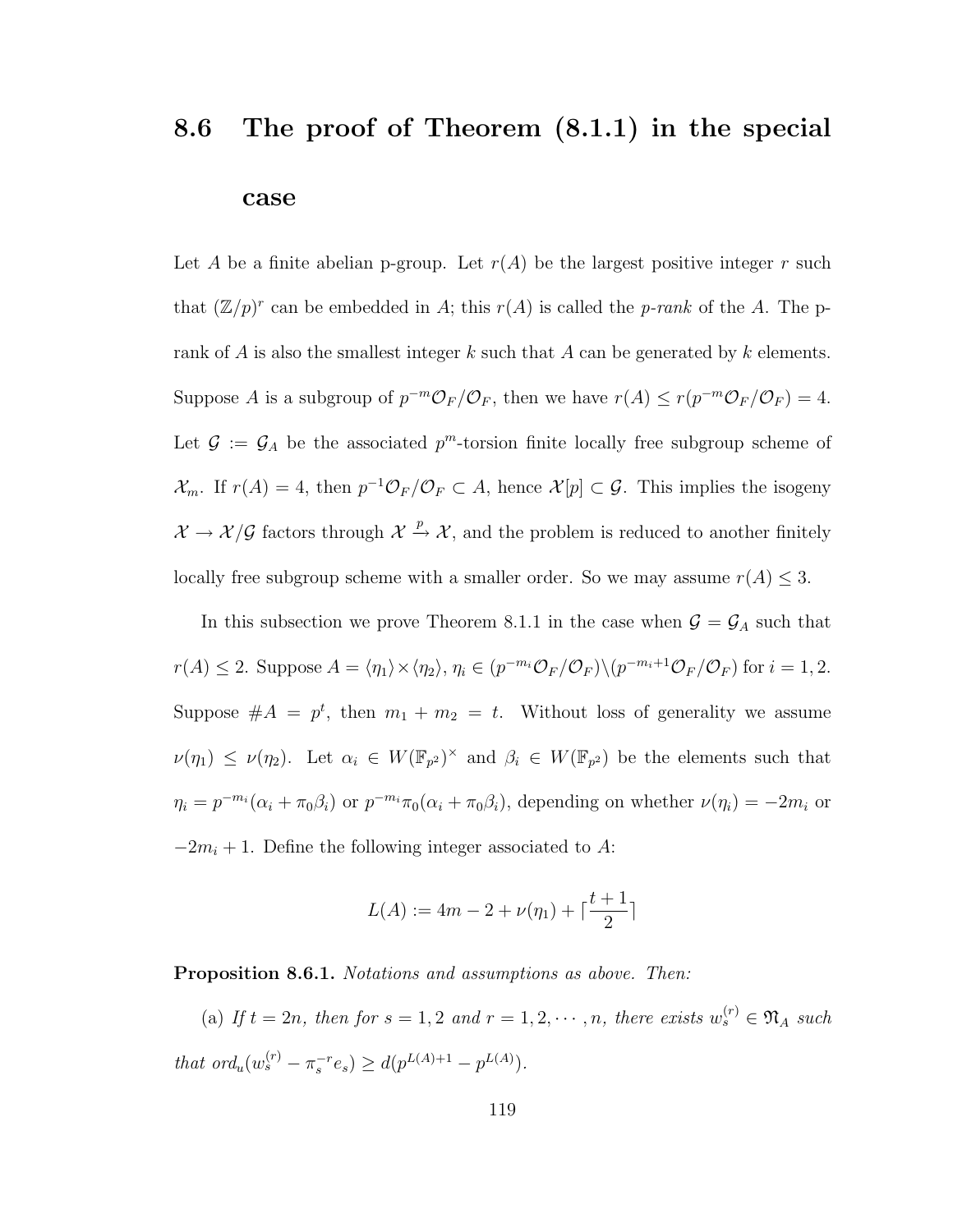(b) If 
$$
t = 2n + 1
$$
, then there exists  $w \in \mathfrak{N}_A$ , such that  $w \equiv \pi_1^{-(n+1)} \alpha_1 e_1 + (-1)^c \pi_2^{-(n+1)} \alpha_1^c \lambda^{2m_1 + \nu(n_1)} e_2$  mod  $ord_u \geq d(p^{L(A)+1} - p^{L(A)})$ , where  $c = \left[\frac{-\nu(n_1) - n}{2}\right]$ .

Before proving Proposition  $(8.6.1)$ , we show that it implies Theorem  $(8.1.1)(1)$ in the case when  $G = G_A$  such that  $r(A) \leq 2$ , and also implies Theorem [\(8.1.1\)](#page-109-0)(2). It suffices to show the goals  $(8.2)$  (a), (b), and (c) are achieved.  $(8.6.1)(a)$  obviously implies [\(8.2\)](#page-114-0)(a). Recall that  $\pi_1 = \pi$ ,  $\pi_2 = \lambda^{-1}\pi$ , so the element w in [\(8.6.1\)](#page-127-1)(b) can be written as  $w \equiv \alpha_1 \pi^{-(n+1)} e_1 + (-1)^c \lambda^{2m_1 + \nu(\eta_1) + n + 1} \alpha_1^{\sigma} \pi^{-(n+1)} e_2$ . Let  $x_1 := \alpha_1$ ,  $x_2 := (-1)^c \lambda^{2m_1 + \nu(\eta_1) + n + 1} \alpha_1^{\sigma}$ . Because  $-1$  and  $\overline{\lambda}^2 = \overline{\epsilon}^{p-1}$  are both in  $(\mathbb{F}_{p^2}^{\times})$  $_{p^{2}}^{\times}$ )<sup>p-1</sup>, it is then clear that  $\overline{x}_1/\overline{x}_2 \in (\mathbb{F}_{p^2}^{\times})$  $(\mathbb{F}_{p^2})^{p-1}$  or  $\overline{\lambda}(\mathbb{F}_{p^2}^{\times})$  $_{p^2}^{\times}$ )<sup>p-1</sup>. Thus [\(8.2\)](#page-114-0) (b) is achieved. Concerning [\(8.2\)](#page-114-0) (c), if we let  $\eta_2 = 0$ ,  $\eta_1 = p^{-2n-1}\alpha_1$  or  $p^{-2n-1}\pi_0\alpha_1$  where *n* runs over non-negative integers and  $\alpha_1$  runs over  $W(\mathbb{F}_{p^2})^{\times}$ , then Proposition [\(8.6.1\)](#page-127-1)(b) implies that for each  $[c_1, c_2] \in \mathbb{P}^1(k)$  such that  $\overline{c_1}/\overline{c_2} \in (\mathbb{F}_{p^2}^{\times})$  $(\mathbb{F}_{p^2})^{p-1}$  or  $\overline{\lambda}(\mathbb{F}_{p^2}^{\times})$  $_{p^2}^{\times}$ )<sup>p-1</sup>, there exists a finite locally free subgroup scheme G satisfying  $\delta_n(\mathcal{G}_k) = [\overline{c_1}/\overline{c_2}]$  in  $\mathfrak{L}$ . Therefore Theorem  $(8.1.1)(2)$  is proved once we prove Proposition  $(8.6.1)$ .

The plan to prove Proposition [8.6.1](#page-127-1) is as follows: we apply Lemma [\(8.5.1\)](#page-124-1) to prove (a). For (b), we "knock out" the unwanted entries in the presentation of  $\eta_1 \cdot v$ by using the constructed lifts of  $\pi_s^{-r}e_s$ , where  $s = 1, 2$  and  $r = 1, 2, \cdots, n$ .

First suppose  $t = 2n$ . Define an order  $\prec$  on  $\{p^j \eta_i \cdot v | i = 1, 2, j = 0, 1, \cdots, m_i - 1\}$ such that  $p^j \eta_i \cdot v \prec p^{j'} \eta_{i'} \cdot v$  when: (a)  $\nu(p^j \eta_i) \prec \nu(p^{j'} \eta_{i'});$  or (b)  $\nu(p^j \eta_i) = \nu(p^{j'} \eta_{i'})$ and  $i < i'$ . Let  $v_l = p^{j_l} \eta_{i_l} \cdot v$  be the *l*-th element in the set under this order. Then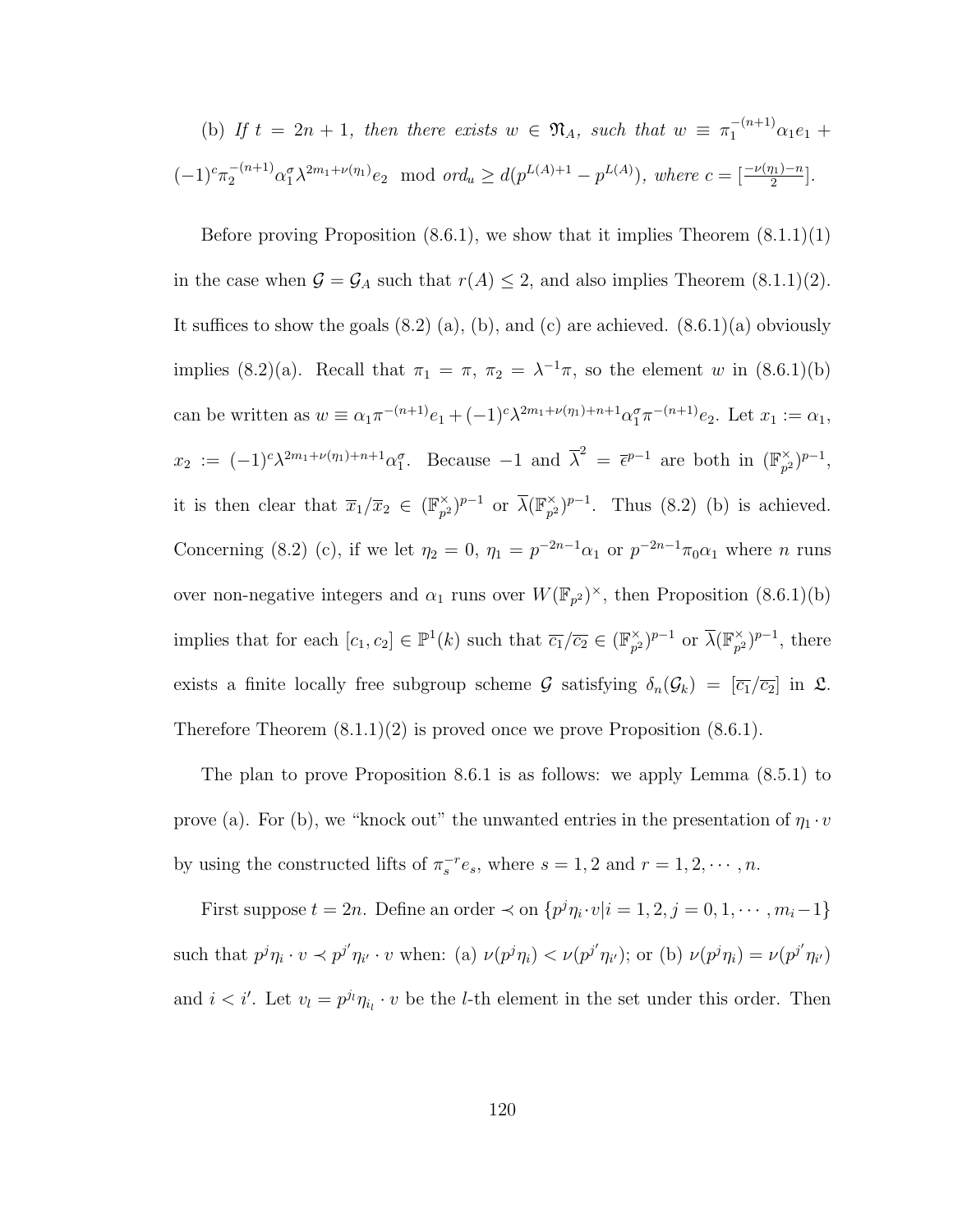define a matrix (cf. Lemma [8.5.1\)](#page-124-1)

$$
C := \begin{pmatrix} v[p^{j_1}\eta_{i_1}, n, 1] & v[p^{j_2}\eta_{i_2}, n, 1] & \cdots & v[p^{j_{2n}}\eta_{i_{2n}}, n, 1] \\ v[p^{j_1}\eta_{i_1}, n, 2] & v[p^{j_2}\eta_{i_2}, n, 2] & \cdots & v[p^{j_{2n}}\eta_{i_{2n}}, n, 2] \\ v[p^{j_1}\eta_{i_1}, n-1, 1] & v[p^{j_2}\eta_{i_2}, n-1, 1] & \cdots & v[p^{j_{2n}}\eta_{i_{2n}}, n-1, 1] \\ v[p^{j_1}\eta_{i_1}, n-1, 2] & v[p^{j_2}\eta_{i_2}, n-1, 2] & \cdots & v[p^{j_{2n}}\eta_{i_{2n}}, n-1, 2] \\ \vdots & & \vdots & \\ v[p^{j_1}\eta_{i_1}, 1, 1] & v[p^{j_2}\eta_{i_2}, 1, 1] & \cdots & v[p^{j_{2n}}\eta_{i_{2n}}, 1, 1] \\ v[p^{j_1}\eta_{i_1}, 1, 2] & v[p^{j_2}\eta_{i_2}, 1, 2] & \cdots & v[p^{j_{2n}}\eta_{i_{2n}}, 1, 2] \end{pmatrix}
$$

If we delete the first row of C and add the row of

$$
(v[p^{j_1}\eta_{i_1},r,s],v[p^{j_2}\eta_{i_2},r,s],\cdots,v[p^{j_{2n}}\eta_{i_{2n}},r,s])
$$

on top of the remaining  $(2n - 1) \times 2n$  matrix for  $s = 1, 2$  and  $r \ge n + 1$ , we denote the new  $2n \times 2n$  matrix by  $C(1, r, s)$ . Similarly, we can delete the second row of C and add  $(v[p^{j_1}\eta_{i_1}, r, s], v[p^{j_2}\eta_{i_2}, r, s], \cdots, v[p^{j_{2n}}\eta_{i_{2n}}, r, s])$  on the top to get a new  $2n \times 2n$  matrix; we denote it by  $C(2, r, s)$ .

<span id="page-129-0"></span>**Proposition 8.6.2.** Notations as above, then the  $2n \times 2n$  matrices  $C, C(1, r, s)$ , and  $C(2, r, s)$  are all faithfully dominated by the diagonals, for  $s = 1, 2, r \ge n + 1$ . In particular, their determinants are all units in  $W(k)((u))$ .

*Proof.* Define a partition of  $\{1, 2, \dots, 2n\} = J_1 \coprod J_2 \coprod \dots \coprod J_n$  where  $J_i := \{2i 1, 2i$ . By the definition of the matrices and the estimates on the orders of their entries by Proposition [8.3.3](#page-118-0) (5), one can check all the matrices considered in the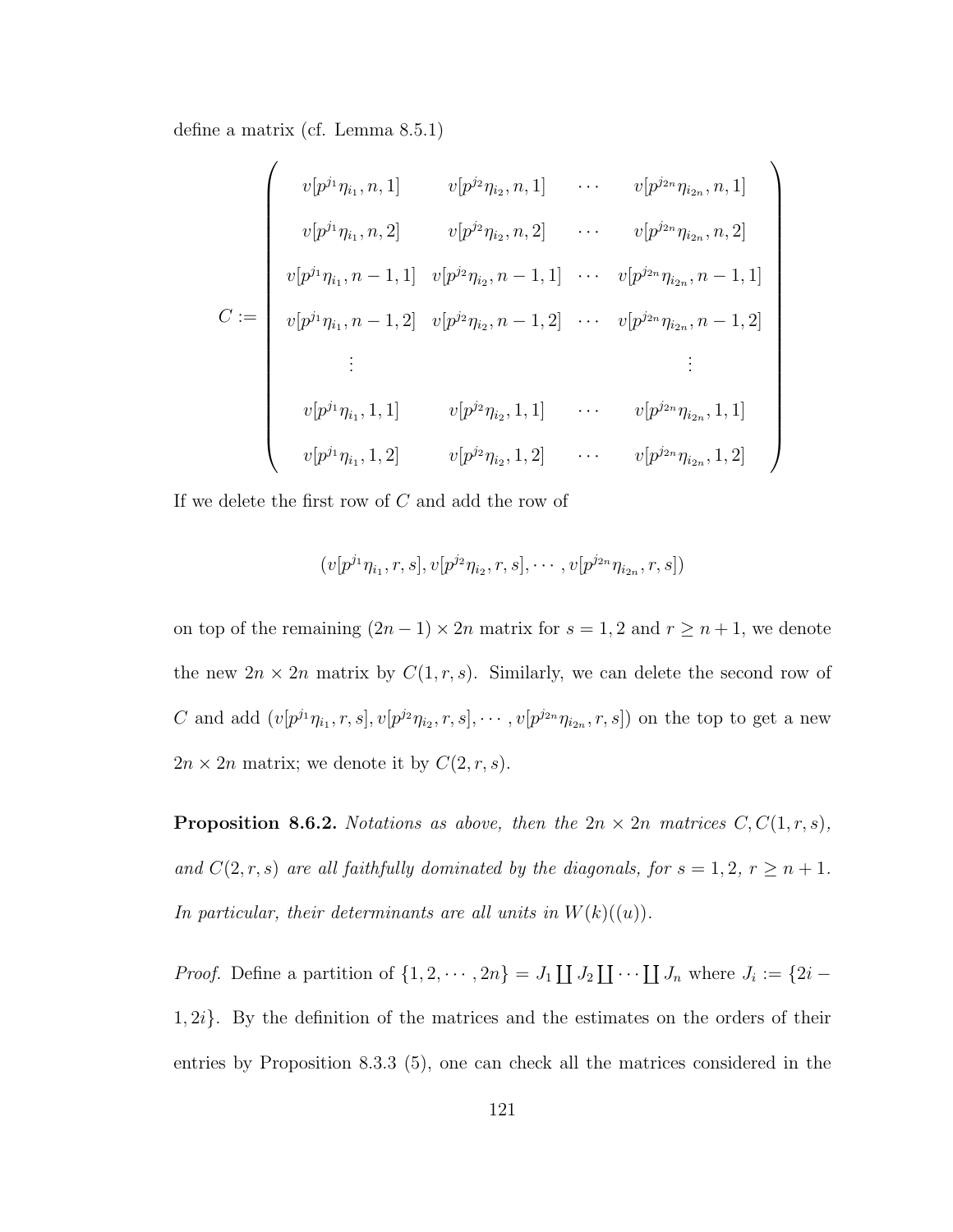Proposition are strictly dominated by the diagonal blocks  $(J_1|J_2|\cdots|J_n)$ . Each  $2\times 2$ diagonal block of C has the form

$$
\left(\begin{array}{cc} v[p^j\eta_1, r, 1] & v[p^{j+1}\eta_1, r, 1] \\ v[p^j\eta_1, r, 2] & v[p^{j+1}\eta_1, r, 2] \end{array}\right), \left(\begin{array}{cc} v[p^j\eta_1, r, 1] & v[p^j\eta_2, r, 1] \\ v[p^j\eta_1, r, 2] & v[p^j\eta_2, r, 2] \end{array}\right)
$$

$$
\left(\begin{array}{cc} v[p^j\eta_2, r, 1] & v[p^j\eta_1, r, 1] \end{array}\right)
$$

or

$$
\left( \begin{array}{cc} v[p^j \eta_2, r, 1] & v[p^j \eta_1, r, 1] \\ v[p^j \eta_2, r, 2] & v[p^j \eta_1, r, 2] \end{array} \right)
$$

By computations similar to those in Example [8.4.2](#page-120-2) and Example [8.4.4,](#page-122-0) it is straightforward to check that these blocks are all faithfully dominated by the diagonals. Therefore by Lemma [8.5.3](#page-126-0) (d), the matrix  $C$  is faithfully dominated by the diagonals. For  $C(k, r, s)$  where  $k = 1, 2, s = 1, 2,$  and  $r \ge n + 1$ , all the diagonal blocks are the same as those of C except for the first  $2 \times 2$  block on the upper left corner, and a direct examination of that block will prove they are faithfully dominated by the diagonals, too.

For the last statement, note that the matrices are strictly dominated by their diagonal blocks  $(J_1|J_2|\cdots|J_n)$ , and the determinants of all the blocks are units in  $W(k)((u))$ , by Lemma [8.3.4](#page-120-1) we deduce that the determinants of the  $2n \times 2n$  matrices  $C, C(1, r, s), C(2, r, s)$  are all units in  $W(k)((u))$ .  $\Box$ 

Now we are ready to prove Proposition [8.6.1.](#page-127-1)

#### Proof of Proposition [8.6.1](#page-127-1):

(a) In this case  $m_1 + m_2 = 2n$ . Prove by induction on n. Suppose we have proved for all the subgroups  $A \subset p^{-m} \mathcal{O}_F / \mathcal{O}_F$  with order equal to  $p^{2n'}$  and  $n' < n$ .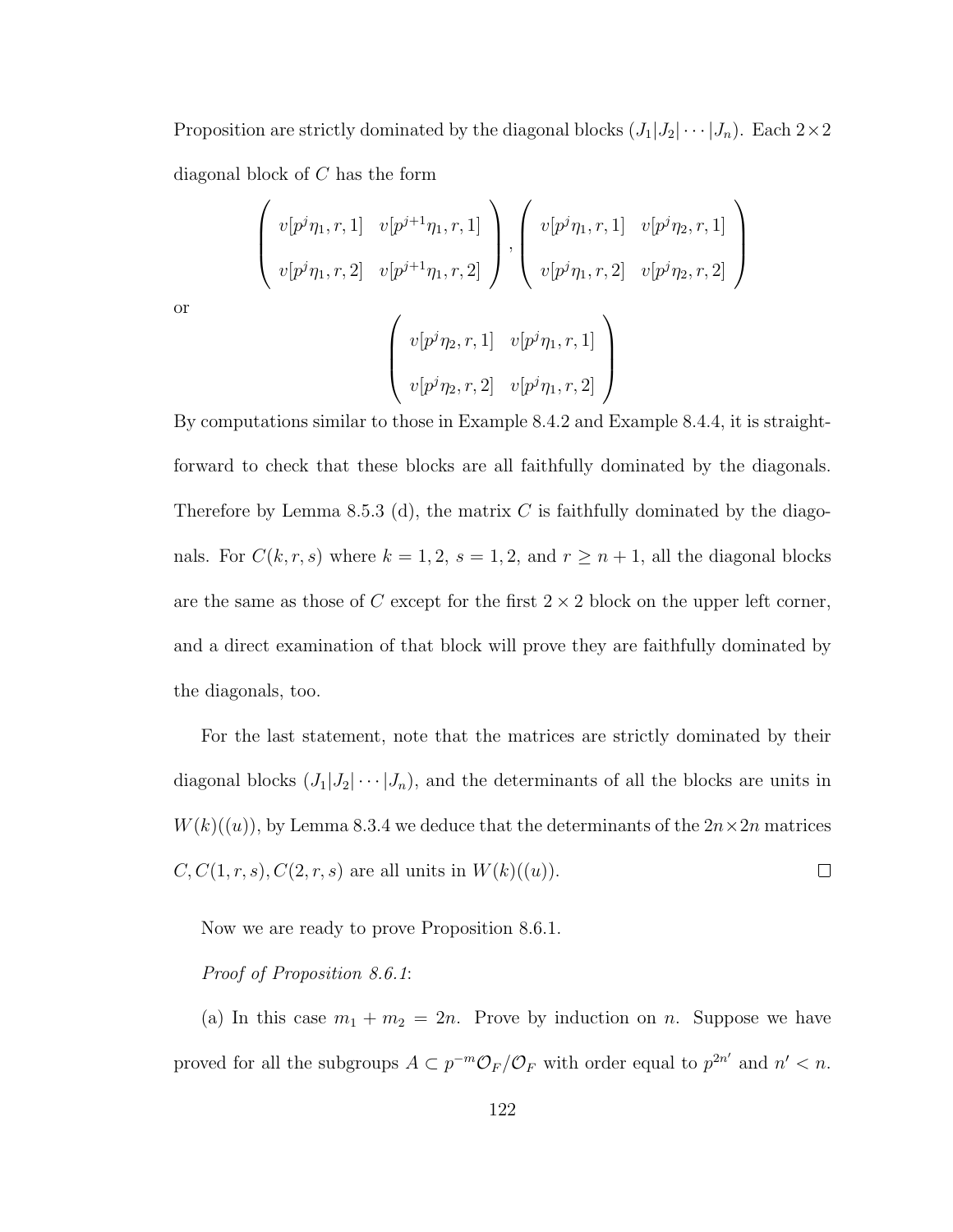Let  $A_1 := \langle p\eta_1 \rangle \times \langle p\eta_2 \rangle$  if  $m_2 > 0$ , and  $\langle p^2\eta_1 \rangle$  if  $m_2 = 0$ . Then  $\#A_1 = p^{2(n-1)}$ and  $L(A_1) > L(A)$ . By the induction hypothesis we have already produced  $w_s^{(r)}$ for  $s = 1, 2$  and  $r = 1, 2, \cdots, n - 1$ . Now it suffices to produce  $w_s^{(n)}$ . With  $v_l = p^{j_l} \eta_{i_l} \cdot v$  for  $l = 1, 2, \dots, 2n$  and matrix C defined before Proposition [\(8.6.2\)](#page-129-0), we have shown det  $C \in W(k)((u))^{\times}$ , so to apply Lemma [\(8.5.1\)](#page-124-1) it remains to prove  $\operatorname{ord}_u(\sum^{2n}$  $_{l=1}$  $v[p^{j_l}\eta_{i_l}, r, s]C_{k,l}$  > ord<sub>u</sub> det C for  $k, s = 1, 2$  and  $r \geq n + 1$ . But  $\sum_{n=1}^{2n}$  $_{l=1}$  $v[p^{j_l}\eta_{i_l}, r, s]C_{k,l}$  is equal to det  $C(k, r, s)$ , and by Proposition [\(8.6.2\)](#page-129-0) ord<sub>u</sub> det C and ord<sub>u</sub> det  $C(k, r, s)$  are equal to the sum of the orders of their diagonal entries, respectively. By their definition one can check  $\text{ord}_u \det C(k, r, s) - \text{ord}_u \det C \geq$  $d(p^{4m-2+\nu(\eta_s)+r}-p^{4m-2+\nu(\eta_1)+n})\geq d(p^{4m-1+\nu(\eta_1)+n}-p^{4m-2+\nu(\eta_1)+n})=d(p^{L(A)+1}-n)$  $p^{L(A)}$ ). By Lemma [\(8.6.2\)](#page-129-0), we deduce the existence of  $w_s^{(n)}$  in  $\mathfrak{N}_A$  such that ord<sub>u</sub> $(w_s^{(n)} - \pi_s^{-n} e_s) \ge d(p^{L(A)+1} - p^{L(A)}).$ 

(b) In this case  $m_1+m_2=2n+1$ . By our assumption  $\nu(\eta_1) \leq \nu(\eta_2)$ , so  $m_1 > m_2$ . Let  $A_1 := \langle p\eta_1 \rangle \times \langle \eta_2 \rangle$ , then  $\#A = p^{2n}$ , hence by (a) we can produce  $w_s^{(r)} \in$  $\mathfrak{N}_{A_1} \subset \mathfrak{N}_A$  for  $s = 1, 2$  and  $r = 1, 2, \cdots, n$ , such that  $w_s^{(r)} \equiv \pi_s^{-r} e_s \mod \text{ord}_u \geq 0$  $d(p^{L(A_1)+1}-p^{L(A_1)})$ . Define  $w:=u^{-dp^{L(A)}}(\eta_1\cdot v-\sum_{i=1}^2$  $s=1$  $\sum_{n=1}^{\infty}$  $r=1$  $v[\eta_1, r, s]w_s^{(r)}$ ), then we have  $w = \sum^2$  $s=1$  $\sum_{ }^{2m_{1}}$  $r=n+1$  $u^{-dp^{L(A)}}v[\eta_1, r, s]\pi_s^{-r}e_s - \sum^2$  $s=1$  $\sum_{n=1}^{\infty}$  $r=1$  $u^{-dp^{L(A)}}v[\eta_1, r, s](w_s^{(r)} - \pi_s^{-r}e_s).$  The order of the second term is  $\geq d(p^{L(A_1)+1}-p^{L(A_1)}-p^{L(A)}) \geq d(p^{L(A)+1}-p^{L(A)})$  because  $L(A_1) \geq L(A) + 1$ . In the first term, note that  $\text{ord}_u v[\eta_1, r, s] \geq dp^{L(A)+1}$  when  $r \ge n+2$ , and  $v[\eta_1, n+1, 1] \equiv \alpha_1 y_{-\nu(\eta_1)-n-1} \mod \text{ord}_u \ge dp^{L(A)+1}, v[\eta_1, n+1, 2] \equiv$  $\alpha_1^{\sigma} \lambda^{2m_1+\nu(\eta_1)} z_{-\nu(\eta_1)-n-1}$  mod ord<sub>u</sub>  $\geq dp^{L(A)+1}$ . Therefore the proposition follows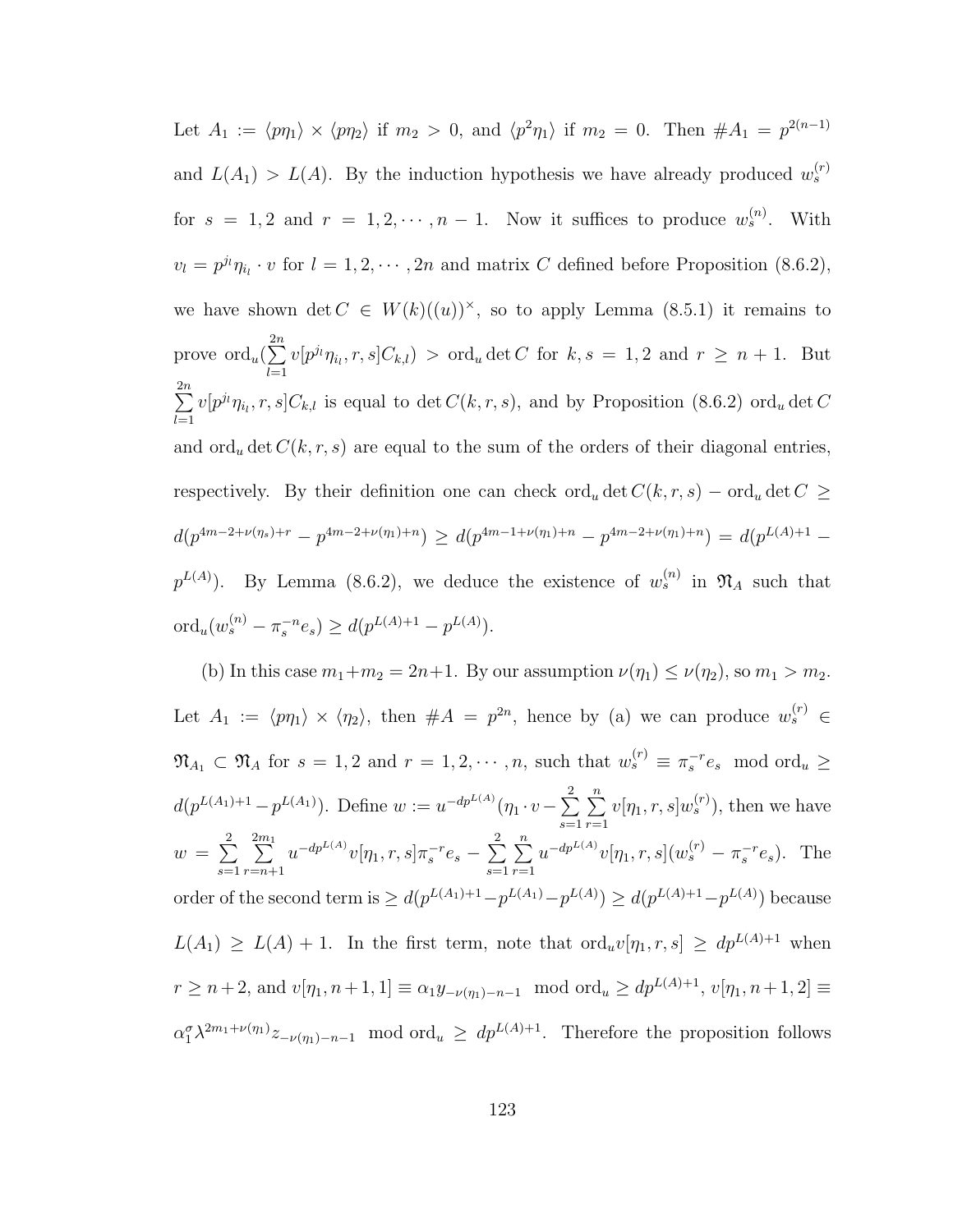from Proposition  $(8.3.3)(4)$ .

Therefore to complete the proof of Theorem  $8.1.1(1)$  $8.1.1(1)$ , the remaining situation is when  $r(A) = 3$ . In that case, we will meet difficulties if we still try to apply Lemma [\(8.5.1\)](#page-124-1) directly, since the crucial proposition [\(8.6.2\)](#page-129-0) may no longer hold. This phenomenon is reflected by the following example.

<span id="page-132-0"></span>Example 8.6.3. Let  $m \geq 2$ , take  $\alpha \in W(\mathbb{F}_{p^2})^{\times} \backslash \mathbb{Z}_p^{\times}$ . Let  $\eta_1 = p^{-2}$ ,  $\eta_2 = p^{-2} \alpha$ , and  $\eta_3 = p^{-2}\pi$ , and take  $A = \langle \eta_1 \rangle \times \langle \eta_2 \rangle \times \langle \eta_3 \rangle$ . The presentations of  $\eta_i \cdot v$  are:  $\eta_1 \cdot v = \sum^4$  $r=1$  $y_{4-r}\pi_1^{-r}e_1+\sum_1^4$  $r=1$  $z_{4-r}\pi_2^{-r}e_2, \eta_2 \cdot v = \sum_{r=1}^4$  $r=1$  $\alpha y_{4-r} \pi_1^{-r} e_1 + \sum_{r=1}^4$  $r=1$  $\alpha^{\sigma} z_{4-r} \pi_2^{-r} e_2$ , and  $\eta_3 \cdot v = \sum^3$  $r=1$  $y_{3-r}\pi_1^{-r}e_1+\sum_{r=1}^3$  $r=1$  $\lambda z_{3-r} \pi_2^{-r} e_2$ . If we follow the linear algebra approach in

 $(8.5)$  and form the  $6 \times 6$  matrix:

$$
C = \begin{pmatrix} y_1 & \alpha y_1 & y_0 \\ z_1 & \alpha^{\sigma} z_1 & \lambda z_0 \\ y_2 & \alpha y_2 & y_1 & y_0 & \alpha y_0 \\ z_2 & \alpha^{\sigma} z_2 & \lambda z_1 & z_0 & \alpha^{\sigma} z_0 \\ y_3 & \alpha y_3 & y_2 & y_1 & \alpha y_1 & y_0 \\ z_3 & \alpha^{\sigma} z_3 & \lambda z_2 & z_1 & \alpha^{\sigma} z_1 & \lambda z_0 \end{pmatrix}
$$

One can check that

$$
\det C \equiv -\lambda(\alpha - \alpha^{\sigma})^2 y_1 z_1 (y_1^2 z_0^2 - z_1^2 y_0^2) \mod \text{ord}_u > d(2p^{4m-2} + 4p^{4m-3})
$$

However,  $y_1^2 z_0^2 - z_1^2 y_0^2 = (b_1 - c_1)^2 b_0^2 - (b_1 + c_1)^2 b_0^2 = -4b_1 c_1 b_0^2$  has order equal to  $d(3p^{4m-2} + p^{4m-4}),$  hence  $\text{ord}_u(y_1z_1(y_1^2z_0^2 - z_1^2y_0^2)) = d(3p^{4m-2} + 2p^{4m-3} + p^{4m-4}) >$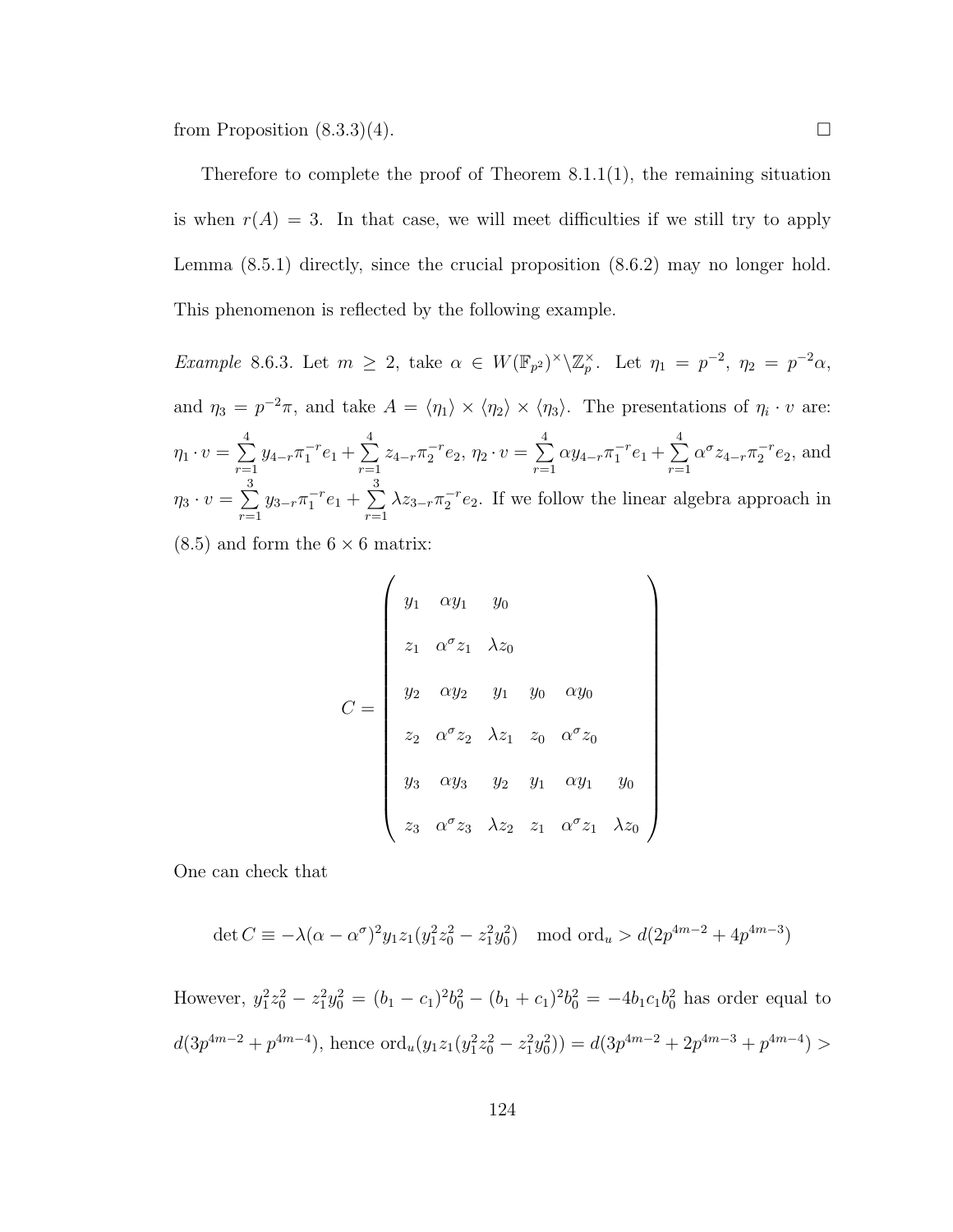$d(2p^{4m-2} + 4p^{4m-3})$ . So ord<sub>u</sub> det  $C > d(2p^{4m-2} + 4p^{4m-3}) = \sum_{n=0}^{6}$  $j=1$  $\operatorname{ord}_uC[j,j],$  in particular the matrix  $C$  is *not* faithfully dominated by the diagonals.

However, a look into the Serre dual of  $\mathcal{X}_m$  will come to rescue for this example. Recall that  $\tau^2 \in \text{Gal}(F/\mathbb{Q}_p)$  is the involution on F, and the p-adic CM type  $\Phi$ satisfies  $\Phi \coprod \Phi \circ \tau^2 = \text{Hom}(F, \overline{\mathbb{Q}}_p)$ . Let  $\rho : \mathcal{O}_F \to End(\mathcal{X}_m)$  be the  $\mathcal{O}_F$ -structure on  $\mathcal{X}_m$ , if we define the  $\mathcal{O}_F$ -linear structure  $\rho^*:\mathcal{O}_F\to End(\mathcal{X}_m^{\vee})$  on the Serre dual  $\mathcal{X}_m^{\vee}$ by  $\rho^*(x) = \rho(\iota(x))^\vee$ , then  $\mathcal{X}_m$  and  $\mathcal{X}_m^\vee$  are both  $\mathcal{O}_F$ -linear with the same p-adic CM type. Since the  $\mathcal{O}_F$ -isomorphism class of  $\mathcal{O}_F$ -linear CM p-divisible groups over R is uniquely determined by the p-adic CM type (see [3.1\)](#page-23-0), we know  $\mathcal{X}_m$  and  $\mathcal{X}_m^{\vee}$  are  $\mathcal{O}_F$ -linearly isomorphic.

For a finite locally free  $p^m$ -torsion subgroup scheme G of  $\mathcal{X}_m$ , denote the Cartier dual  $(\mathcal{X}_m[p^m]/\mathcal{G})^{\vee}$  by  $\mathcal{G}^{\perp;m}$ ; it is a finite locally free  $p^m$ -subgroup scheme of  $\mathcal{X}_m^{\vee}$ . In our example [8.6.3,](#page-132-0) take  $m = 2$ , let  $\mathcal{G} = \mathcal{G}_A$  be the finite locally free  $p^2$ -torsion subgroup scheme associated to A, then one can check  $\mathcal{G}^{\perp;2}$  is a cyclic group of order  $p^2$ ; in particular, it is associated with a subgroup  $A'$  with p-rank 1. Hence we can apply Theorem [8.1.1](#page-109-0) to  $\mathcal{G}^{\perp;2}$  in  $\mathcal{X}^{\vee}$ , and deduce that  $\mathcal{G}_k^{\perp;2}$  $\mathcal{C}_k^{\perp;2}$  is not  $\mathcal{O}_F$ -stable. That implies  $\mathcal{G}_k$  is not  $\mathcal{O}_F$ -stable, too. Thus, we can take a detour via the Serre dual  $\mathcal{X}^{\vee}$ and reduce to the solved case. To prove Theorem [8.1.1](#page-109-0) in the general case when  $\mathcal{G} = \mathcal{G}_A$  where the p-rank of A is equal to 3, we need more explicit information on  $\mathcal{G}^{\perp;m}$ . This will constitute the next subsection.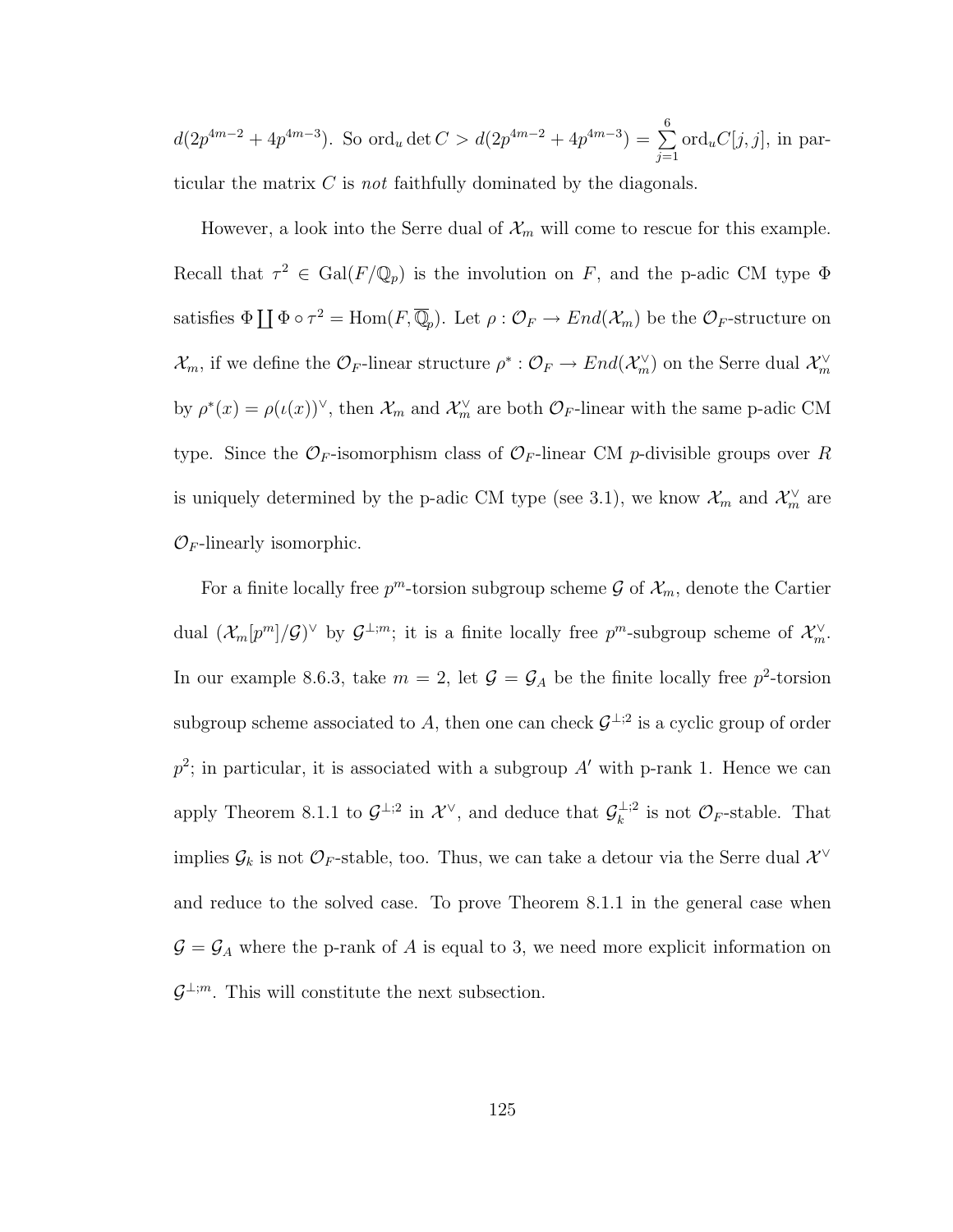### <span id="page-134-0"></span>8.7 The Serre dual

Recall from [\(8.2\)](#page-114-0) that the Kisin module  $\mathfrak{M}_m$  attached to  $\mathcal{X}_m$  is  $\cong W(k)[[u]][\pi]/(\pi^2 \epsilon p)e_1\oplus W(k)[[u]][\pi]/(\pi^2-\epsilon^{\sigma}p)e_2$ , and  $\phi_m(e_1)=\tau_2(\overline{h_{2m}}(u))e_2, \phi_m(e_2)=\tau_1(\overline{h_{2m}}(u))e_1$ , where  $\tau_1$  (resp.  $\tau_2$ ) is the  $W(k)$ [[u]]-isomorphism from  $F \cdot B(k)$ [[u]] =  $B(k) [\pi_0] / (\pi_0^2 \epsilon p)[[u]]$  to  $B(k)[\pi]/(\pi^2 - \epsilon p)[[u]]$  (resp.  $B(k)[\pi]/(\pi^2 - \epsilon^{\sigma}p)[[u]]$ ) by sending  $\pi_0$  to  $\pi$ (resp.  $\lambda^{-1}\pi$ ). Let  $g_1(u), g_2(u)$  be the polynomial in  $W(k)[u]$  such that  $h_{2m}(u)$  =  $g_1(u) + \pi_0 g_2(u)$ . Then in matrix form we can write

$$
\phi_{\mathfrak{M}_m}(e_1, \pi e_1, e_2, \pi e_2) = (e_1, \pi e_1, e_2, \pi e_2)
$$
\n
$$
g_1(u) - \epsilon p g_2(u)
$$
\n
$$
-g_2(u) - g_1(u)
$$
\n
$$
g_1(u) - \epsilon^{\sigma} p \lambda^{-1} g_2(u)
$$
\n
$$
-\lambda^{-1} g_2(u) - g_1(u)
$$

The Kisin module attached to  $\mathcal{X}^{\vee}$  is  $\mathfrak{M}_{m}^{\vee} = Hom_{W(k)[[u]]}(\mathfrak{M}_{m}, W(k)[[u]])$ . If we denote the dual basis of  $\{e_1, \pi e_1, e_2, \pi e_2\}$  by  $\{e_1^{\vee}, (\pi e_1)^{\vee}, e_2^{\vee}, (\pi e_2)^{\vee}\},\$  then

$$
\phi_{\mathfrak{M}_m^\vee}(e_1^\vee,(\pi e_1)^\vee,e_2^\vee,(\pi e_2)^\vee)
$$

is given by

$$
(e_1^{\vee}, (\pi e_1)^{\vee}, e_2^{\vee}, (\pi e_2)^{\vee}) \cdot \frac{1}{-\epsilon} \left( \begin{array}{cc} g_1(u) & g_2(u) \\ & \epsilon p g_2(u) & g_1(u) \\ & \\ g_1(u) & \lambda^{-1} g_2(u) \\ & \\ \epsilon^{\sigma} p \lambda^{-1} g_2(u) & g_1(u) \end{array} \right)
$$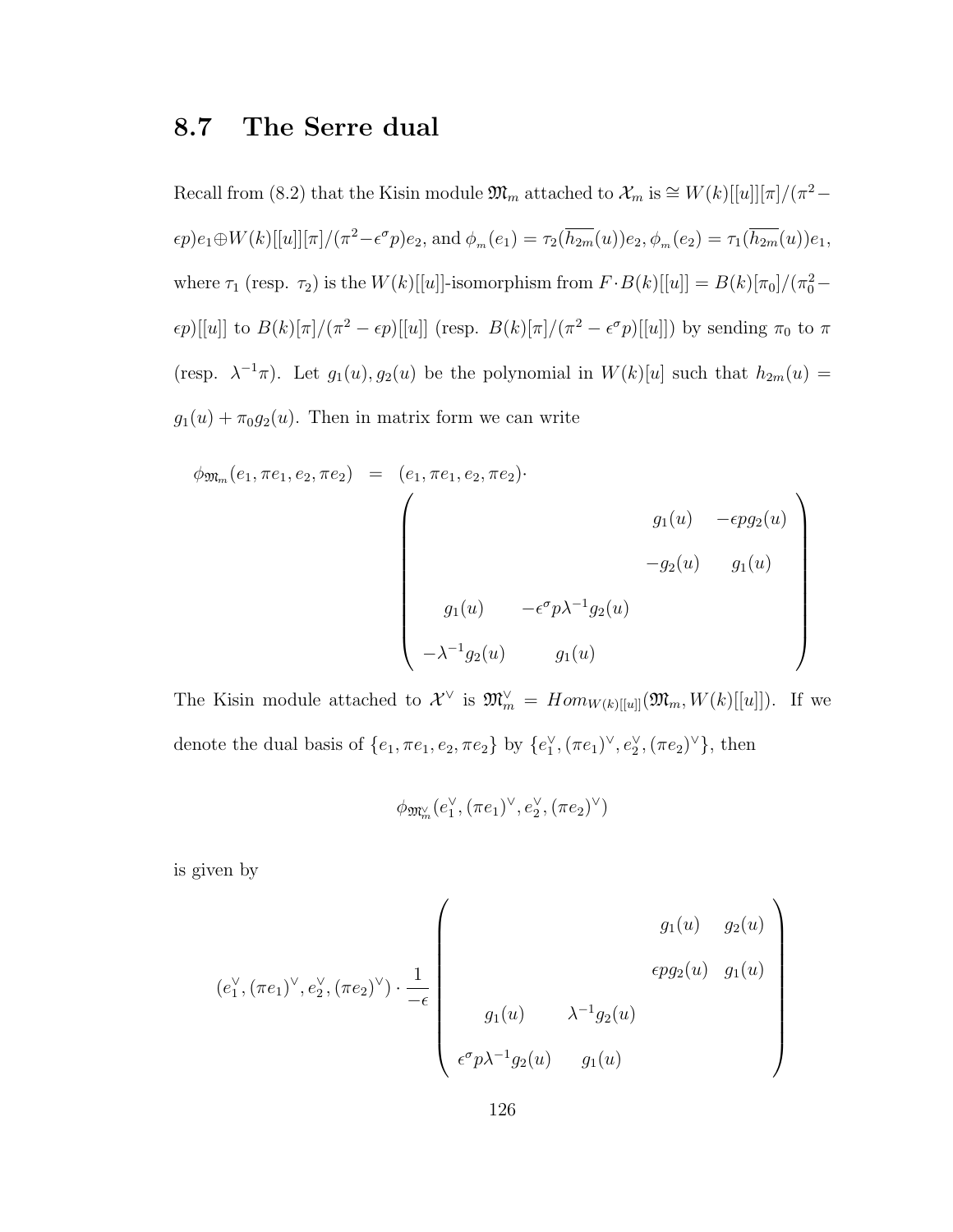Here recall that  $-\epsilon p$  is the constant term of the Eisenstein polynomial  $E_m(u)$ . Take  $\mu \in W(k)^{\times}$  such that  $\mu^{\sigma-1} = -\epsilon^{-1}$ . Define

$$
\widehat{e_1} := \mu(\pi e_1)^{\vee}, \pi \widehat{e_1} := -\mu e_1^{\vee}, \widehat{e_2} := \mu(\pi e_2)^{\vee}, \pi \widehat{e_2} := -\mu e_2^{\vee}
$$

then  $\mathfrak{M}^{\vee} = W(k)[[u]][\pi]/(\pi^2 - \epsilon p)\hat{e}_1 \oplus W(k)[[u]][\pi]/(\pi^2 - \epsilon^{\sigma}p)\hat{e}_2$ , with  $\phi_{\mathfrak{M}} \hat{e}_1 =$  $\tau_2(\overline{h_{2m}}(u))\widehat{\epsilon_2}, \phi_{\mathfrak{M}}\widetilde{\epsilon_2} = \tau_1(\overline{h_{2m}}(u))\widehat{\epsilon_1}$ . If we twist the natural  $\mathcal{O}_F$ -structure on  $\mathfrak{M}_m^{\vee}$ by *i*, i.e., define  $a \cdot e_1 = ae_1$ ,  $a \cdot e_2 = a^{\sigma}e_2$  for  $a \in W(\mathbb{F}_{p^2})$ , and  $\pi_0 \cdot e_i = -\pi e_i$ for  $i = 1, 2$ , then the mapping that sends  $e_i$  to  $\hat{e}_i$  is an  $\mathcal{O}_F$ -linear isomorphism of Kisin modules from  $\mathfrak{M}_m$  to  $\mathfrak{M}_m^{\vee}$ . The natural  $W(k)[[u]]$ -bilinear pairing  $\langle, \rangle : \mathfrak{M}_m \times$  $\mathfrak{M}_{m}^{\vee} \to W(k)[[u]]$  is a perfect pairing that is compatible with the  $\mathcal{O}_F$ -structures, i.e.,  $\langle x \cdot v, w \rangle = \langle v, x \cdot w \rangle$  for  $x \in \mathcal{O}_F$ ,  $v \in \mathfrak{M}_m$ , and  $w \in \mathfrak{M}_m^{\vee}$ .

The pairing  $\langle,\rangle : \mathfrak{M}_m \times \mathfrak{M}_m^{\vee} \to W(k)[[u]]$  naturally extends to  $(\mathbb{Q} \otimes_{\mathbb{Z}} \mathfrak{M}_m) \times$  $(\mathbb{Q} \otimes_{\mathbb{Z}} \mathfrak{M}_m) \to B(k)[[u]]$ . For any positive integer n, it induces a pairing  $\langle, \rangle_n$ :  $p^{-n}\mathfrak{M}_m/\mathfrak{M}_m\times p^{-n}\mathfrak{M}_m^\vee/\mathfrak{M}_m^\vee\;\to\;p^{-n}W(k)[[u]]/W(k)[[u]],\, \text{ by defining }\,\langle v,w\rangle_n\;:=$  $p^{n}\langle v, w \rangle$ . If  $\mathfrak{N}$  is the finite Kisin module attached to a finite locally free  $p^{n}$ -torsion subgroup scheme G of  $\mathcal{X}$ , then its orthogonal complement  $\mathfrak{N}^{\perp;n}$  is the finite Kisin module attached to  $\mathcal{G}^{\perp;n}$  (see the end of Example [\(8.6.3\)](#page-132-0) for the definition of  $\mathcal{G}^{\perp;n}$ ). The following lemma allows us to extract the information of  $\mathfrak{N}^{\perp,n}$  from  $\mathfrak{N}$ , and vice versa.

<span id="page-135-0"></span>**Lemma 8.7.1.** Let  $D$  be a positive integer, and  $l$  be an integer between 1 and  $2n$ . Assumptions and notations on  $\mathfrak{N}$  and  $\mathfrak{N}^{\perp;n}$  are as above.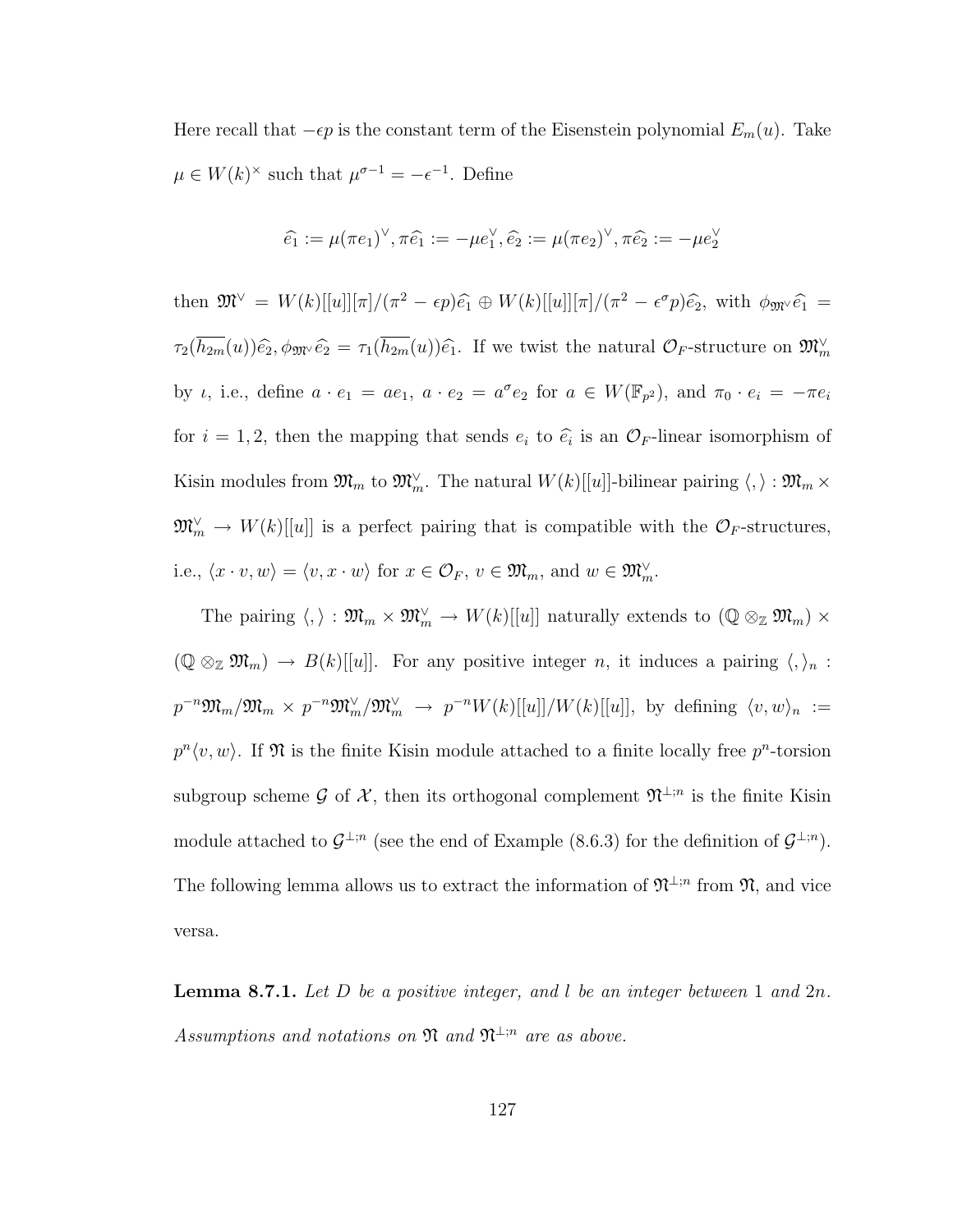(a) If 
$$
\mathfrak{N} \equiv \pi^{-l} \mathfrak{M}_m / \mathfrak{M}_m \mod ord_u \geq D
$$
, then

$$
\mathfrak{N}^{\perp;n} \equiv \pi^{-(2n-l)} \mathfrak{M}^{\vee}_{m} / \mathfrak{M}^{\vee}_{m} \mod ord_u \geq D
$$

and vice versa.

(b) If 
$$
\mathfrak{N} \equiv \pi^{-l} \mathfrak{M}_m / \mathfrak{M}_m + W(k)[[u]] \cdot \sum_{i=1}^2 \mu_i \pi_i^{-(l+1)} e_i \mod ord_u \geq D
$$
 with  $\mu_i \in W(k)[[u]]^{\times}$ , then  $\mathfrak{N}^{\perp;n} \equiv \pi^{-(2n-1-l)} \mathfrak{M}_m^{\vee} / \mathfrak{M}_m^{\vee} + \sum_{i=1}^2 \widehat{\mu_i} \pi_i^{-(2n-l)} \widehat{e_i} \mod ord_u \geq D$ ,  
where  $\widehat{\mu_i} \in W(k)[[u]]^{\times}$  satisfy  $\lambda \mu_1 \widehat{\mu_1} + \mu_2 \widehat{\mu_2} \equiv 0 \mod u$ ; and vice versa.

*Proof.* First look at (a). Let  $M_m$  be the Dieudonné module attached to  $X = (\mathcal{X}_m)_k$ . The Dieudonné module attached to  $\mathcal{G}_k$  is  $\pi^{-l}M_m/M_m$ , so the Dieudonné module associated to  $\mathcal{G}_k^{\perp;n}$  $\int_{k}^{\perp;n}$  is the orthogonal complement of  $\pi^{-l}M_m/M_m$  under the induced pairing  $p^{-n}M_m/M_m \times p^{-n}M_m^{\vee}/M_m^{\vee} \to p^{-n}W(k)/W(k)$ , which is easily seen to be  $\pi^{-(2n-l)} M_m^{\vee} / M_m^{\vee}$ . Therefore for  $\pi_i^{-j}$  $i^{j} \hat{e}_i$  with  $i = 1, 2$  and  $j = 1, 2, \dots, 2n - l$ , there  $\sum_{i}^{-j}\widehat{e_{i}} + \sum_{s=1}^{2}$  $\sum_{n=1}^{2n}$ exist their lifts in  $\mathfrak{N}^{\perp;n}$  in the forms of  $v_{i,j} = \pi_i^{-j}$  $h_{i,j,s,r}\pi_s^{-r}\widehat{e_s}$ , where  $s=1$  $r=2n-l+1$  $h_{i,j,s,r} \in uW(k)[[u]]$ . Because they are orthogonal to  $\mathfrak{N}$ , for each  $i' = 1, 2$  and  $j' =$  $1, 2, \cdots, l$ , the pairing  $\langle \pi_{i'}^{-j'} \rangle$  $\int_{i'}^{-j'} e_{i'}, v_{i,j} \rangle_n \equiv 0 \mod \text{ord}_u \geq D.$  Take  $j' = 1$ , this implies ord<sub>u</sub> $h_{i,j,s,2n} \geq D$ . Take  $j' = 2,3,\dots, l$  inductively, we deduce that ord<sub>u</sub> $h_{i,j,s,r} \geq$ D for all  $i, j, s, r$ . This proves (a). (b) can be proved in the same way, only to notice that under our definitions of  $\hat{e}_1$  and  $\hat{e}_2$ , we have  $\langle \pi_1^{-(l+1)} \rangle$  $e_1^{-\left(l+1\right)}e_1, \pi_1^{-\left(2n-l\right)}$  $e_1^{-(2n-l)}\widehat{e}_1$  =  $\lambda \langle \pi_2^{-(l+1)} \rangle$  $e_2^{- (l+1)} e_2, \pi_2^{-(2n-l)}$  $e^{-\left(2n-l\right)}\widehat{e}_{2}\rangle\neq 0.$  $\Box$ 

<span id="page-136-0"></span>Proposition [\(8.7.1\)](#page-135-0) has the following immediate corollary: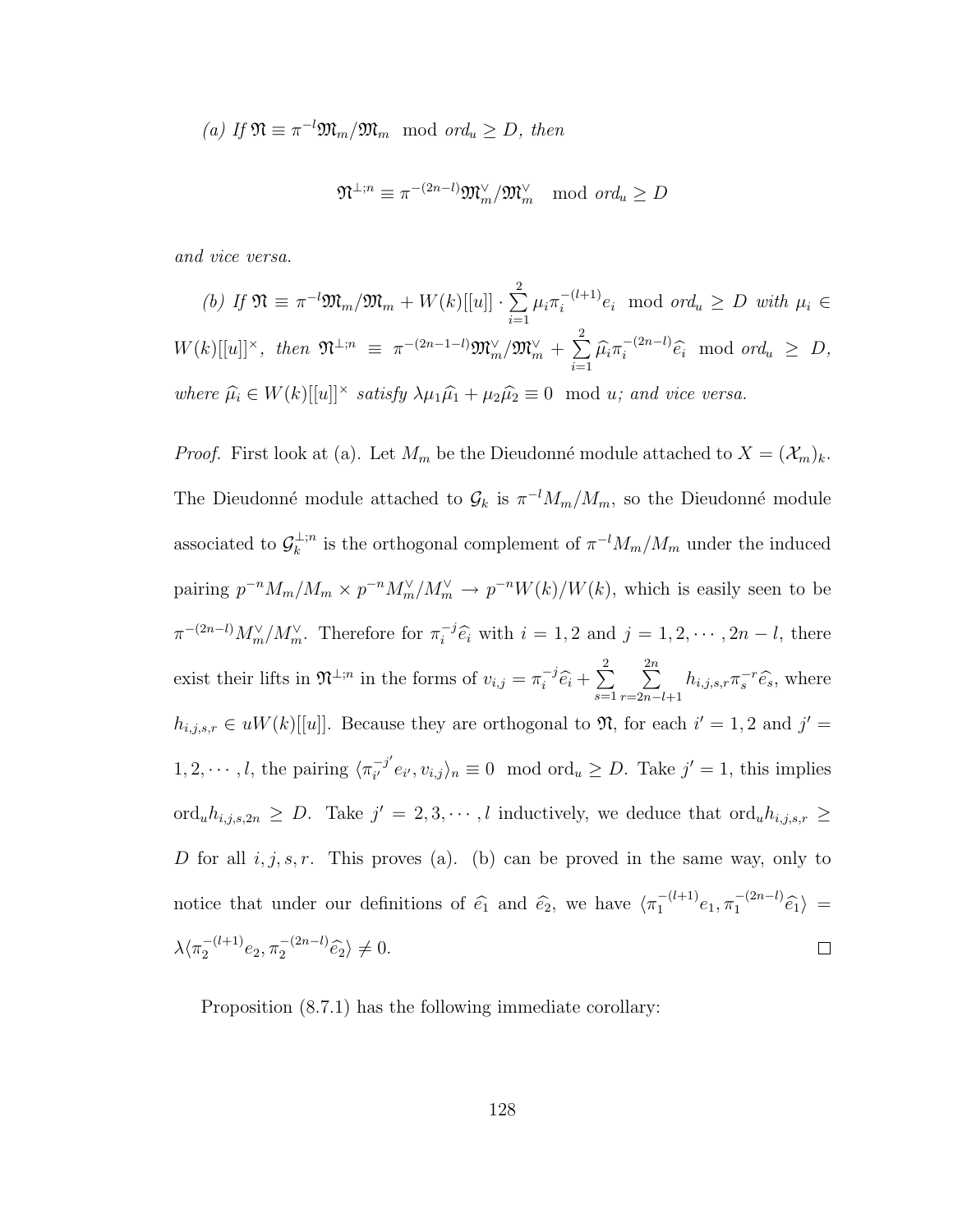**Corollary 8.7.2.** If  $X[\pi^i]$  is contained in  $\mathcal{G}_k$  with index p, then  $X[\pi^{2n-1-i}]$  is contained in  $\mathcal{G}_k^{\perp;n}$  with index p, and vice versa. If that is the case, let  $\delta_i(\mathcal{G}_k)$  and  $\delta_{2n-1-i} (\mathcal{G}^{\perp;n}_k$  $(\frac{1}{k};n)$  be the classes of  $\mathcal{G}_k$  and  $\mathcal{G}_k^{\perp;n}$  $\lambda_k^{\perp;n}$  in  $\mathfrak{L}$ , then  $\delta_i(\mathcal{G}_k) = \overline{\lambda} \delta_{2n-1-i}(\mathcal{G}_k^{\perp;n})$  $\binom{m}{k}$ . In particular,  $\delta_i(\mathcal{G}_k) = [1]$  or  $[\overline{\lambda}]$  if and only if  $\delta_{2n-1-i}(\mathcal{G}_k^{\perp;n})$  $\mathcal{L}_k^{\perp,n}$  = [1] or  $[\overline{\lambda}]$ .

If we define

$$
\hat{v} := \tau_2(h^{(2m-1)}(u))^{\phi} \tau_1(h^{(2m-1)}(u)) \hat{e}_1 + \tau_1(h^{(2m-1)}(u))^{\phi} \tau_2(h^{(2m-1)}(u)) \hat{e}_2
$$

then all the solutions  $x \in p^{-m} \mathfrak{M}_m^{\vee} / \mathfrak{M}_m^{\vee}$  to  $\phi_{\mathfrak{M}_m^{\vee}}(x) = \frac{1}{-\epsilon} E_m(u)x$  have the form  $\eta \cdot \hat{v}, \eta \in p^{-m} \mathcal{O}_F / \mathcal{O}_F$ . For any subgroup A of  $p^{-m} \mathcal{O}_F / \mathcal{O}_F$ , define  $\widehat{\mathfrak{N}_A}^0 := W(k) \{ \eta \cdot \widehat{\mathfrak{N}}_A : W(k) \}$  $\hat{v}|\eta \in A\}$ , and  $\widehat{\mathfrak{N}_A} := \widehat{\mathfrak{N}_A}^0 \cap p^{-m} \mathfrak{M}_m^{\vee}/\mathfrak{M}_m^{\vee}$ . Let  $\widehat{\mathcal{G}_A}$  be the associated finite locally free subgroup scheme of  $\mathcal{X}_m^{\vee}$ , then they enumerate all  $p^m$ -torsion finite locally free subgroup schemes when A runs over subgroups of  $p^{-m}\mathcal{O}_F/\mathcal{O}_F$ . Now supppose  $n \leq m$ , A is a subgroup of  $p^{-n}\mathcal{O}_F/\mathcal{O}_F$ , and  $\mathfrak{N}_A$ ,  $\mathcal{G}_A$  are the corresponding  $p^{n}$ torsion finite Kisin modules and finite locally free subgroup schemes of  $\mathcal{X}_m$ . The definition below provides a direct and concrete way to write down the subgroup  $p^{-n}\mathcal{O}_F/\mathcal{O}_F$  attached to  $\mathfrak{N}^{\perp;n}$  and  $\mathcal{G}^{\perp;n}$ .

Definition 8.7.3. Define a symmetric  $\mathbb{Q}_p$ -pairing on F as follows:

$$
\langle a+b\pi, c+d\pi \rangle := (ad+bc) + (ad+bc)^{\sigma}, \qquad a, b, c, d \in B(\mathbb{F}_{p^2})
$$

It induces a symmetric pairing  $p^{-n} \mathcal{O}_F / \mathcal{O}_F \times p^{-n} \mathcal{O}_F / \mathcal{O}_F \to p^{-n} \mathbb{Z}/\mathbb{Z}$ :

$$
\langle a + b\pi, c + d\pi \rangle_n := p^n((ad + bc) + (ad + bc)^{\sigma})
$$

For any subgroup  $A \subset p^{-n} \mathcal{O}_F / \mathcal{O}_F$ , let  $A^{\perp; n}$  be its orthogonal complement.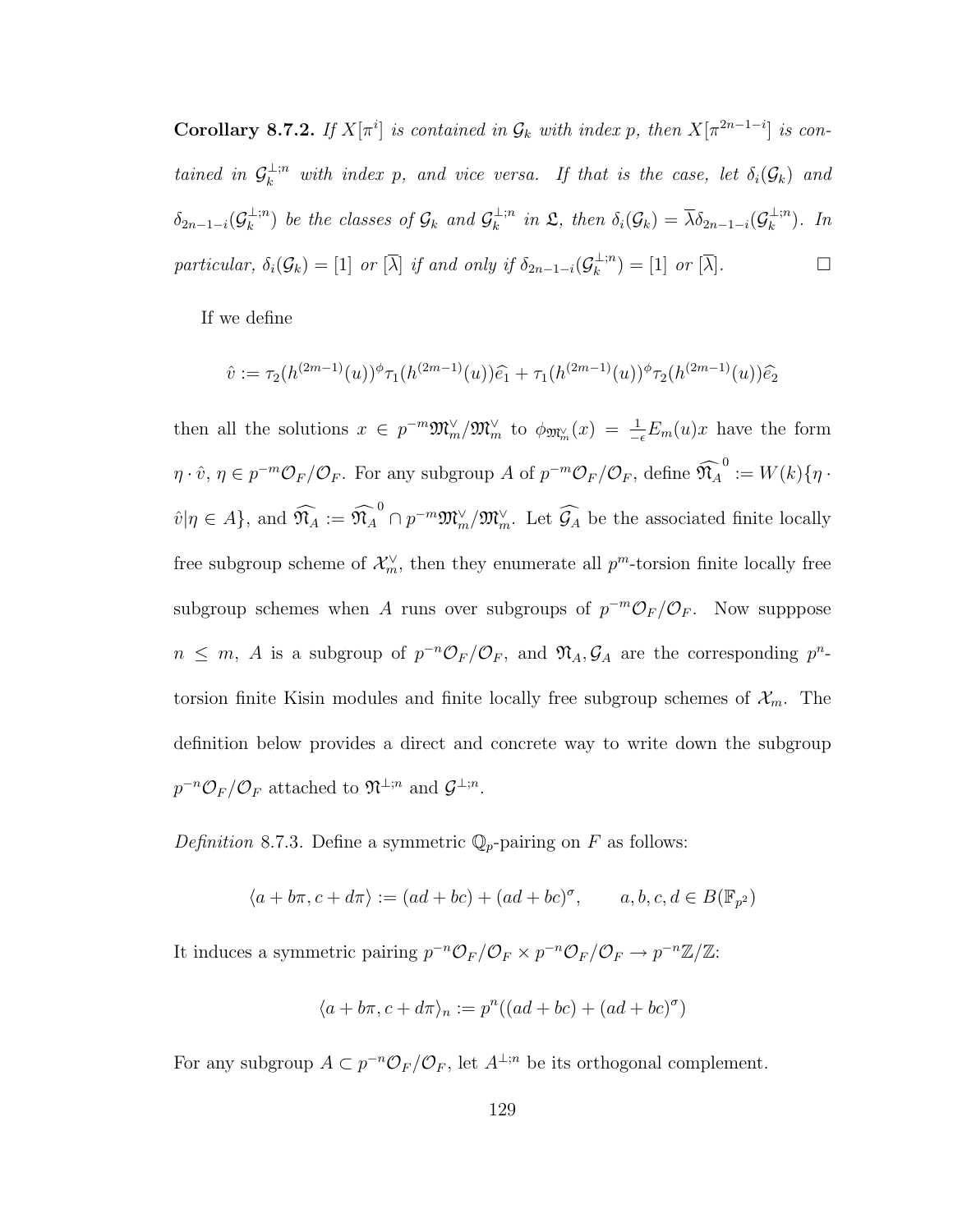Under the definitions above, when  $n \leq m$  one can check  $(\mathfrak{N}_A)^{\perp;n} = \widehat{\mathfrak{N}_{A^{\perp;n}}}$ , and hence  $\mathcal{G}_A^{\perp,n} = \widehat{\mathcal{G}_{A^{\perp,n}}}$ . Moreover, the following proposition illustrates the relation between the structure of A and  $A^{\perp,n}$ ; we leave the details to readers.

Definition 8.7.4. Suppose  $A \subset p^{-n} \mathcal{O}_F / \mathcal{O}_F$  is a subgroup. for all positive integers i, denote the kernel of  $A \xrightarrow{\pi^i} A$  by  $A[\pi^i]$ . For  $i = 1, 2, \cdots, 2n$ , define

$$
R_i(A) := \dim_{\mathbb{F}_p} A[\pi^i]/A[\pi^{i-1}]
$$

Since  $\dim_{\mathbb{F}_p} \pi_0^{-i} \mathcal{O}_F / \pi_0^{-(i-1)} \mathcal{O}_F = 2$ , we know  $R_i(A)$  can only take value 0, 1, or 2.

<span id="page-138-0"></span>**Proposition 8.7.5.** Suppose A is a subgroup of  $p^{-n}\mathcal{O}_F/\mathcal{O}_F$ . Then we have: (a) If  $A \cong \prod^4$  $i=1$  $\mathbb{Z}/p^{n_i}$  with  $0 \leq n_i \leq n$ , then  $A^{\perp;n} \cong \prod^4$  $i=1$  $\mathbb{Z}/p^{n-n_i}$ . (b)  $R_i(A^{\perp;n}) + R_{2n+1-i}(A) = 2$  for all  $i = 1, 2, \dots, 2n$ .

Now we can prove Theorem [8.1.1](#page-109-0) for  $\mathcal{G}_A$  in the case when  $A \cong \mathbb{Z}/p^i \times \mathbb{Z}/p^i \times$  $\mathbb{Z}/p^j \subset p^{-m}\mathcal{O}_F/\mathcal{O}_F$ , where  $i \geq j$ . In fact, by Proposition [8.7.5](#page-138-0) we know  $A^{\perp,i} \cong$  $\mathbb{Z}/p^i \times \mathbb{Z}/p^{i-j}$  has p-rank at most 2, hence Theorem [\(8.1.1\)](#page-109-0) for  $\mathcal{G}_A$  follows from Proposition [\(8.6.1\)](#page-127-1) and Corollary [\(8.7.2\)](#page-136-0). Explore this idea further we will be able to prove Theorem [8.1.1](#page-109-0) for  $\mathcal{G}_A$  in the general case when the p-rank of A is equal to 3 in the next subsection.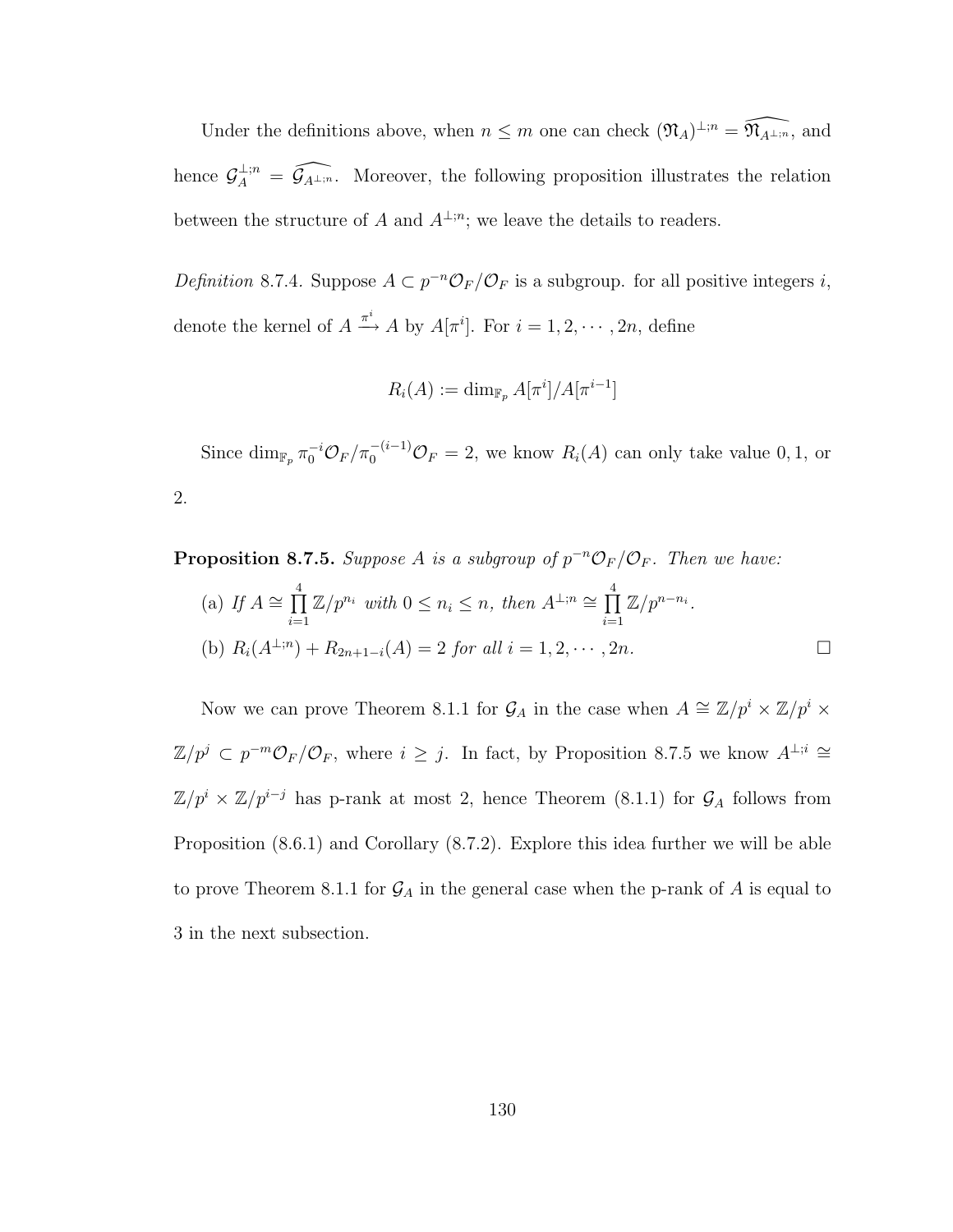### <span id="page-139-0"></span>8.8 The proof of Theorem [\(8.1.1\)](#page-109-0) in the general

#### case

Suppose  $\mathcal{G} = \mathcal{G}_A$  is a finite locally free  $p^m$ -torsion subgroup scheme of  $\mathcal{X}$ , and  $A = \prod^3$  $i=1$  $\langle \eta_i \rangle$ , where  $\eta_i \in (p^{-m_i} \mathcal{O}_F/\mathcal{O}_F) \setminus (p^{-(m_i-1)} \mathcal{O}_F/\mathcal{O}_F)$  with  $m_1 \geq m_2 \geq m_3 \geq 1$ . Suppose  $#A = p^t$ , so  $t = m_1 + m_2 + m_3$ . Let  $\alpha_i \in W(\mathbb{F}_{p^2})^{\times}$  and  $\beta_i \in W(\mathbb{F}_{p^2})$  be the elements such that  $\eta_i = p^{-m_i}(\alpha_i + \pi_0 \beta_i)$  or  $p^{-m_i} \pi_0(\alpha_i + \pi_0 \beta_i)$ , depending on whether  $\nu(\eta_i) = -2m_i$  or  $-2m_i + 1$ .

By the argument at the end of the previous subsection, we may assume  $m_1 > m_2$ . We may also assume that  $\mathcal{X}[\pi] \nsubseteq \mathcal{G}$ , otherwise the isogeny  $\mathcal{X} \to \mathcal{X}/\mathcal{G}$  factors through  $\mathcal{X} \stackrel{\pi}{\rightarrow} \mathcal{X}$  and we may reduce to a subgroup scheme with a smaller order. This assumption translates into  $R_1(A) < 2$ . Because we have assumed the p-rank of A is 3 and the p-rank is equal to  $R_1(A) + R_2(A)$ , we deduce that  $R_1(A) = 1$  and  $R_2(A) = 2.$ 

Definition 8.8.1. Assumptions on  $A$  are as above. Define

$$
L(A) := 4m - 2 + \nu(\eta_1) + \lceil \frac{t+1}{2} \rceil
$$

and

$$
D(A) := \begin{cases} d(p^{L(A)} - p^{L(A)-1}) & \text{if } \nu(\eta_1) = -2m_1 + 1 \text{ and } m_1 = m_2 + m_3 \\ d(p^{L(A)+1} - p^{L(A)}) & \text{otherwise} \end{cases}
$$

<span id="page-139-1"></span>Proposition 8.8.2. Assumptions on A are as in the beginning of the subsection. Then: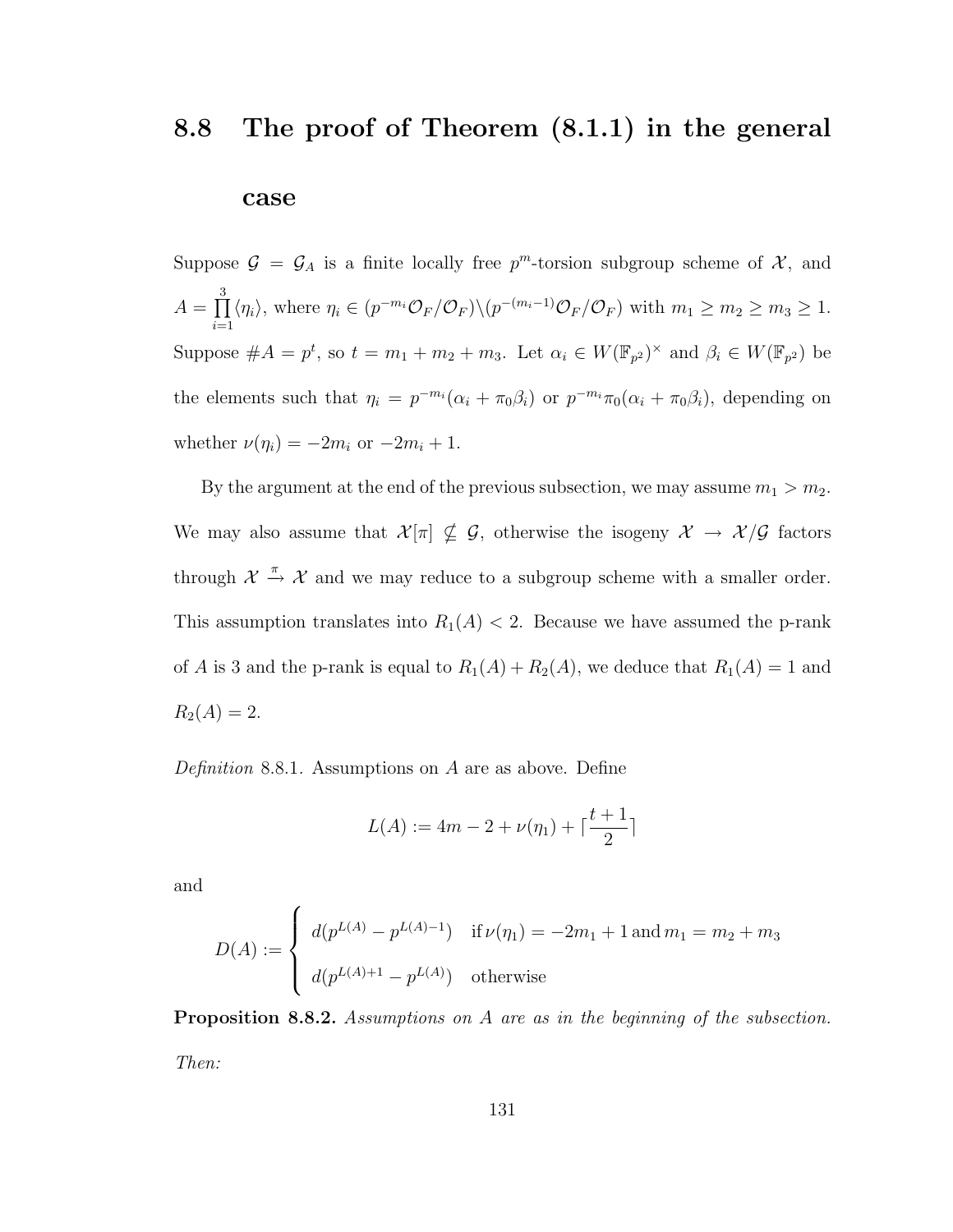(a) If  $t = 2n$ , then there exists  $w_s^{(r)} \in \mathfrak{N}_A$  for  $s = 1, 2$  and  $r = 1, 2, \cdots, n$ , such that  $ord_u(w_s^{(r)} - \pi_s^{-r}e_i) \geq D(A)$ .

(b) If 
$$
t = 2n + 1
$$
, then there exists  $w \in \mathfrak{N}_A$  such that  $w \equiv \pi_1^{-(n+1)} \alpha_1 e_1 + (-1)^c \pi_2^{-(n+1)} \alpha_1^c \lambda^{2m_1 + \nu(\eta_1)} e_2$  mod  $ord_u \geq d(p^{L(A)+1} - p^{L(A)})$ , where  $c = \left[\frac{-\nu(\eta_1) - n}{2}\right]$ .

Before we prove Proposition [8.8.2,](#page-139-1) we first explain how to deduce Theorem [8.1.1\(](#page-109-0)1) from it under the assumption on A as in the beginning of the subsection. It suffices to prove [\(8.2\)](#page-114-0)(a) and (b). When  $m_1 \ge m_2 + m_3$ , they follow immediately from Proposition [8.8.2;](#page-139-1) see the argument after Proposition [\(8.6.1\)](#page-127-1). In general we prove by induction on  $m_3$ . When  $m_3 = 1$ , since we have assumed  $m_1 > m_2$ , we always have  $m_1 \ge m_2 + 1 = m_2 + m_3$ . Suppose  $m_3 \ge 2$  and we have proved the theorem for smaller  $m_3$ . We may assume  $m_1 \leq m_2 + m_3 - 1$ . Then  $A^{\perp;m_1} \cong$  $\mathbb{Z}/p^{m_1} \times \mathbb{Z}/p^{m_1-m_3} \times \mathbb{Z}/p^{m_1-m_2}$  by Proposition [8.7.5.](#page-138-0) But now  $m_1 - m_2 < m_3$ , hence  $(8.2)(a)$  and (b) follows from induction hypothesis and Corollary  $(8.7.2)$ , and Theorem [8.1.1](#page-109-0) is proved.

In the rest of this subsection we prove Proposition [8.8.2.](#page-139-1) Once (a) is proved, for (b) one can construct  $w$  by knocking out the unwanted entries in the presentation of  $\eta_1 \cdot v$  by using the constructed lifts of  $\pi_s^{-r} e_s$ , where  $s = 1, 2$  and  $r = 1, 2, \dots, n$ . The argument is similar to that in the proof of Proposition [8.6.1](#page-127-1) (b) and is left as an exercise.

Now we look at Proposition [8.8.2](#page-139-1) (a). We point out that it suffices to prove the case when  $m_1 = m_2 + m_3$ . In fact, suppose  $m_1 - 2 \ge m_2 + m_3$  and we have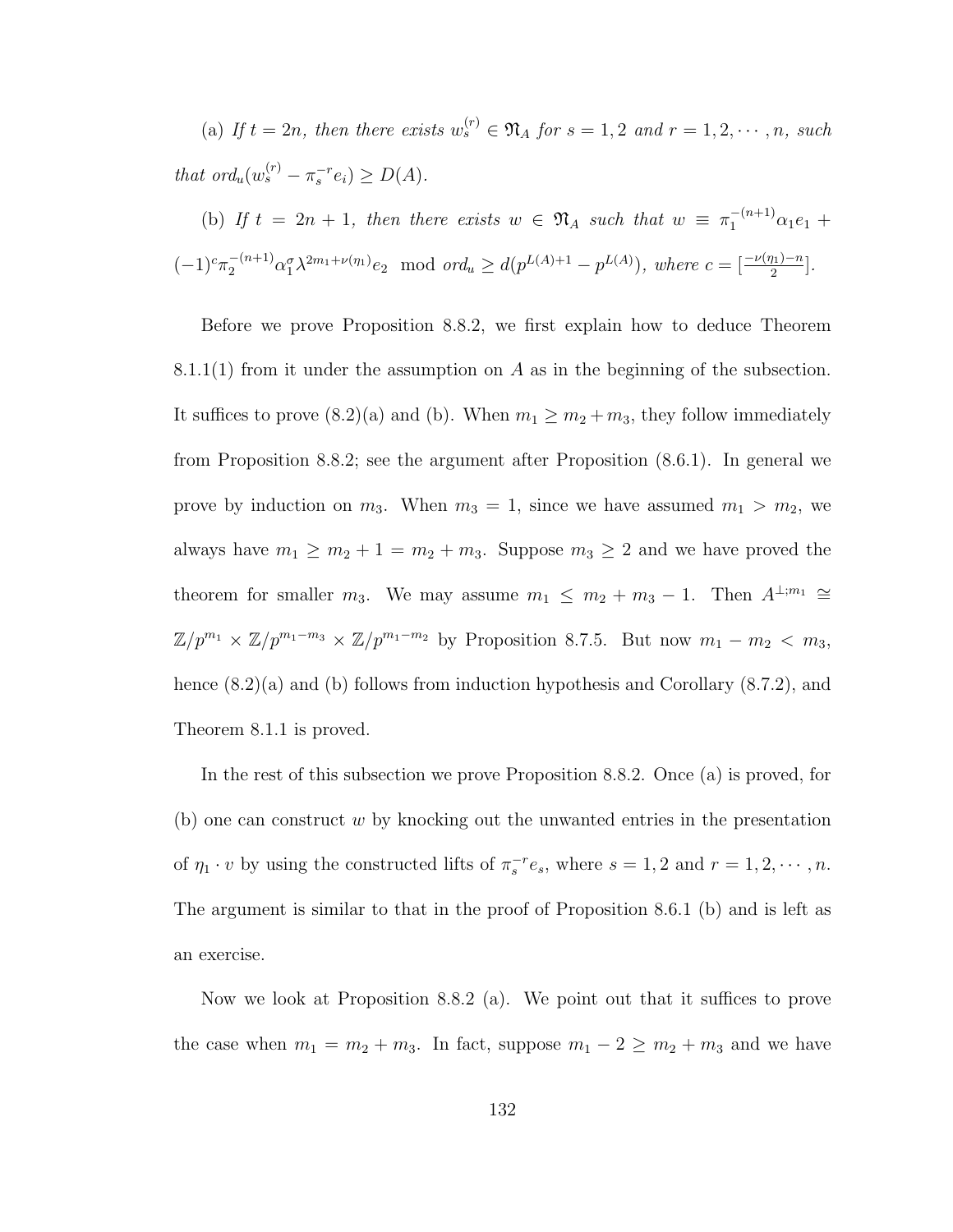proved the claim for  $(m_1 - 2, m_2, m_3)$ . Let  $A' := \langle p^2 \eta_1 \rangle \times \langle \eta_2 \rangle \times \langle \eta_3 \rangle$ , then we have already produced  $w_i^{(r)} \in \mathfrak{N}_{A'} \subset \mathfrak{N}_A$  for  $i = 1, 2$  and  $r = 1, 2, \cdots, n - 1$  by induction hypothesis. Define  $v_1^* := \eta_1 \cdot v - \sum_{i=1}^2$  $s=1$  $\sum_{ }^{n-1}$  $r=1$  $v[\eta_1, r, s]w_s^{(r)}, v_2^* := p\eta_1 \cdot v \sum_{ }^{2}$  $s=1$  $\sum_{ }^{n-1}$  $r=1$  $v[p\eta_1, r, s]w_s^{(r)}$ , then  $v_1^*, v_2^* \in \mathfrak{N}_A$  and  $v_1^* \equiv \sum$ 2  $s=1$  $\sum$  $_{2m_1}$ r=n  $v[\eta_1, r, s] \pi_s^{-r} e_s, v_2^* \equiv \sum$ 2  $s=1$  $\sum^{2m_1-2}$ r=n  $v[p\eta_1, r, s]\pi_s^{-r} e_s \mod \text{ord}_u \ge D(A')$ 

Define

$$
w_1^{(1)} := (v[p\eta_1, n, 2]v[\eta_1, n, 1] - v[\eta_1, n, 2]v[p\eta_1, n, 1])^{-1}(v[p\eta_1, n, 2]v_1^* - v[\eta_1, n, 2]v_2^*)
$$
  
One can check that  $v[p\eta_1, n, 2]v[\eta_1, n, 1] - v[\eta_1, n, 2]v[p\eta_1, n, 1]$  is a unit in  $W(k)((u))$ 

and has order  $d(p^{4m-2+\nu(\eta_1)+n}+p^{4m+\nu(\eta_1)+n})$ . Since

$$
\text{ord}_{u}v[p\eta_{1}, n, 2] \ge \text{ord}_{u}v[\eta_{1}, n, 2] \ge dp^{4m-2+\nu(\eta_{1})+n}
$$

and

$$
-(d(p^{4m-2+\nu(\eta_1)+n}+p^{4m+\nu(\eta_1)+n}))+dp^{4m-2+\nu(\eta_1)+n}+D(A')\geq D(A)
$$

we deduce that

$$
w_1^{(1)} \equiv (v[p\eta_1, n, 2]v[\eta_1, n, 1] - v[\eta_1, n, 2]v[p\eta_1, n, 1])^{-1}(v[p\eta_1, n, 2])
$$
  

$$
\sum_{s=1}^2 \sum_{r=n}^{2m_1} v[\eta_1, r, s] \pi_s^{-r} e_s - v[\eta_1, n, 2] \sum_{s=1}^2 \sum_{r=n}^{2m_1-2} v[p\eta_1, r, s] \pi_s^{-r} e_s
$$
  
mod ord<sub>u</sub>  $\geq D(A)$ 

and it is routine to check that the right hand side is further congruent to  $\pi_1^{-n}e_1$ modulo ord<sub>u</sub>  $\geq D(A)$ . Similarly we can construct  $w_2^{(n)} \in \mathfrak{N}_A$  such that  $w_2^{(n)} \equiv \pi_2^{-n} e_2$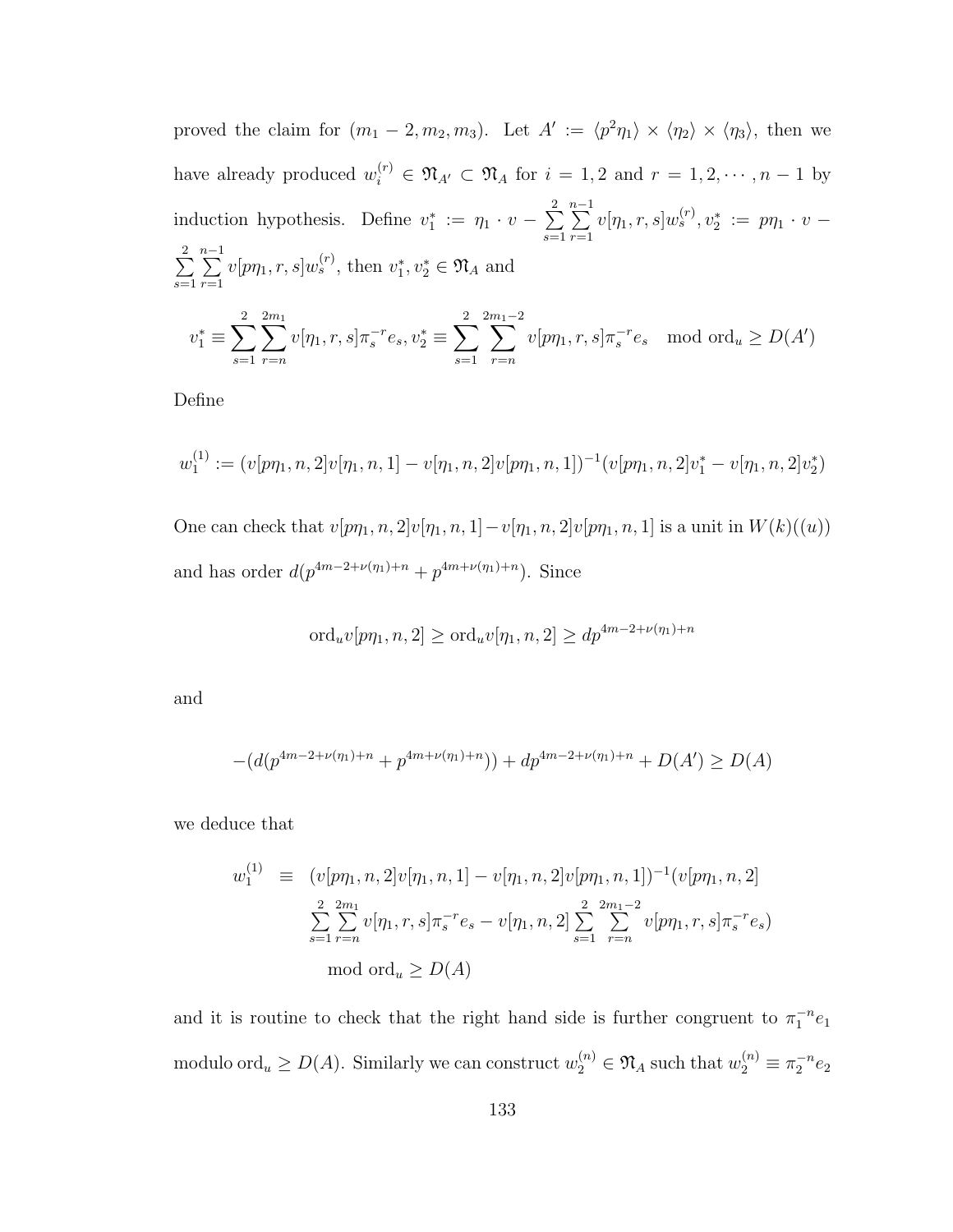mod ord<sub>u</sub>  $\geq D(A)$ , too. Thus the claim in Proposition [8.8.2](#page-139-1) (a) for  $(m_1, m_2, m_3)$ will be proved.

Therefore now we are reduced to the case when  $m_1 = m_2 + m_3$ . We divide the situation into the case when  $\nu(\eta_1) = -2m_1$  and  $\nu(\eta_1) = -2m_1 + 1$ . We first assume  $\nu(\eta_1) = -2m_1.$ 

Prove by induction on  $m_3$ . First suppose  $m_3 = 1$ , so  $m_1 = m_2 + 1$ . Define  $A_1 := \langle p\eta_1 \rangle \times \langle \eta_2 \rangle \times \langle \eta_3 \rangle$  and  $A_2 := \langle \eta_1 \rangle \times \langle \eta_2 \rangle$ . They are both subgroups of index p in A. We will produce two vectors  $v'_1$  and  $v'_2$  from  $\mathfrak{N}_{A_1}$  and  $\mathfrak{N}_{A_2}$ , respectively, and then produce the desired  $w_1^{(n)}$  $u_1^{(n)}$  and  $w_2^{(n)}$  by a linear combination of  $v_1'$  and  $v_2'$ .

By Proposition [8.7.5](#page-138-0) (1),  $A_1^{\perp,m_2} = \langle \hat{\eta}_1 \rangle \times \langle \hat{\eta}_2 \rangle$ , with

$$
\widehat{\eta}_1 \in (p^{-m_2} \mathcal{O}_F / \mathcal{O}_F) \backslash (p^{-(m_2-1)} \mathcal{O}_F / \mathcal{O}_F)
$$

and

$$
\widehat{\eta_2} \in (p^{-(m_2-1)}\mathcal{O}_F/\mathcal{O}_F)\backslash (p^{-(m_2-2)}\mathcal{O}_F/\mathcal{O}_F)
$$

Moreover, by Proposition [8.7.5](#page-138-0) (2) we know  $R_{2m_2}(A_1^{\perp;m_2}) = 2 - R_1(A_1) = 1$ , so  $\nu(\widehat{\eta}_1) = -2m_2$ . Write  $\widehat{\eta}_1 = p^{-m_2}(\widehat{\alpha_1} + \pi_0 \widehat{\beta_1})$ , where  $\widehat{\alpha_1} \in W(\mathbb{F}_{p^2})^{\times}$ ,  $\widehat{\beta_1} \in W(\mathbb{F}_{p^2})$ .

Since the p-rank of  $A_1^{\perp;m_2}$  is 2, by Proposition [8.6.1,](#page-127-1) we deduce that  $\widehat{\mathfrak{N}_{A_1^{\perp;m_2}}}$  $\pi^{-(m_2-1)}\mathfrak{M} + W(k)[[u]] \cdot (\pi_1^{-m_2} \widehat{\alpha_1} \widehat{e_1} + (-1)^{c_1} \pi_2^{-m_2} \widehat{\alpha_1}^{\sigma} \widehat{e_2}) \mod \text{ord}_u \ge D(A_1^{\perp; m_2}),$ where  $c_1 = \left[\frac{-\nu(\hat{n}) - (m_2 - 1)}{2}\right]$ . By Lemma [8.7.1](#page-135-0) we deduce there exists

$$
v_1' \equiv \sum_{i=1}^2 x_i \pi_i^{-(m_2+1)} e_i \mod \text{ord}_u \ge D(A_1^{\perp; m_2})
$$

where  $x_i \in W(k)[[u]]^{\times}$  such that  $\lambda x_1 \widehat{\alpha_1} + (-1)^{c_1} x_2 \widehat{\alpha_1}^{\sigma} \equiv 0 \mod u$ .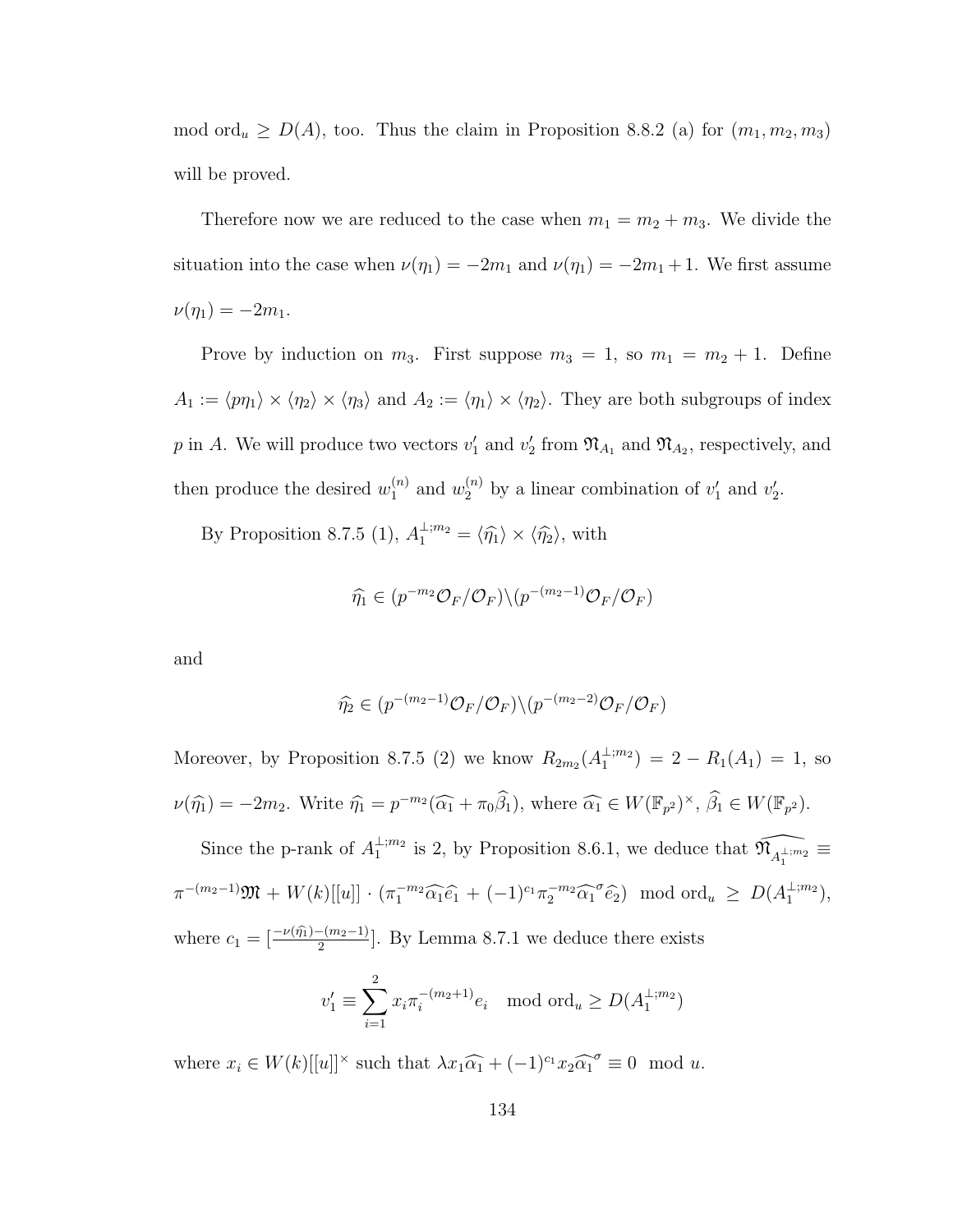On the other hand, since the p-rank of  $A_2$  is 2, by Proposition [8.6.1](#page-127-1) we deduce there exists  $v_2' \equiv \pi_1^{-(m_2+1)} \alpha_1 e_1 + (-1)^{c_2} \pi_2^{-(m_2+1)} \alpha_1^{\sigma} e_2 \mod \text{ord}_u \ge D(A_2)$ , where  $c_2 = \left[\frac{-\nu(\eta_1) - m_2}{2}\right]$ . Note that  $L(A) = L(A_2) = 4m - 3 - m_2 = L(A_1^{\perp; m_2}) - 1$ , so  $D(A_2), D(A_1^{\perp;m_1}) \geq D(A)$ . One can check the determinant of  $\sqrt{ }$  $\overline{\phantom{a}}$  $x_1$   $x_2$  $\alpha_1 \quad (-1)^{c_2} \alpha_1^{\sigma}$  $\setminus$  $\Big\}$ is a unit in  $W(k)$ [[u]], therefore by a linear combination of  $v'_1, v'_2$  we can produce  $w'_1$  and  $w'_2$  in  $\mathfrak{N}_A$  such that  $w'_i \equiv \pi_i^{-(m_2+1)}$  $e_i^{-(m_2+1)}e_i$  mod ord<sub>u</sub>  $\geq D(A)$ . This finishes the proof when  $m_3 = 1$ .

Now suppose  $m_2 \geq 2$ ,  $m_1 = m_2 + m_3$  and we have proved Proposition [8.8.2](#page-139-1) for a smaller  $m_3$ . Define  $A_1 := \langle p^2 \eta_1 \rangle \times \langle \eta_2 \rangle \times \langle \eta_3 \rangle$ , by Proposition [8.7.5](#page-138-0) (a) we know  $A_1^{\perp;m_1-2} = \langle \widehat{\eta_1} \rangle \times \langle \widehat{\eta_2} \rangle \times \langle \widehat{\eta_3} \rangle$ , and if we assume  $\widehat{\eta_i} \in (p^{-m'_i} \mathcal{O}_F / \mathcal{O}_F) \setminus (p^{-(m'_i-1)} \mathcal{O}_F / \mathcal{O}_F)$ , then  $m'_1 = m_2 + m_3 - 2$ ,  $m'_2 = m_2 - 2$ ,  $m'_3 = m_3 - 2$ . By Proposition [8.7.5](#page-138-0) (b) we know  $\nu(\hat{\eta}_1) = -2(m_2 + m_3 - 2) = -2(n - 2)$ . By the induction hypothesis, we know  $\widehat{\mathfrak{N}_{A_1^{\perp,(m_1-2)}}}$  reduces to  $\pi^{-(n-3)}M_1^{\vee} \oplus \pi^{-(n-3)}M_2^{\vee}$  modulo u, hence as its orthogonal complement under the Weil pairing  $p^{-(n-2)} \mathfrak{M}_m / \mathfrak{M}_m \times p^{-(n-2)} \mathfrak{M}^{\vee} / \mathfrak{M}_m^{\vee} \to$  $p^{-(n-2)}W(k)[[u]]/W(k)[[u]]$ , there exists  $w_s^{(r)} \in \mathfrak{N}_{A_1}$  for  $s = 1, 2$  and  $r = 1, 2, \cdots, n-$ 1, such that  $w_s^{(r)} = \pi_s^{-r} e_s + \sum^2$  $i=1$  $\sum_{ }^{2n-4}$  $j=n$  $\pi_i^{-j} h_{i,j,r,s} e_i$ , with  $h_{i,j,r,s} \in uW(k) [[u]].$ 

Define  $A_2 := \langle p^2 \hat{\eta}_1 \rangle \times \langle \hat{\eta}_2 \rangle \times \langle \hat{\eta}_3 \rangle \subset A_1^{\perp; m_1-2}$ . Then by induction hypothesis we know there exists  $w_k^{(l)} \in \widehat{\mathfrak{N}_{A_2}}$  for  $k = 1, 2$  and  $l = 1, 2, ..., n-4$  such that  $w_k^{(l)}~\equiv~\pi_k^{-l}$  $k^{-l}\hat{e_k}$  mod ord<sub>u</sub>  $\ge D(A_2)$ . Since the  $w_k^{(l)}$ 's are orthogonal to the  $w_s^{r}$ 's, by computing  $\langle w_s^{(r)}, w_k^{(l)} \rangle_{m_1-2}$  inductively for  $l = 1, 2, \dots, n-4$ , we can deduce ord<sub>u</sub> $h_{i,j,r,s} \ge D(A_2) = d(p^{4m+3-n} - p^{4m+2-n})$  for  $n+1 \le j \le 2n-4$  and all  $i, r, s$ .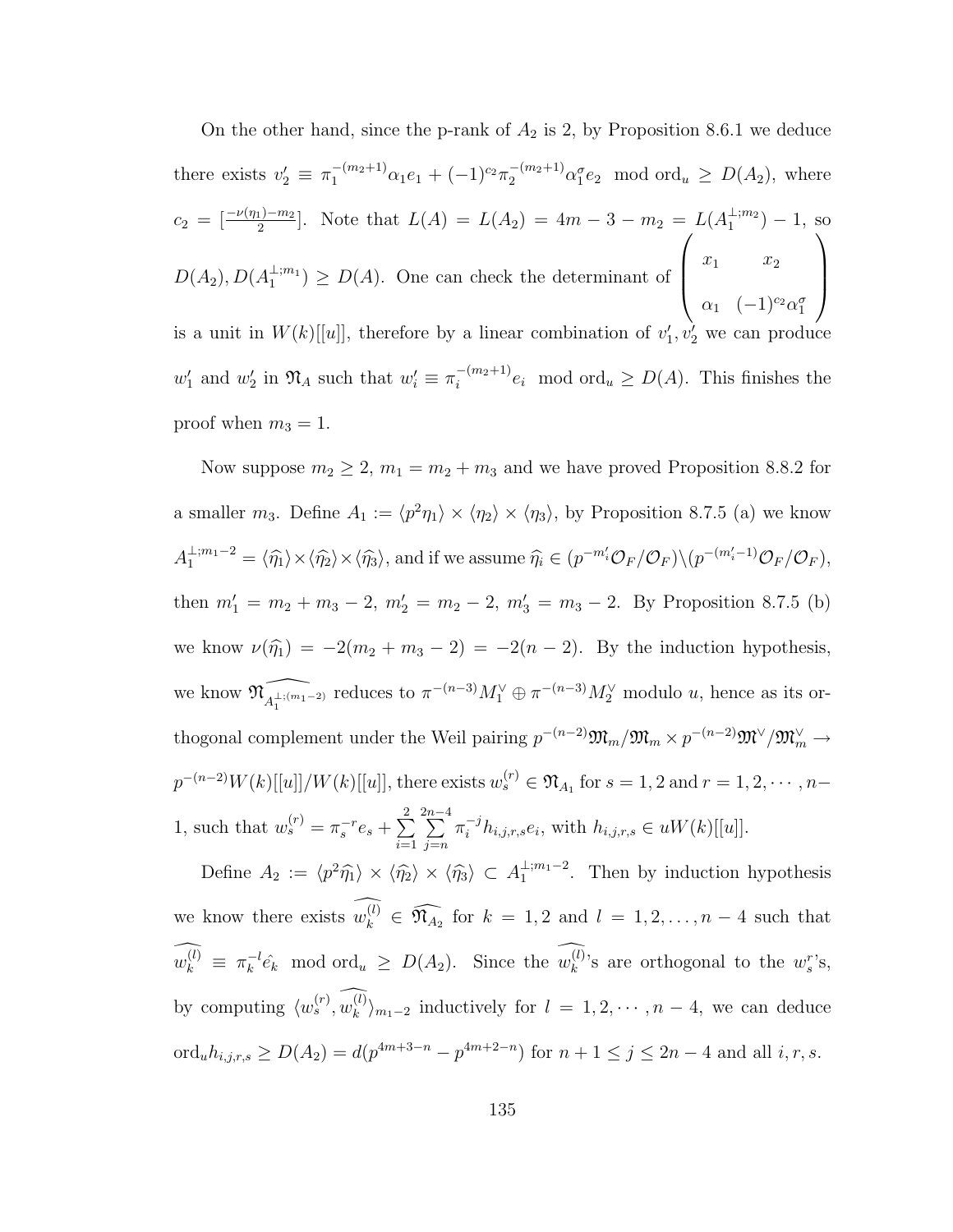Since  $\widehat{\eta}_1 \cdot \widehat{v} = \sum_{i=1}^2$  $i=1$  $\sum_{ }^{2n-4}$  $j=1$  $\pi_i^{-j}$  $\{\hat{y}_i^{-j}v[\hat{\eta}_1, j, i]\hat{\epsilon}_i\}$  is also orthogonal to  $w_s^{(r)}$ , and  $\text{ord}_u v[\hat{\eta}_1, j, i] \geq 0$  $dp^{4m+1-n}$  when  $j \geq n-1$ , so when  $r \leq n-2$  we can deduce

$$
\sum_{i=1}^{2} \langle v[\hat{\eta}_1, n-3, i] \pi_i^{-(n-3)} \hat{e}_i, h_{i,n,r,s} \pi_i^{-n} e_i \rangle_{m_2-2} \equiv 0 \mod \text{ord}_u \ge dp^{4m+1-n}
$$

Similarly if we consider the pairing between  $p\hat{\eta}_1 \cdot \hat{v}$  and  $w_s^{(r)}$  when  $r \leq n-2$ , we get

$$
\sum_{i=1}^{2} \langle v[p\hat{\eta}_1, n-3, i] \pi_i^{-(n-3)} \hat{e}_i, h_{i,n,r,s} \pi_i^{-n} e_i \rangle_{m_2-2} \equiv 0
$$
  
mod ord<sub>u</sub>  $\geq d(p^{4m+3-n} - p^{4m+2-n})$ 

Because  $\langle \pi_1^{-(n-3)} \rangle$  $\overline{e_1}^{(n-3)}\widehat{e_1}, \pi_1^{-n}e_1\rangle = \lambda \langle \pi_2^{-(n-3)}\rangle$  $e_2^{-(n-3)}\hat{e}_2, \pi_2^{-n}e_2\rangle$ , if we denote  $\sqrt{2}$  $\setminus$ 

$$
T := \begin{pmatrix} \lambda v[\hat{\eta_1}, n-3, 1] & v[\hat{\eta_1}, n-3, 2] \\ \lambda v[p\hat{\eta_1}, n-3, 1] & v[p\hat{\eta_1}, n-3, 2] \end{pmatrix}
$$

then we can write the equations in matrix form as

$$
T\left(\begin{array}{cc} h_{1,n,r,1} & h_{1,n,r,2} \\ h_{2,n,r,1} & h_{2,n,r,2} \end{array}\right) = \left(\begin{array}{cc} x_{11} & x_{12} \\ x_{21} & x_{22} \end{array}\right)
$$

with  $\text{ord}_ux_{11}, \text{ord}_ux_{12} \ge dp^{4m+1-n}$ , and  $\text{ord}_ux_{21}, \text{ord}_ux_{22} \ge d(p^{4m+3-n} - p^{4m+2-n})$ . Then by a direct computation of  $T^{-1}$  one can deduce that  $\text{ord}_u h_{i,n,r,s} \geq d(p^{4m+1-n}-1)$  $p^{4m-1-n}$  for all i, s, and  $r \leq n-2$ .

When  $r = n - 1$ , we will have

$$
\begin{pmatrix} h_{1,n,n-1,1} & h_{1,n,n-1,2} \\ h_{2,n,n-1,1} & h_{2,n,n-1,2} \end{pmatrix} \equiv T^{-1} \begin{pmatrix} \lambda v[\hat{\eta}_1, n-2,1] & v[\hat{\eta}_1, n-2,2] \\ \lambda v[p\hat{\eta}_1, n-2,1] & v[p\hat{\eta}_1, n-2,2] \end{pmatrix}
$$

mod ord<sub>u</sub>  $\geq d(p^{4m+1-n} - p^{4m-1-n})$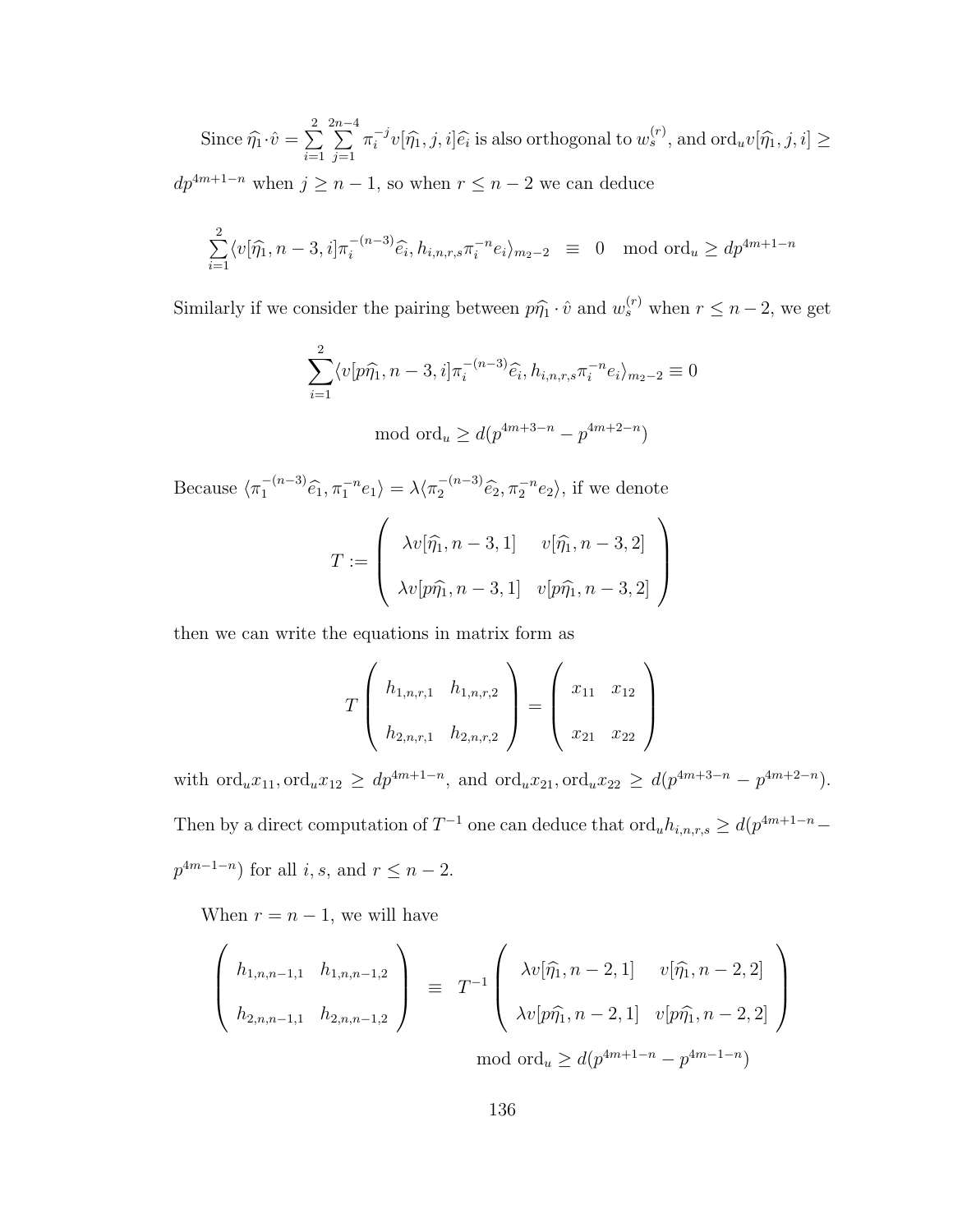Now we consider the following elements in  $\mathfrak{N}_{A_1}$ :

$$
v_1 = \eta_1 \cdot v, v_2 = p\eta_1 \cdot v, v_{2k+1} = w_1^{(n-k)}, v_{2k+2} = w_2^{(n-k)}, \text{ for } k = 1, 2, \cdots, n-1
$$

If we follow the linear algebra approach in [8.5](#page-124-0) with the presentations

$$
v_i = \sum_{s=1}^{2} \sum_{r=1}^{2n} v_{i,r,s} \pi_s^{-r} e_s
$$
  

$$
v_1 = \sum_{s=1}^{2} \sum_{j=1}^{2n} v[\eta_1, j, s] \pi_s^{-j} e_s, v_2 = \sum_{s=1}^{2} \sum_{j=1}^{2n-2} v[p\eta_1, j, s] \pi_s^{-j} e_s
$$
  

$$
w_s^{(r)} = \pi_s^{-r} e_s + \sum_{i=1}^{2} \sum_{j=n}^{2n-4} \pi_i^{-j} h_{i,j,r,s} e_i
$$

we will form the  $2n\times 2n$  matrix:

$$
C \equiv \begin{pmatrix} v[\eta_1, n, 1] & v[p\eta_1, n, 1] & h_{1, n, n-1, 1} & h_{1, n, n-1, 2} & 0 & \cdots & 0 \\ v[\eta_1, n, 2] & v[p\eta_1, n, 2] & h_{2, n, n-1, 1} & h_{2, n, n-1, 2} & 0 & \cdots & 0 \\ v[\eta_1, n-1, 1] & v[p\eta_1, n-1, 1] & 1 & & & & \\ v[\eta_1, n-1, 2] & v[p\eta_1, n-1, 2] & 1 & & & \\ & \vdots & \vdots & & & 1 \\ v[\eta_1, 1, 1] & v[p\eta_1, 1, 1] & \cdots & 1 \\ v[\eta_1, 1, 2] & v[p\eta_1, 1, 2] & & & \\ \text{mod ord}_u \geq d(p^{4m+1-n} - p^{4m-1-n}) & & & \end{pmatrix}
$$

By Lemma [\(8.5.1\)](#page-124-1), it suffices to show det C is a unit in  $W(k)((u))$ , and

$$
\text{ord}_u(\det C)^{-1}C_{k,l}v_{l,r,s} \ge D(A) = d(p^{4m-1-n} - p^{4m-2-n})
$$

for  $k = 1, 2, l = 1, 2, \cdots, 2n, r = n + 1, n + 2, \cdots, 2n,$  and  $s = 1, 2$ .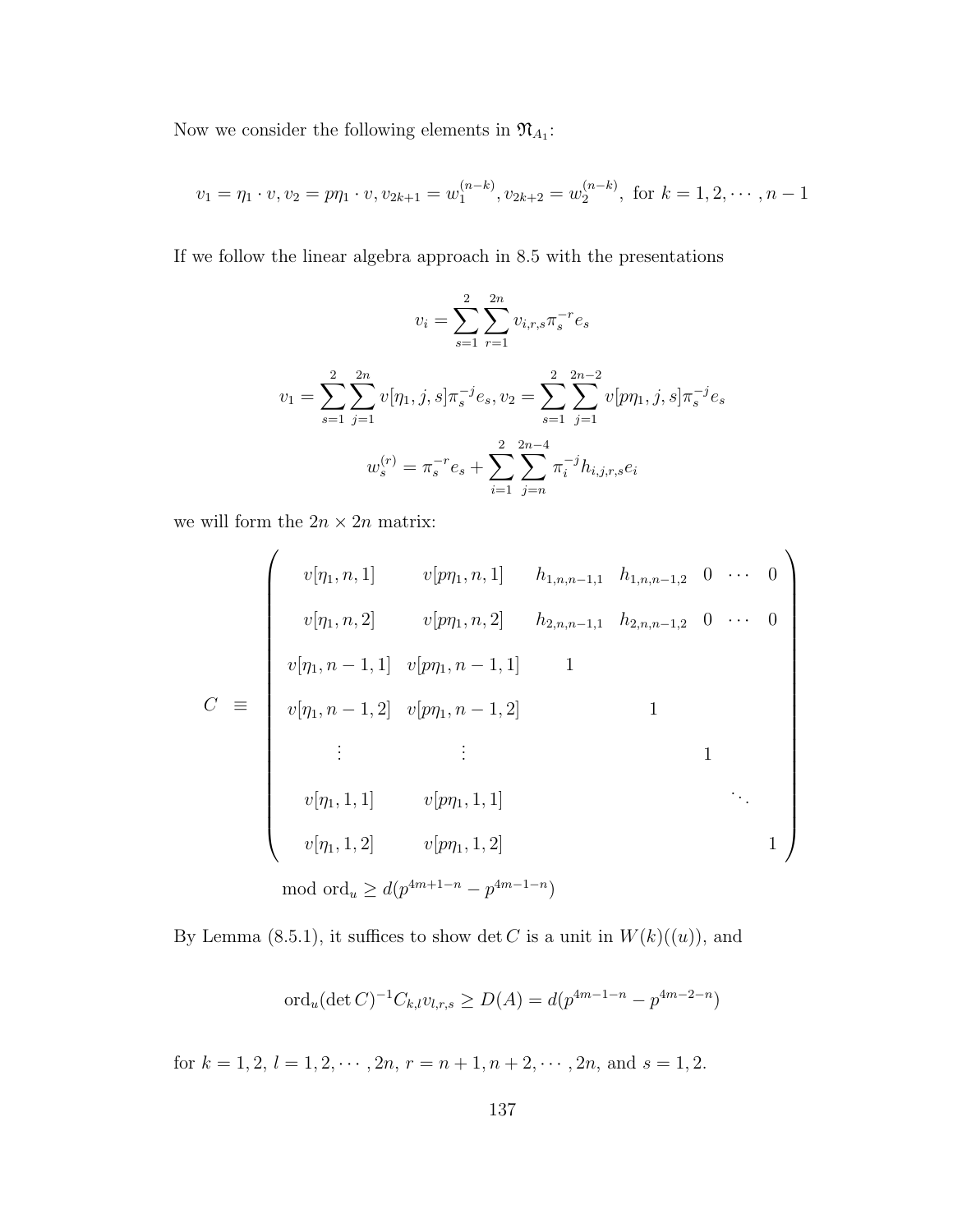With the given form for the matrix  $C$ ,  $\det C$  is equal to the determinant of the following  $2 \times 2$  matrix:

$$
C_0 := \begin{pmatrix} v[\eta_1, n, 1] & v[p\eta_1, n, 1] \\ v[\eta_1, n, 2] & v[p\eta_1, n, 2] \end{pmatrix} - \begin{pmatrix} h_{1,n,n-1,1} & h_{1,n,n-1,2} \\ h_{2,n,n-1,1} & h_{2,n,n-1,2} \end{pmatrix}.
$$
  

$$
v[\eta_1, n-1, 1] \quad v[p\eta_1, n-1, 1]
$$
  

$$
v[\eta_1, n-1, 2] \quad v[p\eta_1, n-1, 2]
$$

One can check

$$
\det C \equiv \epsilon^{2n-1} (\hat{\alpha}_1^{1+\sigma} \lambda (y_{n-1} z_{n-3} - z_{n-1} y_{n-3}))^{-1} (\lambda \alpha_1 \hat{\alpha}_1 y_{n-3} y_{n-2} + \alpha_1^{\sigma} \hat{\alpha}_1^{\sigma} z_{n-3} z_{n-2}) \cdot
$$
  

$$
(\lambda \alpha_1 \hat{\alpha}_1 y_{n-1} y_n + \alpha_1^{\sigma} \hat{\alpha}_1^{\sigma} z_{n-1} z_n) \mod \text{ord}_u > d_0(p^{-(n-2)} + p^{-n})
$$

By Proposition [8.3.3,](#page-118-0) the three factors above

$$
(y_{n-1}z_{n-3}-z_{n-1}y_{n-3})^{-1}, (\lambda\alpha_1\widehat{\alpha_1}y_{n-3}y_{n-2}+\alpha_1^{\sigma}\widehat{\alpha_1}^{\sigma}z_{n-3}z_{n-2})
$$

and

$$
(\lambda \alpha_1 \widehat{\alpha_1} y_{n-1} y_n + \alpha_1^{\sigma} \widehat{\alpha_1}^{\sigma} z_{n-1} z_n)
$$

are all units in  $W(k)((u))$ , with orders equal to  $-d(p^{4m+1-n}+p^{4m-1-n})$ ,  $d(p^{4m+1-n}+p^{4m-1-n})$  $p^{4m-n}$ ), and  $d_0(p^{4m-1-n}+p^{4m-2-n})$ , respectively. So we have proved det C is a unit in  $W(k)((u))$  with order equal to  $d_0(p^{4m-n} + p^{4m-2-n}).$ 

The cofactors  $C_{k,l}$  for  $k = 1, 2$  and  $l = 1, 2$  are equal to the four entries of the  $2 \times 2$ matrix  $C_0$ . One can check by a direct computation of  $C_0$  to see ord<sub>u</sub> $C_{1,1}$ , ord<sub>u</sub> $C_{2,1} \geq$  $dp^{4m-n}$ , and  $\text{ord}_u C_{1,2}, \text{ord}_u C_{2,2} \ge dp^{4m-2-n}$ .

Now suppose  $k = 1, 2, r \ge n + 1$  and  $s = 1, 2$ , we have  $\text{ord}_u v_{1,r,s} \ge dp^{4m-1-n}$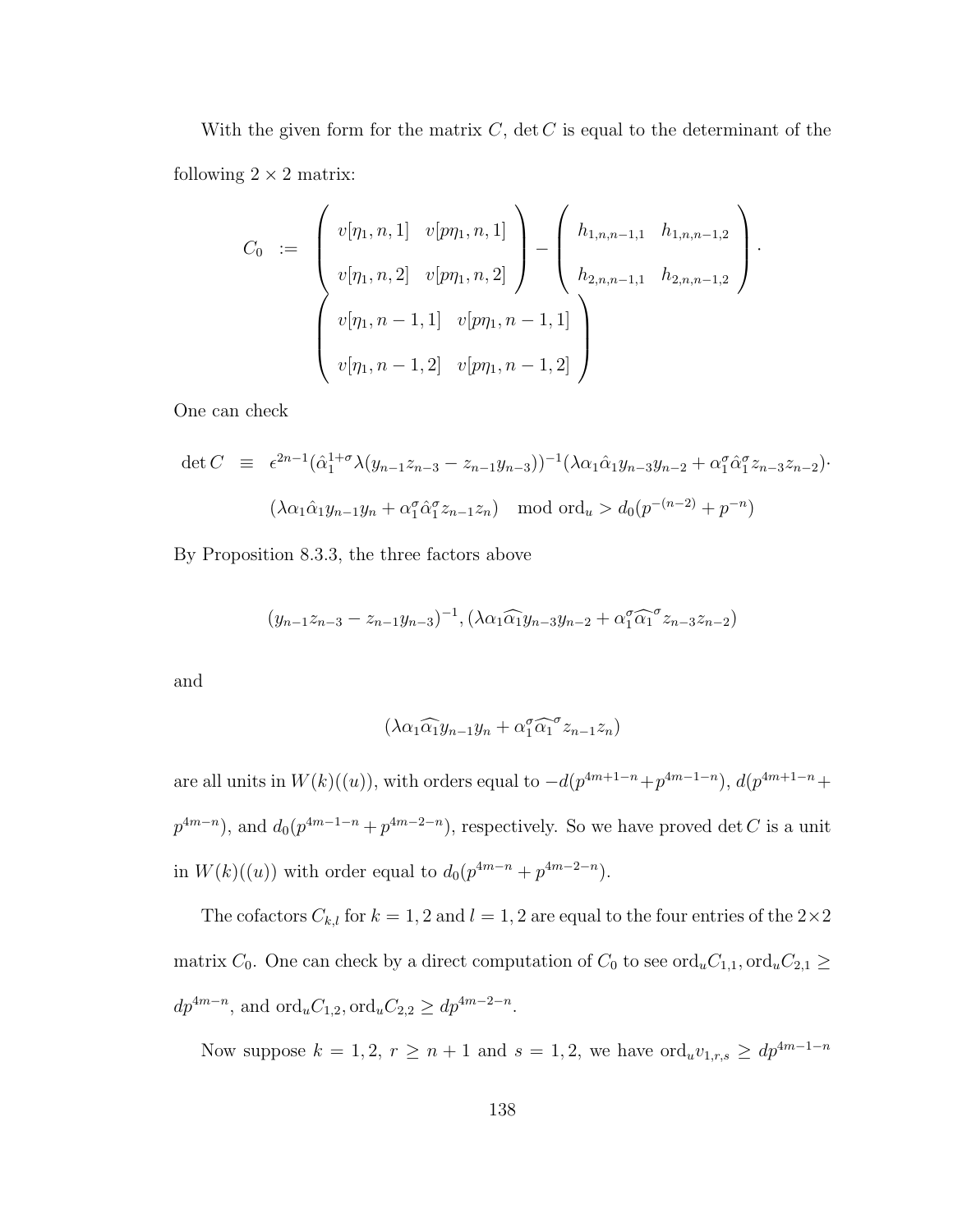and ord<sub>u</sub> $v_{2,r,s} \ge dp^{4m+1-n}$  from the definition of the presentations, then

$$
\begin{aligned} \n\text{ord}_u(\det C)^{-1} C_{k,1} v_{1,r,s} &\ge d(p^{4m-1-n} - p^{4m-2-n})\\ \n\text{ord}_u(\det C)^{-1} C_{k,2} v_{2,r,s} &\ge d(p^{4m+1-n} - p^{4m-n}) \n\end{aligned}
$$

On the other hand, when  $l \geq 3$ ,  $\text{ord}_u v_{l,r,s} \geq d(p^{L(A_2)+1} - p^{L(A_2)}) = d(p^{4m+3-n} - p^{L(A_2)})$  $p^{4m+2-n}$ , hence  $\text{ord}_u(\det C)^{-1}C_{k,l}v_{l,r,s} \geq d_0(p^{4m+3-n}-p^{4m+2-n}-p^{4m-n}-p^{4m-2-n}).$ Thus in total we have  $\text{ord}_u(\det C)^{-1}C_{k,l}v_{l,r,s} \geq d(p^{4m-1-n}-p^{4m-2-n})$  for all  $k=1,2$ ,  $l = 1, 2, \dots, 2n, r = n + 1, n + 2, \dots, 2n, \text{ and } s = 1, 2.$  This means  $w_k^{(n)}$  $k^{(n)} :=$  $\sum_{n=1}^{2n}$  $_{l=1}$  $(\det C)^{-1}C_{k,l}v_l \in \mathfrak{N}_A$  satisfies  $\mathrm{ord}_u(w_k^{(n)} - \pi_k^{-n})$  $e_k^{-n}e_k$ )  $\geq d(p^{4m-1-n}-p^{4m-2-n})$  by Lemma [\(8.5.1\)](#page-124-1). That lower bound is exactly equal to  $D(A)$ , thus Proposition [8.8.2](#page-139-0) is proved in the case when  $\nu(\eta_1) = -2m_1$ .

Finally we are left with the case when  $\nu(\eta_1) = -2m_1 + 1$ . We still prove by induction on  $m_3$ . Now  $m_1 + m_2 + m_3 = 2n$  is even, and  $m_1 = m_2 + m_3$ . Since we have assumed  $R_1(A) = 1$ , this means we may assume  $\nu(\eta_i) = -2m_i$  for  $i = 2, 3$ . Pick  $\eta_i^* \in p^{-m} \mathcal{O}_F / \mathcal{O}_F$  such that  $\pi \eta_i^* = \eta_i$  and define  $A^* := \langle \eta_1^* \rangle \times \langle \eta_2^* \rangle \times \langle \eta_3^* \rangle$ ; the orders of the three factors are equal to  $m_1, m_2 + 1, m_3 + 1$ , respectively. By Proposition [8.7.5](#page-138-0) we know  $(A^*)^{\perp;m_1} = \langle \hat{\eta}_1^* \rangle \times \langle \hat{\eta}_2^* \rangle \times \langle \hat{\eta}_3^* \rangle$  with the orders of the three factors equal to  $m_1, m_1 - m_3 - 1 = m_2 - 1$ , and  $m_1 - m_2 - 1 = m_3 - 1$ . Moreover, since  $R_{2m_1}((A^*)^{\perp;m_1}) = 2 - R_1(A^*) = 0$ , we deduce that  $\nu(\hat{\eta_1^*}) = -2m_1 + 1$ .

When  $m_3 \geq 2$ , the induction hypothesis guarantees the existence of  $\widehat{w_s^{*(r)}} \in$  $\widehat{\mathfrak{N}_{(A^*)^{\perp; m_1}}}$  for  $s = 1, 2$  and  $r = 1, 2, \cdots, n - 1$ . such that  $\widehat{\text{ord}_u(w_s^{*(r)}} - \pi_i^{-r})$  $e_i^{-r}e_i) \geq$  $D((A^*)^{\perp;m_1})$ . Note that  $m_1 \ge (m_2-1)+(m_3-1)+2$ , so  $D((A^*)^{\perp;m_1})=d_0(p^{4m-1-n}-1)$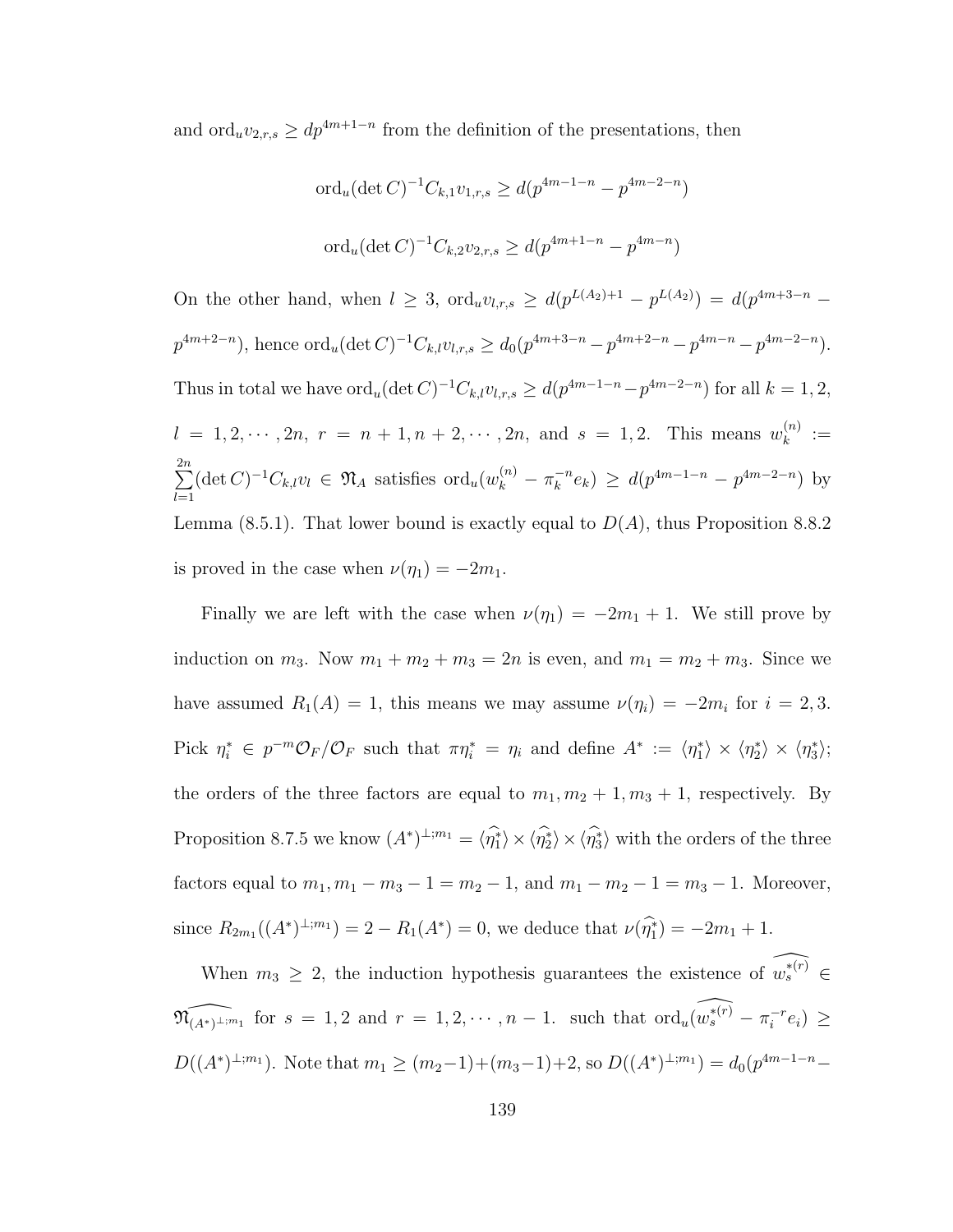$p^{4m-2-n} = D(A)$ . When  $m_3 = 1$ , the p-rank of  $(A^*)^{\perp;m_1}$  is equal to 2 and Propo-sition [8.6.1](#page-127-0) also implies the existence of such  $\widehat{w_i^{*(r)}}$ . Then by Lemma [8.7.1](#page-135-0) there exists  $w_s^{*(r)} \in \mathfrak{N}_{A^*}$  for  $s = 1, 2$  and  $r = 1, 2, \cdots, n + 1$ , such that  $w_s^{*(r)} \equiv \pi_s^{-r} e_s$ mod ord<sub>u</sub>  $\geq D(A)$ . Since  $\mathfrak{N}_A = \pi \cdot \mathfrak{N}_{A^*}$ , the proof of Proposition [8.8.2](#page-139-0) is completed.

#### 8.9 A final remark

Let R runs over the finite extensions of  $R_0$ , it is unexpected from Theorem  $(8.1.1)$ that whether the reduction of a finite locally free subgroup scheme  $\mathcal G$  in  $\mathcal X_R$  is  $\mathcal O_F$ stable is completely determined by its order. We finally comment that if we have known Theorem  $(8.1.1)(1)(b)$  for all odd positive integers t, then there is in fact a simple proof to deduce Theorem  $(8.1.1)(1)(a)$  for all even positive integers t.

Since the reflex field of the p-adic CM type  $(F, \Phi)$  is  $F = B(\mathbb{F}_{p^2})[\pi_0]/(\pi_0^2 - \epsilon p)$ itself, there exists an  $\mathcal{O}_F$ -linear CM p-divisible group  $\mathcal Y$  over  $\mathcal{O}_F$  with p-adic CM type  $\Phi$ , such that the associated Galois representation  $\rho : Gal(F^{ab}/F) \to \mathcal{O}_F^{\times}$  carries  $I_F^{ab}$  onto the image of  $\rho$ ; see [\[1\]](#page-243-0)(3.7.3). This implies any  $p^i$ -torsion geometric point on  $\mathcal Y$  is rational over a totally ramified extension  $F_i$  over  $F$ . Let  $Y := \mathcal Y_{\mathbb F_{p^2}}$ . Since  $\mathcal Y_{R_0}$ is  $\mathcal{O}_F$ -linearly isomorphic to X, it suffices to prove for every finite totally ramified extension E of F and every finite locally free subgroup scheme  $\mathcal{G}$  of  $\mathcal{Y}_{\mathcal{O}_E}$  such that  $\#\mathcal{G} = p^{2n}$ , the closed fiber  $G := \mathcal{G}_k$  is equal to  $Y[\pi^n]$ .

We prove by induction on n. Suppose we have proved for all smaller  $n$ 's. Take a filtration  $\mathcal{G}_2 \subset \mathcal{G}_1 \subset \mathcal{G}$  such that the rank of  $\mathcal{G}/\mathcal{G}_1$  and  $\mathcal{G}_1/\mathcal{G}_2$  are both equal to p.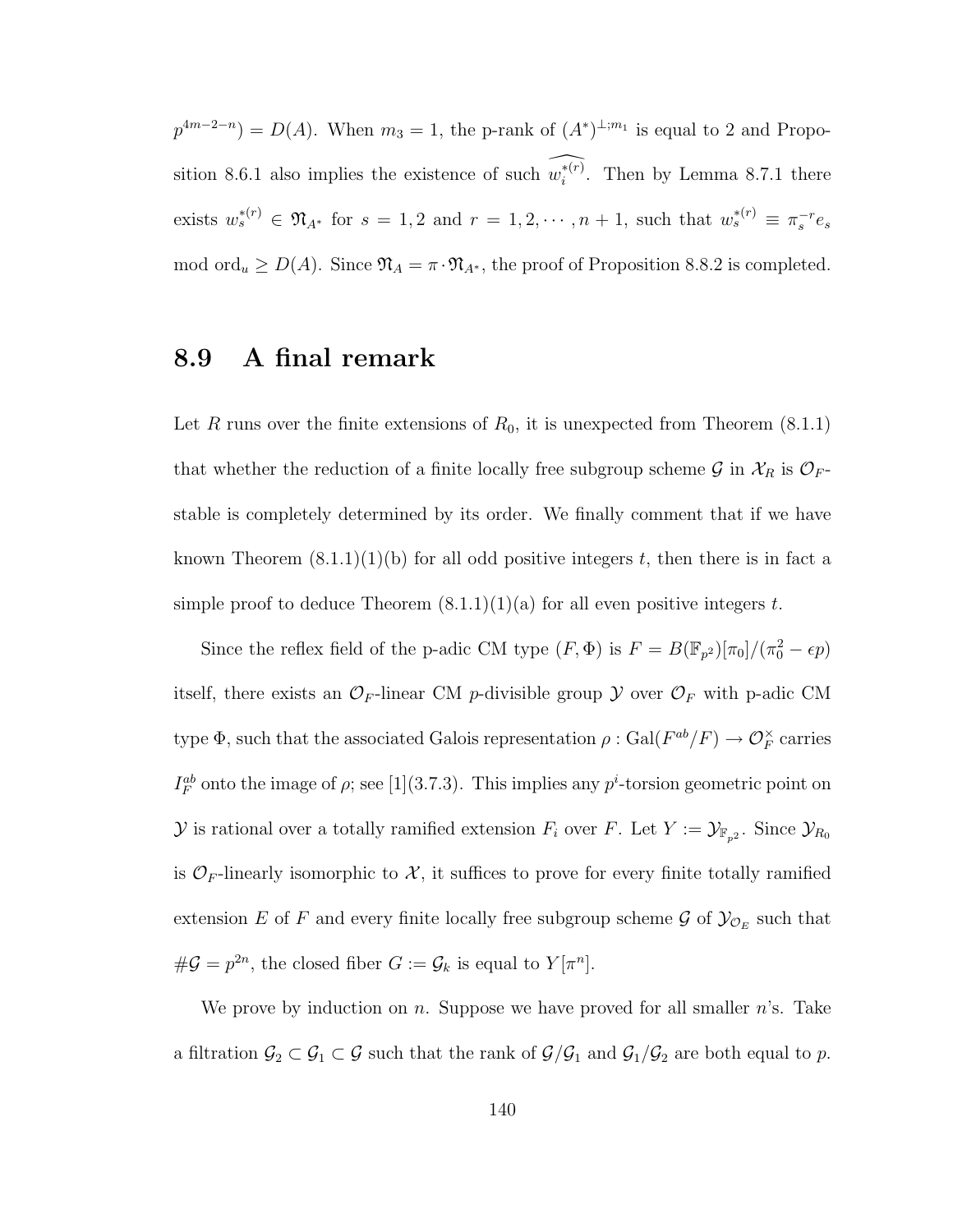Denote  $G_i$  as the closed fiber of  $\mathcal{G}_i$ . By induction hypothesis we may assume  $G_2$  =  $Y[\pi^{-(n-1)}]$ . Note that  $Y/G_2$  is  $\mathcal{O}_F$ -linearly isomorphic to Y. The subgroup  $G_1/G_2 \subset$  $Y/G_2$  has order p, and since  $Y/G_2 \cong Y$  is local-to-local type we know  $G_1/G_2 \cong \alpha_p$ . We have seen the Dieudonné module attached to  $Y/G_2$  is  $\mathcal{O}_F$ -linearly isomorphic to  $M = W(\mathbb{F}_{p^2})[\pi] / (\pi^2 - \epsilon p) e_1 \oplus W(\mathbb{F}_{p^2})[\pi] / (\pi^2 - \epsilon^{\sigma} p) e_2$ , where the  $\mathcal{O}_F$ -structure is defined by  $a \cdot e_1 := ae_1, a \cdot e_2 := a^{\sigma} e_2$  for  $a \in W(\mathbb{F}_{p^2})$ , and  $\pi_0 \cdot e_i := \pi e_i$ . The  $\mathcal{O}_F$ -linear Frobenius and Verschiebung maps are defined by  $Fe_1 = -\epsilon^{-1}\lambda^{-1}\pi e_2$ ,  $Ve_1 = -\pi e_2$ , and  $Fe_2 = -\epsilon^{-1} \pi e_1$ ,  $Ve_2 = -\lambda^{-\sigma} \pi e_1$ . The Dieudonné module  $M'$  attached to  $X/G_1$ is equal to  $M + W(k) \cdot x$ , where  $x \in p^{-1}M/M$ . It is easy to check  $a(M) = 2$ . We claim the Dieudonné module M' is  $\mathcal{O}_F$ -stable if and only if  $a(M') = 2$ . In fact, to make  $Fx \in M'$  we must have  $x \equiv \pi^{-1}(x_1e_1 + x_2e_2) \mod M$  with  $x_1, x_2 \in \mathbb{F}_{p^2}$ , then

$$
Fx \equiv -(\epsilon^{-1}x_2^{\sigma}e_1 + \epsilon^{-1}\lambda^{-1}x_1^{\sigma}e_2), Vx \equiv -(\lambda^{-\sigma}x_2^{-\sigma}e_1 + x_1^{-\sigma}e_2) \mod \pi M_1 \oplus \pi M_2
$$

It is clear that  $a(M') = 2$  if and only if Fx and Vx mod p are linearly dependent over  $\mathbb{F}_{p^2}$  modulo  $\pi M_1 \oplus \pi M_2$ . This is further equivalent to the degeneracy of the  $2 \times 2$  matrix  $\sqrt{ }$  $\overline{\phantom{a}}$  $\epsilon^{-1} x_2^{\sigma} \quad \epsilon^{-1} \lambda^{-1} x_1^{\sigma}$  $\lambda^{-\sigma} x_2^{-\sigma} \qquad x_1^{-\sigma}$  $\setminus$ Note that  $x_i \in \mathbb{F}_{p^2}$ , hence  $x_i^{\sigma} = x_i^{-\sigma}$  $\frac{-\sigma}{i}$ . The determinant is therefore equal to  $\epsilon^{-1}(x_1x_2)^\sigma(1-\lambda^{-\sigma-1})=2\epsilon^{-1}(x_1x_2)^\sigma$ , since  $\lambda^{-\sigma-1} = \epsilon^{-\frac{p^2-1}{2}} = -1$ . Thus  $a(M') = 2$  if and only if  $x_1 = 0$  or  $x_2 = 0$ , which is clearly equivalent to saying  $M'$  is  $\mathcal{O}_F$ -stable.

As a result, since the order of  $G_1$  is an odd power of p, by our assumption we have known  $G_1$  is not  $\mathcal{O}_F$ -stable. Hence  $a(M') = 1$ . As a result, there is a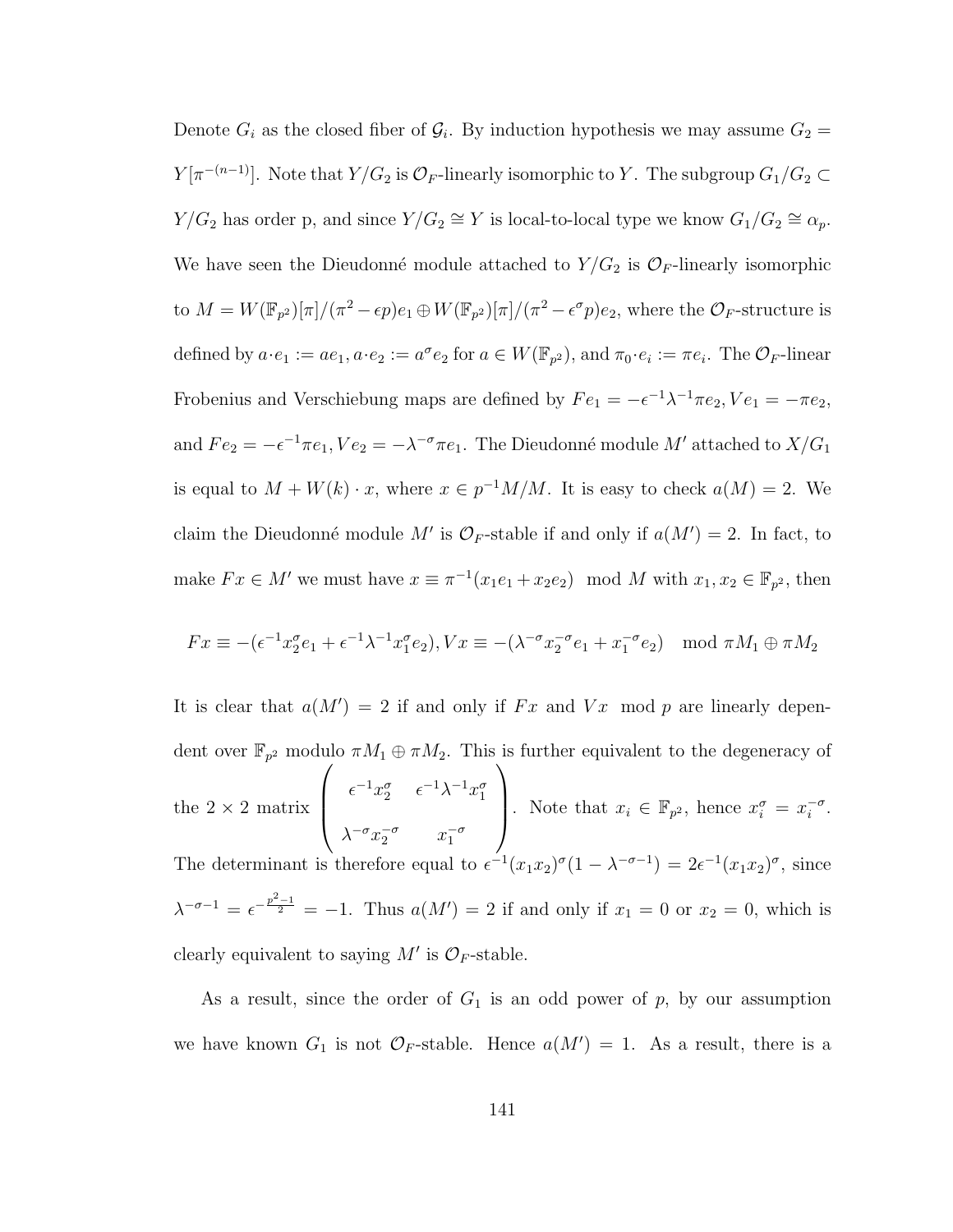unique Dieudonné module  $M'' \supset M'$  with length $M''/M' = p$ , which is necessarily the Diedonne module attached to  $Y/G_2$ . But  $M' := \pi^{-1}M \cong M$  obviously satisfies that condition, hence  $G/G_2 = (Y/G_2)[\pi]$ ,  $G = Y[\pi^n]$ .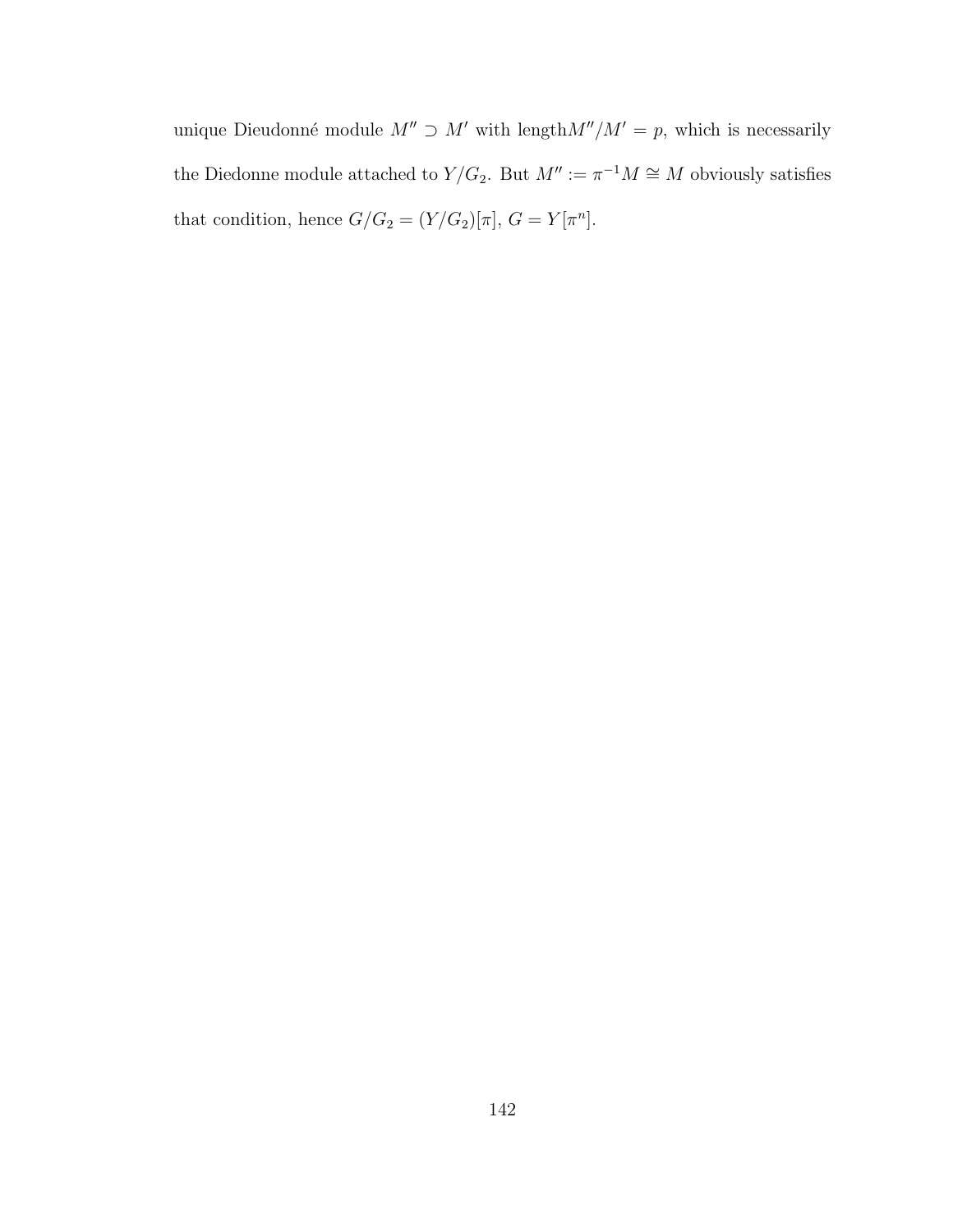## Part II

# The Relabelling Action On The Equicharacteristic Universal Deformation Space of  $p$ -divisible Smooth Formal Groups over  $\overline{\mathbb{F}}_p$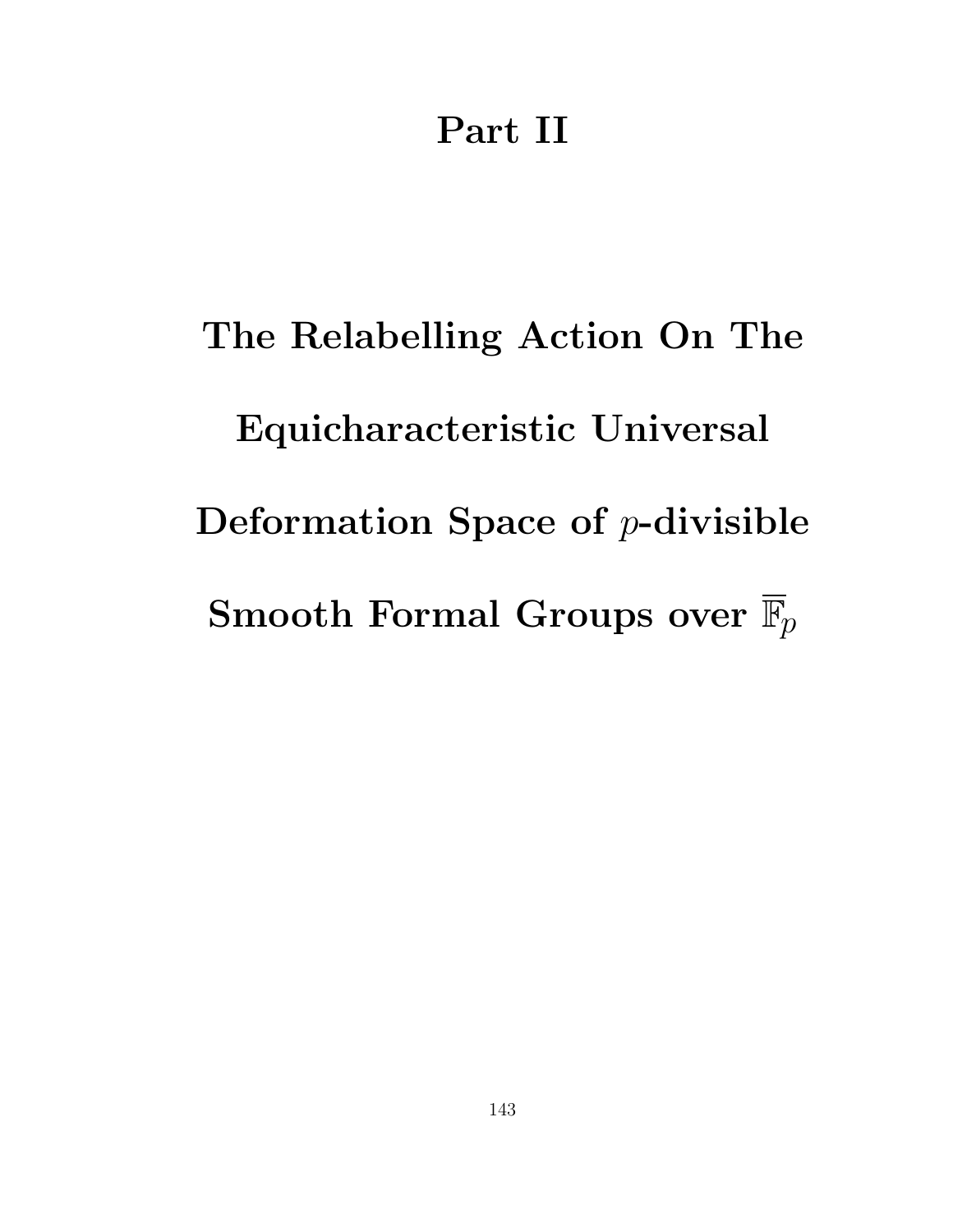### Chapter 9

## Introduction to Part II

Let X be a connected p-divisible group over  $\overline{\mathbb{F}}_p$ . The universal deformation space of X is a smooth formal scheme  $\text{Spf } \mathcal{R}$  over  $W(\overline{\mathbb{F}}_p)$ . There is a natural action by Aut(X) on Spf R by "changing the label on the closed fiber", which we will refer to as the *relabelling action* throughout this paper. The equacharacteristic universal deformation space of X is  $\text{Spf } R/pR$ , and the action by  $\text{Aut}(X)$  induced from the relabelling action will be referred to as the *equicharacteristic relabelling ac*tion. On the other hand, let G be the formal group associated to  $X$ , then the universal deformation space and the equicharacteristic deformation space of G are naturally isomorphic to those defined for  $X$ . The relabelling action and equicharacteristic relabelling action can be defined in the same way, and these definitions are compatible with the corresponding notions for  $X$ . The relabelling action and the equicharacteristic relabelling action by  $\rho \in Aut(X)$  will be denoted by  $R_{\rho}$  and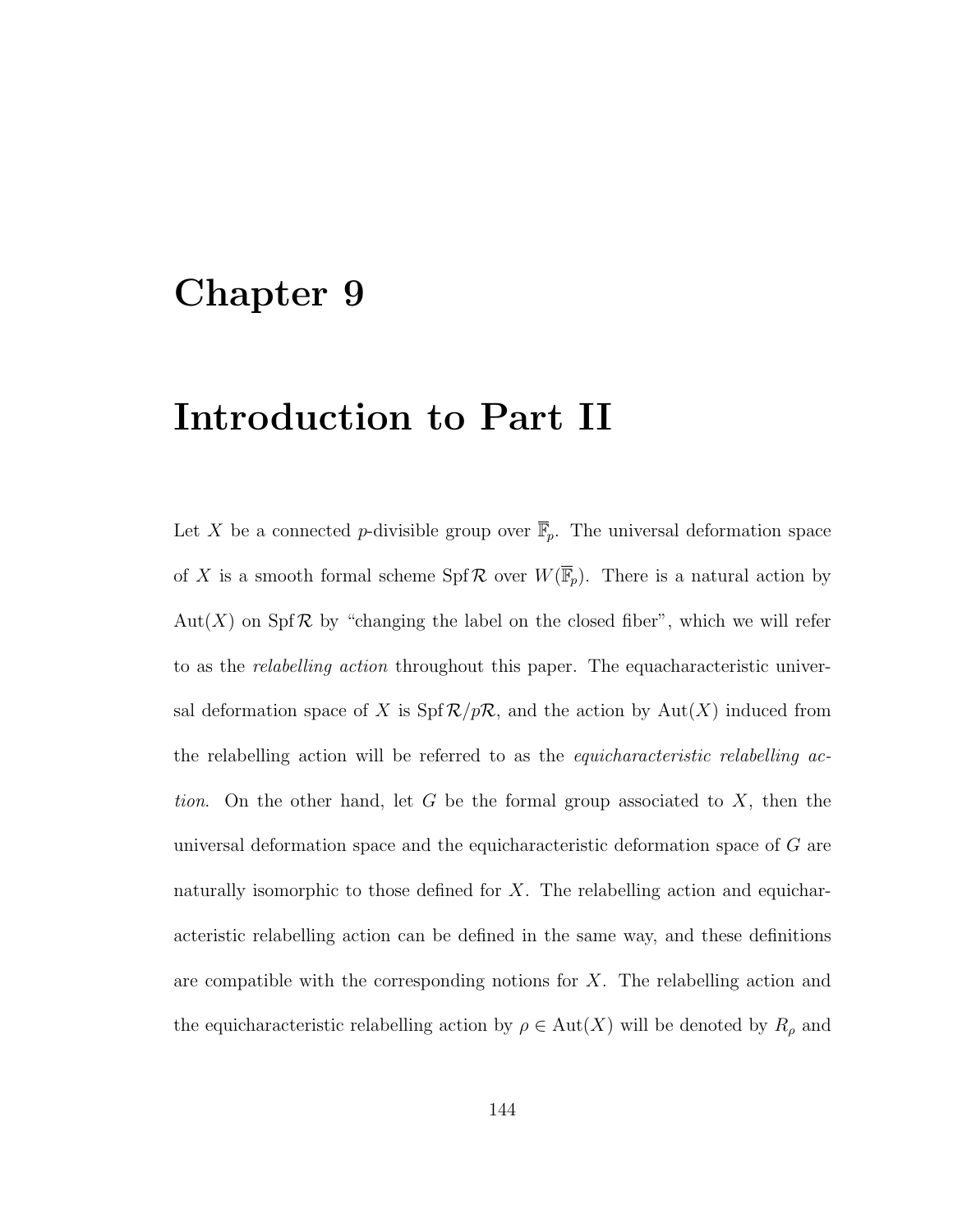$\overline{R}_{\rho}$ , respectively.

The relabelling action was first studied by Lubin and Tate in [\[14\]](#page-244-0) in the onedimensional case. In this second part of the thesis, we study the relabelling action, especially the equicharacteristic relabelling action, for  $X$  in general dimensions. For  $\rho \in \text{Aut}(X)$ , an algorithm of computing  $\overline{R}_{\rho}$  is given, and some asymptotic properties of  $\overline{R}_{\rho}$  in Aut $(\mathcal{R}/p\mathcal{R})$  as  $\rho \to 1$  in Aut $(X)$  are obtained.

The relabelling action is interesting mainly due to the following two applications:

Stable homotopy theory. Since Quillen's discovery in [\[19\]](#page-245-0), the connection between formal groups and stable homotopy theory have been heavily studied by algebraic topologists. In the case when G is one-dimensional with height  $h$ , the automorphism group  $Aut(G)$  is also known as the *Morava group* in stable homotopy theory([\[15\]](#page-244-1) Lec. 19). The relabelling action induces an action by  $Aut(G)$  on a cohomology theory  $E_h^*$ , which is called the *Morava E-theory* ([\[15\]](#page-244-1) Lec. 22). For a finite complex  $X$ , there exist spectral sequences whose  $E_2$  terms are group cohomologies of the Morava group with coefficients in  $E_h^*(X)$ , such that  $E^{**}$  converges to an approximation of the homotopy group  $\pi_* X$ , and the accuracy increases as h increases (c.f.  $[4]$  and  $[16]$ ).

The Hecke orbit problem. Let  $\mathcal{A}_g$  be the moduli stack over  $\overline{\mathbb{F}}_p$  that classifies principally polarized abelian varieties of dimension g over  $\overline{\mathbb{F}}_p$ . A point  $x \in \mathcal{A}_g(\overline{\mathbb{F}}_p)$ corresponds to an principally polarized abelian variety  $(A_x, \lambda_x)$  over  $\overline{\mathbb{F}}_p$ . The Hecke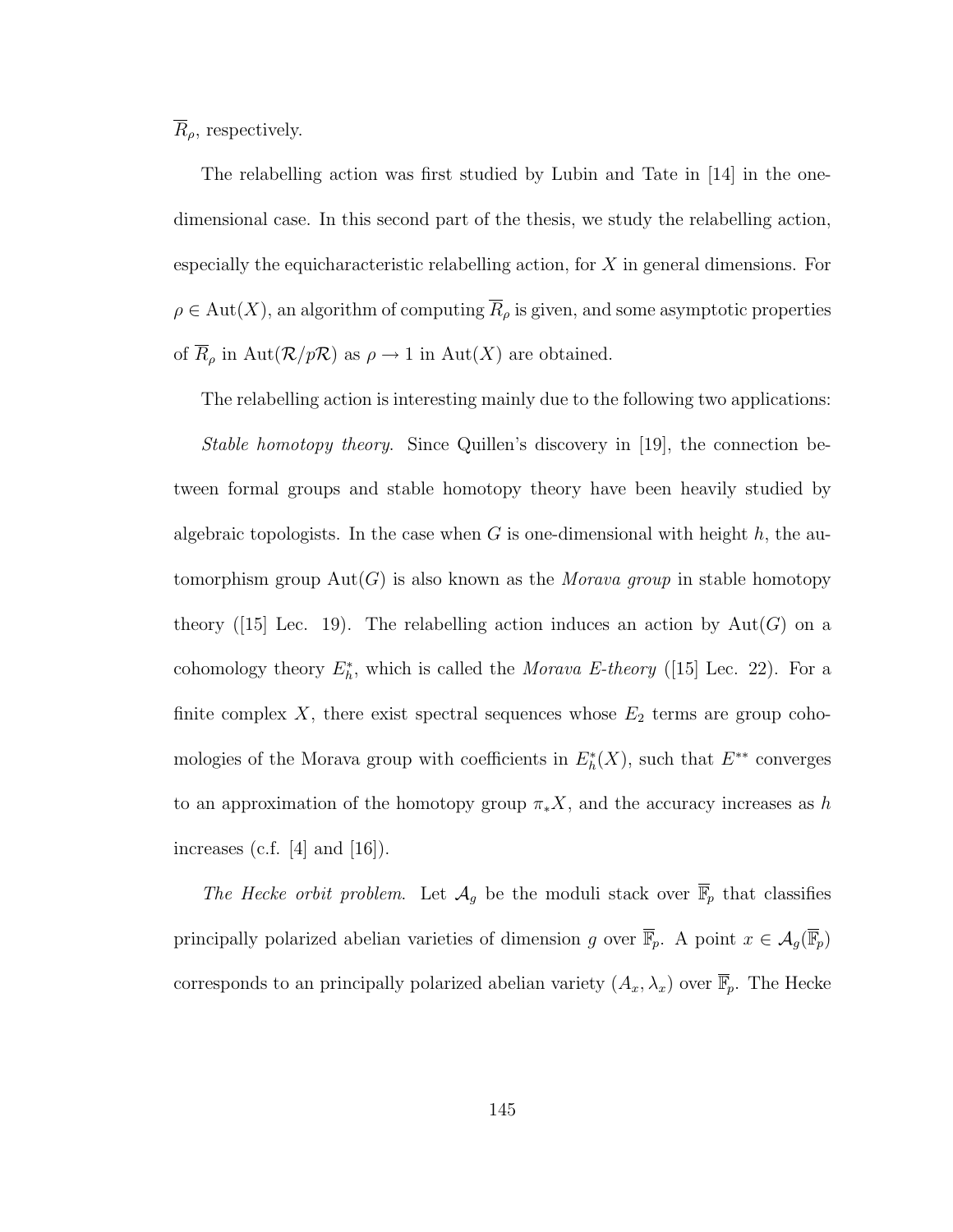orbit conjecture in the Siegel case asks whether  $\mathcal{G}^{(p)}(x) :=$ 

$$
\{y \in \mathcal{A}_g(\overline{\mathbb{F}}_p) | \exists \text{ an isogeny } \phi: A_y \to A_x, m \in \mathbb{N} \text{ such that } (m, p) = 1, \phi^* \lambda_x = m \lambda_y \}
$$

is Zariski dense in  $\mathcal{A}_g$  if x is ordinary.

It was Chai who introduced the idea that the equicharacteristic relabelling action plays an important role in studying the Hecke orbit problem in [\[2\]](#page-243-2). We briefly explain the so-called *local stabilizer principle* as follows. The group  $GSp_{2g}(\mathbb{A}_f^{(p)})$  $\genfrac{(}{)}{0pt}{}{p}{f}$ operates on  $\mathcal{A}_g$  as algebraic correspondences. Let Z be the Zariski closure of  $\mathcal{G}^{(p)}(x)$ , and  $y \in Z(\overline{\mathbb{F}}_p)$ . The principally polarized abelian variety  $(A_y, \lambda_y)$  is stable under Aut $(A_y, \lambda_y)$ . On the other hand, the formal completion  $Z^{/y}$  embedded in  $\mathcal{A}_g^{/y}$  is invariant under  $Aut((A_y, \lambda_y)[p^\infty])$ , the so-called *stabilizer subgroup*. When y has a large stabilizer subgroup, if we can have enough information on the relabelling action to identify the invariant formal subvarieties of  $\mathcal{A}_g^{/y}$ , then we would have better understanding on Z.

The Hecke orbit conjecture for the Siegel case was proved in [\[2\]](#page-243-2) using the "Hilbert trick", which is special phenomenon that no longer comes for rescue on general Shimura varieties of PEL type. To approach the Hecke orbit conjecture in general, the local stabilizer principle seems the only known method at this time to get information about Z. In the case of Shimura varieties of unitary  $(m, n)$  type, the equicharacteristic relabelling action  $\overline{R}_{\rho}$  on Spf  $\mathcal{R}/p\mathcal{R}$  naturally arises.

In the case when  $X$  has dimension 1 and height  $h$ , Gross and Hopkins used in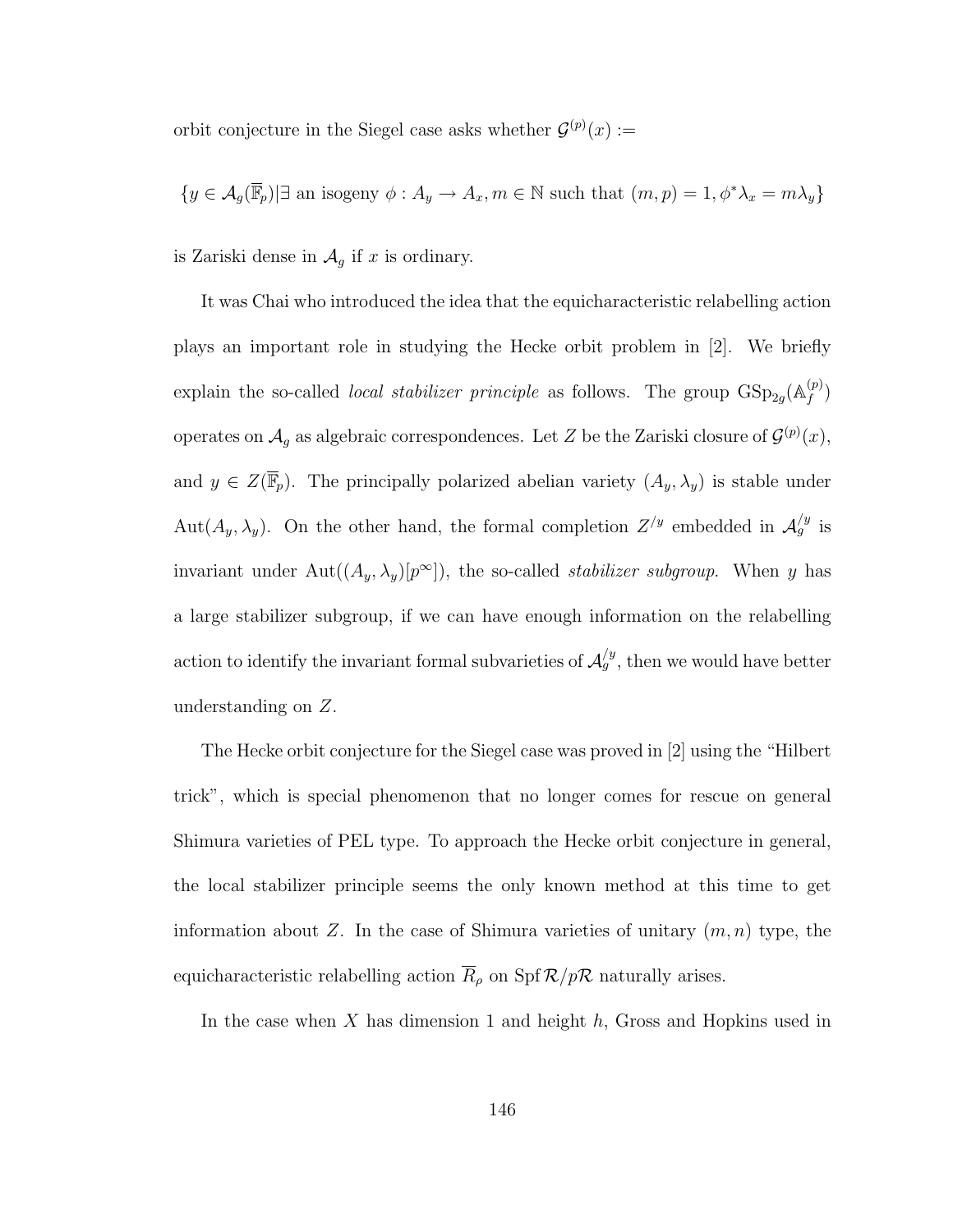[\[7\]](#page-244-2) the p-adic period map

$$
\operatorname{Spf}(\mathcal{R}\otimes_{W(\overline{\mathbb{F}}_p)}B(\overline{\mathbb{F}}_p))\to\mathbb{P}^{h-1}_{B(\overline{\mathbb{F}}_p)}
$$

to compute the relabelling action. Here  $\mathcal{R} \otimes_{W(\overline{\mathbb{F}}_p)} B(\overline{\mathbb{F}}_p)$  is a rigid analytic space over  $B(\overline{\mathbb{F}}_p)$  that is isomorphic to the open unit ball of dimension  $h-1$ , and  $\mathbb{P}^{h-1}_{B(\overline{\mathbb{F}})}$  $\frac{h-1}{B(\overline{\mathbb{F}}_p)}$  is the projective space of one-dimensional quotients of the covariant crystal attached to X. The p-adic period map is  $Aut(X)$ -invariant, hence "linearizes" the relabelling action on the "generic fiber" of  $Spf\mathcal{R}$ . However, the period map is not defined over  $W(\overline{\mathbb{F}}_p)$ , hence does not provide much information on the equicharacteristic relabelling action  $\overline{R}_{\rho}$  on Spf  $\mathcal{R}/p\mathcal{R}$ .

Working with the Cartier-Dieudonné theory in [\[3\]](#page-243-3), Chai obtained information in the one-dimensional case on the leading terms of the equicharacteristic relabelling action under an appropriate filtration on  $\mathcal{R}/p\mathcal{R}$ . Recently, Chai discovered a new approach via formal group laws to compute the equicharacteristic relabelling action in the one-dimensional case. This approach can provide more information on the asymptotic behavior of  $\overline{R}_{\rho}$  as  $\rho \to 1$ . In this second part of the thesis, we generalize his approach to arbitrary dimensions.

The main tool employed in this approach is the theory of  $p$ -typical formal group laws. A formal group law  $F = F(\underline{x}, \underline{y})$  over R is said to be p-typical, if  $f_i \gamma = 0$ for every formal curve  $\gamma(t)$  and  $(l, p) = 1$ , where  $f_l$  is the *l*-th Frobenius operator on formal curves in  $F$ ; see [\(10.3](#page-164-0) and [10.5\)](#page-174-0) for details of the definition. Over a  $\mathbb{Z}_{(p)}$ -algebra, every smooth formal group can be assigned a coordinate such that the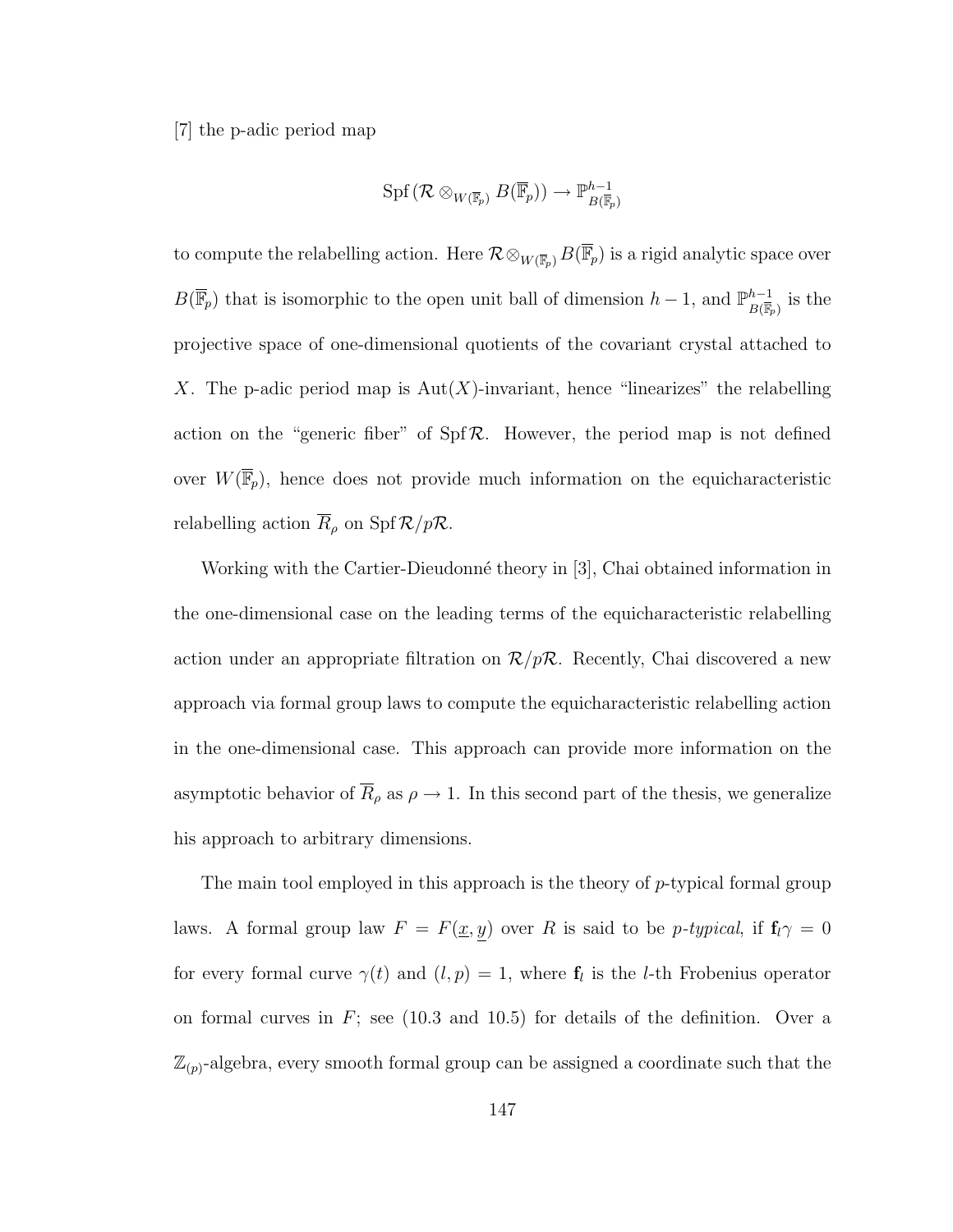corresponding formal group law is  $p$ -typical. If we choose a  $p$ -typical formal group law F on the given formal group  $G/\overline{\mathbb{F}}_p$ , the universal deformation space can be interpreted as classifying the *p*-typical liftings of  $F$  up to isomorphisms that reduce to identity over  $\overline{\mathbb{F}}_p$ ; (see [13.1.6\)](#page-223-0).

Let  $\mathcal F$  be a universal p-typical lifting of F over  $\mathcal R$ . A natural approach to compute the relabelling action  $R_\rho$  on  $\mathcal R$  is to first find another p-typical lifting  $\hat{\mathcal F}$ over R equipped with an isomorphism  $\alpha_{\rho} : \mathcal{F} \to \hat{\mathcal{F}}$  such that  $\alpha_{\rho}$  reduces to  $\rho$  over  $\overline{\mathbb{F}}_p$ . If we can modify  $\hat{\mathcal{F}}$  by an isomorphism, which reduces to identity over  $\overline{\mathbb{F}}_p$ , into a p-typical formal group law  $\mathcal{F}'$  that is equal to the pushforward of  $\mathcal F$  via some  $W(\overline{\mathbb{F}}_p)$ -endomorphism  $\mathcal{R} \to \mathcal{R}$ , then this endomorphism is the desired relabelling action  $R_{\rho}$ .

The advantage of working with p-typical formal group laws is that not only the p-typical formal group laws themselves but also the isomorphisms between them can be parametrized by an infinite sequence of parameters. More importantly, the transition formulas on the parameters to describe isomorphic p-typical formal group laws can be made into *integral* recursive formulas in the sense that every term in the formulas is defined over  $W(\overline{\mathbb{F}}_p)$ . This allows us to find a pattern of the equicharacteristic relabelling action  $\overline{R}_{\rho}$  on Spf  $\mathcal{R}/p\mathcal{R}$ . Since  $\mathcal{R}/p\mathcal{R}$  is a power series ring over  $\overline{\mathbb{F}}_p$ , there exists a natural subgroup filtration Fil (Aut $(\mathcal{R}/p\mathcal{R})$ ) on Aut $(\mathcal{R}/p\mathcal{R})$ such that  $\text{Fil}^i(\text{Aut}(\mathcal{R}/p\mathcal{R}))$  consists of automorphisms that are congruent to identity modulo order  $\geq i$ . On the other hand, there exists a natural subgroup filtration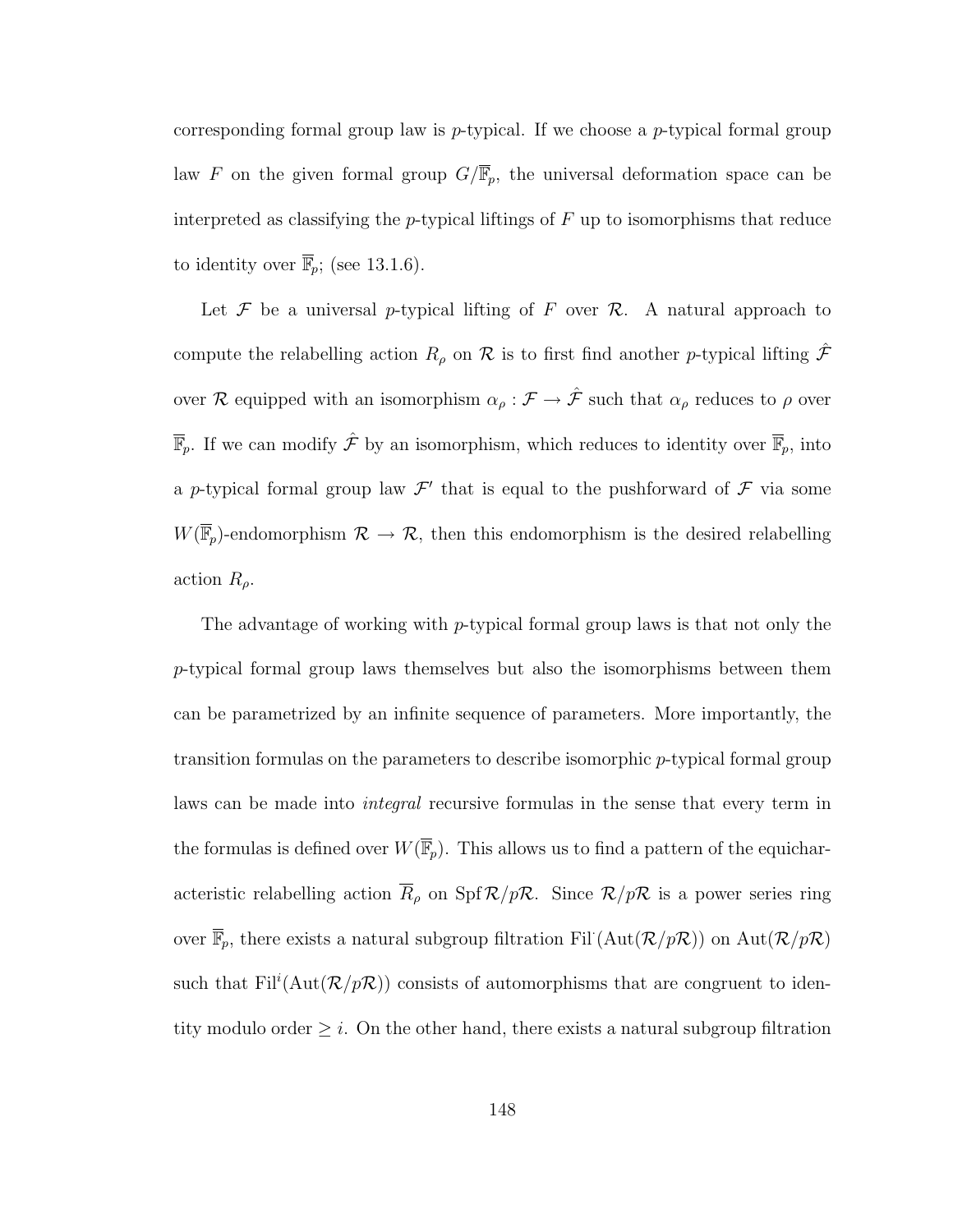Fil  $(\text{Aut}(X))$  on  $\text{Aut}(X)$  such that  $\text{Fil}^i(\text{Aut}(X)) = 1 + p^i \text{End}(X)$ . We prove that when  $\rho \in \text{Fil}^M(\text{Aut}(X)), \overline{R}_\rho \in \text{Fil}^{p^M}(\text{Aut}(\mathcal{R}/p\mathcal{R}))$ . For fixed  $\rho \in \text{Aut}(X)$  and order N, we describe the process of computing  $\overline{R}_{\rho}$  modulo order  $\geq N$ .

The structure of this second part of the thesis is as follows. In chapter [10,](#page-158-0) we introduce some preliminary facts on formal groups and formal group laws, including the definition of  $p$ -typical formal group laws and the various ways to parametrize them. In chapter [11,](#page-185-0) we derive some integral recursive formulas between the different ways in parametrizing the same or isomorphic p-typical formal group laws are derived. In [12,](#page-209-0) we develop some technical lemmas on solving systems of infinitely many formal power series equations in infinitely many indeterminates over an adic ring. In [13,](#page-220-0) we first show that under a specific choice of the p-typical formal group law F associated to  $G/\overline{\mathbb{F}}_p$ , the computation of the relabelling action  $R_\rho$  (as well as the equicharacteristic relabelling action  $\overline{R}_{\rho}$  is largely simplified. Then we obtain asymptotic properties of the equicharacteristic relabelling action  $\overline{R}_{\rho}$  in Aut $(\mathcal{R}/p\mathcal{R})$ as  $\rho \to 1$  in Aut(X), and describe the algorithm of computing approximations to  $\overline{R}_{\rho}$  with any desired accuracy.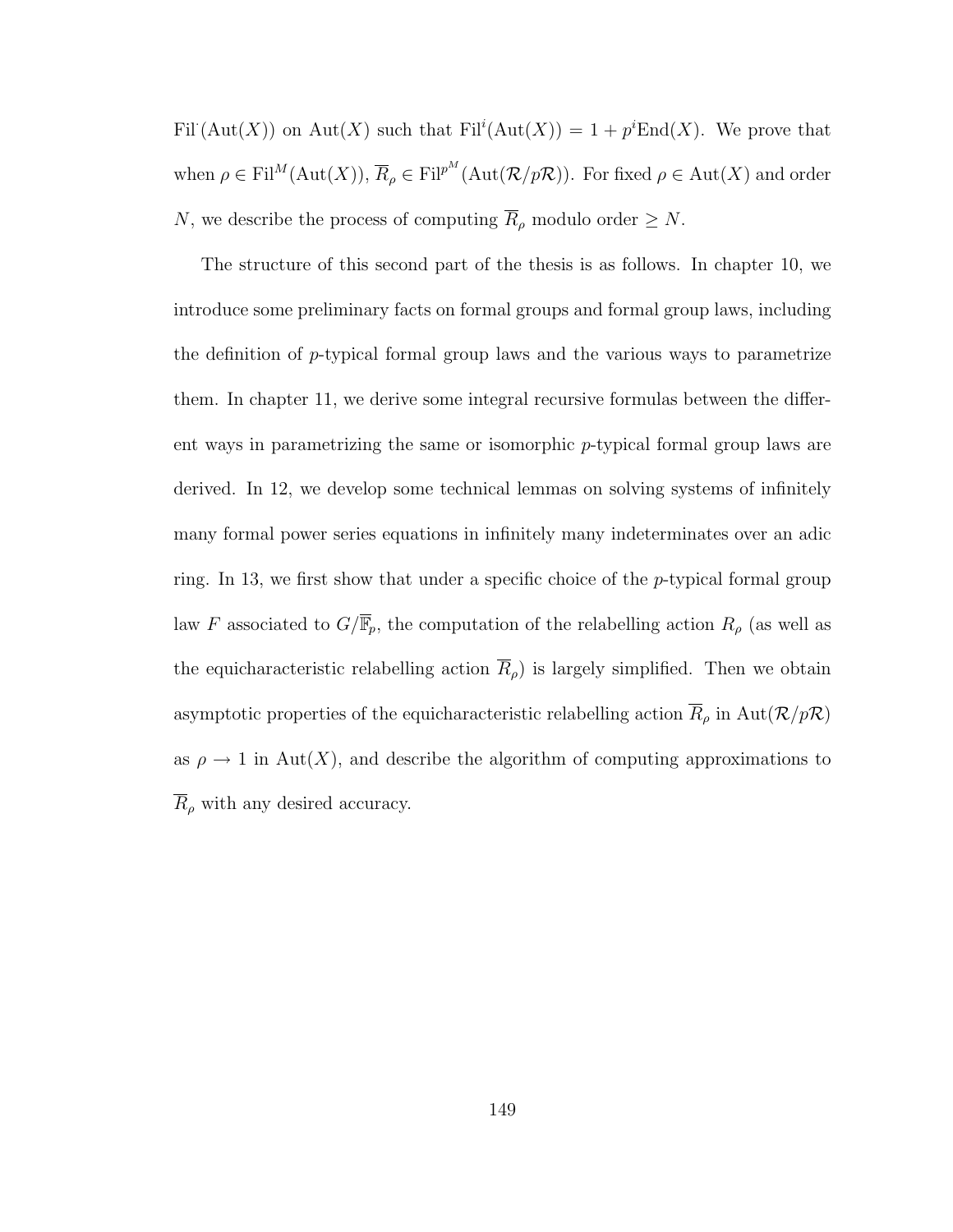## <span id="page-158-0"></span>Chapter 10

## Formal groups and formal group laws

Throughout this second part of the thesis,  $p$  is a prime number that is greater than 2. All the rings mentioned have 1. If R is a ring, we denote the R-algebra of  $m \times n$ matrices by  $R^{m \times n}$ . In this section, we review some facts on formal groups and formal group laws.

#### 10.1 Basic definitions

Let R be a commutative ring with 1. Denote by  $\mathfrak{Nil}_R$  the category of nilpotent  $R\text{-algebras},$  and by  $\mathfrak{ProNil}_R$  the category of filtered projective limits of nilpotent R-algebras. Denote by  $\mathfrak{Sets}$  the category of sets, and  $\mathfrak{Ab}$  the category of abelian groups. Note that every functor  $G : \mathfrak{Nil}_R \to \mathfrak{Sets}$  uniquely extends to a functor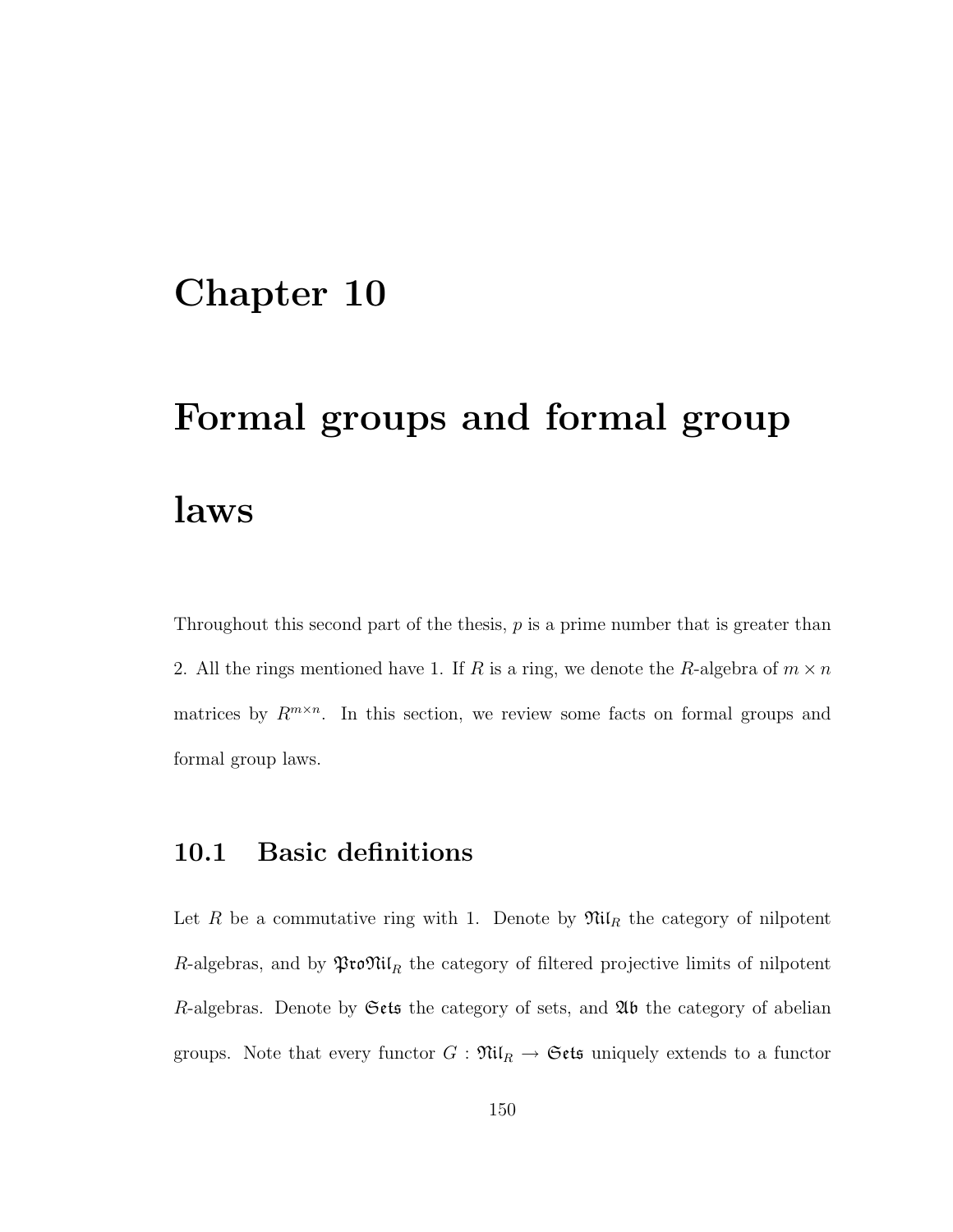$\mathfrak{ProNil}_R \to \mathfrak{Sets}$  which commutes filtered projective limits. The similar property on extensions holds for functors from  $\mathfrak{Nil}_R$  to  $\mathfrak{Ab}$ .

We say a functor G from  $\mathfrak{Nil}_R$  to  $\mathfrak{Ab}$  is *exact* if it sends a short exact sequence to a short exact sequence.

Definition 10.1.1. A functor  $G: \mathfrak{Nil}_R \to \mathfrak{Ab}$  is said to be a (commutative) formal group, if G is exact and commutes with arbitrary direct sums.

Let  $\mathfrak{Mod}_R$  be the category of R-modules. There is a natural embedding from  $\mathfrak{Mod}_R$  to  $\mathfrak{Mod}_R$  by endowing the algebra structure on  $M \in \mathfrak{Mod}_R$  as  $M \cdot M = 0$ . For a smooth formal group functor G, define its tangent functor  $\mathfrak{t}_G : \mathfrak{Mod}_R \to \mathfrak{Mod}_R$ by restricting G to the subcategory  $\mathfrak{Mod}_R$  of  $\mathfrak{Mod}_R$ , and endowing  $G(M)$  with the natural R-module structure induced from that on  $M \in \mathfrak{Mod}_{R}$ .

**Proposition 10.1.2.** ([\[24\]](#page-245-2)) Let G be a formal group functor. If  $\mathfrak{t}_G(R)$  is a finitely generated projective R-module, then G is propresentable. If moreover  $\mathfrak{t}_G(R)$  is a free R-module of rank m, then G is propresentable by  $SpfR[[X_1, X_2, \cdots, X_m]]$ .

In the latter case of the statement in the property, we say  $G$  is an m-dimensional smooth formal group and the integer m is called the *dimension* of  $G$ . In the future, if the dimension is known, we write the coordinate ring  $R[[X_1, X_2, \cdots, X_m]]$  of G as  $R[[X]]$  in abbreviation. The group structure on G induces a homomorphism  $\mu: R[[X]] \to R[[X]] \otimes_R R[[Y]]$ . The following notion of *formal group laws* provides a concrete way to describe  $\mu$ :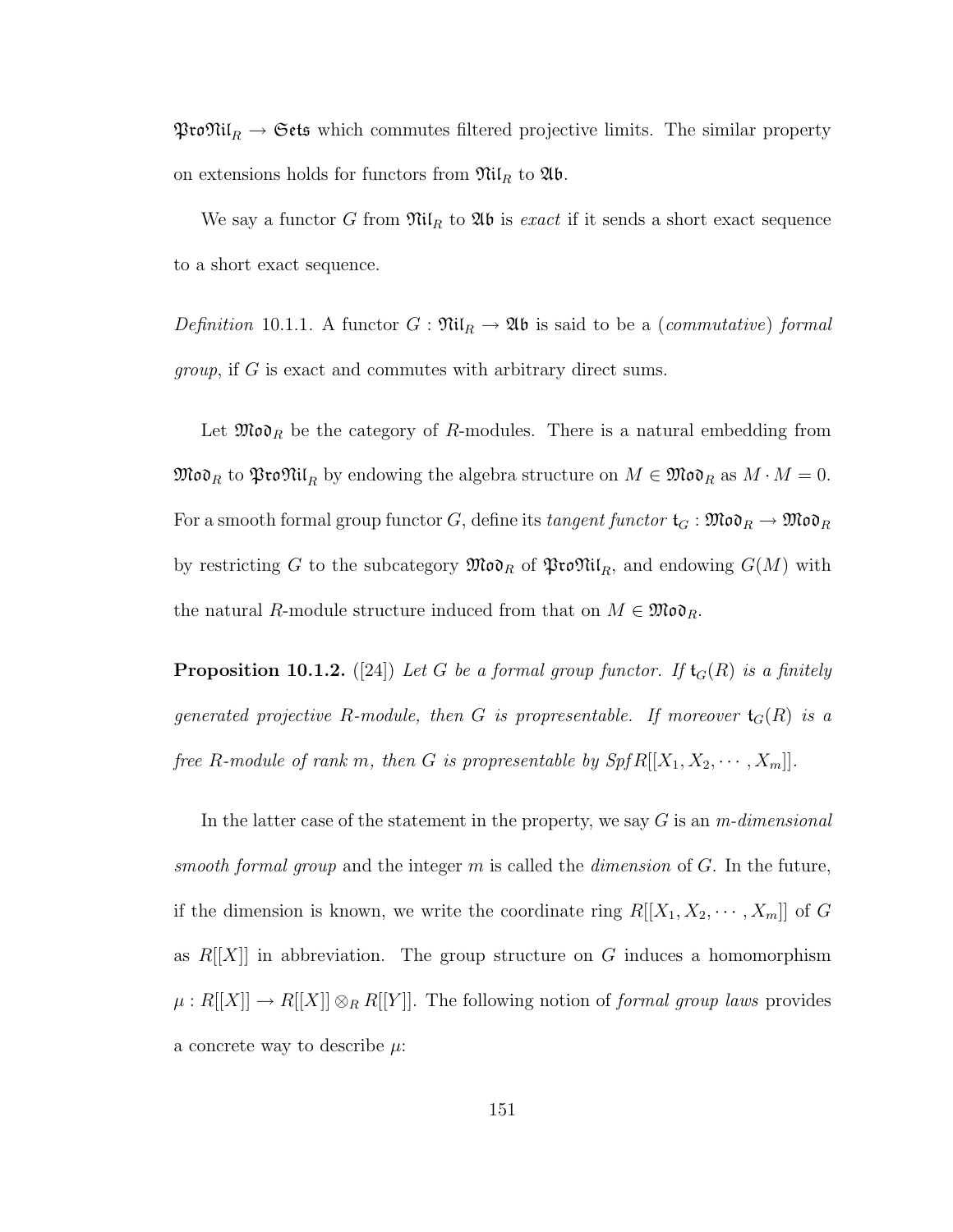Definition 10.1.3. An (m-dimensional) formal group law is an  $m$ -tuple of formal power series  $F(X, Y) = (F_1(X, Y), F_2(X, Y), \cdots, F_m(X, Y))$  satisfying the following conditions:

- (a) (identity)  $F(X, 0) = X, F(0, Y) = Y;$
- (b) (commutativity)  $F(X, Y) = F(Y, X);$
- (c) (associativity)  $F(F(X, Y), Z) = F(X, F(Y, Z)).$

*Remark* 10.1.4. In general, for any index set  $I$ , we can define a formal group law with index set I to be a set of formal power series  $\{F_i(X, Y)|i \in I\}$  where each  $F_i(X, Y) \in R[[X_i, Y_i | i \in I]],$  such that the three conditions above are satisfied, plus the following finiteness condition when  $I$  is infinite:

if 
$$
F_i(X, Y) = \sum_{\mathbf{m}, \mathbf{n} \in I} c_{\mathbf{m}, \mathbf{n}, i} X^{\mathbf{m}} Y^{\mathbf{n}}
$$

then for every **m**, **n** there are only finitely many  $i \in I$  such that  $c_{\mathbf{m},\mathbf{n},i} \neq 0$ 

This additional condition in the case when  $I$  is infinite is necessary such that the condition  $F(F(X, Y), Z) = F(X, F(Y, Z))$  makes sense.

A homomorphism  $\alpha$  :  $F \to G$  from an m-dimensional formal group law F to an *n*-dimensional formal group law  $G$  is an *n*-tuple of formal power series in  $m$ variables:  $\alpha(X) = (\alpha_1(X), \alpha_2(X), \cdots, \alpha_m(X))$  such that

$$
G(\alpha(X), \alpha(Y)) = \alpha(F(X, Y))
$$

A homomorphism  $\alpha$ :  $F \to G$  is said to be an *isomorphism* if  $m = n$  and there exists a homomorphism  $\beta : G \to F$  such that  $\alpha(\beta(X)) = X = \beta(\alpha(X))$ . A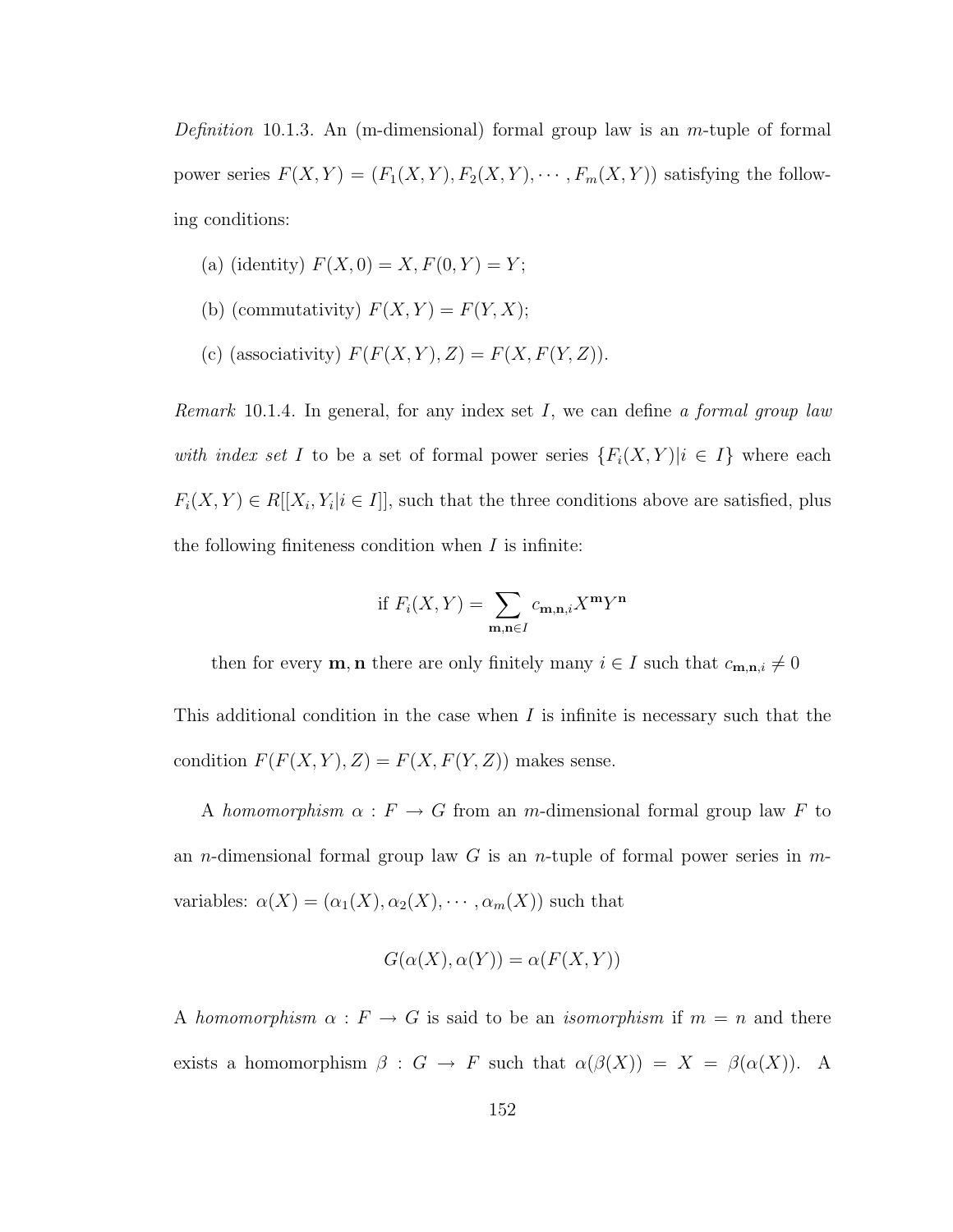homomorphism is an isomorphism if and only if  $m = n$  and the evaluation of its Jacobian at  $X = 0$  is an invertible matrix in  $R^{m \times m}$ . We say an isomorphism is a strict isomorphism, if the evaluation of its Jacobian at  $X = 0$  is the identity matrix. An isomorphism  $\alpha(X)$  between formal group laws decompose into a composition of a strict isomorphism and the scalar multiplication  $X \mapsto JX$ , where J is the evaluation of the Jacobian of  $\alpha(X)$  at  $X = 0$ .

If we fix a rigidification  $G \cong Spf R[[X]]$  for an m-dimensional formal group  $G$ , the homomorphism  $\mu : R[[X]] \to R[[X]] \otimes_R R[[Y]]$  induced by the group structure gives rise to an m-dimensional formal group law. Different rigidifications of G produce isomorphic formal group laws. Conversely, an m-dimensional formal group law defines an *m*-dimensional smooth formal group over R, by assigning  $N<sup>m</sup>$  to any nilpotent R-algebra N, with the abelian group structure on  $N<sup>m</sup>$  defined by the formal group law. If  $F(X, Y)$  is an infinite dimensional formal group law with index set I, where I is an infinite set, then the associated formal group is the functor  $G$ from  $\mathfrak{Nil}_R$  to  $\mathfrak{Ab}$ , such that  $G(N) = \bigoplus_{i \in I} N_{(i)}^1$ , equipped with the abelian group structure defined by  $F(X, Y)$ .

Example 10.1.5. (a) The additive formal group law is  $\hat{\mathbf{G}}_a(X, Y) = X + Y$ .

(b) The multiplicative formal group law is  $\widehat{\mathbf{G}}_m(X, Y) = X + Y + XY$ .

**Proposition 10.1.6.** ([\[8\]](#page-244-3) 1.6.2, 11.1.6) If R is a Q-algebra, then every formal group

<sup>&</sup>lt;sup>1</sup>Here we use  $\bigoplus_{i\in I} N_{(i)}$  instead of  $\prod_{i\in I} N_{(i)}$  to ensure that G commutes with arbitrary direct sums.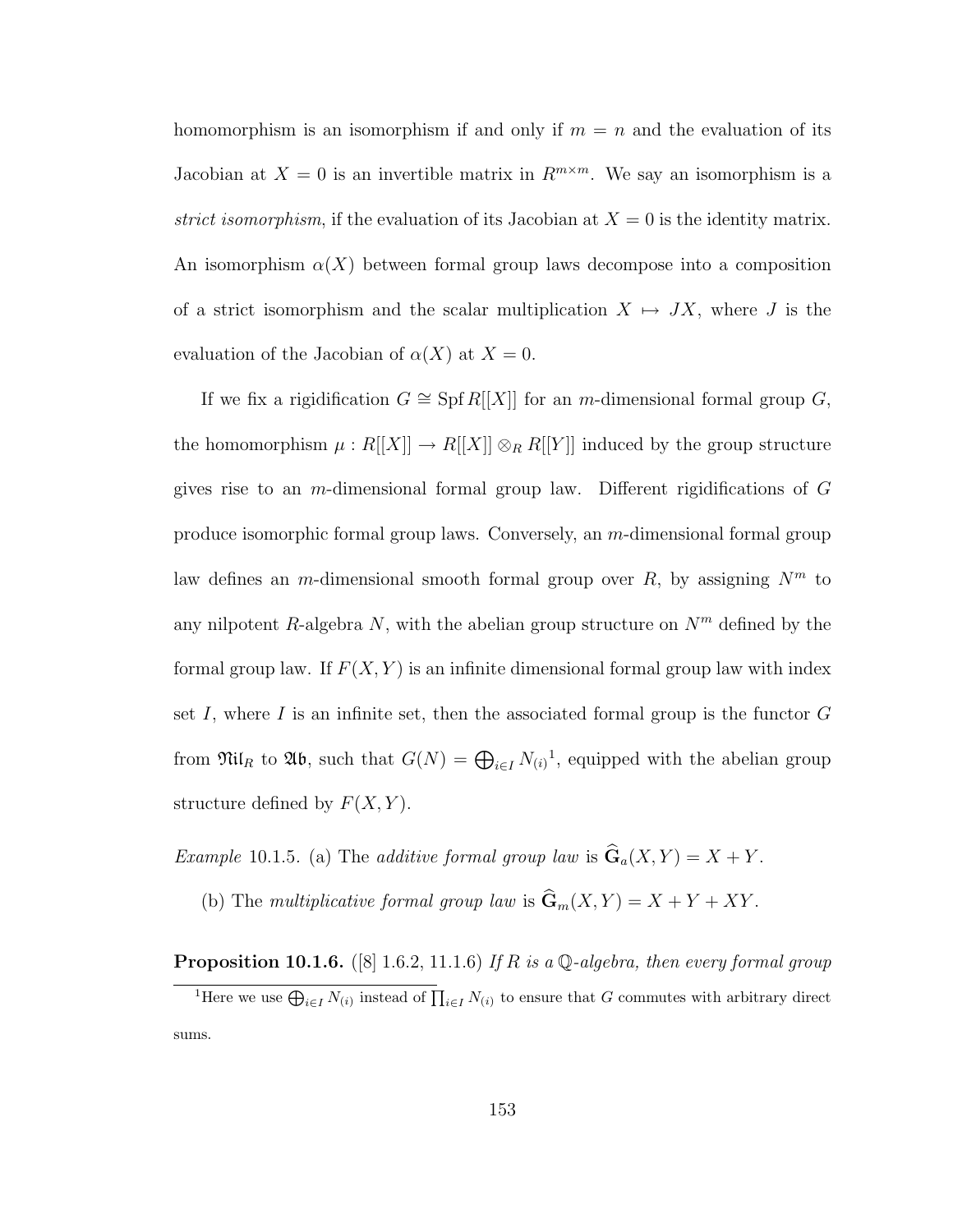law is strictly isomorphic to the additive formal group law.

Therefore if char  $R = 0$ , i.e., all integers n are nonzero in R, a formal group law over R is isomorphic to the additive formal group law after a base change to  $R \otimes \mathbb{Q}$ . This motivates the following definition:

Definition 10.1.7. If char  $R = 0$ , F is a formal group law over R, then the logarithm of F is the m-tuple of formal power series  $f(X)$  over  $R \otimes \mathbb{Q}$  that induces a strict isomorphism from F to  $\widehat{\mathbf{G}}_a$  after base change to  $R \otimes \mathbb{Q}$ .

In particular, if  $f(X)$  is the logarithm of  $F(X, Y)$ , then  $F(X, Y) = f^{-1}(f(X) +$  $f(Y)$ ). We often denote the logarithm of F by  $\log_F$ .

#### 10.2 Functional equation lemma

Throughout this subsection we assume char  $R = 0$ , and denote  $K := R \otimes \mathbb{Q}$ . In §1.2 and §II.10 of [\[8\]](#page-244-3), Hazewinkel gave a systematic construction of m-tuple of formal power series  $f(X)$  over K that are logarithms of formal group laws over R, i.e., the coefficients of  $f^{-1}(f(X) + f(Y))$  are all in R.

<span id="page-162-0"></span>Definition 10.2.1. A Honda ring is a triple  $(R, \mathfrak{a}, \sigma)$ , where  $\mathfrak{a}$  is an ideal of R,  $\sigma: K \to K$  is an endomorphism that sends R to R, satisfying (1)  $p \in \mathfrak{a}$ ; (2)  $\sigma(a) \equiv a^p \mod{a}$  for each  $a \in R$ ; (3) for every positive integer r and  $b \in K$ ,  $\mathfrak{a}^r b \subset \mathfrak{a} \Rightarrow \mathfrak{a}^r \sigma(b) \subset \mathfrak{a}.$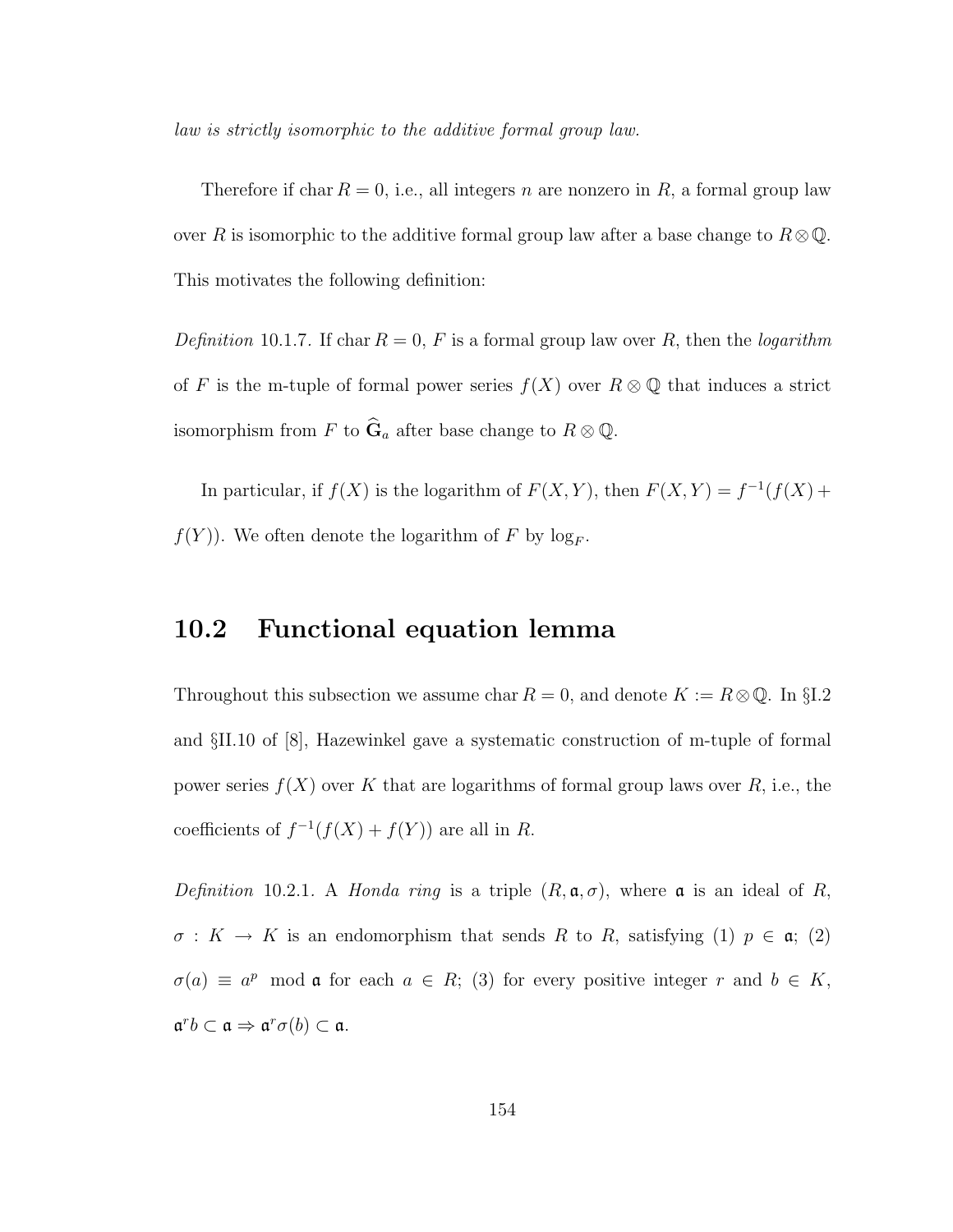Note that this condition is automatically satisfied if  $a = (a)$  is principal, and  $\sigma(a)$  $\frac{a}{a} \in R^{\times}$ . The endomorphism naturally extends to  $K^{m \times n}$  for any  $m, n$ .

Example 10.2.2. (a) Let  $R = W(\mathbb{F}_{p^n})$ ,  $K = B(\mathbb{F}_{p^n})$ ,  $\mathfrak{a} = (p)$ , and  $\sigma$  be the Frobenius automorphism on K. Then  $(W(\mathbb{F}_{p^n}), (p), \sigma)$  is a Honda ring.

(b) Suppose  $(R, \mathfrak{a}, \sigma)$  is a Honda ring, and assume  $p \in \mathfrak{a}$ . Let I be a countable index set,  $\tilde{R} := R[X_i; i \in I], \tilde{K} := \tilde{R} \otimes \mathbb{Q}$ , and  $\tilde{\mathfrak{a}} := \mathfrak{a}\tilde{R}$ . Extend  $\sigma$  to  $\tilde{\sigma} : \tilde{R} \to \tilde{R}$  by defining  $\sigma(X_i) := X_i^p$  $i_i^p$  for  $i \in I$ . Then  $(\tilde{R}, \tilde{\mathfrak{a}}, \tilde{\sigma})$  is also a Honda ring.

Definition 10.2.3. (a) The Honda's twisted formal power series ring  $K^{\{m \times m}{\sigma}}_{\sigma}[[\partial]]$  is the non-commutative formal power series ring in one indeterminate  $\partial$  with the multiplication rule  $\partial a = \sigma(a)\partial$  for all  $a \in K^{m \times m}$ . Similarly,  $R_{\sigma}^{m \times m}[[\partial]]$  is the subring of  $K^{\{m \times m}{\sigma}[\partial]$  that consists of formal power series in  $\partial$  with coefficients in  $R^{m \times m}$ .

(b) Define the action of  $K^{\{m \times m}{\ [\![\partial]\!] \}}$  on  $K[[X]]^{m \times 1}$  by  $a * \phi(X) = \phi(aX)$  for  $a \in K^{m \times m}$ , and  $(\partial * f)(X) := (\sigma_* f)(X^p)$ , where X is the  $m \times 1$  column vector  $(X_1, X_2, \cdots, X_m)^t$ , and  $X^p$  stands for  $(X_1^p)$  $T_1^p, X_2^p, \cdots, X_m^p)^t.$ 

<span id="page-163-0"></span>**Proposition 10.2.4.** (Functional equation lemma) Let  $s_1, s_2, \dots \in K^{m \times m}$  whose entries  $s_k(i, j)$  satisfies  $s_k(i, j)$  $\mathfrak{a} \subset R$ . Let  $\eta := 1 - \sum_{i=1}^{\infty}$  $n=1$  $s_i\partial, g(X) \in \mathbb{R}[[X]]^{m \times 1}$  with invertible Jacobian matrix, and  $f_g(X) := \eta^{-1} * g(X) \in K[[X]]^{m \times 1}$ .

(a)  $F_g(X,Y) := f_g^{-1}(f_g(X) + f_g(Y))$  is an m-dimensional formal group law over R.

(b) For every  $\overline{g}(X) \in \mathbb{R}[[X]]^{m \times 1}$ , if we define  $f_{\overline{g}}(X) := p\eta^{-1} * \overline{g}(X)$ , then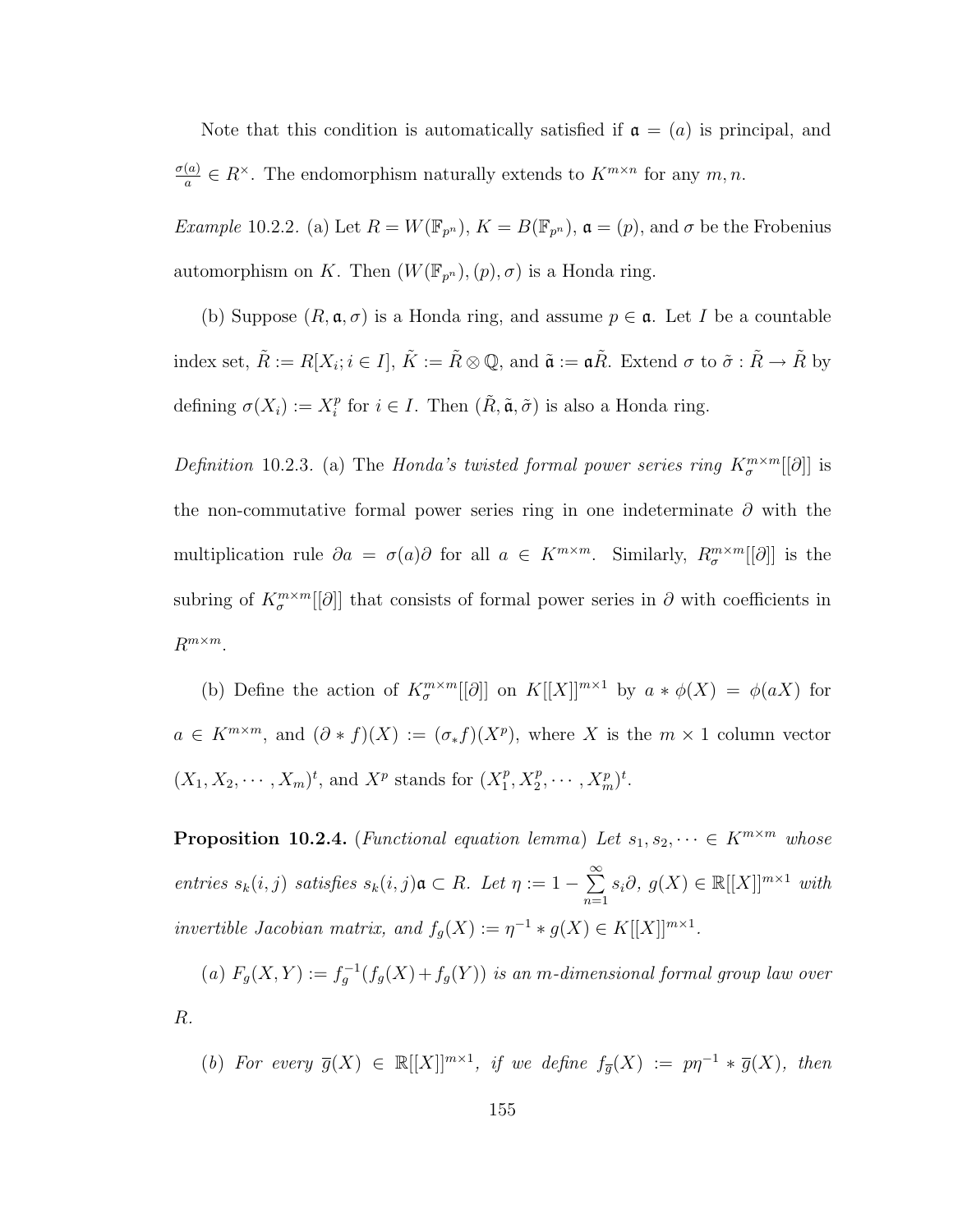$f_g^{-1}(f_{\overline{g}}(X)) \in R[[X]]^{m \times 1}.$ 

(c) (converse to (b)) For every  $h(X) \in R[[X]]^{m \times 1}$  such that  $h(0) = 0$ , there exists  $\hat{h}(X) \in R[[X]]^{m \times 1}$  such that  $h(X) = f_g^{-1}(f_{\hat{h}}(X))$ , where  $f_{\hat{h}}(X) := \eta^{-1} * \hat{h}(X)$ .

(d) If  $\alpha(X), \beta(X) \in K[[X]]^{m \times 1}$ , and at least one of them is in  $R[[X]]^{m \times 1}$ , then for every positive integer r,  $f_g(\alpha(X)) \equiv f_g(\beta(X)) \mod \mathfrak{a}^r$  if and only if  $\alpha(X) \equiv$  $\beta(X) \mod \mathfrak{a}^r$ .

Remark 10.2.5. If the triple  $(R, \mathfrak{a}, \sigma)$  does not satisfy the condition (3) in the defini-tion of Honda ring [\(10.2.1\)](#page-162-0), but  $s_1, s_2, \dots \in K^{m \times m}$  satisfies  $\sigma^r(s_k(i,j))$ **a**  $\subset R$  for all  $r, k = 1, 2, \cdots$  and  $i, j = 1, 2, \cdots, m$ , then the functional equation lemma [\(10.2.4\)](#page-163-0) still holds; see [\[8\]](#page-244-3) (2.4.15).

The formal group law  $F_g$  over R defined in (a) of the proposition will be called of functional equation type, due to the fact that  $f_g(X)$  satisfies the following functional equation:

$$
f_g(X) = g(X) + \sum_{i=1}^{\infty} s_i \sigma_*^i f_g(X)
$$

<span id="page-164-1"></span>**Proposition 10.2.6.** ([\[8\]](#page-244-3) 20.1.3) If R is a  $\mathbb{Z}_{(p)}$ -algebra  $\mathfrak{a} = (p)$  in a Honda ring  $(R, \mathfrak{a}, \sigma)$ , then every formal group law over R is of functional equation type.

#### <span id="page-164-0"></span>10.3 Universal formal group laws

If F is an m-dimensional formal group law over R, and  $\phi: R \to R'$  is a ring homomorphism, then the pushforward of F via  $\phi$  is a formal group law over R',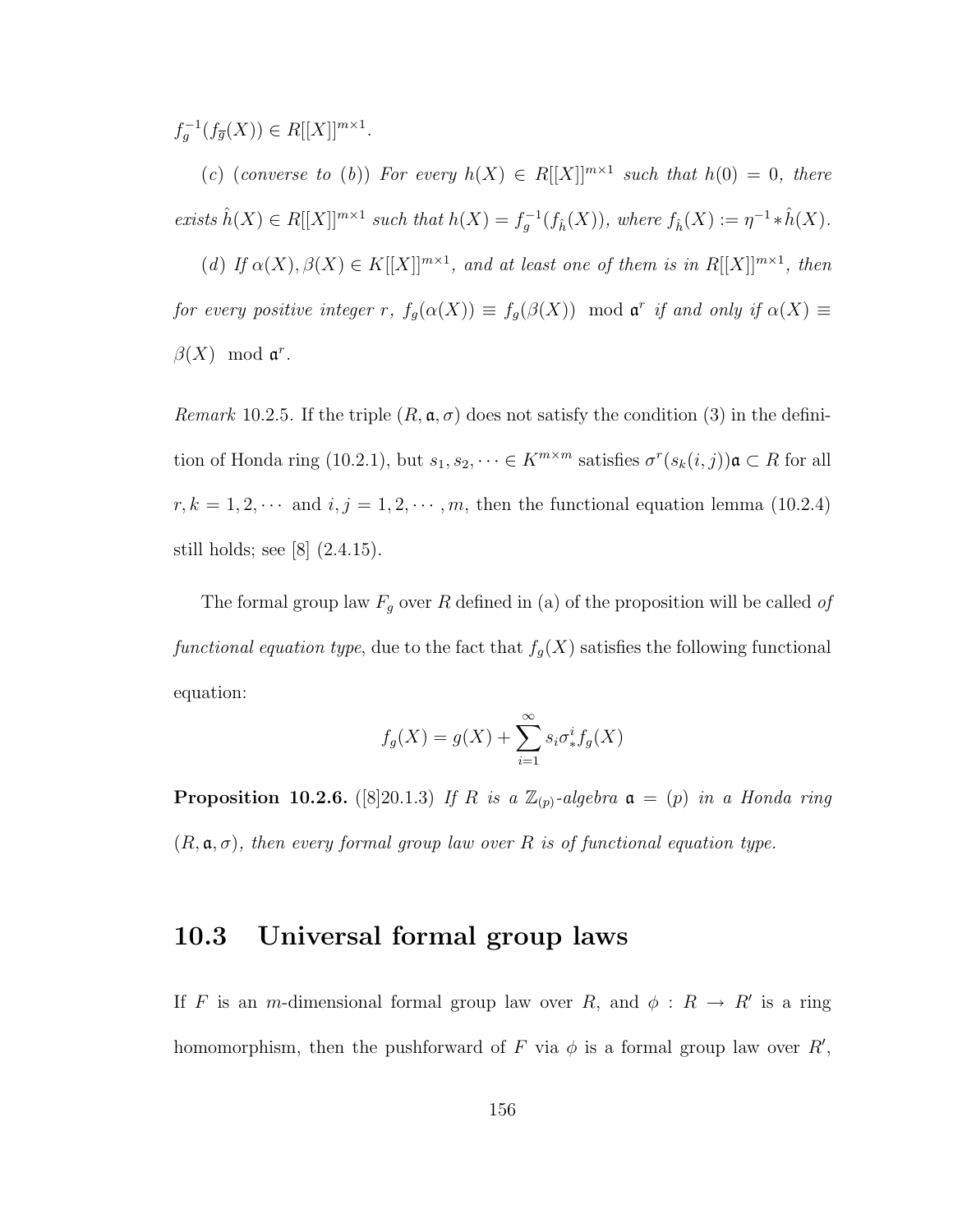and we denote it by  $\phi_* F$ . It is a trivial matter to see the existence of a universal (*m*-dimensional) formal group law over some ring  $L$ , such that for every ring R and every m-dimensional formal group law F over R, there exists a unique homomorphism  $\phi: L \to R$  making F the pushforward of the universal formal group law via  $\phi$ . We sketch the argument here. Let  $\tilde{L} := \mathbb{Z}[\cdots, C_{i,a,b}, \cdots; i]$  $1, 2, \dots, m, \mathbf{a}, \mathbf{b} \in \mathbb{N}^m$  where  $C_{i, \mathbf{a}, \mathbf{b}}$  are indeterminates. Consider the *m*-tuple of formal power series  $F_C(X, Y) = (F_{C,1}(X, Y), \cdots, F_{C,m}(X, Y))$  where  $F_{C,i}(X, Y) =$  $X_i + Y_i + \sum C_{i,a,b} X^a Y^b$ , then the identities in the definition of formal group laws yield infinitely many equations among the indeterminates  $C_{ij}$ . Let  $\boldsymbol{\alpha}$  be the ideal of L generated by these equations, then the induced formal group law from  $F_C$  over  $L := \tilde{L}/\mathfrak{a}$  is a universal formal group law. However, it was Lazard who first proved in the one-dimensional case that the structure of the ring  $L$  is incredibly simple:

**Theorem 10.3.1.** (Lazard) When  $m = 1$ , L is isomorphic to the polynomial ring  $\mathbb{Z}[x_1, x_2, \cdots].$ 

Making use of the functional equation lemma, Hazewinkel gave explicit constructions of m-dimensional universal formal group laws  $H_U(X, Y)$  over polynomial rings with countably infinitely many indeterminates. We first make some notations that will be used in the definition of  $H_U$  (see [\[8\]](#page-244-3) §11):

• For each sequence  $(q_1, \dots, q_t)$ ,  $t \in \mathbb{N}^*$ , of powers of prime numbers,  $q_i = p_i^{s_i}$ ,  $s_i \in \mathbb{N}, p_i$  a prime number, choose an integer  $n(q_1, \dots, q_t)$  such that the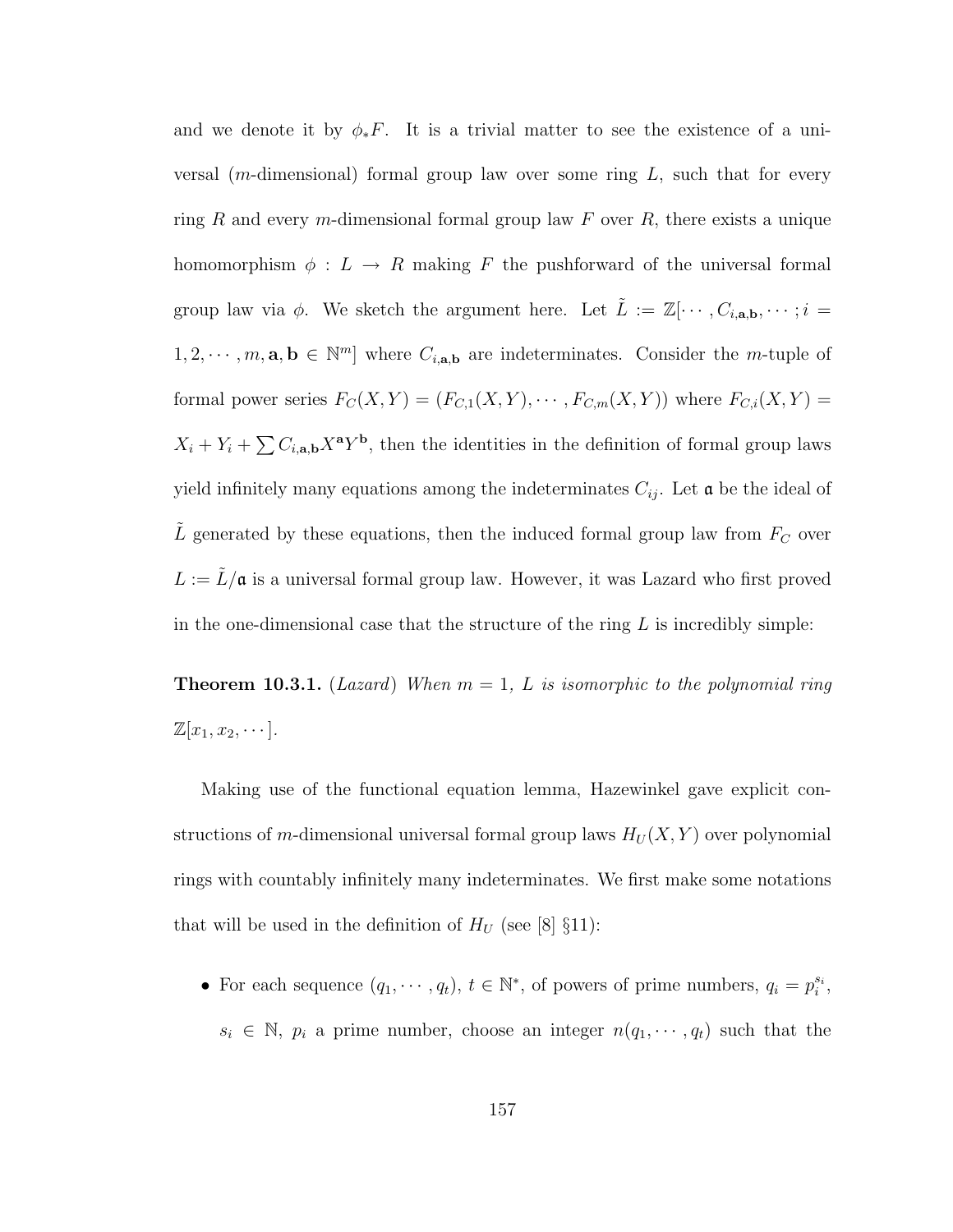following congruences are satisfied:

 $n(q_1, \dots, q_t) \equiv 1 \mod p_1^r$  if  $p_1 = p_2 = \dots = p_r \neq p_{r+1}, \quad 1 \leq r \leq t$  $n(q_1, \dots, q_t) \equiv 1 \mod p_2^{r-1}$  if  $p_1 \neq p_2 = \dots = p_r \neq p_{r+1}, \quad 2 \leq r \leq t$ If  $r = t$ , then the coniditon  $p_r \neq p_{r+1}$  is supposed to be vacuously satisfied. We further require that  $n(q_1, \dots, q_t) = 1$  if  $p_1 = p_2 = \dots = p_t$ ; note that this definition satisfies the congruences above.

- Denote by **n** the *m*-tuple of natural numbers  $\mathbf{n} = (n_1, \dots, n_m)$ ,  $n_i \in \mathbb{N}$ .
- Define  $|\mathbf{n}| := n_1 + \cdots + n_m$  for  $\mathbf{n} = (n_1, \cdots, n_m)$ .
- Define  $\mathbf{0} := (0, 0, \dots, 0), \mathbf{e}(i) = (0, \dots, 0, 1, 0, \dots, 0)$  with the only 1 in the i-th place.
- If **n** is an *m*-tuple of natural numbers and  $i \in \mathbb{N}$ , then *in* is defined to be  $(in_1, \cdots, in_m).$
- Denote by I the set of all m-tuple of natural numbers  $n$ , by  $D$  the set of all *m*-tuples of natural numbers **n** for which  $\mathbf{n} \neq \mathbf{0}$  and  $\mathbf{n} \neq p^r \mathbf{e}(i)$  for all prime numbers p and  $r \ge 1$ . Note that the indices  $e(i)$  themselves,  $i = 1, 2, \dots, m$ , are in D.
- If  $\mathbf{n} = (n_1, \dots, n_m) \in \mathbf{I}$ , denote  $X_1^{n_1} \cdots X_m^{n_m}$  by  $X^{\mathbf{n}}$ . If  $a = (a_1, \dots, a_m)^t$  is a column vector, then  $aX^{\mathbf{n}}$  is short for the vector  $(a_1X^{\mathbf{n}}, \dots, a_mX^{\mathbf{n}})^t$ .
- Denote by X the column vector  $(X_1, X_2, \dots, X_m)^t$ , by  $X^{p^n}$  the column vector  $(X_1^{p^n})$  $j^{p^n}, X_2^{p^n}$  $\frac{p^{n}}{2}, \cdots, X_{m}^{p^{n}})^{t}.$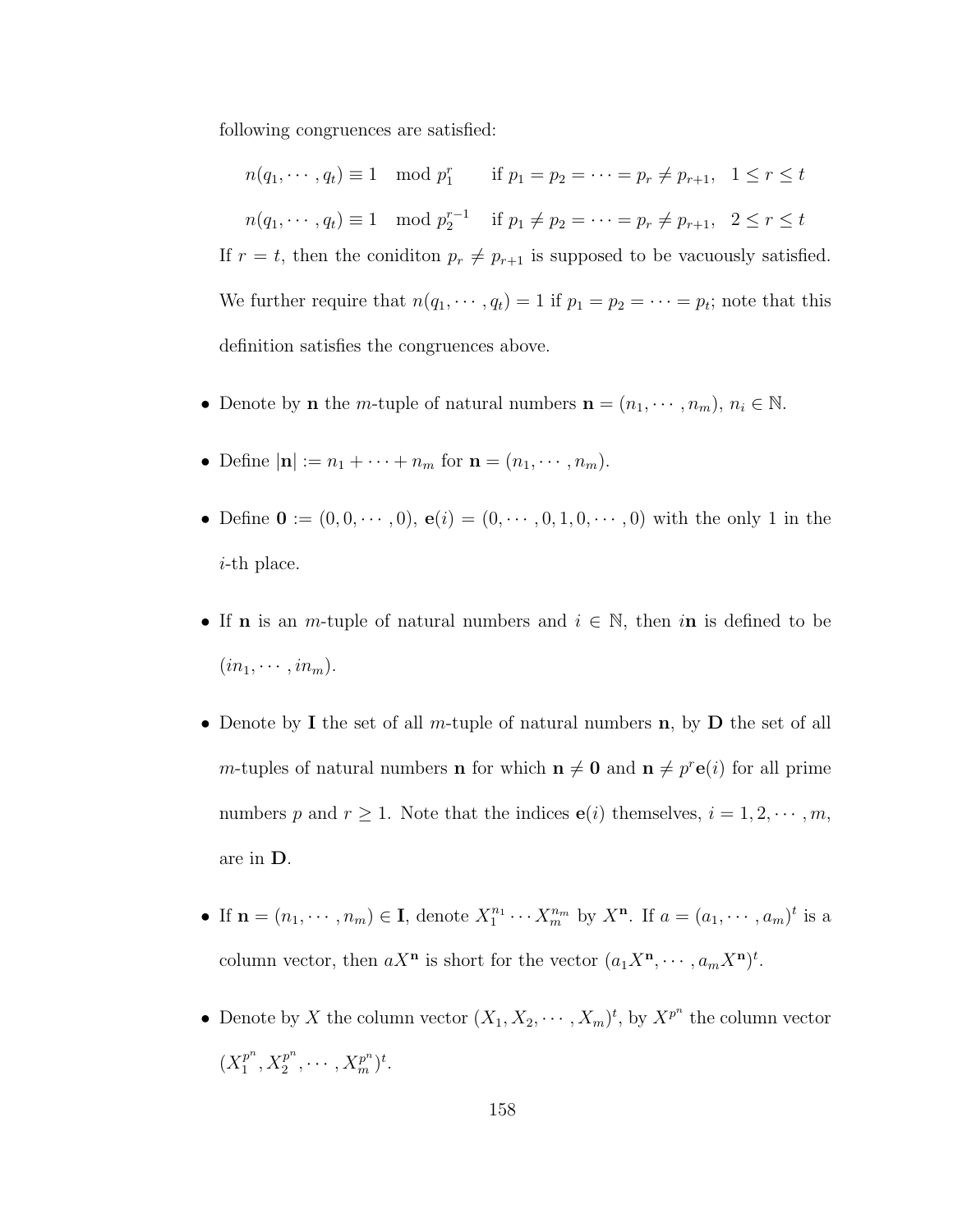- If A is a matrix, we denote the matrix obtained by raising each entry to its  $p^{n}$ -th power by  $A^{(p^{n})}$  to distinguish from  $A^{p^{n}}$ , the  $p^{n}$ -th power in the usual sense of matrix multiplications.
- Let  $\tilde{\mathcal{R}}^{\infty} := \mathbb{Z}[U]$  be short for  $\mathbb{Z}[U(i, n)|n \in I, |n| \geq 2, i = 1, \dots, m]$ . Define  $U(i, e(j)) = 0$  if  $i \neq j$  and  $U(i, e(i)) = 1$  for  $i, j = 1, 2, \dots, m$ .
- Define  $\sigma : \tilde{\mathcal{R}}^{\infty} \to \tilde{\mathcal{R}}^{\infty}$  by fixing Z and sending  $U(i, \mathbf{n})$  to  $U(i, \mathbf{n})^p$ . The triple  $(\tilde{\mathcal{R}}^{\infty},(p),\sigma)$  is a Honda ring.
- If  $q = p^s$ ,  $s \in \mathbb{N}$ , p is a prime number, then denote by  $U_q$  the  $m \times m$  matrix  $U(i, q\mathbf{e}(j))_{i,j}$ .
- If  $\mathbf{d} \in \mathbf{I} \setminus \{0\}$ , denote by  $U_{\mathbf{d}}$  the column vector  $(U(1, \mathbf{d}), \cdots, U(m, \mathbf{d}))$ .

<span id="page-167-0"></span>*Definition* 10.3.2. For each  $n \in I$  with  $|n| \geq 1$ , define a column vector  $a_n$  with entries in  $\mathbb{Q}[U] = \mathbb{Q} \otimes \mathbb{Z}[U]$  by means of the formula

$$
a_{n}(U) = \sum_{(q_{1}, \cdots, q_{t}, \mathbf{d})} \frac{n(q_{1}, \cdots, q_{t})}{p_{1}} \cdots \frac{n(q_{t-1}, q_{t})}{p_{t-1}} \frac{n(q_{t})}{p_{t}} U_{q_{1}} U_{q_{2}}^{(q_{1})} \cdots U_{q_{t}}^{(q_{1} \cdots q_{t-1})} U_{\mathbf{d}}^{(q_{1} \cdots q_{t})}
$$

where the sum is over all  $q_1, q_2, \dots, q_t$  which are powers of prime numbers and  $\mathbf{d} \in \mathbf{D}$  such that  $\mathbf{n} = q_1 q_2 \cdots q_s \mathbf{d}$ .

Define 
$$
h_U(X) := \sum_{|\mathbf{n}| \ge 1} a_{\mathbf{n}}(U) X^{\mathbf{n}}, H_U(X, Y) = h_U^{-1}(h_U(X) + h_U(Y)).
$$

<span id="page-167-1"></span>**Proposition 10.3.3.** ([\[8\]](#page-244-3) 11.2.4) The m-tuple of formal power series  $h_U(X, Y)$ satisfies a functional equation of the form

$$
h_U(X) = g_p(X) + \sum_{i=1}^{\infty} p^{-1} U_{p^i} h_U^{(p^i)}(X^{p^i})
$$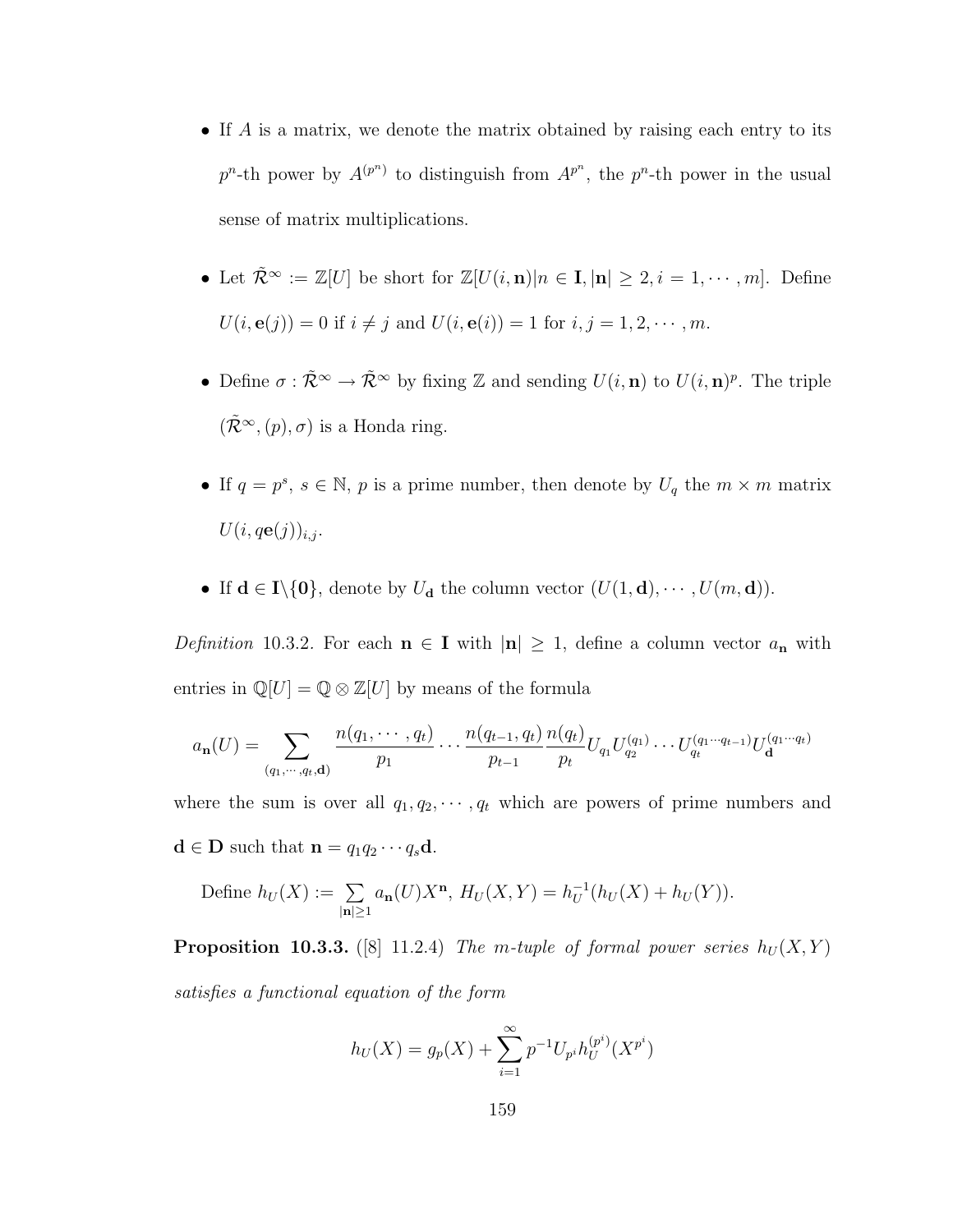with  $g_p(X) \in \mathbb{Z}_{(p)}[U][[X]]^m$  and  $g_p(X) \equiv X \mod \deg \geq 2$  for every prime p.

As a corollary of [\(10.2.4\)](#page-163-0),  $H_U(X, Y)$  is a formal group law over  $\tilde{\mathcal{R}}^{\infty}$ .

**Proposition 10.3.4.** ([\[8\]](#page-244-3)11.1.5)  $H_U(X, Y)$  is a universal m-dimensional formal group law over  $\tilde{\mathcal{R}}^{\infty}$ , i.e., for every ring R and every m-dimensional formal group law  $F(X, Y)$  over R, there exists a unique homomorphism  $\phi : \tilde{\mathcal{R}}^{\infty} \to R$  such that  $F = \phi_* H_U.$ 

In §10, Hazewinkel also constructed another formal group law which is important in studying formal group laws over  $\mathbb{Z}_{(p)}$ -algebras. Let  $\mathcal{R}^{\infty} := \mathbb{Z}[V]$  be short for  $\mathbb{Z}[V_i(j,k); i = 1, 2, \cdots; j, k = 1, 2, \cdots, m]$ , and let  $\mathcal{K}^{\infty} := \mathbb{Q}[V]$ . Write  $V_i$  for the  $m \times m$  matrix  $(V_i(j,k))$ . Define  $\sigma : \mathcal{R}^{\infty} \to \mathcal{R}^{\infty}$  by sending  $V_i(j,k)$  to  $V_i(j,k)^p$ and fixing Z. The triple  $(\mathcal{R}^{\infty}, (p), \sigma)$  is a Honda ring. Define  $\eta_V := p - \sum_{n=1}^{\infty}$  $i=1$  $V_i\partial^i \in$  $\mathcal{K}_{\sigma}^{\infty}[[X]]^{m \times m}$ ,  $f_V(X) := p\eta_V^{-1} * X$ , and  $F_V(X, Y) := f_V^{-1}$  $V_V^{-1}(f_V(X) + f_V(Y)).$  By [\(10.2.4\)](#page-163-0),  $F_V$  is an m-dimensional formal group law over  $\mathcal{R}^{\infty}$ .

Definition 10.3.5. We call  $F_V$  the (m-dimensional) universal p-typical formal group law. In general, a formal group law  $F$  over  $R$  is called p-typical, if there exists a homomorphism  $\phi : \mathcal{R}^{\infty} \to R$  such that  $F = \phi_* F_V$ ; the infinite sequence of matrices  $\phi(V_1), \phi(V_2), \cdots$  is called the *p-typical coordinate* of *F*.

It can be easily computed that:

<span id="page-168-0"></span>**Proposition 10.3.6.** ([\[8\]](#page-244-3)§10.4) If we denote  $f_V(X) = \sum^{\infty}$  $n=0$  $a_n(V)X^{p^n}$ , then: (*a*)  $a_n(V) = \frac{1}{p} \sum_{i=1}^{n}$  $i=1$  $V_i a_{n-i}(V)^{(p^i)} = \frac{1}{n}$  $\frac{1}{p}$  $\sum_{n=1}^{n}$  $i=1$  $a_{n-i}(V)V_i^{(p^{n-i})}$  $\frac{r(p^{n-1})}{i}$ .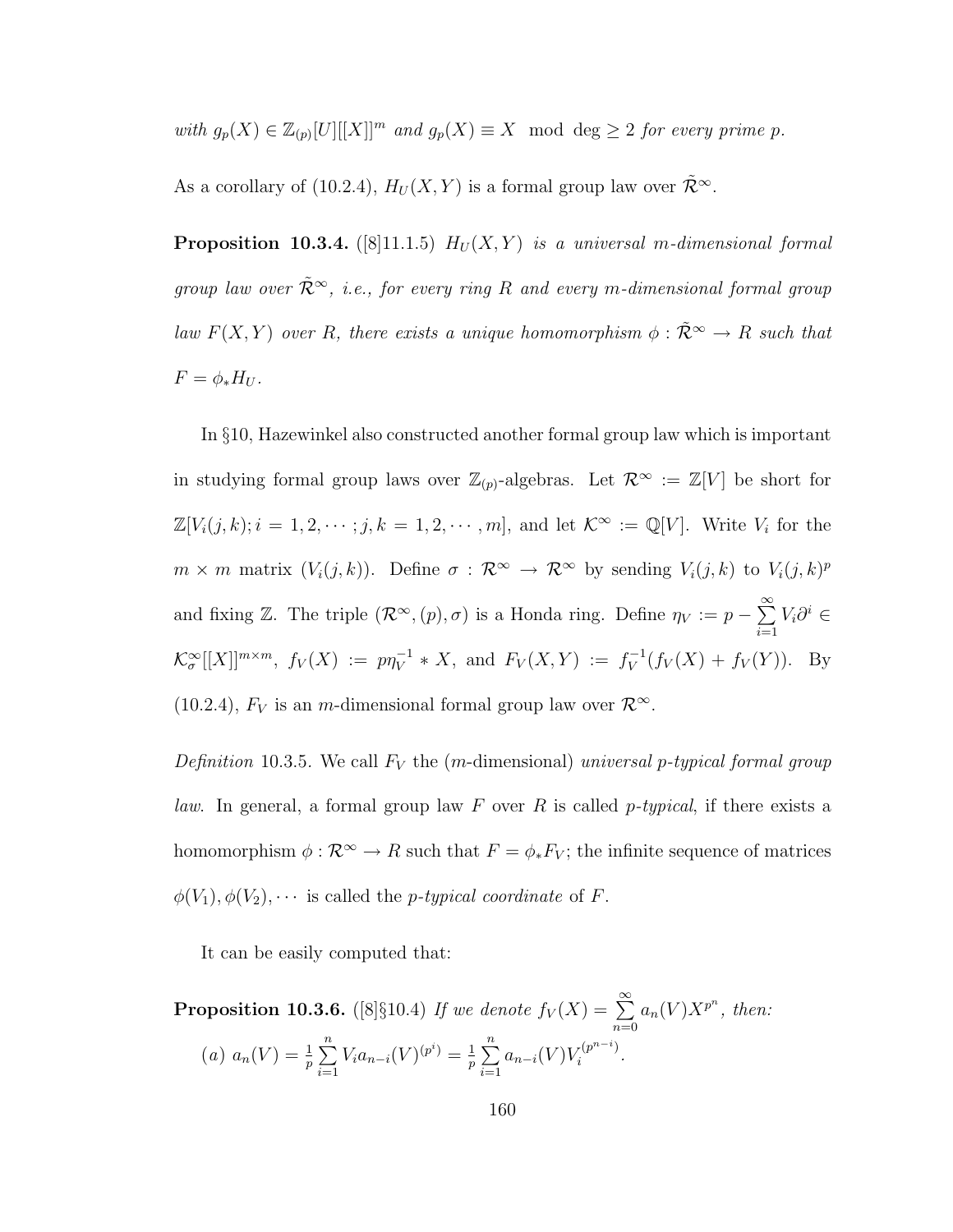(b) 
$$
a_n(V) = \sum_{i_1+i_2+\cdots+i_r=n} p^{-t} V_{i_1} V_{i_2}^{(p^{i_1})} \cdots V_{i_r}^{(p^{i_1+\cdots+i_r-1})}
$$
.

**Proposition 10.3.7.** (a) The unique homomorphism  $\varphi : \tilde{\mathcal{R}}^{\infty} \to \mathcal{R}^{\infty}$  such that  $\varphi_* H_U = F_V$  is defined by  $\varphi(U(i, n)) = V_s(i, j)$  if  $n = p^s e(j)$ , and  $\varphi(U(i, n)) = 0$ otherwise.

(b) Let  $\kappa : \mathcal{R}^{\infty} \to \tilde{\mathcal{R}}^{\infty}$  be the homomorphism such that  $\kappa(V_s(i,j)) := U(i, p^s \mathbf{e}(j)).$ For every p-typical formal group law F over a ring R, if  $\phi$  :  $\mathcal{R}^{\infty} \to R$  and  $\tilde{\phi} : \tilde{\mathcal{R}}^{\infty} \to R$  are the homomorphisms such that  $\phi_* F_V = \tilde{\phi}_* H_U = F$ , then  $\phi = \tilde{\phi} \circ \kappa$ . *Proof.* Part (a) can be easily seen by [\(10.3.2\)](#page-167-0) and [\(10.3.6\)](#page-168-0), since  $\varphi(a_n(U))$  =  $a_s(V(\cdot, j))$  if  $n = p^s \mathbf{e}(j)$ , and  $(0, 0, \dots, 0)^t$  if otherwise. Part (b) follows from the fact that  $\varphi \circ \kappa = Id$ .  $\Box$ 

**Proposition 10.3.8.** Let  $\tilde{\mathcal{R}}_{(p)}^{\infty}$  be the localization of  $\tilde{\mathcal{R}}^{\infty}$  at p. There exists a strict isomorphism  $\varsigma: H_U \to \kappa_* F_V$  over  $\tilde{\mathcal{R}}_{(p)}^{\infty}$ . Moreover,  $\varsigma(X) \equiv X \mod \tilde{a}$ , where  $\tilde{a}$  is the ideal of  $\tilde{\mathcal{R}}_{(p)}^{\infty}$  generated by  $U(i, \mathbf{n})$  with  $\mathbf{n}$  running over all m-tuple of natural integers that are not of the form  $p^s \mathbf{e}(j)$ .

*Proof.* The logarithm of  $H_U$  is  $h_U(X) = (p\eta_U^{-1}) * g_p(X)$ , where  $\eta_U = p - \sum_{i=1}^{\infty}$  $U_{p^i}\partial^i,$  $i=1$ and  $g_p(U) \in \tilde{\mathcal{R}}_{(p)}^{\infty}$  as in [\(10.3.3\)](#page-167-1). The logarithm of  $\kappa_* F_V$  is  $\kappa_* f_V(X) = (p\eta_U)^{-1} * X$ , hence  $\varsigma(X) = \kappa_* f_V^{-1}$  $V^{-1}(h_U(X))$  is a strict isomorphism between  $H_U$  and  $\kappa_* F_V$  over  $\tilde{\mathcal{R}}_{(p)}^{\infty}$  by [\(10.3.3](#page-167-1) (b)). For the second statement, note that  $\kappa_* f_V(X)$  and  $h_U(X)$ are formal power series over  $\tilde{\mathcal{R}}^{\infty}[\frac{1}{n}]$  $\frac{1}{p}$ . Their pushforwards over the quotient ring  $(\tilde{\mathcal{R}}^{\infty}/\tilde{\mathfrak{a}})[\frac{1}{p}]$  satisfy the same functional equation, hence are equal to each other. Therefore  $\varsigma(X)$  is congruent to X modulo  $\tilde{a}$ .  $\Box$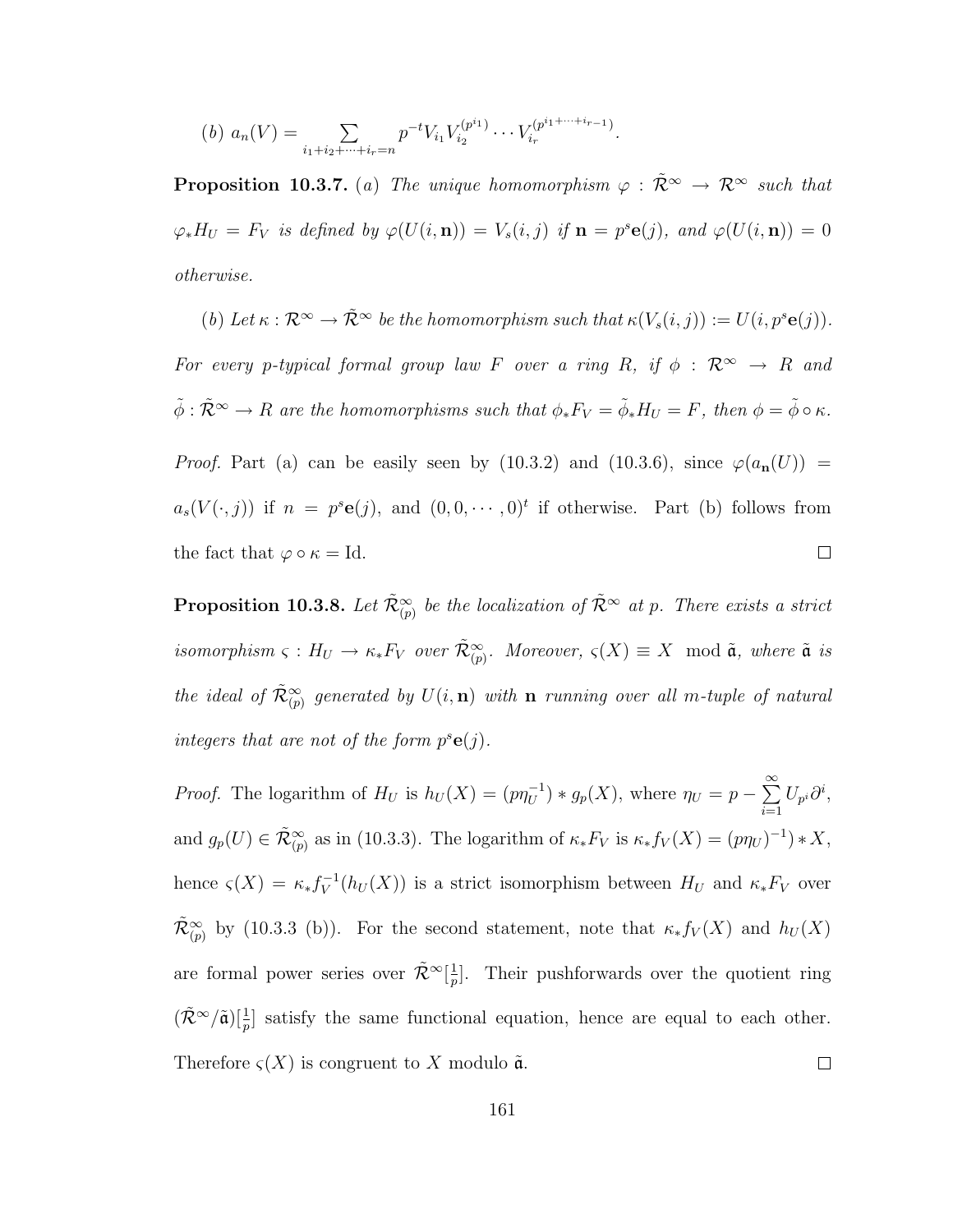Note that  $f_V(X) = \sum_{n=1}^{\infty}$  $n=0$  $a_n(V)X^{p^n}$  is obtained from  $h_U(X) = \sum$  $|\mathbf{n}|\geq 1$  $a_{\mathbf{n}}(U)X^{\mathbf{n}}$  by striking out all terms that should not occur in the logarithm of a p-typical formal group law. Because of the universality of  $F_V$  and  $H_U$ , it provides a universal way to "p-typify" a formal group law.

Definition 10.3.9. Let R be a  $\mathbb{Z}_{(p)}$ -algebra, F be an m-dimensional formal group law over R. Let  $\tilde{\phi}$  :  $\tilde{\mathcal{R}}_{(p)}^{\infty} \to R$  be the homomorphism such that  $F = \tilde{\phi}_{*}F_{U}$ . Let  $\kappa_{(p)} : \mathcal{R}_{(p)}^{\infty} \to \tilde{\mathcal{R}}_{(p)}^{\infty}$  be the homomorphism induced by  $\kappa$  after localizing at p. Define the p-typification of F to be  $\phi_* F_V$ , where  $\phi = \tilde{\phi} \circ \kappa_{(p)} : \mathcal{R}_{(p)}^{\infty} \to R$ .

**Corollary 10.3.10.** Every formal group law over a  $\mathbb{Z}_{(p)}$ -algebra is strictly isomorphic to its p-typification, which in particular is a p-typical formal group law.

In the case when char  $R = 0$ , we can have an equivalent characterization of p-typical formal group laws via logarithm:

<span id="page-170-0"></span>**Proposition 10.3.11.** ([\[8\]](#page-244-3)15.2.6) If char  $R = 0$ , a formal group law F over R is p-typical if and only  $\log_F(X)$  is of the form  $\log_F(X) = \sum^{\infty}$  $n=0$  $a_n X^{p^n}$ , where  $a_n \in$  $(R \otimes \mathbb{Q})^{m \times m}$ .

## 10.4 Isomorphisms and homomorphisms between p-typical formal group laws

Not only the p-typical formal group laws themselves are parametrized by infinitely many free indeterminates, but so are the strict isomorphisms between them, too.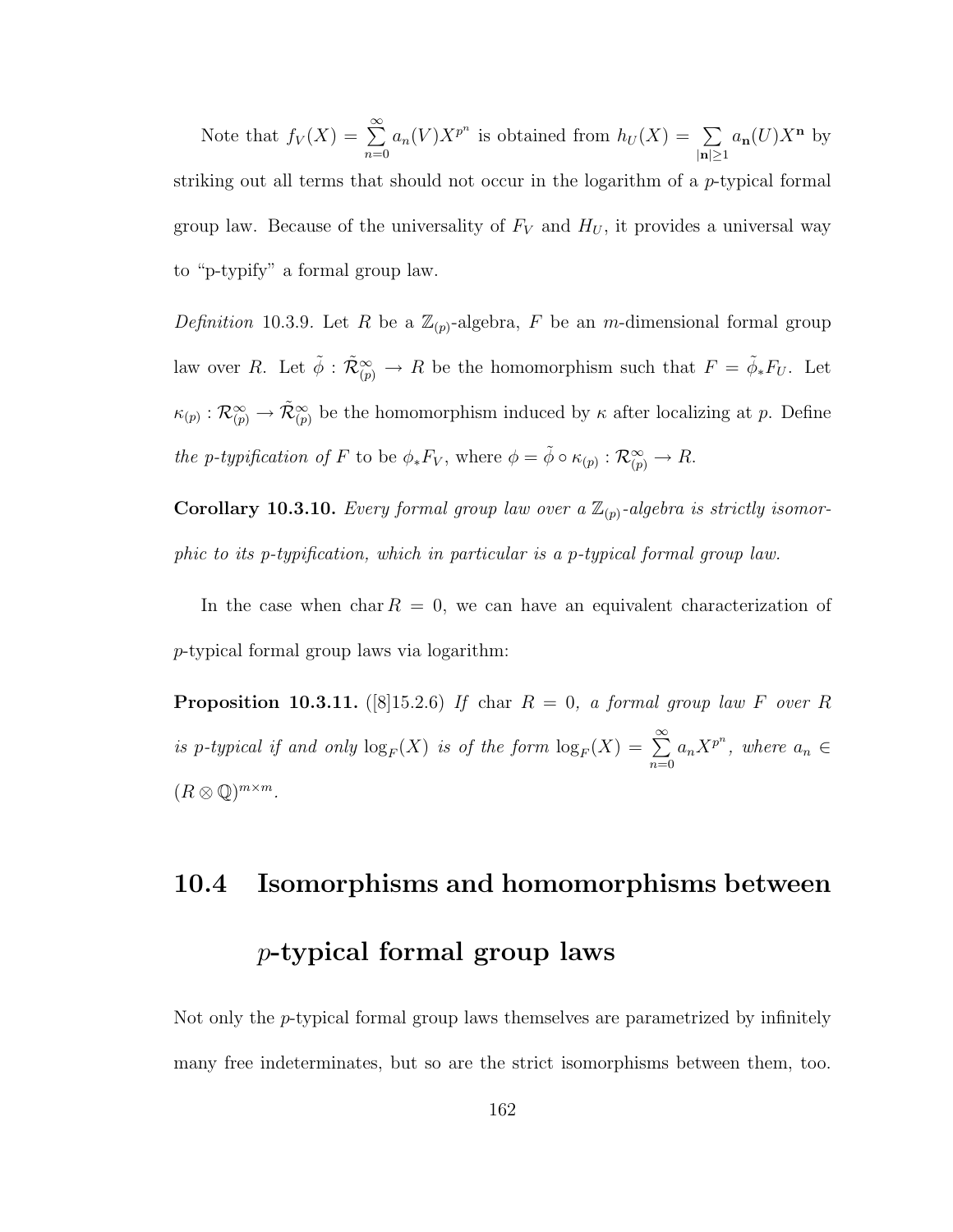Let  $\mathcal{R}^{\infty,\infty} := \mathbb{Z}[V,T]$  be short for  $\mathbb{Z}[V_i(j,k), T_i(j,k); i = 1, 2, \cdots; j, k = 1, 2, \cdots, m],$ and  $\mathcal{K}^{\infty,\infty} := \mathbb{Q}[V,T]$ . Similar to the previous notation of  $V_i$ , let  $T_i$  stand for the  $m \times m$  matrix  $(T_i(j,k))$ . Extend  $\sigma : \mathcal{K}^{\infty} \to \mathcal{K}^{\infty}$  to  $\mathcal{R}^{\infty,\infty} \to \mathcal{R}^{\infty,\infty}$  by defining  $\sigma(T_i(j,k)) := T_i(j,k)^p$ . The triple  $(R^{\infty,\infty}, (p), \sigma)$  is a Honda ring, and the natural inclusion  $R^{\infty} \hookrightarrow R^{\infty,\infty}$  is an embedding between Honda rings. Define  $\eta_V := p \sum_{i=1}^{\infty}$  $i=1$  $V_i\partial^i \in \mathcal{K}^{\infty}_{\sigma}[[X]]^{m\times m}, \ f_{V,T}(X) := pp_V^{-1} * (X + \sum^{\infty}$  $i=1$  $T_iX^{p^i}$ , and  $F_{V,T}(X,Y) :=$  $f_{V,T}^{-1}(f_{V,T}(X) + f_{V,T}(Y))$ . Define  $\alpha_{V,T}(X) := f_{V,T}^{-1}(f_V(X))$ . By [\(10.2.4\)](#page-163-0),  $F_{V,T}$  is an m-dimensional formal group law over  $\mathcal{R}^{\infty,\infty}$ , and  $\alpha_{V,T}$  is a strict isomorphism from  $F_V$  to  $F_{V,T}$ .

**Proposition 10.4.1.** ([\[8\]](#page-244-3) 19.2.6) The triple  $(F_V(X, Y), \alpha_{V,T}(X), F_{V,T}(X, Y))$  over  $\mathcal{R}^{\infty,\infty}$  is universal for triples  $(F(X, Y), \alpha(X), G(X, Y))$  consisting of two p-typical (m-dimensional) formal group laws  $F(X, Y)$ ,  $G(X, Y)$ , and a strict isomorphism  $\alpha(X): F(X,Y) \to G(X,Y)$  over  $\mathbb{Z}_{(p)}$ -algebras or characteristic zero rings.

In other words, if  $\alpha(X) : F(X,Y) \to G(X,Y)$  is a strict isomorphism between p-typical formal group laws over a ring R, which is a  $\mathbb{Z}_{(p)}$ -algebra or characteristic zero ring, then there is a unique homomorphism  $\phi : \mathcal{R}^{\infty,\infty} \to R$  such that  $\phi_* F_V =$  $F, \phi_* F_{V,T} = G$ , and  $\phi_* \alpha_{V,T} = \alpha$ .

In the rest of this section we describe formulas of the logarithms of  $F_{V,T}$ .

Proposition 10.4.2. ([\[8\]](#page-244-3)§10.4) Denote

$$
f_V(X) := \sum_{n=0}^{\infty} a_n(V) X^{p^n}, f_{V,T}(X) := \sum_{n=0}^{\infty} a_n(V,T) X^{p^n}
$$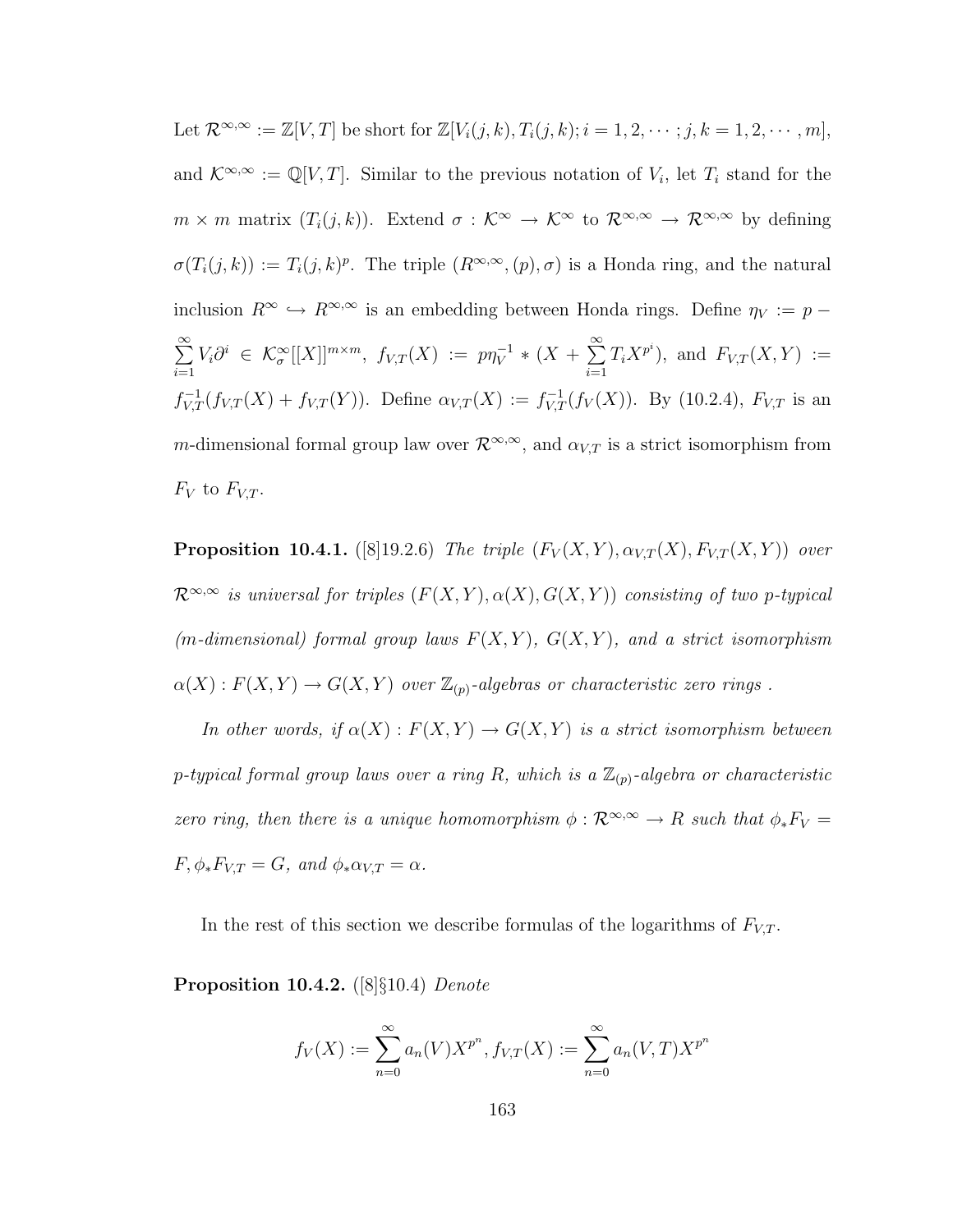Then

$$
pa_n(V,T) = T_n + \sum_{i=1}^n V_i a_{n-i}(V,T)^{(p^i)} = T_n + \sum_{i=1}^n a_{n-i}(V,T) V_i^{(p^{n-i})}
$$

By the definition of  $f_{V,T}$  and [\(10.3.11\)](#page-170-0),  $F_{V,T}$  is also a p-typical formal group law. Due to the universality of  $F_V$ , there exists a unique homomorphism  $\xi : \mathcal{R}^{\infty} \to$  $\mathcal{R}^{\infty,\infty}$  such that  $F_{V,T} = \xi_* F_V$ . Denote the image of  $V_n$  under  $\xi$  by  $\overline{V}_n$ ; there exist polynomials  $\Phi_n^{(r,s)}(x_i(j,k), y_i(j,k); 1 \leq i \leq n, 1 \leq j, k \leq m)$  for  $1 \leq r, s \leq m$  such that  $\overline{V}_n(r,s) = \Phi_n^{(r,s)}(V_i(j,k), T_i(j,k); 1 \le i \le n, 1 \le j, k \le m)$ . For simplicity we write  $\overline{V}_n = \Phi_n(V_i, T_i; 1 \leq i \leq n)$ .

By the definition of  $\overline{V}_n$  we have the following equation:

$$
pa_n(V,T) = \sum_{i=1}^n a_{n-i}(V,T)\overline{V_i}^{(p^{n-i})}
$$

There exists a recursive formula for  $\overline{V}_i$  based on V and T:

Proposition 10.4.3. ([\[8\]](#page-244-3)19.3.7)

$$
\overline{V}_n = V_n + pT_n + \sum_{\substack{i+j=n \ i,j \ge 1}} (V_i T_j^{(p^i)} - T_j \overline{V}_i^{(p^i)}) + \sum_{k=1}^{n-1} a_{n-k}(V)(V_k^{(p^{n-k})} - \overline{V}_k^{(p^{n-k})})
$$
  
+ 
$$
\sum_{k=2}^{n-1} a_{n-k}(V) [\sum_{\substack{i+j=k \ i,j \ge 1}} (V_i^{(p^{n-k})} T_j^{(p^{n-j})} - T_j^{(p^{n-k})} \overline{V}_i^{(p^{n-i})})]
$$

Remark 10.4.4. This recursive formula is not directly applicable if we want a formula of  $\overline{V}_n$  modulo p, since the formula of  $a_i(V)$  involves a high power of p in denominator  $(10.3.6(b)).$  $(10.3.6(b)).$ 

For the rest of the subsection, we suppose  $(R, \mathfrak{a}, \sigma)$  is a Honda ring where  $\mathfrak{a} = (p)$ is the principal ideal generated by  $p$ . Under such assumptions on  $R$ , all  $p$ -typical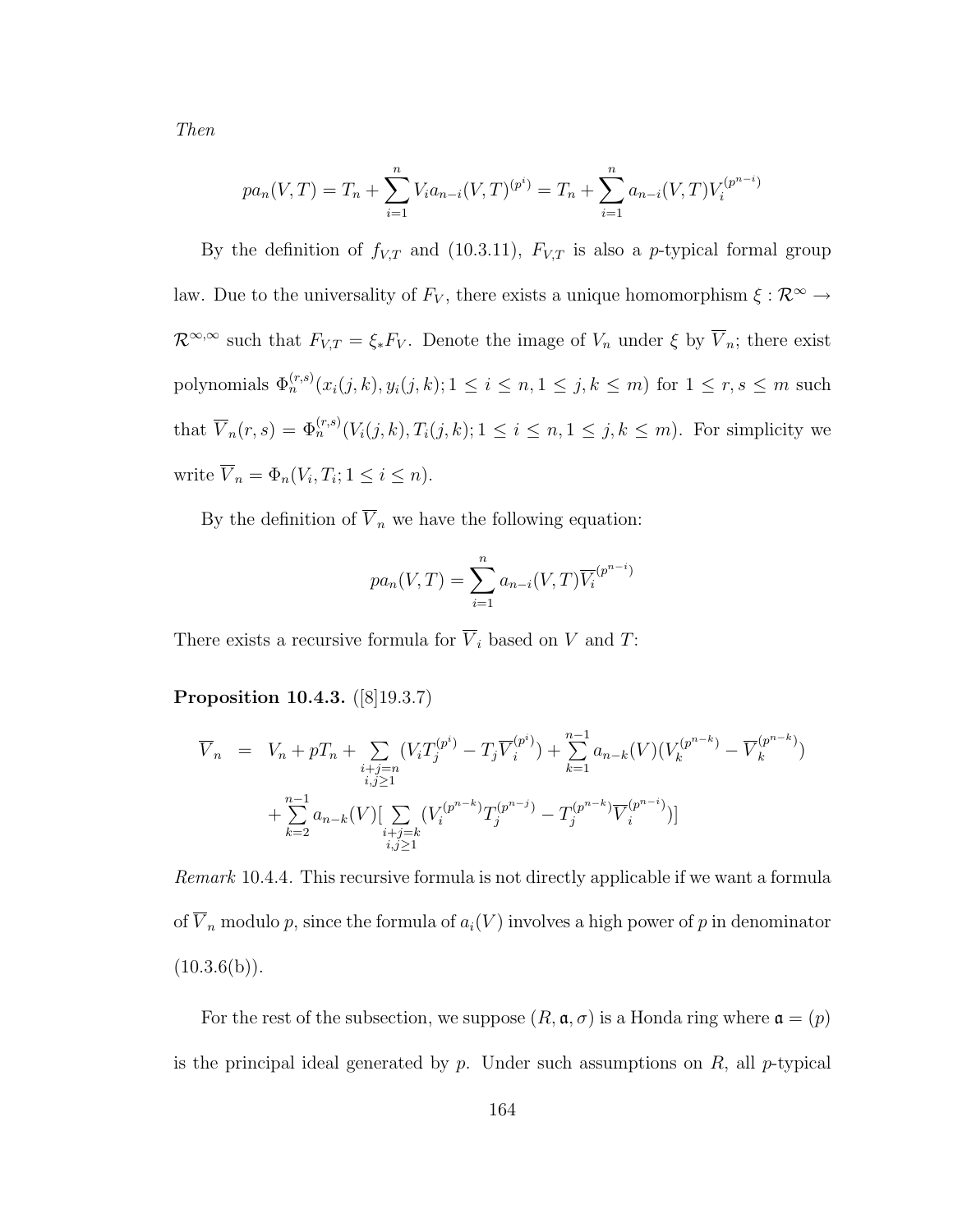formal group laws over  $R$  are of functional equation type in the following form (c.f. [10.2.6\)](#page-164-1):

<span id="page-173-0"></span>**Proposition 10.4.5.** ([\[8\]](#page-244-3)20.1.5) Let  $F(X, Y)$  be a p-typical formal group law over R, then there exist unique matrices  $v_1, v_2, \dots \in R^{m \times m}$  such that  $\log_F(X) = p\eta^{-1} * X$ , where  $\eta := p - \sum_{n=1}^{\infty}$  $i=1$  $v_i\partial^i$ . In other words, the logarithm of  $F(X,Y)$  satisfies the functional equation

$$
\log_F(X) = X + \sum_{i=1}^{\infty} \frac{v_i}{p} \sigma_*^i \log_F(X)
$$

*Remark* 10.4.6. Comparing to [\(10.2.6\)](#page-164-1), we are not requiring R to be a  $\mathbb{Z}_{(p)}$ -algebra in [\(10.4.5\)](#page-173-0) and we have stronger conclusion on the functional equation that  $F(X, Y)$ satisfies; this is due to the stronger assumption that  $F(X, Y)$  is p-typical.

Definition 10.4.7. Suppose  $(R, \mathfrak{a}, \sigma)$  is a Honda ring where  $\mathfrak{a} = (p)$  is the principal ideal generated by p. Let F be an m-dimensional p-typical formal group law over R. The sequence of matrices  $v_1, v_2, \dots \in R^{m \times m}$  determined by [\(10.4.5\)](#page-173-0) is called the Honda coordinate of F.

It is easy to see that if  $v_1, v_2, \dots \in R^{m \times m}$  is the Honda coordinate of F, then  $\log_F(X) = \sum^{\infty}$  $n=0$  $a_n X^{p^n}$ , where  $a_n = \sum$  $i_1+i_2+\cdots+i_r=n$  $p^{-t}v_{i_1}v_{i_2}^{\sigma^{i_1}}$  $\frac{\sigma^{i_1}}{i_2}\cdots v^{\sigma^{i_1+\cdots+i_{r-1}}}_{i_r}$  $\frac{\sigma^{i_1+\cdots+i_{r-1}}}{\sigma^{i_r}},$  satisfying the recursive relation  $a_n = \frac{1}{n}$  $\frac{1}{p}$  $\sum_{n=1}^{n}$  $i=1$  $v_i a_{n-i}^{\sigma^i} = \frac{1}{p}$  $\frac{1}{p}$  $\sum_{n=1}^{n}$  $i=1$  $a_{n-i}v_i^{\sigma^{n-i}}$  $i^{\sigma^{n-i}}$  (c.f. [10.3.6\)](#page-168-0).

Under our assumption on  $R$ , there exist concrete descriptions on the homomorphisms between p-typical formal group laws in terms of their Honda coordinates. **Proposition 10.4.8.** ([\[8\]](#page-244-3)20.3.9, 20.3.10, 20.4.4) Let  $u = (u_1, u_2, \dots)$  be a sequence of elements in  $R^{m \times m}$  and  $v = (v_1, v_2, \dots)$  be a sequence of elements in  $R^{n \times n}$ . Denote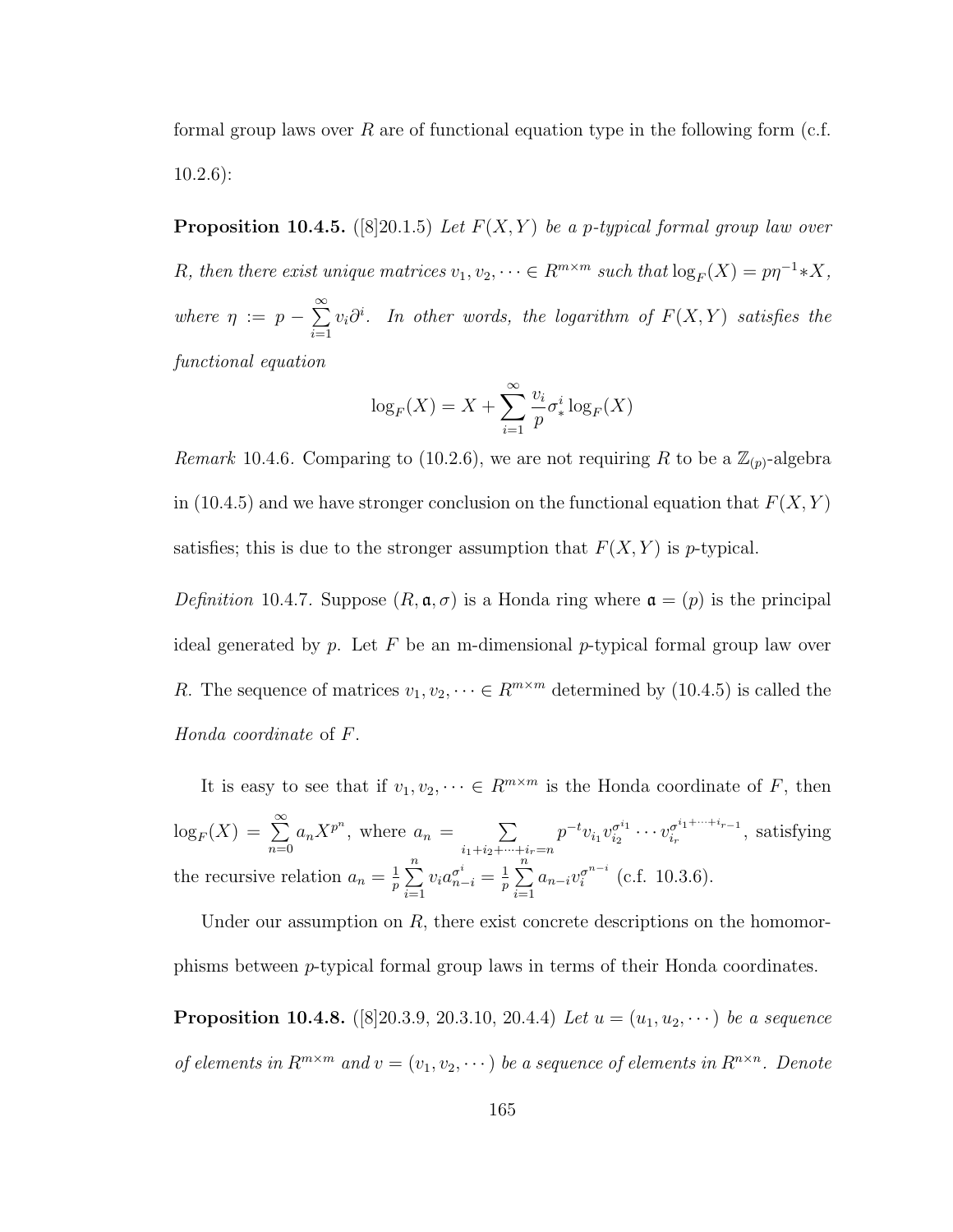$p-\sum u_i\partial^i$  and  $p-\sum v_i\partial^i$  by  $\eta_u$  and  $\eta_v$ , respectively. Let  $F(X,Y)$  and  $G(X,Y)$  be formal group laws with logarithms

$$
f(X) = p\eta_u^{-1} * X, g(X) = p\eta_v^{-1} * X
$$

(a) There exists a homomorphism  $\alpha : F \to G$  over R if and only if there exists  $c \in R^{n \times m}$  and  $\theta_c \in R_{\sigma}[[\partial]]^{n \times m}$  such that  $\eta_v c = \theta_c \eta_u$ .

(b) F and G are strictly isomorphic if and only if  $m = n$  and there exists an element  $\xi \in R_{\sigma}[[\partial]]^{m \times m}$  such that  $\eta_u \xi = \theta_v$ .

(c) For an arbitrary  $\theta \in R_{\sigma}[[\partial]]^{n \times m}$ , set  $\alpha_{\theta}(X) = g^{-1}((\theta * f)(X))$ . Then  $\alpha_{\theta}(X) \in$  $R[[X]]^m$  if and only if there exists an  $\eta_\theta \in R_\sigma[[\partial]]$  such that  $\eta_\theta \eta_u = \eta_v \theta$ . If  $\alpha_\theta(X) \in$  $R[[X]]^m$ , then  $\overline{\alpha}_{\theta} : \overline{F} \to \overline{G}$  is a homomorphism after modulo p, where  $\overline{F}, \overline{G}$  stand for the induced formal group laws over  $R/pR$ .

(d) When  $m = n$  and  $F = G$ , we have the following ring isomorphism:

$$
\{\theta \in R_{\sigma}[[\partial]]^{m \times m}|\eta_u \theta \eta_u^{-1} \in R_{\sigma}[[\partial]]^{m \times m}\} / R_{\sigma}[[\partial]]^{m \times m} \eta_u \xrightarrow{1-1} \text{End}(\overline{F})
$$
  

$$
\theta \mapsto \overline{f^{-1}(\theta * f(X))}
$$

#### <span id="page-174-0"></span>10.5 Cartier theory

Let  $R$  be a commutative ring with 1.

Definition 10.5.1. (a) Let G be a formal group over R. A curve in G is an element in  $G(XR[[X]])$ , where  $XR[[X]]$  is viewed as a pro-nilpotent R-algebra. The set of curves in G form an abelian group, which is denoted by  $\mathcal{C}(G;R)$ .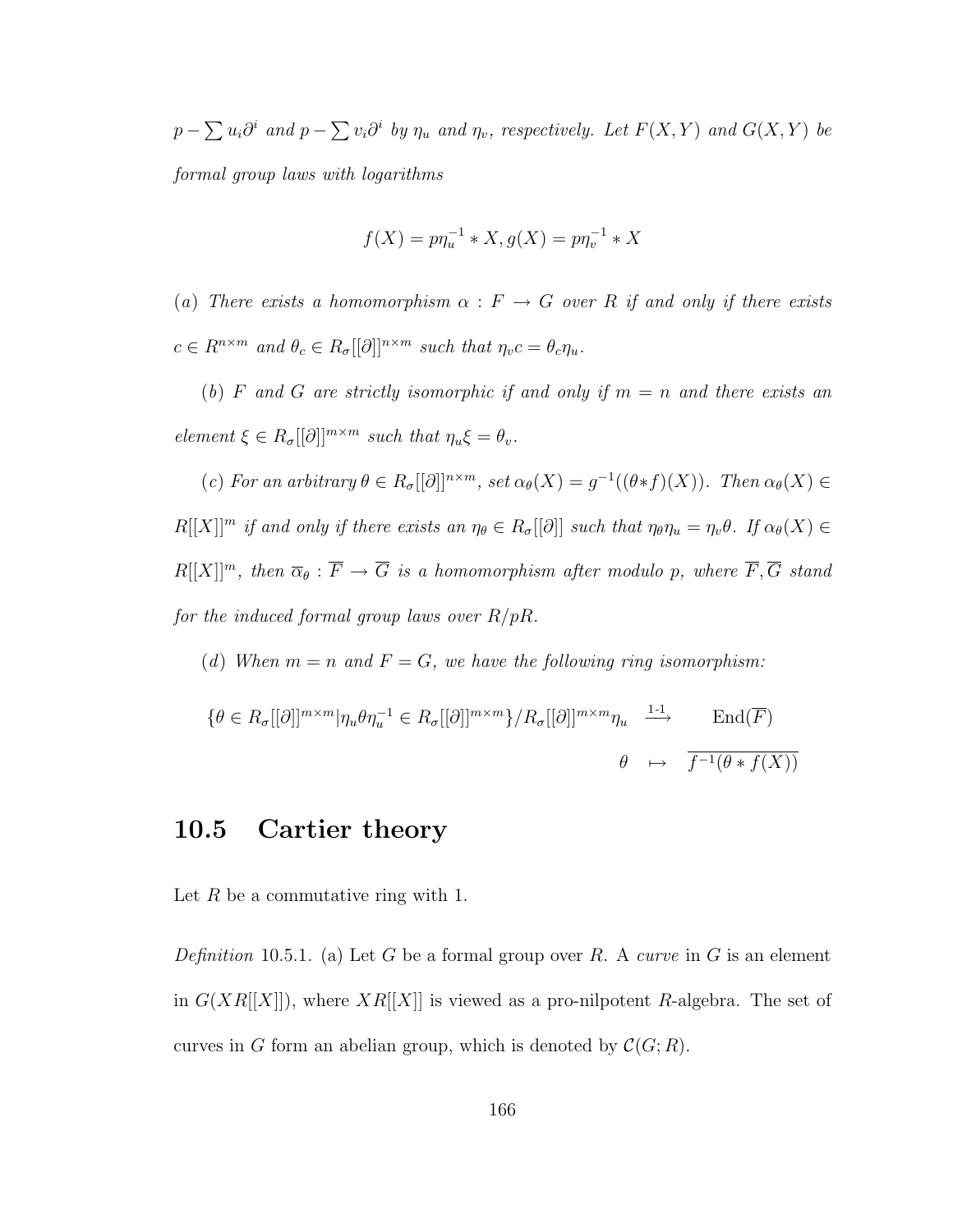(b) Let  $F(X, Y)$  be an m-dimensional (resp. countably infinite dimensional) formal group law over  $R$ . A *curve* in  $F$  is an  $m$ -tuple (resp. countably infinite tuple) of power series  $\gamma(t)$  in one variable t with coefficients in R such that  $\gamma(0) = 0$ . Under the addition defined by  $\gamma_1(t) + F \gamma_2(t) := F(\gamma_1(t), \gamma_2(t))$ , the set of curves in F becomes an abelian group, which is denoted by  $\mathcal{C}(F;R)$ . Let  $\delta_i(t)$  be the curve  $(0, \dots, 0, t, 0, \dots)$  which is t on the *i*-th component and zero elsewhere.

Remark 10.5.2. If  $G \cong Spf R[[X_1, X_2, \cdots, X_m]],$  and the group structure on G is induced from the formal group law  $F(X, Y)$ , then  $\mathcal{C}(G; R)$  is isomorphic to  $\mathcal{C}(F; R)$ as abelian groups.

The curves  $\mathcal{C}(G;R)$  (resp.  $\mathcal{C}(F;R)$ ) can be identified as homomorphisms form a free generator of the category of formal groups (resp. formal group laws) to  $G$ , as follows:

Definition 10.5.3. Define  $\Lambda = \Lambda_R : \mathfrak{Nip} \to \mathfrak{Ab}$  such that for every nipotent R-algebra  $N, \Lambda(N) = 1 + tR[t] \otimes_R N \subset (R \oplus N[t])^{\times}$ , equipped with the group structure as multiplication in  $(R \oplus N[t])^{\times}$ .

Definition 10.5.4. For  $n = 1, 2, \dots$ , define a series of polynomials

$$
w_n(X) = w_n(X_1, X_2, \cdots, X_n)
$$

with coefficients in Z as  $w_n(X) := \sum$  $d|n$  $dX_d^{\frac{n}{d}}$ .

The following proposition is classical.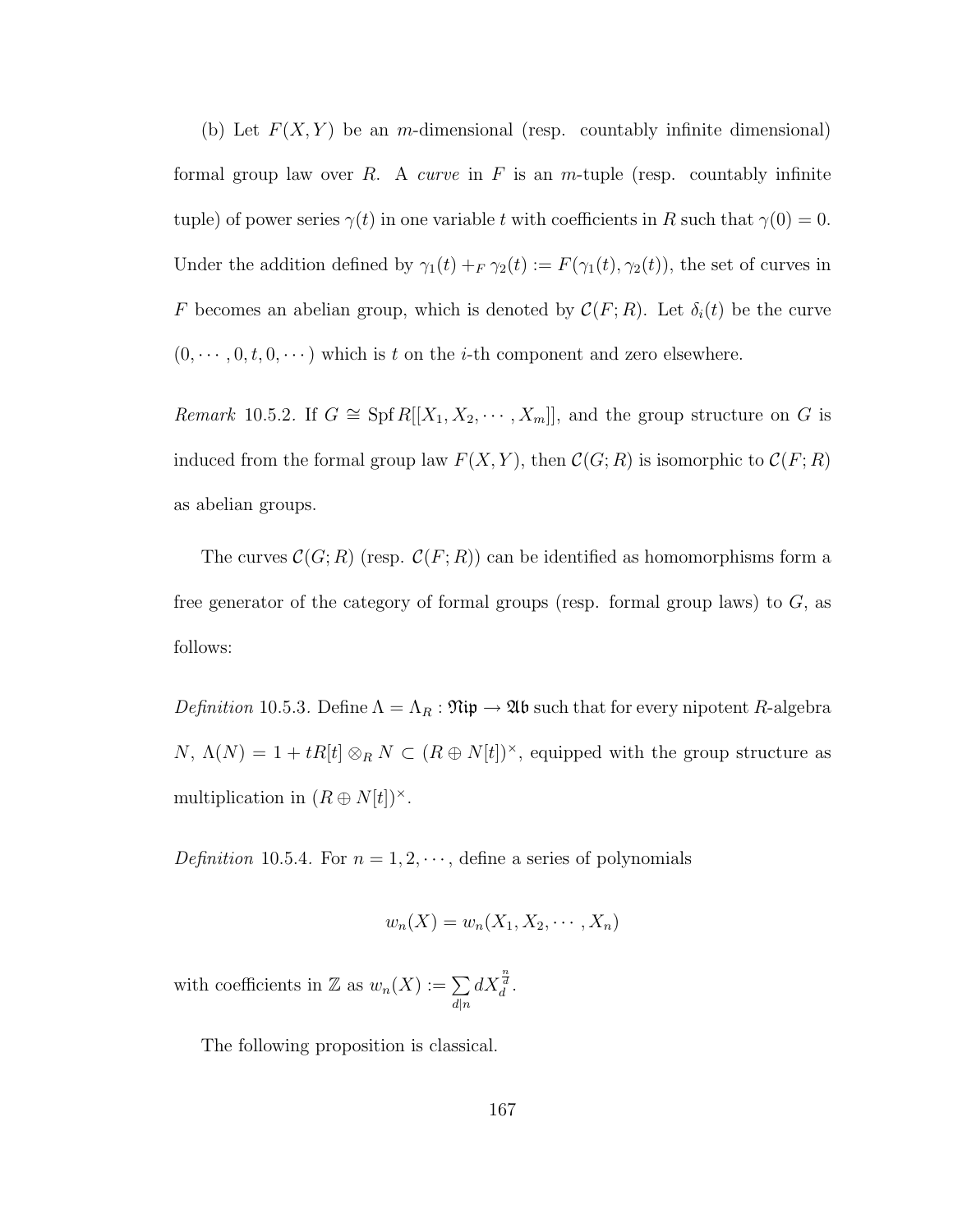**Proposition 10.5.5.** There exist polynomials with coefficients in  $\mathbb{Z}$  as  $\Sigma_1, \Sigma_2, \cdots$ ;  $\prod_1, \prod_2, \cdots; \iota_1, \iota_2, \cdots$  such that

$$
w_n(\Sigma) = w_n(X) + w_n(Y), w_n(\prod) = w_n(X)w_n(Y), w_n(\iota) = -w_n(X)
$$

Definition 10.5.6. (a) Define  $\widehat{W} = \widehat{W}_R(X, Y)$  be the infinite dimensional formal group law over R via the sequence of power series  $\Sigma_1, \Sigma_2, \cdots$ . We abuse the notation to denote the formal group associated to the formal group law  $\widehat{W}_R(X, Y)$  by  $\widehat{W}$ , too.

(b) Define the curve  $\gamma_w$  in  $\widehat{W}$  by  $\gamma_w(t) := \delta_1(t)$ . Define  $(\mathbf{f}_n \gamma_w)(t) := \delta_n(t)$ ,  $(\mathbf{v}_n\gamma_w)(t) := \gamma_w(t^n)$ , and  $(c\gamma_w)(t) := \gamma_w(ct)$  for  $c \in R$ .

The following proposition is left as an exercise.

**Proposition 10.5.7.** The formal group  $\widehat{W}$  is isomorphic to  $\Lambda$  via

 $E_N: \widehat{W}(N) \longrightarrow \Lambda(N)$  $(a_1, a_2, \dots) \mapsto (1 - a_1 t)(1 - a_2 t^2) \dots$ where all but finitely many  $a_i = 0$  for every  $N \in \mathfrak{P}$ to $\mathfrak{Nil}_R$ .

<span id="page-176-0"></span>**Proposition 10.5.8.** (Cartier-Dieudonné) Let G be an m-dimensional smooth formal group over R, and  $F(X, Y)$  be a formal group law attached to G. There exists the following commutative diagrams

$$
Hom(\Lambda, G) \xrightarrow{\underline{Y_G}} \mathcal{C}(G; R)
$$
  
\n
$$
\cong \qquad \qquad \downarrow \qquad \qquad \downarrow
$$
  
\n
$$
Hom(\widehat{W}, F) \xrightarrow{\underline{Y_F}} \mathcal{C}(F; R)
$$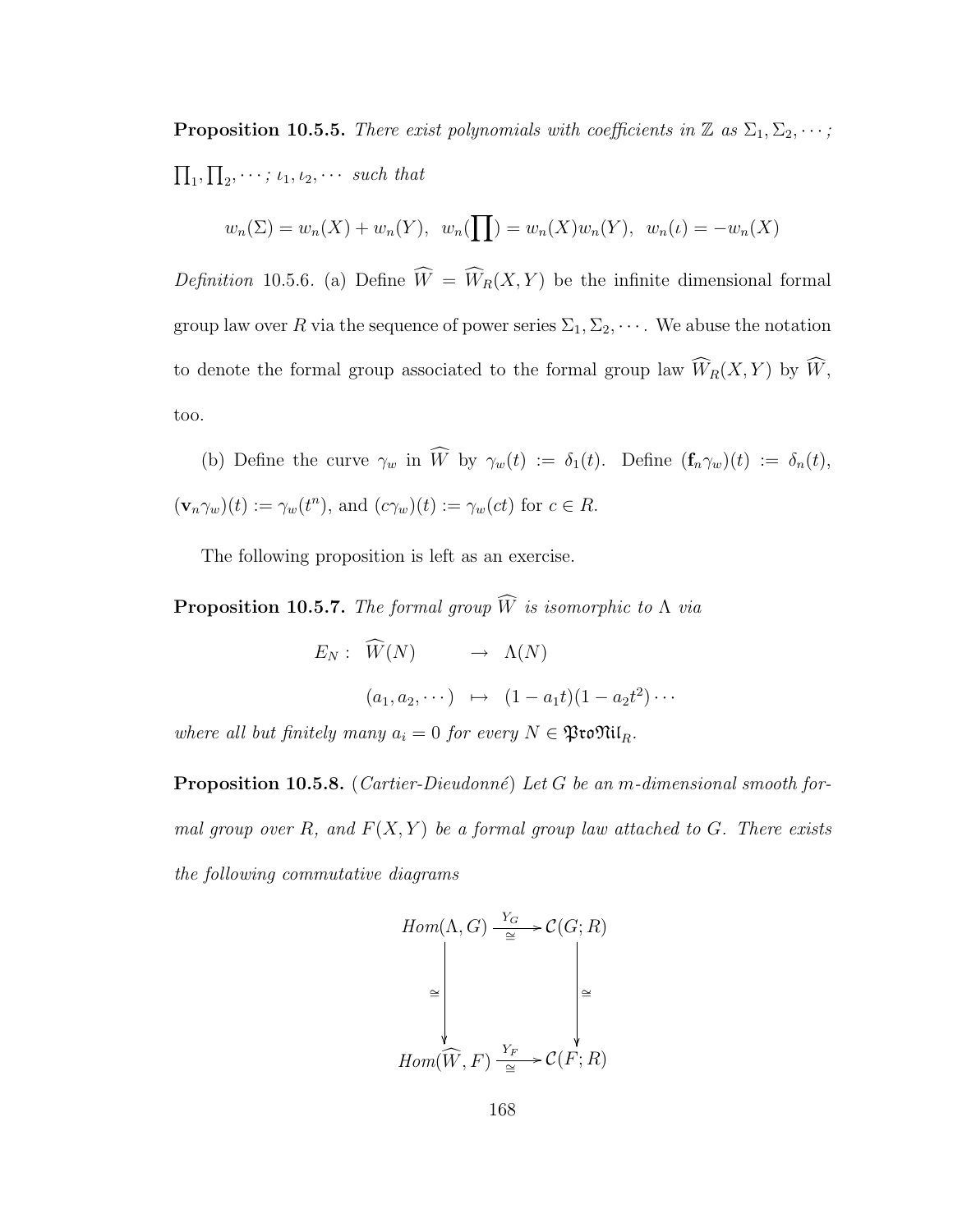where  $Y_G(\alpha) := \alpha(1 - Xt)$  for  $\alpha \in Hom(\Lambda, G)$ , and  $Y_F(\beta) := \beta(\gamma_w)$  for  $\beta \in$  $Hom(\widehat{W}, F)$ .

Definition 10.5.9. Define the Cartier ring over R as Cart $(R) := \text{End}(\Lambda)^\text{opp} \cong$  $\text{End}(\widetilde{W})^{\text{opp}}$ . We define some special elements in the Cartier ring  $\text{Cart}(R)$  via the isomorphisms  $Y_{\Lambda}$  and  $Y_{\widehat{W}}$  defined in [\(10.5.8\)](#page-176-0):

$$
V_n := Y_{\Lambda}^{-1}(1 - X^n t) = Y_{\widehat{W}}^{-1}(\mathbf{v}_n \gamma_w), F_n := Y_{\Lambda}^{-1}(1 - Xt^n) = Y_{\widehat{W}}^{-1}(\mathbf{f}_n \gamma_w)
$$

$$
[c] := Y_{\Lambda}^{-1}(1 - cXt) = Y_{\widehat{W}}^{-1}(c\gamma_w)
$$

where  $c \in R$ .

In the explicit terms of curves in a formal group law  $F(X, Y)$  of  $G$ , the  $V_n, F_n, [c]$ defined above can be viewed as operators on  $\mathcal{C}(F(X, Y); R)$  in the following way. The operator  $V_n$  sends a curve  $\gamma(t)$  to  $\gamma(t^n)$ , and [c] sends a curve  $\gamma(t)$  to  $\gamma(ct)$ . The definition of  $F_n$  is slightly complicated: Denote by  $R[\xi_n]$  the R-algebra  $R[U]/(U^n -$ 1), and let  $\xi = \xi_n$  be the image of U in  $R[U]/(U^n - 1)$ . Denote by  $R[\xi][[t^{\frac{1}{n}}]]$  the R-algebra  $R[\xi][[T]]/(T^n - t)$ , and let  $t^{\frac{1}{n}}$  be the image of T in  $R[\xi][[T]]/(T^n - t)$ . Then  $F_n(\gamma(t))$  can be defined as  $\gamma(t^{\frac{1}{n}}) +_F \gamma(\xi t^{\frac{1}{n}}) +_F \gamma(\xi^2 t^{\frac{1}{n}}) +_F \cdots +_F \gamma(\xi^{n-1} t^{\frac{1}{n}})$ , and one can show that  $F_n(\gamma(t)) \in R[[t]]^{m \times 1} \subset R[\xi] [[t^{\frac{1}{n}}]]^{m \times 1}$ .

#### Proposition 10.5.10. ([\[24\]](#page-245-2) 3.13) (The structure of Cartier ring)

The elements in Cart(R) can be uniquely written in the form  $\Sigma$  $i,j\geq 1$  $V_i[c_{ij}]F_j, c_{ij} \in$ R. The following identities hold in  $Cart(R)$ :

(1)  $V_1 = F_1 = 1, F_i V_i = i.$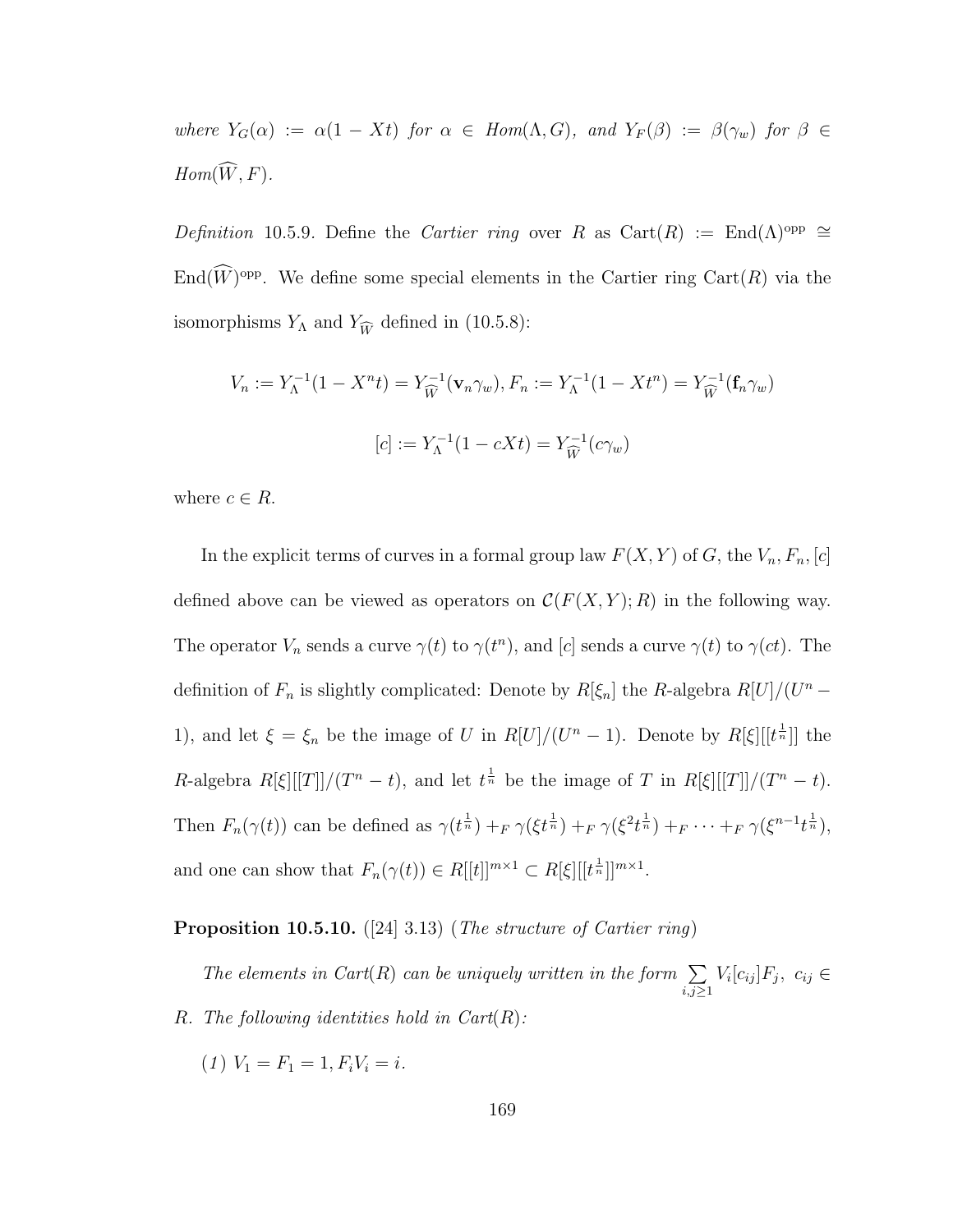(2) 
$$
[a][b] = [ab]
$$
, for  $a, b \in R$ .  
\n(3)  $[c]V_i = V_i[c^i]$ ,  $F_i[c] = [c^i]F_i$ , for all  $c \in R$ ,  $i \ge 1$ .  
\n(4)  $V_j V_i = V_i V_j = V_{ji}$ ,  $F_j F_i = F_i F_j = F_{ji}$ , for all  $i, j \ge 1$ .  
\n(5)  $F_j V_i = V_i F_j$ , if  $(i, j) = 1$ .  
\n(6)  $(V_i[a]F_i)(V_j[b]F_j) = r V_{\frac{ij}{r}}[a^{\frac{i}{r}}b^{\frac{j}{r}}]F_{\frac{ij}{r}}$ ,  $r = (i, j)$ , for all  $i, j \ge 1$ ,  $a, b \in R$ .

The curves  $\mathcal{C}(G;R)$  (resp.  $\mathcal{C}(F,R)$ ) thus become a left Cart(R)-module, which will be called as the *Cartier module* of formal group  $G$  (resp. formal group law  $F$ ). Definition 10.5.11. A V-reduced Cart $(R)$ -module is a left Cart $(R)$ -module M that

is equipped with a decreasing filtration:

$$
M = \text{Fil}^1 M \supset \text{Fil}^2 M \supset \cdots \supset \text{Fil}^n M \supset \text{Fil}^{n+1} M \supset \cdots
$$

such that each  $\text{Fil}^nM$  is an abelian group, and:

(1)  $(M, \text{Fil}^{\bullet}M)$  is separated and complete with respect to the topology defined by the filtration Fil<sup>•</sup>M. In other words, the natural map  $\text{Fil}^n M \to \varprojlim_{i\geq n} \text{Fil}^n M/\text{Fil}^i M$ is an isomorphism.

- (2)  $V_i \text{Fil}^n M \subset \text{Fil}^{in} M$ .
- (3) The map  $V_i$  induces a bijection  $V_i: M/\mathrm{Fil}^2M \xrightarrow{\sim} \mathrm{Fil}^i/\mathrm{Fil}^{i+1}M$  for all  $n \geq 1$ .
- (4)  $[c]$ Fil<sup>n</sup> $M \subset$  Fil<sup>n</sup> $M$  for all  $c \in R$ ,  $n \ge 1$ .
- (5) For every  $i, j \geq 1$ , there exists an  $r \geq 1$  such that  $F_i \text{Fil}^r M \subset \text{Fil}^n M$ .

The tangent space of a V-reduced Cart $(R)$ -module M is defined to be the Rmodule  $M/\mathrm{Fil}^1M$ , denoted by  $t_M$ .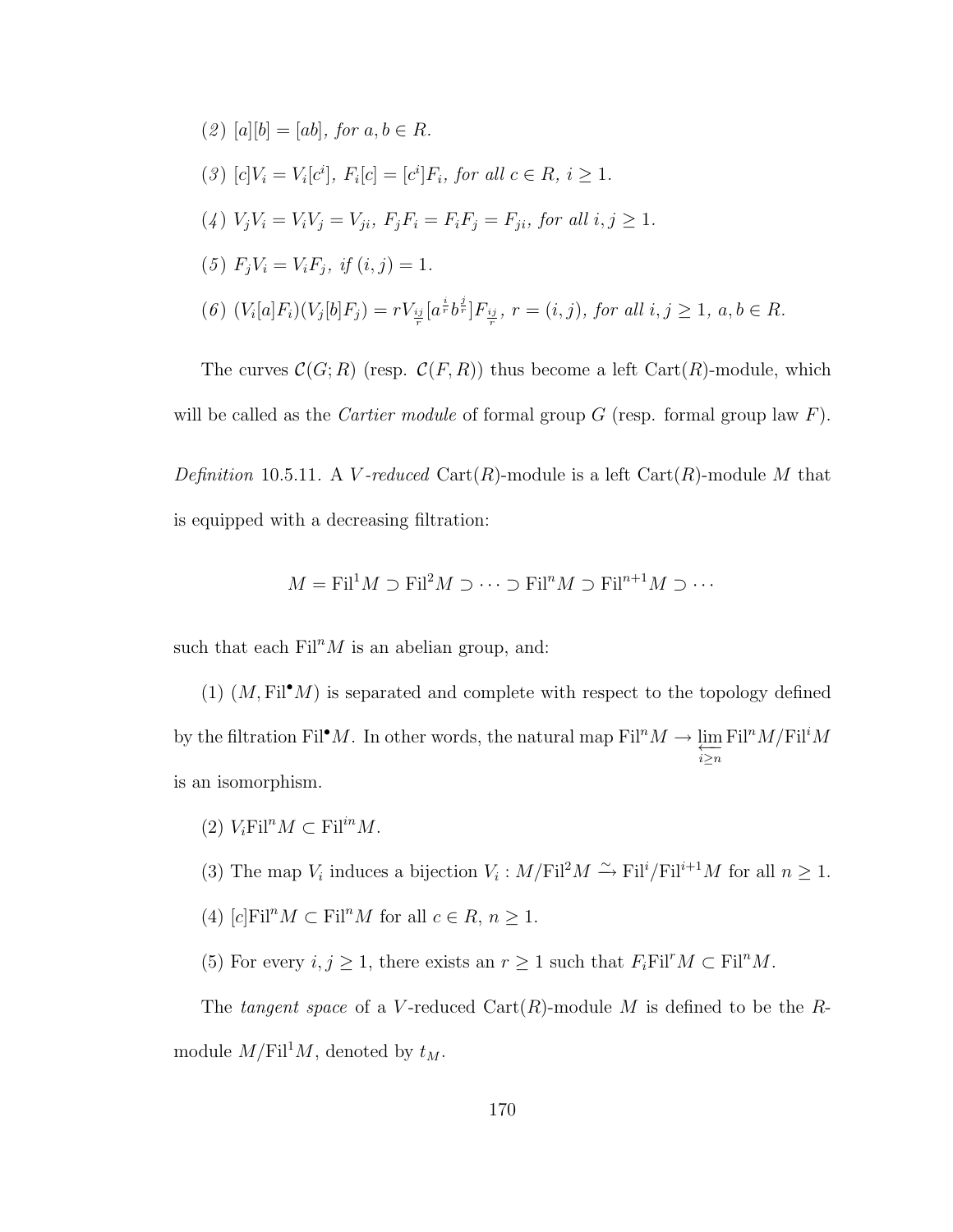*Remark* 10.5.12. (a) As an example, the rank 1 free left  $Cart(R)$ -module  $Cart(R)$ has a filtration with  $\text{Fil}^n\text{Cart}(R) = \{-\sum_{k=1}^{\infty}$  $i \geq n, j \geq 1$  $V_i[c_{ij}]F_j[c_{ij} \in R],$  and all the conditions above are satisfied.

(b) If a V-reduced Cart $(R)$ -module M is finitely generated, then Fil<sup>n</sup>M =  $\mathrm{Fil}^n\mathrm{Cart}(R)\cdot M$ .

Definition 10.5.13. A V-reduced Cart(R)-module M is said to be V-flat, if  $t_M$  is a flat R-module.

Proposition 10.5.14. (The Main Theorem of Cartier Theory)

(a) There is a canonical equivalence between the category of formal groups over R and the category of V-flat V-reduced left  $Cart(R)$ -modules, defined as follows:

{formal groups over  $R$ }  $\stackrel{\sim}{\rightarrow}$  {*V*-flat *V*-reduced *Cart*(*R*)-modules}

 $G \longrightarrow \mathcal{C}(G; R)$ 

where the filtration on  $\mathcal{C}(G;R) \cong XR[[X]]$  is induced from the natural filtration  $XR[[X]] \supset X^2R[[X]] \supset \cdots$ .

(b) Under the equivalence in  $(a)$ , the full subcategory of m-dimensional smooth formal groups over  $R$  is equivalent to the full subcategory of  $V$ -flat  $V$ -reduced left  $Cart(R)$ -modules M such that  $M/Fi^2M \cong R^m$ .

(c) The category of m-dimensional formal group laws over R is equivalent to the category of V-flat V-reduced left  $Cart(R)$ -modules M equipped with an isomorphism  $M/Fil^2M \stackrel{\cong}{\longrightarrow} R^m$ , via  $F(X,Y) \mapsto \mathcal{C}(F;R)$ , where the filtration  $Fil\mathcal{C}(F;R)$  on  $\mathcal{C}(F;R)$  is defined such that  $Fil^{n}\mathcal{C}(F;R)$  consists of curves  $(\gamma_1(t),\gamma_2(t),\cdots,\gamma_m(t))$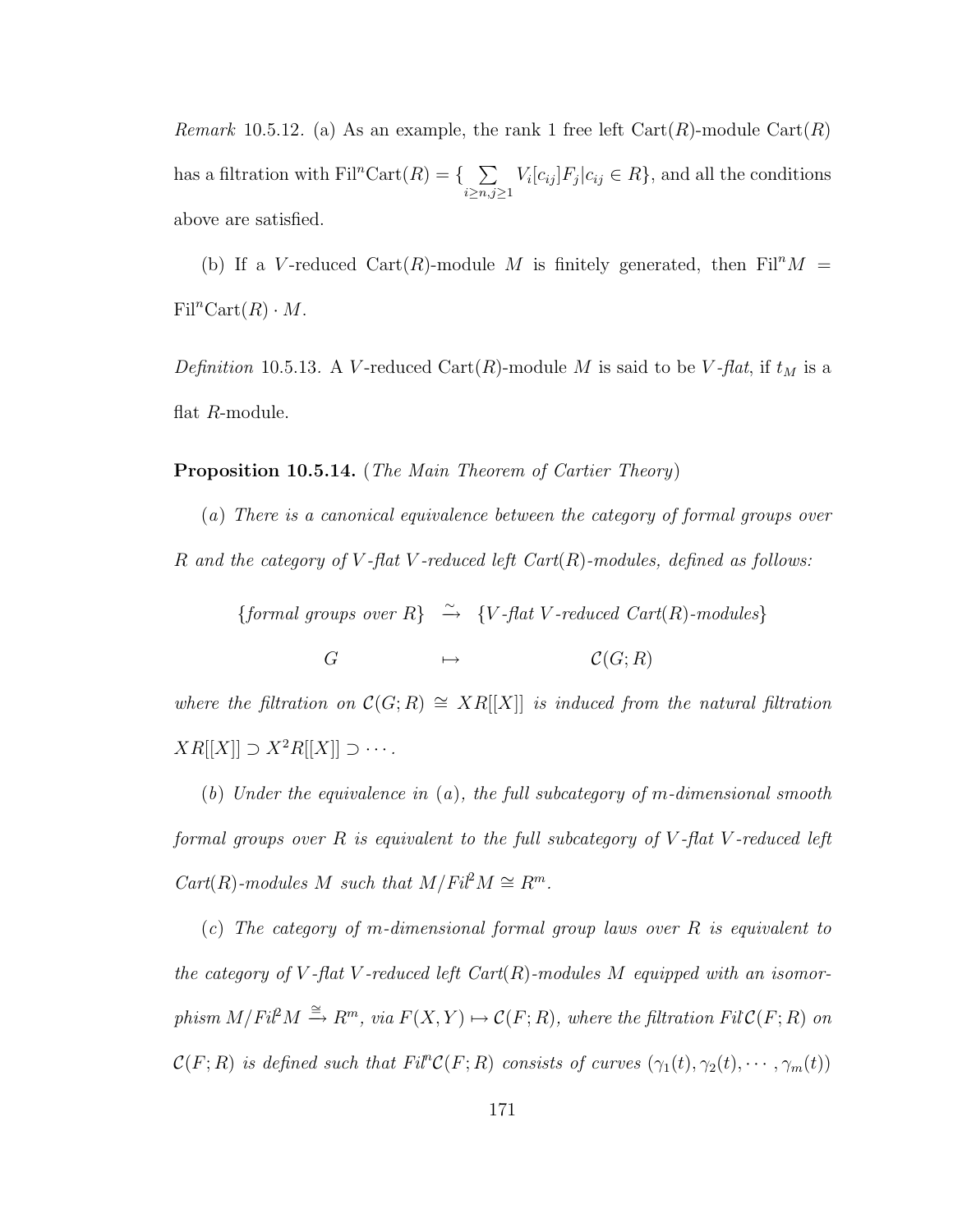with ord<sub>t</sub> $\gamma_i \ge n$  for  $i = 1, 2, \cdots, m$ , and the isomorphism  $\mathcal{C}(F;R)/Fil^2\mathcal{C}(F;R) \stackrel{\cong}{\rightarrow}$  $R^m$  is defined by sending  $\delta_i(t)$  to the standard basis  $e_i$  of  $R^m$ .

In the rest of the subsection, we assume R is a commutative  $\mathbb{Z}_{(p)}$ -algebra.

Definition 10.5.15. The *p*-typical elements in a left Cart $(R)$ -module M are the elements x such that  $F_n x = 0$  for all  $(n, p) = 1$ . A curve  $\gamma(t)$  in a formal group G (resp. formal group law F) is said to be a p-typical curve if  $\gamma(t)$  is a p-typical element in  $\mathcal{C}(G;R)$  (resp.  $\mathcal{C}(F;R)$ ). Denote the p-typical curves in G by  $\mathcal{C}_p(G;R)$ , and the p-typical curves in a formal group law  $F(X, Y)$  by  $C_p(F(X, Y); R)$ .

Definition 10.5.16. Define the element  $\epsilon_p$  in Cart(R) by  $\epsilon_p := \prod$  $l \neq p$ l prime  $(1 - \frac{1}{l})$  $\frac{1}{l}V_lF_l$ .

Proposition 10.5.17. The following properties hold:

(a)  $\epsilon_p$  is an idempotent, i.e.,  $\epsilon_p^2 = \epsilon_p$ . (b)  $\epsilon_p V_n = F_n \epsilon_p = 0$  for all  $(n, p) = 1$ .

(c)  $\epsilon_p[c] = [c] \epsilon_p$  for all  $c \in R$ .

Definition 10.5.18. Define the local Cartier ring  $\text{Cart}_p(R) := \epsilon_p \text{Cart}(R) \epsilon_p$ . Define  $F := F_p$  and  $V := V_p$  in  $\text{Cart}_p(R)$ . Define  $\langle c \rangle := \epsilon_p[c] \epsilon_p \in \text{Cart}_p(R)$ .

**Proposition 10.5.19.** The set of p-typical elements in a left  $Cart(R)$ -module M is equal to  $\epsilon_p M$ , and is a left  $Cart_p(R)$ -module.

The definition of V-reducedness and V-flatness can be naturally generalized to  $Cart_p(R)$ -modules: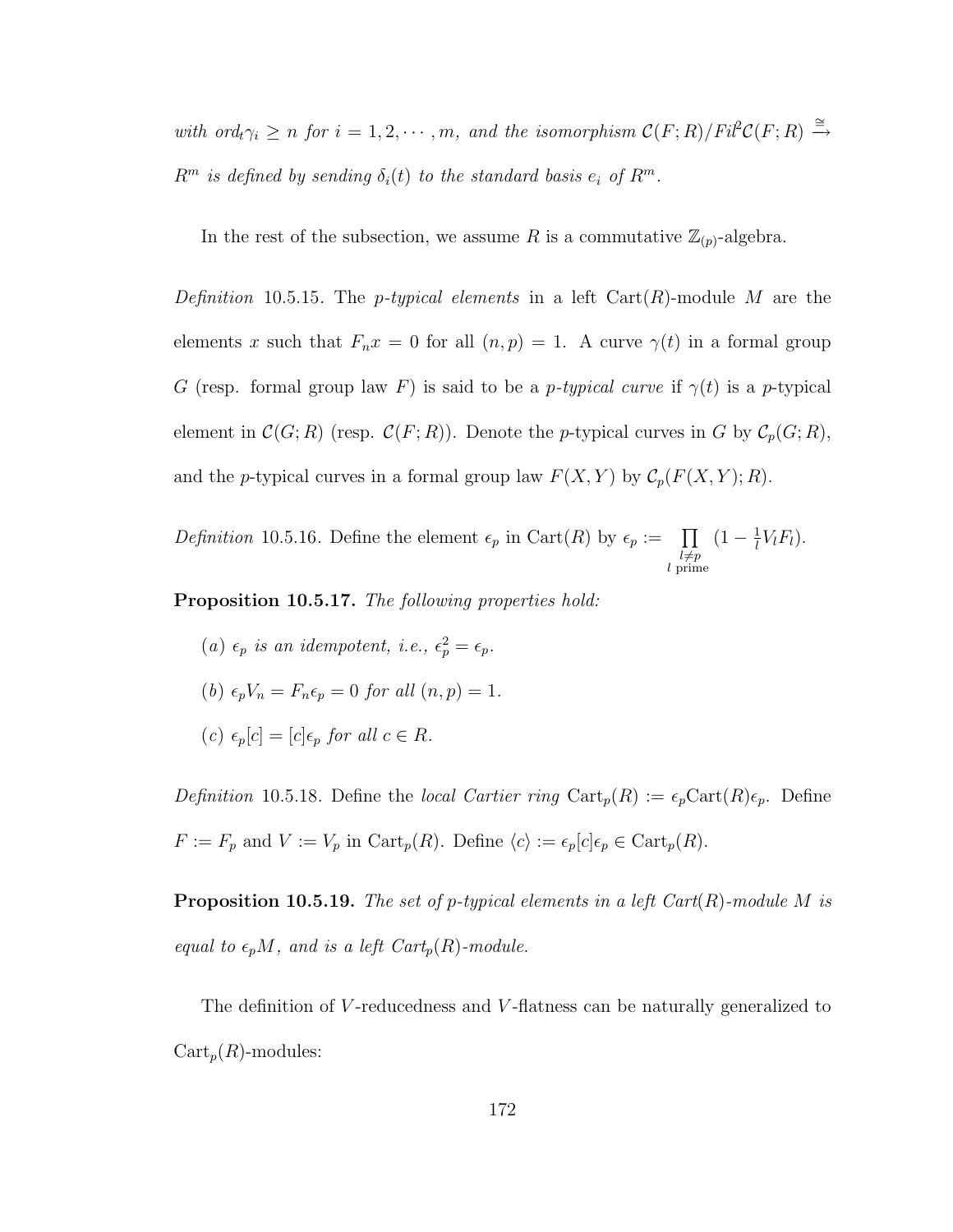Definition 10.5.20. A left  $\text{Cart}_p(R)$ -module M is said to be V-reduced if  $V : M \to M$ is injective and the natural map  $M \to \varprojlim_{n \geq 1} M/V^nM$  is an isomorphism. A V-reduced left Cart<sub>p</sub> $(R)$ -module M is said to be V-flat if  $M/VM$  is a flat R-module.

<span id="page-181-0"></span>**Proposition 10.5.21.** Let R be a  $\mathbb{Z}_{(p)}$ -algebra. There is an equivalence between the category of V-reduced Cart(R)-modules and the category of V-reduced Cart<sub>p</sub>(R)modules, defined as follows:

 ${V-reduced \, Cart(R)-modules} \rightarrow {V-reduced \, Cart_p(R)-modules}$  $M \longrightarrow M_p := \epsilon_p M$ 

Moreover,  $M/Fil^2M$  is canonically isomorphic to  $M_p/VM_p$ , and M is V-flat if and only if  $M_p$  is V-flat.

As a corollary, one can easily obtain the counterpart of [\(10.5.14\)](#page-179-0) via an application of [\(10.5.21\)](#page-181-0):

Proposition 10.5.22. (The Main Theorem of Local Cartier Theory)

(a) Let R be a  $\mathbb{Z}_{(p)}$ -algebra. There is a canonical equivalence between the category of commutative smooth formal groups over  $R$  and the category of  $V$ -flat  $V$ -reduced left  $Cart_p(R)$ -modules, defined as follows:

{formal groups over  $R$ }  $\stackrel{\sim}{\rightarrow}$  {*V*-flat *V*-reduced *Cart*(*R*)-modules}

$$
G \qquad \qquad \mapsto \qquad \qquad \mathcal{C}_p(G;R)
$$

(b) Under the equivalence in (a), the full subcategory of m-dimensional smooth formal groups over  $R$  is equivalent to the full subcategory of  $V$ -flat  $V$ -reduced left  $Cart_p(R)$ -modules M such that  $M/VM \cong R^m$ .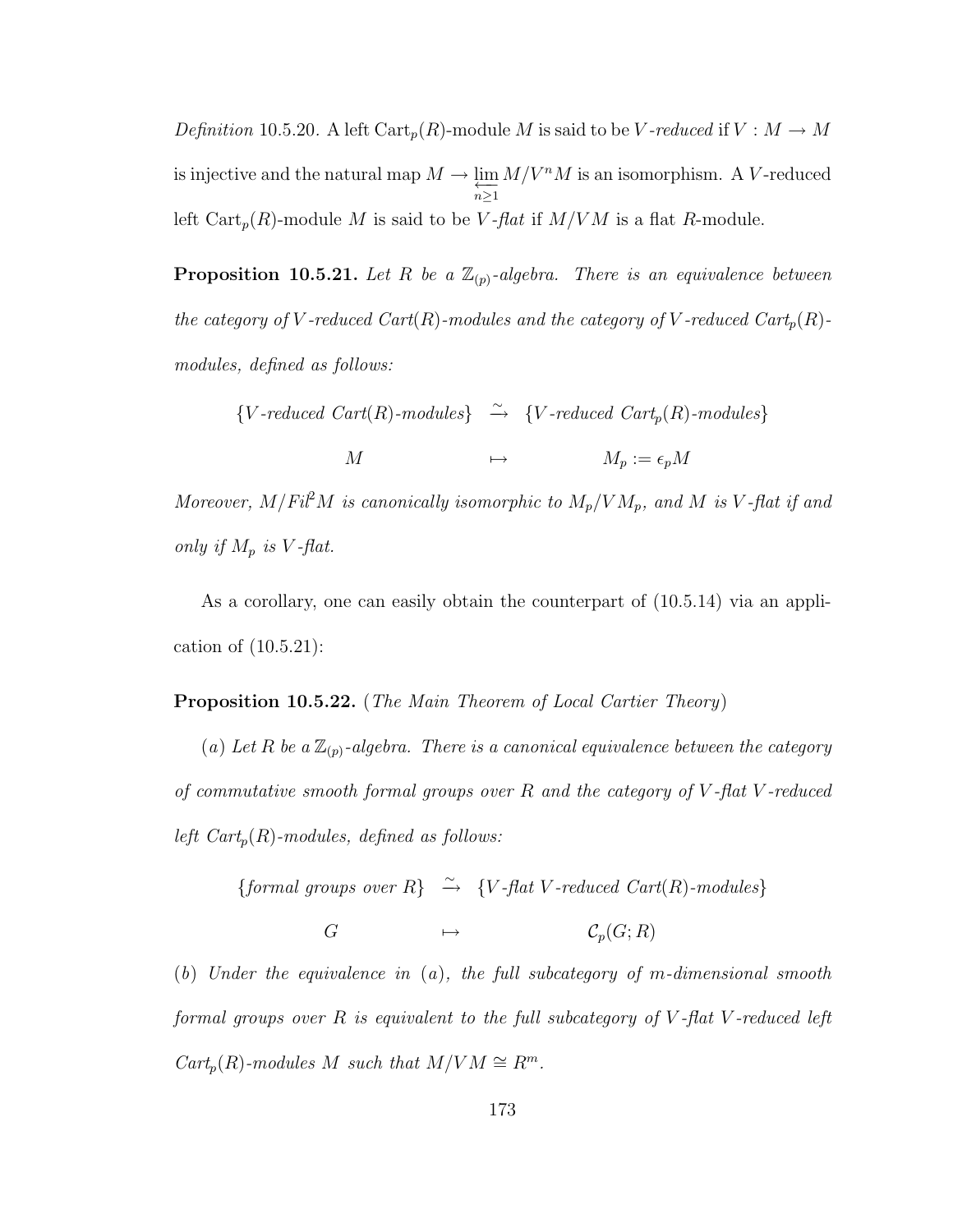(c) The category of m-dimensional formal group laws over R is equivalent to the category of V-flat V-reduced left  $Cart(R)$ -modules M equipped with an isomorphism  $M/VM \stackrel{\cong}{\longrightarrow} R^m$ , via  $F(X, Y) \mapsto C_p(F; R)$ .

*Definition* 10.5.23. Let M be a V-flat V-reduced left  $\text{Cart}_p(R)$ -module such that  $M/VM \cong R^m$ . We say a set of elements  $\{e_i|i=1,2,\cdots,m\}$  in M is a V-basis, if  $\{\overline{e_i}|i=1,2,\cdots,m\}$  is a basis of the free R-module  $M/VM$ .

If  $\{e_i|i=1,2,\cdots,m\}$  is a V-basis of M, then every element in M can be uniquely written in the form of  $\sum_{m=1}^{m}$  $i=1$  $\sum$  $n\geq 0$  $V^n\langle a_{n,i}\rangle e_i$ , where  $a_{in} \in R$ . In particular, we find the identities

$$
Fe_i = \sum_{j=1}^m \sum_{n \ge 0} V^n \langle c_{n,i,j} \rangle e_j, \quad c_{n,i,j} \in R
$$

We call these identities the *structure equations* of M, and the elements  $\{c_{n,i,j} | i, j = 1\}$  $1, 2, \dots, m, n = 1, 2, \dots$ } the *structure coefficients* of M. Obviously the structure equations (or equivalently speaking, the structure coefficients) determines the isomorphism class of the V-flat V-reduced left  $\text{Cart}_p(R)$ -module equipped with the isomorphism  $M/VM \stackrel{\cong}{\rightarrow} R^m$ .

Example 10.5.24. We describe the local Cartier module of the m-dimensional universal p-typical formal group law  $F_V(X, Y)$  over  $\mathbb{Z}[V](10.3.5)$  $\mathbb{Z}[V](10.3.5)$ . Let  $\mathbb{Z}_{(p)}[V]$  be the localization of  $\mathbb{Z}[V]$ . We still denote by  $F_V(X, Y)$  the base change to  $\mathbb{Z}_{(p)}[V]$  when there is no danger of confusion. Then  $\delta_1, \delta_2, \cdots, \delta_m$  (see [10.5.1](#page-174-0) for their definitions) is a V-basis of the local Cartier module  $\text{Cart}_p(F_V; \mathbb{Z}_{(p)}[V])$ , and the structure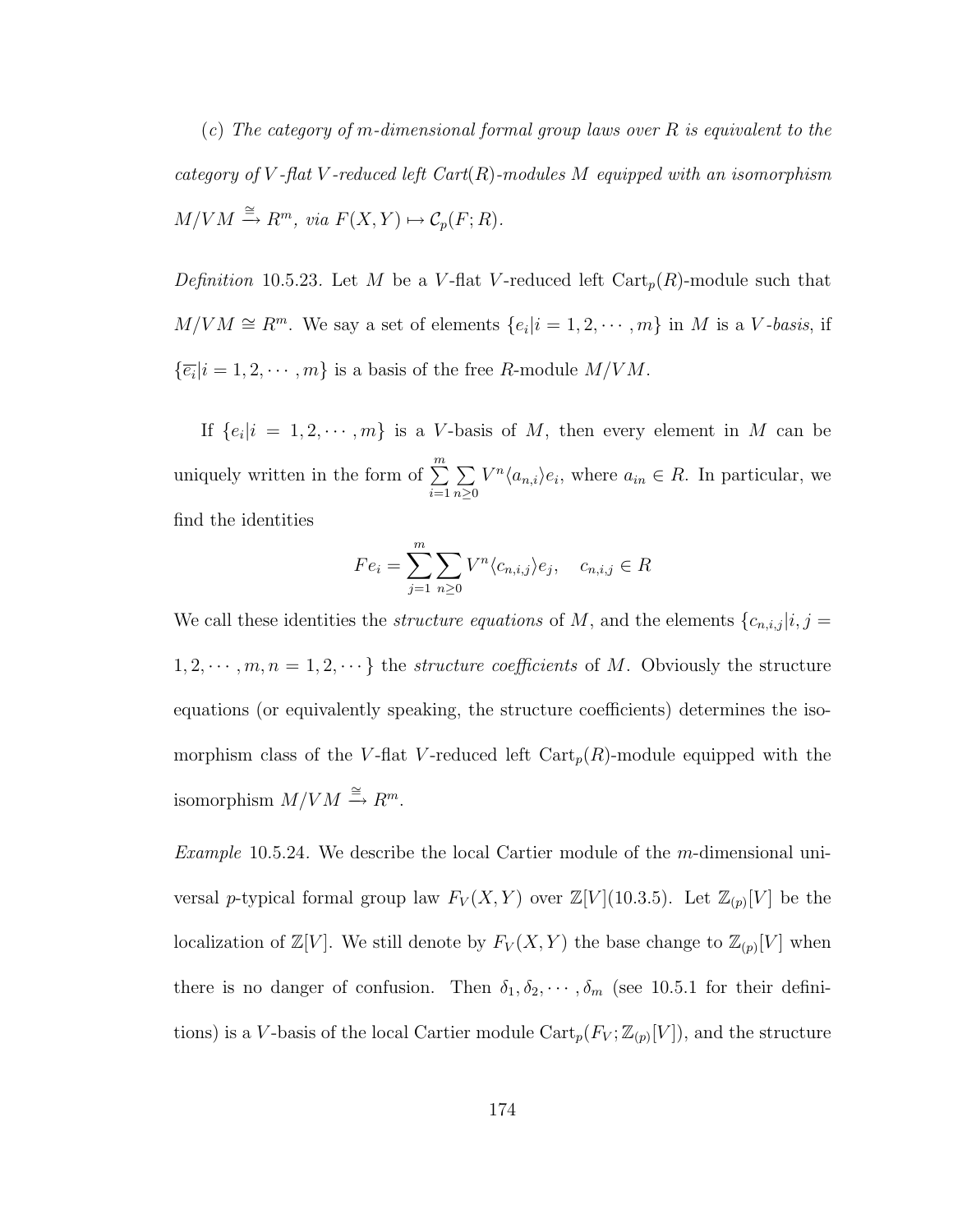equations are

$$
F\delta_i = \sum_{j=1}^m \sum_{n\geq 0} V^n \langle V_{n+1}(j,i) \rangle \delta_j
$$

In particular, the structure coefficients of  $Cart_p(F_V(X, Y); \mathbb{Z})$  are the free indeterminates of  $\mathbb{Z}[V]$ . This allows us to write down the p-typical coordinate for every p-typical formal group law  $F(X, Y)$  over a  $\mathbb{Z}_{(p)}$ -algebra from the structure coefficients of the local Cartier module  $\mathcal{C}_p(F;R)$ .

**Proposition 10.5.25.** Let R be a  $\mathbb{Z}_{(p)}$ -algebra,  $F(X, Y)$  be an m-dimensional formal group law over R. Let  $c_{n,i,j} \in R$  for  $1 \leq i,j \leq m$  and  $n = 1,2,\cdots$  be the structure coefficents of  $C_p(F(X, Y); R)$ . Then  $F = \alpha_* F_V$ , where  $\phi : \mathbb{Z}[V] \to R$ sends  $V_{n+1}(j,i)$  to  $c_{n,i,j}$ .

### 10.6 The relation between formal groups and  $p$ -

#### divisible groups

Throughout this subsection, we assume  $R$  is a Noetherian complete local ring with residue field  $\kappa$  of characteristic p.

Let  $F = F(X, Y)$  be an m-dimensional formal group law over R. For every positive integer n, we inductively define  $[1]_F(X) := X$ , and  $[n]_F(X) := F(X, [n 1_F(X)$  for  $n \geq 2$ ; it is clear that  $[n_1n_2]_F(X) = [n_1]_F([n_2]_F(X))$ . Denote the induced R-endomorphism on  $R[[X]] = R[[X_1, X_2, \cdots, X_m]]$  by  $[n]_F$ .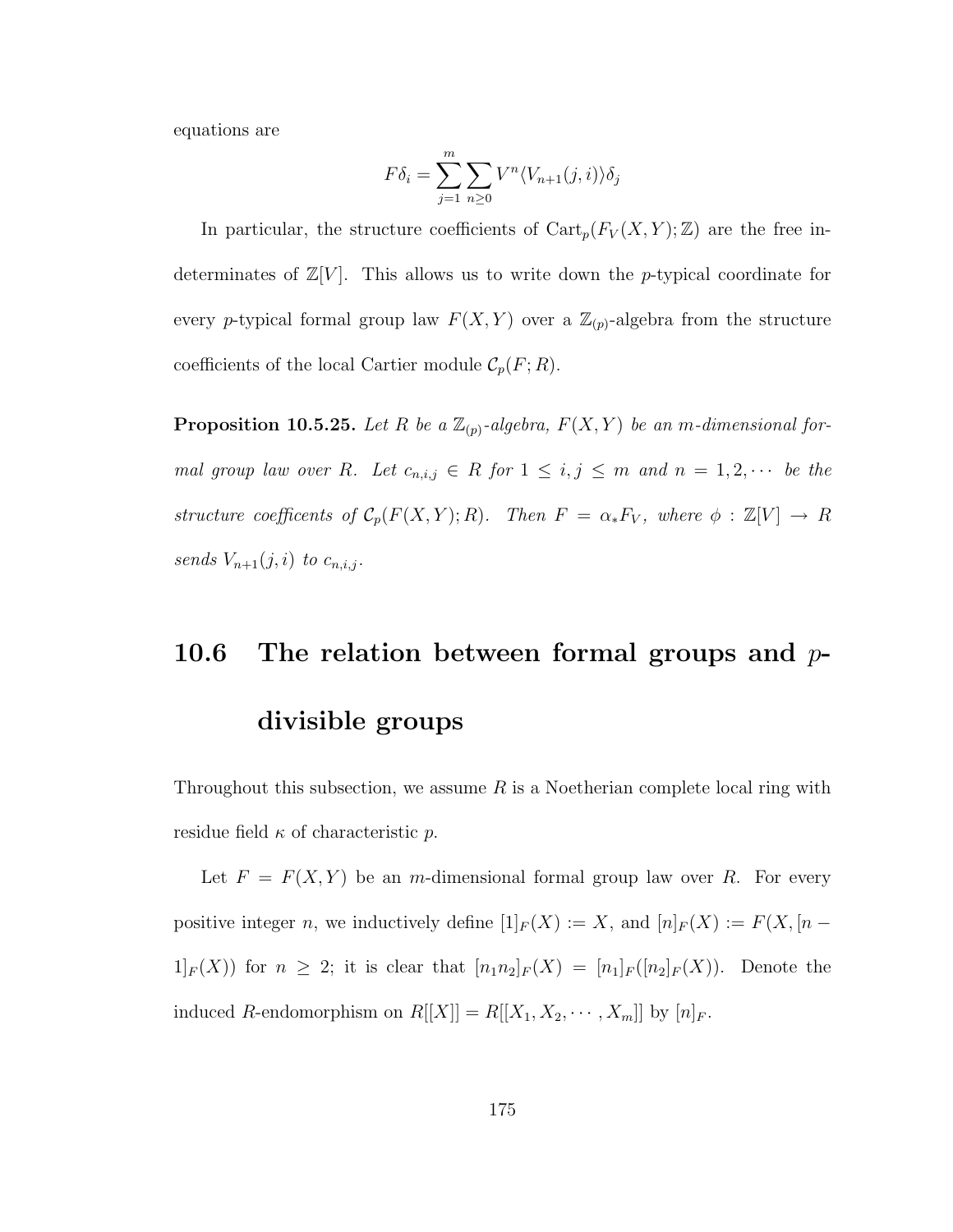Definition 10.6.1. We say a formal group law F over R is p-divisible, if  $R[[X]]$  is a free module of finite rank over itself via  $[p]_F : R[[X]] \to R[[X]].$ 

If F is p-divisible, the rank of  $R[[X]]$  over  $[p]_F(R[[X]])$  is necessarily equal to  $p^r$ for some non-negative integer r; this r is defined to be the *height* of F. Let  $\mathcal{J}_n$  be the ideal of R[[X]] generated by  $[p^n]_F(XR[[X]])$ ; it is clear that  $\mathcal{J}_{n_1} \subset \mathcal{J}_{n_2}$  if  $n_1 > n_2$ . Define  $\Gamma_n := \operatorname{Spec} R[[X]] / \mathcal{J}_n$ . Let  $i_n : \Gamma_n \to \Gamma_{n+1}$  be the natural embedding.

**Proposition 10.6.2.** ([\[23\]](#page-245-0) §2.2, [\[17\]](#page-245-1) II, 3.3.18, 4.5) The inductive system ( $\Gamma_n$ ,  $i_n$ :  $\Gamma_n \hookrightarrow \Gamma_{n+1}$ ) is a connected p-divisible group over R, and the functor  $F \rightsquigarrow (\Gamma_n, i_n)$  is an equivalence between the category of p-divisible formal group laws and the category of connected p-divisible groups over R. The quasi-inverse functor is  $G = (G_n, i_n) \rightarrow$  $\varprojlim_n {\cal O}(G_n)$ . Under such correspondence, the height of F is equal to the height of the associated p-divisible group.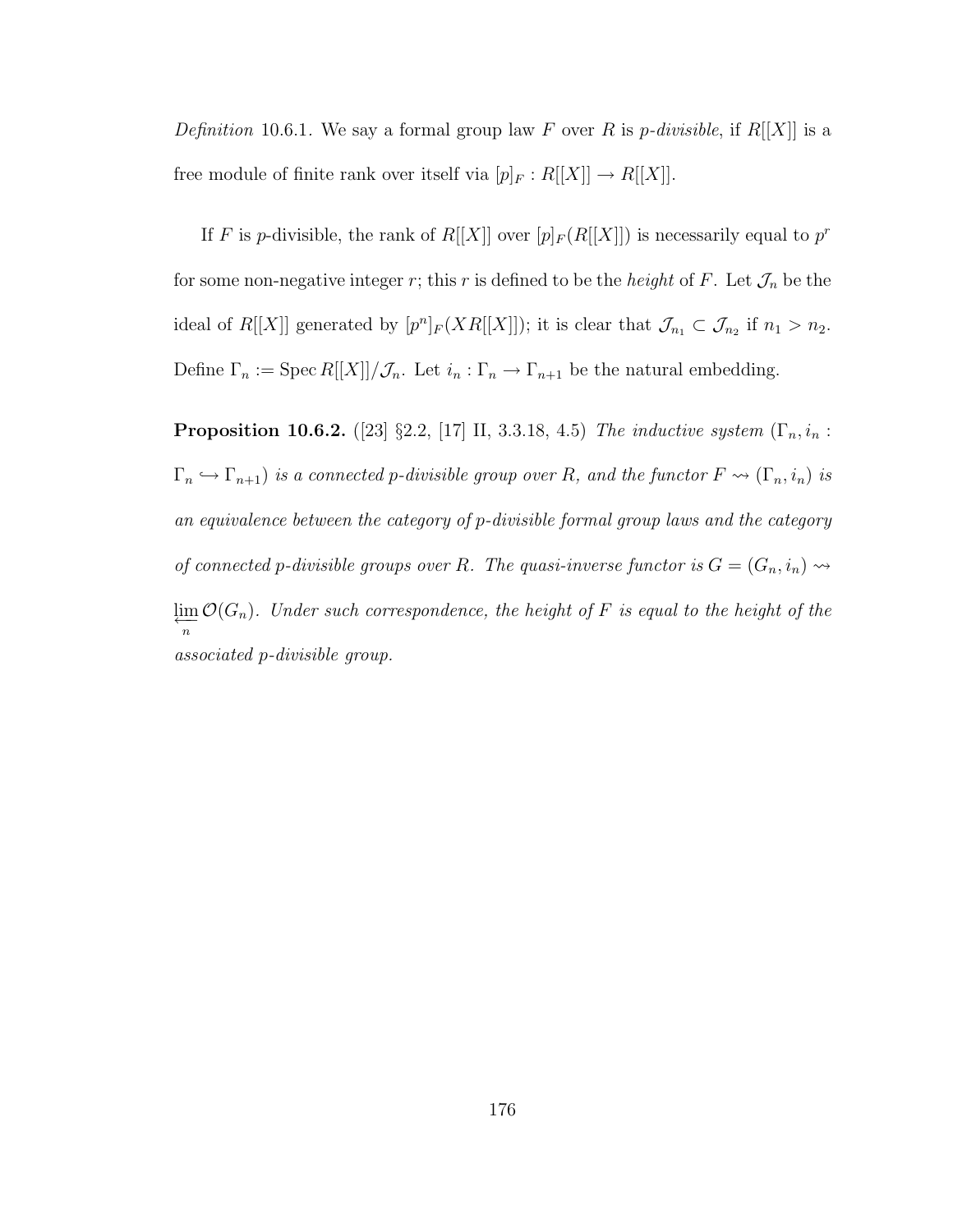### Chapter 11

### Integral recursive formulas

Throughout this section,  $(R, \mathfrak{a}, \sigma)$  is a Honda ring [\(10.2\)](#page-162-0) where  $\mathfrak{a} = (p)$  is the principal ideal generated by  $p$ . From the last section we have seen two ways to describe a m-dimensional p-typical formal group law  $F$  over  $R$ : using the unique homomorphism  $\alpha : \mathcal{R}^{\infty} \to R$  such that  $\alpha_* F_V = F(10.3)$  $\alpha_* F_V = F(10.3)$ , or using the functional equation that  $\log F$  satisfies:  $\log_F(X) = p\eta^{-1} * X$  for some  $\eta \in R_{\sigma}[[\partial]]^{m \times m}$  [\(10.2\)](#page-162-0). These two descriptions give rise to two infinite sequences of  $m \times m$  matrices over  $R$ , which are called the *p*-typical coordinate  $(10.3.5)$  and the Honda coordinate  $(10.4.7)$ of  $F$ , respectively. Note that different p-typical coordinates can give isomorphic  $p$ typical formal group laws [\(10.4.1\)](#page-171-0); so do different Honda coordinates [\(10.4.8\)](#page-173-1).

In this section we derive some formulas to relate the various coordinates of isomorphic p-typical formal group laws over  $R$ . The formulas are recursive based on the p-typical or Honda coordinates, and are integral (see [11.1.2](#page-186-0) for its meaning)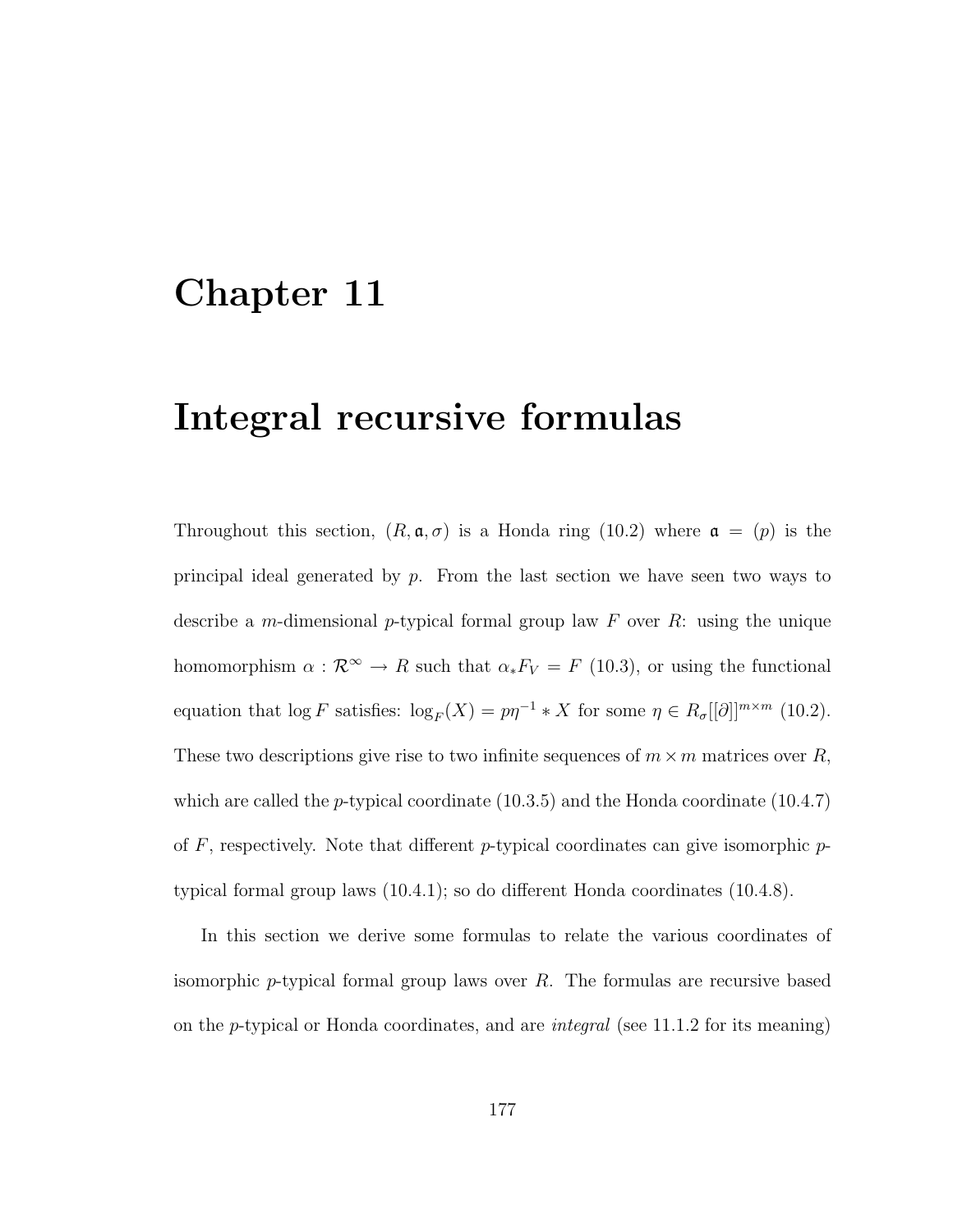so that they are applicable to trace the change of coordinates after modulo p.

# 11.1 An integral recursive formula between the p-typical coordinate and the Honda coordinate

We start with the relation between the p-typical and Honda coordinates of an  $m$ dimensional formal group law F over R. Let  $\log_F(X) = \sum^{\infty}$  $n=0$  $a_n X^{p^n}$ . Let  $w_1, w_2, \cdots$ and  $v_1, v_2, \dots$  be the *p*-typical coordinate and the Honda coordinate for *F*, respec-tively. By [\(10.3.6\)](#page-168-1) and [\(10.4.7\)](#page-173-0), we have the following different formulas of  $a_n$ .

$$
a_n = \frac{1}{p} \sum_{i=1}^n w_i a_{n-i}^{(p^i)} = \frac{1}{p} \sum_{i=1}^n a_{n-i} w_i^{(p^{n-i})} = \frac{1}{p} \sum_{i=1}^n v_i a_{n-i}^{(p^{n-i})} = \frac{1}{p} \sum_{i=1}^n a_{n-i} v_i^{(p^{n-i})}
$$

$$
a_n = \sum_{i_1+i_2+\dots+i_r=n} p^{-t} w_{i_1} w_{i_2}^{(p^{i_1})} \dots w_{i_r}^{(p^{i_1+\dots+i_r-1})} = \sum_{i_1+i_2+\dots+i_r=n} p^{-t} v_{i_1} v_{i_2}^{(p^{i_1})} \dots v_{i_r}^{(p^{i_1+\dots+i_r-1})}
$$

<span id="page-186-1"></span>Proposition 11.1.1 (Integral recursive formula (I)).

$$
w_n = v_n + \frac{1}{p} \sum_{k=1}^{n-1} v_k \sum_{l=1}^{n-k} a_{n-k-l}^{\sigma^k} ((w_l^{\sigma^k})^{(p^{n-k-l})} - w_l^{(p^{n-l})})
$$

<span id="page-186-2"></span><span id="page-186-0"></span>Remark 11.1.2. Before proving this formula, we first explain why it is called an "integral" recursive formula. Due to the elementary lemma below [\(11.1.4\)](#page-187-0) and its corollary [\(11.1.5\)](#page-187-1), we know that  $p^{n-k-l+1}$  $(w_l^{\sigma^k})$  $\binom{a^k}{l}$  $\binom{p^{n-k-l}}{l}$  –  $w_l^{(p^{n-l})}$  $\binom{p^{n-r}}{l}$ . Note that  $a_n \in$  $p^{-n}R$  by its explicit formula, therefore each term  $\frac{1}{p}v_ka_n^{\sigma^k}$  $_{n-k-l}^{\sigma^{k}}((w^{\sigma^{k}}_{l}% ,w^{\sigma^{k}}_{l})_{i\in [m+n]})\in ((w^{\sigma^{k}}_{l}% ,w^{\sigma^{k}}_{l})_{i\in [m+n]}),$  $\binom{\sigma^k}{l}^{(p^{n-k-l})} - w_l^{(p^{n-l})}$  $\binom{p^n-1}{l}$ is in  $R$ . This integral property allows us to apply the formula after modulo  $p$  in the future.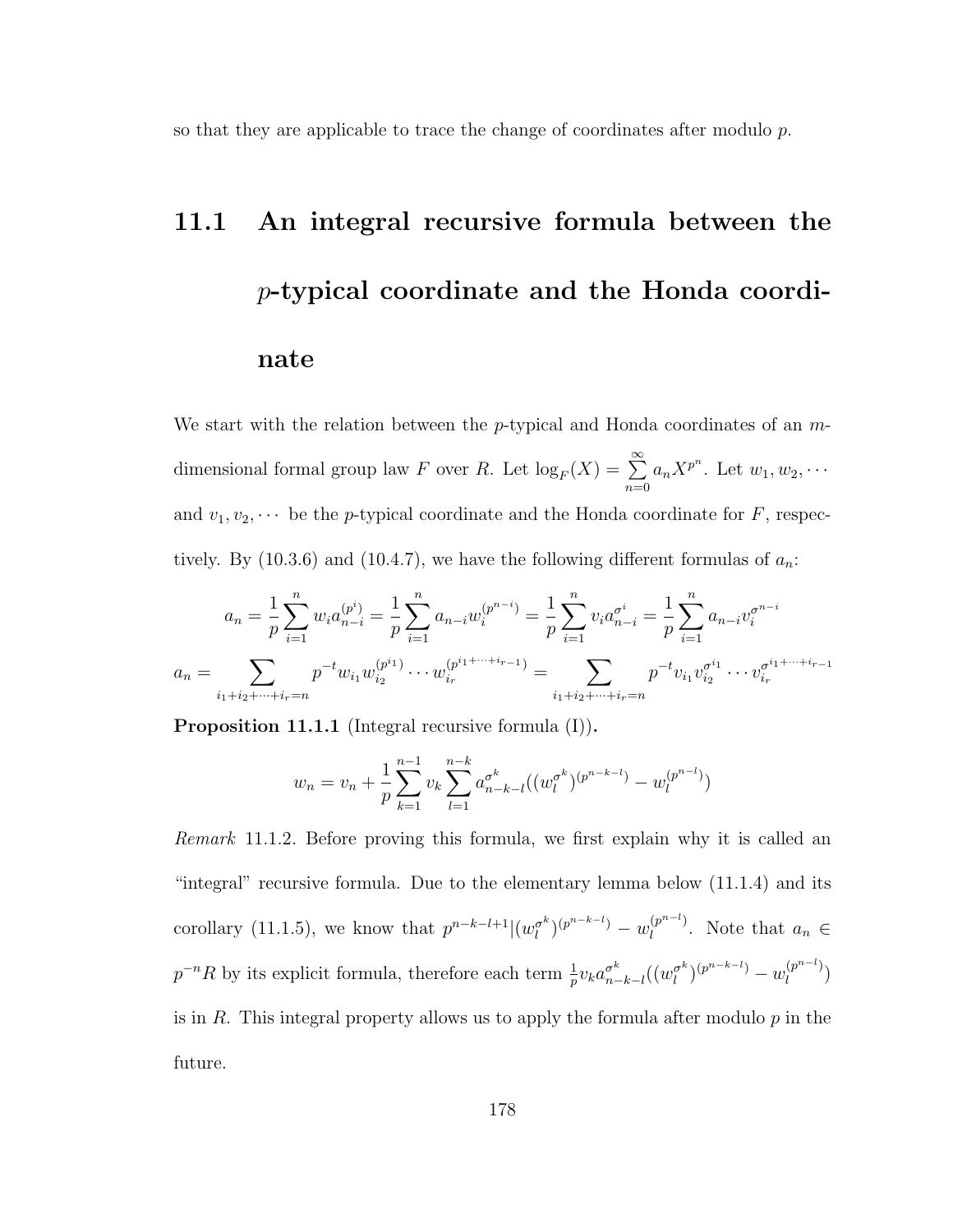Definition 11.1.3. Let p be a prime, and n be an integer. We say n is exactly divisible by  $p^k$ , denoted by  $p^k||n$ , if  $p^k|n$  but  $p^{k+1} \nmid n$ .

<span id="page-187-0"></span>**Lemma 11.1.4.** Suppose  $p^{\alpha}|x, p^{\beta}|y$ , and  $\alpha \geq \beta$ . Then  $p^{\alpha-\beta}|{x \choose y}$  $\binom{x}{y}$  .

 $y^{-1}_{y-1}$ ) =  $p^{\alpha-\beta} \frac{p^{-\alpha}x}{p^{-\beta}y}$ *Proof.* By the explicit formula of  $\binom{x}{y}$  $\binom{x}{y}$ , we have  $\binom{x}{y}$  $\binom{x}{y} = \frac{x}{y}$  $rac{x}{y}$  $\binom{x-1}{y-1}$  $\frac{p^{-\alpha}x}{p^{-\beta}y}\binom{x-1}{y-1}$  $_{y-1}^{x-1}$ ). Since  $p^{-\alpha}x$  $\frac{p^{-\alpha}x}{p^{-\beta}y}\binom{x-1}{y-1}$  $\begin{bmatrix} x^{-1} \\ y^{-1} \end{bmatrix}$  is in  $\mathbb{Z}_{(p)}$ , we deduce that  $p^{\alpha-\beta}$  $\Big| \begin{bmatrix} x \\ y \end{bmatrix}$  $\binom{x}{y}$  .  $\Box$ 

<span id="page-187-1"></span>**Corollary 11.1.5.** Let  $\Gamma$  be a ring,  $a, b \in \Gamma$  such that  $a \equiv b \mod (p^c)$  for some integer  $c \geq 1$ . Then  $a^{p^k} \equiv b^{p^k} \mod p^{c+k}$  for all integers  $k \geq 0$ .

 $\sum_{k=1}^{n}$  $\binom{p^k}{k}$ *Proof.* Write  $a = b + p^c x$ , then  $a^{p^k} = (b + p^c x)^{p^k} = b^{p^k} + b^r x$  $\int_{i}^{k}$ ) $b^{p^k-i}p^{ci}x^i$ . Suppose  $i=1$  $p^{\alpha(i)}$ ||i where  $\alpha(i)$  is a non-negative integer, then by Lemma [\(11.1.4\)](#page-187-0),  $p^{k-\alpha(i)}$ | $\binom{p^k}{i}$  $\binom{p^{\kappa}}{i},$ therefore  $\binom{p^k}{i}$  $\int_{i}^{k}$ ) $b^{p^{k}-i}p^{ci}x^{i}$  is divisible by  $p^{k-\alpha(i)+ci}$ . When  $\alpha(i) = 0$ ,  $k - \alpha(i) + ci = 0$  $k + ci \geq k + c$ . When  $\alpha(i) \geq 1$ ,  $k - \alpha(i) + ci \geq k + c - \alpha(i) + c(p^{\alpha(i)} - 1) \geq$  $k + c - \alpha(i) + c\alpha(i) \geq k + c$ . This proves  $a^{p^k} \equiv b^{p^k} \mod p^{c+k}$ .  $\Box$ 

Now we prove  $(11.1.1)$ .

*Proof.* By the recursive formula for  $a_n$ , we have  $w_n = pa_n - \sum_{n=1}^{n-1}$  $k=1$  $a_{n-k}w_k^{(p^{n-k})}$  $\binom{p}{k}$ . Use

the recursive formula for  $a_{n-k}$  based on the Honda coordinate, we deduce

$$
w_n = \sum_{j=1}^n v_j a_{n-j}^{\sigma^j} - \sum_{k=1}^{n-1} \left(\frac{1}{p} \sum_{j=1}^{n-k} v_j a_{n-k-j}^{\sigma^j}\right) w_k^{(p^{n-k})}
$$
  

$$
= v_n + \sum_{j=1}^{n-1} v_j a_{n-j}^{\sigma^j} - \frac{1}{p} \sum_{k=1}^{n-1} \sum_{j=1}^{n-k} v_j a_{n-k-j}^{\sigma^j} w_k^{(p^{n-k})}
$$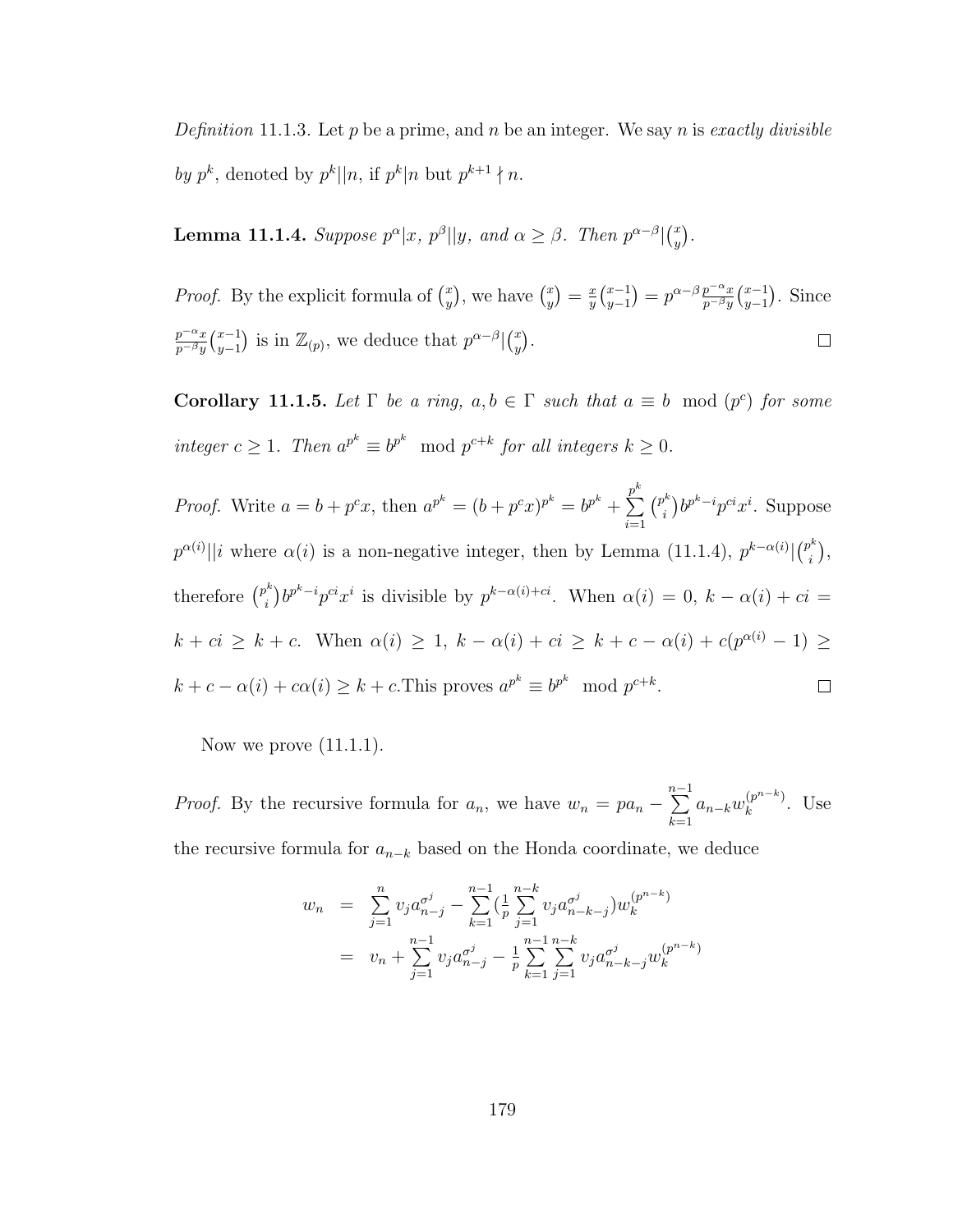Replace the  $a_{n-j}$  in the second term with  $\frac{1}{p}$  $\sum_{j=1}^{n-j}$  $_{l=1}$  $a_{n-j-l}w_l^{(p^{n-j-l})}$  $\iota^{(p^{n-j-1})}$ , we get

$$
w_n = v_n + \sum_{j=1}^{n-1} v_j \left(\frac{1}{p} \sum_{l=1}^{n-j} a_{n-j-l}^{\sigma^j} (w_l^{\sigma^j})^{(p^{n-j-l})}\right) - \frac{1}{p} \sum_{k=1}^{n-1} \sum_{l=1}^{n-k-1} v_l a_{n-k-l}^{\sigma^l} w_k^{(p^{n-k})}
$$
  

$$
= v_n + \frac{1}{p} \sum_{k=1}^{n-1} v_k \sum_{l=1}^{n-k} a_{n-k-l}^{\sigma^k} ((w_l^{\sigma^k})^{(p^{n-k-l})} - w_l^{(p^{n-l})})
$$

Remark 11.1.6. In particular, if  $w_i^{\sigma} = w_i^p$  $i<sup>p</sup>$ , then  $v<sub>i</sub> = w<sub>i</sub>$ , i.e., the *p*-typical coordinate and the Honda coordinate coincide with each other.

### 11.2 A formula between the Honda coordinates of isomorphic formal group laws

Let  $F, F'$  be two p-typical formal group laws over  $R$ , with Honda coordinates  $v_1, v_2, \cdots$  and  $v'_1, v'_2, \cdots$ , respectively; i.e., if we define  $\eta := p - \sum_{i=1}^{\infty}$  $i=1$  $v_i \partial^i$  and  $\eta' :=$  $p-\sum^{\infty}$  $i=1$  $v_i' \partial^i$  in  $R_{\sigma}[[\partial]]^{m \times m}$ , then  $\log_F(X) = (p\eta)^{-1} * X$  and  $\log_{F'}(X) := (p\eta')^{-1} * X$ . By [\(10.4.8\)](#page-173-1), we know F and F' are isomorphic if and only if there exists  $\eta_c :=$  $\sum_{i=1}^{\infty}$  $n=0$  $c_n\partial^n \in R_{\sigma}[[\partial]]^{m\times m}$  with  $c_0 \in (R^{m\times m})^{\times}$ , such that  $\eta c_0 = \eta_c \eta'$ . By the definition of  $\eta$  and  $\eta'$  using the Honda coordinates, it is easy to deduce the following relation between  $v_1, v_2, \cdots$  and  $v'_1, v'_2, \cdots$ :

<span id="page-188-0"></span>Proposition 11.2.1.

$$
v_n = \sum_{i=0}^{n-1} c_i (v'_{n-i})^{\sigma^i} c_0^{-\sigma^n} - p c_n c_0^{-\sigma^n}
$$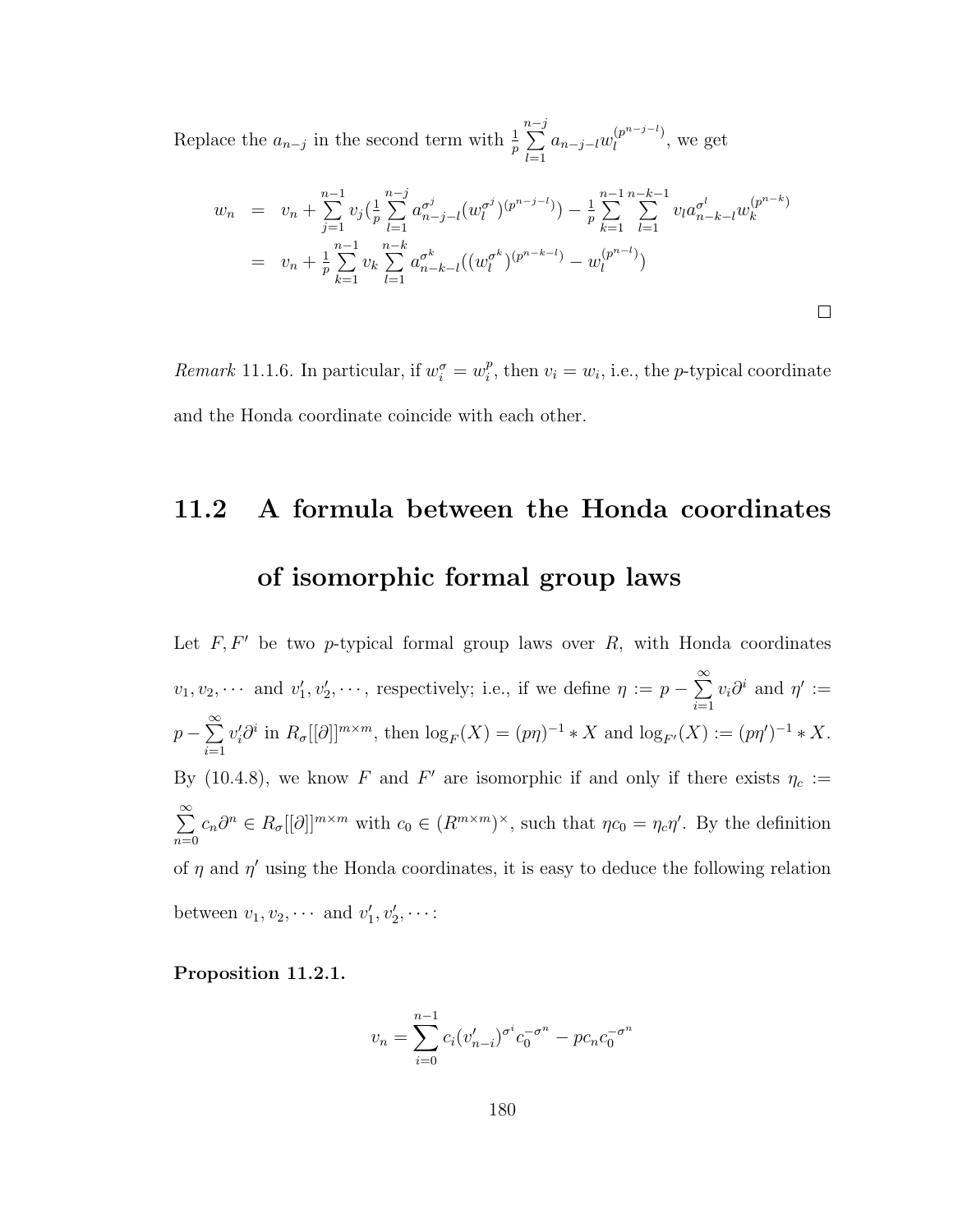We also have a similar relation between the coefficients of  $\log_F(X) = \sum^{\infty}$  $n=0$  $a_n X^{p^n}$ and  $\log_{F'}(X) = \sum_{n=0}^{\infty}$  $a'_n X^{p^n}$ :

#### Proposition 11.2.2.

$$
a'_n = c_0^{-1} \sum_{i=0}^n a_i c_{n-i}^{\sigma^i}
$$

*Proof.* Prove by induction on n. When  $n = 0$ ,  $a'_0 = a_0 = 1 = c_0^{-1} a_0 c_0$ . Suppose this is true for smaller *n*. Since  $\log_{F'}(X) = p(\eta')^{-1} * X = (c_0^{-1}(p\eta^{-1})\eta_c) * X$ , we have  $(p^{-1}\eta) * c_0 * \log_{F'}(X) = \eta_c * X$ . Compare the coefficients of  $X^{p^n}$  on both sides we deduce that

$$
c_0 a'_n - \frac{1}{p} \sum_{k=1}^n v_k c_0^{\sigma^k} (a'_{n-k})^{\sigma^k} = c_n
$$
  
\n
$$
a'_n = c_0^{-1} c_n + \sum_{k=1}^n c_0^{-1} \frac{v_k}{p} c_0^{\sigma^k} (a'_{n-k})^{\sigma^k}
$$
  
\n
$$
= c_0^{-1} c_n + \sum_{k=1}^n c_0^{-1} \frac{v_k}{p} c_0^{\sigma^k} (c_0^{-1} \sum_{i=0}^{n-k} a_i c_{n-k-i}^{\sigma^i})^{\sigma^k}
$$
  
\n
$$
= c_0^{-1} c_n + \sum_{k=1}^n c_0^{-1} \frac{v_k}{p} \sum_{i=0}^{n-k} a_i^{\sigma^k} c_{n-k-i}^{\sigma^{i+k}}
$$
  
\n
$$
= c_0^{-1} c_n + \sum_{l=1}^n c_0^{-1} (\sum_{k=1}^l \frac{v_k}{p} a_{l-k}^{\sigma^k}) c_{n-l}^{\sigma^l} \quad (\text{let } l = i + k)
$$
  
\n
$$
= c_0^{-1} c_n + \sum_{l=1}^n c_0^{-1} a_l c_{n-l}^{\sigma^l}
$$

(by the recursive relation for  $a_n$ )

$$
= \sum_{l=0}^{n} c_0^{-1} a_l c_{n-l}^{\sigma^l}
$$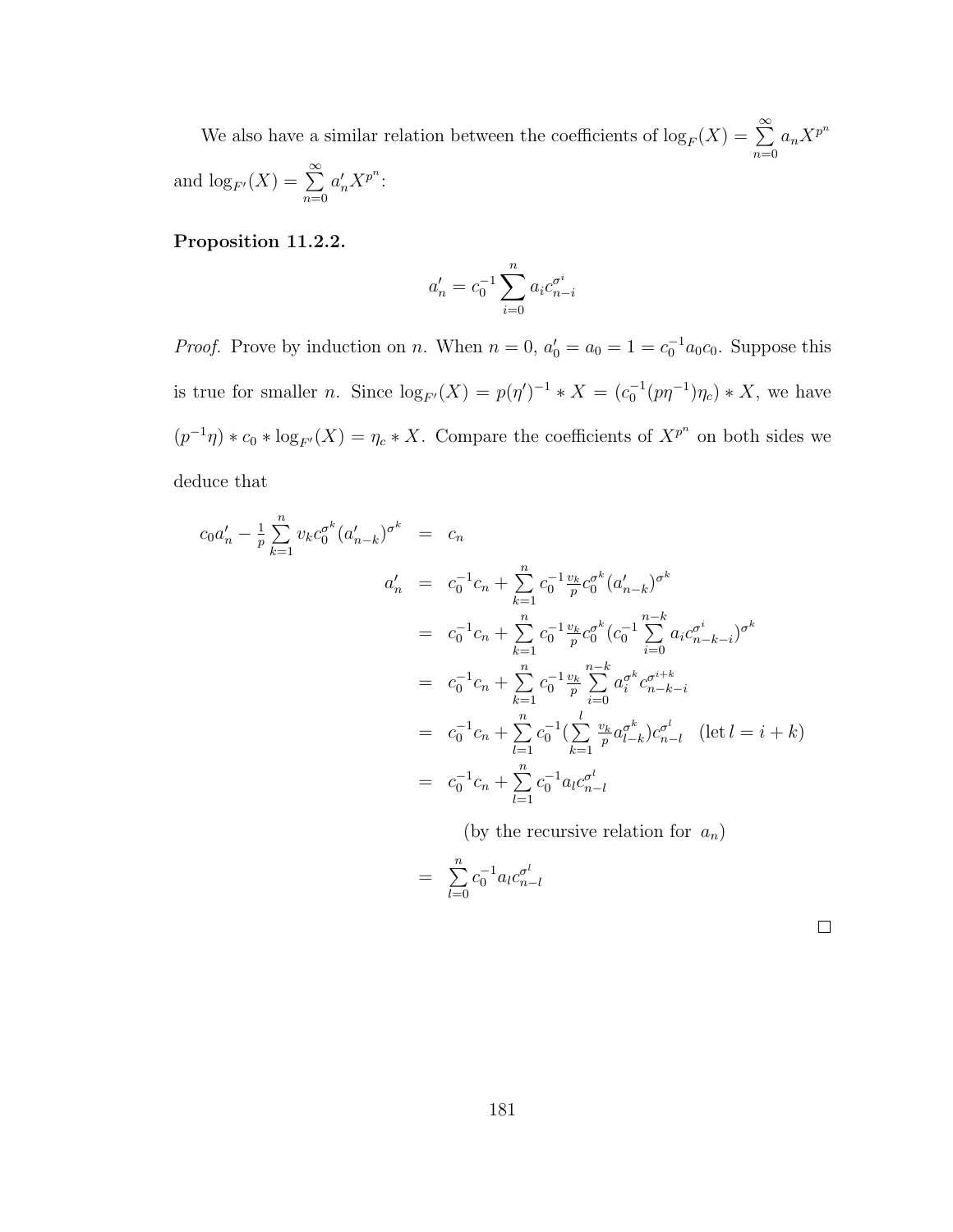# 11.3 An integral recursive formula between the p-typical coordinate and the Honda coordinate of isomorphic formal group laws

Notations of  $F, F'$  and their Honda coordinates are the same as the previous subsection. The following formula relates the *p*-typical coordinate  $w'_1, w'_2, \cdots$  of  $F'$  with the Honda coordinate  $v_1, v_2, \cdots$  of F in terms of  $c_0, c_1, \cdots$ . It is also an integral recursive formula in the sense of [\(11.1.2\)](#page-186-0).

Proposition 11.3.1 (Integral recursive formula (II)).

$$
w'_{n} = c_{0}^{-1}v_{n}c_{0}^{n} - \sum_{i=1}^{n-1} c_{0}c_{n-i}(w'_{i})^{(p^{n-i})} + pc_{0}^{-1}c_{n} + \frac{1}{p} \sum_{k=1}^{n-1} \sum_{l=1}^{n-k} c_{0}^{-1}v_{k}c_{0}^{n-k}(a'_{n-k-l})^{\sigma^{k}((w'_{l})^{\sigma^{k}})^{(p^{n-k-l})} - (w'_{l})^{(p^{n-l})})
$$

where  $a'_n \in R^{m \times m}$  such that  $\log_{F'}(X) = \sum_{n=0}^{\infty}$  $a'_n X^{p^n}.$ 

Proof. By [\(11.1.1\)](#page-186-1),

$$
w'_{n} = v'_{n} + \frac{1}{p} \sum_{k=1}^{n-1} v'_{k} \sum_{l=1}^{n-k} (a'_{n-k-l})^{\sigma^{k}} (((w'_{l})^{\sigma^{k}})^{(p^{n-k-l})} - (w'_{l})^{(p^{n-l})})
$$

By [\(11.2.1\)](#page-188-0), replace  $v'_n$  with  $c_0^{-1}v_n c_0^{\sigma^n} - \sum_{n=0}^{\infty}$  $i=1$  $c_0^{-1}c_i(v'_{n-i})^{\sigma^i}$ , where we define  $v'_0:=-p$ 

for simplicity in notations. From the equation above, we deduce

$$
w'_{n} = c_{0}^{-1}v_{n}c_{0}^{\sigma^{n}} - \sum_{i=1}^{n} c_{0}^{-1}c_{i}(v'_{n-i})^{\sigma^{i}} +
$$
  
\n
$$
\frac{1}{p} \sum_{k=1}^{n-1} c_{0}^{-1}v_{k}c_{0}^{\sigma^{k}} \sum_{l=1}^{n-k} (a'_{n-k-l})^{\sigma^{k}}(((w'_{l})^{\sigma^{k}})^{(p^{n-k-l})} - (w'_{l})^{(p^{n-l})})
$$
  
\n
$$
-\frac{1}{p} \sum_{k=1}^{n-1} \sum_{i=1}^{k} c_{0}^{-1}c_{i}(v'_{k-i})^{\sigma^{i}} \sum_{l=1}^{n-k} (a'_{n-k-l})^{\sigma^{k}}(((w'_{l})^{\sigma^{k}})^{(p^{n-k-l})} - (w'_{l})^{(p^{n-l})})
$$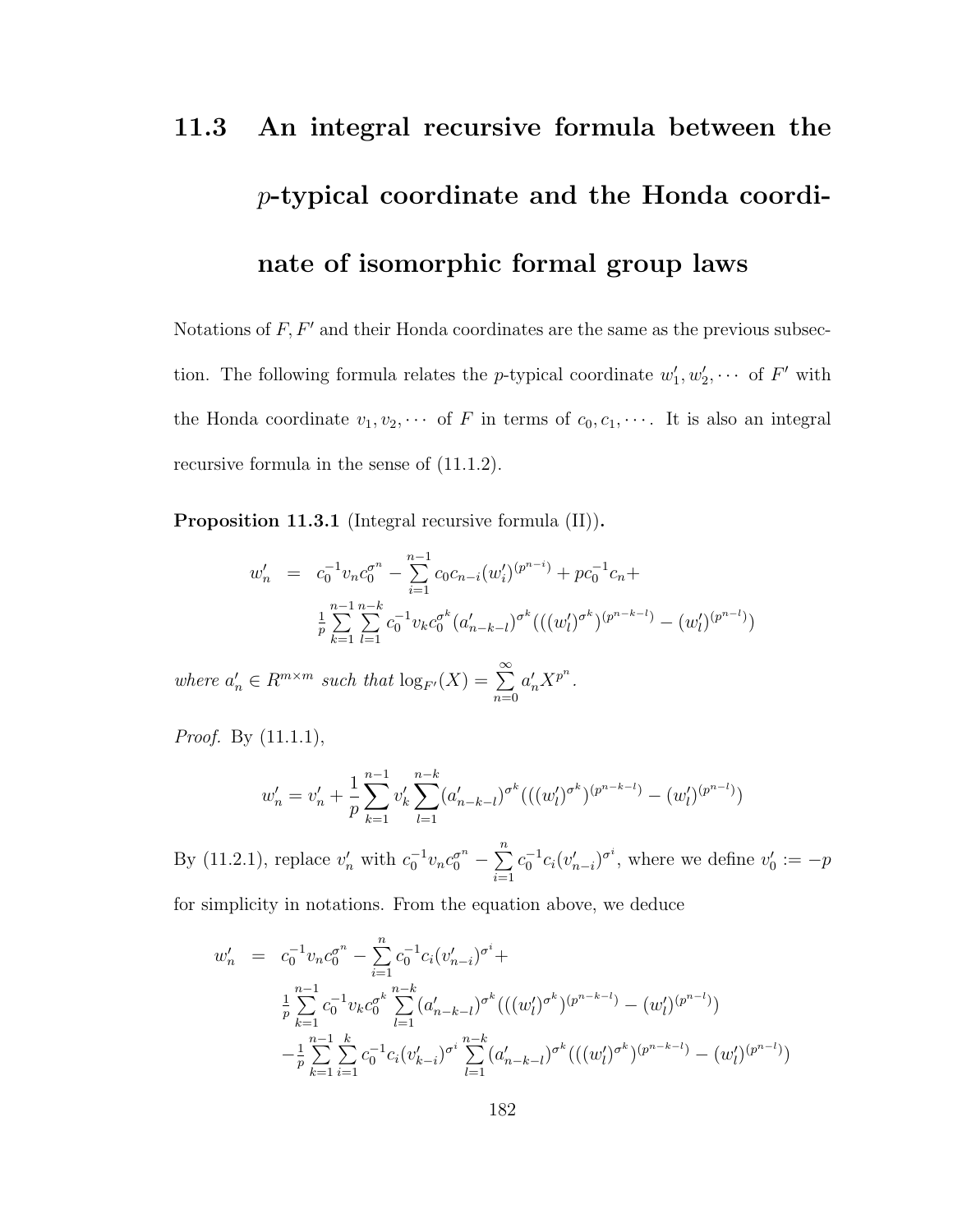In the second term on the first line, when  $i \leq n$  we replace  $v'_{n-i}$  with  $w'_{n-i}$ 

$$
\frac{1}{p} \sum_{\substack{t+s+r=n-i \\ t,r \ge 1, s \ge 0}} v'_t (a'_s)^{\sigma^t} (((w'_r)^{\sigma^t})^{(p^s)} - (w'_r)^{(p^{s+t})})
$$
 by (11.1.1); when  $i = n$  then  $v'_0 = -p$ 

according to our convention. We deduce

$$
w'_{n} = c_{0}^{-1}v_{n}c_{0}^{\sigma^{n}} + pc_{0}^{-1}c_{n} - \sum_{i=1}^{n-1} c_{0}^{-1}c_{i}(w'_{n-i})^{\sigma^{i}}
$$
  
+
$$
\frac{1}{p} \sum_{\substack{i+t+s+r=n\\i,t,r \geq 1, s \geq 0}} c_{0}^{-1}c_{i}(v'_{t})^{\sigma^{i}}(a'_{s})^{\sigma^{i+t}}(((w'_{r})^{\sigma^{i+t}})^{(p^{s})} - ((w'_{r})^{\sigma^{i}})^{(p^{s+t})})
$$
  
+
$$
\frac{1}{p} \sum_{k=1}^{n-1} c_{0}^{-1}v_{k}c_{0}^{\sigma^{k}} \sum_{l=1}^{n-k} (a'_{n-k-l})^{\sigma^{k}}(((w'_{l})^{\sigma^{k}})^{(p^{n-k-l})} - (w'_{l})^{(p^{n-l})})
$$
  
-
$$
\frac{1}{p} \sum_{k=1}^{n-1} \sum_{i=1}^{k} c_{0}^{-1}c_{i}(v'_{k-i})^{\sigma^{i}} \sum_{l=1}^{n-k} (a'_{n-k-l})^{\sigma^{k}}(((w'_{l})^{\sigma^{k}})^{(p^{n-k-l})} - (w'_{l})^{(p^{n-l})})
$$

Note that the second line does not change if we add  $t = 0$  to the index of the sum.

Combine the second and the fourth lines we obtain

The sum of the second and fourth lines  $=$ 

$$
- \frac{1}{p} \sum_{\substack{i+t+s+r=n \\ i,r \geq 1, t,s \geq 0}} c_0^{-1} c_i (v'_t)^{\sigma^i} (a'_s)^{\sigma^{i+t}} ( ( (w'_r)^{\sigma^i})^{(p^{s+t})} - (w'_r)^{(p^{i+s+t})})
$$

Separate the term with  $t = 0$  from the others, we get

The sum of the second and fourth lines  $=$ 

$$
\sum_{\substack{i+r=2\\i,r\geq 1}}^{n}c_0^{-1}c_i(a_{n-i-r}')^{\sigma^i}(((w_r')^{\sigma^i})^{(p^{n-i-r})} - (w_r')^{(p^{n-r})}) -
$$
\n
$$
\sum_{\substack{i+r=2\\i+r\geq 1}}^{n-1}c_0^{-1}c_i\left(\frac{1}{p}\sum_{\substack{t+s=n-i-r\\t\geq 1,s\geq 0}} (v_t')(a_s')^{\sigma^t}\right)^{\sigma^i}(((w_r')^{\sigma^i})^{(p^{n-i-r})} - (w_r')^{(p^{n-r})})
$$

Since  $\frac{1}{p}$   $\sum$ t+s=n−i−r<br>t≥1,s≥0  $(v'_t)(a'_s)^{\sigma^t} = a'_{n-i-r}$ , only the terms whose indices satisfy  $i + r = n$ 

in the first line survive. The sum of the second and fourth lines thus simplifies into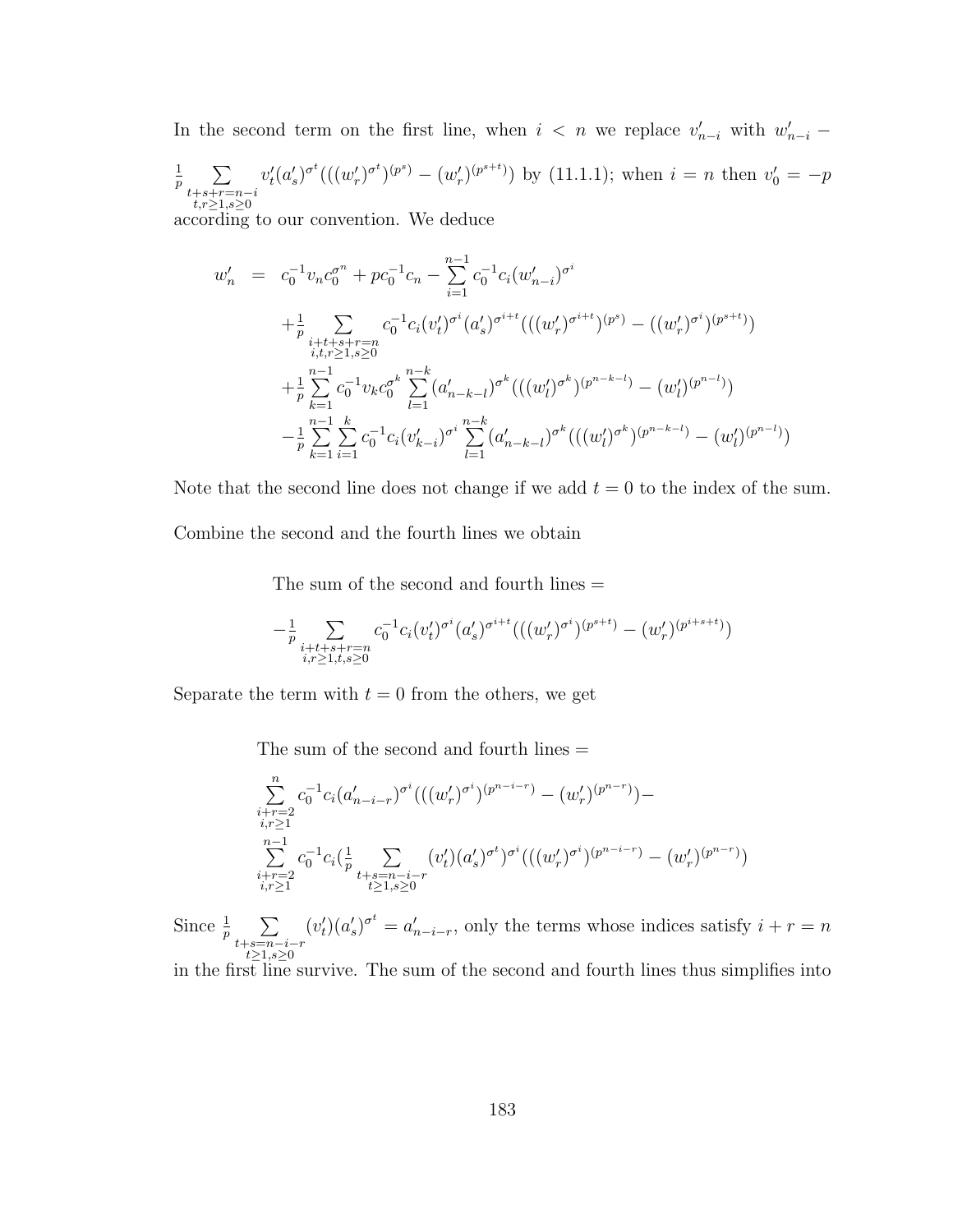$\sum_{ }^{n-1}$  $i=1$  $c_0^{-1}c_i((w'_{n-i})^{\sigma^i}-(w'_r)^{(p^i)})$ . Plug this into the formula of  $w'_n$ , we deduce

$$
w'_{n} = c_{0}^{-1}v_{n}c_{0}^{\sigma^{n}} + pc_{0}^{-1}c_{n} - \sum_{i=1}^{n-1} c_{0}^{-1}c_{i}(w'_{n-i})^{\sigma^{i}} + \sum_{i=1}^{n-1} c_{0}^{-1}c_{i}((w'_{n-i})^{\sigma^{i}} - (w'_{r})^{(p^{i})})
$$
  
\n
$$
+ \frac{1}{p} \sum_{k=1}^{n-1} c_{0}^{-1}v_{k}c_{0}^{\sigma^{k}} \sum_{l=1}^{n-k} (a'_{n-k-l})^{\sigma^{k}}(((w'_{l})^{\sigma^{k}})^{(p^{n-k-l}}) - (w'_{l})^{(p^{n-l})})
$$
  
\n
$$
= c_{0}^{-1}v_{n}c_{0}^{\sigma^{n}} + pc_{0}^{-1}c_{n} - \sum_{i=1}^{n-1} c_{0}^{-1}c_{i}(w'_{n-i})^{(p^{i})} + \frac{1}{p} \sum_{k=1}^{n-1} c_{0}^{-1}v_{k}c_{0}^{\sigma^{k}} \sum_{l=1}^{n-k} (a'_{n-k-l})^{\sigma^{k}}(((w'_{l})^{\sigma^{k}})^{(p^{n-k-l}}) - (w'_{l})^{(p^{n-l})})
$$

 $\Box$ 

## 11.4 Universal *p*-typical twist of *p*-typical formal group laws

Let  $\Gamma$  be a ring. An isomorphism between m-dimensional formal group laws over  $\Gamma$ decomposes into a strict isomorphism and a scalar multiplication  $X \mapsto uX$ , where  $u \in (\Gamma^{m \times m})^{\times}$  is the Jacobian matrix. Let F be an m-dimensional formal group law over Γ. Define the *twist of F by u* defined by  $F_u(X,Y) := uF(u^{-1}X, u^{-1}Y)$ .

Let us have a closer look at  $F_u$  in the special case when  $\Gamma$  is of characteristic 0 and F is p-typical. Write the logarithm of F as  $f(X) = \sum_{n=0}^{\infty}$  $n=0$  $a_n X^{p^n}$ , then the logarithm of  $F_u$  is  $f_u(X) := uf(u^{-1}X) = u \sum_{n=0}^{\infty}$  $n=0$  $a_n(u^{-1}X)^{p^n}$ . If  $m=1$ , then  $F_u$  is again a ptypical formal group law. This can be seen by [\(10.3.11\)](#page-170-0) and a direct computation:  $f_u(X) = u \sum^{\infty}$  $n=0$  $a_n(u^{-1}X)^{p^n} = \sum^{\infty}$  $n=0$  $(ua_nu^{-p^n})X^{p^n}$ . However, in the higher dimensional cases,  $F_u$  may no longer be p-typical due to the fact that  $(u^{-1}X)^{p^n}$  may introduce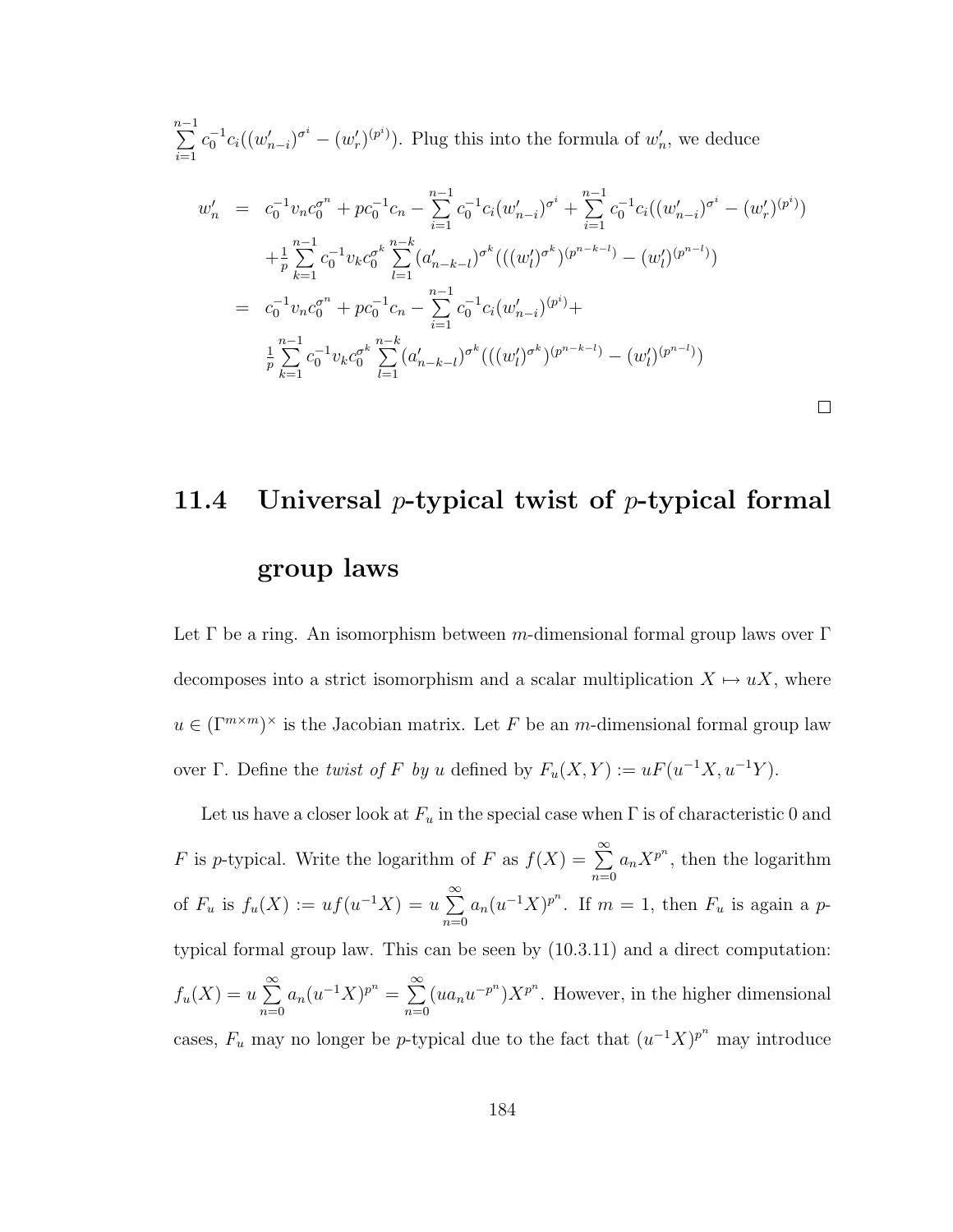mixed products between the  $X_i$ 's, hence  $f_u(X)$  may not have the form of  $\sum_{n=1}^{\infty}$  $n=0$  $b_n X^{p^n}$ with  $b_n \in R^{m \times m}$ .

<span id="page-193-0"></span>To fix this unsatisfactory defect, we make the following definition:

Definition 11.4.1. Suppose  $\Gamma$  is a ring of characteristic 0. Let F be a p-typical formal group law over Γ with logarithm  $f(X) = \sum_{n=0}^{\infty}$  $n=0$  $a_n X^{p^n}$ . For  $u \in (\Gamma^{m \times m})^{\times}$ , define  $\tilde{f}_u(X) := \sum_{n=0}^{\infty}$  $n=0$  $\tilde{a}_n X^{p^n}$ , where  $\tilde{a}_n := ua_n(u^{-1})^{(p^n)}$ . The *p*-typical twist of *F* by u is the p-typical formal group law  $\tilde{F}_u(X,Y) := \tilde{f}_u^{-1}(\tilde{f}_u(X) + \tilde{f}_u(Y)).$ 

By [\(10.3.11\)](#page-170-0),  $\tilde{F}_u$  is a p-typical formal group law over  $\Gamma$ . If moreover  $\Gamma$  is a  $\mathbb{Z}_{(p)}$ algebra of characteristic 0, then  $\tilde{F}_u$  is strictly isomorphic to  $F_u$  thanks to [\(10.3.8\)](#page-169-0), hence also isomorphic to  $F$ . We mimic the definition of universal strict isomorphism between p-typical formal group laws to understand the isomorphism between a  $p$ typical formal group law and its  $p$ -typical twist by  $u$ .

Definition 11.4.2. Let  $\mathcal{R}^{\infty,U} := \mathbb{Z}[V,U,\det(U)^{-1}]$  be short for

$$
\mathbb{Z}[V_i(j,k), U(j,k), \det(U)^{-1}; i = 1, 2, \cdots, 1 \le j, k \le m]
$$

where  $\det(U)$  is the determinant of the  $m \times m$  matrix  $(U(j, k))_{1 \leq j,k \leq m}$ . Denote  $\mathbb{Q}[V, U, \det(U)^{-1}]$  by  $\mathcal{K}^{\infty, U}$ . Define

$$
f_{V,U}(X) := \sum_{n=0}^{\infty} a_n(V, U) X^{p^n}
$$

where  $a_n(V,U) := U a_n(V) (U^{-1})^{(p^n)} X^{p^n} \in \mathcal{K}^{\infty,1}[[X]]^{m \times 1}$ , and  $a_n(V)$  is defined in [\(10.3.6\)](#page-168-1). Let  $F_{V,U}(X,Y) := f_{V,U}^{-1}(f_{V,U}(X) + f_{V,U}(Y))$ . Let  $\alpha_{V,U}(X) := f_{V,U}^{-1}(f_V(X)),$ where  $f_V(X)$  is the logarithm of the universal p-typical formal group law  $F_V$ .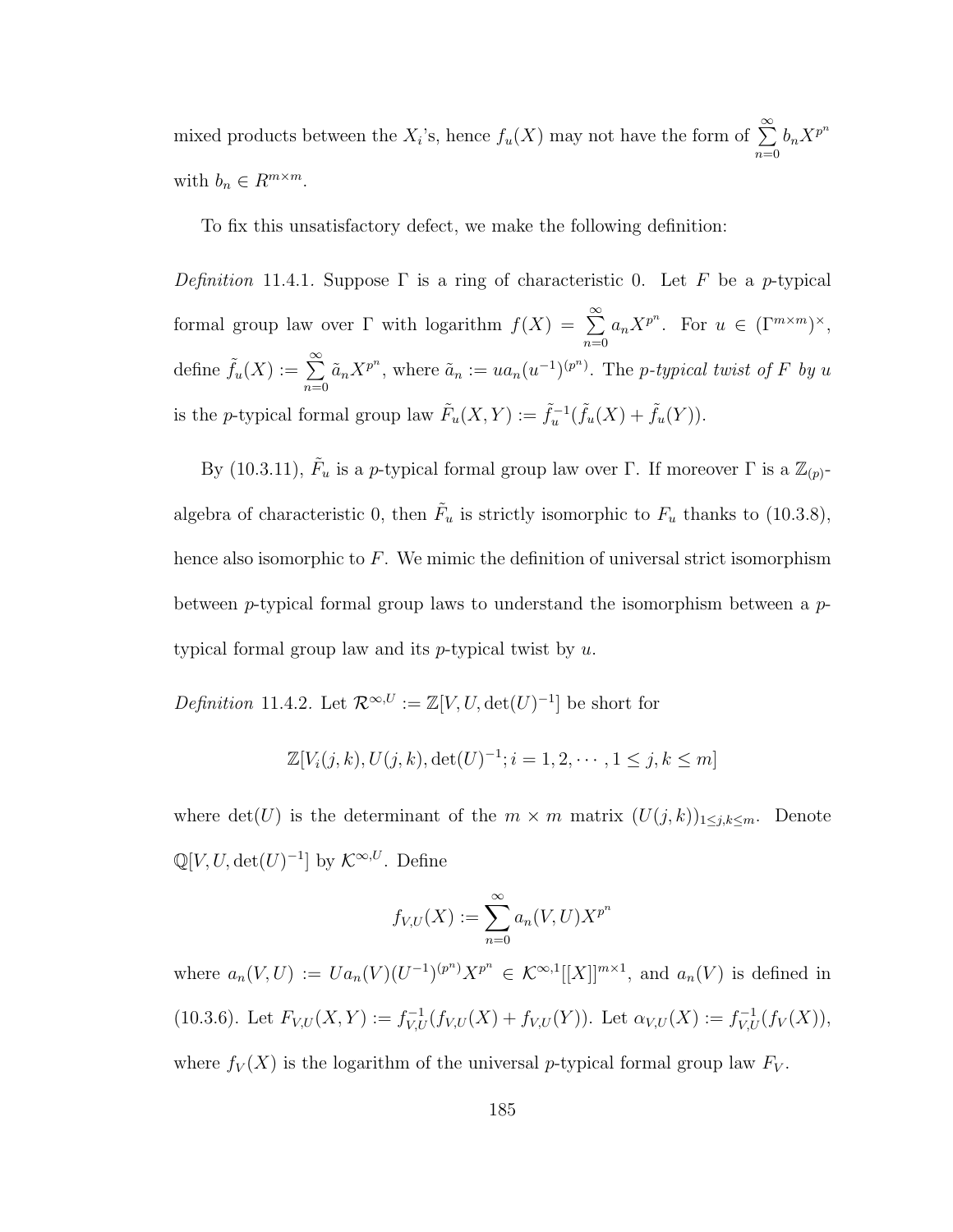By the same reason as before,  $F_{V,U}(X, Y)$  is a p-typical formal group law over  $\mathcal{R}_{\infty,1}$ . If we embed  $\mathcal{R}^{\infty} = \mathbb{Z}[V] \hookrightarrow \mathcal{R}^{\infty,U} = \mathbb{Z}[V,U,\det(U)^{-1}]$  in the obvious way, then  $\alpha_{V,U}$  is an isomorphism from  $F_V$  to  $F_{V,U}$  over the localization  $\mathcal{R}_{(n)}^{\infty,U}$  $\sum_{(p)}^{\infty, U}$ . However, by the definition of  $f_V(X)$  and  $f_{V,U}(X)$ , it is obvious that  $\alpha_{V,U}(X) \in \mathcal{R}^{\infty,U}[\frac{1}{n}]$  $\frac{1}{p}$ . Since  $\mathcal{R}^{\infty,U}[\frac{1}{n}]$  $\frac{1}{p}$   $\bigcap \mathcal{R}_{(p)}^{\infty,U} = \mathcal{R}^{\infty,U}$ , we deduce that  $\alpha_{V,U}$  is an isomorphism from  $F_V$  to  $F_{V,U}$ over  $\mathcal{R}^{\infty,U}$ . We call  $F_{V,U}$  the *universal p-typical twist* formal group law. This allows us to generalize the definition of  $p$ -typical twist (see [11.4.1\)](#page-193-0) of a formal group law over an arbitrary ring (not necessarily of characteristic 0).

<span id="page-194-0"></span>Definition 11.4.3. Let  $\Gamma$  be an arbitrary ring, and F be an m-dimensional formal group law over Γ. A formal group law  $\tilde{F}$  over Γ is said to be a *p-typical twist of* F by u, where  $u \in (\Gamma^{m \times m})^{\times}$ , if there exists a homomorphism  $\phi : \mathcal{R}^{\infty, U} \to \Gamma$ , such that  $\phi_* F_V = F$ ,  $\phi_* F_{V,U} = \tilde{F}$ , and  $\phi(U) = u$ .

It is easy to see that in the case when  $\Gamma$  is of characteristic 0, the definition  $(11.4.3)$  is equivalent to the definition  $(11.4.1)$ .

By the universality of  $F_V$ , there exists a unique homomorphism  $\tau_U : \mathcal{R}^\infty \to \mathcal{R}^{\infty, U}$ such that  $(\tau_U)_* F_V = F_{V,U}$ . Let  $\tilde{V}_{U,n} := \tau_U(V_n)$ .

<span id="page-194-1"></span>We are particularly interested in the case when  $\Gamma$  is an  $\mathfrak I$ -adic ring, where  $\mathfrak I$  is an ideal of Γ, and  $u \in (\Gamma^{m \times m})^{\times}$  can be written as  $I + \Delta$  with the entries of  $\Delta$  in J. In this case, the homomorphism  $\phi : \mathcal{R}^{\infty,U} \to \Gamma$ , which induces  $F_u$  from  $F_{V,U}$ , factors through the following ring: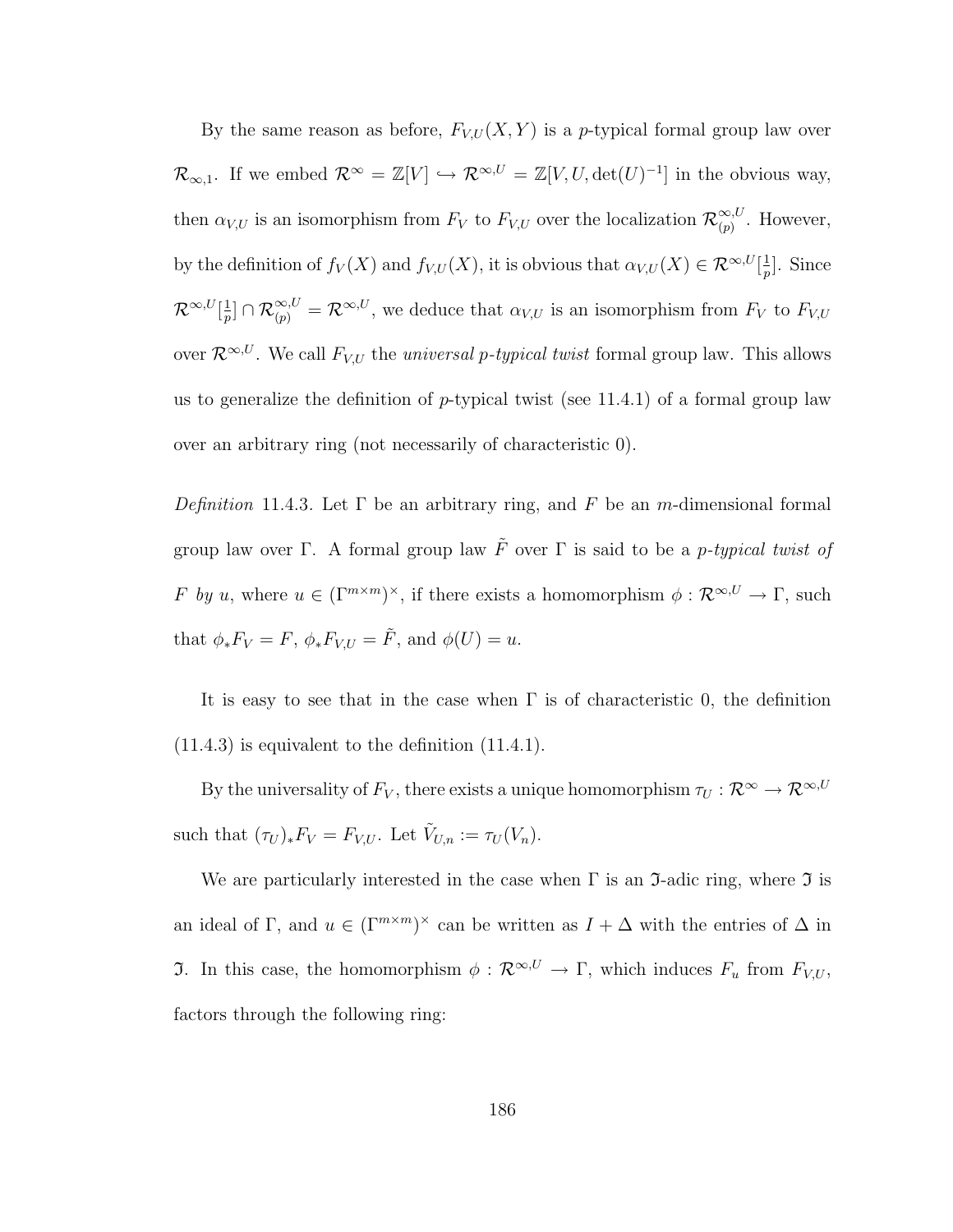Definition 11.4.4. Define  $\mathcal{R}^{\infty,1} := \mathbb{Z}[V][[D]]$  be short for

$$
\mathbb{Z}[V_i(j,k)][[D(j,k)]]_{i=1,2,\cdots,1\leq j,k\leq m}
$$

Define  $\delta: \mathcal{R}^{\infty,U} \to \mathcal{R}^{\infty,1}$  by  $\delta(V_n) := V_n$ ,  $\delta(U(j,j)) := 1 + D(j,j)$  for  $1 \leq j \leq m$ , and  $\delta(U(j,k)) := D(j,k)$  for  $1 \leq j \neq k \leq m$ .

Under the definition above,  $\phi: \mathcal{R}^{\infty,U} \to \Gamma$  factors through  $\delta: \mathcal{R}^{\infty,U} \to \mathcal{R}^{\infty,1}$ . Let  $F_{V,D} := \delta_* F_{V,U}$ . If we denote  $a_n(V,D) := \delta(a_n(V,U))$ , the logarithm of  $F_{V,D}$  is  $f_{V,D} := \sum^{\infty}$  $n=0$  $a_n(V,D)X^{p^n}.$ 

By the universality of  $F_V$ , there exists a unique homomorphism  $\tau : \mathcal{R}^{\infty} \to \mathcal{R}^{\infty,1}$ such that  $\tau_* F_V = F_{V,D}$ . Let  $\tilde{V}_n := \tau(V_n)$ . It follows directly from [\(10.3.6\)](#page-168-1) that

$$
\tilde{V}_n = pa_n(V, D) - \sum_{i=1}^{n-1} a_i(V, D)\tilde{V}_{n-i}^{(p^i)}
$$

Definition 11.4.5. Let  $\Gamma$  be a ring, and  $A = (a_{ij}), B = (b_{ij}) \in \Gamma^{r \times s}$  be two matrices over  $\Gamma$  with the same dimensions. The Hadamard product of A and B is defined to be  $(a_{ij}b_{ij})$ , denoted by  $A * B$ .

<span id="page-195-0"></span>**Proposition 11.4.6** (first order recursive formula for  $\tilde{V}_n$  in char. p).

$$
\tilde{V}_n \equiv V_n + DV_n + \sum_{\substack{s_1+s_2+\dots+s_r+j=n \ (-1)^r \big( ((DV_j) * V_{n-s_1-\dots-s_r}^{(p^{s_r}-1)} - DV_j^{(p^{s_r})} \big) \cdot (V_1V_1^{(p)} \cdots V_1^{(p^{s_r-1})}))^*}} \ \nV_{n-s_1-\dots-s_{r-1}}^{(p^{s_{r-1}})-1)} \cdot (V_1V_1^{(p)} \cdots V_1^{(p^{s_{r-1}-1})}) \cdots * V_{n-s_1}^{(p^{s_1}-1)} \cdot (V_1V_1^{(p)} \cdots V_1^{(p^{s_1}-1)}) \ \nmod (p)(D) + (D)^2
$$

where (D) is the ideal generated by  $D(j,k)$ ,  $1 \leq j, k \leq m$ .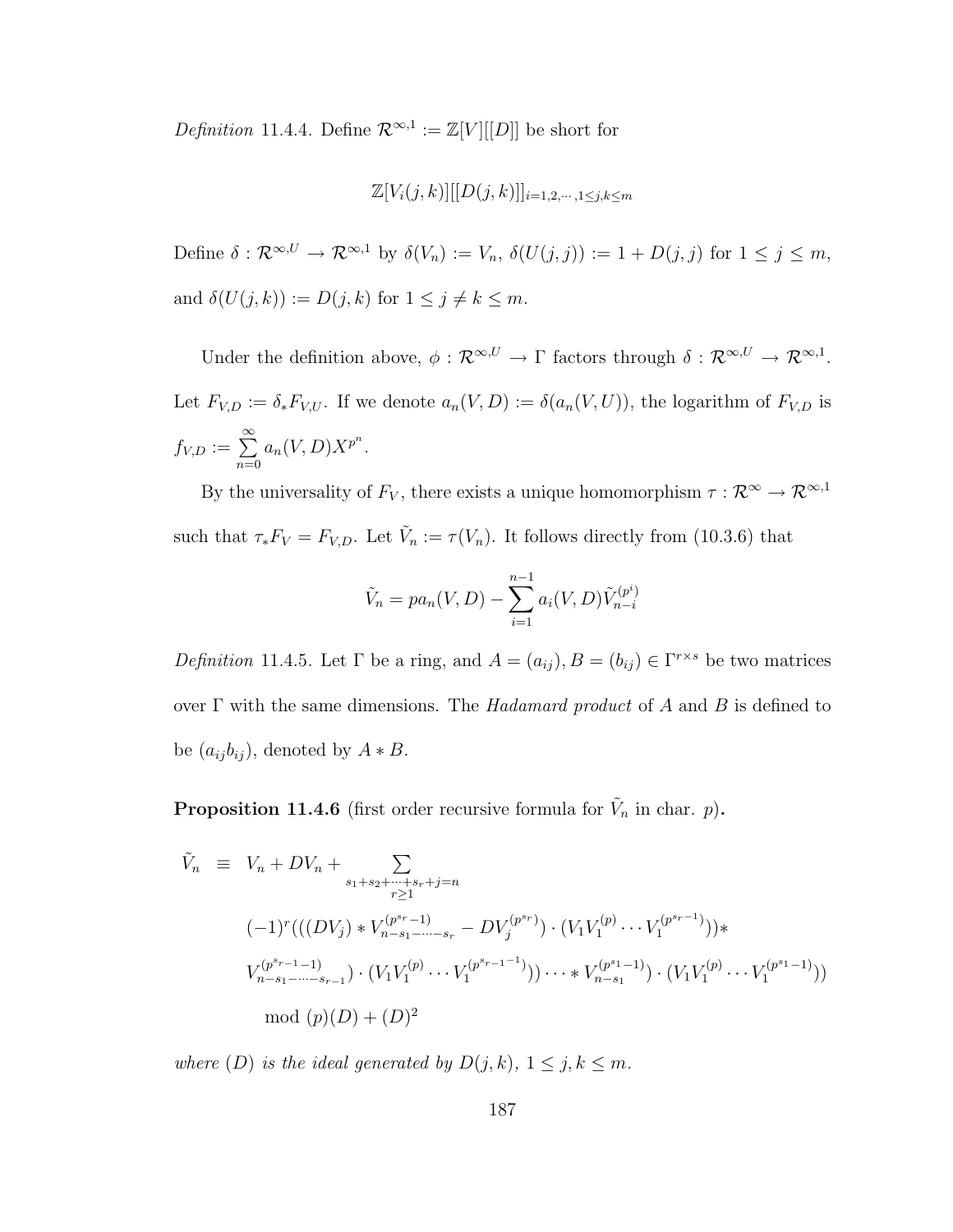*Proof.* We prove by induction. When  $n = 1$ ,  $\tilde{V}_1 = pa_1(V, D) = (1 + D)a_1(V)(p((1 + D)a_1(V))$  $(D)^{-1}(p)$ . Since  $(1 + D)^{-1} = 1 - D + D^2 - D^3 + \cdots$ ,  $p((1 + D)^{-1})(p) \equiv p$ mod  $(p^2)(D) + (D)^2$ , and  $(1+D)^{-1}a_1(V) \in p^{-1}\mathcal{R}$ . Note that if  $x \in \mathcal{R}^{\infty,1}$  and  $px \in (D)$ , then  $x \in (D)$ . This proves

$$
\tilde{V}_1 \equiv (1+D)a_1(V) \cdot p = V_1 + DV_1 \mod (p)(D) + (D)^2
$$

The case when  $n = 1$  is thus proved. Suppose we have proved for smaller n's. In the recursive formula  $\tilde{V}_n = pa_n(V,D) - \sum_{n=1}^{n-1}$  $i=1$  $a_i(V,D)\tilde{V}_{n-i}^{(p^i)}$  $r_{n-i}^{(p^{\circ})}$ , note that  $pa_n(V,D) =$  $(1+D)a_n(V)(p((1+D)^{-1})^{(p^n)})$ , and  $p((1+D)^{-1})^{(p^n)}-p \in (p^{n+1})(D)+(D)^2$ , while  $a_n(V) \in p^{-n} \mathcal{R}^{\infty,1}$ , this implies

$$
pa_n(V, D) \equiv (1 + D)a_n(V) \cdot p = (1 + D)(pa_n(V)) \mod (p)(D) + (D)^2
$$

For  $1 \leq i \leq n-1$ ,  $a_i(V, D) = (1+D)a_i(V)((1+D)^{-1})^{(p^i)}$ ,  $a_i(V) \equiv \frac{V_1 V_1^{(p)} \cdots V_1^{(p^{i-1})}}{p^i}$ mod  $p^{-(i-1)}\mathcal{R}^{\infty,1}$ , and  $((1+D)^{-1})^{(p^i)} \equiv 1-p^iD \mod (D)^2$ , therefore  $a_i(V,D) \equiv$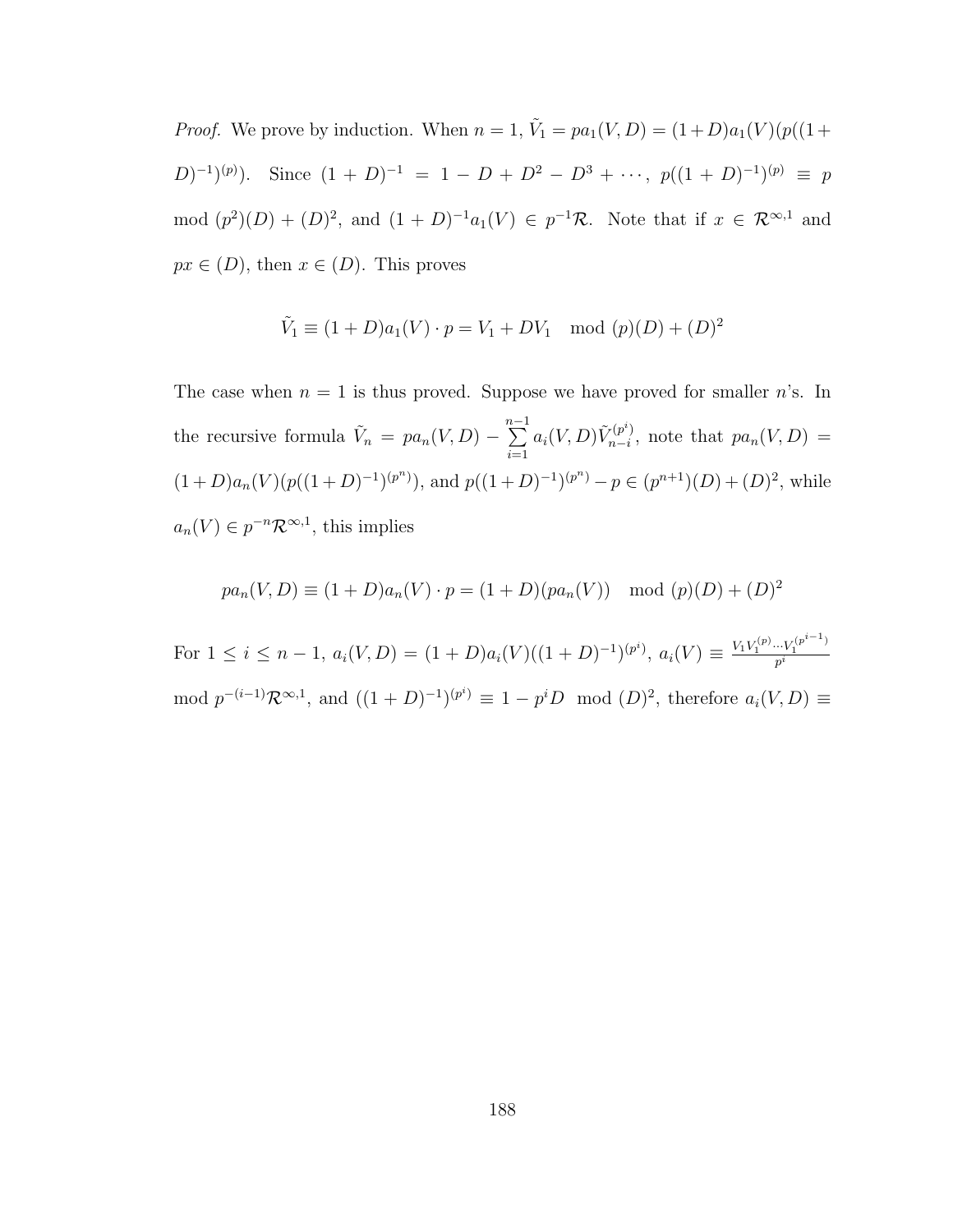$$
(1+D)a_i(V) - V_1V_1^{(p)} \cdots V_1^{(p^{i-1})}D \mod (p)(D) + (D)^2
$$
. Thus we deduce

$$
\tilde{V}_{n} \equiv (1+D)(pa_{n}(V) - \sum_{i=1}^{n-1} a_{i}(V)\tilde{V}_{n-i}^{(p^{i})}) + \sum_{i=1}^{n-1} V_{1}V_{1}^{(p)} \cdots V_{1}^{(p^{i-1})}D\tilde{V}_{n-i}^{(p^{i})}
$$
\n
$$
\equiv (1+D)(pa_{n}(V) - \sum_{i=1}^{n-1} a_{i}(V)V_{n-i}^{(p^{i})}) + \sum_{i=1}^{n-1} V_{1}V_{1}^{(p)} \cdots V_{1}^{(p^{i-1})}D V_{n-i}^{(p^{i})} - \sum_{i=1}^{n-1} a_{i}(V)\{p^{i}V_{n-i}^{(p^{i}-1)} * (D V_{n-i} + \sum_{i=1}^{n-1} V_{1}V_{1}^{(p)} \cdots V_{1}^{(p^{i-1})}D V_{n-i}^{(p^{i})} - \sum_{i=1}^{n-1} a_{i}(V)\{p^{i}V_{n-i}^{(p^{i}-1)} * (D V_{n-i} + \sum_{i'=1}^{n-1} V_{1}V_{1}^{(p)} \cdots V_{1}^{(p^{i}-1)})\}
$$
\n
$$
= (1+D)V_{n} - \sum_{i=1}^{n-1} V_{1}V_{1}^{(p)} \cdots V_{1}^{(p^{i-1})}((D V_{n-i}) * V_{n-i}^{(p^{i}-1)} - DV_{n-i}^{(p^{i})}) + \sum_{i=1}^{n-1} \sum_{i=1}^{n-1} (-1)^{r}(((DV_{j}) * V_{n-s_{1}-\cdots-s_{r}} - DV_{j}^{(p^{s})}).
$$
\n
$$
(V_{1}V_{1}^{(p)} \cdots V_{1}^{(p^{s_{r}-1-1)})) * \cdots V_{n-i-s_{1}}^{(p^{s_{1}-1})} \cdot (V_{1}V_{1}^{(p)} \cdots V_{1}^{(p^{s_{1}-1})}))
$$
\n
$$
\equiv (1+D)V_{n} + \sum_{s_{1}+s_{2}+\cdots+s_{r}+j=n} (-1)^{r}(((DV_{j}) * V_{n-s_{1}-\cdots-s_{r}} - DV_{j}^{(p^{s})}).
$$
\n
$$
(V_{1}V_{1}^{(p
$$

This finishes the induction.

$$
\Box
$$

*Remark* 11.4.7. In particular, when  $m = 1$  we have  $(DV_j) * V_{n-s_1-\cdots-s_r}^{(p^{s_r}-1)} - DV_j^{(p^{s_r})} = 0$ , hence the formula simplifies into  $\tilde{V}_n \equiv V_n + DV_n \mod (p)(D) + (D)^2$ . This agrees with the fact that  $a_n(V, D) = (I + D)a_n(V)(I + D)^{-1}$ , and  $\tilde{V}_n = (I + D)V_n(I + D)^{-1}$ in the one-dimensional case.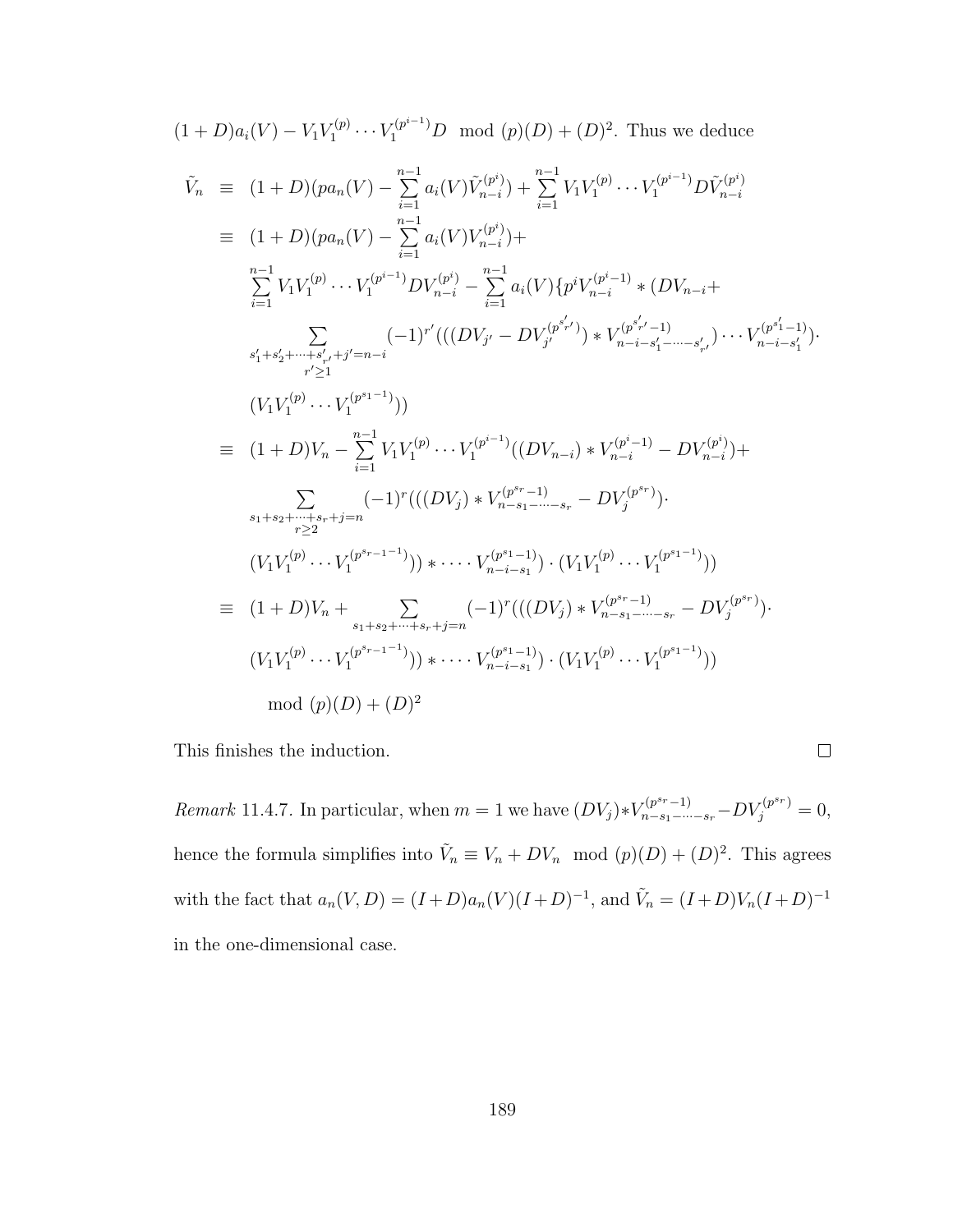### 11.5 Integral recursive formulas for strictly isomorphic p-typical formal group laws

After studying the p-typical twists, in this subsection we look at strict isomorphisms between p-typical formal group laws. Recall that  $F_V$  is the (m-dimensional) universal p-typical formal group law over  $\mathcal{R}^{\infty} = \mathbb{Z}[V]$ , which is short for  $\mathbb{Z}[V_i(j,k)|i =$  $1, 2, \cdots, j, k = 1, 2, \cdots, m$ . There is a p-typical formal group law  $F_{V,T}$  over  $\mathcal{R}^{\infty,\infty}$  :=  $\mathbb{Z}[V,T]$ , which is short for

$$
\mathbb{Z}[V_i(j,k), T_i(j,k)|i = 1, 2, \cdots, j, k = 1, 2, \cdots, m]
$$

If we embed  $\mathcal{R}^{\infty} = \mathbb{Z}[V] \subset \mathcal{R}^{\infty,\infty} = \mathbb{Z}[V,T]$  in the obvious way, the formal group law  $F_{V,T}$  is strictly isomorphic to  $F_V$  over  $\mathcal{R}^{\infty,\infty}$ . The isomorphism  $\alpha_{V,T}: F_V \to F_{V,T}$ is universal in the sense of [\(10.4.1\)](#page-171-0).

By the universality of  $F_V$ , there exists a unqiue homomorphism  $\xi : \mathcal{R}^{\infty} \to \mathcal{R}^{\infty,\infty}$ such that  $\xi_* F_V = F_{V,T}$ . If we denote  $\xi(V_i)$  by  $V_i$ , then

$$
\overline{V}_i = \Phi_i(V_1, V_2, \cdots, V_n, T_1, T_2, \cdots, T_n)
$$

is a polynomial in the entries of  $V_1, V_2, \cdots, V_n$  and  $T_1, T_2, \cdots, T_n$ . There is a recur-sive formula [\(10.4.3\)](#page-172-0) for  $\overline{V}_i$  based on T and V.

<span id="page-198-0"></span>We derive a variation of [\(10.4.3\)](#page-172-0), with the advantage of being "integral" in the sense of [\(11.1.2\)](#page-186-0). Let  $a_n(V)$  be the coefficients of  $\log_{F_V}$  defined in [\(10.3.6\)](#page-168-1), and recall that the endomorphism  $\sigma: \mathcal{R}^{\infty,\infty} \to \mathcal{R}^{\infty,\infty}$  sends  $V_i, T_i$  to  $V_i^{(p)}$  $T_i^{(p)},\ T_i^{(p)}$  $i^{(p)}$ , respectively.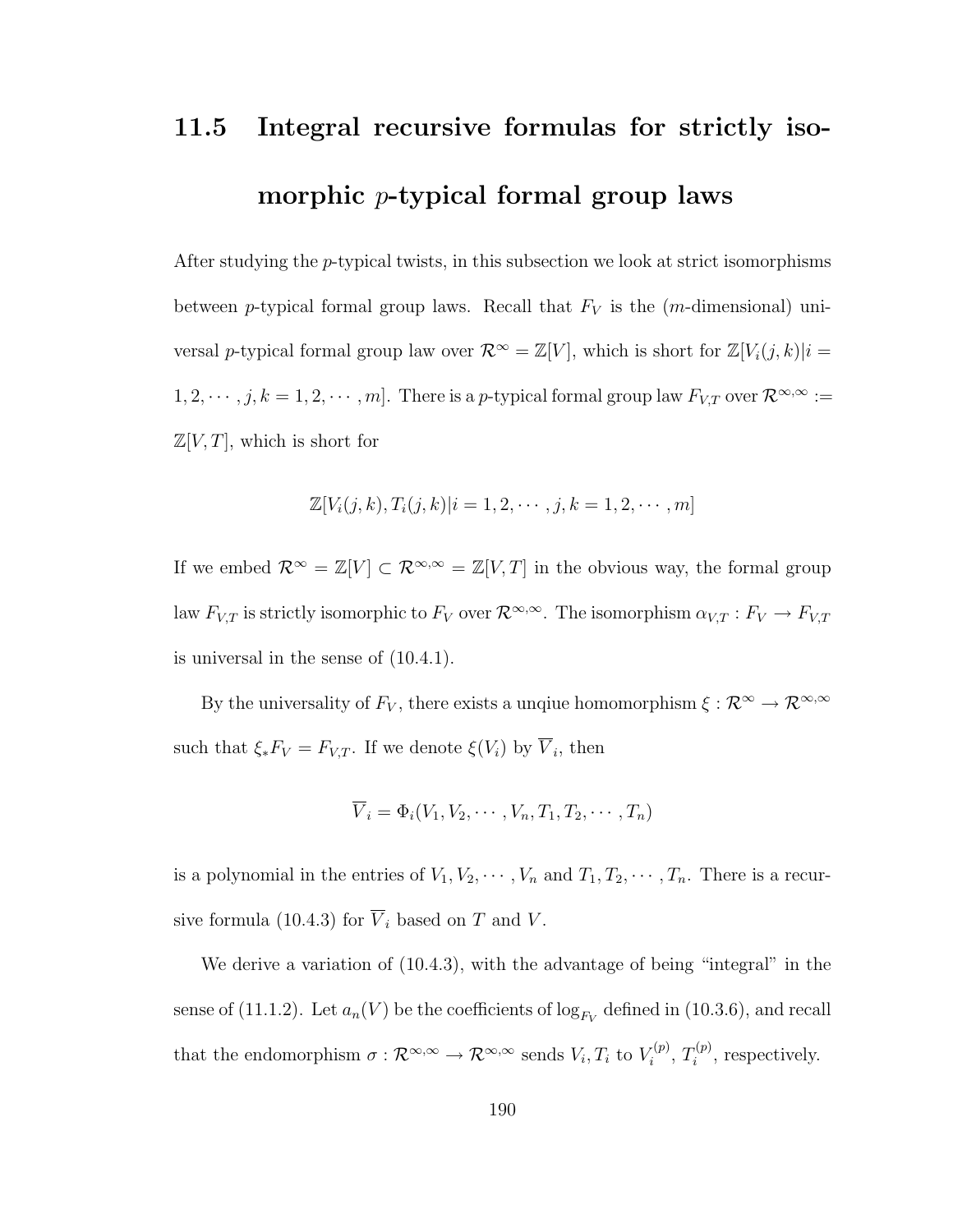Proposition 11.5.1 (Integral recursive formula (III)).

$$
\overline{V}_{n} = V_{n} + pT_{n} - \sum_{i+j=n,i,j\geq 1} T_{j} \overline{V}_{i}^{(p^{j})} + \sum_{l=1}^{n-1} V_{l} \sum_{k=1}^{n-l-1} \frac{1}{p} a_{n-k-l}(V)^{\sigma^{l}} \{((\overline{V}_{k}^{\sigma^{l}})^{(p^{n-l-k})} - (\overline{V}_{k}^{(p^{l})})^{(p^{n-l-k})}) + \sum_{i+j=k,i,j\geq 1} T_{j}^{(p^{n-k})}((\overline{V}_{i}^{\sigma^{l}})^{(p^{n-l-i})} - (\overline{V}_{i}^{(p^{l})})^{(p^{n-l-i})})\} + \sum_{l=1}^{n-1} V_{l} \{(\overline{V}_{n-l}^{\sigma^{l}} - \overline{V}_{n-l}^{(p^{l})}) + \sum_{i+j=n-l,i,j\geq 1} T_{j}^{(p^{l})}(\frac{1}{p}((\overline{V}_{i}^{\sigma^{l}})^{(p^{j})} - (\overline{V}_{i}^{(p^{l})})^{(p^{j})}))\}
$$

*Proof.* From [\(10.4.3\)](#page-172-0), if we make the convention that  $T_0 := 1$ , then the recursive formula for  $\overline{V}_n$  can be written as

$$
\overline{V}_n = V_n + pT_n + \sum_{\substack{i+j=n \ i,j \ge 1}} (V_i T_j^{(p^i)} - T_j \overline{V}_i^{(p^i)}) + \sum_{\substack{i,j=1 \ k=1}}^{n-1} a_{n-k}(V) \left( \sum_{\substack{i+j=k \ i \ge 1, j \ge 0}} (V_i^{(p^{n-k})} T_j^{(p^{n-j})} - T_j^{(p^{n-k})} \overline{V}_i^{(p^{n-i})} ) \right)
$$

Let S be the second line in this equation. Replace  $a_{n-k}(V)$  with  $\sum_{n=k}^{n-k}$  $_{l=1}$ 1  $\frac{1}{p}V_l a_{n-k-l}(V)^{\sigma^l}$ [\(10.3.6\)](#page-168-1), we obtain

$$
S = \sum_{l=1}^{n-1} \sum_{k=1}^{n-l} \frac{1}{p} V_l a_{n-k-l}(V)^{\sigma^l} \sum_{\substack{i+j=k \ i \ge 1, j \ge 0}} (V_i^{(p^{n-k})} T_j^{(p^{n-j})} - T_j^{(p^{n-k})} \overline{V}_i^{(p^{n-i})})
$$

On the other hand, from the (non-integral) recursive formula for  $\overline{V}_{n-l}$  we deduce that

$$
\sum_{k=1}^{n-l} a_{n-k-l} \sum_{\substack{i+j=k \ i \ge 1, j \ge 0}} (V_i^{(p^{n-k-l})} T_j^{(p^{n-j-l})} - T_j^{(p^{n-k-l})} \overline{V}_i^{(p^{n-i-l})}) = -pT_{n-l}
$$

Note that when  $k = 1$  the index " $i + j = k, i, j \ge 1$ " is empty; in this way we have combined all the terms in formula [\(10.4.3\)](#page-172-0). If we apply the  $\sigma^l$  operation to both sides, we get:

$$
\sum_{k=1}^{n-l-1} a_{n-k-l}(V)^{(\sigma^{l})} [(V_k^{(p^{n-k})} - (\overline{V}_k^{\sigma^{l}})^{(p^{n-k-l})} + \sum_{i+j=k, i,j \ge 1} (V_i^{(p^{n-k})} T_j^{(p^{n-j})} - T_j^{(p^{n-k})} (\overline{V}_i^{\sigma^{l}})^{(p^{n-i-l})})] = -p T_{n-l}^{(p^{l})}
$$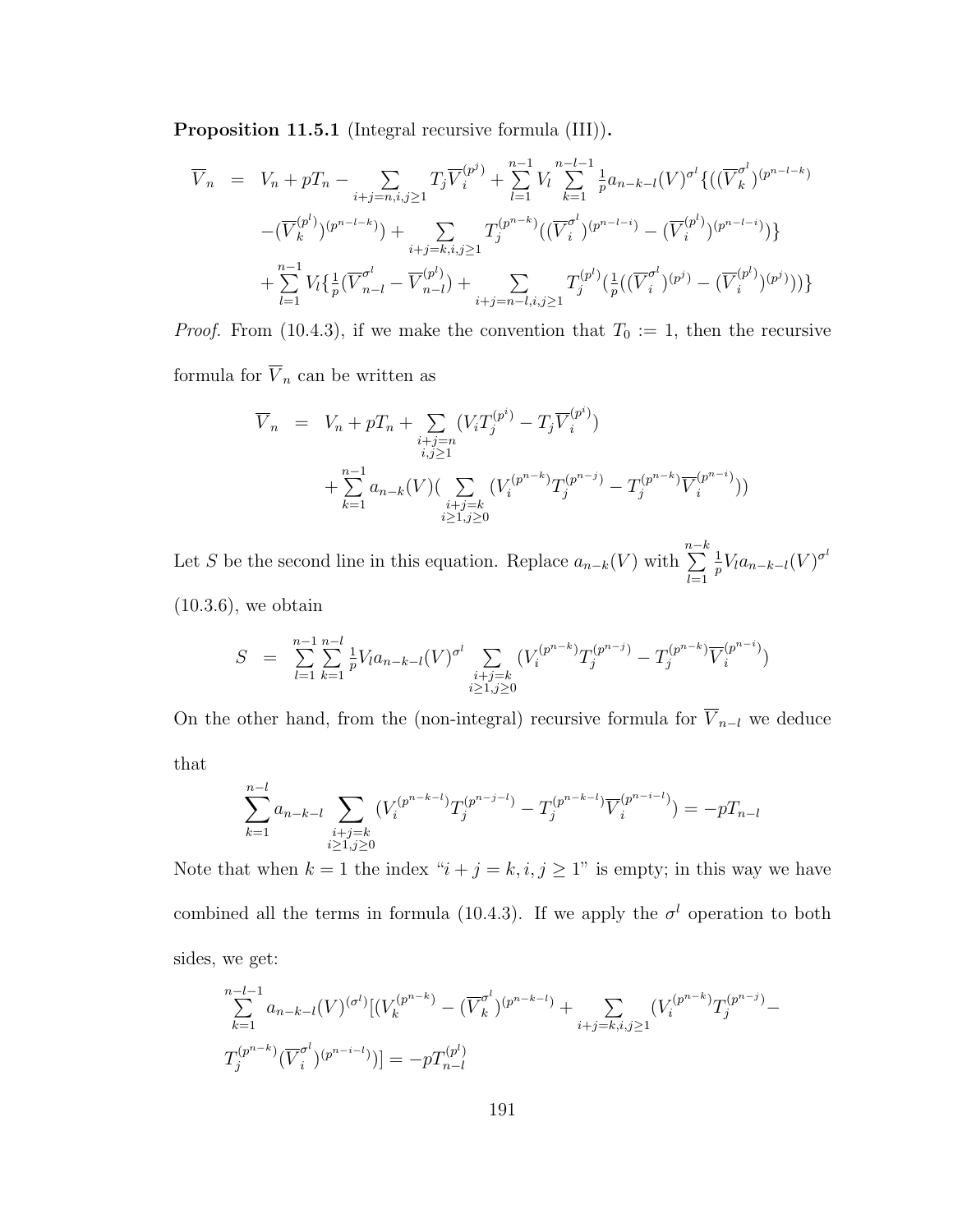Compare with the formula for S we deduce

$$
S = \sum_{l=1}^{n-1} \frac{1}{p} V_l(-pT_{n-l}^{(p^l)}) + \sum_{l=1}^{n-1} \sum_{k=1}^{n-l} \frac{1}{p} V_l a_{n-k-l}(V)^{\sigma^l} + \sum_{\substack{i+j=k \ i \geq 1, j \geq 0}} T_j^{(p^{n-k})} ((\overline{V_i}^{\sigma^l})^{(p^{n-l-i})} - (\overline{V_i}^{(p^l)})^{(p^{n-l-i})})
$$

Plug S into the formula for  $\overline{V}_n$  and the integral recursive formula follows.  $\Box$ 

We are mainly interested in tracking the change of coordinates after modulo p. The following lemma is a finer result comparing to [\(11.1.5\)](#page-187-1). Recall that the Hadamard product  $A * B$  for two matrices  $A = (a_{ij})$  and  $B = (b_{ij})$  with the same dimensions is defined to be the entry-wise product  $(a_{ij}b_{ij})$ .

<span id="page-200-0"></span>**Lemma 11.5.2.** For  $A \in R^{r \times s}$  and  $i, j \ge 0$ ,

$$
(A^{\sigma^i})^{(p^j)} - A^{(p^{i+j})} \equiv p^{j+1} A^{(p^i(p^j-1))} * ( \frac{A^{\sigma} - A^{(p)}}{p})^{(p^{i-1})} \mod p^{j+2}
$$

Proof. Write

$$
A^{\sigma^i} - A^{(p^i)} = (A^{\sigma^i} - (A^{\sigma^{i-1}})^{(p)}) + ((A^{\sigma^{i-1}})^{(p)} - (A^{\sigma^{i-2}})^{(p^2)}) + \cdots + ((A^{\sigma})^{(p^{i-1})} - A^{(p^i)})
$$

By  $(11.1.5)$ , all but the first term on the right hand side is divisible by  $p^2$ . Hence

$$
A^{\sigma^i} - A^{(p^i)} \equiv A^{\sigma^i} - (A^{\sigma^{i-1}})^{(p)} = p(\frac{A^{\sigma} - A^{(p)}}{p})^{\sigma^{i-1}} \equiv p(\frac{A^{\sigma} - A^{(p)}}{p})^{(p^{i-1})} \mod p^2
$$

This proves the case when  $j = 0$ . Now in general we consider

$$
(A^{\sigma^i})^{(p^j)} - A^{(p^{i+j})} = (A^{(p^i)} + (A^{\sigma^i} - A^{(p^i)}))^{(p^j)} - A^{(p^{i+j})}
$$

$$
= \sum_{k=1}^{p^j} {p^j \choose k} A^{p^i (p^j - k)} * (A^{\sigma^i} - A^{(p^i)})^{(k)}
$$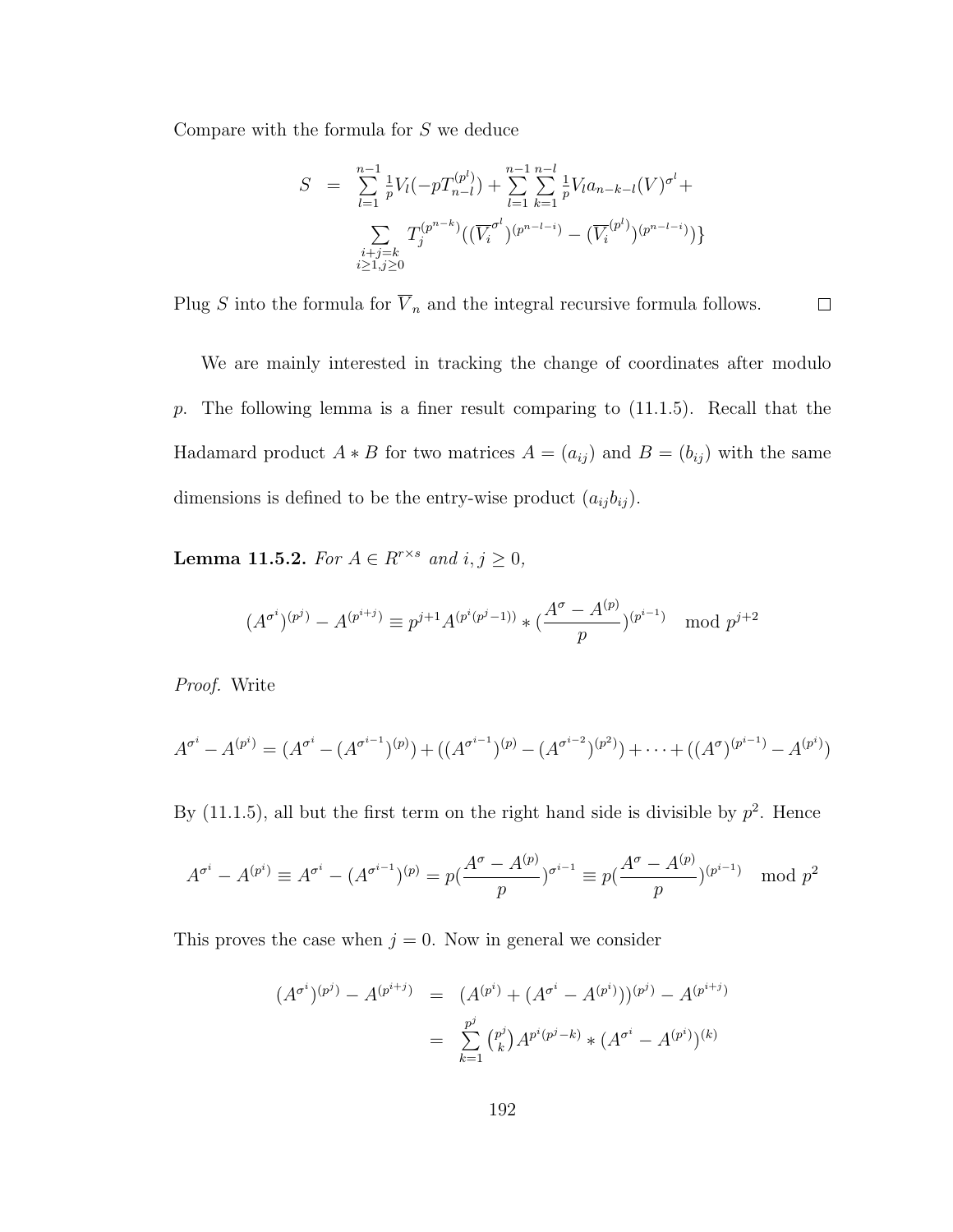Suppose  $p^{\alpha}$ ||k (see [11.1.3](#page-186-2) for this notation), then  $p^{j-\alpha}$ | $\binom{p^j}{k}$  $\binom{p^j}{k}$  by [\(11.1.4\)](#page-187-0). Since  $p^k|(A^{\sigma^i}-A^{(p^i)})^{(k)},$  we deduce that  $p^{j-\alpha+k}|{p^j \choose k}$  $(k)_{k}^{p^{j}}(p^{j}-k) * (A^{\sigma^{i}} - A^{(p^{i})})^{(k)}$ . When  $k \geq 2$ ,  $p^{\alpha}$ ||k implies  $k \geq \alpha + 2$  (note that we have assumed  $p > 2$ ). When  $k = 1$ , we have  $\alpha = 0$ , and  $j - \alpha + k = j + 1$ . Therefore

$$
(A^{\sigma^i})^{(p^j)} - A^{(p^{i+j})} \equiv p^{j+1} A^{(p^i(p^j-1))} * \frac{A^{\sigma^i} - A^{(p^i)}}{p} \equiv p^{j+1} A^{(p^i(p^j-1))} * (\frac{A^{\sigma} - A^{(p)}}{p})^{(p^{i-1})}
$$
  
mod  $p^{j+2}$ 

 $\Box$ 

<span id="page-201-0"></span>**Proposition 11.5.3** (Recursive formula for  $\overline{V}_n \text{mod} p \mathfrak{T}_n$ ).

$$
\overline{V}_n \equiv V_n - \sum_{j=1}^{n-1} T_j \overline{V}_{n-j}^{(p^j)} + \sum_{l=1}^{n-1} V_l \sum_{k=1}^{n-l} V_1^{(p^l)} V_1^{(p^{l+1})} \cdots V_1^{(p^{n-k-1})}
$$

$$
(\overline{V}_k^{(p^l(p^{n-k-l}-1))} * (\frac{\overline{V}_k^{\sigma} - \overline{V}_k^{(p)}}{p})^{(p^{l-1})}) \mod (p) \mathfrak{T}_n
$$

where  $\mathfrak{T}_n$  stands for the ideal of  $\mathcal{R}^{\infty,\infty} = \mathbb{Z}[V,T]$  generated by  $T_i(j,k)$  for all  $1 \leq$  $i \leq n$  and  $1 \leq j, k \leq m$ .

Proof. In the integral recursive formula [\(11.5.1\)](#page-198-0), the term

$$
\bigl((\overline{V}^{\sigma^l}_i)^{(p^{n-l-i})}-(\overline{V}^{(p^l)}_i)^{(p^{n-l-i})}\bigr)
$$

is divisible by  $p^{n-l-i+1}$  according to [\(11.1.5\)](#page-187-1). Because of the range of the indices,  $n-l-i+1 \geq n-l-k+2$ . On the other hand,  $\frac{1}{p} a_{n-k-l}(V)^{(p^l)} \in p^{-(n-l-k)} \mathcal{R}^{\infty,\infty}$  $\mathbb{Z}[V,T]$  by [\(10.3.6\)](#page-168-1). This proves

$$
\frac{1}{p}a_{n-k-l}(V)^{\sigma^l}T_j^{(p^{n-k})}((\overline{V}_i^{\sigma^l})^{(p^{n-l-i})} - (\overline{V}_i^{(p^l)})^{(p^{n-l-i})}) \in (p)\mathfrak{T}_n
$$

Similarly, the term  $T_i^{(p^l)}$  $j^{(p^{\iota})}(\frac{1}{p^{\iota}})$  $\frac{1}{p}((\overline{V}_{i}^{\sigma^{l}}% -\overline{V}_{i}^{\sigma^{l}})^{l})$  $\frac{\sigma^l}{i})^{(p^j)} - (\overline{V}_i^{(p^l)})$  $\binom{(p^i)}{i}$  $(p^j) \in (p) \mathfrak{T}_n$ , too.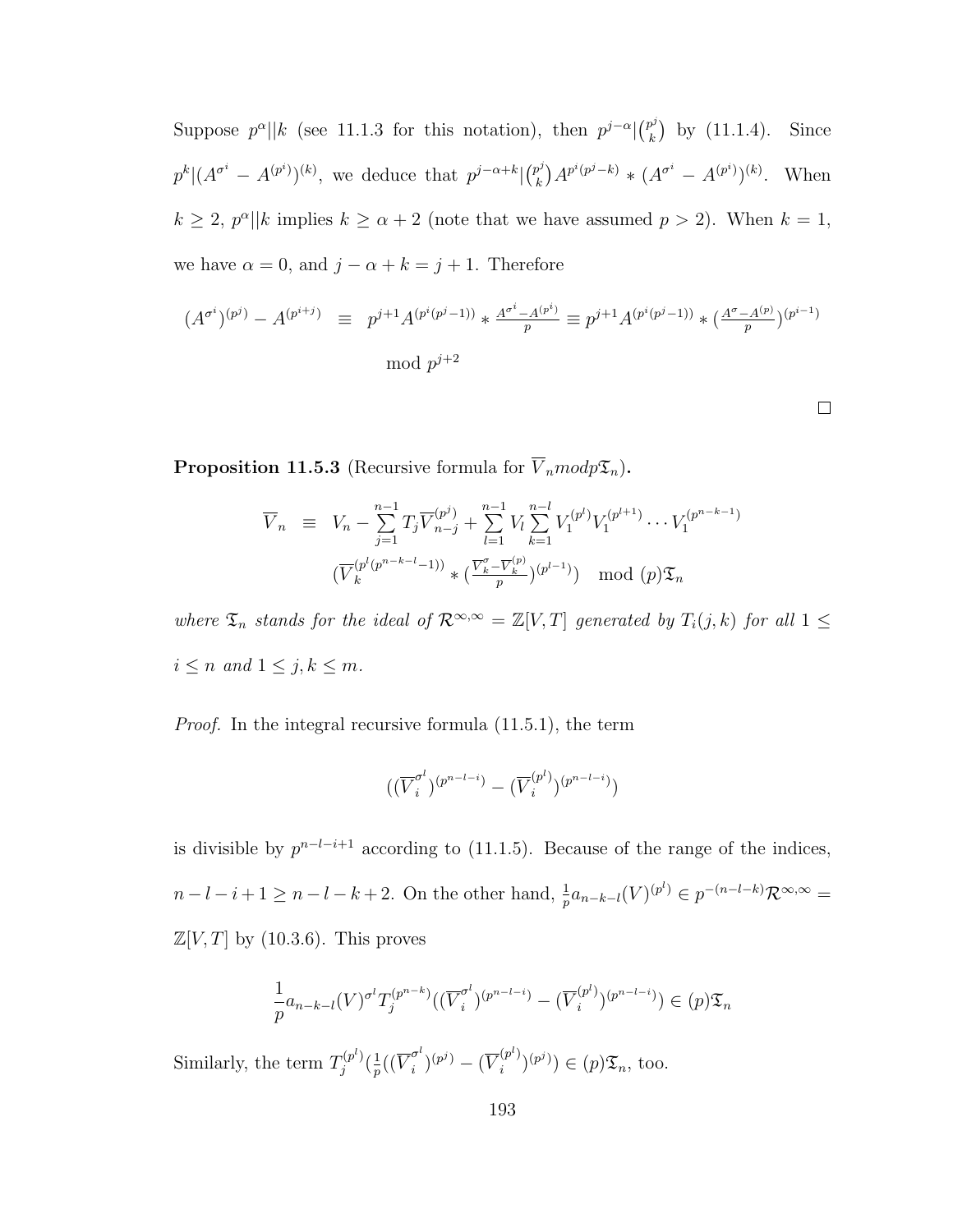By [\(11.5.2\)](#page-200-0),

$$
((\overline{V}_k^{\sigma^l})^{(p^{n-l-k})} - (\overline{V}_k^{(p^l)})^{(p^{n-l-k})}) \equiv p^{n-l-k+1} \overline{V}_k^{(p^l(p^{n-l-k}-1))} * (\frac{\overline{V}_k^{\sigma} - \overline{V}_k^{(p)}}{p})^{(p^{l-1})}
$$
  
mod  $p^{n-l-k+2}$ 

On the other hand,  $\frac{1}{p} a_{n-k-l}(V)^{(p^l)} \equiv \frac{1}{p^{n-l-k+1}} V_1^{(p^l)} V_1^{(p^{l+1})}$  $V_1^{(p^{l+1})} \cdots V_1^{(p^{n-k+1})}$  by  $(10.3.6)$ , therefore

$$
\frac{1}{p} a_{n-k-l}(V)^{\sigma^l} ((\overline{V}_k^{\sigma^l})^{(p^{n-l-k})} - (\overline{V}_k^{(p^l)})^{(p^{n-l-k})}) \equiv
$$
\n
$$
V_1^{(p^l)} V_1^{(p^{l+1})} \cdots V_1^{(p^{n-k+1})} (\overline{V}_k^{(p^l(p^{n-l-k}-1))} * (\frac{\overline{V}_k^{\sigma} - \overline{V}_k^{(p)}}{p})^{(p^{l-1})}) \mod p
$$

At the same time, by [\(10.4.3\)](#page-172-0)  $\overline{V}_n \equiv V_n \mod \mathfrak{T}_n$ . Therefore

$$
(\overline{V}_k^{\sigma^l})^{(p^{n-l-k})} - (\overline{V}_k^{(p^l)})^{(p^{n-l-k})}, \frac{\overline{V}_{n-l}^{\sigma^l} - \overline{V}_{n-l}^{(p^l)}}{p}
$$

are both in  $\mathfrak{T}_n$ , too. Since  $(p) \cap \mathfrak{T}_n = (p) \mathfrak{T}_n$  in  $\mathbb{Z}[V, T]$ , we deduce that

$$
\frac{1}{p} a_{n-k-l}(V)^{\sigma^{l}} ((\overline{V}_{k}^{\sigma^{l}})^{(p^{n-l-k})} - (\overline{V}_{k}^{(p^{l})})^{(p^{n-l-k})})
$$
\n
$$
\equiv V_{1}^{(p^{l})} V_{1}^{(p^{l+1})} \cdots V_{1}^{(p^{n-k+1})} (\overline{V}_{k}^{(p^{l}(p^{n-l-k}-1))} * (\frac{\overline{V}_{k}^{\sigma} - \overline{V}_{k}^{(p)}}{p})^{(p^{l-1})}) \mod (p) \mathfrak{T}_{n}
$$

Similarly we can deduce

$$
V_l \frac{\overline{V}_{n-l}^{\sigma^l} - \overline{V}_{n-l}^{(p^l)}}{p} \equiv V_l \left( \frac{\overline{V}_{n-l}^{\sigma} - \overline{V}_{n-l}^{(p)}}{p} \right)^{(p^{l-1})} \mod (p)\mathfrak{T}_n
$$

 $\Box$ 

The proposition now follows.

<span id="page-202-0"></span>**Proposition 11.5.4** (First order recursive formula for  $\overline{V}_n$  mod  $p\mathfrak{T}_n$ ).

$$
\overline{V}_n \equiv V_n - \sum_{i=1}^{n-1} T_i V_{n-i}^{(p^i)} + \sum (-1)^r \left( \left( (-T_i V_j^{(p^{s_r})}) * V_{n-s_1-\cdots-s_r}^{(p^{s_r}-1)} \right) \right. \\
\left. \left( V_1 V_1^{(p)} \cdots V_1^{(p^{s_r-1})} \right) \right) * V_{n-s_1-\cdots-s_{r-1}}^{(p^{s_r}-1)} \cdot \left( V_1 V_1^{(p)} \cdots V_1^{(p^{s_r-1}-1)} \right) \cdots \\
\left. V_{n-s_1}^{(p^{s_1}-1)} \right) \cdot \left( V_1 V_1^{(p)} \cdots V_1^{(p^{s_1}-1)} \right) \mod (p) \mathfrak{T}_n + \mathfrak{T}_{n-1}^2
$$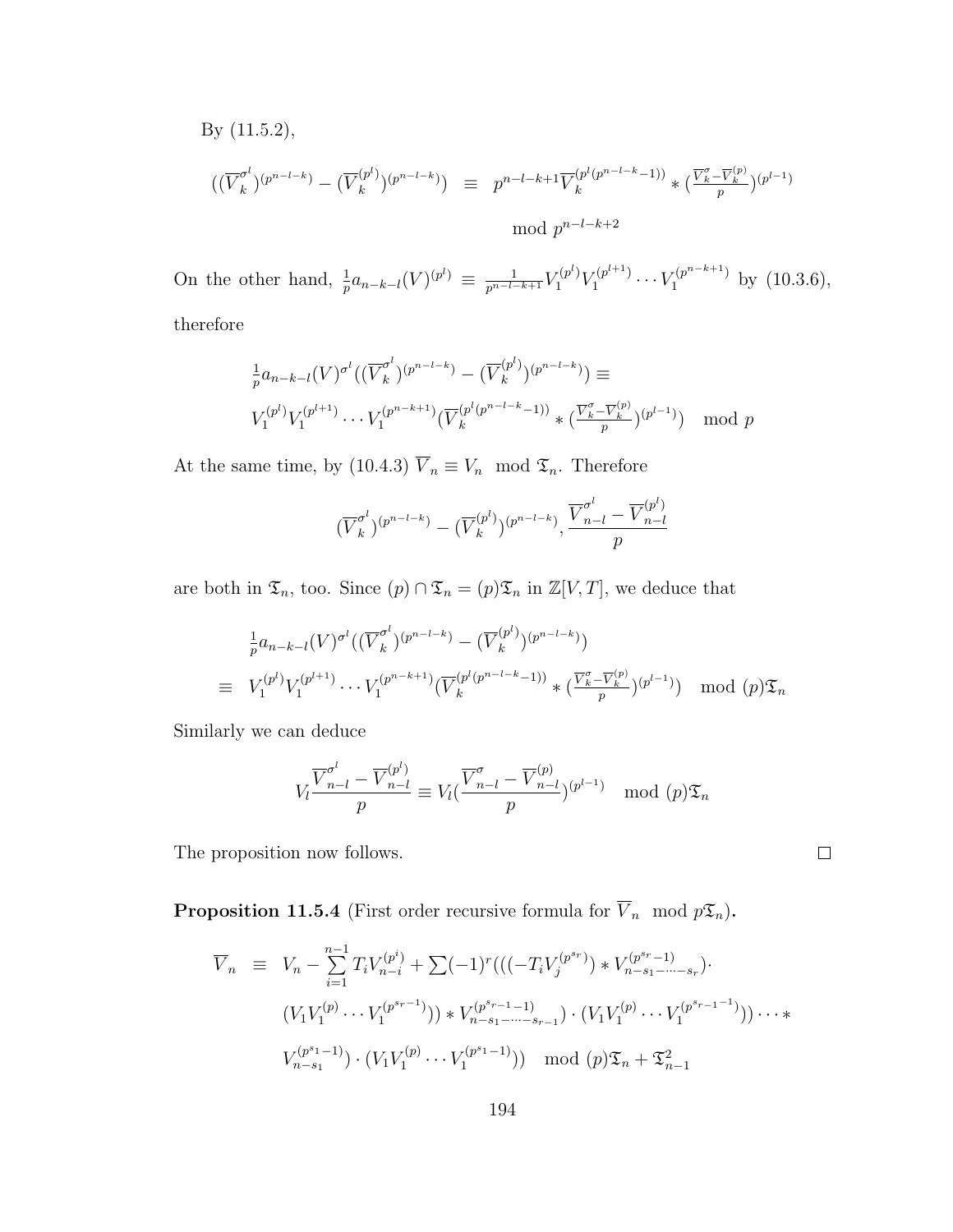where in the second line, the sum is over all  $s_1 + s_2 + \cdots + s_r + i + j = n$  with  $i, j, r, s_1, s_2, \cdots, s_r \geq 1.$ 

*Proof.* Prove by induction. When  $n = 1$  this is obviously true. Now suppose it is true for smaller  $n$ 's.

In the formula of [\(11.5.3\)](#page-201-0),  $\left(\frac{\overline{V}_{k}^{\sigma}-\overline{V}_{k}^{(p)}}{p}\right)^{(p^{l-1})}$  and  $\left(\frac{\overline{V}_{n-l}^{\sigma}-\overline{V}_{n-l}^{(p)}}{p}\right)^{(p^{l-1})}$  are in  $\mathfrak{T}_{n-1}^{2}$  when l > 1. Therefore only the terms with  $l = 1$  survive modulo  $(p)\mathfrak{T}_n + \mathfrak{T}_{n-1}^2$ :

$$
\overline{V}_n \equiv V_n - \sum_{j=1}^{n-1} T_j \overline{V}_{n-j}^{(p^j)} + V_1 \sum_{k=1}^{n-1} V_1^{(p)} V_1^{(p^2)} \cdots V_1^{(p^{n-k-1})} (V_k^{(p^{n-k}-p)} * (\frac{\overline{V}_k^{\sigma} - \overline{V}_k^{(p)}}{p}))
$$

By the inductive hypothesis,

V <sup>k</sup> ≡ V<sup>k</sup> − k P−1 j=1 TjV (p j ) <sup>k</sup>−<sup>j</sup> + P(−1)<sup>r</sup> 0 (((−T<sup>i</sup> 0V (p i 0 ) j <sup>0</sup> ) ∗ V (p s 0 t−1) k−s 0 <sup>1</sup>−···−s 0 r0 )· · · ∗ (V (p s 0 1−1) k−s 0 1 )· (V1V (p) 1 · · · V (p s 0 <sup>1</sup>−<sup>1</sup> ) 1 )

where the sum is over  $s'_1 + s'_2 + \cdots + s'_{r'} + i' + j' = k$ ,  $i', j', r', s'_1, s'_2, \cdots, s'_{r'} \geq 1$ . So  $\overline{V_k}^{\sigma} \equiv V_k^{(p)} \mod \mathfrak{S}_{n-1}^2$ , and

$$
\overline{V}_{k}^{(p)} \equiv V_{k}^{(p)} - pV_{k}^{(p-1)} * (\sum_{j=1}^{k-1} T_{j}V_{k-j}^{(p^{j})} + \sum (-1)^{r'+1}(((-T_{i'}V_{j'}^{(p^{i'})}) * V_{k-s'_{1}-\cdots-s'_{r'}}^{(p^{s'_{r'}}-1)}) \cdots
$$

$$
* (V_{k-s'_{1}}^{(p^{s'_{1}}-1)}) \cdot (V_{1}V_{1}^{(p)} \cdots V_{1}^{(p^{s'_{1}}-1)}) \mod (p)^{2} \mathfrak{T}_{n} + \mathfrak{T}_{n-1}^{2}
$$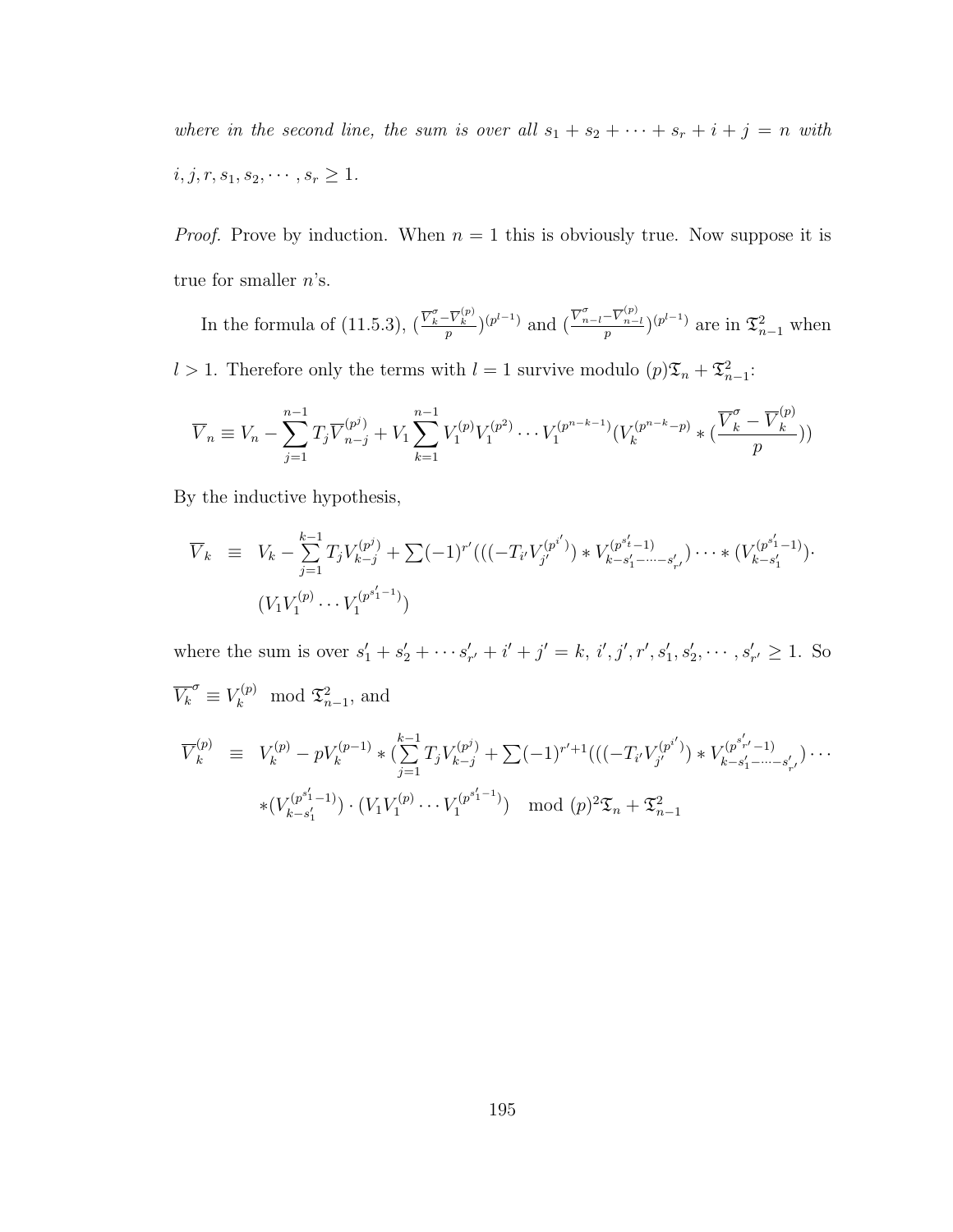Thus

$$
V_{1} \sum_{k=1}^{n-1} V_{1}^{(p)} V_{1}^{(p^{2})} \cdots V_{1}^{(p^{n-k-1})} (V_{k}^{(p^{n-k}-p)} * (\frac{\overline{V}_{k}^{\sigma} - \overline{V}_{k}^{(p)}}{p}))
$$
  
\n
$$
\equiv V_{1} \sum_{k=1}^{n-1} V_{1}^{(p)} V_{1}^{(p^{2})} \cdots V_{1}^{(p^{n-k-1})} (V_{k}^{(p^{n-k}-p)} * (V_{k}^{(p-1)} * (\sum_{j=1}^{k-1} T_{j} V_{n-j}^{(p^{j})} + \sum_{j=1}^{k-1} (-1)^{r'+1} (((-T_{i'} V_{j'}^{(p^{i'})}) * V_{k-s'_{1} - \cdots - s'_{r'}}^{(p^{s'_{t}}-1)} \cdots * (V_{k-s'_{1}}^{(p^{s'_{1}}-1)}) \cdot (V_{1} V_{1}^{(p)} \cdots V_{1}^{(p^{s'_{1}}-1)})
$$
  
\n
$$
= V_{1} \sum_{k=1}^{n-2} V_{1}^{(p)} V_{1}^{(p^{2})} \cdots V_{1}^{(p^{n-k-1})} (V_{k}^{(p^{n-k}-1)} * (\sum_{j=1}^{k-1} T_{j} V_{n-j}^{(p^{j})} + \sum_{j=1}^{k-1} (-1)^{r'+1} (((-T_{i'} V_{j'}^{(p^{i'})}) * V_{k-s'_{1} - \cdots - s'_{r'}}^{(p^{s'_{r'}}-1)} \cdots * (V_{k-s'_{1}}^{(p^{s'_{1}}-1)}) \cdot (V_{1} V_{1}^{(p)} \cdots V_{1}^{(p^{s'_{1}}-1)})
$$
  
\n
$$
\mod (p) \mathfrak{I}_{n} + \mathfrak{I}_{n-1}^{2}
$$

If we take  $s_1 := n - k$ , and  $s_i := s'_{i-1}$  for  $l \geq 2$ , this sum is exactly equal to  $\sum (-1)^r (((-T_i V_j^{(p^i)}$  $y_j^{(p^i)}$   $\ast$   $V_{k-s_1-\cdots}^{(p^{s_r}-1)}$  $\binom{r(p^{s_r}-1)}{k-s_1-\cdots-s_r}\cdots*(\binom{(p^{s_1}-1)}{k-s_1}$  $V_1^{(p)}\cdots V_1^{(p^{s_1-1})}$  $\binom{(p^{s_1}-1)}{k-s_1}\cdot (V_1V_1^{(p)})$  $\binom{p^{r_1-r_1}}{r_1}$  with the sum over  $s_1 + s_2 + \cdots + s_r + i + j = n$  with  $i, j, r, s_1, s_2, \dots, s_r \ge 1$ . The proposition  $\Box$ now follows by induction.

### 11.6 The universal isomorphism between  $p$ -typical formal group laws

Combine the results of the previous two subsections, we now define a universal (not necessarily strict) isomorphism between p-typical formal group laws. Recall that  $\Phi_n$  is the polynomial such that  $F_{V,T}$  is induced from  $F_V$  via

$$
\xi: V_n \mapsto \Phi_n(V_1, V_2, \cdots, V_n, T_1, T_2, \cdots, T_n)
$$

Definition 11.6.1. (a) Let  $\mathcal{R}^{\text{univ}} := \mathbb{Z}[V, T, U, \det(U)^{-1}]$  be short for

$$
\mathbb{Z}[V_i(j,k), T_i(j,k), U(j,k), \det(U)^{-1}; i = 1, 2, \cdots, 1 \le j, k \le m]
$$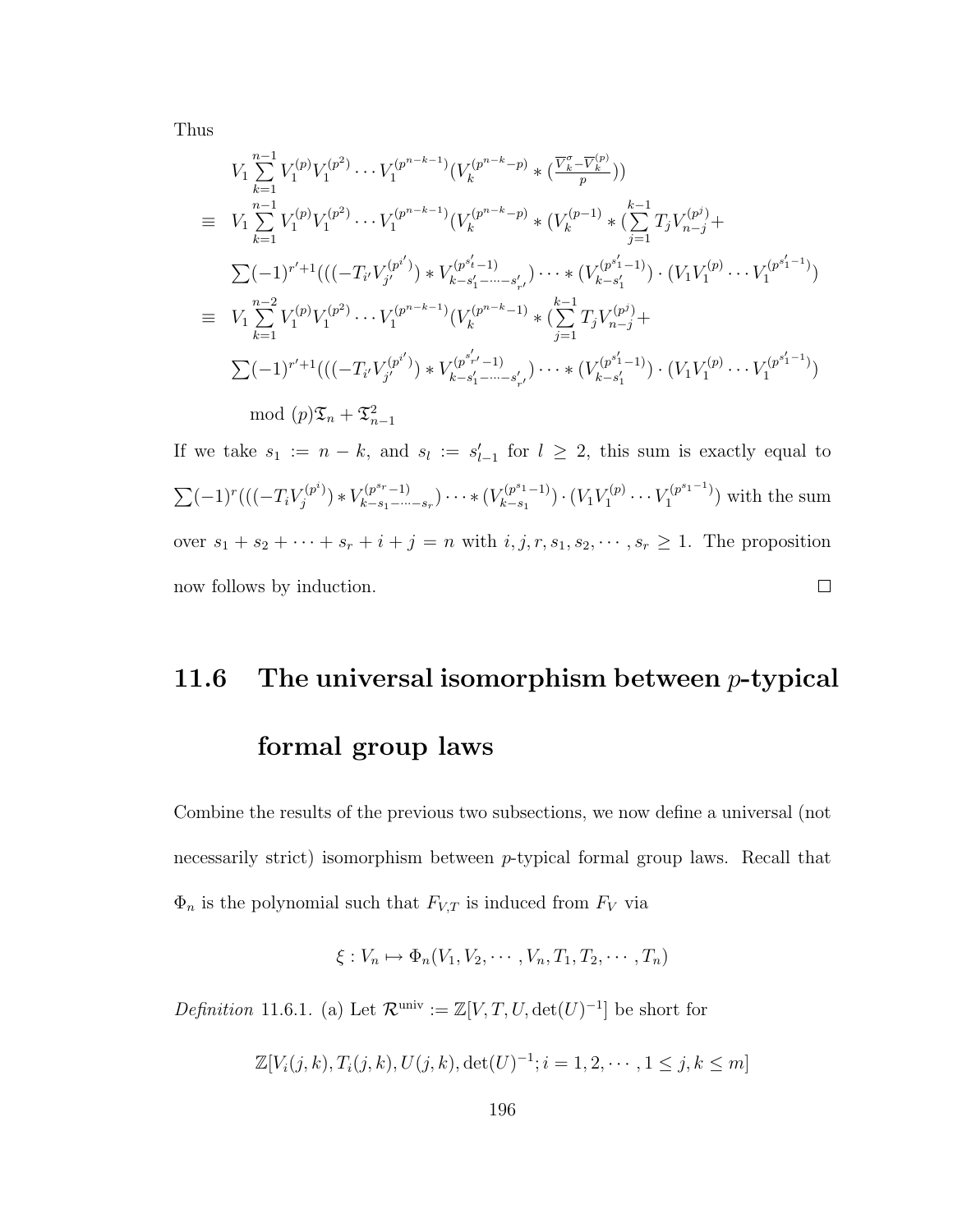where  $\det(U)$  is the determinant of the  $m \times m$  matrix  $(U(j, k))_{1 \leq j,k \leq m}$ . Denote  $\mathbb{Q}[V, T, U, \det(U)^{-1}]$  by K<sup>univ</sup>. Define  $V'_{U,n} := \Phi_n(\tilde{V}_{U,1}, \cdots, \tilde{V}_{U,n}, T_1, \cdots, T_n)$ , and  $\rho_U: \mathcal{R}^{\infty} \to \mathcal{R}^{\text{univ}}$  by  $\rho_U(V_n) := V'_{U,n}$ . Let  $F_{V,T,U} := (\rho_U)_* F_V$ , and denote its logarithm by  $f_{V,T,U}(X) = \sum_{i=1}^{\infty}$  $n=0$  $a_n(V, T, U)X^{p^n}$ . Let  $\alpha_{V,T,U}(X) := f_{V,T,U}^{-1}(f_{V,T,U}(X)) +$  $f_{V,T,U}(Y)$ ).

(b) Let  $\mathcal{R}^{\text{univ},1} := \mathbb{Z}[V,T][[D]]$  be short for

#### $\mathbb{Z}[V_i(j,k), T_i(j,k)][[D(j,k)]_{i=1,2,\dots,1\leq i,k\leq m}]$

Denote  $\mathbb{Q}[V,T][[D]]$  by  $\mathcal{K}^{\text{univ},1}$ . Define  $V'_n := \Phi_n(\tilde{V}_1,\cdots,\tilde{V}_n,T_1,\cdots,T_n)$ , and  $\rho$ :  $\mathcal{R}^{\infty} \to \mathcal{R}^{\text{univ},1}$  by  $\rho(V_n) := V'_n$ . Let  $F_{V,T,D} := \rho_* F_V$ , and denote its logarithm by  $f_{V,T,D}(X) = \sum_{i=1}^{\infty}$  $n=0$  $a_n(V, T, D)X^{p^n}$ . Let  $\alpha_{V,T,D}(X) := f_{V,T,D}^{-1}(f_{V,T,D}(X) + f_{V,T,D}(Y)).$ (c) (c.f. [11.4.4\)](#page-194-1) Let  $\delta : \mathcal{R}^{\text{univ}} \to \mathcal{R}^{\text{univ},1}$  be the homomorphism such that  $\delta(V_i)$  $V_i$ ,  $\delta(T_i) = T_i$ , and  $\delta(U) = 1 + D$ .

*Remark* 11.6.2. For the definition of  $\Phi_n$ , see the paragraph below [10.3.6.](#page-168-1) For the definitions of  $V_{U,n}$  and  $\tilde{V}_n$ , see the paragraphs below [\(11.4.1\)](#page-194-0) and [\(11.4.4\)](#page-194-1). The definition of  $V'_{U,n}$  and  $V'_n$  amounts to replacing the  $V_i$  in the definition of  $\overline{V}_n$  with  $\tilde{V}_{U,i}$  and  $V_i$ , respectively.

The relations of the various polynomial rings over  $\mathbb Z$  with countably infinitely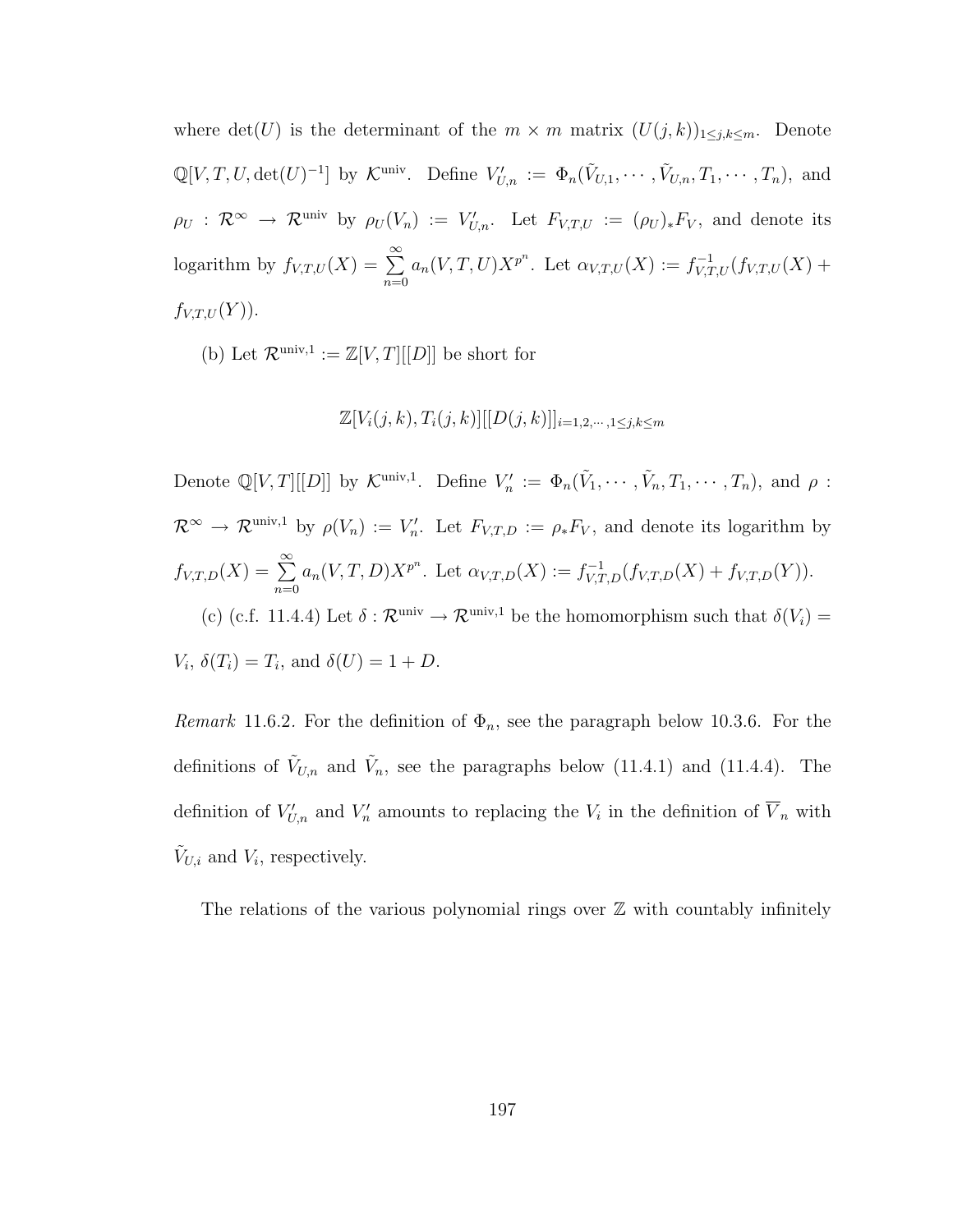many variables are shown in the following diagram:



Note that the homomorphisms  $\xi, \tau_U, \rho_U, \tau, \rho$  do not commute with the arrows in the diagram.

**Proposition 11.6.3.** Let  $\Gamma$  be a ring, F, F' be (m-dimensional) p-typical formal group laws over  $\Gamma$ , and  $\alpha : F \to F'$  be an isomorphism. Let  $u \in (\Gamma^{m \times m})^{\times}$  be the Jacobian of  $\alpha$ . Then:

(a) There exists a unique homomorphism  $\phi : \mathcal{R}^{univ} \to \Gamma$ , such that  $\phi_* F_V = F$ ,  $\phi_*F_{V,T,U} = F'$ ,  $\phi(U) = u$ , and  $\phi_*\alpha_{V,T,U} = \alpha$ .

(b) If moreover,  $\Gamma$  is an  $\mathfrak{I}\text{-}adic$  ring where  $\mathfrak{I}$  is an ideal of  $\Gamma$ , and  $u \in 1+\mathfrak{I}^{m \times m}$ , then the homomorphism  $\phi$  :  $\mathcal{R}^{univ} \to \Gamma$  factors through  $\mathcal{R}^{univ,1}$  via  $\delta$  :  $\mathcal{R}^{univ} \to$  $\mathcal{R}^{univ,1}.$ 

*Proof.* Recall that we have the chain of natural inclusions  $\mathcal{R}^{\infty} = \mathbb{Z}[V] \subset \mathcal{R}^{\infty, U}$  $\mathbb{Z}[V,U] \subset \mathcal{R}^{\text{univ}} = \mathbb{Z}[V,T,U]$ , and we have defined  $\tau_U : \mathcal{R}^{\infty} \to \mathcal{R}^{\infty,U}$ ,  $\rho_U : \mathcal{R}^{\infty} \to$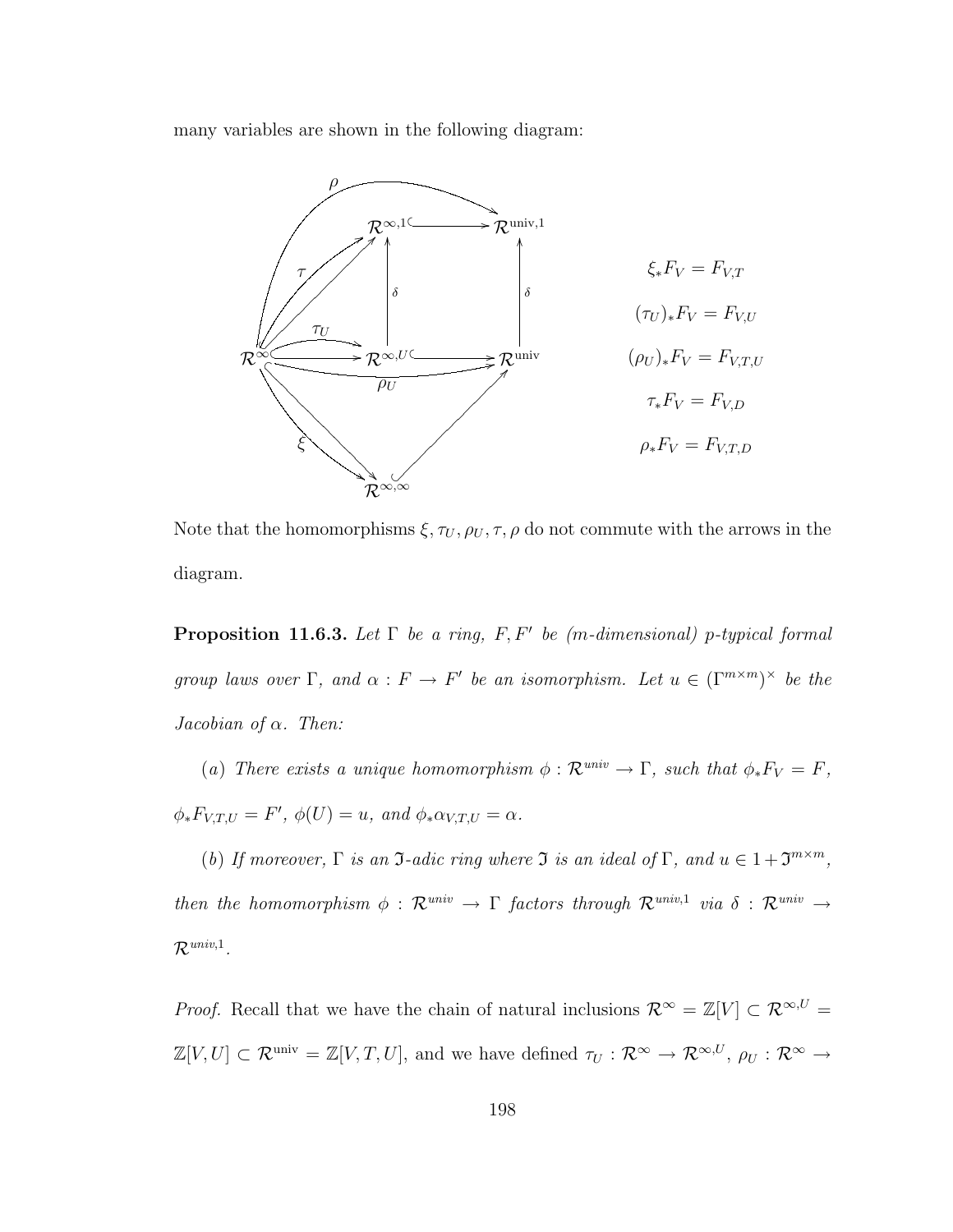$\mathcal{R}^{\text{univ}}$  such that  $(\tau_U)_*F_V = F_{V,U}, \ (\rho_U)_*F_V = F_{V,T,U}.$  Let  $\phi_0 : \mathcal{R}^{\infty} \to \Gamma$  be the homomorphism such that  $F = (\phi_0) * F_V$ . Extend  $\phi_0$  over  $\mathcal{R}^{\infty,U}$  by defining  $\phi_0(U) :=$ u. Denote  $(\phi_0 \circ \tau_U)_* F_V$  by  $\tilde{F}$ , then  $\tilde{F}$  is the p-typical twist of F by u [\(11.4.3\)](#page-194-0). The isomorphism  $\alpha_{V,U} : F_V \to F_{V,U}$  over  $\mathcal{R}^{\infty,U}$  pushes forward to an isomorphism  $\alpha_0 := (\phi_0)_*\alpha_{V,U} : F \to \tilde{F}$  over  $\Gamma$ , and the Jacobian of  $\alpha_0$  is u. Since  $\alpha : F \to F'$  is an isomorphism between  $p$ -typical formal group laws with the same Jacobian, we deduce that  $\tilde{F}$  is strictly isomorphic to  $F'$  via  $\alpha \circ \alpha_0^{-1}$ . By [\(10.4.1\)](#page-171-0), there exists a unique homomorphism  $\phi_1 : \mathcal{R}^{\infty,\infty} \to \Gamma$  such that  $(\phi_1)_* F_V = \tilde{F}$ ,  $(\phi_1)_* F_{V,T} = F'$ , and  $(\phi_1)_*\alpha_{V,T} = \alpha \circ \alpha_0^{-1}$ .

Define  $\phi : \mathcal{R}^{\text{univ}} \to \Gamma$  by  $\phi(V_i) := \phi_0(V_i)$ ,  $\phi(T_i) := \phi_1(T_i)$ , and  $\phi(U) := \phi_0(U)$ u. By the definition of  $\phi_0$  we have  $\phi_* F_V = (\phi_0)_* F_V = F$ . Now it suffices to check  $\phi_* F_{V,T,U} = F'$ . Recall that  $F_{V,T,U} = (\rho_U)_* F_V$ , and  $F' = (\phi_1)_* F_{V,T}$  $(\phi_1 \circ \xi)_* F_V$ , hence we are reduced to showing  $\phi \circ \rho_U = \phi_1 \circ \xi$  over  $\mathcal{R}^{\infty}$ . For every  $V_i$ ,  $(\phi \circ \rho_U)(V_i) = \phi(\Phi_i(\tilde{V}_U, T)) = \Phi_i(\phi_0(\tilde{V}_U), \phi_1(T))$ , and  $(\phi_1 \circ \xi)(V_i) =$  $\phi_1(\Phi_i(V,T)) = \Phi_i(\phi_1(V), \phi_1(T))$ , therefore it suffices to show  $\phi_1(V) = \phi_0(\tilde{V}_U)$ . Since  $\tilde{F} = (\phi_1)_* F_V = (\phi_0 \circ \tau_U)_* F_V$ , we deduce that  $\phi_1(V) = \phi_0(\tau_U(V)) = \phi_0(\tilde{V}_U)$ . This proves part (a). Part (b) follows directly due to the act that  $\phi(U) = u$  in part (a) and the assumption on  $u$  in part (b).  $\Box$ 

Definition 11.6.4. Denote the composition of polynomial  $\Phi_n(\tilde{V}_1, \dots, \tilde{V}_n, T_1, \dots, T_n)$ and  $\tilde{V}_n = \tau(V_1, \dots, V_n) \in \mathcal{R}^{\infty,1}$  by

$$
\Theta_n(D, V_1, \cdots, V_n, T_1, \cdots, T_n)
$$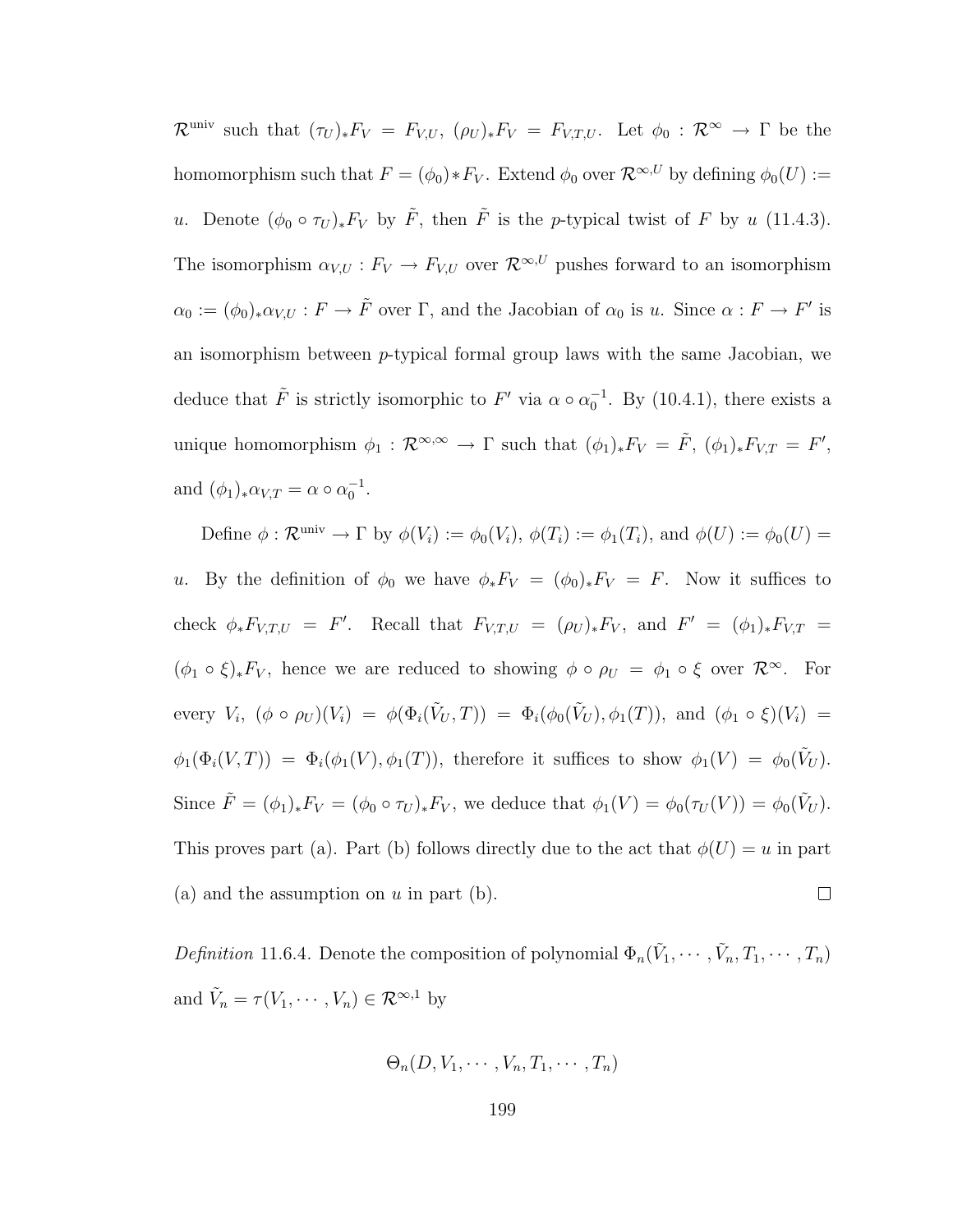denote its  $(i, j)$ -th entry by  $\Theta_{n,i,j}(D, V_1, \cdots, V_n, T_1, \cdots, T_n)$ .

Let  $(\mathfrak{D}, \mathfrak{T})_n$  be the ideal of  $\mathcal{R}^{\text{univ},1}$  that is generated by  $D(i, j)$  and  $T_l(i, j)$ , where  $1 \le i, j \le m$  and  $l = 1, 2, \dots, n$ . Combine [\(11.4.6\)](#page-195-0) and [\(11.5.4\)](#page-202-0), we can have the following first order recursive formula of  $\Theta_n$  after modulo  $p(D, T)$ :

#### Proposition 11.6.5.

$$
\Theta_n(D, V_1, \cdots, V_n, T_1, \cdots, T_n) \equiv V_n + DV_n - T_1 V_{n-1}^{(p)} - T_2 V_{n-2}^{(p^2)} - \cdots - T_{n-1} V_1^{(p^{n-1})}
$$
  
+  $\sum (-1)^r (((DV_k) * V_{n-s_1-\cdots-s_r}^{(p^{sr}-1)} - DV_k^{(p^{sr})} - \sum_{i+j=k} T_i V_j^{(p^i)}) \cdot (V_1 V_1^{(p)} \cdots V_1^{(p^{sr}-1)})) *$   
 $V_{n-s_1-\cdots-s_{r-1}}^{(p^{sr}-1)} \cdot (V_1 V_1^{(p)} \cdots V_1^{(p^{sr}-1)})) \cdots * V_{n-s_1}^{(p^{s_1}-1)} \cdot (V_1 V_1^{(p)} \cdots V_1^{(p^{s_1}-1)}))$   
mod  $(p)(\mathfrak{D}, \mathfrak{D})_n + (\mathfrak{D}, \mathfrak{T}_{n-1})^2$ 

where in the second line, the sum is over all  $s_1 + s_2 + \cdots + s_r + k = n$  with  $i, j, r, s_1, s_2, \cdots, s_r \geq 1.$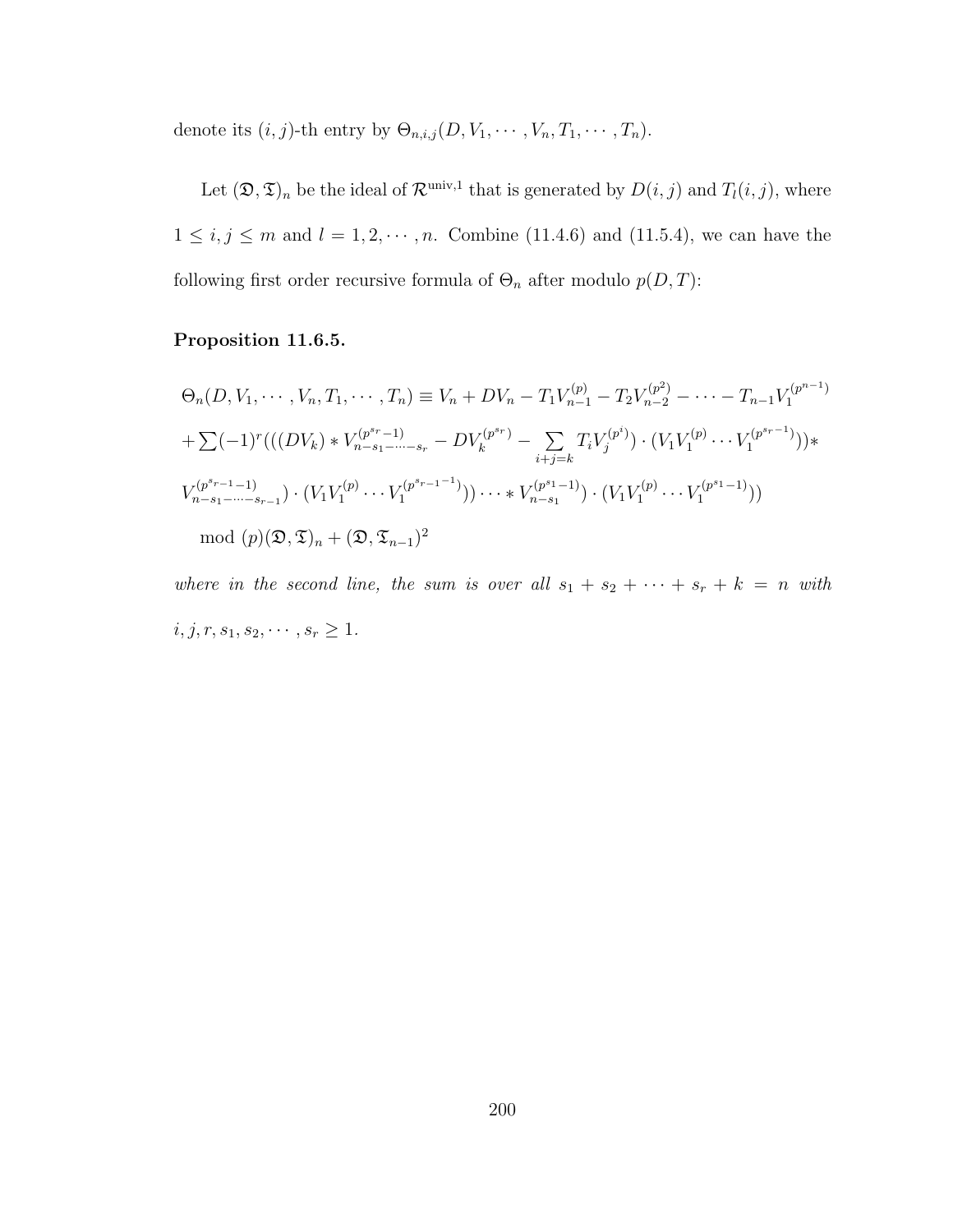### Chapter 12

# Infinite dimensional matrices Over an a-adic ring

We have seen the  $p$ -typical coordinate of a  $p$ -typical formal group law involves infinitely many variables, and the  $p$ -typical coordinates of isomorphic  $p$ -typical formal group laws are connected by infinitely many polynomial equations. In this section we introduce some basic properties about infinite dimensional matrices over an  $\alpha$ adic ring  $\mathfrak{R}$ , where **a** is an ideal. The case when  $\mathfrak{R}$  is equipped with the discrete topology can be treated as taking  $a = 0$ . For  $x \in \mathfrak{R}$ , let  $v(x)$  be the integer v such that  $x \in \mathfrak{a}^v \backslash \mathfrak{a}^{v+1}$  if  $x \neq 0$ , and define  $v(0) := \infty$ .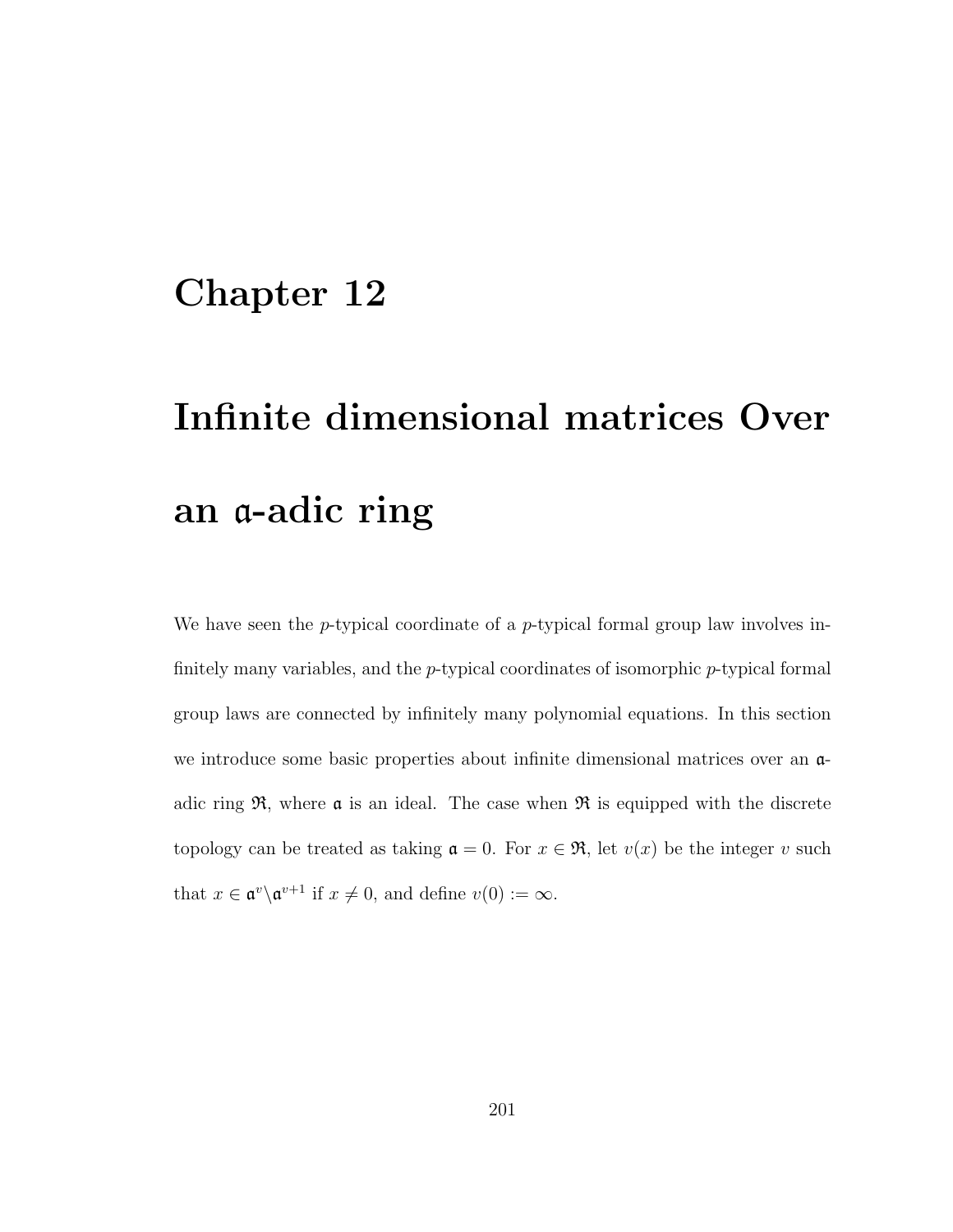#### 12.1 Definitions and basic properties

We start with some definitions and properties of (countably) infinite dimensional matrices over a-adic rings.

Definition 12.1.1. Let  $\Re$  be an a-adic ring. Let  $A = (a_{i,j})_{i,j \in \mathbb{N}}, B = (b_{i,j})_{i,j \in \mathbb{N}}$  be infinite dimensional matrices over  $\mathfrak{R}$ . The product AB is defined when for any pair of  $i, j \in \mathbb{N}, \sum_{i=1}^{\infty}$  $_{l=1}$  $a_{i,l}b_{l,j}$  converges. We say A is row-converging (resp. columnconverging), if for every i, the sequence  $(a_{i,j})_{j\in\mathbb{N}}$  converges in  $\Re$ .

Note that when  $\mathfrak{a} = 0$ , hence  $\mathfrak{R}$  is equipped with the discrete topology, being row-converging (resp. column-converging) just means there are only finitely many nonzero entries on every row (resp. column).

<span id="page-210-0"></span>**Proposition 12.1.2.** Let  $\Re$  be an  $\mathfrak{a}$ -adic ring. The matrices here are all infinite dimensional matrices over R.

(a) Let  $n_l :=$  the smallest integer n such that the entries of  $A_l$  are all in  $\mathfrak{a}^n$ . If  $\lim_{l\to\infty} n_l = \infty$ , then  $A_1 + A_2 + \cdots$  converges. If moreover, each  $A_l$  is row-converging (resp. column-converging) for  $l = 1, 2, \cdots$ , then  $A_1 + A_2 + \cdots$  is also rowconverging (resp. column-converging).

(b) If A is row-converging (resp. column-converging), then AB (resp.  $BA$ ) is defined for every  $B$ . If moreover,  $B$  is also row-converging (resp. column-converging), then AB is row-converging (resp. column-converging), too.

(c) If BC is defined and A is row-converging, then  $A(BC)$ ,  $(AB)C$  are both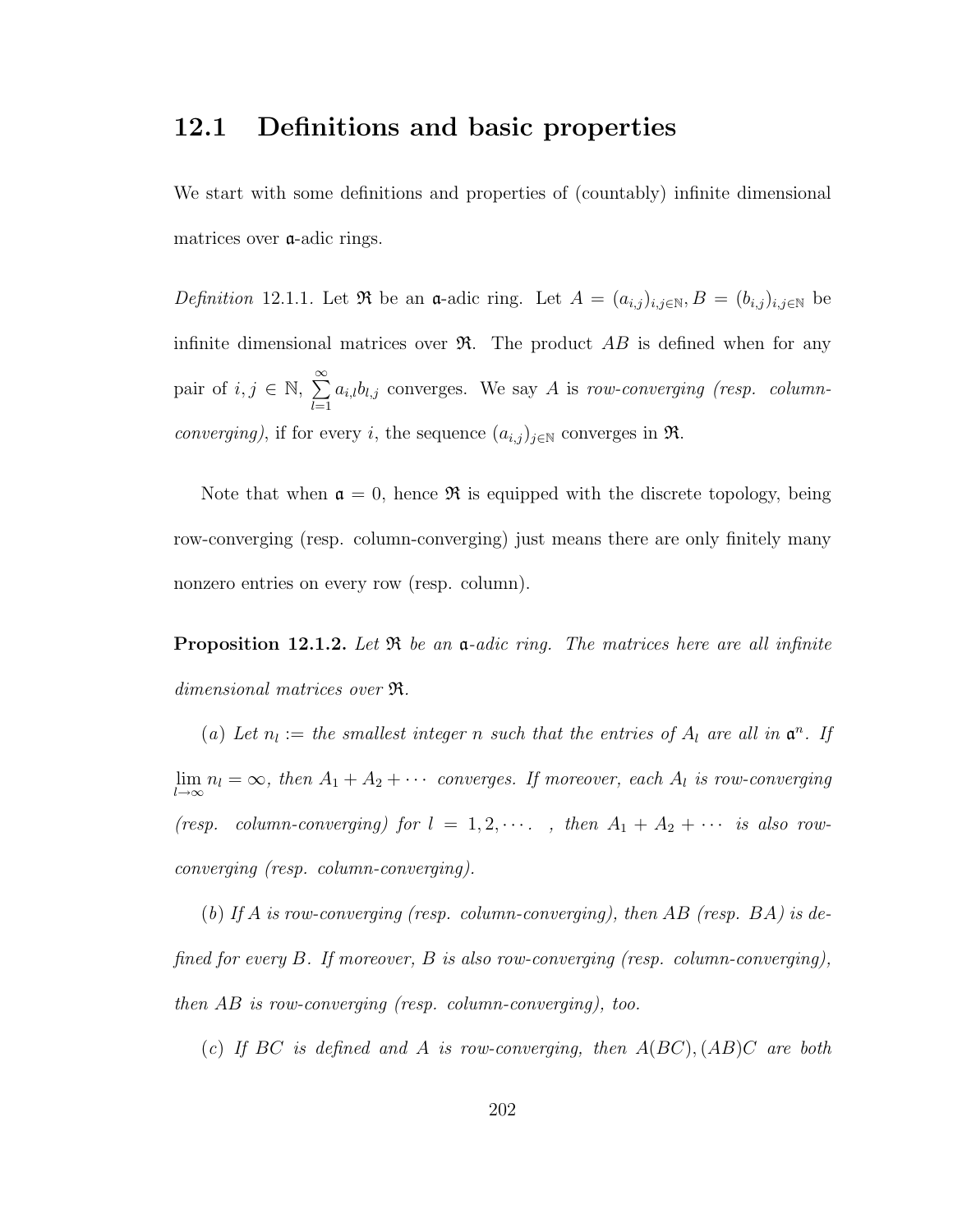defined and they are equal. If  $BC$  is defined and  $A$  is column-converging, then  $(BC)A$ ,  $B(CA)$  are both defined and they are equal.

*Proof.* We only prove in the row-converging case, since the column-converging case follows similarly. In (a), let  $A_l = (a_{i,j,l})_{i,j,l=1,2,\cdots}$ . Note that  $v(a_{i,j,l}) \geq n_l$  by the definition of  $n_l$ . The sum  $\sum_{l=1}^{\infty}$  $_{l=1}$  $a_{i,j,l}$  converges since  $\lim_{l\to\infty} v(a_{i,j,l}) = \infty$ . To prove  $A_1 + A_2 + \cdots$  is row-converging when  $A_1, A_2, \cdots$  are row-converging, we fix an i. For every  $N > 0$ , there exists  $K_1$  such that  $n_l \geq N$  when  $l > K_1$ . There also exists  $K_2$  such that  $a_{i,j,l} \geq N$  when  $l = 1, 2, \dots, K_1$  and  $j > K_2$ . Therefore  $v(\sum_{n=1}^{\infty}$  $l=1$  $a_{i,j,l}$ ) ≥ N when  $j > K_2$ . This proves (a).

The only nontrivial part of (b) is to show AB is also row-converging when  $A, B$ are both row-converging. Let  $A = (a_{i,j}), B = (b_{i,j})$ . Fix an integer i. Since A is row-converging, for any N, there exists  $L_1$  such that  $v(a_{i,l}) \geq N$  when  $l > L_1$ . Since B is row-converging, there exists  $L_2$  such that  $v(b_{l,j}) \geq N$  when  $l = 1, 2, \cdots, L_1$ and  $j > L_2$ . Therefore  $v(\sum)$ l  $a_{i,l}b_{l,j}$   $\geq N$  when  $j > L_2$ .

The only nontrivial part of (c) is to show  $(AB)C$  is defined. Let  $C = (c_{i,j})$ , respectively. Fix a pair of index *i*, *j*. Since *A* is row-converging,  $\lim_{l\to\infty} v(a_{i,l}) = \infty$ . Thus for any N, there exists  $M_1$  such that  $v(a_{i,l}) \geq N$  when  $l > M_1$ . Therefore for any  $r, v(\sum)$ l  $a_{i,l}b_{l,r} \geq \min\{N, v(a_{i,l}) + v(b_{l,r})|l = 1, 2, \cdots, M_1\}.$  Since BC is defined, there exists  $M_2$  such that  $v(b_{l,r}) + v(c_{r,j}) \ge N$  when  $l = 1, 2, \dots, M_1$  and  $r \ge M_2$ . As a result,  $v((\sum$ l  $a_{i,l}b_{l,r}c_{r,j} \geq N$  when  $r \geq M_2$ . This proves  $(AB)C$  is defined.

Definition 12.1.3. Let  $\Gamma$  be an arbitrary ring, and A be an infinite dimensional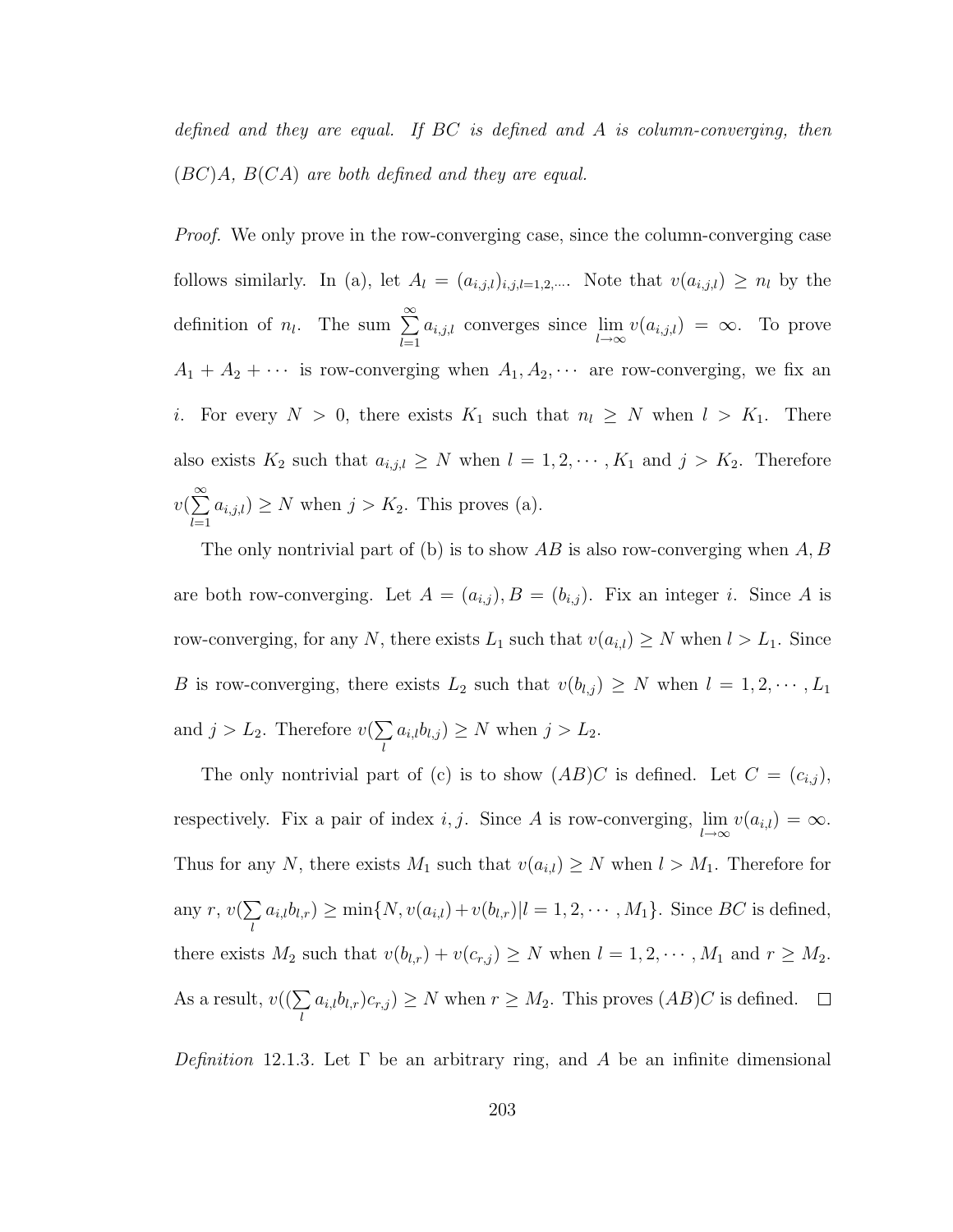matrix over Γ. An infinite dimensional matrix B is said to be a right (resp. left) inverse of A, if  $AB = I$  (resp.  $BA = I$ ). If B is both a right inverse and a left inverse, then we simply say B is the *inverse* of A, denoted by  $A^{-1}$ .

Remark 12.1.4. A right or left inverse of an infinite dimensional matrix may not be unique. However, the inverse of an infinite dimensional matrix, if exists, must be unique.

Definition 12.1.5. Let  $\Re$  be an a-adic ring. An infinite dimensional matrix  $A =$  $(a_{i,j})_{i,j=1,2,\cdots}$  is said to be blockwise lower triangular (resp. blockwise upper triangular), if there exists  $k_1 := 1 < k_2 < k_3 < \cdots$  such that  $a_{i,j} = 0$  whenever there exists n such that  $i < k_n \leq j$  (resp.  $j < k_n \leq i$ ). A blockwise lower (resp. upper) triangular infinite dimensional matrix  $A = (a_{i,j})_{i,j=1,2,\dots}$  is said to be *regular*, if for all  $n \geq 1$ , the finite square matrix  $(a_{i,j})_{k_n \leq i,j \leq k_{n+1}}$  is in  $(\mathfrak{R}^{k_{n+1}-k_n})^{\times}$ . In the special case when  $k_i = i$ , the corresponding matrices are called *lower (resp. upper) triangular* matrices and regular lower (resp. upper) triangular matrices.

#### **Lemma 12.1.6.** The matrices here are all assumed to be infinite dimensional.

(a) Let  $\Gamma$  be a ring. A regular blockwise lower (resp. upper) triangular matrix A over  $\Gamma$  has a unique right (resp. left) inverse, which is also a left (resp. inverse). The inverse  $A^{-1}$  is blockwise lower (resp. upper) triangular, and is the unique left (resp. right) inverse that is blockwise lower (resp. upper) triangular.

(b) Let  $\Re$  be an  $\mathfrak{a}$ -adic ring, and A be a row-converging matrix (resp. columnconverging) over  $\Re$  with a row-converging (resp. column-converging) right (resp.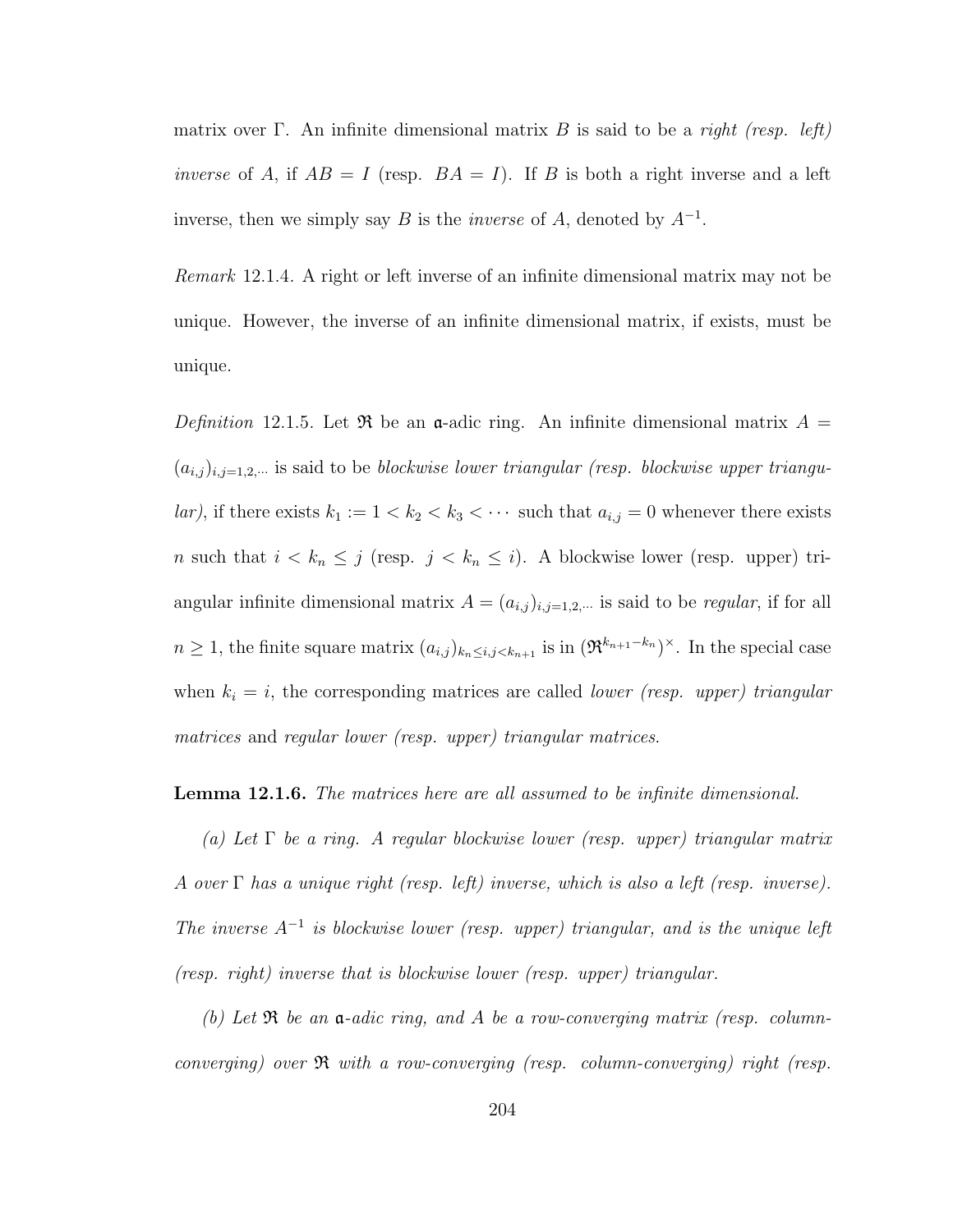left) inverse. Let N be a row-converging (resp. column-converging) matrix with entries in  $a$ . Then  $A + N$  is row-converging (resp. column-converging), and it has a unique right (resp. left) inverse, which is also a left (resp. right) inverse. The inverse is also row-converging (resp. column-converging), and is the unique left (resp. right) inverse that is row-converging (resp. column-converging).

*Proof.* We only prove the case when  $k_n = n$  for  $n = 1, 2, \cdots$  in the definition of blockwise lower or upper triangular matrices, i.e., the lower or upper triangular matrices in the usual sense. The proof to the general blockwise case is similar.

We only prove for the regular lower triangular case, since the regular upper triangular case follows similarly. Let us first look at (a). For every column vector  $y = (y_1, y_2, \dots)^t$ , there exists a unique solution  $x = (x_1, x_2, \dots)^t$  to  $Ax = y$  by setting  $x_0 := \frac{y_1}{a_1}$  $\frac{y_1}{a_{1,1}},$  and  $x_n := \frac{1}{a_{n,n}}(y_n - \sum_{i=1}^{n-1}$  $i=1$  $a_{n,i}x_i$ ). Take the column vector to be  $(1, 0, 0, \dots), (0, 1, 0, \dots), \dots$  in order, we deduce that A has a unique right inverse, which we denote by B. It is easy to see that for  $y = (y_1, y_2, \dots)^t$  whose *i*-th component is 1 and other components are 0, the solution  $x = (x_1, x_2, \dots)^t$  has 0 on the  $1, 2, \dots, i-1$  components. This proves B is also lower triangular. Since a lower-triangular matrix is row-converging, we have  $A(BA) = (AB)A = A$  by [\(12.1.2\)](#page-210-0). Again by the uniqueness of the solutions to  $AX = A$ , we deduce that B is also a left inverse. Hence B is the unique inverse, which will be denoted by  $A^{-1}$ . If C is another lower triangular left inverse, then  $C = C(AB) = (CA)B = B$ .

To prove (b), note that  $A^{-1}$  and N are both row-converging by the assumption,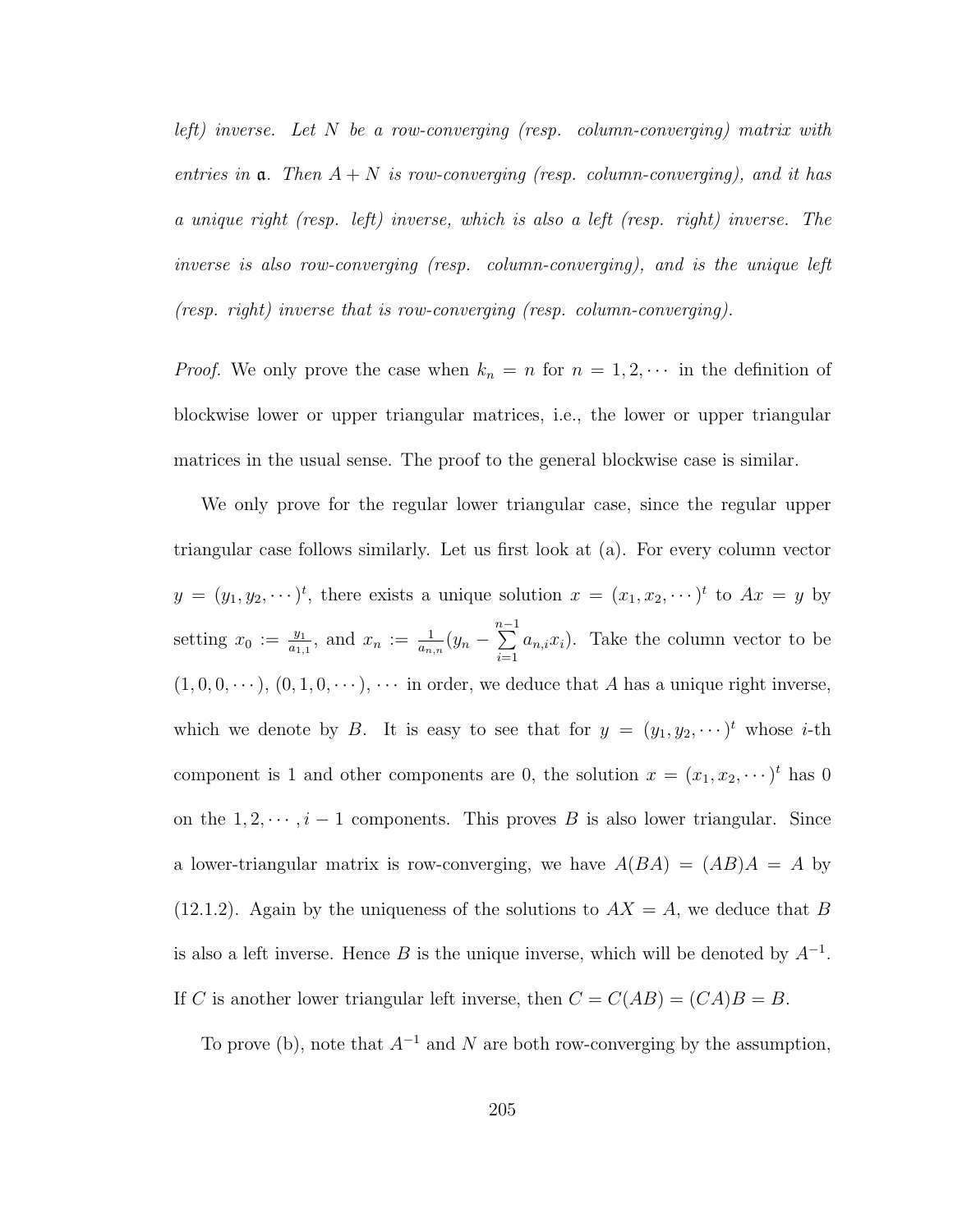hence  $A^{-1}N$  is also row-converging. Thus  $(A^{-1}N)^k$  is defined for any non-negative integer l. consider  $X := I - A^{-1}N + (A^{-1}N)^2 - (A^{-1}N)^3 + \cdots$ , which is con-vergent and row-converging by [\(12.1.2\)](#page-210-0). It is easy to see that  $X(I + A^{-1}N) =$  $(I + A^{-1}N)X = I$ , hence  $X = (I + A^{-1}N)^{-1}$ . Therefore  $(A + N)^{-1} = (A(I + A^{-1}N)X)$  $(A^{-1}N))^{-1} = XA^{-1}$  exists, too. To see the uniqueness of the right inverse of  $A + N$ , it suffices to prove if  $\mathbf{z} = (z_1, z_2, \dots)^t$  is an infinite dimensional column vector over  $\Re$  and  $(A + N)\mathbf{z} = 0$ , then  $\mathbf{z} = 0$ . Otherwise, let d be the first integer such that  $v(z_d) = \min\{v(z_i)|i=1,2,\cdots\},\$  then the valuation of the d-th row of  $(A+N)\mathbf{z}$ should be equal to  $d$ , contradiction. The other statements in (b) can be proved in  $\Box$ the same way as in the proof of (a).

### 12.2 Infinite system of power series equations over

#### an a-adic ring

Let R be an  $\alpha$ -adic ring, where  $\alpha$  is an ideal. For every  $a \in \mathfrak{R}$ , let  $v(a)$  be the smallest non-negative integer d such that  $a \in \mathfrak{a}^d \setminus \mathfrak{a}^{d+1}$ . Let  $\mathbb{N}^\infty$  be the set of  $\{(i_1, i_2, \dots)\}$ with all but finitely many  $i_j = 0$ . For  $I = (i_1, i_2, \dots) \in \mathbb{N}^{\infty}$ , let  $d(I) :=$  the number of  $i_j > 0$ , max  $I := \max\{i_k | k = 1, 2, \dots\}.$ 

Definition 12.2.1. Define  $\Re\langle X\rangle$  to be the set of  $\Sigma$ I  $a_I x^I$  where  $I \in \mathbb{N}^\infty$ ,  $a_I \in \mathfrak{R}$  such that for fixed  $d(I) = d$ ,  $v(a_I) \to \infty$  as max  $I \to \infty$ .

The following proposition is an easy exercise: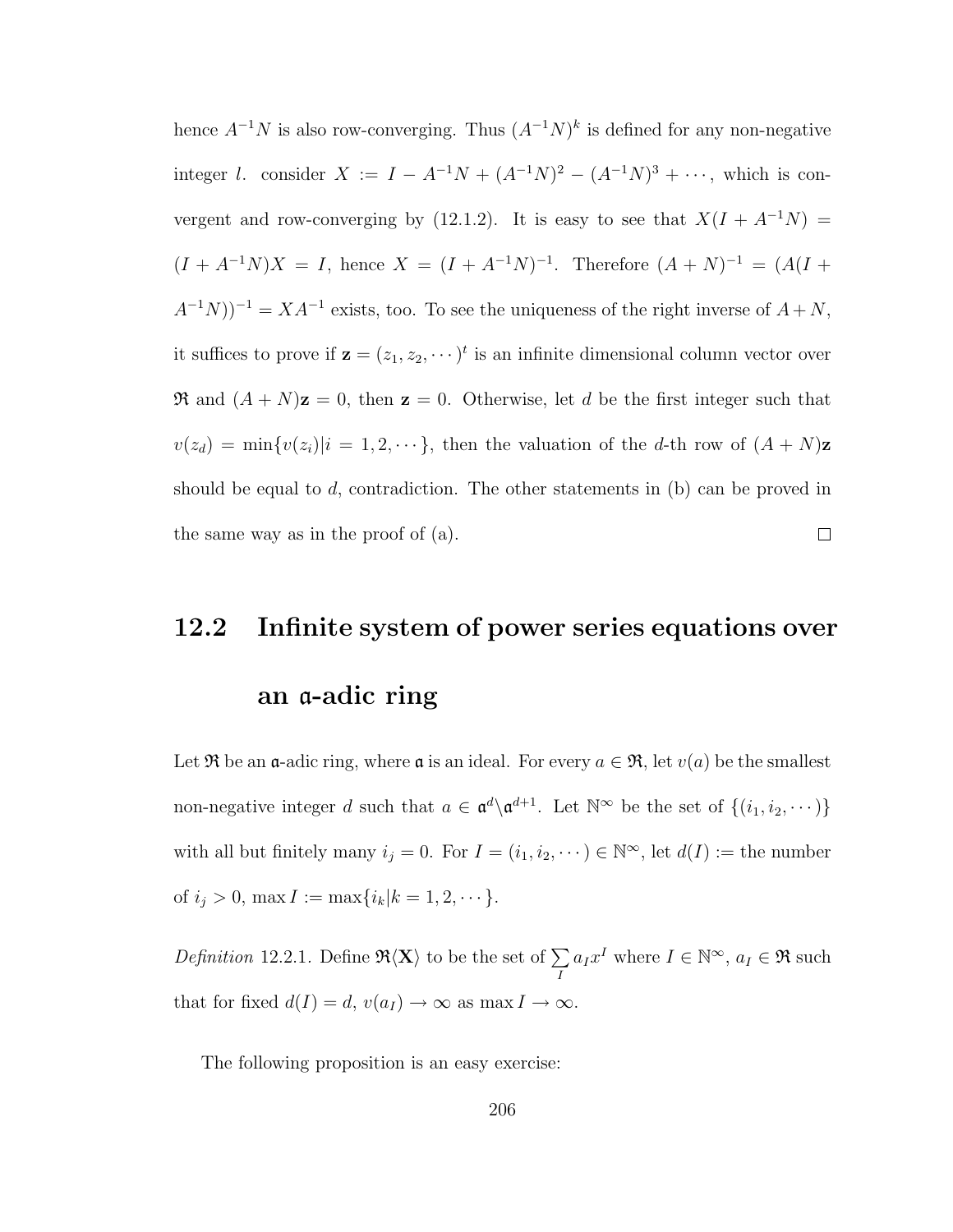**Proposition 12.2.2.** (a) Under the usual addition and multiplication,  $\mathfrak{R}\langle X \rangle$  is a commutative ring.

(b) For each  $f = \sum$ I  $a_I x^I \in \Re \langle X \rangle$  and  $i = 1, 2, \cdots, \frac{\partial f}{\partial x^I}$  $\frac{\partial f}{\partial x_i} \in \Re \langle \mathbf{X} \rangle$ , too.

(c) Let x be the ideal of  $\mathfrak{R}\langle X\rangle$  generated by  $x_1, x_2, \cdots$ . Then for every positive integer r,  $\mathfrak{x}^r$  consists of  $\Sigma$ I  $a_I x^I$  in  $\Re \langle X \rangle$  such that  $a_I = 0$  when  $d(I) < r$ .

(d)  $\mathfrak{R}(X)$  is separated and complete with respect to the x-topology.

Definition 12.2.3. For a sequence of (countably) infinitely many elements  $\mathcal{P}$  =  $P_1, P_2, \cdots$  in  $\mathfrak{R}\langle X\rangle$ , the *Jacobian* of  $P$  is defined as the infinite dimensional matrix  $\left(\frac{\partial P_i}{\partial x}\right)$  $\frac{\partial P_i}{\partial x_j}\big)_{i,j=1,2,\cdots}$  over  $\Re\langle X\rangle$ , denoted by  $J(\mathcal{P})$ . The evaluation of  $J(\mathcal{P})$  at  $x_1=x_2=x_3$  $\cdots = 0$  is denoted by  $J_0(\mathcal{P})$ .

If P is a sequence of (countably) infinitely many elements  $P_1, P_2, \cdots$  in  $\mathfrak{R}\langle X\rangle$ and  $\mathbf{y} = (y_1, y_2, \dots)^t$  is an infinite dimensional column vector over  $\mathfrak{R} \langle X \rangle$ , we denote the infinite dimensional column vector  $(P_1(\mathbf{y}), P_2(\mathbf{y}), \dots)^t$  by  $\mathcal{P}(\mathbf{y})$ .

**Proposition 12.2.4.** Suppose  $\mathcal{Q} = \{Q_1, Q_2, \dots\}$  is a sequence of (countably) infinitely many elements in  $\mathfrak{R}\langle X\rangle$ , satisfying:

 $(1) Q(0) = 0.$ 

(2)  $J := J(Q)$  is row-converging with respect to the x-adic topology on  $\mathfrak{R}(X)$ , and there exists a row-converging right inverse L of J.

(3)  $J_0 := J_0(\mathcal{Q})$  is row-converging with respect to the  $\mathfrak{a}$ -adic topology on  $\mathfrak{R}$ , and there exists a row-converging right inverse  $L_0$  of  $J_0$ .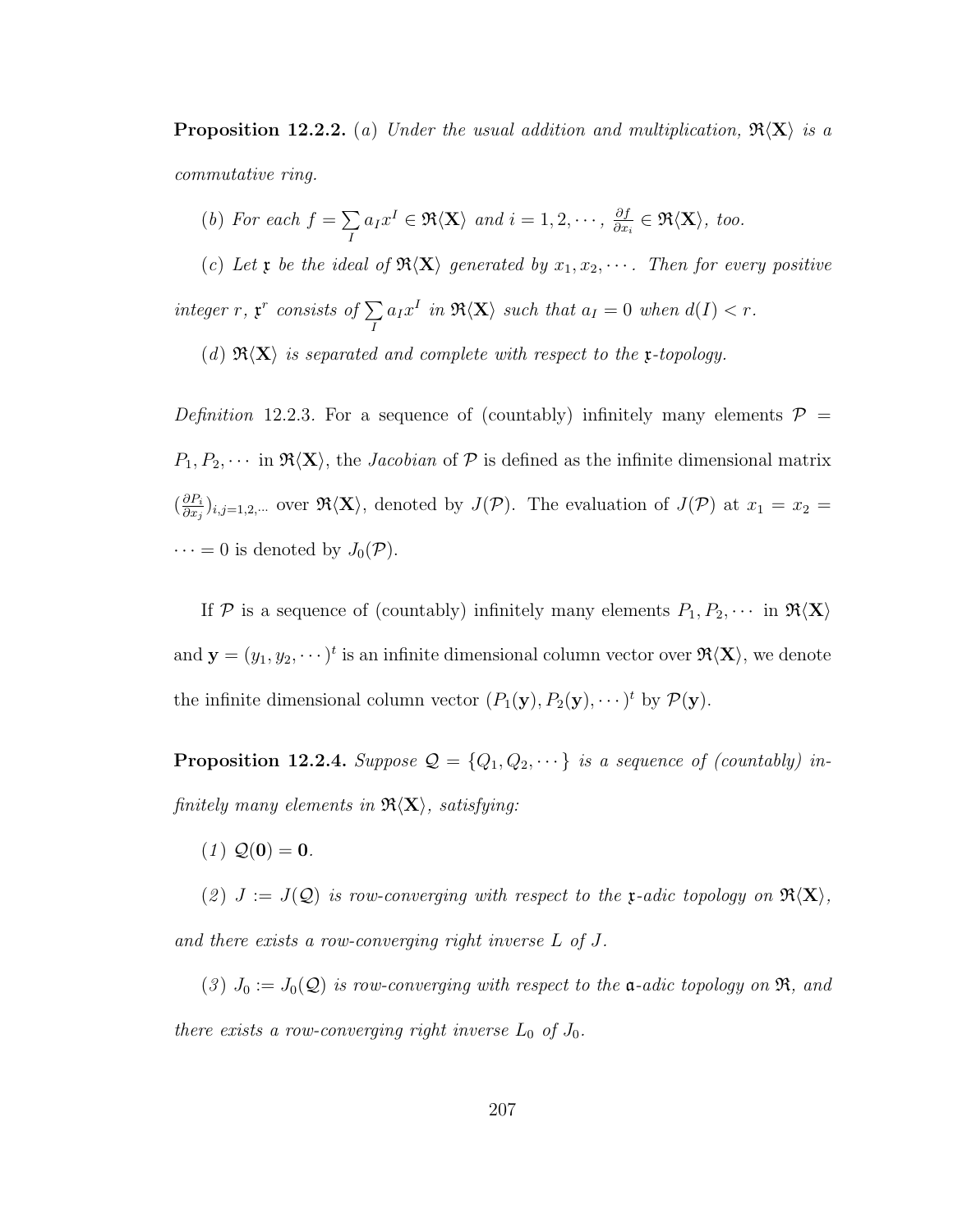(4) Write 
$$
Q_l = \sum_{I} Q_{l,I} x^I
$$
, then for a fixed  $l \in \{1, 2, \dots\}$ ,  $v(Q_{l,I}) \to \infty$  as  
max  $I \to \infty$ .

Then there exists a unique solution  $\mathbf{z} = (z_1, z_2, \dots)^t$  over  $\Re\langle \mathbf{X} \rangle$  with  $z_i \in \mathfrak{x}$  such that  $\mathcal{Q}(\mathbf{z}) = \mathbf{x} := (x_1, x_2, \dots)^t$ . Moreover, we have  $\mathbf{z} \equiv L_0 \mathbf{x} \mod \mathfrak{x}^2$ .

*Proof.* Define  $z(1) := L_0x$ , which is an infinite dimensional vector in  $\mathcal{R}(X)$  due to the assumption that  $L_0$  is row-converging. Then

$$
\mathcal{Q}(\mathbf{z}(1)) = \mathcal{Q}(\mathbf{z}(1)) - \mathcal{Q}(0) \equiv J_0 \mathbf{z}(1) \equiv \mathbf{x} \mod \mathfrak{x}^2
$$

Suppose now  $n \geq 1$ , we have constructed  $\mathbf{z}(n)$  and shown  $\mathcal{Q}(\mathbf{z}(n)) \equiv \mathbf{x} \mod \mathfrak{z}^{n+1}$ . Define  $\mathbf{z}(n+1) := \mathbf{z}(n) - L_0(\mathcal{Q}(\mathbf{z}(n)) - \mathbf{x})$ , which is well defined since  $L_0$  is rowconverging. Then

$$
Q(\mathbf{z}(n+1)) = (Q(\mathbf{z}(n+1)) - Q(\mathbf{z}(n))) + Q(\mathbf{z}(n))
$$
  
\n
$$
\equiv J_0(\mathbf{z}(n+1) - \mathbf{z}(n)) + Q(\mathbf{z}(n)) \mod \mathfrak{x}^{n+2}
$$
  
\n
$$
= -J_0L_0(Q(\mathbf{z}(n)) - \mathbf{x}) + Q(\mathbf{z}(n))
$$
  
\n
$$
= \mathbf{x}
$$

The matrix products in the formulas above are well defined because  $J_0, L_0$  are row-converging. Therefore the inductively defined  $z(n)$  converge to a solution  $z \in$  $\mathfrak{R}[[x_1, x_2, \cdots]]$  to  $\mathcal{P}(\mathbf{x}) = \mathbf{0}$ , and  $\mathbf{z} \equiv \mathbf{z}(1) = L_0 \mathbf{x} \mod \mathfrak{r}^2$ .

Write  $\mathbf{z} = (z_1, z_2, \dots)^t$  with  $z_i = \sum$ K  $z_{i,K}x^K$ . By the construction we know  $z_{i,\emptyset} = 0$ . To prove **z** is an infinite dimensional column vector over  $\mathfrak{R}\langle X\rangle$ , it remains to prove for every fixed  $i = 1, 2, \cdots$  and fixed  $d(K) = d$ , we have  $v(z_{i,K}) \to \infty$  as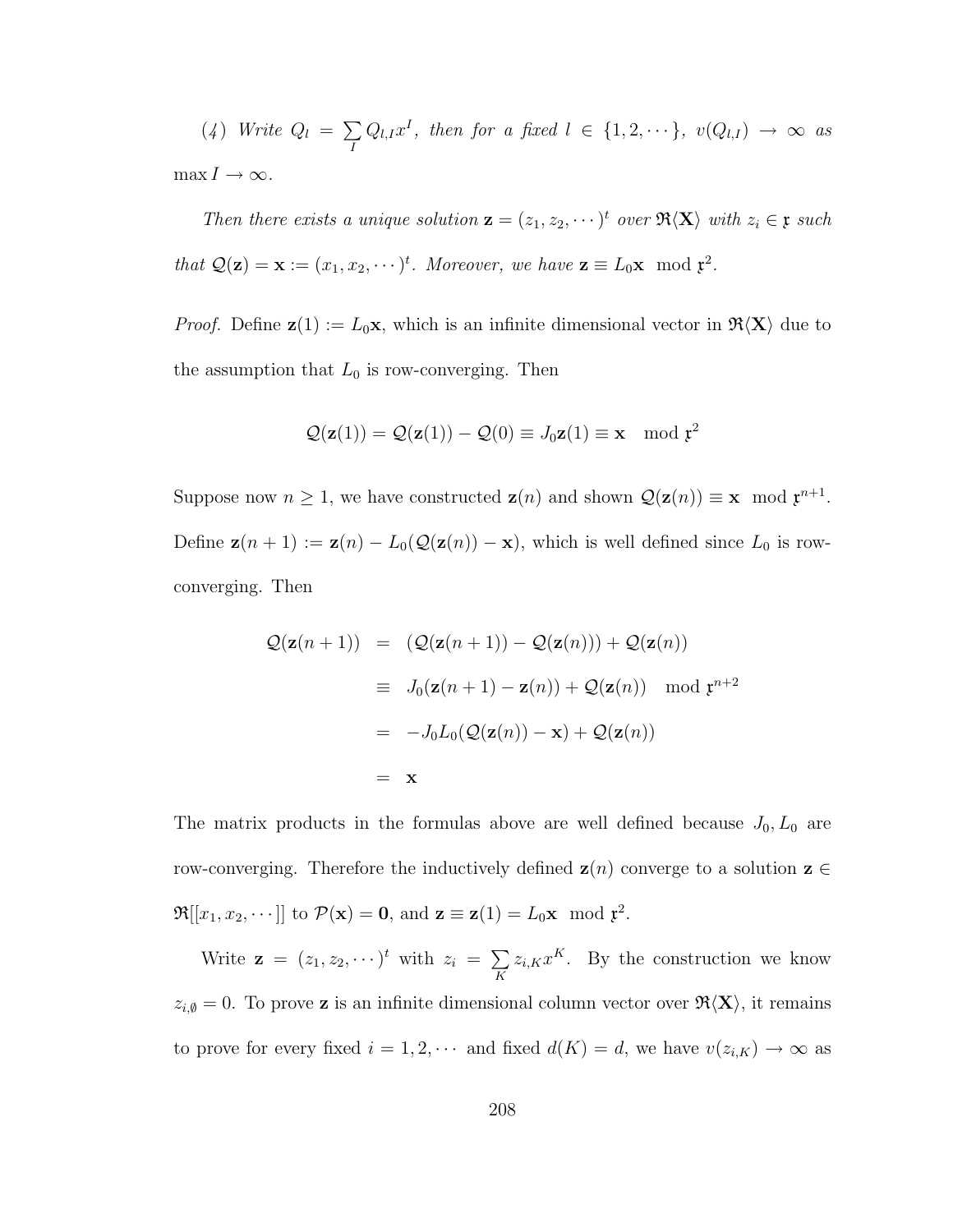max  $K \to \infty$ . Since  $\mathbf{z}(n+1) - \mathbf{z}(n) \in \mathfrak{x}^{n+1}$ , it suffices to prove for  $j = 1, 2, \cdots, d$ , we have  $v(\mathbf{z}(j)_{i,K}) \to \infty$  as max  $K \to \infty$ . We start with  $j = 1$ . By definition the components of  $z(1)_i$  are linear in **x**, so it suffices to check in the  $d = 1$  case, which follows directly from the assumption that  $L_0$  is row-converging. Suppose now  $2 \leq j \leq d$  and we have proved for  $j - 1$ . One can compute

$$
\mathbf{z}(j)_{i,K} = \mathbf{z}(j-1)_{i,K} - \sum_{l=1}^{\infty} \sum_{I} L_{i,l} Q_{l,I} \mathbf{z}(j-1)_{K}^{I}
$$

where  $L_{i,l}$  is the  $(i, l)$ -th entry of  $L_0$ .

Now we fix an arbitrary  $N > 0$ . Since L is row-converging, there exists  $M_1$  such that  $v(L_{i,l}) \geq N$  when  $l > M_1$ . By the condition (4), there exists  $M_2$  such that  $v(Q_{l,I}) \geq N$  when  $l = 1, 2, \dots, M_1$  and  $\max I > M_2$ . Without loss of generality we assume  $M_2 \geq i$ . By the inductive hypothesis, there exists  $M_3$  such that  $v(\mathbf{z}(j (1)_{s,K}$ )  $\geq N$  for all  $s = 1, 2, \cdots, M_2$  and max  $K > M_3$ .

We now claim that  $v(\mathbf{z}(j)_{i,K}) \geq N$  when max  $K > M_3$ . By the choice of  $M_3$ , we have  $v(\mathbf{z}(j-1)_{i,K}) \geq N$ . By the choice of  $M_1$  and  $M_2$ , it suffices to consider  $l \leq M_1$ and max  $I \leq M_2$  in the sum  $\sum_{n=1}^{\infty}$  $_{l=1}$  $L_{i,l}Q_{l,I}\mathbf{z}(j-1)_{K}^{I}$ . By the definition of  $\mathbf{z}(j-1)_{K}^{I}$ , if  $I =$  $(i_1, i_2, \cdots, i_r)$ , we can write  $\mathbf{z}(j-1)_{K}^I = \sum \mathbf{z}(j-1)_{i_1, K_1} \mathbf{z}(j-1)_{i_2, K_2} \cdots \mathbf{z}(j-1)_{i_r, K_r}$ , where the sum is over all the partitions  $K = K_1 \coprod K_2 \coprod \cdots \coprod K_r$ . Since max  $K >$  $M_3$ , there exists  $s \in \{1, 2, \dots, r\}$  such that max  $K_s > M_3$ . Since  $i_s \le \max I \le M_2$ , by the choice of  $M_3$  we have  $v(\mathbf{z}(j-1)_{i_s,K_s}) \geq N$ . This proves the claim as well as the fact that **z** is a column vector over  $\mathcal{R}(X)$ .

For the uniqueness of **z** as a solution to  $\mathcal{Q}(\mathbf{z}) = \mathbf{x}$ , suppose  $\mathbf{z} + \delta = (z_1 + \delta)$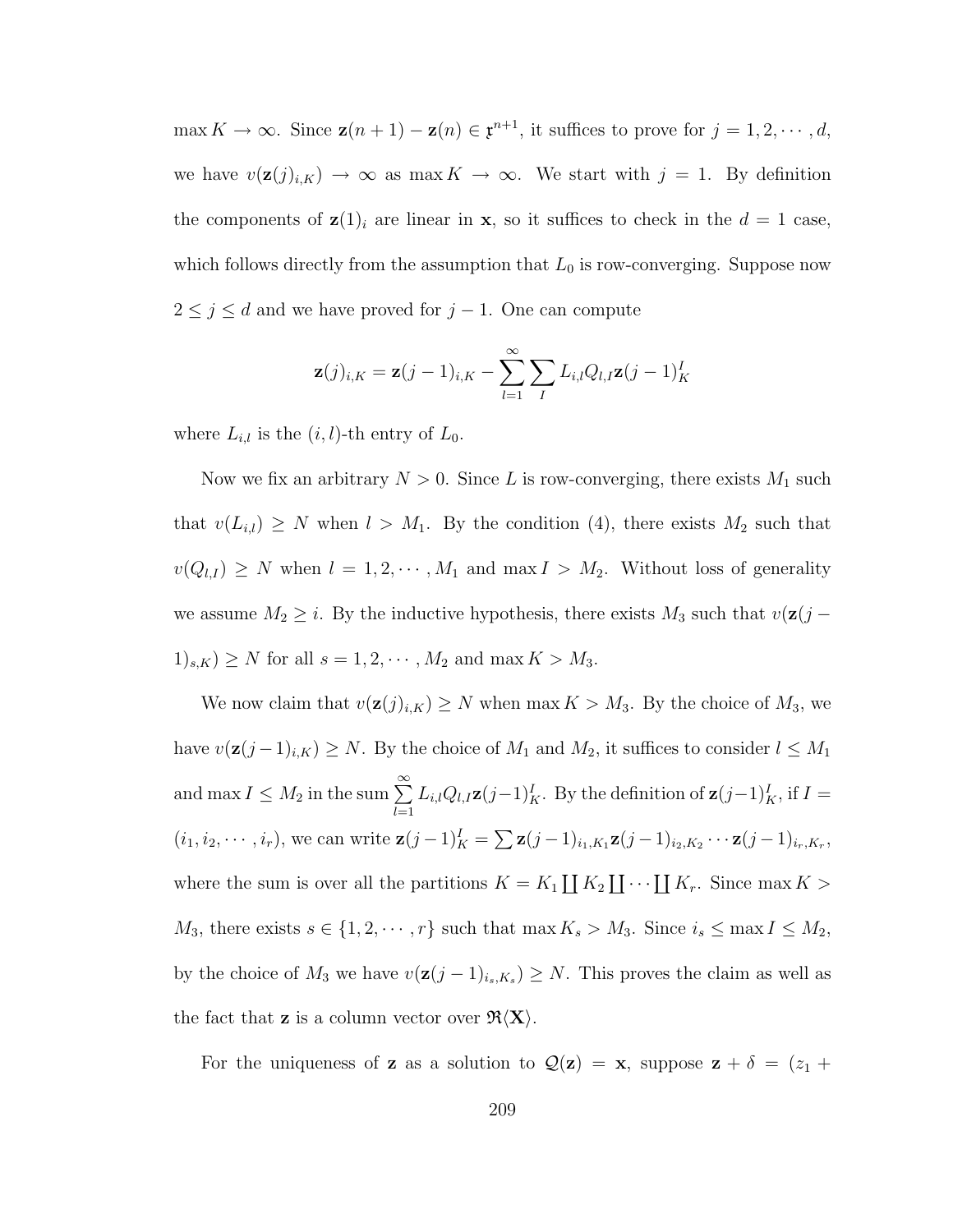$\delta_1, z_2 + \delta_2, \dots$ <sup>t</sup> is another solution with  $\delta_i \in \mathfrak{x}$  such that  $\mathcal{Q}(\mathbf{z} + \delta) = \mathbf{x}$ . Then  $\mathcal{Q}(\mathbf{z} + \delta) - \mathcal{Q}(\mathbf{z}) = \mathbf{0}$ . By the Taylor expansion of the left hand side based on  $\delta_1, \delta_2, \dots$ , we derive a system of polynomial equations whose linear part in  $\delta$  is  $J := J(\mathcal{Q})$ . Using the row-converging right inverse L (which is also a left inverse) evaluated at **z**, we can put the system into the form of  $\delta_i = g_i(\delta_1, \delta_2, \cdots)$  for  $i = 1, 2, \cdots$  such that  $g_i$ 's are formal power series over  $\Re(X)$  with degree  $\geq 2$  in  $\delta_1, \delta_2, \cdots$ . For  $y \in \mathfrak{R}\langle X \rangle$ , let ord<sub>x</sub> $(y)$  be the smallest integer d such that  $y \in \mathfrak{r}^d$ . If  $\delta \neq \mathbf{0}$ , let k be the integer such that  $\text{ord}_x(\delta_k) = \min{\text{ord}_x(\delta_i)}|i = 1, 2, \cdots$ . By our assumption  $\text{ord}_x(\delta_k) \geq 1$ . However,  $\text{ord}_x(g_k(\delta_1, \delta_2, \dots)) \geq 2\text{ord}_x(\delta_k) > \text{ord}_x(\delta_k)$ , this is a contradiction to  $\delta_k = g_k(\delta_1, \delta_2, \dots)$ . Therefore  $\delta = \mathbf{0}$  and the uniqueness is proved.  $\Box$ 

<span id="page-218-0"></span>Corollary 12.2.5. Suppose  $\Re$  is an a-adic ring, where a is an ideal. Let  $P_i \in$  $\mathfrak{R}\langle \mathbf{X}\rangle$  for  $i = 1, 2, \cdots$ . If  $J(\mathcal{P})$  is row-converging over  $\mathfrak{R}\langle \mathbf{X}\rangle$  with a row-converging inverse L,  $J_0(\mathcal{P})$  is row-converging over  $\mathfrak{R}$  with a row-converging right inverse  $L_0$ of  $J_0(\mathcal{P})$ , then for every  $\mathbf{c} = (c_1, c_2, \dots)^t$  with  $c_i \in \mathfrak{a}$ , there exists a unique solution  $\mathbf{z} := (z_1, z_2, \dots)^t$  to the system of equations  $\mathcal{P}(\mathbf{z}) = \mathbf{c}$ . Moreover, we have  $\mathbf{z} \equiv L_0 \mathbf{c}$ mod  $\mathfrak{a}^2$ .

<span id="page-218-1"></span>Remark 12.2.6. In particular, if  $J(\mathcal{P})$  and  $J_0(\mathcal{P})$  can be written as the sum of a regular blockwise lower triangular matrix and a row-converging matrix with entries in  $\alpha$ , then the conditions on the Jacobians and their inverses in  $(12.2.5)$  are satisfied by [\(12.1.6\)](#page-212-0).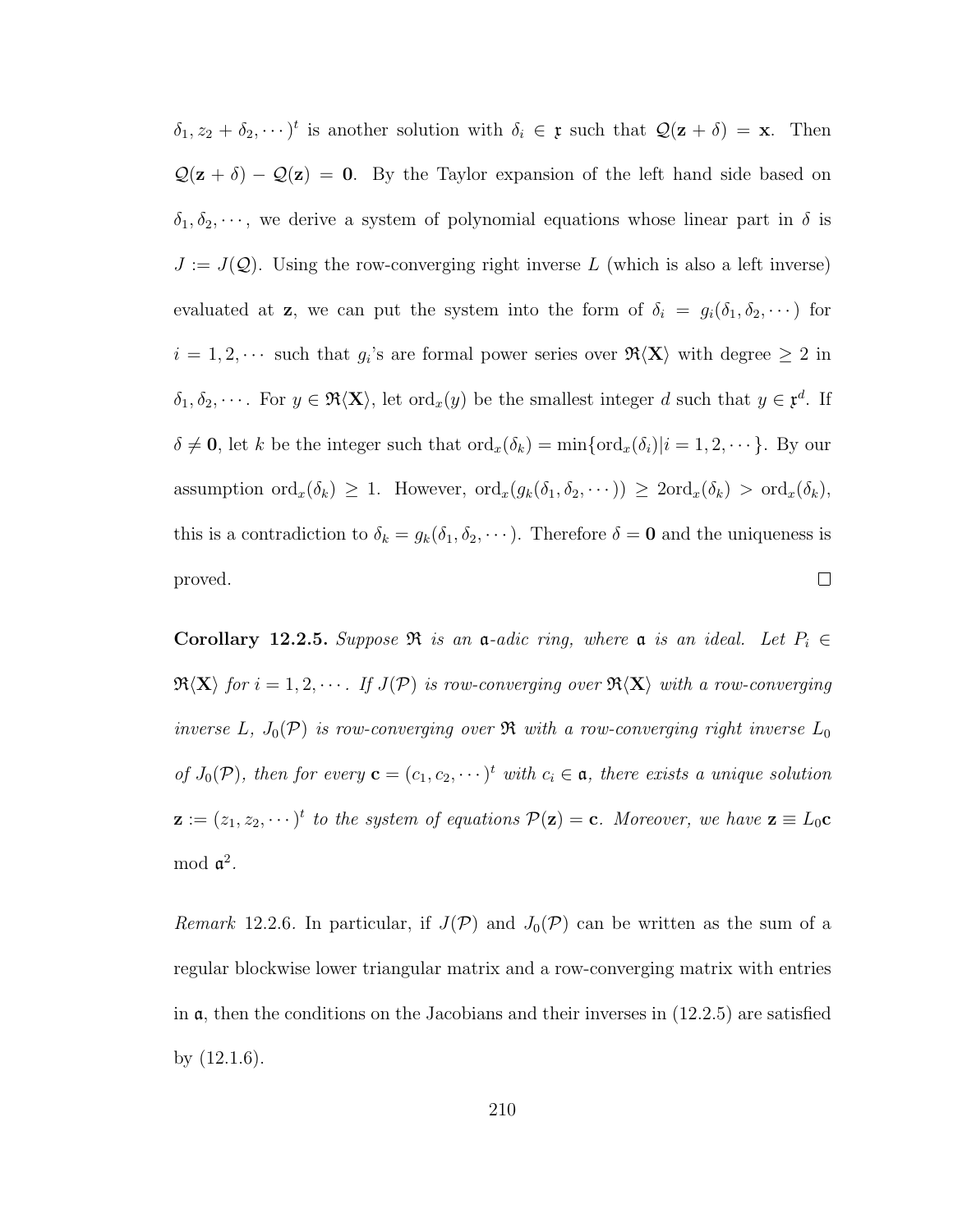*Proof.* Define  $\phi : \mathfrak{R}\langle X \rangle \to \mathfrak{R}$  by  $\phi(x_i) := c_i$ . It is an easy exercise to see that for  $a_I x^I$  in  $\Re \langle \mathbf{X} \rangle$ , its image  $\sum$  $a_I c^I$  under  $\phi$  converges in  $\Re$ ; hence  $\phi$  is a well-defined  $\sum$ I I homomorphism. Then the existence of **z** follows from  $(12.2.4)$  immediately. The  $\Box$ uniqueness of z can be proved in the same way as we did in [\(12.2.4\)](#page-215-0).

<span id="page-219-0"></span>Remark 12.2.7. Corollary [\(12.2.5\)](#page-218-0) also covers the situation when there are only finitely many polynomials  $P_1, P_2, \cdots, P_n$  in  $x_1, x_2, \cdots, x_n$ , such that the Jacobian's evaluation  $J_0(\mathcal{P})$  at **0** is an invertible  $n \times n$  matrix. One can realize this situation as a special case of [\(12.2.5\)](#page-218-0) by introducing auxiliary indeterminates  $x_{n+1}, x_{n+2}, \cdots$ and defining  $P_i := x_i$  for  $i = n+1, n+2, \cdots$ . Then the conditions on the Jacobians are automatically satisfied. Consider the equations

$$
P_1(\mathbf{x}) = c_1, P_2(\mathbf{x}) = c_2, \cdots, P_n(\mathbf{x}) = c_n, P_{n+1}(\mathbf{x}) = 0, P_{n+2}(\mathbf{x}) = 0, \cdots
$$

we deduce that there exists a unique solution  $\mathbf{z} := (z_1, z_2, \dots, z_n)^t$  such that  $P_i(\mathbf{z}) =$  $c_i$ . If we define  $L_0$  to be the Jacobian of  $P_1, P_2, \cdots, P_n$  evaluated at  $x_1 = x_2 = \cdots =$ 0, then we have  $z \equiv L_0 c \mod \mathfrak{a}^2$ .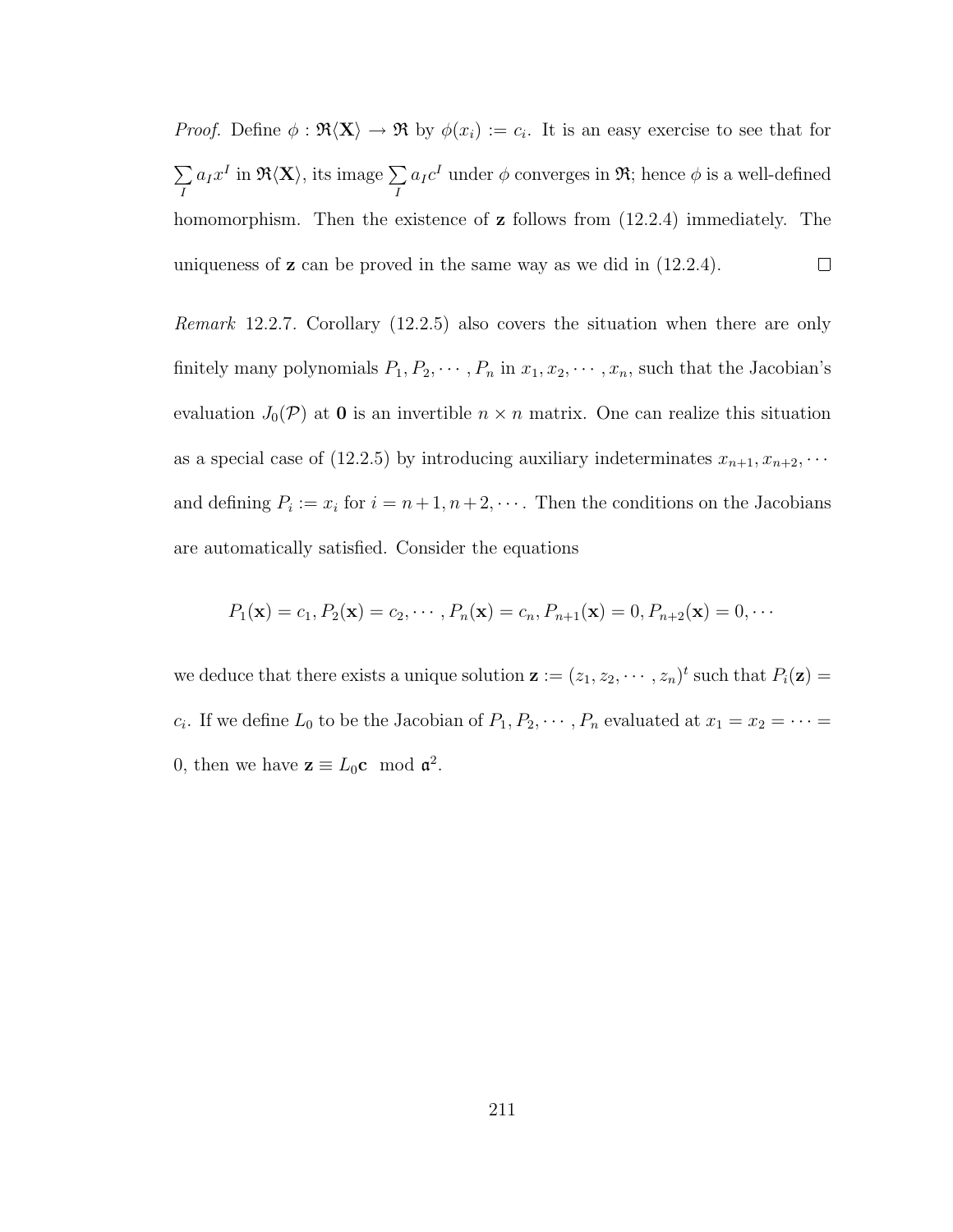### Chapter 13

### Algorithm

#### 13.1 The deformation of  $p$ -divisible Groups

From now on let  $k := \overline{\mathbb{F}}_p$ . Let X be a connected p-divisible group over k with dimension m and codimension n. Denote the category of artinian local  $W(k)$ algebras by  $Art_{W(k)}$ .

Definition 13.1.1. The deformation functor  $\text{Def}(X/W(k))$  is a functor from  $\text{Art}_{W(k)}$ to the category of sets defined as follows: for every artinian local  $W(k)$ -algebra R,  $Def(X/W(k))(R)$  is the set of isomorphism classes of pairs  $(\tilde{X}/R, \epsilon)$ , where  $\tilde{X}$  is a p-divisible group over R, and  $\epsilon : \tilde{X}_k \to X$  is an isomorphism of p-divisible groups;  $(\tilde{X}/R, \epsilon)$  and  $(\mathcal{Y}'/R, \epsilon')$  are said to be *isomorphic*, if there exists an isomorphism  $\alpha : \tilde{X} \xrightarrow{\cong} \tilde{X}'$  such that  $\epsilon' \circ \alpha_k = \epsilon$ .

<span id="page-220-0"></span>**Theorem 13.1.2** (Grothendieck-Messing). The functor  $\text{Def}(X/W(k))$  is repre-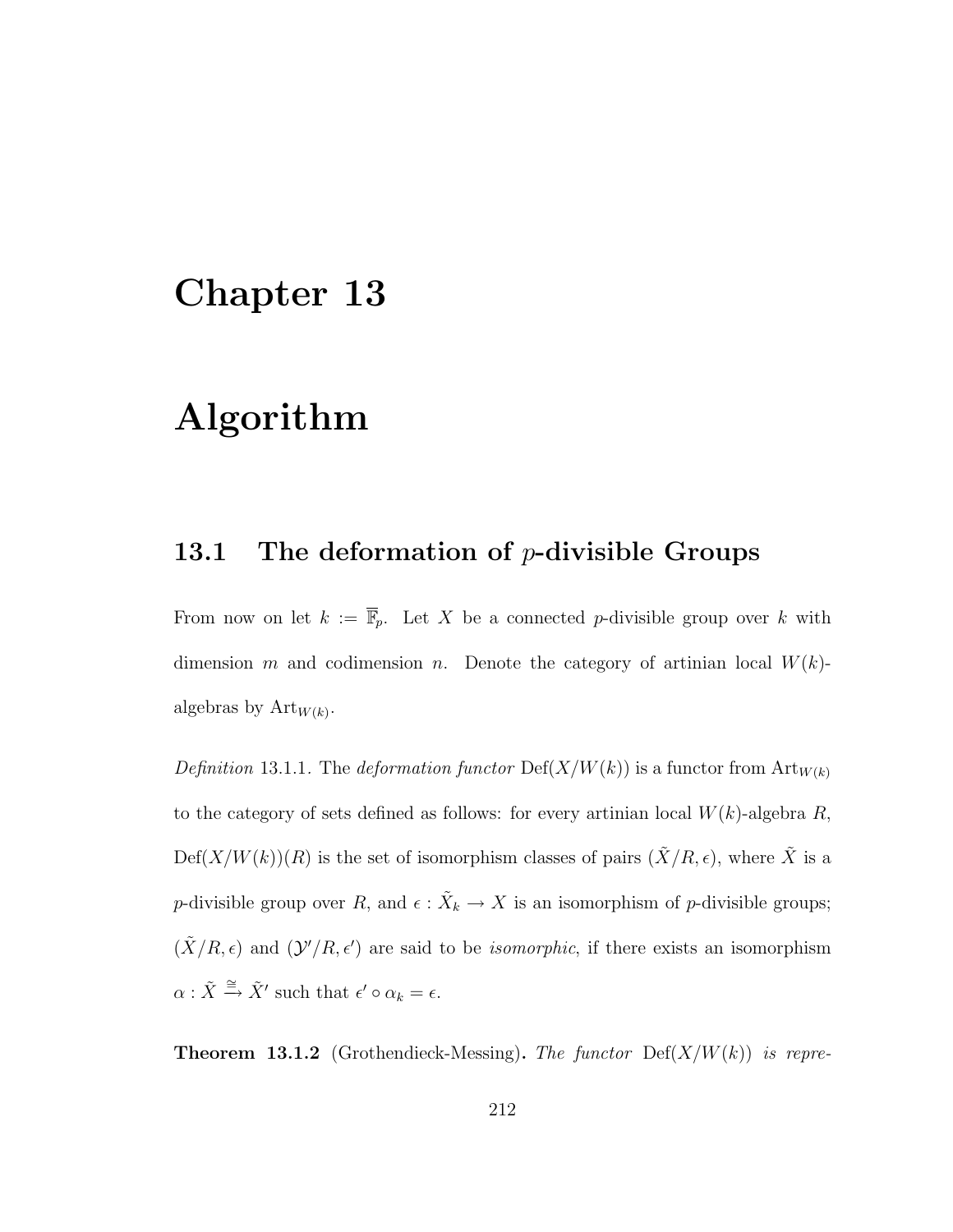sentable by a smooth formal scheme  $Spf \mathcal{R}$  over  $W(k)$  of relative dimension mn.

There exists a *p*-divisible group  $\mathcal X$  over  $\text{Spf } \mathcal R$  and an isomorphism  $\epsilon_{\text{univ}} : \mathcal X_k \to$ X, satisfying the following universal property: for every artinian local  $W(k)$ -algebra R, if  $(\tilde{X}/R, \epsilon : \tilde{X}_k \stackrel{\cong}{\to} X)$  is a lifting of X, then there exists a unique map of  $W(k)$ schemes:  $s : \text{Spec } R \to \text{Spf } R$ , such that  $(\tilde{X}, \epsilon)$  is the pull back of  $(\mathcal{X}, \epsilon_{\text{univ}})$  via s. The p-divisible group  $\mathcal{X}/\mathcal{R}$  is called the *universal lifting* of X.

The automorphism group Aut(X) of X has a natural action on  $\mathrm{Def}(X/W(k))$ by relabelling:

Definition 13.1.3 (Relabelling action). Suppose  $\rho \in Aut(X)$ , we define

$$
R_{\rho}: \mathrm{Def}(X/W(k)) \to \mathrm{Def}(X/W(k))
$$

as follows: for every artinian local  $W(k)$ -algebra R and an isomorphism class of lifting  $[(\tilde{X}/R, \epsilon : \tilde{X}_k \stackrel{\cong}{\to} X)]$  of X, we define  $R_\rho[(\tilde{X}/R, \epsilon)]$  to be  $[(\tilde{X}/R, \rho \circ \epsilon)]$ .

By the universality of  $\mathcal{X}$ , we can also define  $R_{\rho}$  as the unique map  $\mathcal{R} \to \mathcal{R}$ , such that there exists an isomorphism  $\rho_{\text{univ}} : \mathcal{X} \to R_{\rho}^* \mathcal{X}$  making the following diagram commute:

$$
\mathcal{X}_k \xrightarrow{\epsilon_{\text{univ}}} X
$$
\n
$$
\downarrow \qquad \downarrow \qquad \downarrow \qquad \downarrow \qquad \downarrow \qquad \downarrow \qquad \downarrow \qquad \downarrow
$$
\n
$$
R_\rho^* \mathcal{X}_k \xrightarrow{\epsilon_{\text{univ}}} X
$$

<span id="page-221-0"></span>On the other hand, let F be an m-dimensional formal group law over k. If R is an artinian local  $W(k)$ -algebra and  $\tilde{F}$  is a formal group law over R, we denote by  $\tilde{F}_k$ the pushforward of  $\tilde{F}$  under the natural residue homomorphism  $R \to k$ .

 $($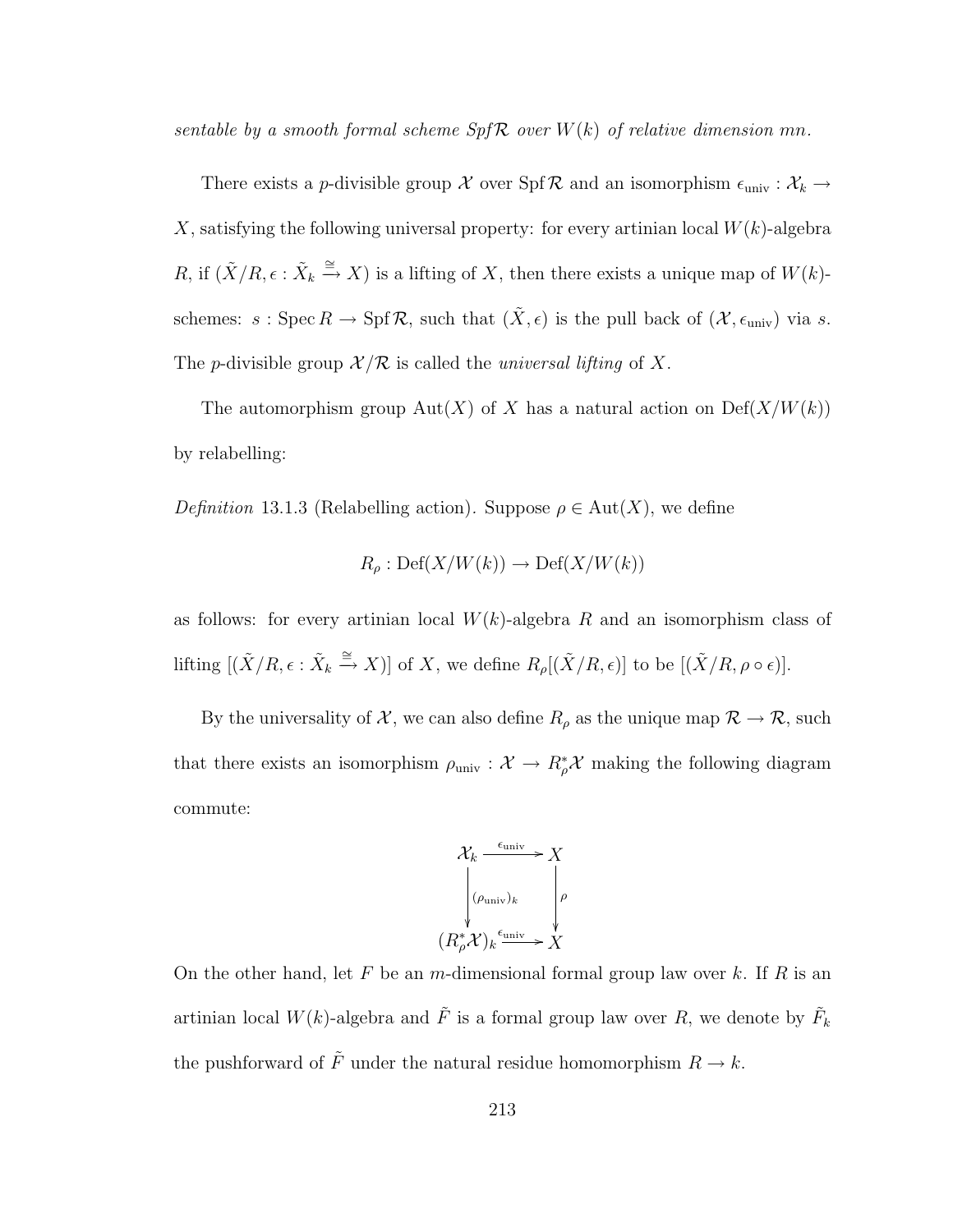Definition 13.1.4. The deformation functor  $\text{Def}(F/W(k))$  is a functor from  $\text{Art}_{W(k)}$ to the category of sets defined as follows: for every artinian local  $W(k)$ -algebra R,  $Def(F/W(k))(R)$  is the set of isomorphism classes of pairs  $(F/R, \epsilon)$ , where  $\tilde{F}$  is a formal group law over R, and  $\epsilon$  :  $\tilde{F}_k \to F$  is an isomorphism of formal group laws;  $(\tilde{F}/R, \epsilon)$  and  $(\tilde{F}'/R, \epsilon')$  are said to be *isomorphic*, if there exists an isomorphism  $\alpha : \tilde{F} \stackrel{\cong}{\rightarrow} \tilde{F}'$  such that  $\epsilon' \circ \alpha_k = \epsilon$ .

By  $(10.6.2)$ , there exists an m-dimensional formal group law F over k such that the associated p-divisible group is isomorphic to X, and  $\mathrm{Def}(F/W(k))$  is naturally isomorphic to Def(X/W(k)). For every  $\rho \in Aut(F) \cong Aut(X)$ , the relabelling action  $R_\rho$  on  $\mathrm{Def}(F/W(k))$  can be defined in the same way, and is compatible with the relabelling action on Def(X/W(k)) under the isomorphism Def(F/W(k))  $\xrightarrow{\cong}$  $Def(X/W(k)).$ 

<span id="page-222-0"></span>The following alternative definition of  $Def(F/W(k))$  is often easier to use:

Definition 13.1.5 (An alternative definition of  $\text{Def}(F/W(k))$ ). A formal group law  $\tilde{F}$  over R is said to be a *lifting* of F, if  $\tilde{F}_k = F$ . An isomorphism  $\alpha : \tilde{F} \to \tilde{G}$  between formal group laws over R is said to be a  $\star$ -isomorphism, if  $\alpha_k = Id$ . The *deformation* functor  $\text{Def}(F/W(k))$  is a functor from  $\text{Art}_{W(k)}$  to the category of sets that assigns each artinian local  $W(k)$ -algebra R the set of equivalent classes of liftings of F over R modulo  $\star$ -isomorphisms.

The two definitions of  $Def(F/W(k))$  in [\(13.1.4\)](#page-221-0) and [\(13.1.5\)](#page-222-0) are easily seen to be equivalent, since every isomorphism  $\alpha$  between formal group laws  $\tilde{F}_k$  and  $F$  over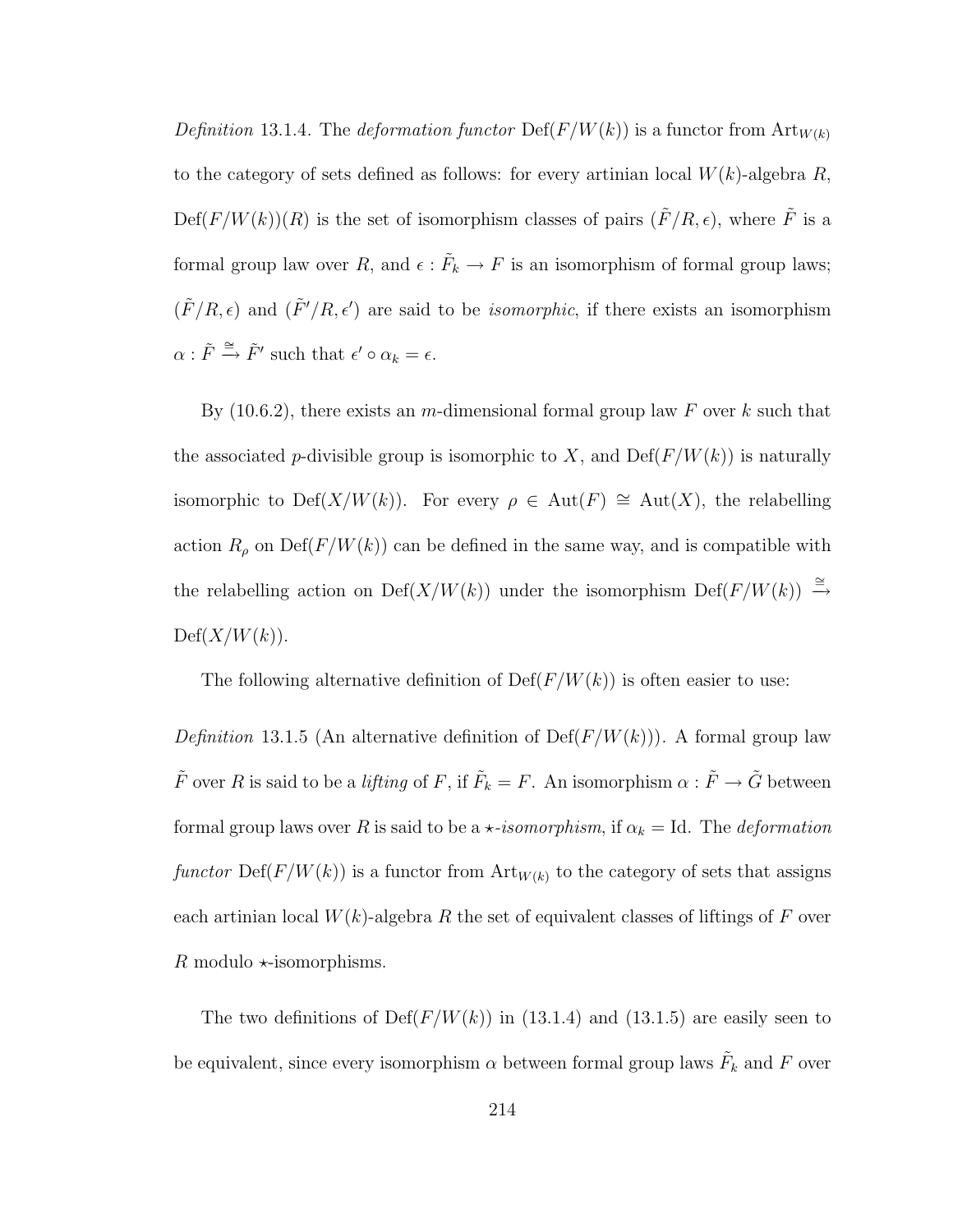k lifts to an m-tuple of formal power series  $\tilde{\alpha}$  in m indeterminates with invertible Jacobian, hence  $\alpha(\tilde{F}(\alpha^{-1}(X) + \alpha^{-1}(Y)))$  is a lifting of F.

By  $(10.3.10)$ , we could choose F to be a p-typical formal group law. The following proposition says that it suffices to consider  $p$ -typical liftings of  $F$  in the definition of  $Def(F/W(k))$ :

**Proposition 13.1.6.** Suppose F is p-typical. Then for every artinian local  $W(k)$ algebra R,  $Def(F/W(k))(R)$  is equal to the set of p-typical formal group laws  $\tilde{F}$  over R such that  $\tilde{F}_k = F$ , modulo  $\star$ -isomorphisms between p-typical formal group laws.

*Proof.* It suffices to show that every lifting  $\tilde{G}$  of F is  $\star$ -isomorphic to a p-typical lifting. Let  $\mathfrak{m}$  be the maximal ideal of R. Let  $\psi : \tilde{\mathcal{R}}^{\infty} \to R$  be the homomorphism such that  $\psi_* H_U = \tilde{G}$ . Define  $\tilde{F} := (\psi \circ \kappa)_* F_V$ . By [\(10.3.8\)](#page-169-0),  $H_U$  and  $\kappa_* F_V$  are strictly isomorphic via  $\varsigma : H_U \stackrel{\cong}{\to} \kappa_* F_V$ , and  $\varsigma(X) \equiv X \mod \tilde{\mathfrak{a}}$ , where  $\tilde{\mathfrak{a}}$  is the ideal of  $\tilde{\mathcal{R}}_{(p)}^{\infty}$  generated by  $p, U(i, n)$  with n running over all multi-indices that are not of the form  $p^s \mathbf{e}(j)$ . Since F is p-typical, by [\(10.3.7\)](#page-169-1)  $\psi(\tilde{\mathfrak{a}}) \subset \mathfrak{m}$ . As a result,  $\psi_*\varsigma(X) \equiv X \mod \mathfrak{m}$  and hence is a strict  $\star$ -isomorphism between  $\tilde{G}$  and  $\tilde{F}$ .  $\Box$ 

Let  $\mathcal F$  be a universal p-typical lifting of  $F$  over  $\mathcal R$ , i.e., for every artinian local  $W(k)$ -algebra R and a p-typical lifting  $\tilde{F}$  of F over R, there exists a unique  $W(k)$ homomorphism  $s : \mathcal{R} \to R$  such that  $s_*\mathcal{F} = \tilde{F}$ . For  $\rho \in \text{Aut}(F)$ , the relabelling action  $R_{\rho} : \mathcal{R} \to \mathcal{R}$  is the unique  $W(k)$ -endomorphism such that there exists an isomorphism  $\rho_{\text{univ}} : \mathcal{F} \to (R_{\rho})_* \mathcal{F}$  making the reduction of  $\rho_{\text{univ}}$  over k equal to  $\rho: F \to F$ .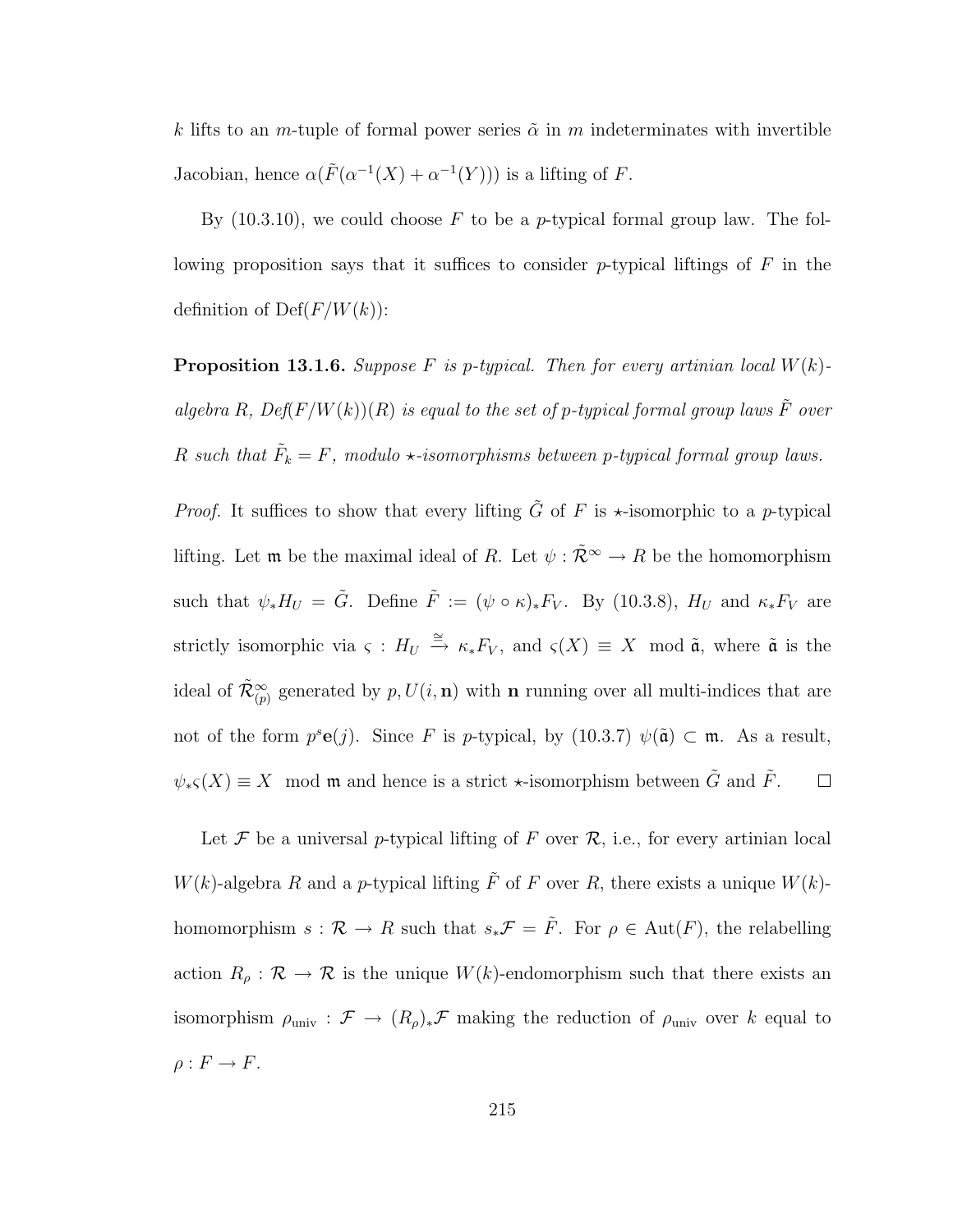A natural approach to compute  $R_{\rho}$  is to first find another p-typical lifting  $\hat{\mathcal{F}}$  of F over R satisfying: (a) there exists an isomorphism  $\alpha_{\rho} : \mathcal{F} \to \hat{\mathcal{F}}$  such that the reduction of  $\alpha_{\rho}$  over k is equal to  $\rho : F \to F$ ; (b) there exists a  $W(k)$ -endomorphism  $\mathcal{R} \to \mathcal{R}$  such that the pushforward of  $\mathcal F$  is  $\star$ -isomorphic to  $\hat{\mathcal F}$ . Then the  $W(k)$ endomorphism in (b) is the desired relabelling action  $R_{\rho}$ .

A p-typical lifting  $\hat{\mathcal{F}}$  that satisfies (a) can be constructed by [\(10.4.8\)](#page-173-0) via Honda coordinates (see [10.4.7\)](#page-173-1). The formal group laws over  $\mathcal R$  that are isomorphic to  $\hat{\mathcal F}$  can be parametrized by the countably infinitely many indeterminates  $T_1, T_2, \cdots$  valued in  $\mathcal{R}^{m \times m}$  and U valued in  $(\mathcal{R}^{m \times m})^{\times}$  (see [11.6.3\)](#page-206-0), and to make them  $\star$ -isomorphic to  $\hat{\mathcal{F}}$  is equivalent to take the entries of  $T_1, T_2, \cdots$  and  $U - I$  in the maximal ideal  $\mathfrak{m}_{\mathcal{R}}$ of  $R$ . We need an appropriate choice of F and  $\mathcal F$  at the beginning such that the p-typical coordinates of F are simple enough to compute the relabelling action  $R_\rho$ explicitly as in (b). In this process, we need the translation formulas developed in chapter [11](#page-185-0) between the various coordinates of p-typical formal group laws over  $\mathcal{R}$ . These recursive formulas are *integral* so that the information after modulo  $p$  can be read off.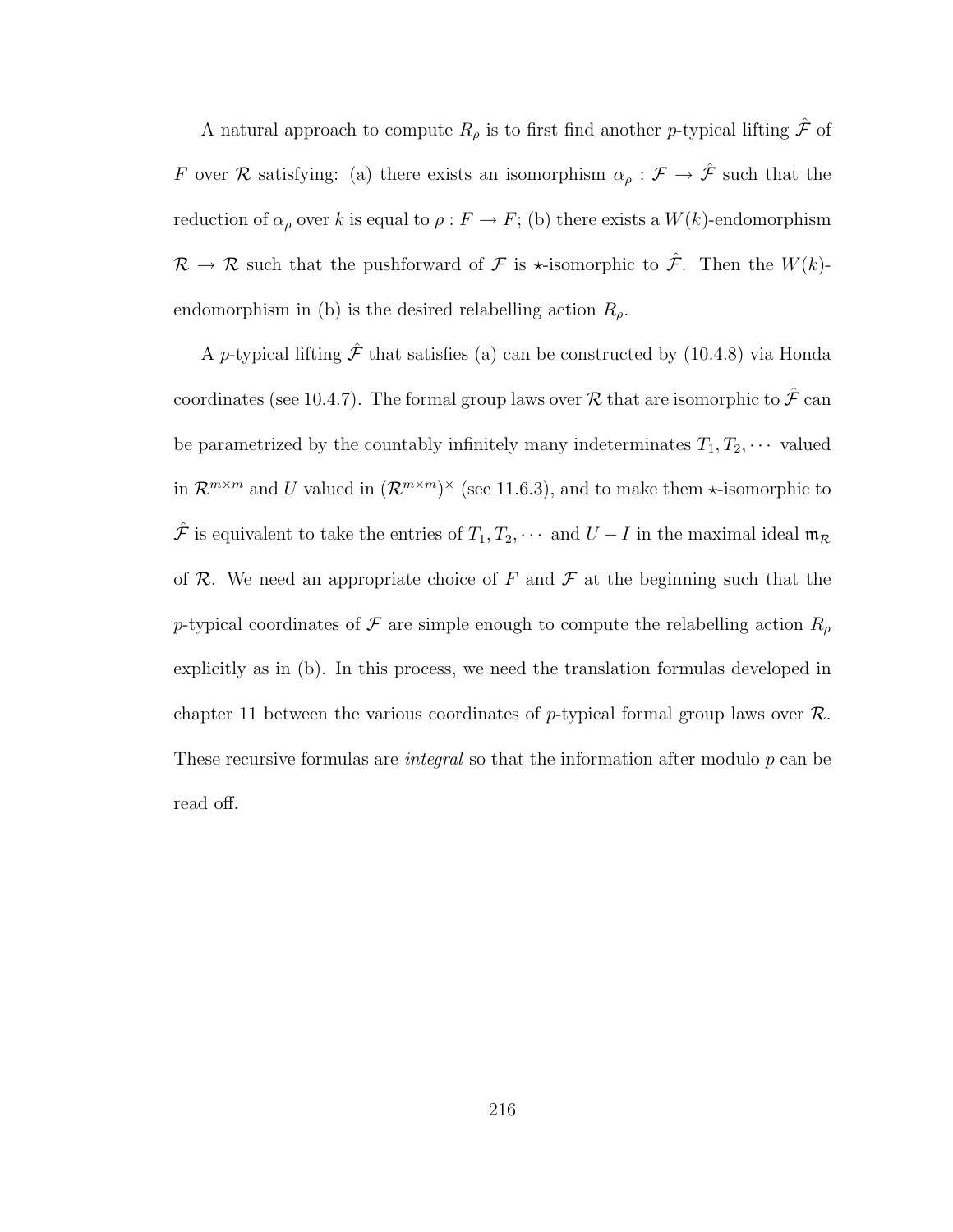## 13.2 The choice of formal group law and its universal p-typical lifting

Let X be a connected p-divisible group over k with dimension m and codimension n. In this subsection we prove that we could choose  $F$  and a universal lifting of  $F$ over  $\mathcal R$  with a simple p-typical coordinate. The main result of this subsection is as follows:

<span id="page-225-0"></span>**Theorem 13.2.1.** (a) There exists over k a p-typical formal group law F whose associated p-divisible group is isomorphic to X, and the p-typical coordinate  $a_1, a_2, \cdots$ of F satisfy the following property: there exist a non-negative integer  $d_j$  for  $j =$  $1, 2, \cdots, m$ , such that  $a_l(i, j) = 0$  for all  $l \leq d_j - 1$  and  $i = 1, 2, \cdots, m$ , the matrix  $W := (a_{d_j}(i,j))_{i,j=1,2,\cdots,m} \in (k^{m \times m})^{\times}, \text{ and } d_1 + d_2 + \cdots + d_m = n + m.$ 

(b) Let  $A_l(i, j)$  be the Teichmuller lift of  $a_l(i, j)$  in  $W(k)$  for  $i, j = 1, 2, \dots, m$ and  $l = 1, 2, \dots$ , where  $a_l(i, j)$  is the  $(i, j)$ -th entry in the *l*-th *p*-typical coordinate of F as in (a). Let  $S_l(i,j)$  be an indeterminate for  $i = 1, 2, \cdots, m, j =$  $1, 2, \dots, m, l = 1, 2, \dots, d_j - 1$ . Let F be the p-typical formal group law over  $W(k)[[S]] := W(k)[[S_l(i, j); j = 1, 2, \cdots, m, i = 1, 2, \cdots, d_j - 1]]$  with p-typical coordinate  $W_l(i, j) := S_l(i, j)$  if  $l \leq d_j - 1$ , and  $W_l(i, j) := A_l(i, j)$  otherwise. Then F is a lifting of F, and the corresponding homomorphism  $\Psi : \mathcal{R} \to W(k)[S]]$  is an isomorphism.

The idea to prove (a) is to find a special  $V$ -basis of the Cartier module attached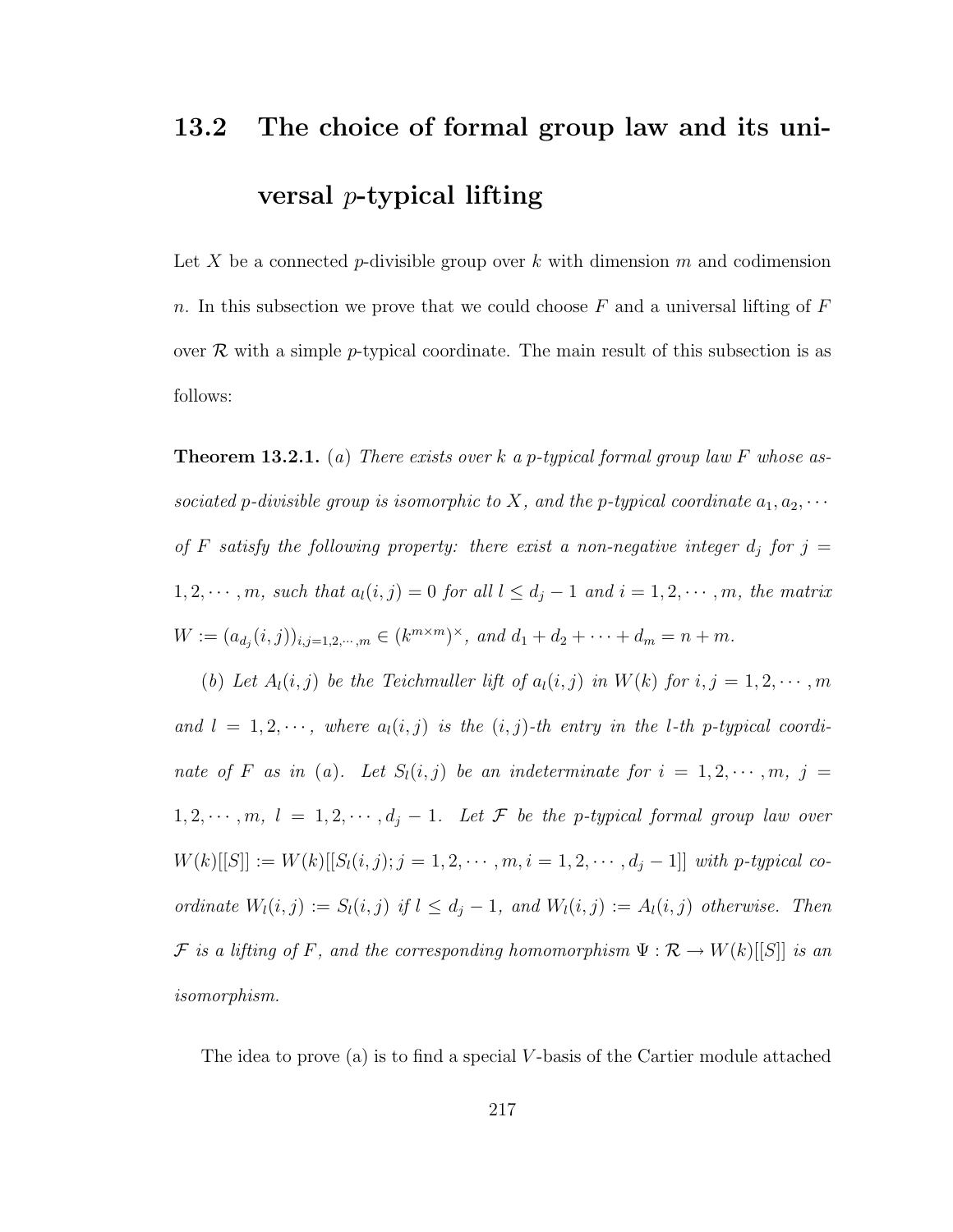to  $X$  (see [10.5](#page-174-0) for the definition and basic properties of Cartier theory), such that under the correspondence between Cartier modules equipped with a V -basis and formal group laws  $(10.5.25)$ , the *p*-typical coordinate has the desired forms in (a). To prove (b), we apply [\(11.6.3\)](#page-206-0) to modify any first order deformation of the chosen formal group law in (a) into special forms. This allows us to construct the homomorphism  $\Psi$  in  $(13.2.1(b))$ ; a computation of the Kodaira-Spencer map shows that  $\Psi$  is an isomorphism.

<span id="page-226-0"></span>**Proposition 13.2.2.** Let M be the Cart<sub>p</sub> $(k)$ -module of the formal group attached to X. Then there exists a set of V-basis  $\{e_1, \dots, e_m\}$  of M, such that for  $j =$  $1, 2, \cdots, m$ , there exist  $x_j \in M$  and a non-negative integer  $d_j$ , satisfying  $F(e_j) =$  $V^{d_j}x_j$ , and  $\{x_1, x_2, \cdots, x_m\}$  is a set of V-basis of M. Moreover,  $d_1+d_2+\cdots+d_m=$  $n + m$ .

*Proof.* Let  $\{e_{1,1}, e_{1,2}, \cdots, e_{1,m}\}$  be a V-basis of M. Since the topology on M induced by filtration  $M \supset VM \supset V^2M \supset \cdots$  is separated and F is injective, there exists integers  $d_{1,1}, d_{1,2}, \cdots$  and  $x_{1,1}, x_{1,2}, \cdots, x_{1,m} \in M$  such that

$$
Fe_{1,j} = V^{d_{1,j}} x_{1,j}, \overline{x}_{1,j} \neq 0 \in M/VM, \text{ for } j = 1, 2, \cdots, m
$$

Without loss of generality, we may and do assume  $d_{1,1} = \min\{d_{1,j} | j = 1, 2, \cdots, m\}.$ For  $j = 2, 3, \dots, m$ , if  $\overline{x}_{1,j} = \lambda \overline{x}_{1,1} \in \text{span}_{k} \overline{x}_{1,1}$  for some  $\lambda \in k$ , then we can replace  $e_{1,j}$  with  $e'_{1,j} := e_{1,j} - V^{d_{1,j}-d_{1,1}} \langle \lambda^{\sigma^{-1-d_{1,1}}} \rangle e_{1,1}$ . Thus  $Fe'_{1,j} = V^{d_{1,j}}(x_{1,j} - \langle \lambda \rangle x_{1,1}),$ which can be written as  $V^{d'_{1,j}}x'_{1,j}$  for some  $d'_{1,j} > d_{1,j}$  and  $x'_{1,j} \in M$ . If  $\overline{x}'_{1,j}$  is still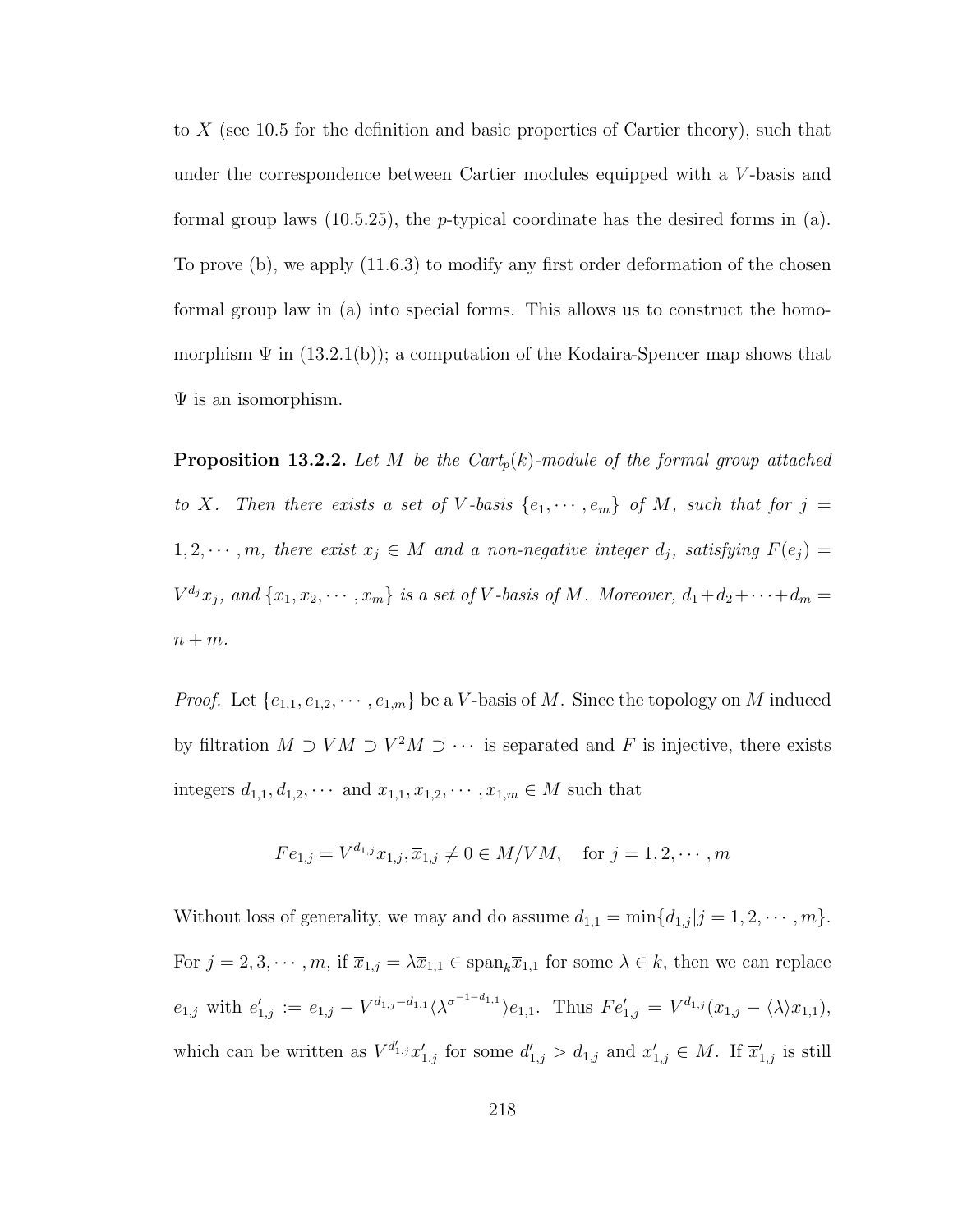in span<sub>k</sub> $\overline{x}_{1,1}$ , repeat this procedure. The procedure must stop at some point, since otherwise we would get

$$
F(e_{1,j} - \sum_{i=0}^{\infty} V^i \langle c_{i,j} \rangle e_{1,1}) = 0
$$

where  $c_{i,j} \in k$ . By the injectivity of F,  $e_{1,j} = \sum_{i=1}^{\infty}$  $i=0$  $V^{i}\langle c_{i,j}\rangle e_{1,1}$ , which contradicts the fact that  $\{e_{1,1}, e_{1,2}, \cdots, e_{1,m}\}$  is a *V*-basis. Therefore we can modify the V-basis  $\{e_{1,1}, e_{1,2}, \cdots, e_{1,m}\}$  into a new V-basis  $\{e_{2,1}, e_{2,2}, \cdots, e_{2,m}\}$  such that  $Fe_{2,j} = V^{d_{2,j}} x_{2,j}$ , where  $d_{2,1} = \min\{d_{2,j} | j = 1, 2, \cdots, m\}$  and  $\bar{x}_{2,1}, \bar{x}_{2,j}$  are k-linearly independent in  $M/VM$  for  $j = 2, 3, \cdots, m$ .

In general, suppose we have obtained a V-basis  $\{e_{r,1}, e_{r,2}, \cdots, e_{r,m}\}$  such that  $Fe_{r,j} = V^{d_{r,j}} x_{r,j}$ , where  $d_{r,1} \leq d_{r,2} \leq \cdots \leq d_{r,r-1} \leq \min\{d_{r,j}|j=r,r+1,\cdots,m\}$  and  $\overline{x}_{r,1}, \overline{x}_{r,2}, \cdots, \overline{x}_{r,r-1}, \overline{x}_{r,j}$  are k-linearly independent in  $M/VM$  for  $j = r, r+1, \cdots, m$ . Without loss of generality, we may and do assume  $d_{r,r} = \min\{d_{r,j} | j = r, r + \}$  $1, \dots, m$ . We can modify  $e_{r,j}$  as above if  $\overline{x}_{r,j}$  is not in  $\text{span}_k\{\overline{x}_{1,1}, \dots, \overline{x}_{1,r-1}\}$ . Thus we can modify  $\{e_{r,1}, e_{r,2}, \cdots, e_{r,m}\}$  into a new V-basis  $\{e_{r+1,1}, e_{r+1,2}, \cdots, e_{r+1,m}\}$ such that  $Fe_{r+1,j} = V^{d_{r+1,j}}x_{r+1,j}$ , where

$$
d_{r+1,1} \le d_{r+1,2} \le \cdots \le d_{r+1,r} \le \min\{d_{r+1,j}|j=r+1,r+2,\cdots,m\}
$$

and  $\overline{x}_{r+1,1}, \overline{x}_{r+1,2}, \cdots, \overline{x}_{r+1,r}, \overline{x}_{r+1,j}$  are k-linearly independent in  $M/VM$  for  $j =$  $r+1, r+2, \cdots, m$ . In particular, when we reach  $r = m$ , we can take  $e_j := e_{m,j}$ ,  $d_j := d_{m,j}$ , and  $x_j := x_{m,j}$  in the proposition.

It remains to prove  $d_1 + d_2 + \cdots + d_m = n + m$ . It suffices to notice that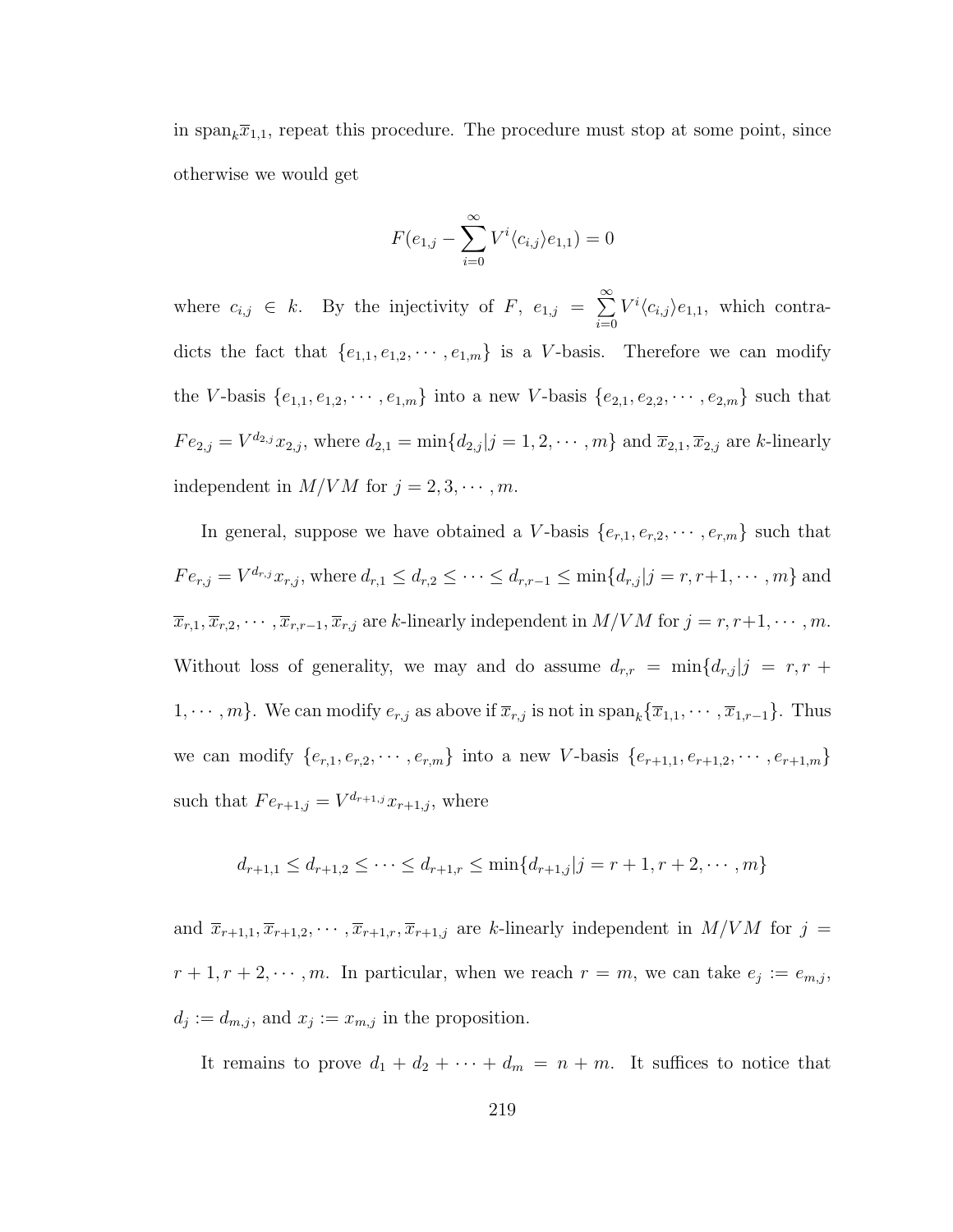${V^i}x_j|j=1,2,\cdots,m, i=1,2,\cdots,d_j-1$  is a k-basis of  $M/FM$ , whose dimension  $\Box$ over  $k$  is equal to  $n$ .

The proof of  $(13.2.1)$ :

We first prove (a). Let F be the formal group law associated to the  $\text{Cart}_p(k)$ module M equipped with the V-basis  $\{e_1, \dots, e_m\}$  as in [\(13.2.2\)](#page-226-0). Assume  $\overline{x}_j$  =  $\sum_{i=1}^{\infty}$  $i=1$  $x_{i,j} \overline{e}_i$  in  $M/VM$ , where  $a_{i,j} \in k$ . Let  $a_1, a_2, \cdots$  be the *p*-typical coordinate of F. By [\(10.5.25\)](#page-183-0),  $a_l(i,j) = 0$  if  $l \leq d_j$ , and  $a_{d_j}(i,j) = x_{i,j}$ . The matrix  $W :=$  $(w_{d_j}(i,j))_{i,j=1,2,\dots,m}$  is invertible because  $\overline{x}_1,\dots,\overline{x}_m$  are linearly independent over k. Thus (a) is proved.

To prove (b), note that the p-typical coordinate defined for  $\mathcal F$  reduces to the p-typical coordinate of F over k, hence  $\mathcal F$  is a lifting of F. Let  $\Psi : \mathcal R \to W(k)[[S]]$ be the homomorphism that induces  $\mathcal F$  from the universal lifting. Since  $\mathcal R$  is smooth by  $(13.1.2)$ , to prove  $\Psi$  is an isomorphism it suffices to check the Kodaira-Spencer map induced by  $\Psi$  between the tangent spaces is an isomorphism. By [\(13.1.2\)](#page-220-0) and  $(13.2.2)$ , the dimensions of the two tangent spaces are both equal to mn. Therefore it suffices to prove that for every lifting G of F over  $k[\varepsilon]/(\varepsilon^2)$  with p-typical coordinates  $v_1, v_2, \dots$ , there exists a lifting G' of F over  $k[\varepsilon]/(\varepsilon^2)$  such that G' is  $\star$ -isomorphic to G, and the p-typical coordinate  $v'_1, v'_2, \cdots$  of G' has the form  $v'_i(i,j) \in \varepsilon k[\varepsilon]/(\varepsilon^2)$ when  $l \leq d_j - 1$ , and  $v'_l(i, j) = a_l(i, j)$  when  $l \geq d_j$ .

By [\(11.6.3\)](#page-206-0), it suffices to find  $\delta \in k^{m \times m} \varepsilon$  and  $t_1, t_2, \cdots$  in  $(k^{m \times m})^{\times}$  such that  $v'_n =$  $\Theta_n(\delta, v_1, \dots, v_n, t_1, \dots, t_n)$  (see [11.6.4](#page-207-0) for the definition of  $\Theta_n$ ) has the above desired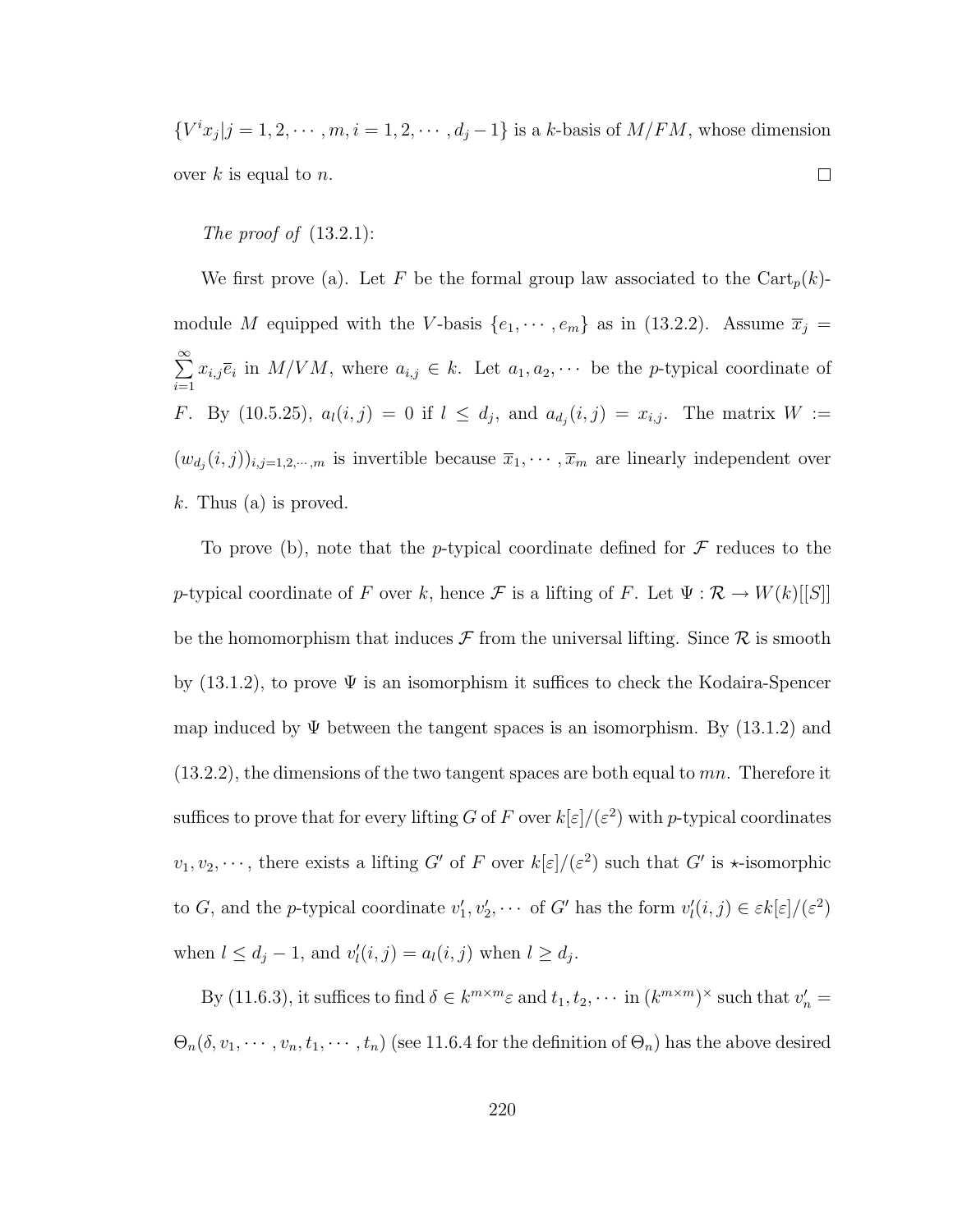properties. Let us consider the entries  $v'_l(i, j)$  with  $l \geq d_j$  first. With  $v_1, \dots, v_l$  fixed, we can view the  $(i, j)$ -entry of  $\Theta_l(\delta, v_1, \dots, v_l, t_1, \dots, t_l) - a_l$  as a polynomial  $P_{i,j,l}$  in  $\delta, t_1, t_2, \cdots, t_l$ , with the constant term equal to  $v_l(i,j) - a_l(i,j) \in \varepsilon k[\varepsilon]/(\varepsilon^2)$ , since  $v_l(i, j)$  reduces to  $a_l(i, j)$  after modulo  $\varepsilon$ . Consider the infinite system of polynomial equations in the order of

$$
P_{1,1,d_1}, P_{1,2,d_2}, \cdots, P_{1,m,d_m}, P_{2,1,d_1}, P_{2,2,d_2}, \cdots, P_{m,m,d_m}, P_{1,1,d_1+1}, P_{1,2,d_2+1}, \cdots
$$

Put the indeterminates of these equations in the order:

$$
\delta(1,1), \delta(1,2), \cdots, \delta(1,m), \delta(2,1), \cdots, \delta(m,m), t_1(1,1), t_1(1,2), \cdots, t_1(m,m),
$$
  

$$
t_2(1,1), \cdots
$$

The Jacobian matrix  $J_0$  of the system of equations (see [12.2.3](#page-215-1) for the definition of Jacobian) is a blockwise lower triangular matrix (see [12.1.5](#page-212-1) for definition) whose diagonal blocks are  $(i, j = 1, 2, \cdots, m)$ :

$$
\underbrace{(v_{d_j}(i,j)),\cdots,(v_{d_j}(i,j))}_{m \text{ times}},\underbrace{(v_{d_j}(i,j)^p),\cdots,(v_{d_j}(i,j)^p)}_{m \text{ times}},\underbrace{(v_{d_j}(i,j)^{(p^2)}),\cdots,(v_{d_j}(i,j)^{(p^2)})}_{m \text{ times}}
$$

and so on.

Since  $v_l$  reduces to  $w_l$  over k, the diagonal blocks are all invertible  $m \times m$  matrices over k due to (a). Therefore  $J_0$  is a regular lower triangular matrix. According to [\(12.2.5\)](#page-218-0), the system of equations has a unique solution  $(\delta, t_1, t_2, \dots)$  whose entries are in  $\epsilon k[\epsilon]/(\epsilon^2)$ .

Let  $v'_n := \Theta_n(\delta, v_1, \dots, v_n, t_1, \dots, t_n)$  for all n. We have proved  $v'_i(i, j) = a_i(i, j)$ when  $l \geq d_j$ . When  $l \leq d_j - 1$ , the constant term of the  $(i, j)$ -th entry of  $\Theta_l$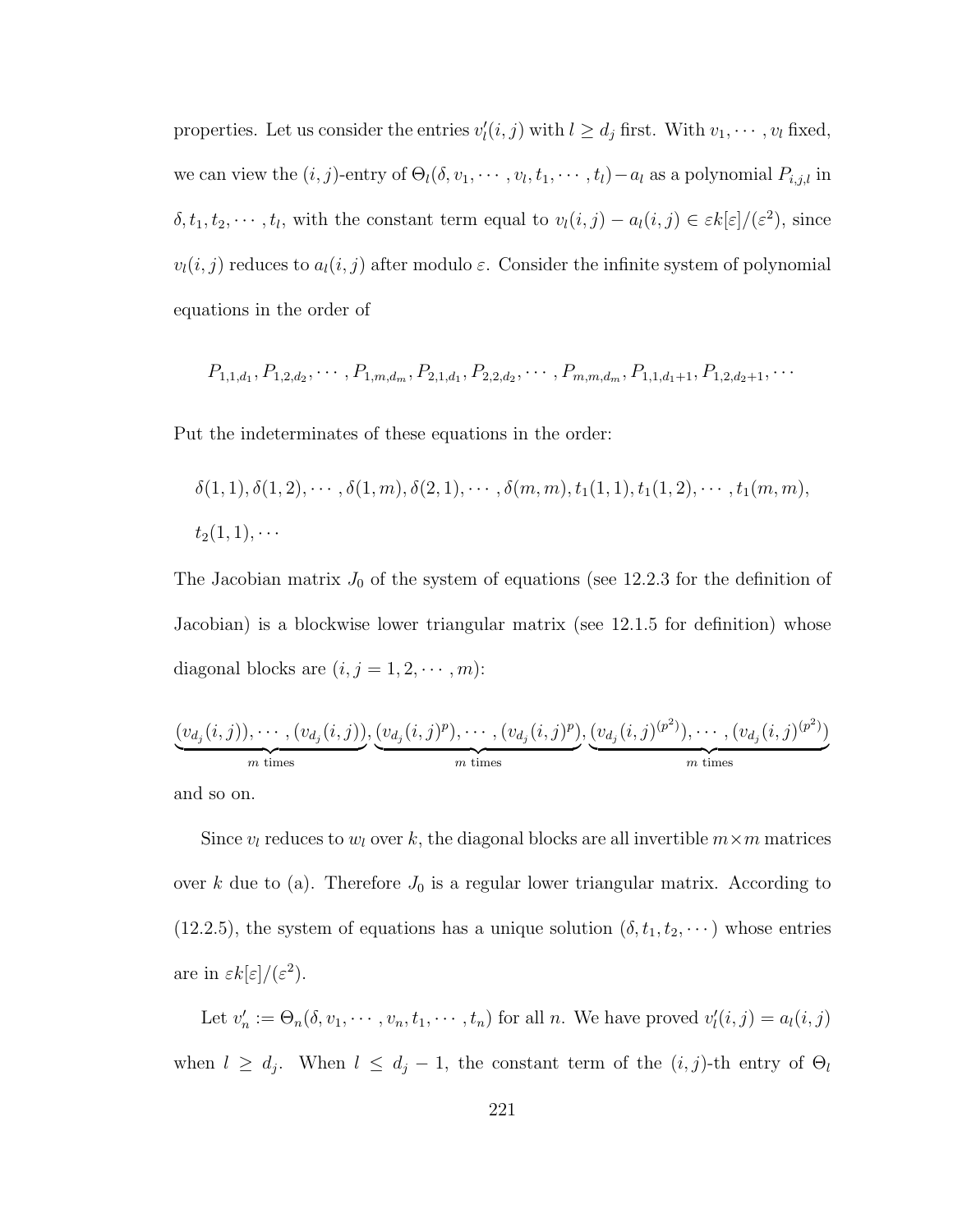is equal to  $v_l(i, j)$ , which reduces to  $w_l(i, j) = 0$  over k. Since we have known the entries of all the parameters  $\delta, t_1, t_2, \cdots, t_n$  are in  $\epsilon k[\epsilon]/(\epsilon^2)$ , we deduce that  $v'_l(i,j) \in \varepsilon k[\varepsilon]/(\varepsilon^2)$  when  $l \leq d_j - 1$ . This verifies our claim that every lifting of F over  $k[\varepsilon]/(\varepsilon^2)$  is  $\star$ -isomorphic to a lifting whose p-typical coordinate  $v'_1, v'_2, \cdots$ satisfies the property that  $v'_l(i,j) \in \varepsilon k[\varepsilon]/(\varepsilon^2)$  when  $l \leq d_j - 1$ , and  $v'_l(i,j) = a_l(i,j)$ when  $l \geq d_j$ . This proves  $\Psi : \mathcal{R} \to W(k)[S]$  is an isomorphism, and the theorem is proved.

## <span id="page-230-0"></span>13.3 The algorithm of computing the relabelling action

Thanks to  $(13.2.1)$ , we may and do identify R and the universal lifting of F with  $W(k)[[S]]$  and F from now on. Let  $\mathfrak{R} := (p, S)$  be the ideal of R. Define  $\sigma : \mathcal{R} \to \mathcal{R}$ by  $\sigma|_{W(k)}$  = the Frobenius automorphism, and  $\sigma(S_l) = S_l^{(p)}$  $\ell_{l}^{(p)}$ . This makes  $(\mathcal{R}, \mathfrak{a}, \sigma)$ into a Honda ring. Let  $W_1, W_2, \cdots$  be the *p*-typical coordinate of  $\mathcal{F}$ . By [\(13.2.1\)](#page-225-0),  $W_l^{\sigma} = W_l^{(p)}$ <sup> $\chi^{(p)}$ </sup> for all  $l = 1, 2, \cdots$ . According to [\(11.1.6\)](#page-188-0), the Honda coordinate and the p-typical coordinate of  $\mathcal F$  coincide with each other.

Define  $\eta := p - W_1 \partial - W_2 \partial^2 - \cdots \in \mathcal{R}_{\sigma}[[\partial]]^{m \times m}$ , then  $\log \mathcal{F}(X) = (p\eta^{-1}) * X$ by the definition of Honda coordinate (see [10.4.5](#page-173-2) and [10.4.7\)](#page-173-1). Let  $h : \mathcal{R} \to W(k)$ be the homomorphism that sends  $S_l(i, j)$  to 0. If we equip  $W(k)$  with the obvious structure of Honda ring  $(W(k), (p), \sigma)$ , h is a homomorphism between Honda rings.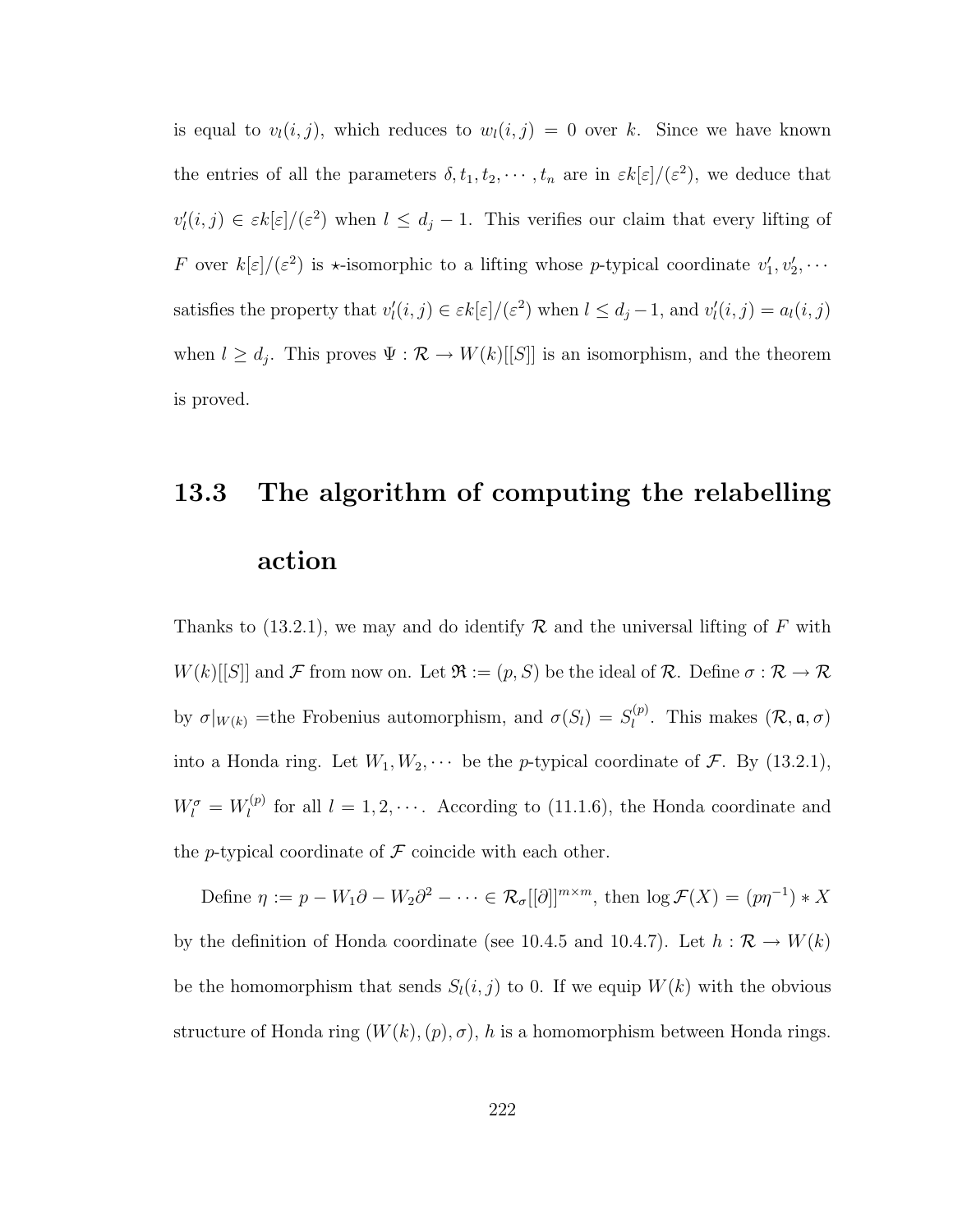The image of  $W_l(i, j)$  under h is equal to  $A_l(i, j)$ . Let  $A_l :=$  the  $m \times m$  matrix  $(A_l(i,j))_{1\leq i,j\leq m}$  over R, then  $h_*(\eta) = p - A_1\partial - A_2\partial^2 - \cdots \in W(k)_{\sigma}[[\partial]]^{m \times m}$ , which we will denote by  $\eta_A$  from now on. By [\(10.4.8\)](#page-173-0), we have the following description of End(X)  $\cong$  End(F) in terms of Honda's non-commutative formal power series:

$$
\{\theta \in W(k)_{\sigma}[[\partial]]^{m \times m}|\eta_{A}\theta\eta_{A}^{-1} \in W(k)_{\sigma}[[\partial]]^{m \times m}\}/W(k)_{\sigma}[[\partial]]^{m \times m}\eta_{A} \stackrel{\cong}{\longrightarrow} \text{End}(F)
$$

by sending  $c + \eta_A$  to  $(\log \mathcal{F})^{-1}(c * \log \mathcal{F}(X)).$ 

For  $\rho \in Aut(X) = End(X)^\times$ , let  $c = c(\rho)$  be a twisted formal power series in  $W(k)_{\sigma}[[\partial]]^{m \times m}$  such that  $\overline{(\log \mathcal{F})^{-1}(c * \log \mathcal{F}(X))} = \rho$ . Write  $c = \sum_{n=1}^{\infty}$  $n=0$  $c_n\partial^n$ , where  $c_n \in W(k)^{m \times m}$  for all n, and  $c_0 \in (W(k)^{m \times m})^{\times}$ . The algorithm of computing the relabelling action  $R_{\rho} : \mathcal{R} \to \mathcal{R}$  is as follows:

**Step 1.** Construct a formal group law  $\hat{\mathcal{F}}$  over  $\hat{\mathcal{R}}$  such that there exists a homomorphism from  $\mathcal F$  to  $\hat{\mathcal F}$  that induces  $\rho$  over k. The p-typical coordinate  $\hat W_1, \hat W_2, \cdots$ of  $\hat{\mathcal{F}}$  can be computed based on  $c_0, c_1, \cdots$  and the p-typical coordinate  $W_1, W_2, \cdots$ by an integral recursive formula (see [11.3.1\)](#page-186-0):

$$
\hat{W}_n = c_0^{-1} W_n c_0^{\sigma^n} - \sum_{i=1}^{n-1} c_0 c_{n-i} \hat{W}_i^{(p^{n-i})} + p c_0^{-1} c_n + \frac{1}{p} \sum_{k=1}^{n-1} \sum_{l=1}^{n-k} c_0^{-1} W_k c_0^{\sigma^k} \hat{a}_{n-k-l}^{\sigma^k} ((\hat{W}_l^{\sigma^k})^{(p^{n-k-l})} - (\hat{W}_l)^{(p^{n-l})})
$$

where  $\hat{a}_n = \sum$  $i_1+i_2+\cdots+i_r=n$  $p^{-t} \hat{W}_{i_1} \hat{W}_{i_2}^{(p^{i_1})}$  $\hat{W}_{i_2}^{(p^{i_1}, \dots + i_{r-1})}$  $e^{(p^{i_1 + \cdots + i_{r-1}})} \in p^{-n} \mathcal{R}^{m \times m}$  such that

$$
\log_{\hat{F}}(X) = \sum_{n=0}^{\infty} \hat{a}_n X^{p^n}
$$

**Step 2**. Compute the formal group law  $\mathcal{F}'$  over  $\mathcal{R}$  which is  $\star$ -isomorphic to  $\hat{\mathcal{F}}$  over R such that  $\mathcal{F}'$  could be realized as the pushforward of  $\mathcal{F}$  under an appropriate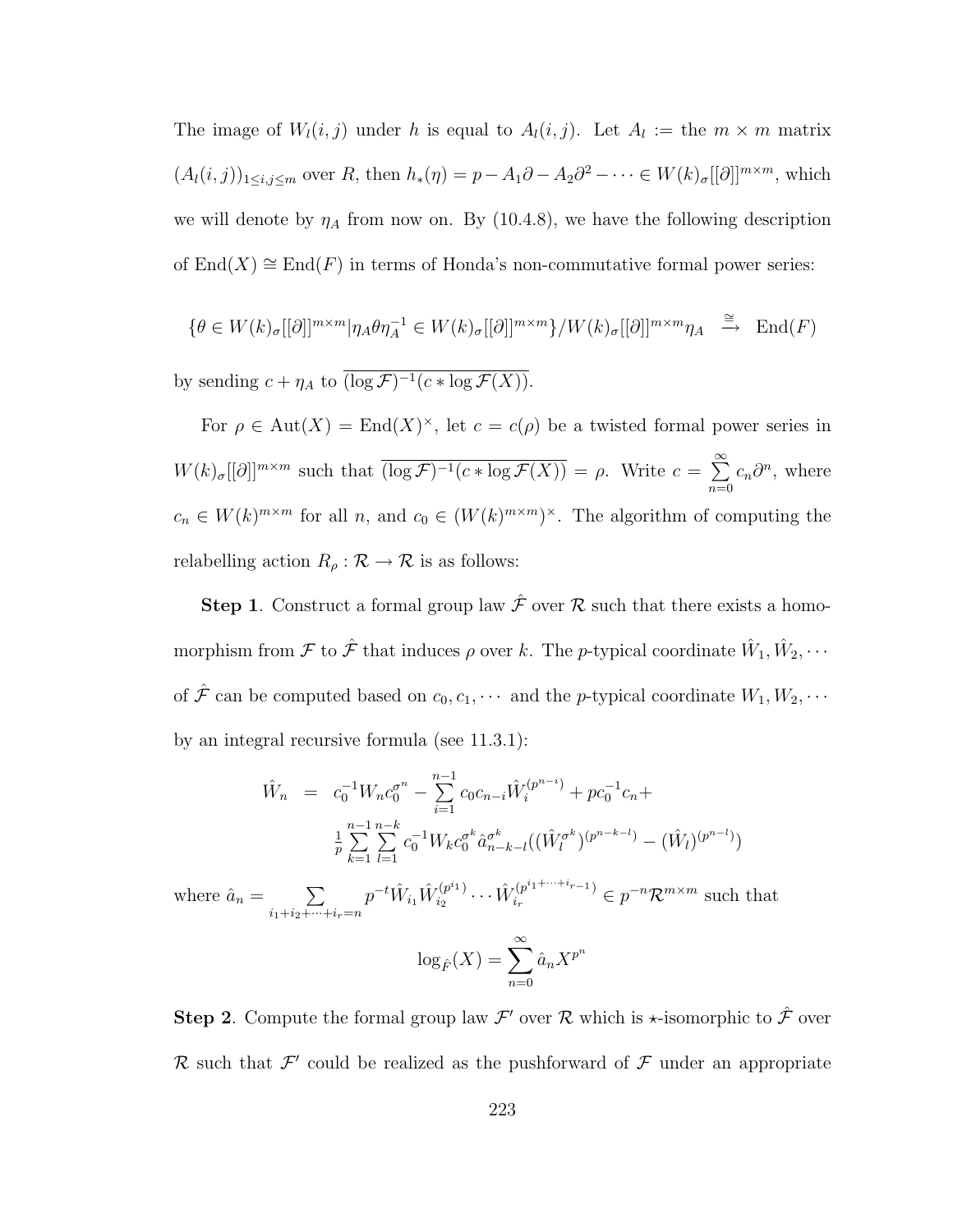endomorphism of  $\mathcal{R}$ . If we denote the *p*-typical coordinate of  $\mathcal{F}'$  by  $W'_1, W'_2, \cdots$ , then by our knowledge on the p-typical coordinate of  $\mathcal F$  (see [13.2.1\)](#page-225-0) the latter requirement is equivalent to saying for all  $i = 1, 2, \dots, m$ , we have  $W_l'(i, j) = W_l(i, j)$  if  $l \ge d_j$ , and  $W_l'(i, j) \equiv W_l'(i, j) \mod \mathfrak{m}_{\mathcal{R}}$  if  $l \leq d_j - 1$ . By [\(11.6.3\)](#page-206-0), the *p*-typical coordinates of the  $\star$ -isomorphic p-typical formal group laws  $\mathcal{F}'$  and  $\hat{\mathcal{F}}$  are connected via a system of infinitely many polynomial equations in the parameters  $D, T_1, T_2, \cdots$  and  $W'_l(i, j)$ with  $i, j = 1, 2, \cdots, m, l = 1, 2, \cdots, d_j - 1$ :

$$
\hat{W}_l(i,j) = \Theta_{l,i,j}(D, W'_1, \cdots, W'_l, T_1, \cdots, T_l), i, j = 1, 2, \cdots, m, l = 1, 2, \cdots
$$
 (13.3.a)

<span id="page-232-0"></span>**Proposition 13.3.1.** (a) For  $i, j = 1, 2, \cdots, m$  and  $l = 1, 2, \cdots, d_j - 1$ , there exists a unique formal power series  $P_{l,i,j}(D,T_1,T_2,\cdots,T_l)$  in  $D,T_1,T_2,\cdots,T_l$ , such that  $\hat{W}_{l}(i,j) = \Theta_{l,i,j}(D, A_1 + P_1, \cdots, A_l + P_l, T_1, \cdots, T_l)$ , where  $P_l = (P_{l,i,j})_{i,j=1,2,\cdots,m}$ , and  $P_{l,i,j} := 0$  if  $l \geq d_j$ .

(b) Let  $\tilde{\Theta}_{l,i,j}(D,T_1,\cdots,T_l) := \Theta_{l,i,j}(D,A_1+P_1,\cdots,A_l+P_l,T_1,\cdots,T_l)$ , then the system of equations

$$
\hat{W}_l(i,j) = \tilde{\Theta}_{l,i,j}(D, T_1, \cdots, T_l), i, j = 1, 2, \cdots, m, l = d_j, d_j + 1, \cdots
$$

has a unique solution  $(D, T_1, T_2, \dots) = (\delta, t_1, t_2, \dots)$  in  $\mathfrak{m}_{\mathcal{R}}^{m \times m}$ .

(c) Let  $W'_l := P_l(\delta, t_1, \dots, t_l)$ , then  $W'_l \equiv \hat{W}_l \equiv W_l \mod \mathfrak{m}_{\mathcal{R}}$  for all  $l = 1, 2, \dots$ . In particular, the p-typical formal group law  $\mathcal{F}'$  with p-typical coordinate  $W'_1, W'_2, \cdots$ is  $\star$ -isomorphic to  $\hat{\mathcal{F}}$ .

**Corollary 13.3.2.** The relabelling action  $R_\rho : \mathcal{R} = W(k)[[S]] \to \mathcal{R} = W(k)[[S]]$  is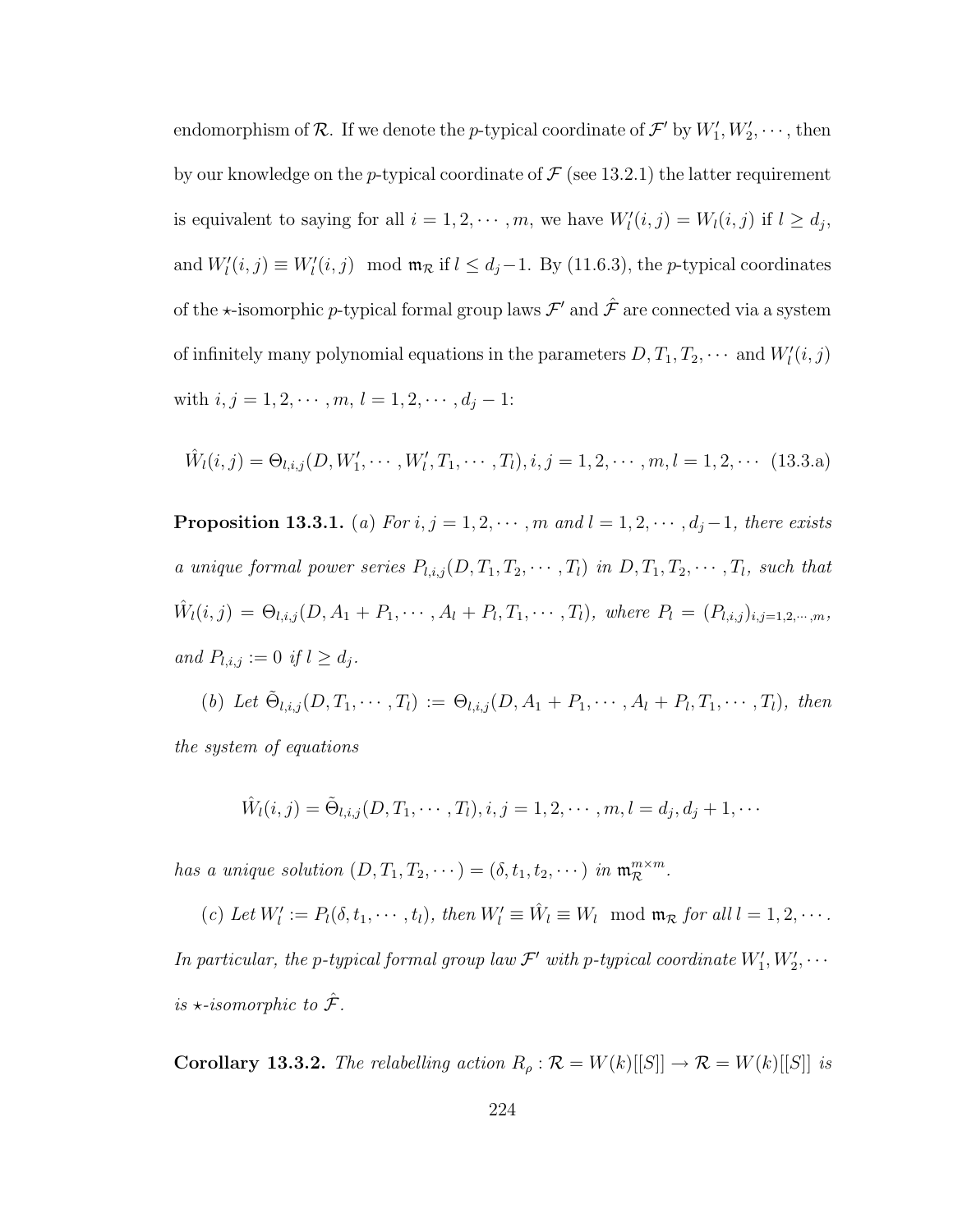the W(k)-endomorphism that sends  $S_l(i, j)$  to  $P_{l,i,j}(\delta, t_1, t_2, \dots)$ .

#### Proof of [13.3.1](#page-232-0):

We first prove (a). By the definition of  $\Theta_{l,i,j}$ , if we evaluate  $W'_{s} = A_{s}$ , then  $\Theta_{l,i,j}(D,A_1,\dots, A_l,T_1,\dots,T_l)\equiv A_l(i,j) \mod (p,D,T)$ , where  $(D,T)$  is the ideal generated by the  $D(i, j)$  and  $T_l(i, j)$ 's. On the other hand, since  $\hat{\mathcal{F}}$  reduces to F over k, we have  $\hat{W}_l(i,j) \equiv W_l(i,j) \equiv A_l(i,j) \mod \mathfrak{m}_{\mathcal{R}}$ . Therefore if we write the equation as

$$
\Theta_{l,i,j}(D, A_1 + P_1, \cdots, A_l + P_l, T_1, \cdots, T_l) - \Theta_{l,i,j}(D, A_1, \cdots, A_l, T_1, \cdots, T_l)
$$
  
=  $\hat{W}_l(i,j) - \Theta_{l,i,j}(D, A_1, \cdots, A_l, T_1, \cdots, T_l)$ 

the right hand side is in  $\mathfrak{m}_{\mathcal{R}}$ . View this as a system  $\Theta$  of mn polynomial equations in  $P_l(i, j)$  with  $i, j = 1, 2, \cdots, m$  and  $l = 1, 2, \cdots, d_j-1$ , its Jacobian  $J(\Theta)$ 's evaluation at  $P_1 = P_2 = \cdots = 0$  is congruent to the identity matrix modulo  $(p, D, T)$  (see [11.6.5\)](#page-208-0). Now (a) follows from [\(12.2.7\)](#page-219-0).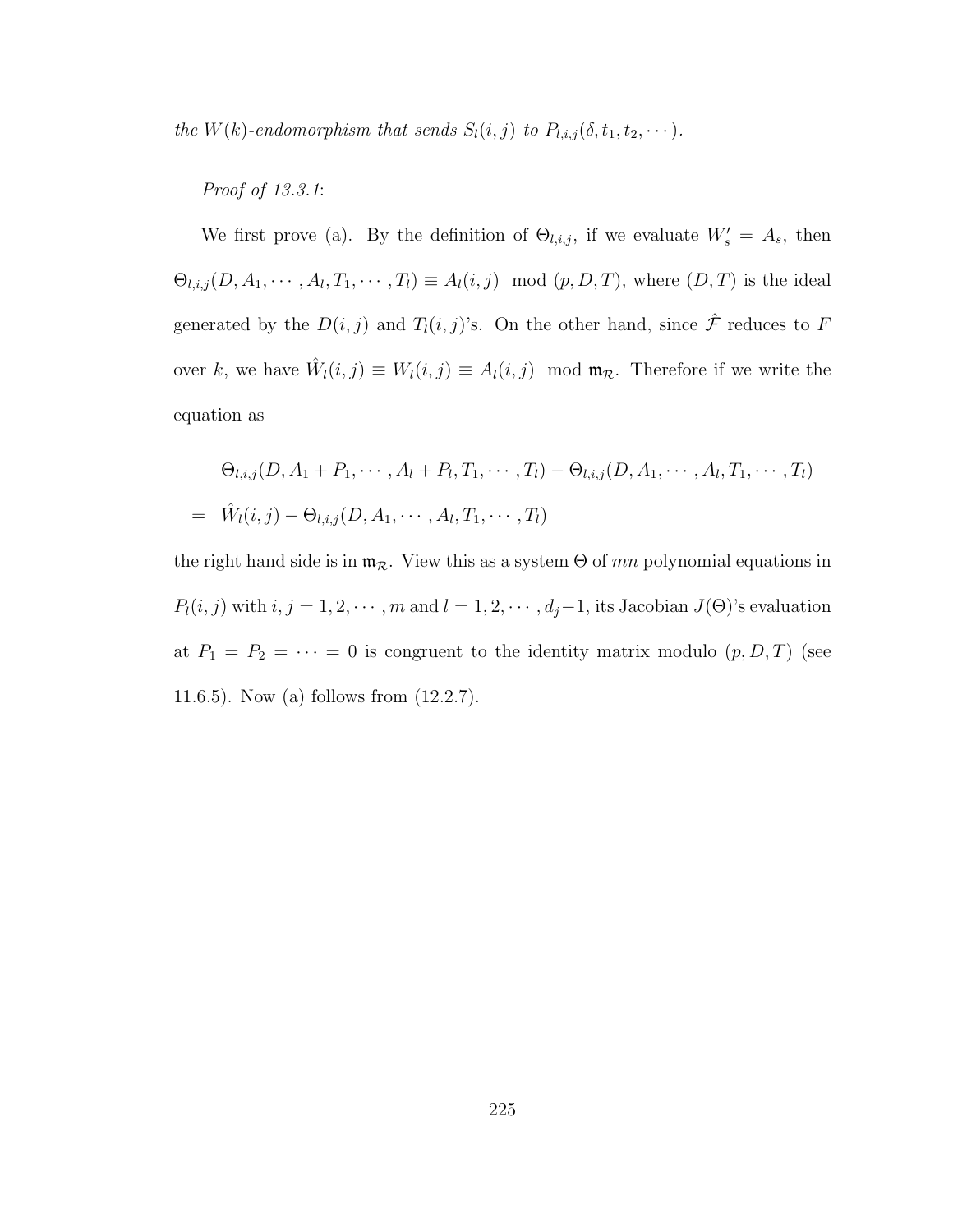To prove (b), put the equations in the order of

$$
\tilde{\Theta}_{d_1,1,1} - W_{d_1}(1,1) = \hat{W}_{d_1}(1,1) - W_{d_1}(1,1)
$$
\n
$$
\tilde{\Theta}_{d_2,1,2} - W_{d_2}(1,2) = \hat{W}_{d_2}(1,2) - W_{d_2}(1,2)
$$
\n
$$
\vdots
$$
\n
$$
\tilde{\Theta}_{d_m,1,m} - W_{d_m}(1,m) = \hat{W}_{d_m}(1,m) - W_{d_m}(1,m)
$$
\n
$$
\tilde{\Theta}_{d_1,2,1} - W_{d_1}(2,1) = \hat{W}_{d_1}(2,1) - W_{d_1}(2,1)
$$
\n
$$
\vdots
$$
\n
$$
\tilde{\Theta}_{d_m,m,m} - W_{d_m}(m,m) = \hat{W}_{d_m}(m,m) - W_{d_m}(m,m)
$$
\n
$$
\tilde{\Theta}_{d_1+1,1,1} - W_{d_1+1}(1,1) = \hat{W}_{d_1+1}(1,1) - W_{d_1+1}(1,1)
$$
\n
$$
\tilde{\Theta}_{d_2+1,1,2} - W_{d_2+1}(1,2) = \hat{W}_{d_2+1}(1,2) - W_{d_2+1}(1,2)
$$
\n
$$
\vdots
$$

The left hand sides are all polynomials in finitely many indeterminates among  $D(i, j), T_l(i, j)$  and do not have constant terms since  $W_l'(i, j) = W_l(i, j)$  when  $l \ge d_j$ . The right hand sides are all in  $\mathfrak{m}_{\mathcal{R}}$ . Denote by  $\Omega$  the  $m^2 \times m^2$  block matrix whose diagonal  $m \times m$  blocks are  $(W_{d_j}(i,j))_{1 \leq i,j \leq m}$  and zero elsewhere. For every positive integer d, denote by  $\Omega[-d]$  the  $m^2 \times m^2$  block matrix whose diagonal  $m \times m$  blocks are  $(S_{d_j-d}(i,j))_{1\leq i,j\leq m}$  and zero elsewhere. If  $d>d_j$ , we treat  $S_{d_j-d}(i,j)=0$ . Let  $J_0(\tilde{\Theta})$  be the Jacobian  $J(\tilde{\Theta})$ 's evaluation at **0**, then  $J_0(\tilde{\Theta}) = J_1 + N_1$ , where  $J_1$  a blockwise lower triangular matrix with diagonal blocks equal to  $\Omega, \Omega^{(p)}, \Omega^{(p^2)}, \cdots$ ,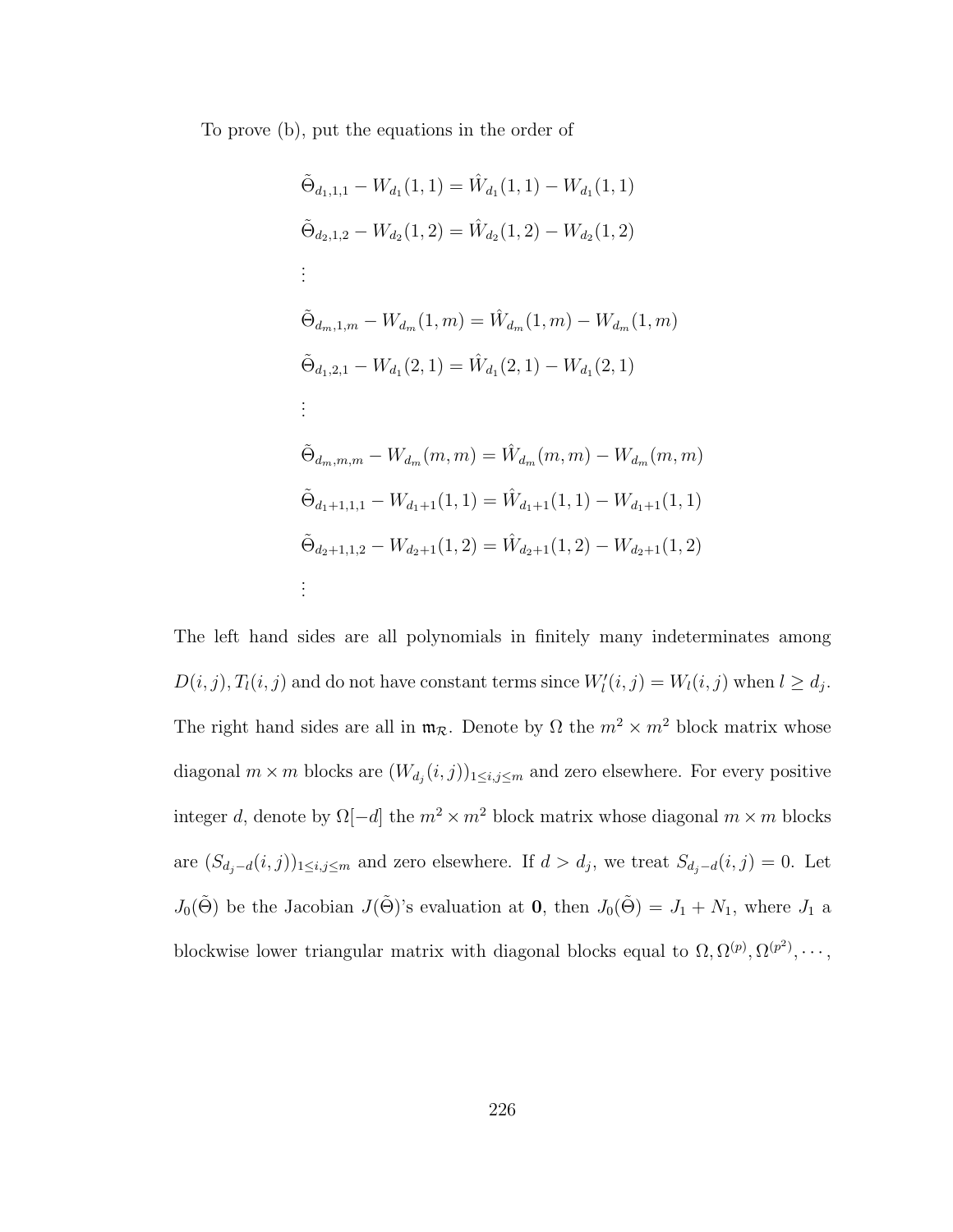and  $N_1$  is a blockwise upper triangular matrix in the form

$$
\begin{pmatrix}\n0 & \Omega[-1]^{(p)} & \Omega[-2]^{(p^2)} & \Omega[-3]^{(p^3)} & \cdots \\
0 & \Omega[-1]^{(p^2)} & \Omega[-2]^{(p^3)} & \cdots \\
0 & \Omega[-1]^{(p^3)} & \cdots \\
0 & \cdots & \cdots \\
0 & \cdots & \cdots\n\end{pmatrix}
$$

By [\(13.2.1\)](#page-225-0)  $J_1$  is regular. Since  $\Omega[-d] = 0$  if  $d > \max\{d_j | j = 1, 2, \cdots, m\}, N_1$ is row-converging. Therefore by [\(12.1.6\)](#page-212-0) the Jacobian  $J(\tilde{\Theta})$ 's evaluation at **0** is row-converging with a row-converging right inverse. Note that each equation only involves finitely many indeterminates, hence the Jacobian  $J(\tilde{\Theta})$  is equal to  $J_0(\tilde{\Theta})$  +  $N_0$ , where  $N_0$ 's entries are in  $\mathfrak{x} \subset \mathcal{R}\langle X\rangle$  and each row of  $N_0$  only contains finitely many nonzero entries. By  $(12.2.5)$  and  $(12.2.6)$ ,  $(b)$  is proved.

To prove (c), it suffices to notice that  $P_{l,i,j}$ 's evaluation at  $D = T_1 = T_2 = \cdots = 0$ is equal to  $\hat{W}_l(i,j)$ . Therefore  $W'_l(i,j) \equiv \hat{W}_l(i,j) \mod \mathfrak{m}_{\mathcal{R}}$  when  $l \leq d_j - 1$ , while  $\hat{W}_l \equiv W_l \mod \mathfrak{m}_{\mathcal{R}}$  follows from the construction of  $\hat{\mathcal{F}}$ . When  $l \geq d_j$ ,  $W'_l(i,j)$  was set to be equal to  $W_l(i, j)$ . This concludes the proof.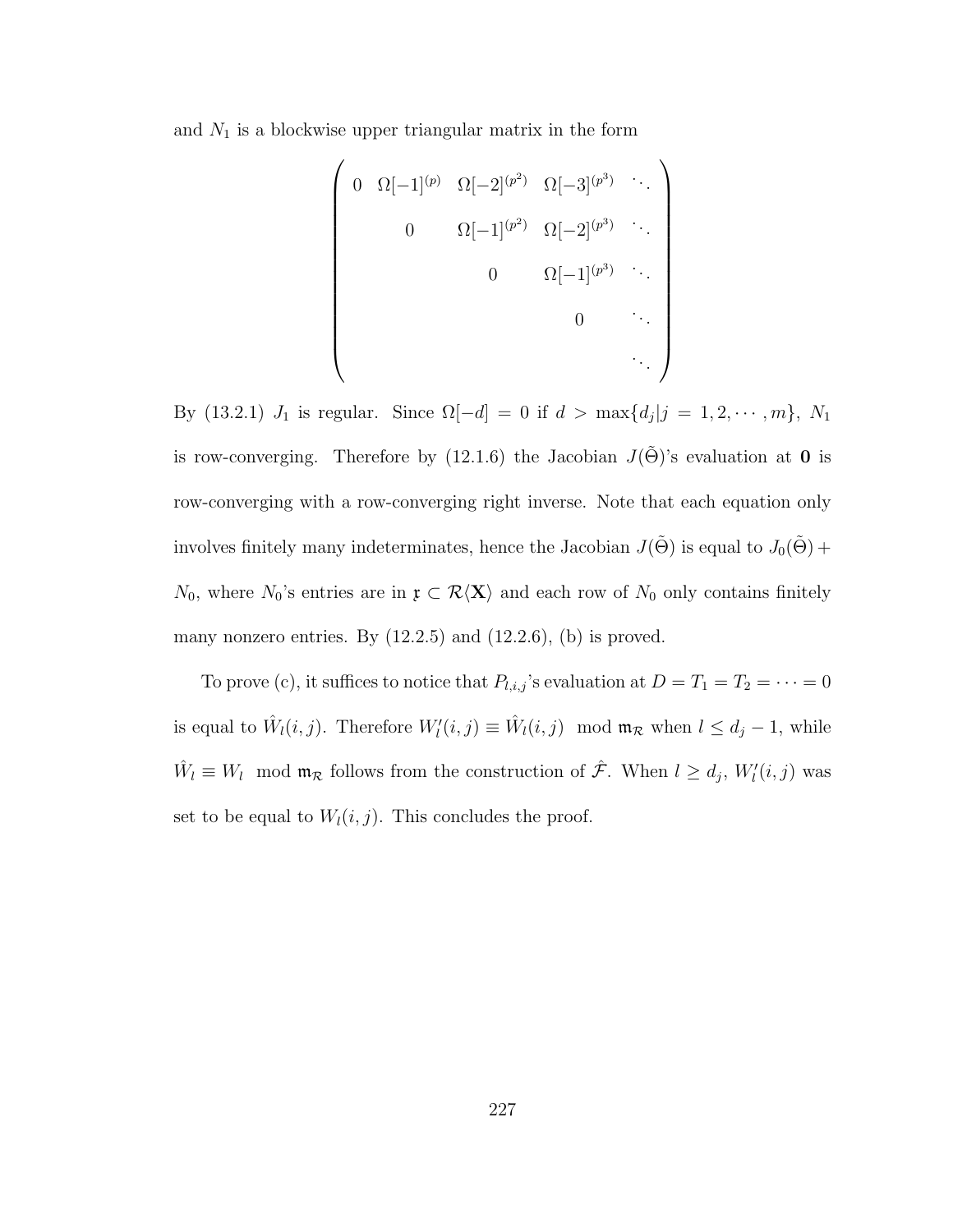# 13.4 Asymptotic expansions of the relabelling action over the characteristic  $p$  fiber

We are interested in the endomorphism  $\overline{R}_{\rho}$  of  $\mathcal{R}/p\mathcal{R}$  induced by the relabelling action  $R_{\rho}$ . For the simplicity of notations, we use capital letter to implicate the p-typical coordinate of a p-typical formal group law over  $\mathcal{R}$ , and the regular letter to stand for its reduction modulo p. Since  $\mathcal{R} \cong W(k)[[S]] := W(k)[[S_l(i,j); i, j =$  $1, 2, \cdots, m, l = 1, 2, \cdots, d_j-1$ ] by [\(13.2.1\)](#page-225-0), we are reduced to computing  $R_{\rho}(S_l(i,j))$ mod p in k[[S]]. In terms of the notations in [\(13.3\)](#page-230-0), we want to compute  $w_l' - w_l (=$  $W'_l - W_l \mod p$ .

Definition 13.4.1. For  $x \in k[[S]]$  (resp.  $W(k)[[S]]$ ), let ord<sub>u</sub> $(x)$  be the largest integer d such that  $x \in \mathfrak{m}^d$  (resp.  $\mathfrak{m}_\mathcal{R}^d$ ). For  $x = (x_{i,j}) \in k[[S]]^{m \times m}$  (resp.  $W(k)[[S]]^{m \times m}$ ), let  $\text{ord}_u(x) := \min{\{\text{ord}_u(x_{i,j}) | 1 \le i, j \le m\}}.$ 

There exist natural filtrations for  $\rho \in Aut(X)$  and  $R_\rho \in Aut(\mathcal{R}/p\mathcal{R})$  as analogies of ramification groups:

$$
Aut(X) \supset 1 + pEnd(X) \supset 1 + p^2End(X) \supset \cdots
$$

and

$$
Aut(\mathcal{R}/p\mathcal{R}) \supset \mathrm{Fil}^2(\mathrm{Aut}(\mathcal{R}/p\mathcal{R})) \supset \mathrm{Fil}^3(\mathrm{Aut}(\mathcal{R}/p\mathcal{R})) \supset \cdots
$$

where  $\text{Fil}^r(\text{Aut}(\mathcal{R}/p\mathcal{R}))$  is defined to be

$$
\{\varphi \in \text{Aut}(k[[S]])|\varphi(S_l(i,j)) \equiv S_l(i,j) \text{mod } J_i \geq r, i,j = 1,\cdots,m, l = 1,2,\cdots\}
$$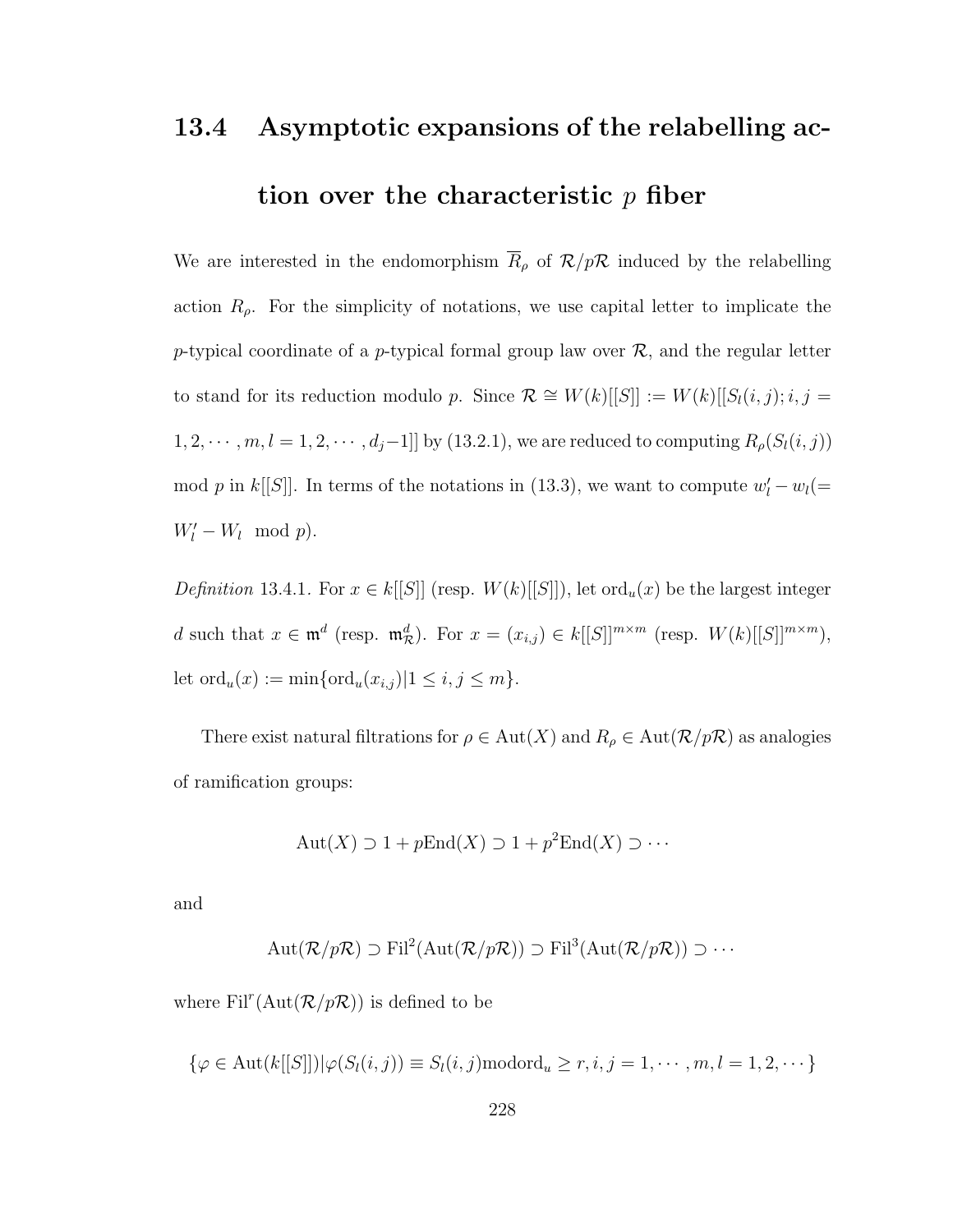Note that  $\text{Fil}^r(\text{Aut}(\mathcal{R}/p\mathcal{R}))$  does not depend on the choice of the coordinates  $S_l(i, j)$ . In fact, if  $f : k[[S]] \to k[[S]]$  is an isomorphism and  $\varphi(S) \equiv S \mod \text{ord}_u \ge$ r, then we also have  $f^{-1} \circ \varphi \circ f(S) = f^{-1}(f(S) + \text{ord}_u \ge r) \equiv S \mod \text{ord}_u \ge r$  by Taylor expansion.

We would like to study the asymptotic behaviour of  $\overline{R}_{\rho}$  as  $\rho \to 1$ , with respect to these two filtrations. Moreover, for fixed  $\rho \in Aut(X)$  and order N, we describe the process of computing  $\overline{R}_{\rho}(S_l(i,j))$  mod ord<sub>u</sub>  $\geq N$ .

<span id="page-237-0"></span>**Theorem 13.4.2.** If  $M \ge \max\{d_j | j = 1, 2, \cdots, m\} - 1$  and  $\rho \in 1 + p^M \text{End}(X)$ , then  $R_{\rho} \in \text{Fil}^{p^M} \text{Aut}(X)$ .

<span id="page-237-1"></span>**Theorem 13.4.3.** Let M, N be given integers. There exists an integer  $K = K(M, N)$ that only depends on M, N, and a polynomial  $S_{l,i,j}(x_1, x_2, \dots, x_K)$  (here  $x_s$  is short for  $m^2$  indeterminates  $x_s(1,1), x_s(1,2), \cdots, x_s(m,m)$  with degree  $\leq Np^{-M}$  over  $k[[S]]$  that only depends on M, N and X, such that

$$
\overline{R}_{\rho}(S_l(i,j)) - S_l(i,j) \equiv S_{l,i,j}(\hat{w}_{M+1} - w_{M+1}, \hat{w}_{M+2} - w_{M+2}, \cdots, \hat{w}_{M+K} - w_{M+K})
$$
  
mod  $ord_u \ge N$ 

Before proving the theorems, we first make some notations.

- Let  $c = c_0 + c_1 \partial + c_2 \partial^2 + \cdots$  be a twisted formal power series in  $\mathcal{R}_{\sigma}[[\partial]]^{m \times m}$ that corresponds to  $\rho \in Aut(X)$ .
- Let  $\mathcal{I} := \text{Map}(\{(l, i, j)|1 \leq i, j \leq m, 1 \leq l \leq d_j 1\}, \mathbb{N})$ . If  $I \in \mathcal{I}$ , let  $S^I$  be short for  $\prod S_l(i,j)^{I(l,i,j)}$ .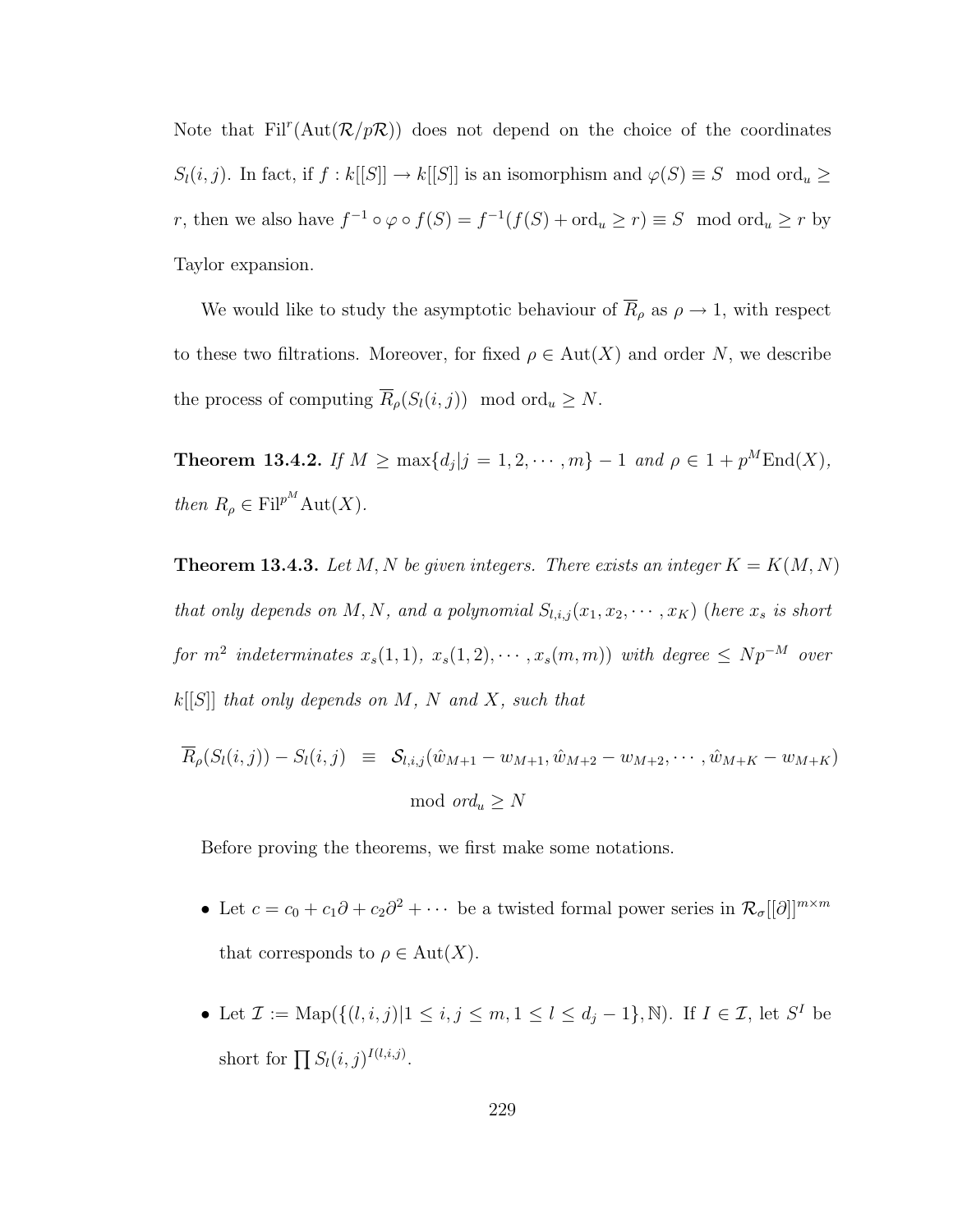• Write  $\hat{W}_n(i,j) - W_n(i,j)$  in  $\mathcal{R} \cong W(k) [[S]]$  as  $\sum$ I∈I  $a_I S^I$  where  $a_I \in W(k)$ , define  $\Delta(n, r; i, j) := \sum$  $I:\text{ord}_p(a_I)=r$  $a_I S^I$ , and  $\Sigma(n,r;i,j) := \sum^r$  $_{l=0}$  $\Delta(n, l)$ . Define  $\Delta(n,r) := (\Delta(n,r;i,j))_{1 \le i,j \le m}$ , and  $\Sigma(n,r) := (\Sigma(n,r;i,j))_{1 \le i,j \le m}$ .

By these definitions we know that  $\Sigma(n,r) = \Sigma(n,r-1) + \Delta(n,r)$ ,  $\hat{W}_n - W_n =$  $\sum_{i=1}^{\infty}$  $r=0$  $\Delta(n,r)$ , and  $p^r | \Delta(n,r)$ .

<span id="page-238-0"></span>**Proposition 13.4.4.** Suppose  $c_0 = 1 + p^M \gamma_0$ ,  $c_i = p^M \gamma_i$  for  $i = 1, 2, \cdots$ . If

 $r \leq M-1$ , then

$$
\Sigma(n,r) \equiv \frac{1}{p} \sum_{i=1}^{n-1} \sum_{l=1}^{n-i} \sum_{s=1}^{p^{n-i-l}} W_i a_{n-i-l}^{\sigma^i} {p^{n-i-l} \choose s} (W_l^{(p^{n-l}-p^{i}s)} * (\Sigma(l,r)^{\sigma^i})^{(s)} -
$$
  
\n
$$
\frac{1}{p} \sum_{i=1}^{n-1} \sum_{l=1}^{n-i} \sum_{s=1}^{p^{n-l}} W_i a_{n-i-l}^{\sigma^i} {p^{n-i} \choose s} (W_l^{(p^{n-l}-s)} * \Sigma(l,r)^{(s)})
$$
  
\n
$$
+ \sum_{i=1}^{n-1} \sum_{l=1}^{n-i} \sum_{s=0}^{p^{n-i-l}-1} \frac{1}{p} {p^{n-i-l}-1 \choose s} W_i W_1^{(p^{i})} W_1^{(p^{i+1})} \cdots W_1^{(p^{n-l-1})}
$$
  
\n
$$
(W_l^{(p^{i}s)} * (\Sigma(l,r)^{\sigma^i})^{(p^{n-i-l}-s-1)} * \Delta(l,r+1)^{\sigma^i}) \mod p^{r+1}
$$

Proof. Recall from (see [11.3.1\)](#page-186-0) that

$$
\hat{W}_n = c_0^{-1} W_n c_0^{\sigma^n} - \sum_{i=1}^{n-1} c_0 c_{n-i} \hat{W}_i^{(p^{n-i})} + p c_0^{-1} c_n + \frac{1}{p} \sum_{i=1}^{n-1} \sum_{l=1}^{n-i} c_0^{-1} W_i c_0^{\sigma^k} \hat{a}_{n-i-l}^{\sigma^i} ((\hat{W}_l^{\sigma^i})^{(p^{n-i-1})} - (\hat{W}_l)^{(p^{n-i})})
$$

By [\(11.2.2\)](#page-189-0),  $c_0^{\sigma^i} \hat{a}_{n-i-l}^{\sigma^i} = \sum_{l=0}^{n-i-l}$  $j=0$  $a_i^{\sigma^i}$  $g^i c_{n-i-l-j}^{\sigma^{i+j}} \equiv a_{n-i-l} \mod p^{M-(n-i-l)}$ R. By [\(11.1.2\)](#page-186-1),  $p^{n-i-l+1}$ |( $(\hat{W}^{\sigma^i}_l)$  $\widehat{u}^{\sigma^i}(p^{n-i-l}) - (\widehat{W}_l)^{(p^{n-l})}$ . Since  $r+1 \leq M$ , if we are only interested in  $\hat{W}_n$  modulo  $p^{r+1}$ , we could replace  $c_0^{\sigma^k} \hat{a}_{n-i-l}^{\sigma^i}$  with  $a_j^{\sigma^i}$  $j^{\sigma^i}$  in the formula. Based on similar reasons, we can simplify other terms in the formula into the following after modulo  $p^{r+1}$ :

$$
\Sigma(n,r) \equiv \frac{1}{p} \sum_{i=1}^{n-1} \sum_{l=1}^{n-i} W_i a_{n-i-l}^{\sigma^i} ((\hat{W}_l^{\sigma^i})^{(p^{n-i-l})} - (\hat{W}_l)^{(p^{n-l})}) \mod p^{r+1}
$$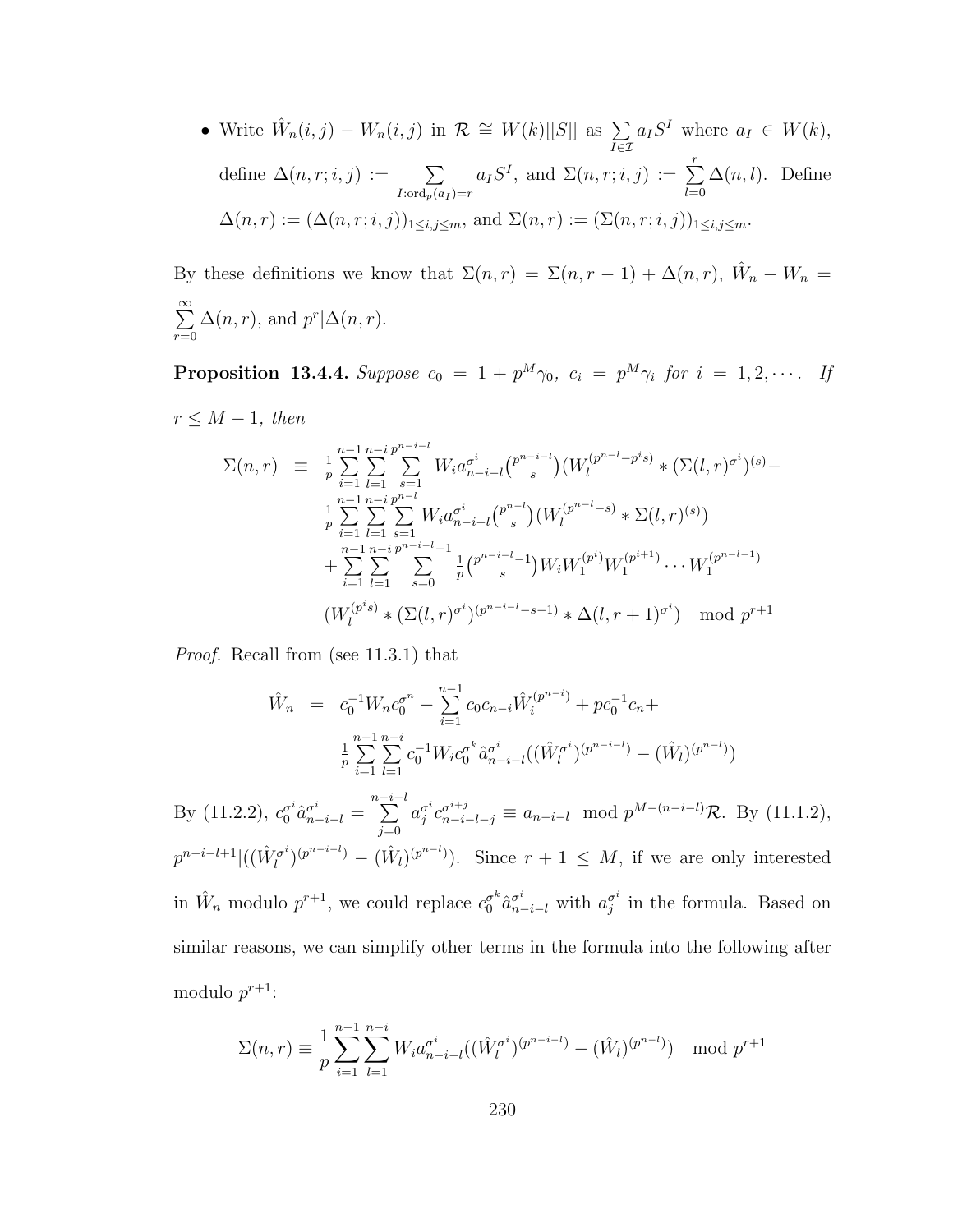By [\(11.1.5\)](#page-187-0), the right hand side modulo  $p^{r+1}$  is further congruent to

$$
\frac{1}{p} \sum_{i=1}^{n-1} \sum_{l=1}^{n-i} W_i a_{n-i-l}^{\sigma^i} ((W_l^{(p^i)} + \Sigma(l, r+1)^{\sigma^i})^{(p^{n-i-l})} - (W_l + \Sigma(l, r))^{(p^{n-l})})
$$
\n
$$
\equiv \frac{1}{p} \sum_{i=1}^{n-1} \sum_{l=1}^{n-i} W_i a_{n-i-l}^{\sigma^i} ((W_l^{(p^i)} + \Sigma(l, r)^{\sigma^i})^{(p^{n-i-l})} - (W_l + \Sigma(l, r))^{(p^{n-l})}) +
$$
\n
$$
\sum_{i=1}^{n-1} \sum_{l=1}^{n-i} \frac{1}{p^{n-i-l+1}} W_i W_1^{(p^i)} W_1^{(p^{i+1})} \cdots W_1^{(p^{n-l-1})} ((W_l^{(p^i)} + \Sigma(l, r+1)^{\sigma^i})^{(p^{n-i-l})})
$$
\n
$$
-(W_l^{(p^i)} + \Sigma(l, r)^{\sigma^i})^{(p^{n-i-l})})
$$

Note that

$$
(W_l^{(p^i)} + \Sigma(l, r+1)^{\sigma^i})^{(p^{n-i-l})} - (W_l^{(p^i)} + \Sigma(l, r)^{\sigma^i})^{(p^{n-i-l})}
$$
\n
$$
= \sum_{s=0}^{p^{n-i-l}-1} \binom{p^{n-i-l}}{s} W_l^{(p^is)} * ((\Sigma(l, r+1)^{\sigma^i})^{(p^{n-i-l}-s)} - (\Sigma(l, r)^{\sigma^i})^{(p^{n-i-l}-s)})
$$
\n
$$
= \sum_{s=0}^{p^{n-i-l}-1} W_l^{(p^is)} * (\sum_{j=1}^{p^{n-i-l}-s} \binom{p^{n-i-l}}{s} \binom{p^{n-i-l}-s}{j} (\Sigma(l, r)^{\sigma^i})^{(p^{n-i-l}-s-j)}
$$
\n
$$
*(\Delta(l, r+1)^{\sigma^i})^{(j)})
$$

In the last line, if we assume  $p^{\alpha}||j$ , then  $\binom{p^{n-i-1}}{s}$  ${s^{-i-l}\choose s} {p^{n-i-l}-s\choose j}$  $\binom{p^{n-i-l}}{j} \;=\; \binom{p^{n-i-l}}{j}$  ${j \choose j} {p^{n-i-l}-j \choose s}$  $s^{i-i-j}$ ) is divisible by  $n-i-l-\alpha$  by [\(11.1.4\)](#page-187-1). Thus the last line is divisible by  $p^{j(r+1)+n-i-l-\alpha}$ . Since  $j(r+1)+n-i-l-\alpha \geq (r+1)+(n-i-l+j-\alpha-1) \geq (r+1)+(n-i-l+p^{\alpha}-\alpha-1),$ it would have no contribution to  $\Sigma(n,r)$  mod  $p^{r+1}$  unless  $j = p^{\alpha} = \alpha + 1$ , which forces  $j = 1$  (here we have used the assumption that  $p > 2$ ). This proves

$$
\frac{1}{p} \sum_{i=1}^{n-1} \sum_{l=1}^{n-i} W_i a_{n-i-l}^{\sigma^i} ((W_l^{(p^i)} + \Sigma(l, r+1)^{\sigma^i})^{(p^{n-i-l})} - (W_l + \Sigma(l, r))^{(p^{n-l})})
$$
\n
$$
\equiv \frac{1}{p} \sum_{i=1}^{n-1} \sum_{l=1}^{n-i} \sum_{s=1}^{p^{n-i-l}} W_i a_{n-i-l}^{\sigma^i} (p^{n-i-l}) (W_l^{(p^{n-l}-p^is)} * (\Sigma(l, r)^{\sigma^i})^{(s)}) -
$$
\n
$$
\frac{1}{p} \sum_{i=1}^{n-1} \sum_{l=1}^{n-i} \sum_{s=1}^{p^{n-l}} W_i a_{n-i-l}^{\sigma^i} (p^{n-l}) (W_l^{(p^{n-l}-s)} * \Sigma(l, r)^{(s)}) +
$$
\n
$$
\sum_{i=1}^{n-1} \sum_{l=1}^{n-i} \sum_{s=0}^{p^{n-i-l}-1} \frac{1}{p} (p^{n-i-l}-1) W_i W_1^{(p^i)} W_1^{(p^{i+1})} \cdots W_1^{(p^{n-l-1})}
$$
\n
$$
(W_l^{(p^is)} * (\Sigma(l, r)^{\sigma^i})^{(p^{n-i-l}-s-1)} * \Delta(l, r+1)^{\sigma^i}) \mod p^{r+1}
$$

This concludes the proof.

231

 $\Box$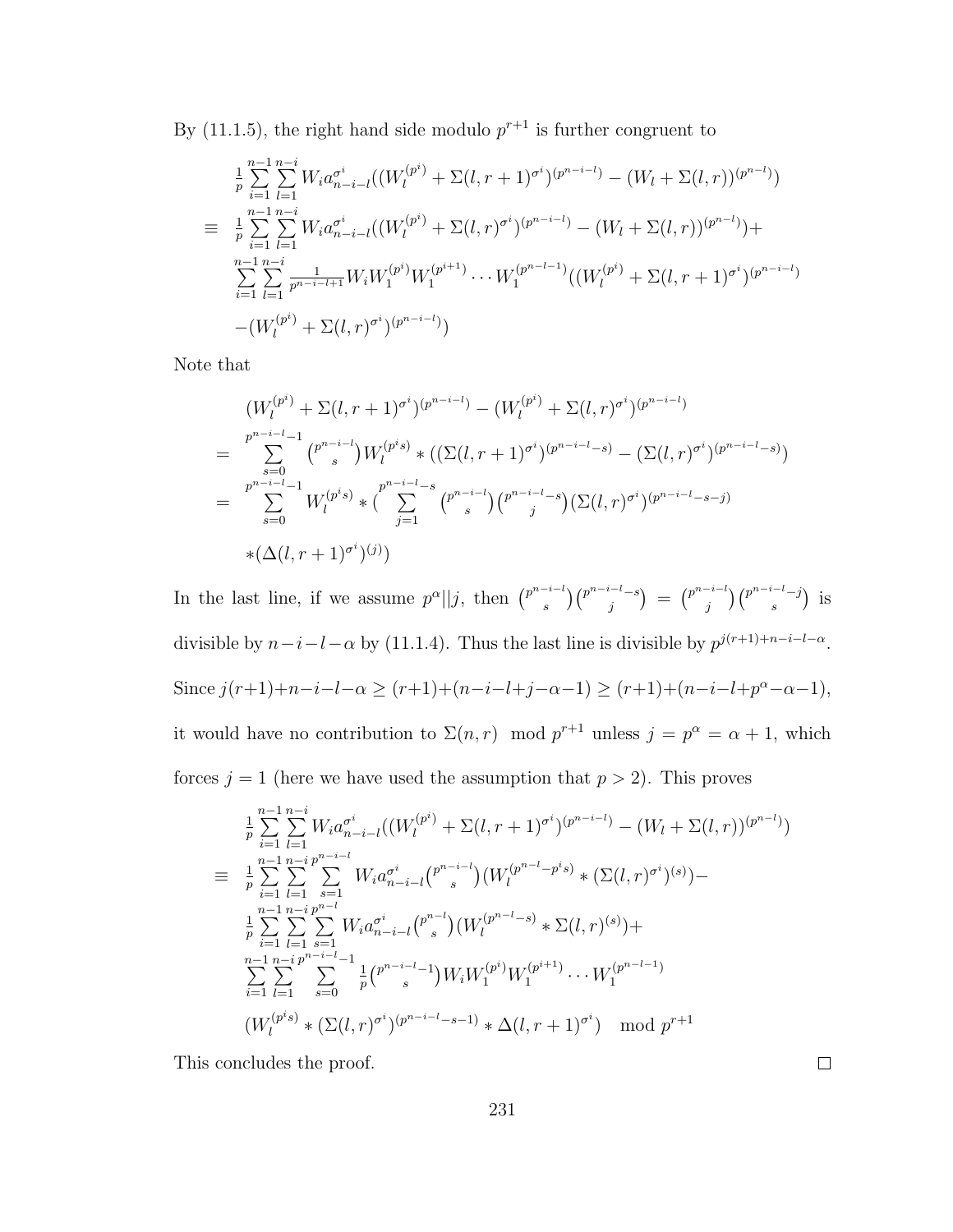<span id="page-240-0"></span>**Corollary 13.4.5.** Suppose  $c_0 = 1 + p^M \gamma_0$ ,  $c_i = p^M \gamma_i$  for  $i = 1, 2, \cdots$ .

(a) If  $n \leq M$ , then  $\hat{W}_n \equiv W_n \mod p^{M+1-n}$ . (b)  $\hat{W}_{M+1} - W_{M+1} \equiv W_1 W_1^{(p)}$  $W_1^{(p)} \cdots W_1^{(p^{M-1})} \Delta(1,M)^{\sigma^M}.$ 

*Proof.* We claim that  $\Sigma(n,r) = 0$  for  $n + r \leq M$ , and  $\Delta(n, M + 1 - n) = W_1 \Delta(n 1, M + 2 - n^{\sigma}$  for  $2 \le n \le M + 1$ . Prove the first claim by induction on *n*. When  $n = 1, \hat{W}_1 = c_0^{-1} W_1 c_0^{\sigma} \equiv W_1 \mod p^M$ , hence  $\Sigma(1, r) = 0$  for  $r \leq M - 1$ . The induction step follows immediately from the formula in [\(13.4.4\)](#page-238-0). As for the second claim, note that in the formula in [\(13.4.4\)](#page-238-0), if  $r = M + 1 - n$ , then every  $\Sigma(n', r')$ or  $\Delta(n', r')$  that shows up in the formula satisfies  $n' + r' \leq M + 1$ , and the equality holds only in the term  $W_1 \Delta (n-1, M+2-n)^\sigma$ . This proves our claim, and the corollary follows immediately from the claim.  $\Box$ 

#### Proof of [13.4.2](#page-237-0):

We prove by induction on n and (decreasing) induction in r that ord<sub>u</sub> $\Delta(n, r) \geq$  $p^{M-r}$  for  $r = 0, 1, \cdots, M$  and  $n = 1, 2, \cdots$ . When  $r = M$ , it follows from the fact that  $\hat{W}_n \equiv W_n \mod \mathfrak{m}_{\mathcal{R}}$ . Suppose now  $0 \le r \le M-1$ ,  $n \ge 1$  and we have proved for  $r + 1$  and smaller n. In the formula in [\(13.4.4\)](#page-238-0), each term either has a factor of  $\Sigma(n', r)$  with  $n' < n$ , or has a factor of  $\Delta(n', r + 1)^{\sigma^i}$  with  $n' < n$  and  $i \geq 1$ . By the induction hypothesis, their orders are both at least  $p^{M-r}$ . This proves  $\text{ord}_u \Delta(n,r) \geq p^{M-r}$  for  $r = 0, 1, \cdots, M$  and  $n = 1, 2, \cdots$ . In particular, since  $\hat{W}_n - W_n \equiv \Delta(n,0) \mod p$ , we deduce that  $\text{ord}_u(\hat{w}_n - w_n) \geq p^M$ .

Follow the notations in [\(13.3.1\)](#page-232-0), apply [\(12.2.5\)](#page-218-0) we have  $\text{ord}_u(\delta) \geq p^M$  and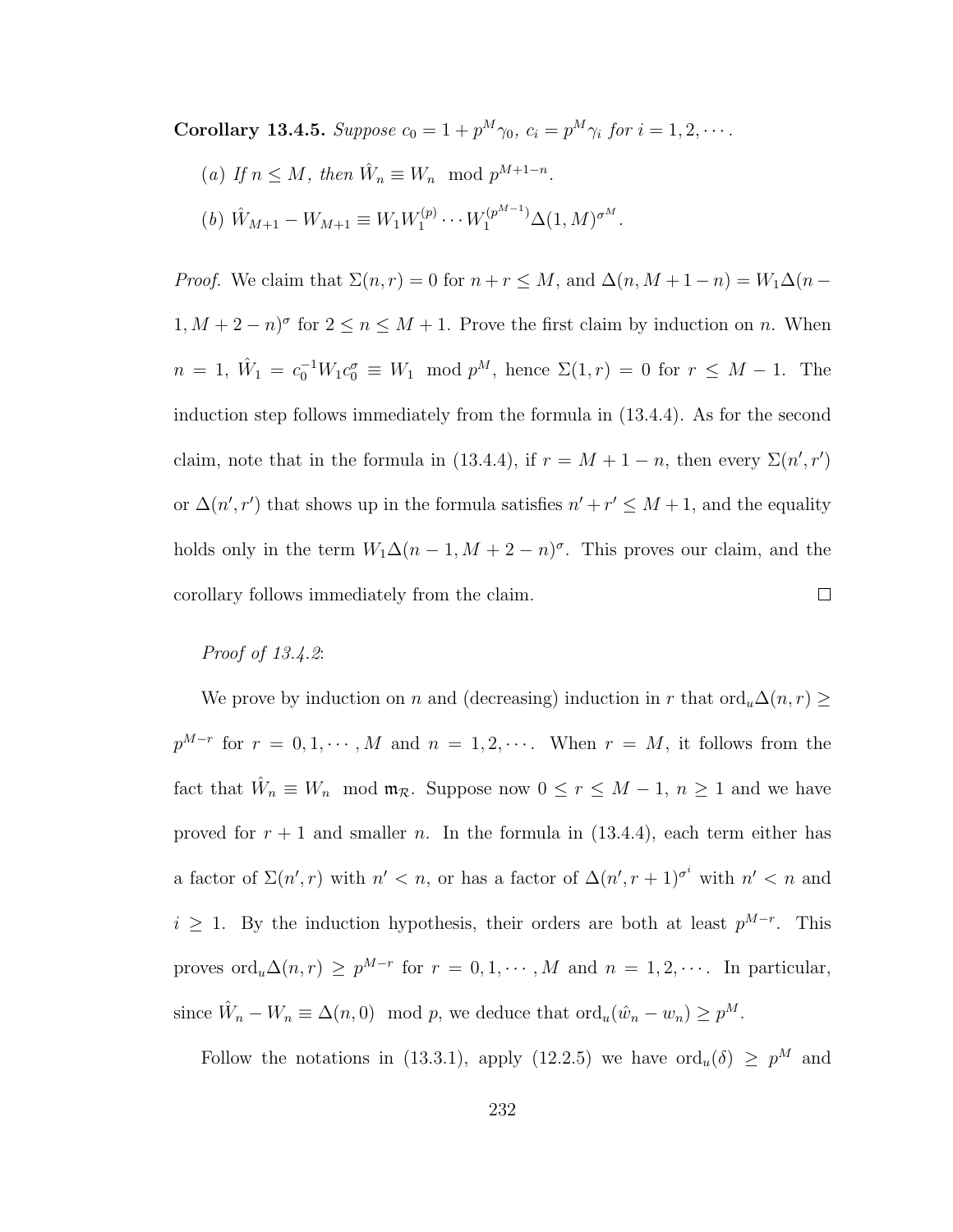$\mathrm{ord}_u(t_i) \geq p^M$  for  $i = 1, 2, \cdots$ . When  $l \leq d_j - 1$ ,

$$
W'_{l}(i, j) = W_{l}(i, j) + P_{l, i, j}(\delta, t_1, t_2, \cdots, t_l)
$$

and  $P_{l,i,j}(0,0,\dots,0) = \hat{W}_l(i,j) - W_l(i,j)$ . The condition that  $M \ge \max\{d_j | j = 1\}$  $1, 2, \dots, m\} - 1$  implies  $\hat{W}_l(i, j) \equiv W_l(i, j) \mod p$  by [\(13.4.5\)](#page-240-0). This proves

$$
\mathrm{ord}_u(w'_l(i,j)-w_l(i,j))\geq p^M
$$

when  $l \leq d_j - 1$ . When  $l \geq d_j$ ,  $w'_l(i,j) = w_l(i,j)$ . This concludes the proof of  $(13.4.2).$  $(13.4.2).$ 

Proof of [13.4.3](#page-237-1):

By [\(13.3.1\)](#page-232-0), there exist  $\Delta, T_1, T_2, \dots \in W(k)[[S]]\langle \mathbf{X}\rangle$ , and formal power series  $P_{l,i,j}$  over  $W(k)$ [[S]] for each  $l \leq d_j - 1$  such that  $R_{\rho}(S_l(i,j)) - S_l(i,j) = W'_l(i,j) W_l(i,j)$  is equal to  $P_{l,i,j}(\delta,t_1,t_2,\cdots,t_l)$ , where  $\delta = \Delta(\hat{W}_l(i,j) - W_l(i,j); i,j =$  $1, 2, \dots, m, l \ge d_j$ ,  $t_n = T_n(\hat{W}_l(i,j) - W_l(i,j); i, j = 1, 2, \dots, m, l \ge d_j)$  are solu-tions to infinitely many polynomial equations as in [\(13.3.1](#page-232-0) (b)). Replace  $\delta, t_1, t_2, \cdots$ with  $\Delta, T_1, T_2, \cdots$  in  $P_{l,i,j}$ , we write

$$
R_{\rho}(S_l(i,j)) - S_l(i,j) := Q_{l,i,j}(\hat{W}_l(i,j) - W_l(i,j); i, j = 1, 2, \cdots, m, l \ge d_j)
$$

as formal power series in  $\hat{W}_l(i,j) - W_l(i,j)$ . Note that  $\Delta, T_1, T_2, \cdots$  do not depend on  $\rho$ . Since  $M \ge \max\{d_j | j = 1, 2, \cdots, m\} - 1$ , by  $(13.4.5)$   $\hat{W}_l(i,j) \equiv W_l(i,j)$  for  $l \leq d_j - 1$ . Therefore after modulo p,  $\overline{P}_{l,i,j}$  does not depend on  $\rho$ , either. As a result,  $\overline{R}_\rho(S_l(i,j)) = \overline{Q}_{l,i,j}(\hat{w}_l(i,j) - w_l(i,j); i, j = 1, 2, \dots, m, l \ge d_j)$  only depends on  $X$ .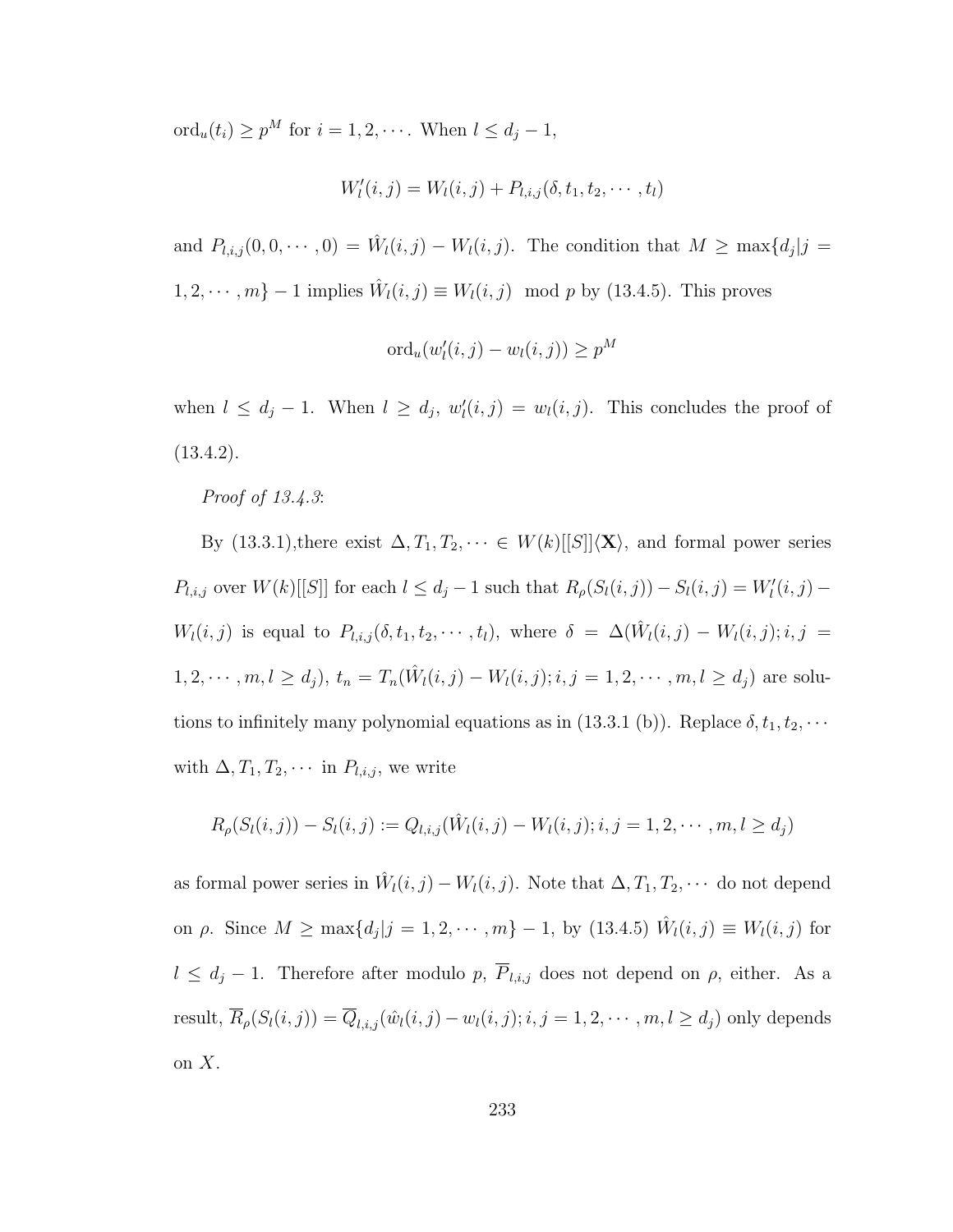Let  $\mathcal{I}' := \{(i, j, l)|i, j = 1, 2, \cdots, m, l \ge d_j\}$ . Write  $\overline{Q}_l(i, j)(X_l(i, j); (i, j, l) \in \mathcal{I}')$ in the form of  $\Sigma$ J  $a_J X^J$ , where  $a_J \in k[[S]]$  and J runs over all the maps from  $\mathcal{I}'$ to N sending all but finitely many triples  $(i, j, l)$  to zero. Let  $d(J)$  be the number of triples  $(i, j, l)$  whose images under J are non-zero. By [\(13.4.2\)](#page-237-0),  $\text{ord}_u(\hat{w}_l(i, j)$  –  $w_l(i, j) \geq p^M$ . Therefore when  $d(J) \geq N p^{-M}$ ,  $\text{ord}_u(a_J X^I) \geq N$  when we evaluate at  $X_l(i, j) = \hat{w}_l(i, j) - w_l(i, j)$ . Since  $\overline{Q}_{l,i,j} \in k[[S]]\langle \mathbf{X}\rangle$ , there are only finitely many J satisfying  $d(J) \leq Np^{-M}$  and  $\text{ord}_u a_J \leq N$ . Let  $\mathcal J$  be the set of J that satisfies  $d(J) \leq Np^{-M}$  and  $\text{ord}_u a_J \leq N$ . Define  $\mathcal{S}_{l,i,j}(X_l(i,j); (i,j,l) \in \mathcal{I}') := \sum_{i=1}^N \sum_{j=1}^N \sum_{j=1}^N \sum_{j=1}^N \sum_{j=1}^N \sum_{j=1}^N \sum_{j=1}^N \sum_{j=1}^N \sum_{j=1}^N \sum_{j=1}^N \sum_{j=1}^N \sum_{j=1}^N \sum_{j=1}^N \sum_{j=1}^N \sum_{j=1}^N \sum_{j=1}^N \sum_{j=1$ J∈J  $a_J X^J$ , then  $\overline{R}_{\rho}(S_l(i,j)) - S_l(i,j) \equiv S_{l,i,j}(\hat{w}_l(i,j) - w_l(i,j); (i,j,l) \in \mathcal{I}') \mod \text{ord}_u \geq N.$ By [\(13.4.5\)](#page-240-0)  $\hat{w}_l(i, j) - w_l(i, j) = 0$  if  $l \leq M$ . Therefore  $\mathcal{S}_{l,i,j}$  is in fact a polynomial of  $\hat{w}_{M+1} - w_{M+1}, \hat{w}_{M+2} - w_{M+2}, \dots$ ,  $\hat{w}_{M+K} - w_{M+K}$  with degree  $\leq Np^{-M}$ . The proof is now completed.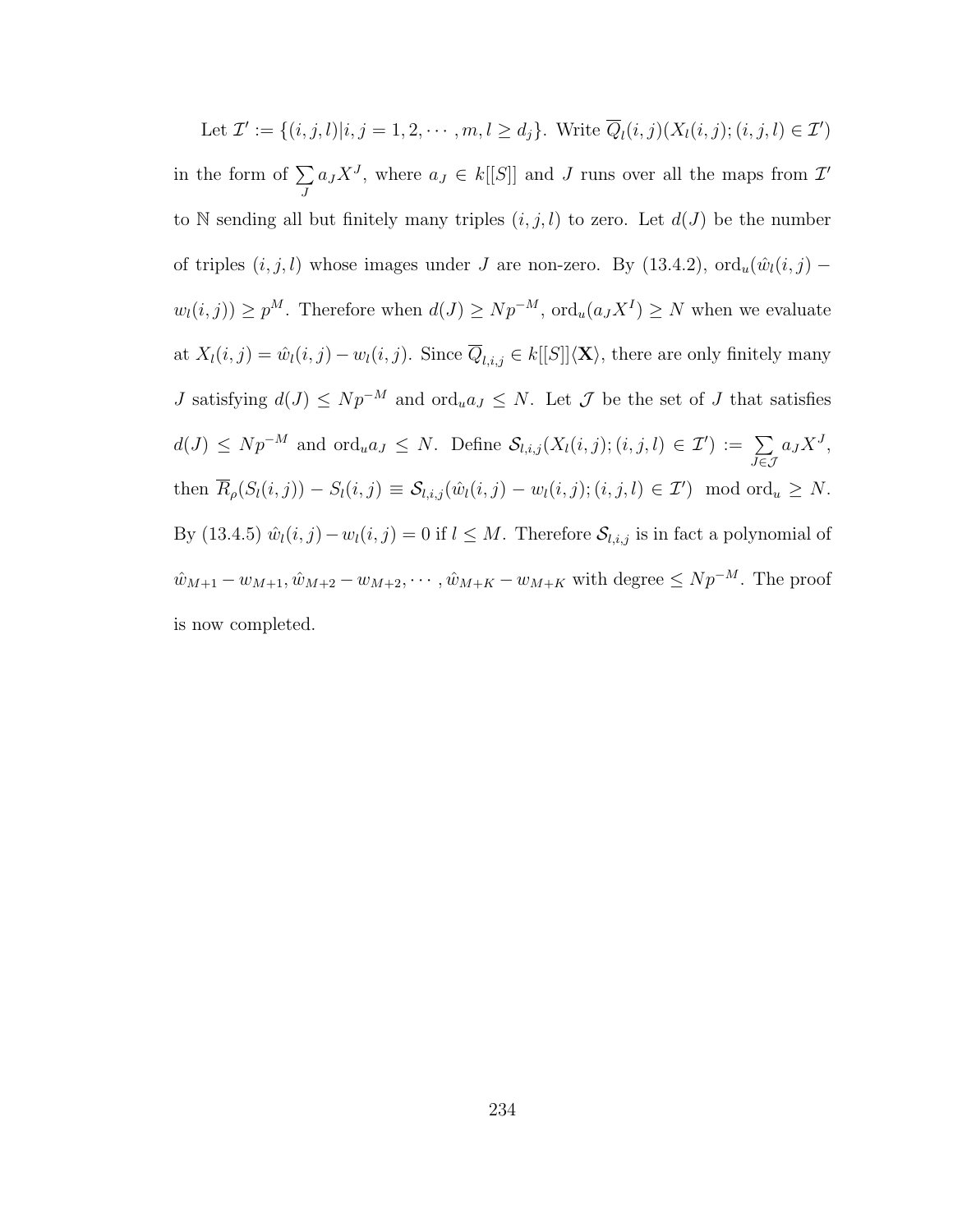## Bibliography

- [1] C-L. Chai, B. Conrad & F. Oort, Complex multiplication and lifting problems, Mathematical Surveys and Monographs, volume 195, American Mathematical Society, 2013.
- [2] C.-L. Chai, Every ordinary symplectic isogeny class in positive characteristic is dense in the moduli, Inventiones mathematicae 121.1 (1995): 439-479.
- [3] C.-L. Chai, The group action on the closed fiber of the Lubin-Tate moduli space, vol. 82, no. 3. Duke Mathematical Journal (C), 1996.
- [4] E. Devinatz, Morava's change of rings theorem, in: The Cech centennial (Boston, MA, 1993), Contemp. Math. 181, Amer. Math. Soc. (1995): 83- 118.
- [5] G. Faltings & C-L. Chai, Degeneration of abelian varieties. Ergebnisse der Mathematik 22, Springer-Verlag, New York, 1990.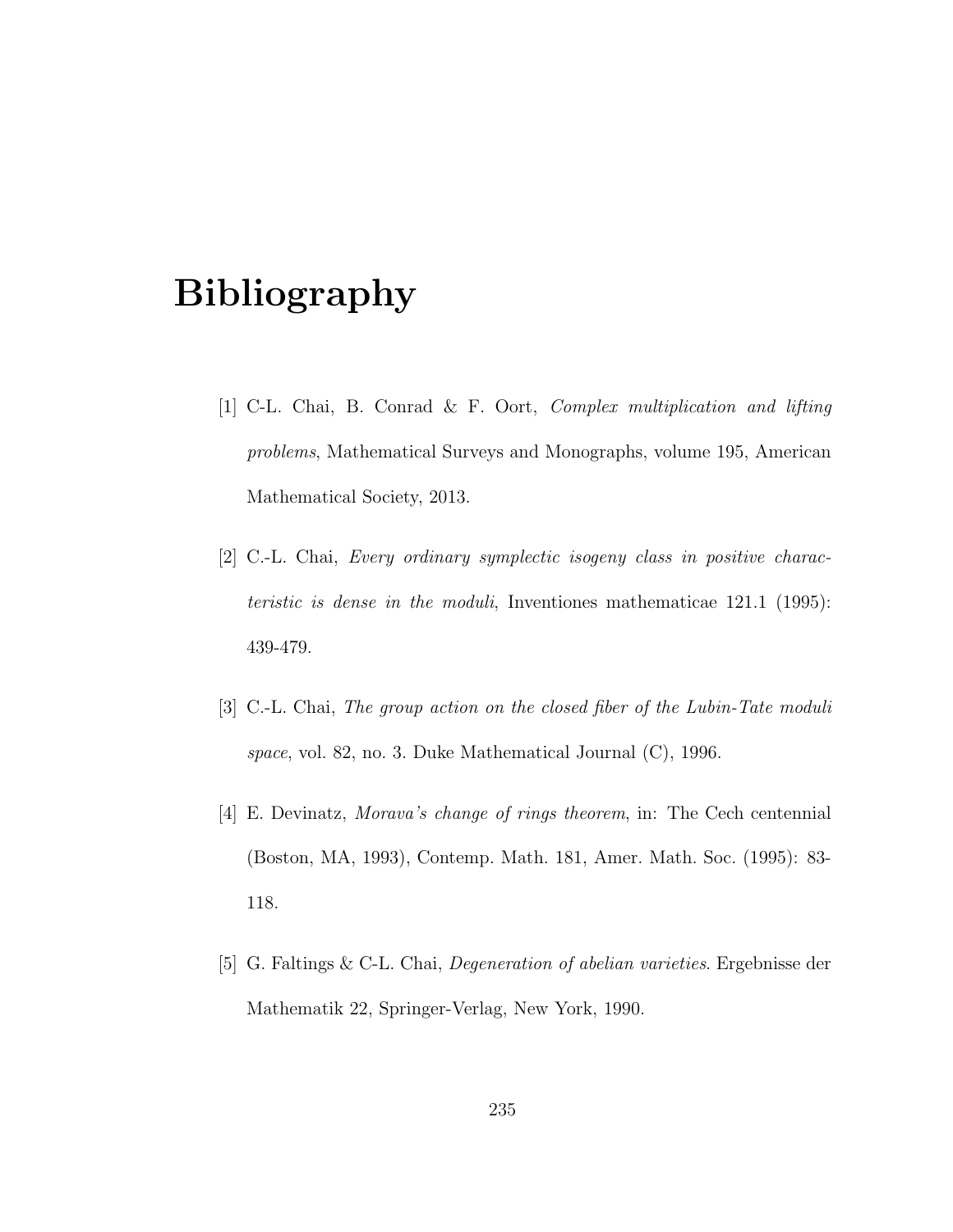- [6] O. Goldman, Determinants in projective modules, Nagoya Mathematical Journal 18 (1961): 27-36.
- [7] M. Hopkins and B. Gross, Equivariant vector bundles on the Lubin-Tate moduli space, Contemporary Mathematics 158 (1994): 23-88.
- [8] M. Hazewinkel, Formal groups and applications, Academic Press, 1978.
- [9] A. J. de Jong, Crystalline Dieudonn´e module theory via formal and rigid geometry. Publ. Math. IHES 82 (1995): 5-96.
- [10] N. Katz, Serre-Tate local moduli, Lect. Notes Math. 868, Springer-Verlag (1981): 138-202.
- [11] M. Kisin, Modularity of 2-adic Barsotti-Tate representations, Invent. Math. (2009): 587-634.
- [12] M. Kisin, Moduli of finite flat group schemes, and modularity, Ann. of Math.(2) 170, no. 3 (2009): 1085-1180.
- [13] T. Liu, Torsion p-adic Galois Representation and a Conjecture of Fontaine, Ann. Scient. de l'E.N.S., vol. 40, no. 4 (2007): 633-674.
- [14] J. Lubin and J. Tate, Formal moduli for one-parameter formal Lie groups, Bulletin de la Socit Mathmatique de France 94 (1966): 49-59.
- [15] J. Lurie, Chromatic homotopy theory, Lecture notes online.